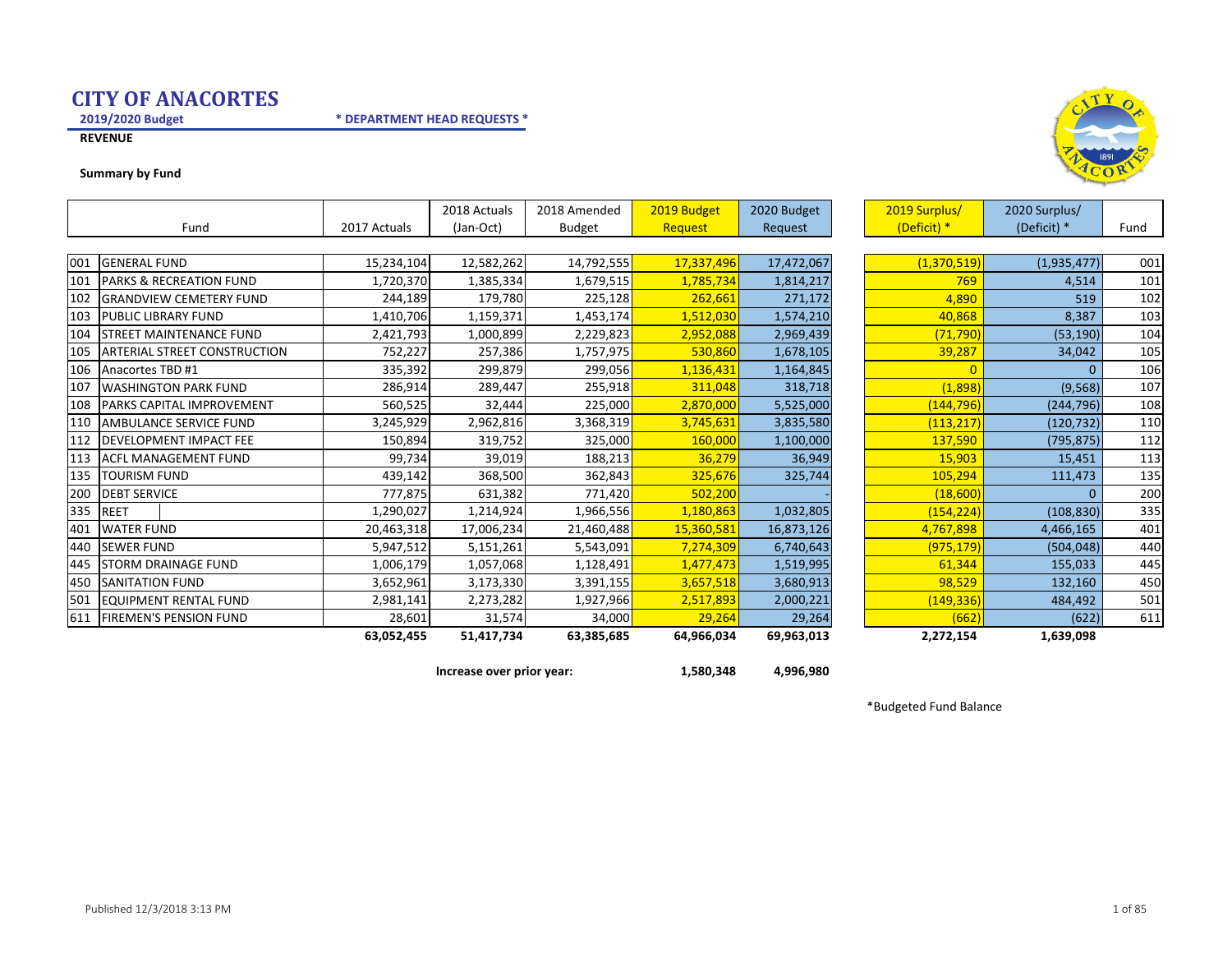2019/2020 Budget

**EXPENSE** 

Summary by Fund



|     |                     |                                                         |                        |                           | 2018                   |                        |                        |                                       |               |     |
|-----|---------------------|---------------------------------------------------------|------------------------|---------------------------|------------------------|------------------------|------------------------|---------------------------------------|---------------|-----|
|     |                     |                                                         |                        | 2018 Actuals              | Amended                | 2019 Budget            | 2020 Budget            |                                       |               |     |
|     |                     | Fund/Department                                         | 2017 Actuals           | (Jan-Oct)                 | <b>Budget</b>          | <b>Request</b>         | Request                | Surplus (Deficit)* Surplus (Deficit)* |               |     |
|     |                     |                                                         |                        |                           |                        |                        |                        |                                       |               |     |
| 001 | <b>General Fund</b> |                                                         |                        |                           |                        |                        |                        |                                       |               | 001 |
|     | 110                 | LEGISLATIVE                                             | 295,834                | 267,497                   | 275,219                | 278,083                | 310,720                |                                       |               |     |
|     | 120                 | <b>EXECUTIVE</b>                                        | 195,923                | 173,913                   | 216,846                | 200,071                | 209,706                |                                       |               |     |
|     | 130                 | <b>JUDICIAL</b>                                         | 649,843                | 582,659                   | 674,224                | 705,998                | 730,170                |                                       |               |     |
|     | 210<br>220          | <b>FINANCE DEPARTMENT</b><br><b>INFORMATION SYSTEMS</b> | 616,412<br>601,772     | 577,549<br>853,844        | 685,726<br>830,652     | 728,353<br>933,942     | 752,549<br>946,790     |                                       |               |     |
|     | 230                 |                                                         |                        |                           |                        |                        |                        |                                       |               |     |
|     | 260                 | <b>HUMAN RESOURCES</b><br><b>FIBER</b>                  | 487,704                | 389,831<br>12,594         | 607,459                | 669,703                | 699,425                |                                       |               |     |
|     | 240                 |                                                         | 13,000                 |                           |                        | 1,558,684              | 1,578,912              |                                       |               |     |
|     | 250                 | PLANNING & COMMUNITY DEVELOPMENT<br>LEGAL               | 1,366,980              | 1,120,964<br>381,434      | 1,313,389<br>449,295   | 1,569,171<br>458,538   | 1,478,956<br>473,470   |                                       |               |     |
|     |                     |                                                         | 364,990                |                           |                        |                        |                        |                                       |               |     |
|     | 310<br>320          | POLICE DEPARTMENT                                       | 5,611,634<br>2,579,319 | 5,017,992<br>1,989,601    | 5,897,252<br>2,144,342 | 6,228,298<br>2,477,252 | 6,445,580<br>2,545,422 |                                       |               |     |
|     |                     | MEDIC/FIRE DEPARTMENT                                   |                        |                           |                        |                        |                        |                                       |               |     |
|     | 450                 | MUSEUM DEPARTMENT                                       | 352,327                | 274,139                   | 347,560                | 369,067                | 381,260                |                                       |               |     |
|     | 712<br>713          | ADMINISTRATION/ENGINEERING                              | 70,174                 | 67,859                    | 65,474                 | 100,690                | 105,060                |                                       |               |     |
|     | 714                 | MUNICIPAL/COMMUNITY BUILDINGS                           | 716,916                | 745,274                   | 838,596                | 1,026,240              | 779,712                |                                       |               |     |
|     |                     | RESOURCE CONSERVATION                                   | 159,630                | 159,484                   | 302,754                | 33,404                 | 34,335                 |                                       |               |     |
| 001 |                     | <b>Subtotal General Fund</b>                            | 14,082,458             | 12,614,636                | 14,648,787             | 17,337,496             | 17,472,067             | (1,370,519)                           | (1, 935, 477) | 001 |
| 101 |                     | PARKS & RECREATION FUND                                 | 1,617,777              | 1,504,870                 | 1,713,632              | 1,785,734              | 1,814,217              | 769                                   | 4,514         | 101 |
| 102 |                     |                                                         | 228,005                | 205,614                   | 230,663                | 262,661                | 271,172                | 4,890                                 | 519           | 102 |
| 103 |                     | <b>GRANDVIEW CEMETERY FUND</b><br>PUBLIC LIBRARY FUND   |                        | 1,232,049                 | 1,487,866              | 1,512,030              | 1,574,210              | 40,868                                | 8,387         | 103 |
| 104 |                     | STREET MAINTENANCE FUND                                 | 1,398,448<br>2,460,464 | 2,292,349                 | 2,244,669              | 2,952,088              | 2,969,439              | (71, 790)                             | (53, 190)     | 104 |
| 105 |                     | ARTERIAL STREET CONSTRUCTION                            | 492,133                | 1,275,381                 | 1,762,141              | 530,860                | 1,678,105              | 39,287                                | 34,042        | 105 |
| 106 |                     | <b>ANACORTES TBD#1</b>                                  | 334,103                | $\Omega$                  | 299,056                | 1,136,431              | 1,164,845              | $\sim$                                |               | 106 |
| 107 |                     | <b>WASHINGTON PARK FUND</b>                             | 286,701                | 289,108                   | 260,650                | 311,048                | 318,718                | (1,898)                               | (9, 568)      | 107 |
| 108 |                     | PARKS CAPITAL IMPROVEMENT                               | 309,446                | 152,099                   | 225,000                | 2,870,000              | 5,525,000              | (144, 796)                            | (244, 796)    | 108 |
| 110 |                     | AMBULANCE SERVICE FUND                                  | 3,209,826              | 2,942,560                 | 3,413,262              | 3,745,631              | 3,835,580              | (113, 217)                            | (120, 732)    | 110 |
| 112 |                     | DEVELOPMENT IMPACT FEE                                  | 175,000                | $\Omega$                  | 325,000                | 160,000                | 1,100,000              | 137,590                               | (795, 875)    | 112 |
| 113 |                     | ACFL MANAGEMENT FUND                                    | 167,359                | 167,488                   | 188,949                | 36,279                 | 36,949                 | 15,903                                | 15,451        | 113 |
| 135 |                     | <b>TOURISM FUND</b>                                     | 301,142                | 242,170                   | 362,843                | 325,676                | 325,744                | 105,294                               | 111,473       | 135 |
| 200 | <b>DEBT SERVICE</b> |                                                         | 1,248,429              | 23,258                    | 771,420                | 502,200                |                        | (18,600)                              |               | 200 |
| 335 | <b>REET</b>         |                                                         | 812,086                | $\Omega$                  | 1,966,556              | 1,180,863              | 1,032,805              | (154, 224)                            | (108, 830)    | 335 |
| 401 | <b>WATER FUND</b>   |                                                         | 13,622,139             | 10,418,461                | 19,007,995             | 15,360,581             | 16,873,126             | 4,767,898                             | 4,466,165     | 401 |
| 440 | <b>SEWER FUND</b>   |                                                         | 5,367,959              | 4,846,587                 | 5,543,091              | 7,274,309              | 6,740,643              | (975, 179)                            | (504, 048)    | 440 |
| 445 |                     | STORM DRAINAGE FUND                                     | 1,471,079              | 988,629                   | 1,128,490              | 1,477,473              | 1,519,995              | 61,344                                | 155,033       | 445 |
| 450 |                     | <b>SANITATION FUND</b>                                  | 3,531,000              | 3,096,069                 | 3,391,155              | 3,657,518              | 3,680,913              | 98,529                                | 132,160       | 450 |
| 501 |                     | EQUIPMENT RENTAL FUND                                   | 1,716,941              | 1,866,310                 | 1,927,966              | 2,517,893              | 2,000,221              | (149, 336)                            | 484,492       | 501 |
| 611 |                     | <b>FIREMEN'S PENSION FUND</b>                           | 32,624                 | 36,536                    | 34,000                 | 29,264                 | 29,264                 | (662)                                 | (622)         | 611 |
|     |                     |                                                         | 52,865,118             | 44,194,173                | 60,933,193             | 64,966,034             | 69,963,013             | 3,642,672                             | 3,574,576     |     |
|     |                     |                                                         |                        | Increase over prior year: |                        | 4,032,841              | 4,996,980              |                                       |               |     |
|     |                     |                                                         |                        |                           |                        | 6.6%                   | 7.7%                   | *Budgeted Fund Balance                |               |     |
|     |                     | <b>Totals by category</b>                               |                        |                           |                        |                        |                        |                                       |               |     |
|     |                     |                                                         |                        |                           |                        |                        |                        |                                       |               |     |

\* DEPARTMENT HEAD REQUESTS \*

|                             | Governmental Funds | 28,872,941 | 24,844,427 | 31,862,461 | 37.196.153 | 41,148,337 |           | (2,610,212) |       |
|-----------------------------|--------------------|------------|------------|------------|------------|------------|-----------|-------------|-------|
|                             | Proprietary Funds  | 23,992,177 | 19,349,746 | 29,070,732 | 27.769.881 | 28,814,676 | 3.952.592 | 4,249,310   |       |
| Published 12/3/2018 3:13 PM |                    |            |            |            |            |            |           |             | of 85 |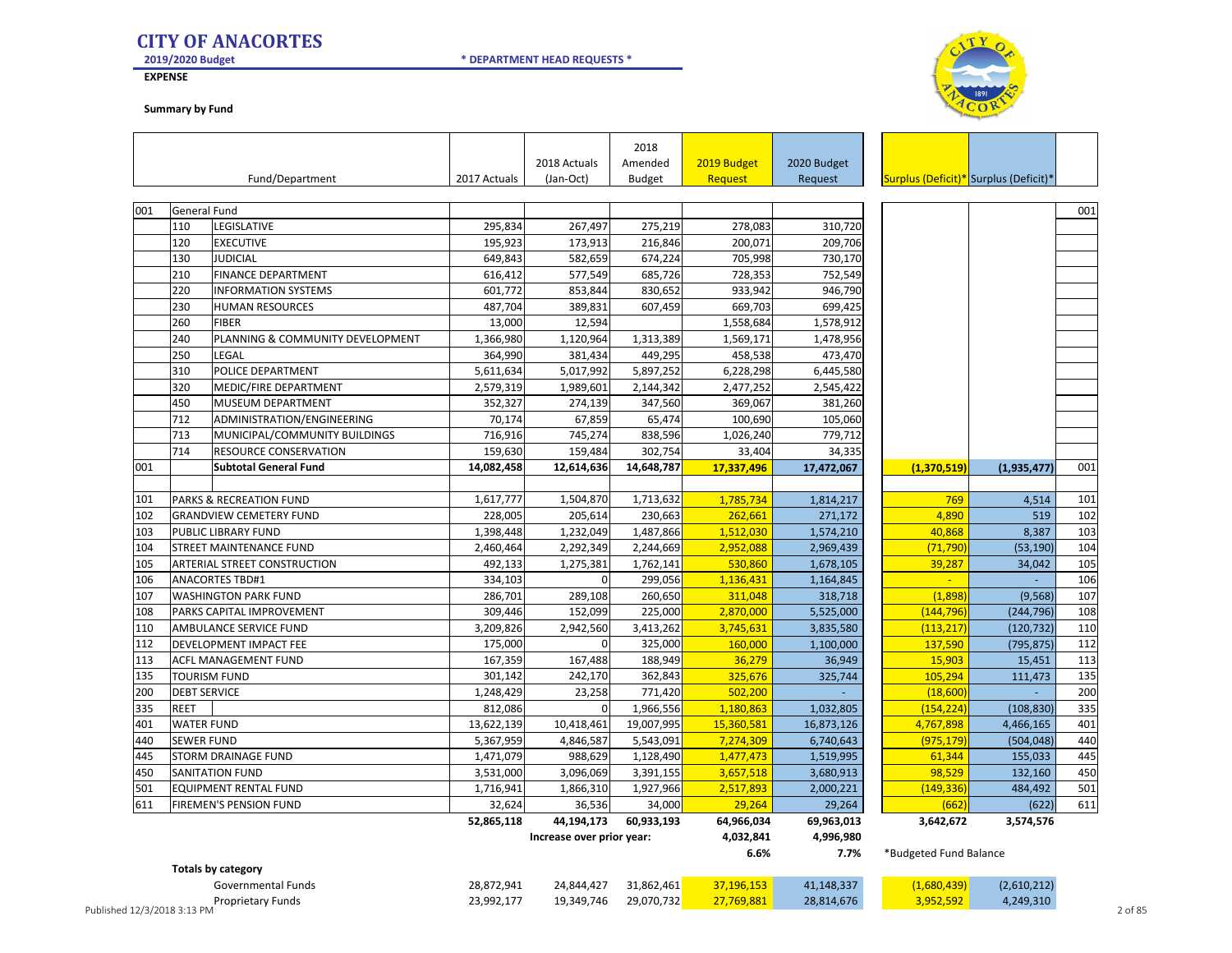\* DEPARTMENT HEAD REQUESTS \*

|                |                                        |                                                              | 2016      |                          | 2017      |                          |           | 2018                               | 2019                     | 2020                       |                |
|----------------|----------------------------------------|--------------------------------------------------------------|-----------|--------------------------|-----------|--------------------------|-----------|------------------------------------|--------------------------|----------------------------|----------------|
|                |                                        |                                                              |           |                          |           |                          |           |                                    |                          |                            |                |
|                |                                        |                                                              |           |                          |           |                          |           |                                    |                          |                            |                |
| Line           | <b>BARS</b>                            | Account                                                      | Actuals   | <b>Budget</b>            | Actuals   | <b>Budget</b>            |           | Actuals (Jan-Oct)   Amended Budget | <b>Budget Request</b>    | <b>Budget Request</b> Line |                |
|                |                                        |                                                              |           |                          |           |                          |           |                                    |                          |                            |                |
| 1              | 001                                    | <b>GENERAL FUND</b>                                          |           |                          |           |                          |           |                                    |                          |                            | $\mathbf{1}$   |
| $\overline{2}$ | 001.000                                | <b>NON DEPARTMENTAL</b>                                      |           |                          |           |                          |           |                                    |                          |                            | $\overline{2}$ |
| $\mathbf{3}$   | 001.000.308                            | <b>BEGINNING FUND BALANCE</b>                                |           |                          |           |                          |           |                                    |                          |                            | 3              |
| 4              | 001.000.308.90.00                      | Unassigned Fund Balance                                      |           | 3,698,000                |           | 306,763                  | $\sim$    | (145, 104)                         | 1,370,519                | 1,935,477                  | 4              |
| 5              | 001.000.311                            | <b>GENERAL PROPERTY TAX</b>                                  |           |                          |           |                          |           |                                    |                          |                            | 5              |
| 6              | 001.000.311.10.00                      | Real & Personal Property Tax                                 | 600,920   | 591,403                  | 726,634   | 768,153                  | 822,784   | 996,008                            | 490,000                  | 230,000                    | 6              |
| $\overline{7}$ | 001.000.313                            | <b>RETAIL SALES &amp; USE TAXES</b>                          |           |                          |           |                          |           |                                    |                          |                            |                |
| 8              | 001.000.313.11.00                      | Local Retail Sales & Use Tax                                 | 3,461,301 | 3,200,740                | 3,893,665 | 3,638,533                | 3,755,140 | 4,156,392                          | 4,829,613                | 4,950,353                  | 8              |
| 9              |                                        | 001.000.313.15.00 Public Saftey Jail Sales & Use Tax         | 655,741   | 663,805                  | 696,883   | 657,713                  | 646,755   | 690,599                            | 748,946                  | 767,670                    | 9              |
| 10             | 001.000.316                            | <b>BUSINESS &amp; OCCUPATION TAXES</b>                       |           |                          |           |                          |           |                                    |                          |                            | 10             |
| 11             | 001.000.316.40.00                      | Business & Occupation Taxes on Utilities                     | 3,495,221 | 3,741,558                | 3,289,426 | 3,872,286                | 1,450,044 | 3,925,979                          | 1,790,583                | 1,862,207                  | 11             |
| 12             | 001.000.316.40.10                      | Utility Tax on Private Utilities                             |           |                          | 444,730   | $\overline{\phantom{a}}$ | 1,789,414 | $\overline{\phantom{a}}$           | 2,259,496                | 2,349,876                  | 12             |
| 13             | 001.000.317                            |                                                              |           |                          |           |                          |           |                                    |                          |                            | 13             |
| 14             | 001.000.317.20.00                      | Leasehold Excise Tax                                         | 214,216   | 187,296                  | 221,550   | 209,566                  | 180,509   | 209,566                            | 239,579                  | 249,162                    | 14             |
| 15             | 001.000.321                            | <b>BUSINESS LICENSES &amp; PERMITS</b>                       |           |                          |           |                          |           |                                    |                          |                            | 15             |
| 16             | 001.000.321.91.00                      | <b>FRANCHISE FEES AND ROYALTIES</b>                          | 266,709   | 243,927                  | 281,048   | 256,203                  | 204,287   | 258,765                            | 274,941                  | 285,939                    | 16             |
| 17             | 001.000.336                            | <b>STATE SHARED REVENUE, ENTITLEMENTS &amp; IMP</b>          |           |                          |           |                          |           |                                    |                          |                            | 17             |
| 18             | 001.000.336.06.41                      | Marijuana Enforcement                                        | 9,083     |                          | 4,905     | 8,366                    |           | 8,366                              |                          |                            | 18             |
| 19             | 001.000.336.06.42                      | Marijuana Excise Tax                                         |           |                          | 7,085     |                          | 36,877    |                                    | 56,589                   | 56,589                     | 19             |
| 20             | 001.000.336.06.94                      | Liquor/Beer Excise Tax                                       | 76,097    | 70,880                   | 79,918    | 86,556                   | 74,708    | 86,556                             | 87,329                   | 87,329                     | 20             |
| 21             | 001.000.336.06.95                      | Liquor Control Board Profits                                 | 140,499   | 137,760                  | 139,983   | 140,392                  | 104,283   | 140,392                            | 138,638                  | 138,638                    | 21             |
| 22             | 001.000.337                            | <b>INTERLOCAL GRANTS, ENTITLEMENTS &amp; OTHER</b>           |           |                          |           |                          |           |                                    |                          |                            | 22             |
| 23             | 001.000.337.00.00                      | Payment ILO Taxes PILOT                                      | 7,424     | 5,797                    | 5,846     | 4,631                    | 6,292     | 4,631                              | 4,819                    | 4,819                      | 23             |
| 24             | 001.000.341                            | <b>GENERAL GOVERNMENT</b>                                    |           |                          |           |                          |           |                                    |                          |                            | 24             |
| 25             |                                        | 001.000.341.81.10   Data/Word Processing, Printing & Duplica | 193       | 300                      | 121       | 265                      | 431       | 265                                | 598                      | 598                        | 25             |
| 26             | 001.000.361                            | <b>INTEREST &amp; OTHER EARNINGS</b>                         |           |                          |           |                          |           |                                    |                          |                            | 26             |
| 27             | 001.000.361.10.00  Investment Interest |                                                              | 94,270    | 96,779                   | 59,113    | 43,119                   | 53,381    | 43,119                             | 46,903                   | 46,903                     | 27             |
| 28             | 001.000.361.40.00 Other Interest       |                                                              | 3,100     |                          | 4,487     |                          | 6,847     |                                    | 6,778                    | 6,778                      | 28             |
| 31             | 001.000.369                            | <b>OTHER MISCELLANEOUS REVENUES</b>                          |           |                          |           |                          |           |                                    |                          |                            | 31             |
| 32             |                                        | 001.000.369.40.00 Judgments & Settlements                    |           |                          |           | $\overline{\phantom{a}}$ | 210       | $\overline{a}$                     | $\sim$                   | $\overline{\phantom{a}}$   | 32             |
| 33             | 001.000.369.80.00                      | Cash Adjustments                                             | 125       | $\overline{\phantom{a}}$ | 5         | $\overline{\phantom{a}}$ | (198)     | $\overline{\phantom{a}}$           | $\overline{\phantom{a}}$ | $\sim$                     | 33             |
| 34             | 001.000.369.90.00 Other                |                                                              |           |                          |           | $\overline{\phantom{a}}$ | 2,535     | $\overline{\phantom{a}}$           | 300,000                  | $\sim$                     | 34             |
| 35             | 001.000.379                            | <b>CAPITAL CONTRIBUTIONS - PRIVATE CONTRIBU</b>              |           |                          |           |                          |           |                                    |                          |                            | 35             |
| 36             | 001.000.379.00.00                      | Capital Contributions - Private Contribu                     | 5,442     |                          | 5,572     | $\overline{\phantom{a}}$ | 3,938     | $\sim$                             | 5,100                    | 5,100                      | 36             |
| 37             | 001.000.389                            | <b>OTHER NONREVENUES</b>                                     |           |                          |           |                          |           |                                    |                          |                            | 37             |
| 38             |                                        | 001.000.389.00.40 Other Nonrevenues - Overhead               | 1,213,080 | 1,014,438                | 1,356,450 | 1,220,145                | 1,091,020 | 1,281,153                          | 1,413,842                | 1,484,534                  | 38             |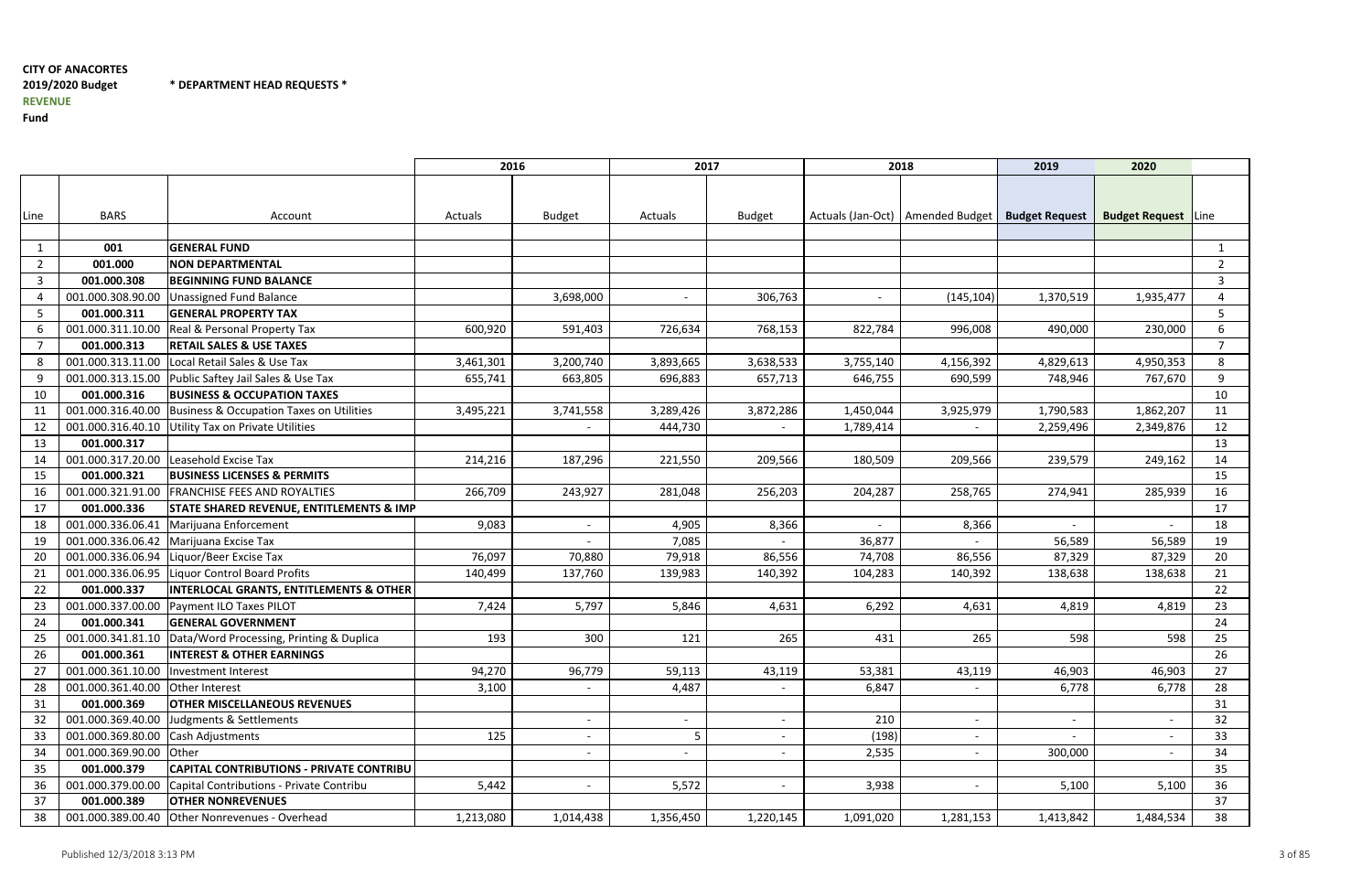\* DEPARTMENT HEAD REQUESTS \*

|      |                                |                                                            | 2016    |                          | 2017                     |                          |                          | 2018                                                | 2019                     | 2020                       |    |
|------|--------------------------------|------------------------------------------------------------|---------|--------------------------|--------------------------|--------------------------|--------------------------|-----------------------------------------------------|--------------------------|----------------------------|----|
|      |                                |                                                            |         |                          |                          |                          |                          |                                                     |                          |                            |    |
|      |                                |                                                            |         |                          |                          |                          |                          |                                                     |                          |                            |    |
| Line | <b>BARS</b>                    | Account                                                    | Actuals | <b>Budget</b>            | Actuals                  | <b>Budget</b>            |                          | Actuals (Jan-Oct)   Amended Budget   Budget Request |                          | <b>Budget Request</b> Line |    |
| 39   | 001.000.395                    | <b>DISPOSITION OF CAPITAL ASSETS</b>                       |         |                          |                          |                          |                          |                                                     |                          |                            | 39 |
| 40   | 001.000.395.10.10              | Proceeds from Sales of Capital Assets                      | 1,360   |                          | 1,157                    | $\overline{\phantom{a}}$ | 9,517                    | $\sim$                                              | $\overline{\phantom{a}}$ |                            | 40 |
| 41   | 001.000.395.20.00              | Compensation for Loss/Impairment of Capi                   |         |                          | 63,011                   | $\overline{\phantom{a}}$ | $\overline{\phantom{a}}$ | $\overline{\phantom{a}}$                            | $\overline{\phantom{0}}$ |                            | 41 |
| 42   | 001.000.397                    | <b>TRANSFERS-IN</b>                                        |         |                          |                          |                          |                          |                                                     |                          |                            | 42 |
| 43   | 001.000.397.00.00 Transfers-In |                                                            | 149,893 | 149,893                  | 187,703                  | 654,893                  | $\overline{\phantom{a}}$ | 717,656                                             | 386,000                  | 140,000                    | 43 |
| 46   | 001.110                        | <b>LEGISLATIVE</b>                                         |         |                          |                          |                          |                          |                                                     |                          |                            | 46 |
| 47   | 001.110.341                    | <b>GENERAL GOVERNMENT</b>                                  |         |                          |                          |                          |                          |                                                     |                          |                            | 47 |
| 48   | 001.110.341.81.00              | Data/Word Processing, Printing & Duplica                   | 1,300   | $\overline{\phantom{a}}$ | 1,400                    | $\overline{\phantom{a}}$ | 1,650                    | $\sim$                                              |                          | $\overline{\phantom{a}}$   | 48 |
| 49   | 001.110.341.91.00              | <b>Election Candidate Filing Services</b>                  |         |                          | 1,811                    | 5,222                    | $\overline{\phantom{a}}$ | $\overline{\phantom{0}}$                            | 2,408                    | $\overline{\phantom{a}}$   | 49 |
| 50   | 001.120                        | <b>EXECUTIVE</b>                                           |         |                          |                          |                          |                          |                                                     |                          |                            | 50 |
| 51   | 001.120.341                    | <b>GENERAL GOVERNMENT</b>                                  |         |                          |                          |                          |                          |                                                     |                          |                            | 51 |
| 52   | 001.120.341.43.00              | Budgeting & Accounting Services                            |         |                          | 24                       | $\overline{\phantom{a}}$ | 127                      | $\overline{\phantom{a}}$                            | 182                      | 182                        | 52 |
| 53   | 001.130                        | <b>JUDICIAL</b>                                            |         |                          |                          |                          |                          |                                                     |                          |                            | 53 |
| 54   | 001.130.313                    | <b>RETAIL SALES &amp; USE TAXES</b>                        |         |                          |                          |                          |                          |                                                     |                          |                            | 54 |
| 55   | 001.130.313.71.00              | Criminal Justice Sales & Use Tax                           | 342,105 | 302,637                  | 368,407                  | 334,421                  | 337,156                  | 347,798                                             | 416,217                  | 426,623                    | 55 |
| 56   | 001.130.334                    | <b>STATE GRANTS</b>                                        |         |                          |                          |                          |                          |                                                     |                          |                            | 56 |
| 57   | 001.130.334.01.20              | Office of Public Defense Grant                             |         | $\overline{\phantom{a}}$ | $\overline{\phantom{a}}$ | $\overline{\phantom{a}}$ | $\sim$                   | $\sim$                                              | $\overline{\phantom{a}}$ | $\overline{\phantom{a}}$   | 57 |
| 58   | 001.130.336                    | <b>STATE SHARED REVENUE, ENTITLEMENTS &amp; IMP</b>        |         |                          |                          |                          |                          |                                                     |                          |                            | 58 |
| 59   | 001.130.336.01.29              | Judicial Salary Contribution - State                       | 4,629   | 3,220                    | 4,786                    | 3,178                    | 4,734                    | 3,273                                               | 4,736                    | 4,736                      | 59 |
| 60   |                                | 001.130.336.06.20 Criminal Justice - Cities - High Crime   |         | 21,570                   |                          |                          |                          |                                                     |                          |                            | 60 |
| 61   |                                | 001.130.336.06.21 Criminal Justice - Violent Crimes/Popula | 4,492   | 3,857                    | 4,688                    | 4,515                    | 4,866                    | 4,650                                               | 4,756                    | 4,756                      | 61 |
| 62   |                                | 001.130.336.06.26 Criminal Justice - Special Programs      | 16,379  | 14,348                   | 17,014                   | 16,507                   | 17,587                   | 17,002                                              | 17,230                   | 17,230                     | 62 |
| 63   | 001.130.336.06.51              | DUI & Other Criminal Justice Assistance                    | 2,543   | 2,920                    | 2,513                    | 2,627                    | 2,481                    | 2,706                                               | 2,481                    | 2,481                      | 63 |
| 64   | 001.130.341                    | <b>GENERAL GOVERNMENT</b>                                  |         |                          |                          |                          |                          |                                                     |                          |                            | 64 |
| 65   | 001.130.341.43.00              | Budgeting & Accounting Services                            |         |                          | $\overline{7}$           | $\overline{a}$           | 28                       | $\overline{\phantom{a}}$                            | 29                       | 29                         | 65 |
| 66   | 001.130.341.95.00              | Legal Services                                             | 4,100   | 10,850                   | 3,750                    | 6,592                    |                          | 6,790                                               |                          |                            | 66 |
| 67   | 001.210                        | <b>FINANCE DEPARTMENT</b>                                  |         |                          |                          |                          |                          |                                                     |                          |                            | 67 |
| 68   | 001.210.321                    | <b>BUSINESS LICENSES &amp; PERMITS</b>                     |         |                          |                          |                          |                          |                                                     |                          |                            | 68 |
| 69   | 001.210.321.99.00              | Other Business Licenses & Permits                          | 67,903  | 65,207                   | 71,768                   | 67,315                   | 63,640                   | 67,315                                              | 105,230                  | 105,320                    | 69 |
| 70   | 001.210.341                    | <b>GENERAL GOVERNMENT</b>                                  |         |                          |                          |                          |                          |                                                     |                          |                            | 70 |
| 71   |                                | 001.210.341.43.00 Budgeting & Accounting Services          |         |                          | 1,501                    | $\overline{\phantom{a}}$ | 867                      | $\overline{\phantom{0}}$                            | 2,127                    | 2,127                      | 71 |
| 77   | 001.220.341                    | <b>GENERAL GOVERNMENT</b>                                  |         |                          |                          |                          |                          |                                                     |                          |                            | 77 |
| 78   | 001.220.341.43.00              | Budgeting & Accounting Services                            |         | $\overline{\phantom{a}}$ | 1,835                    | $\overline{\phantom{a}}$ | 2,851                    | $\sim$                                              | 4,368                    | 4,368                      | 78 |
| 85   | 001.220.389                    | <b>OTHER NONREVENUES</b>                                   |         |                          |                          |                          |                          |                                                     |                          |                            | 85 |
| 86   | 001.220.389.00.40              | <b>Other Nonrevenues - DIS</b>                             | 616,940 | 616,940                  | 710,619                  | 710,556                  | 693,281                  | 746,084                                             | 958,325                  | 1,006,241                  | 86 |
|      | 001.220.389.10.40              | Other Nonrevenues - DIS Reserves                           |         |                          |                          |                          |                          |                                                     |                          |                            |    |
| 87   | 001.230                        | HUMAN RESOURCES DEPARTMENT                                 |         |                          |                          |                          |                          |                                                     |                          |                            | 87 |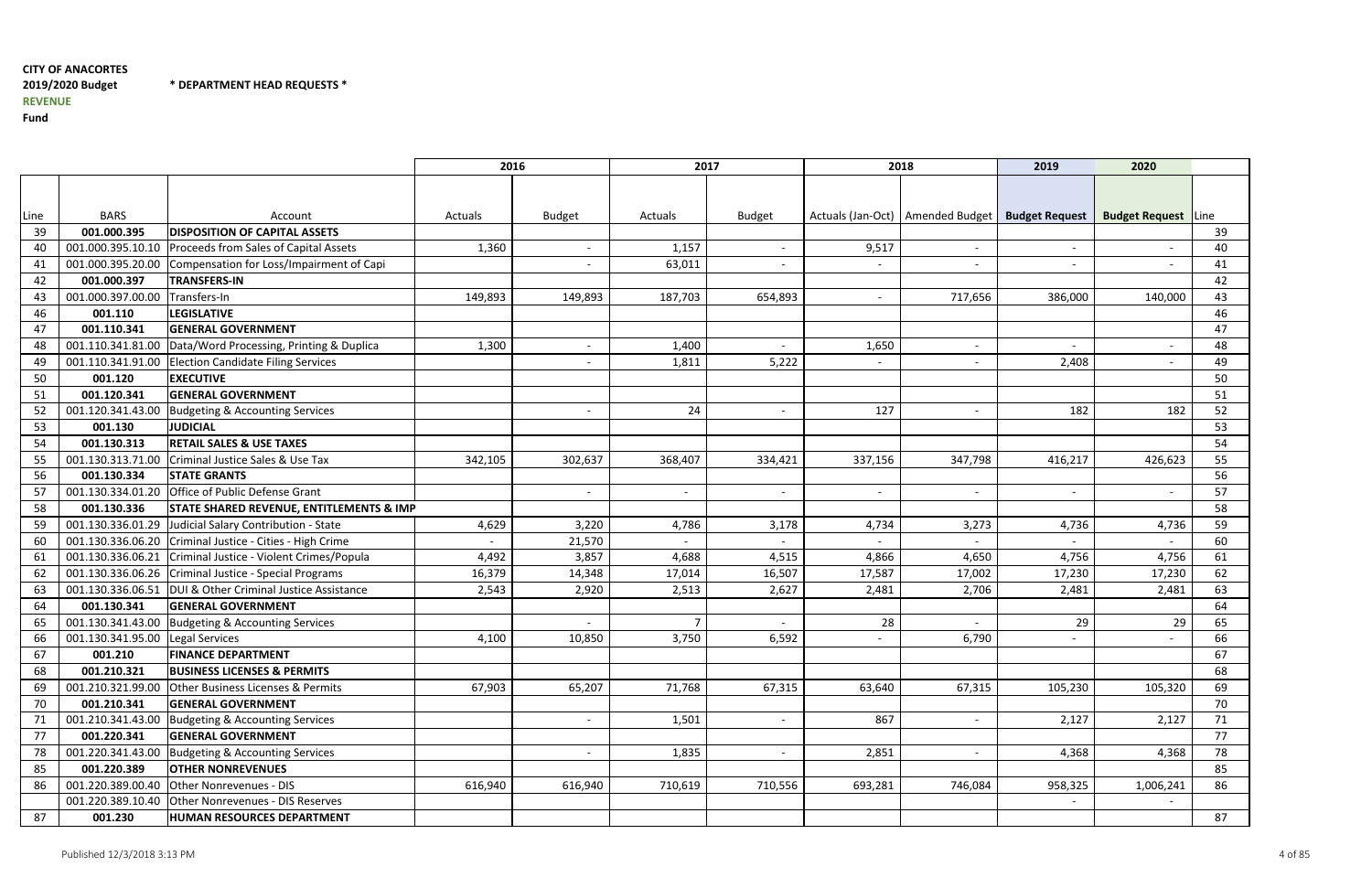\* DEPARTMENT HEAD REQUESTS \*

|      |                   |                                                              | 2016    |               | 2017           |                          |                          | 2018                                                | 2019                     | 2020                       |     |
|------|-------------------|--------------------------------------------------------------|---------|---------------|----------------|--------------------------|--------------------------|-----------------------------------------------------|--------------------------|----------------------------|-----|
|      |                   |                                                              |         |               |                |                          |                          |                                                     |                          |                            |     |
|      |                   |                                                              |         |               |                |                          |                          |                                                     |                          |                            |     |
| Line | <b>BARS</b>       | Account                                                      | Actuals | <b>Budget</b> | Actuals        | <b>Budget</b>            |                          | Actuals (Jan-Oct)   Amended Budget   Budget Request |                          | <b>Budget Request</b> Line |     |
| 88   | 001.230.337       | <b>INTERLOCAL GRANTS, ENTITLEMENTS &amp; OTHER</b>           |         |               |                |                          |                          |                                                     |                          |                            | 88  |
| 89   | 001.230.337.00.00 | Interlocal Grants, Entitlements & Other                      |         |               | 30,000         | 75,000                   | 71,250                   | 75,000                                              | 75,000                   | 75,000                     | 89  |
| 92   | 001.230.367       | <b>CONTRIBUTIONS &amp; DONATIONS FROM PRIVATE S</b>          |         |               |                |                          |                          |                                                     |                          |                            | 92  |
| 93   | 001.230.367.00.00 | Contributions & Donations from Private S                     | 1,000   |               |                | 500                      | $\overline{\phantom{a}}$ | $\overline{\phantom{a}}$                            |                          |                            | 93  |
| 94   | 001.240           | <b>PLANNING &amp; COMMUNITY DEVELOPMENT</b>                  |         |               |                |                          |                          |                                                     |                          |                            | 94  |
| 95   | 001.240.322       | <b>NON-BUSINESS LICENSES &amp; PERMITS</b>                   |         |               |                |                          |                          |                                                     |                          |                            | 95  |
| 96   | 001.240.322.10.00 | Buildings, Structure & Equipment                             | 643,480 | 446,305       | 974,350        | 607,224                  | 633,912                  | 568,952                                             | 591,330                  | 532,197                    | 96  |
| 100  | 001.240.331.14.21 | Dept of Housing & Urban Development                          |         |               | 44,903         | 89,000                   | 30,435                   | 89,000                                              | 108,000                  | 108,000                    | 100 |
| 105  | 001.240.337       | <b>INTERLOCAL GRANTS, ENTITLEMENTS &amp; OTHER</b>           |         |               |                |                          |                          |                                                     |                          |                            | 105 |
| 106  | 001.240.337.00.00 | <b>EDASC Grant</b>                                           |         |               | 10,800         | 7,200                    | $\overline{\phantom{a}}$ | $\blacksquare$                                      |                          |                            | 106 |
| 107  | 001.240.341       | <b>GENERAL GOVERNMENT</b>                                    |         |               |                |                          |                          |                                                     |                          |                            | 107 |
| 108  | 001.240.341.43.00 | Budgeting & Accounting Services                              |         |               | 28             | $\overline{\phantom{a}}$ | 52                       | $\overline{\phantom{a}}$                            | 91                       | 91                         | 108 |
| 109  | 001.240.342       | <b>PUBLIC SAFETY</b>                                         |         |               |                |                          |                          |                                                     |                          |                            | 109 |
| 110  | 001.240.342.40.00 | <b>Protective Inspection Services</b>                        | 5,450   | 5,175         | 5,300          | 6,600                    | 5,250                    | 6,600                                               | 5,100                    | 4,590                      | 110 |
| 111  | 001.240.345       | <b>NATURAL &amp; ECONOMIC ENVIRONMENT</b>                    |         |               |                |                          |                          |                                                     |                          |                            | 111 |
| 112  | 001.240.345.81.00 | Zoning & Subdivision Services                                | 21,016  | 15,392        | 25,962         | 17,642                   | 17,396                   | 17,642                                              | 23,714                   | 21,342                     | 112 |
| 113  |                   | 001.240.345.83.30 Plan Checking Services                     | 23,465  | 6,206         | 75,614         | 7,422                    | 746                      | 7,422                                               | 26,057                   | 23,452                     | 113 |
| 114  | 001.240.345.86.00 | SEPA Related Mitigation Fees                                 | 2,800   | 8,600         | 2,000          | 3,200                    | 400                      | 3,200                                               | 2,400                    | 2,160                      | 114 |
| 115  |                   | 001.240.345.89.00 Other Planning & Development Services      | 8,600   | 3,400         | 13,501         | 55,500                   | 3,294                    | 5,500                                               | 9,672                    | 8,705                      | 115 |
| 119  | 001.240.361       | <b>INTEREST &amp; OTHER EARNINGS</b>                         |         |               |                |                          |                          |                                                     |                          |                            | 119 |
| 120  | 001.240.361.10.00 | <b>INVESTMENT INTEREST</b>                                   |         |               | 2,173          | $\overline{\phantom{a}}$ | 2,371                    | $\overline{\phantom{a}}$                            | 4,742                    | 4,267                      | 120 |
| 121  | 001.240.362       | <b>RENTS, LEASES &amp; CONCESSIONS</b>                       |         |               |                |                          |                          |                                                     |                          |                            | 121 |
| 124  | 001.240.362.50.00 | Space & Facilities Leases (Long-Term)                        | 12,620  |               | 53,290         | 58,506                   | 48,975                   | 58,506                                              | 67,820                   | 67,820                     | 124 |
| 131  | 001.310           | <b>POLICE DEPARTMENT</b>                                     |         |               |                |                          |                          |                                                     |                          |                            | 131 |
| 132  | 001.310.322       | <b>NON-BUSINESS LICENSES &amp; PERMITS</b>                   |         |               |                |                          |                          |                                                     |                          |                            | 132 |
| 133  | 001.310.322.30.00 | Animal Licenses                                              | 9,977   | 10,046        | 10,920         | 14,345                   | 10,791                   | 14,345                                              | 11,747                   | 11,747                     | 133 |
| 134  |                   | 001.310.322.90.00 Other Non-Business Licenses & Permits      | 6,595   | 4,704         | 5,703          | 5,607                    | 5,165                    | 5,607                                               | 5,968                    | 5,968                      | 134 |
| 149  | 001.310.334       | <b>STATE GRANTS</b>                                          |         |               |                |                          |                          |                                                     |                          |                            | 149 |
| 150  | 001.310.334.03.51 | <b>Traffic Safety Commission</b>                             | 2,600   |               |                | $\overline{\phantom{a}}$ | 3,573                    | $\overline{\phantom{a}}$                            | 3,573                    | 3,573                      | 150 |
| 151  | 001.310.337       | <b>INTERLOCAL GRANTS, ENTITLEMENTS &amp; OTHER</b>           |         |               |                |                          |                          |                                                     |                          |                            | 151 |
| 152  |                   | 001.310.337.00.00  Interlocal Grants, Entitlements & Other   | 1,000   | 88,000        | 986            | $\overline{\phantom{a}}$ | 1,700                    | $\sim$                                              | 1,700                    | 1,700                      | 152 |
| 153  |                   | 001.310.337.00.10 Skagit County Public Safety Sales Tax      | 110,556 | 103,000       | 116,733        | 114,978                  | 123,729                  | 119,577                                             | 126,822                  | 129,992                    | 153 |
| 154  | 001.310.341       | <b>GENERAL GOVERNMENT</b>                                    |         |               |                |                          |                          |                                                     |                          |                            | 154 |
| 155  |                   | 001.310.341.33.00   District/Municipal Court - Admin Fees    | 300     |               |                | 600                      | $\overline{\phantom{a}}$ | 600                                                 | $\overline{\phantom{a}}$ |                            | 155 |
| 156  | 001.310.341.43.00 | Budgeting & Accounting Services                              |         |               | $\overline{3}$ |                          | 384                      | $\overline{\phantom{0}}$                            | 442                      | 442                        | 156 |
| 157  |                   | 001.310.341.81.10   Data/Word Processing, Printing & Duplica | 488     |               | 987            | 365                      | 678                      | 365                                                 | 482                      | 482                        | 157 |
| 158  | 001.310.342       | <b>PUBLIC SAFETY</b>                                         |         |               |                |                          |                          |                                                     |                          |                            | 158 |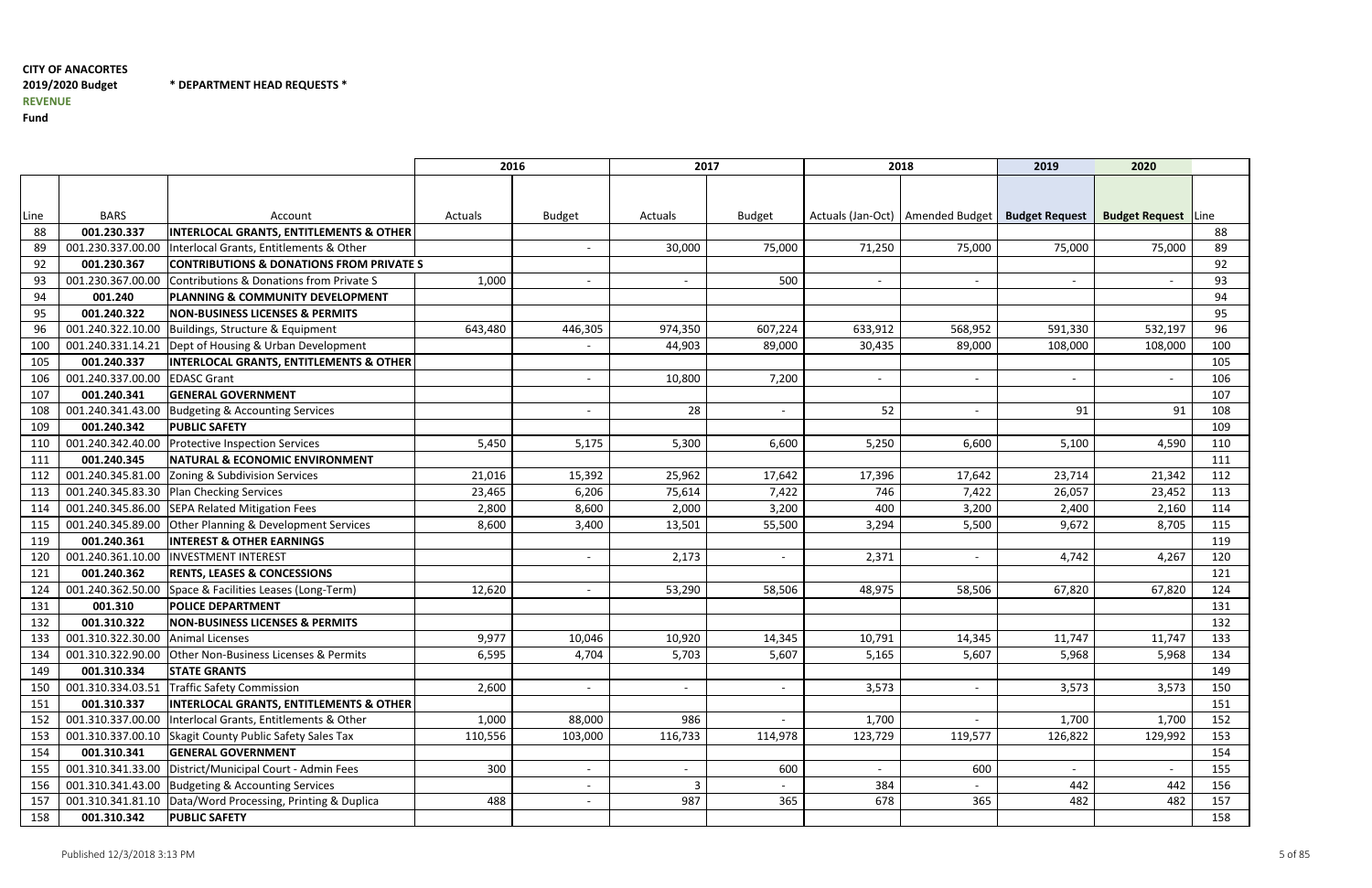\* DEPARTMENT HEAD REQUESTS \*

|      |                              |                                                     | 2016       |                          | 2017                     |                          |                          | 2018                     | 2019                                                | 2020                     |      |
|------|------------------------------|-----------------------------------------------------|------------|--------------------------|--------------------------|--------------------------|--------------------------|--------------------------|-----------------------------------------------------|--------------------------|------|
|      |                              |                                                     |            |                          |                          |                          |                          |                          |                                                     |                          |      |
|      |                              |                                                     |            |                          |                          |                          |                          |                          |                                                     |                          |      |
| Line | <b>BARS</b>                  | Account                                             | Actuals    | <b>Budget</b>            | Actuals                  | <b>Budget</b>            |                          |                          | Actuals (Jan-Oct)   Amended Budget   Budget Request | <b>Budget Request</b>    | Line |
| 159  | 001.310.342.10.00            | Law Enforcement Services                            | 40,525     | 21,664                   | 46,392                   | 14,370                   | 19,701                   | 14,370                   | 39,379                                              | 39,379                   | 159  |
| 160  | 001.310.353                  | <b>CIVIL INFRACTION PENALTIES</b>                   |            |                          |                          |                          |                          |                          |                                                     |                          | 160  |
| 161  | 001.310.353.10.00            | Traffic Infraction Penalties                        | 201,132    | 195,283                  | 177,535                  | 208,404                  | 146,293                  | 208,404                  | 176,563                                             | 176,563                  | 161  |
| 162  | 001.310.354                  | <b>CIVIL PARKING INFRACTION PENALTIES</b>           |            |                          |                          |                          |                          |                          |                                                     |                          | 162  |
| 163  | 001.310.354.00.00            | Civil Parking Infraction Penalties                  | 2,490      | 4,882                    | 1,664                    | 2,784                    | 1,690                    | 2,784                    | 2,172                                               | 2,172                    | 163  |
| 164  | 001.310.367                  | <b>CONTRIBUTIONS &amp; DONATIONS FROM PRIVATE S</b> |            |                          |                          |                          |                          |                          |                                                     |                          | 164  |
| 165  | 001.310.367.00.00            | Contributions & Donations from Private S            | 46,640     | 22,000                   | 37,879                   | 35,500                   | 21,533                   | $\overline{\phantom{a}}$ | 35,335                                              | 35,335                   | 165  |
| 166  | 001.310.369                  | <b>OTHER MISCELLANEOUS REVENUES</b>                 |            |                          |                          |                          |                          |                          |                                                     |                          | 166  |
| 167  | 001.310.369.20.00            | Unclaimed Money & Proceeds from Sales of            | 16         |                          | 101                      | $\blacksquare$           | 427                      | $\overline{\phantom{0}}$ | 100                                                 | 100                      | 167  |
| 168  | 001.310.369.30.00            | Confiscated & Forfeited Property                    | 1,147      |                          | 3,149                    | $\overline{\phantom{a}}$ | 4,474                    | $\overline{\phantom{a}}$ | 935                                                 | 935                      | 168  |
| 169  | 001.310.369.40.00            | Judgments & Settlements                             | 2,079      |                          | 342                      | $\overline{\phantom{a}}$ | 724                      | $\overline{\phantom{0}}$ | 1,394                                               | 1,394                    | 169  |
| 170  | 001.310.398                  | <b>INSURANCE RECOVERIES</b>                         |            |                          |                          |                          |                          |                          |                                                     |                          | 170  |
| 171  | 001.310.398.00.00            | <b>Insurance Recoveries</b>                         |            |                          | 3,876                    | 20,000                   | $\overline{\phantom{a}}$ | $\overline{\phantom{a}}$ | $\overline{\phantom{a}}$                            | $\overline{\phantom{a}}$ | 171  |
| 172  | 001.320                      | <b>MEDIC/FIRE DEPARTMENT</b>                        |            |                          |                          |                          |                          |                          |                                                     |                          | 172  |
| 174  | 001.320.331.97.04            | FEMA Grant for Live Fire Training                   |            |                          | 759,627                  | 450,000                  | $\overline{\phantom{a}}$ | $\overline{\phantom{0}}$ | $\overline{\phantom{a}}$                            |                          | 174  |
| 176  | 001.320.333                  | <b>INDIRECT FEDERAL GRANTS</b>                      |            |                          |                          |                          |                          |                          |                                                     |                          | 176  |
| 177  | 001.320.333.97.05            | <b>FEMA Port Security Grant</b>                     | 3,298      | 752,029                  |                          | $\overline{\phantom{a}}$ |                          | $\overline{\phantom{a}}$ |                                                     |                          | 177  |
| 179  | 001.320.341                  | <b>GENERAL GOVERNMENT</b>                           |            |                          |                          |                          |                          |                          |                                                     |                          | 179  |
| 180  | 001.320.341.43.00            | <b>Budgeting &amp; Accounting Services</b>          |            |                          | 10                       | $\overline{\phantom{a}}$ | 1,911                    | $\overline{\phantom{a}}$ | 2,057                                               | 2,057                    | 180  |
| 182  | 001.320.362                  | <b>RENTS, LEASES &amp; CONCESSIONS</b>              |            |                          |                          |                          |                          |                          |                                                     |                          | 182  |
| 183  | 001.320.362.50.00            | Space & Facilities Leases (Long-Term)               | 12,604     | 13,425                   | 14,015                   | 13,740                   | 11,881                   | 13,740                   | 14,201                                              | 14,201                   | 183  |
| 199  | 001.450.341                  | <b>GENERAL GOVERNMENT</b>                           |            |                          |                          |                          |                          |                          |                                                     |                          | 199  |
| 200  | 001.450.341.43.00            | Budgeting & Accounting Services                     |            |                          | 10                       | $\overline{\phantom{a}}$ | 67                       | $\overline{\phantom{0}}$ | 77                                                  | 77                       | 200  |
| 201  |                              | 001.450.341.70.10 Sales of Merchandise              | 1,177      | 4,198                    | 1,163                    | 1,258                    | 2,287                    | 1,258                    | 1,069                                               | 1,069                    | 201  |
| 202  | 001.450.347                  | <b>CULTURE &amp; RECREATION</b>                     |            |                          |                          |                          |                          |                          |                                                     |                          | 202  |
| 203  | 001.450.347.50.30            | <b>Exhibit Admission Fees</b>                       | 8,526      | 4,961                    | 8,831                    | 5,720                    | 8,319                    | 5,720                    | 6,014                                               | 6,014                    | 203  |
| 204  | 001.450.347.90.00 Other Fees |                                                     |            |                          | $\overline{\phantom{a}}$ | $\overline{\phantom{a}}$ | $\overline{\phantom{a}}$ | $\overline{\phantom{a}}$ |                                                     |                          | 204  |
| 205  | 001.450.367                  | <b>CONTRIBUTIONS &amp; DONATIONS FROM PRIVATE S</b> |            |                          |                          |                          |                          |                          |                                                     |                          | 205  |
| 206  | 001.450.367.00.00            | Contributions & Donations from Private S            | 2,856      |                          | 3,433                    | $\overline{\phantom{a}}$ | 3,841                    | $\overline{\phantom{a}}$ | 3,064                                               | 3,064                    | 206  |
| 207  | 001.710                      | <b>CENTRAL PUBLIC WORKS</b>                         |            |                          |                          |                          |                          |                          |                                                     |                          | 207  |
| 208  | 001.710.341                  | <b>GENERAL GOVERNMENT</b>                           |            |                          |                          |                          |                          |                          |                                                     |                          | 208  |
| 209  | 001.710.341.43.00            | Budgeting & Accounting Services                     |            | $\overline{\phantom{a}}$ | 4                        | $\overline{\phantom{a}}$ | 1,507                    | $\sim$                   | 269                                                 | 269                      | 209  |
| 212  | 001.712.345                  | <b>NATURAL &amp; ECONOMIC ENVIRONMENT</b>           |            |                          |                          |                          |                          |                          |                                                     |                          | 212  |
| 213  | 001.712.345.81.00            | Zoning & Subdivision Services                       | 3,599      | 1,407                    | 3,887                    | 4,003                    | 4,695                    | 4,003                    | 3,743                                               | 3,743                    | 213  |
| 219  | 001.713.367                  | <b>CONTRIBUTIONS &amp; DONATIONS FROM PRIVATE S</b> |            |                          |                          |                          |                          |                          |                                                     |                          | 219  |
| 220  | 001.713.367.00.00            | Contributions from Private Sources                  |            | 20,000                   |                          |                          | (4, 585)                 | $\overline{\phantom{0}}$ | 18,000                                              | 8,000                    | 220  |
|      |                              |                                                     | 13,213,252 | 17,136,225               | 15,234,104               | 14,837,984               | 12,582,262               | 14,792,555               | 17,337,496                                          | 17,472,067               |      |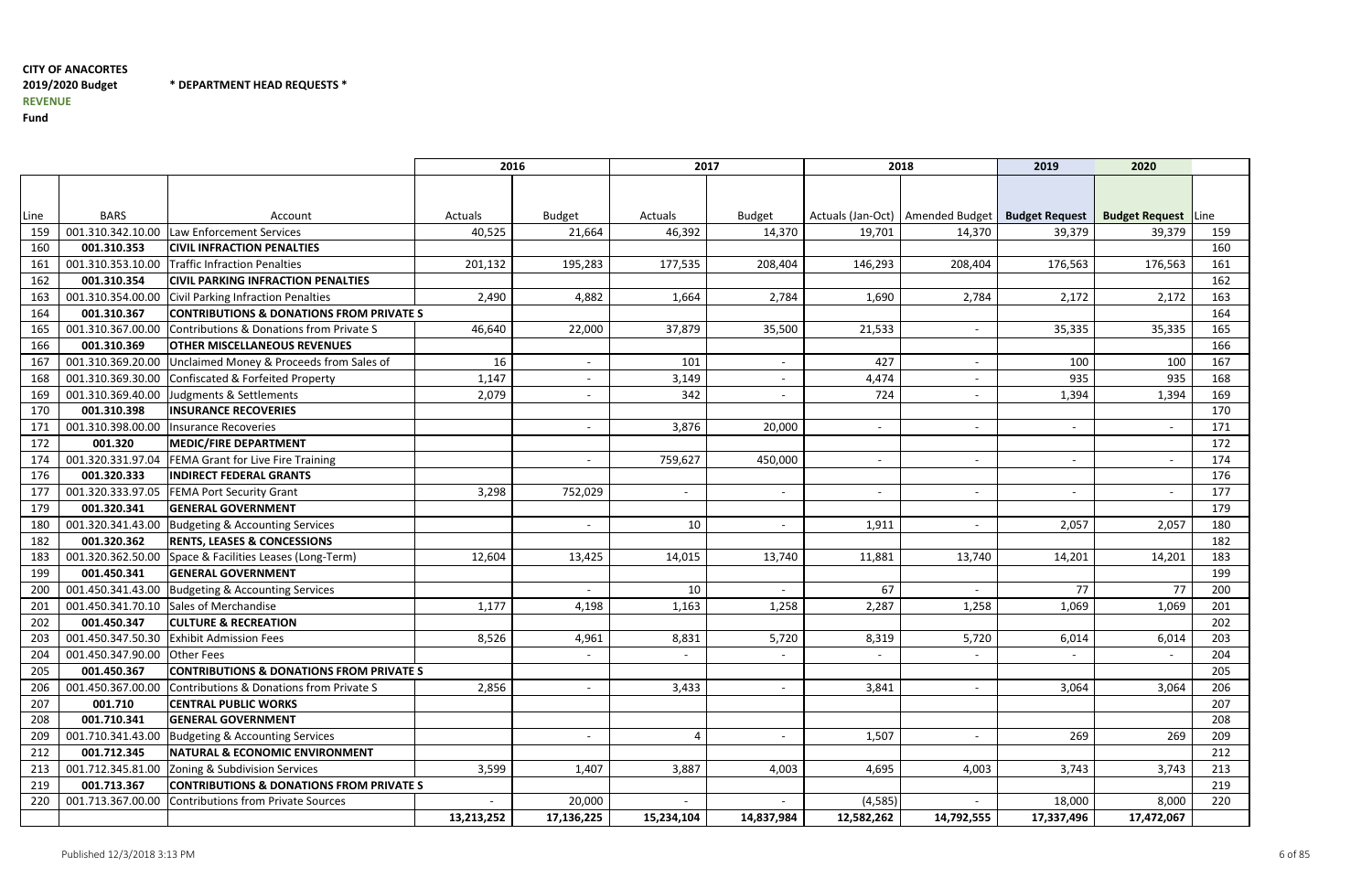# 2019/2020 Budget

2019/2020 Budget \* DEPARTMENT HEAD REQUESTS \*

#### 001 **Fund**

EXPENSE

Dept <sup>110</sup>

|      |                |                                       |                                        | 2016    |               |         | 2017                     | 2018                  |                          |                                 | 2019                            |                                 | 2020                            |      |
|------|----------------|---------------------------------------|----------------------------------------|---------|---------------|---------|--------------------------|-----------------------|--------------------------|---------------------------------|---------------------------------|---------------------------------|---------------------------------|------|
| Line | <b>TITLE</b>   | <b>BARS</b>                           | Account                                | Actuals | <b>Budget</b> | Actuals | <b>Budget</b>            | Actuals (Jan-<br>Oct) | Amended<br><b>Budget</b> | <b>Budget</b><br><b>Request</b> | Description                     | <b>Budget</b><br><b>Request</b> | <b>Description</b>              | Line |
|      |                | 1 GENERAL FUND                        |                                        |         |               |         |                          |                       |                          |                                 |                                 |                                 |                                 |      |
|      | 16 LEGISLATIVE |                                       |                                        |         |               |         |                          |                       |                          |                                 |                                 |                                 |                                 | 16   |
|      |                | 17 OFFICIAL PUBLICATION SERVICES      |                                        |         |               |         |                          |                       |                          |                                 |                                 |                                 |                                 | 17   |
| 18   |                | 001.110.511.30.41                     | <b>Professional Services</b>           | 24,988  | 30,000        | 49,503  | 45,000                   | 16,789                | 5,000                    | 50,000                          | Atown and ordinances            | 50,000                          | <b>Atown and ordinances</b>     | 18   |
| 19   |                | 001.110.511.30.42                     | Communication                          |         |               |         |                          | 487                   |                          | $\overline{\phantom{a}}$        |                                 |                                 |                                 | 19   |
| 20   |                | 001.110.511.30.45                     | <b>Operating Rentals &amp; Leases</b>  | $\sim$  |               |         | $\overline{\phantom{a}}$ |                       | $\sim$                   | $\overline{\phantom{a}}$        |                                 | $\sim$                          |                                 | 20   |
|      |                | 21 LEGISLATIVE ACTIVITIES             |                                        |         |               |         |                          |                       |                          |                                 |                                 |                                 |                                 | 21   |
| 22   |                | 001.110.511.60.10                     | Salaries & Wages                       | 118,591 | 118,477       | 119,248 | 118,635                  | 104,113               | 119,546                  | 113,831                         |                                 | 113,839                         |                                 | 22   |
| 23   |                | 001.110.511.60.20                     | Personnel Benefits                     | 13,550  | 13,356        | 13,910  | 13,733                   | 13,522                | 14,206                   | 14,033                          |                                 | 14,202                          |                                 | 23   |
| 24   |                | 001.110.511.60.31                     | <b>Office &amp; Operating Supplies</b> | 1,435   | 800           | 616     | $\sim$                   | 399                   | $\sim$                   |                                 |                                 |                                 |                                 | 24   |
| 25   |                | 001.110.511.60.40                     | <b>Interfund Services</b>              | 6,141   | 6,141         | 17,164  | 17,129                   | 14,468                | 17,985                   | 10,895                          |                                 | 11,440                          |                                 | 25   |
| 26   |                | 001.110.511.60.42                     | Communication                          | 957     | 800           | 964     | 1,000                    | 456                   | 1,000                    | 1,000                           | Postage                         | 1,000                           | Postage                         | 26   |
| 27   |                | 001.110.511.60.43                     | <b>Travel &amp; Training</b>           | 670     | 8,200         | 3,413   | 4,000                    | 3,657                 | 4,000                    | 4,000                           |                                 | 4,000                           |                                 | 27   |
| 28   |                | 001.110.511.60.45                     | <b>Operating Rentals &amp; Leases</b>  |         |               |         |                          |                       |                          |                                 |                                 |                                 |                                 | 28   |
| 29   |                | 001.110.511.60.51                     | <b>Intergovernmental Services</b>      | 13,283  | 13,283        | 15,497  | 13,657                   | 14,130                | 13,657                   |                                 | 14,723 Scog dues                |                                 | 15,091 Scog dues                | 29   |
|      |                | <b>30 VOTER REGISTRATION SERVICES</b> |                                        |         |               |         |                          |                       |                          |                                 |                                 |                                 |                                 | 30   |
| 31   |                | 001.110.514.90.41                     | <b>Professional Services</b>           |         |               |         |                          |                       |                          |                                 |                                 |                                 |                                 | 31   |
| 32   |                | 001.110.514.90.51                     | <b>Intergovernmental Services</b>      | 43,905  | 44,000        | 22,528  | 30,000                   | 50,686                | 55,000                   | 23,000                          | County voter registration costs | 52,000                          | County voter registration costs | 32   |
|      |                | 33 ADMINISTRATION                     |                                        |         |               |         |                          |                       |                          |                                 |                                 |                                 |                                 | 33   |
| 34   |                | 001.110.521.10.44                     | Taxes & Operating Assessments          | 20      |               | 21      | $\overline{\phantom{a}}$ | 25                    | $\sim$                   |                                 |                                 |                                 |                                 | 34   |
|      |                | 35 <b>INFORMATION SERVICES</b>        |                                        |         |               |         |                          |                       |                          |                                 |                                 |                                 |                                 | 35   |
| 36   |                | 001.110.557.20.10                     | Salaries & Wages                       | 37,911  | 29,001        | 38,902  | 28,933                   | 34,919                | 29,866                   | 33,926                          |                                 | 36,014                          |                                 | 36   |
| 37   |                | 001.110.557.20.20                     | <b>Personnel Benefits</b>              | 10,750  | 2,339         | 9,017   | 9,153                    | 8,365                 | 9,806                    | 7,175                           |                                 | 7,633                           |                                 | 37   |
| 38   |                | 001.110.557.20.31                     | <b>Office &amp; Operating Supplies</b> | 5,052   | 5,052         | 5,052   | 5,103                    | 5,481                 | 5,154                    | 5,500                           | Granicus                        | 5,500                           | Granicus                        | 38   |
|      |                |                                       |                                        |         |               |         |                          |                       |                          |                                 |                                 |                                 |                                 |      |
|      |                |                                       |                                        | 277,253 | 271,448       | 295,834 | 286,342                  | 267,497               | 275,219                  | 278,083                         |                                 | 310,720                         |                                 |      |

Increase from prior year

2,864

32,636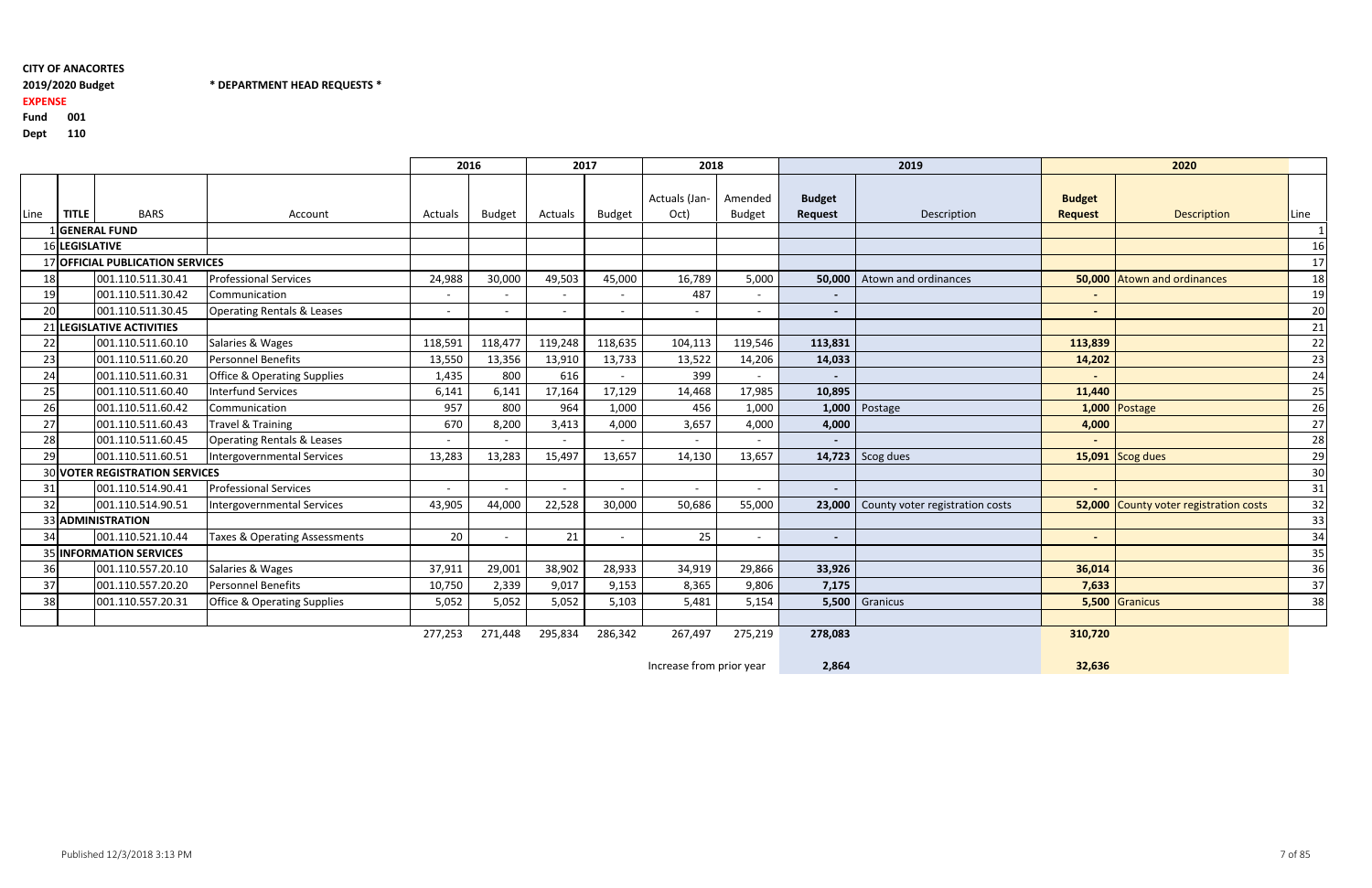d 001 Fund

# \* DEPARTMENT HEAD REQUESTS \*

## EXPENSE

Dept <sup>120</sup>

|      |              |                     |                                        |         | 2016          | 2017                     |                          | 2018                     |                          |                          | 2019                              |                                 | 2020                            |      |
|------|--------------|---------------------|----------------------------------------|---------|---------------|--------------------------|--------------------------|--------------------------|--------------------------|--------------------------|-----------------------------------|---------------------------------|---------------------------------|------|
| Line | <b>TITLE</b> | <b>BARS</b>         | Account                                | Actuals | <b>Budget</b> | Actuals                  | <b>Budget</b>            | Actuals (Jan-<br>Oct)    | Amended<br><b>Budget</b> | <b>Budget</b><br>Request | Description                       | <b>Budget</b><br><b>Request</b> | <b>Description</b>              | Line |
|      |              | 1 GENERAL FUND      |                                        |         |               |                          |                          |                          |                          |                          |                                   |                                 |                                 |      |
|      | 39 EXECUTIVE |                     |                                        |         |               |                          |                          |                          |                          |                          |                                   |                                 |                                 | 39   |
|      |              | 40 EXECUTIVE OFFICE |                                        |         |               |                          |                          |                          |                          |                          |                                   |                                 |                                 | 40   |
| 411  |              | 001.120.513.10.10   | Salaries & Wages                       | 127,003 | 118,221       | 133,639                  | 121,300                  | 123,425                  | 130,010                  | 131,880                  |                                   | 138,769                         |                                 | 41   |
| 42   |              | 001.120.513.10.20   | Personnel Benefits                     | 42,708  | 36,298        | 42,218                   | 44,218                   | 37,308                   | 48,139                   | 41,429                   |                                   | 43,562                          |                                 | 42   |
| 43   |              | 001.120.513.10.31   | <b>Office &amp; Operating Supplies</b> | 2,498   | 2,820         | 1,656                    | 1,700                    | 757                      | 1,700                    | 1,500                    |                                   | 1,700                           |                                 | 43   |
| 44   |              | 001.120.513.10.40   | <b>Interfund Services</b>              | 7,876   | 7,876         | 8,110                    | 8,092                    | 6,891                    | 8,496                    | 8,262                    |                                   | 8,675                           |                                 | 44   |
|      |              |                     |                                        |         |               |                          |                          |                          |                          |                          | Mayor/Council retreats, on site   |                                 | Mayor/Council retreats, on site |      |
| 45   |              | 001.120.513.10.41   | <b>Professional Services</b>           | 36,841  | 80,000        | 6,901                    | 25,000                   | 2,224                    | 25,000                   |                          | 12,000 $\taning$                  |                                 | $12,000$ training               | 45   |
|      |              | 001.120.513.10.42   | Communication                          | 14,967  | 1,000         | 920                      | 1,000                    | 395                      | 1,000                    |                          | 500   Cell phone                  |                                 | 500 Cell phone                  | 46   |
| 47   |              | 001.120.513.10.43   | Travel & Training                      | 3,814   | 3,000         | 2,480                    | 2,500                    | 2,913                    | 2,500                    |                          | 4,500   Includes Ex Asst training |                                 | 4,500 Includes Ex Asst training | 47   |
| 48   |              | 001.120.513.10.45   | <b>Operating Rentals &amp; Leases</b>  | $\sim$  | 100           | $\overline{\phantom{0}}$ | $\overline{\phantom{a}}$ | $\overline{\phantom{0}}$ | $\overline{\phantom{0}}$ | $\overline{\phantom{a}}$ |                                   | $\blacksquare$                  |                                 | 48   |
|      |              |                     |                                        |         |               |                          |                          |                          |                          |                          |                                   |                                 |                                 |      |
|      |              |                     |                                        | 235,706 | 249,315       | 195,923                  | 203,810                  | 173,913                  | 216,846                  | 200,071                  |                                   | 209,706                         |                                 |      |

Increase from prior year

(16,774) 9,635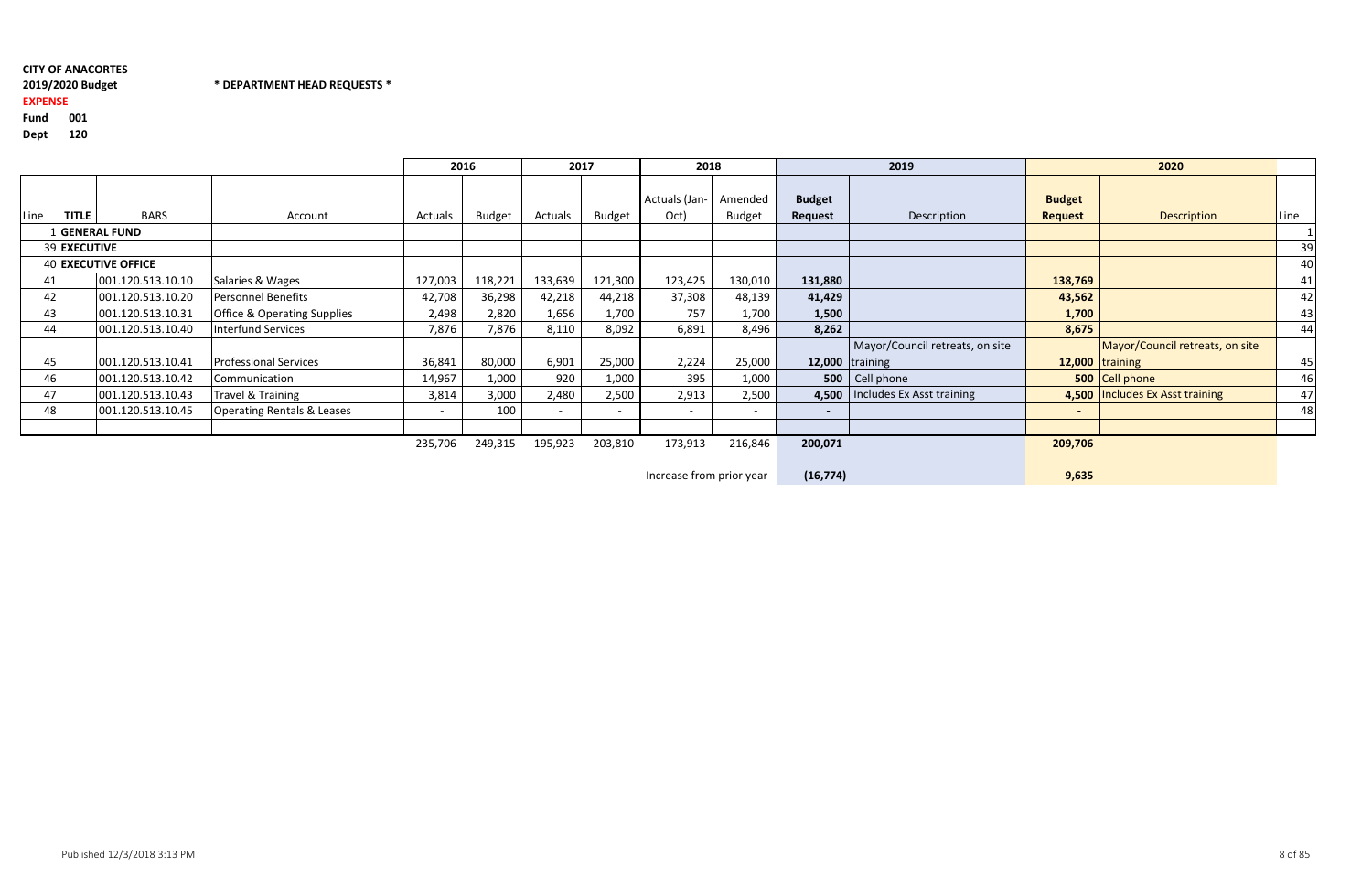2019/2020 Budget \* DEPARTMENT HEAD REQUESTS \*

Fund <sup>001</sup>130 Dept

# EXPENSE

|      |              |                             |                                        | 2016                     |               | 2017           |               | 2018                  |               |                          | 2019                                      |                          | 2020                                      |      |
|------|--------------|-----------------------------|----------------------------------------|--------------------------|---------------|----------------|---------------|-----------------------|---------------|--------------------------|-------------------------------------------|--------------------------|-------------------------------------------|------|
|      |              |                             |                                        |                          |               |                |               |                       |               |                          |                                           |                          |                                           |      |
|      |              |                             |                                        |                          |               |                |               | Actuals (Jan- Amended |               | <b>Budget</b>            |                                           | <b>Budget</b>            |                                           |      |
| Line | <b>TITLE</b> | <b>BARS</b>                 | Account                                | Actuals                  | <b>Budget</b> | Actuals        | <b>Budget</b> | Oct)                  | <b>Budget</b> | <b>Request</b>           | Description                               | <b>Request</b>           | <b>Description</b>                        | Line |
|      |              | 1GENERAL FUND               |                                        |                          |               |                |               |                       |               |                          |                                           |                          |                                           |      |
|      | 49 JUDICIAL  |                             |                                        |                          |               |                |               |                       |               |                          |                                           |                          |                                           | 49   |
|      |              | 50 MUNICIPAL COURT          |                                        |                          |               |                |               |                       |               |                          |                                           |                          |                                           | 50   |
| 51   |              | 001.130.512.50.10           | Salaries & Wages                       | 168,044                  | 168,431       | 170,243        | 159,848       | 153,086               | 170,011       | 181,238                  |                                           | 188,699                  |                                           | 51   |
| 52   |              | 001.130.512.50.12           | Overtime                               |                          |               |                |               |                       |               |                          |                                           |                          |                                           | 52   |
| 53   |              | 001.130.512.50.20           | Personnel Benefits                     | 81,705                   | 78,704        | 82,623         | 84,581        | 76,769                | 90,954        | 90,906                   |                                           | 94,898                   |                                           | 53   |
| 54   |              | 001.130.512.50.31           | <b>Office &amp; Operating Supplies</b> | 4,292                    | 1,100         | 6,800          | 2,700         | 2,312                 | 2,200         |                          | 2,200   Reg'd court forms                 |                          | 2,200 Reg'd court forms                   | 54   |
| 55   |              | 001.130.512.50.35           | Small Tools & Minor Equipment          |                          |               |                |               |                       |               |                          |                                           |                          |                                           | 55   |
| 56   |              | 001.130.512.50.40           | Interfund Services                     | 11,871                   | 11,870        | 16,351         | 16,315        | 17,760                | 17,131        | 25,050 DIS               |                                           | $26,303$ DIS             |                                           | 56   |
|      |              |                             |                                        |                          |               |                |               |                       |               |                          |                                           |                          |                                           |      |
|      |              |                             |                                        |                          |               |                |               |                       |               |                          | Interpreter services, AV capture          |                          | Interpreter services, AV capture          |      |
|      |              |                             |                                        |                          |               |                |               |                       |               |                          | annual fee, credit card fees,             |                          | annual fee, credit card fees,             |      |
|      |              |                             |                                        |                          |               |                |               |                       |               |                          | indigent defense screening,               |                          | indigent defense screening,               |      |
|      |              |                             |                                        |                          |               |                |               |                       |               |                          | security screener to attend court         |                          | security screener to attend court         |      |
| 57   |              | 001.130.512.50.41           | <b>Professional Services</b>           | 4,356                    | 3,800         | 9,048          | 13,400        | 18,023                | 13,400        |                          | 11,000 sessions (\$7500k)                 |                          | 11,000   sessions (\$7500k)               | 57   |
|      |              |                             |                                        |                          |               |                |               |                       |               |                          | Postage (includes jury mailings),         |                          | Postage (includes jury mailings),         |      |
| 58   |              | 001.130.512.50.42           | Communication                          | 5,637                    | 4,500         | 4,732          | 5,200         | 3,577                 | 5,400         |                          | 5,200 Cell Phone                          |                          | 5,200 Cell Phone                          | 58   |
| 59   |              | 001.130.512.50.43           | <b>Travel &amp; Training</b>           | 240                      | 1,500         | 1,386          | 1,500         | 863                   | 1,500         |                          | 1,500 staff training                      |                          | 1,500 staff training                      | 59   |
| 60   |              | 001.130.512.50.45           | <b>Operating Rentals &amp; Leases</b>  | 176                      |               |                |               |                       |               | $\blacksquare$           |                                           |                          |                                           | 60   |
| 61   |              | 001.130.512.50.48           | Repairs & Maintenance                  | 27,060                   | 26,000        |                |               |                       |               | $\blacksquare$           |                                           | $\sim$                   |                                           | 61   |
|      |              |                             |                                        |                          |               |                |               |                       |               |                          |                                           |                          |                                           |      |
|      |              |                             |                                        |                          |               |                |               |                       |               |                          | \$70k District Court Judicial             |                          | \$70k District Court Judicial             |      |
| 62   |              | 001.130.512.50.51           | Intergovernmental Services             | 94,838                   | 94,888        | 99,728         | 94,000        | 65,835                | 95,000        |                          | 92,000 Services; \$40k Probation Services |                          | 92,000 Services; \$40k Probation Services | 62   |
|      |              | 63 FINANCIAL SERVICES       |                                        |                          |               |                |               |                       |               |                          |                                           |                          |                                           | 63   |
| 64   |              | 001.130.514.20.49           | Miscellaneous                          | 1,431                    | 3,000         | 1,707          |               | 340                   |               | 2,500                    |                                           | 2,500                    |                                           | 64   |
|      |              | 65 GENERAL INDIGENT DEFENSE |                                        |                          |               |                |               |                       |               |                          |                                           |                          |                                           | 65   |
| 66   |              | 001.130.515.91.10           | Salaries & Wages                       | $\overline{\phantom{a}}$ |               |                |               |                       |               | $\blacksquare$           |                                           | $\overline{\phantom{a}}$ |                                           | 66   |
| 67   |              | 001.130.515.91.20           | <b>Personnel Benefits</b>              |                          |               |                |               |                       |               | $\blacksquare$           |                                           | ٠                        |                                           | 67   |
| 68   |              | 001.130.515.91.31           | Office & Operating Supplies            | $\sim$                   | $\sim$        | $\blacksquare$ | $\sim$        | 42                    | $\sim$        | $\sim$                   |                                           | $\sim$                   |                                           | 68   |
| 69   |              | 001.130.515.91.41           | <b>Professional Services</b>           | $\blacksquare$           |               |                |               |                       |               | $\blacksquare$           |                                           | $\blacksquare$           |                                           | 69   |
| 70   |              | 001.130.515.91.42           | Communication                          | $\overline{\phantom{a}}$ |               |                |               |                       |               | $\overline{\phantom{a}}$ |                                           | $\blacksquare$           |                                           | 70   |
| 71   |              | 001.130.515.91.43           | Travel & Training                      | $\overline{\phantom{a}}$ | $\sim$        | 170            |               |                       | $\sim$        | $\sim$                   |                                           | $\blacksquare$           |                                           | 71   |
|      |              | 72 ADULT MISDEMEANOR        |                                        |                          |               |                |               |                       |               |                          |                                           |                          |                                           | 72   |
| 73   |              | 001.130.515.93.10           | Salaries & Wages                       | 157,297                  | 154,110       | 167,341        | 159,314       | 151,458               | 169,241       | 180,083                  |                                           | 185,717                  |                                           | 73   |
| 74   |              | 001.130.515.93.20           | Personnel Benefits                     | 66,455                   | 64,043        | 68,336         | 68,358        | 63,580                | 73,623        | 75,804                   |                                           | 78,773                   |                                           | 74   |
| 75   |              | 001.130.515.93.31           | <b>Office &amp; Operating Supplies</b> | 221                      | 1,200         | 483            | 700           | 370                   | 700           | 700                      |                                           | 700                      |                                           | 75   |
| 76   |              | 001.130.515.93.40           | Interfund Services                     | 5,100                    | 5,099         | 5,643          | 5,632         | 5,102                 | 5,914         | $6,266$ DIS              |                                           | $6,579$ DIS              |                                           | 76   |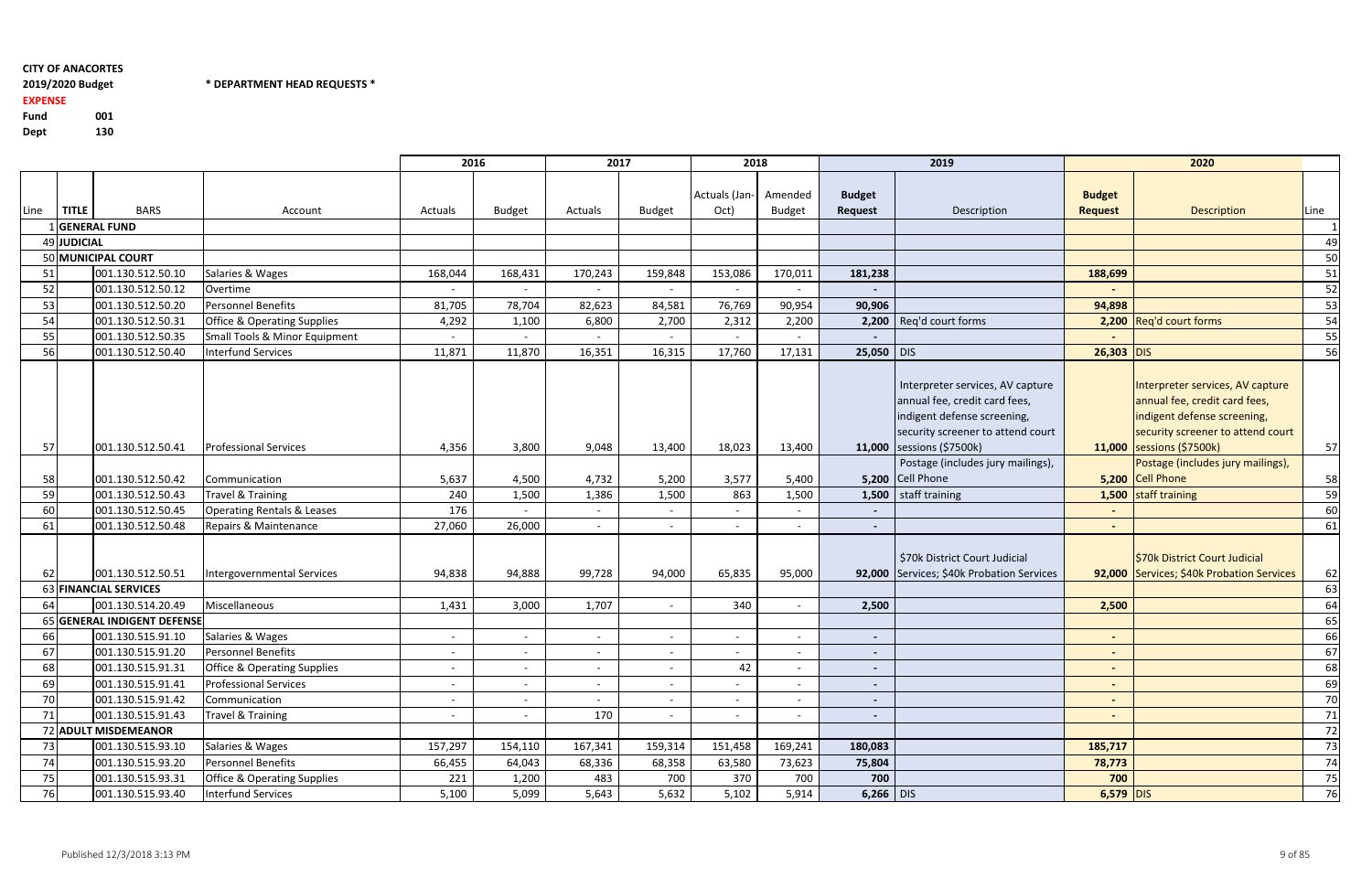# 2019/2020 Budget \* DEPARTMENT HEAD REQUESTS \*

Fund <sup>001</sup>130 Dept

# EXPENSE

|           |       |                   |                              | 2016                                                                                       |               | 2017    |               | 2018                  |                          |                          | 2019                                                                                                                                                                                                        |                                 | 2020                                                                                                                                                          |      |
|-----------|-------|-------------------|------------------------------|--------------------------------------------------------------------------------------------|---------------|---------|---------------|-----------------------|--------------------------|--------------------------|-------------------------------------------------------------------------------------------------------------------------------------------------------------------------------------------------------------|---------------------------------|---------------------------------------------------------------------------------------------------------------------------------------------------------------|------|
| Line      | TITLE | <b>BARS</b>       | Account                      | Actuals                                                                                    | <b>Budget</b> | Actuals | <b>Budget</b> | Actuals (Jan-<br>Oct) | Amended<br><b>Budget</b> | <b>Budget</b><br>Request | Description                                                                                                                                                                                                 | <b>Budget</b><br><b>Request</b> | Description                                                                                                                                                   | Line |
|           |       |                   |                              |                                                                                            |               |         |               |                       |                          |                          | Conflict/Overflow attorney,<br>Investigator/ Expert Witness:<br>Increase in conflict attorney rate<br>from \$65 to \$85/hr; MV/Burl @<br>\$85/hr; increase in Investigator<br>rate from 55 to 65/hr; County |                                 | Conflict/Overflow attorney,                                                                                                                                   |      |
| <b>77</b> |       | 001.130.515.93.41 | <b>Professional Services</b> | 16,586                                                                                     | 21,000        | 12,695  | 25,000        | 21,342                | 25,000                   |                          | <b>27,500</b> $rate @ $55$                                                                                                                                                                                  |                                 | 30,000   Investigator/ Expert Witness                                                                                                                         | 77   |
| 78        |       | 001.130.515.93.42 | Communication                | 233                                                                                        | 250           | 104     | 150           | 49                    | 150                      |                          | 150   Postage                                                                                                                                                                                               |                                 | 150 Postage                                                                                                                                                   | 78   |
| 79        |       | 001.130.515.93.43 | Travel & Training            | 2,746                                                                                      | 3,900         | 2,453   | 4,000         | 2,150                 | 4,000                    |                          | WA State Bar Dues (\$10 increase<br>in WA State Bar Dues),<br>Professional Association Bar Dues,<br>Continuing Legal Education, Law<br>$3,900$ Library                                                      |                                 | WA State Bar Dues (\$10 increase<br>in WA State Bar Dues),<br><b>Professional Association Bar Dues,</b><br>Continuing Legal Education, Law<br>$3,950$ Library | 79   |
|           |       |                   |                              |                                                                                            |               |         |               |                       |                          |                          |                                                                                                                                                                                                             |                                 |                                                                                                                                                               |      |
|           |       |                   |                              | 648,288<br>643,396<br>649,843<br>640,698<br>582,659<br>674,224<br>Increase from prior year |               |         |               |                       |                          | 705,998<br>31,773        |                                                                                                                                                                                                             | 730,170<br>24,172               |                                                                                                                                                               |      |

Increase from prior year31,773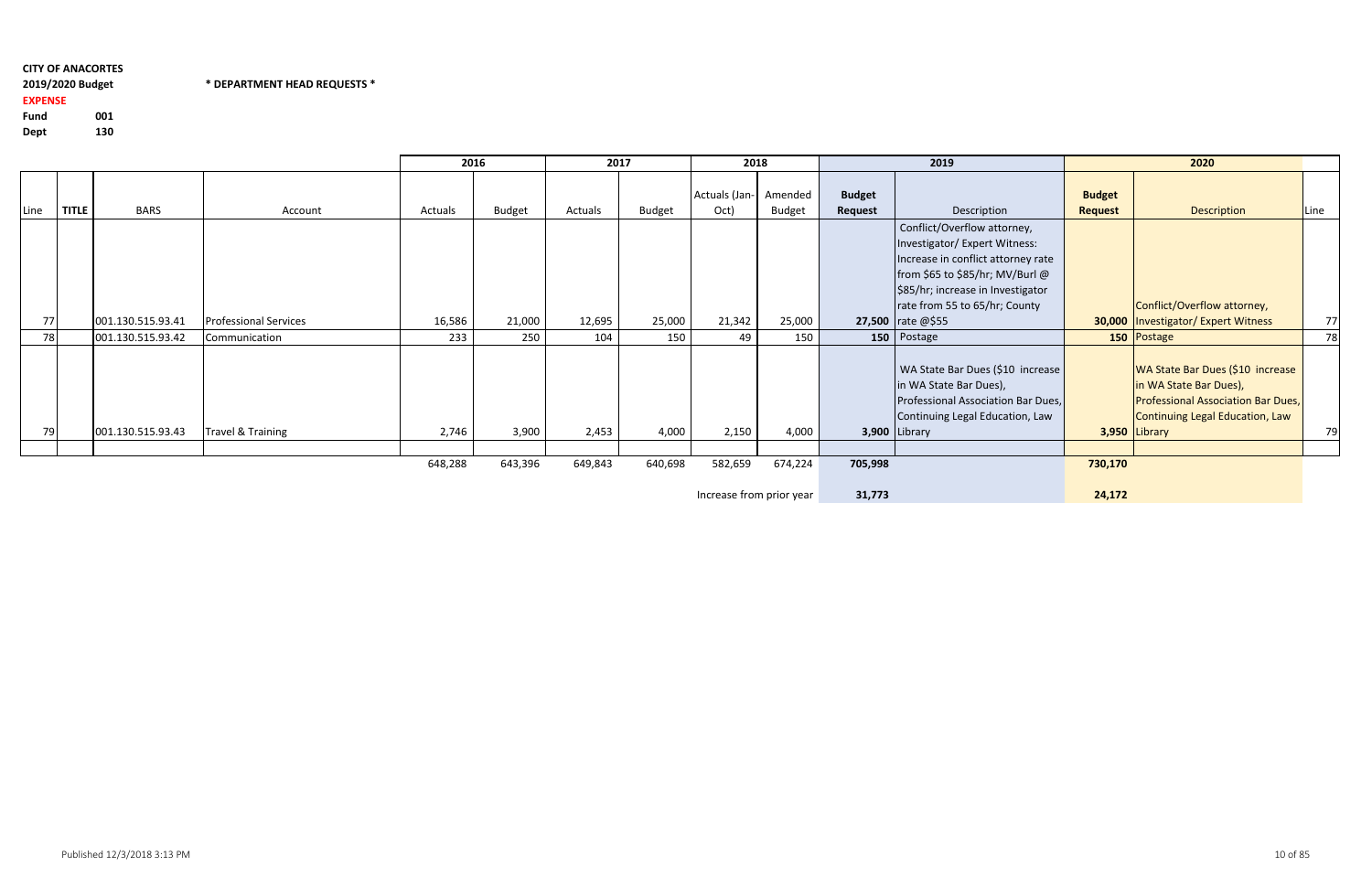# 2019/2020 Budget \* DEPARTMENT HEAD REQUESTS \*

EXPENSE

Fund <sup>001</sup>

Dept <sup>210</sup>

| レート・ | . |
|------|---|
|      |   |
|      |   |

|      |              |                              | 2016                                     |           |           | 2017    | 2018          |                               |               | 2019                            |                                     | 2020                            |                                   |      |
|------|--------------|------------------------------|------------------------------------------|-----------|-----------|---------|---------------|-------------------------------|---------------|---------------------------------|-------------------------------------|---------------------------------|-----------------------------------|------|
| Line | <b>TITLE</b> | <b>BARS</b>                  | Account                                  | Actuals   | Budget    | Actuals | <b>Budget</b> | Actuals (Jan- Amended<br>Oct) | <b>Budget</b> | <b>Budget</b><br><b>Request</b> | Description                         | <b>Budget</b><br><b>Request</b> | Description                       | Line |
|      |              | GENERAL FUND                 |                                          |           |           |         |               |                               |               |                                 |                                     |                                 |                                   |      |
|      |              | <b>80 FINANCE DEPARTMENT</b> |                                          |           |           |         |               |                               |               |                                 |                                     |                                 |                                   | 80   |
|      |              | 81 FINANCIAL SERVICES        |                                          |           |           |         |               |                               |               |                                 |                                     |                                 |                                   | 81   |
| 82   |              | 001.210.514.20.10            | Salaries & Wages                         | 379,913   | 414,425   | 370,743 | 352,597       | 334,529                       | 373,042       | 403,863                         |                                     | 418,323                         |                                   | 82   |
| 83   |              | 001.210.514.20.12            | Overtime                                 | 1,607     | $\sim$    | 17      |               | 62                            | $\sim$        |                                 |                                     |                                 |                                   | 83   |
| 84   |              | 001.210.514.20.20            | Personnel Benefits                       | 162,346   | 173,234   | 152,238 | 154,687       | 151,284                       | 166,202       | 186,007                         |                                     | 193,752                         |                                   | 84   |
|      |              |                              |                                          |           |           |         |               |                               |               |                                 | Includes copy room supplies, as     |                                 | Includes copy room supplies, as   |      |
|      |              |                              |                                          |           |           |         |               |                               |               |                                 | well as typical department          |                                 | well as typical department        |      |
| 85   |              | 001.210.514.20.31            | <b>Office &amp; Operating Supplies</b>   | 14,766    | 9,500     | 9,792   | 12,300        | 8,919                         | 12,300        |                                 | 12,000 Finance Supplies             |                                 | 12,000 Finance Supplies           | 85   |
| 86   |              | 001.210.514.20.40            | <b>Interfund Services</b>                | 27,342    | 27,342    | 29,362  | 29,309        | 27,819                        | 30,775        | 37,157                          |                                     | 39,015                          |                                   | 86   |
| 87   |              | 001.210.514.20.41            | <b>Professional Services</b>             | 46,347    | 78,000    | 38,627  | 79,000        | 36,412                        | 79,000        |                                 | 60,000   Primarily state audit fees |                                 | 60,000 Primarily state audit fees | 87   |
|      |              |                              |                                          |           |           |         |               |                               |               |                                 | City main line, mailing machine,    |                                 | City main line, mailing machine,  |      |
|      |              |                              |                                          |           |           |         |               |                               |               |                                 | postage meter, department cell      |                                 | postage meter, department cell    |      |
| 88   |              | 001.210.514.20.42            | Communication                            | 26,463    | 3,000     | 8,471   | 5,044         | 13,360                        | 5,044         | 20,000 phone                    |                                     | 20,000 phone                    |                                   | 88   |
|      |              |                              |                                          |           |           |         |               |                               |               |                                 | 2 attendees to WPTA, WFOA, and      |                                 | 2 attendees to WPTA, WFOA, and    |      |
|      |              |                              |                                          |           |           |         |               |                               |               |                                 | other pertinent WCIA, WFOA          |                                 | other pertinent WCIA, WFOA        |      |
| 89   |              | 001.210.514.20.43            | Travel & Training                        | 5,120     | 3,500     | 4,675   | 3,500         | 3,284                         | 3,500         |                                 | 4,500 classes                       |                                 | 4,500 classes                     | 89   |
| 90   |              | 001.210.514.20.44            | <b>Taxes &amp; Operating Assessments</b> | 3,501     | 377       | (337)   |               | 312                           | $\sim$        | 3,500                           |                                     | 3,500                           |                                   | 90   |
| 91   |              | 001.210.514.20.45            | <b>Operating Rentals &amp; Leases</b>    | 2,029     | 500       | 805     | 2,850         |                               | 2,850         | $\blacksquare$                  |                                     |                                 |                                   | 91   |
| 92   |              | 001.210.514.20.46            | Insurance                                | 375       | $\sim$    | 1,206   | 394           | 1,373                         | 413           | 1,326                           |                                     | 1,459                           |                                   | 92   |
| 93   |              | 001.210.514.20.48            | Repairs & Maintenance                    | 1,145     | $\sim$    | 815     |               | 194                           |               | $\blacksquare$                  |                                     |                                 |                                   | 93   |
|      |              | 94 LAW ENFORCEMENT           |                                          |           |           |         |               |                               |               |                                 |                                     |                                 |                                   | 94   |
| 95   |              | 001.210.594.21.64            | Machinery & Equipment                    | $\sim$    | $\sim$    |         |               |                               | $\sim$        | $\sim$                          |                                     | $\overline{a}$                  |                                   | 95   |
|      |              | 96 TRANSFERS-OUT             |                                          |           |           |         |               |                               |               |                                 |                                     |                                 |                                   | 96   |
| 97   |              | 001.210.597.00.00            | Fund Balances, Nonexpenditures & Transfe | 2,284,189 | 2,484,189 |         |               |                               | 12,600        | $\blacksquare$                  |                                     | $\blacksquare$                  |                                   | 97   |
|      |              |                              |                                          |           |           |         |               |                               |               |                                 |                                     |                                 |                                   |      |
|      |              |                              |                                          | 2,955,144 | 3,194,067 | 616,412 | 639,681       | 577,549                       | 685,726       | 728,353                         |                                     | 752,549                         |                                   |      |

Increase from prior year42,628 24,195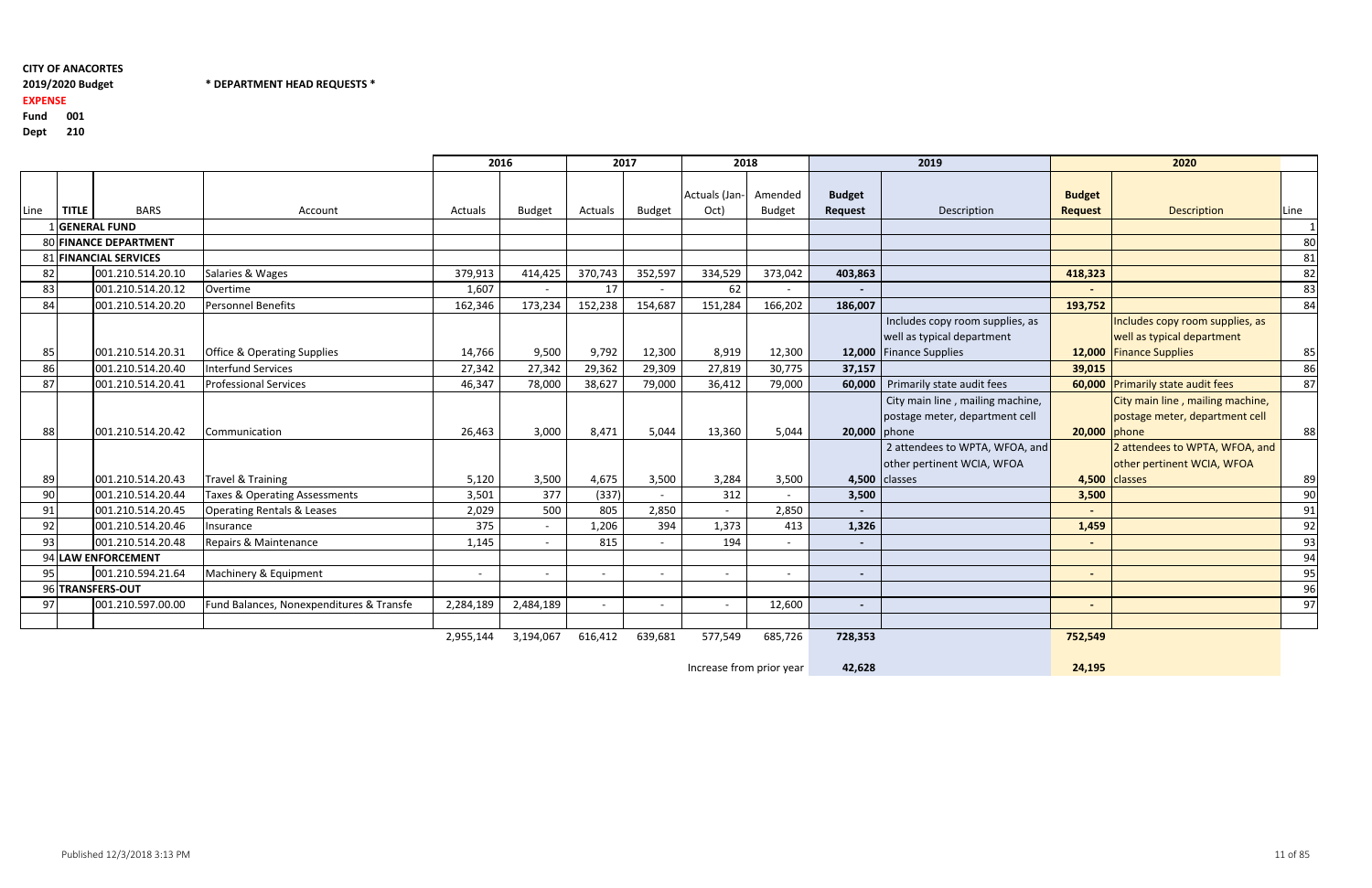2019/2020 Budget \* DEPARTMENT HEAD REQUESTS \*

#### 2019/2020 Budget

#### EXPENSE

Fund <sup>001</sup>

Dept <sup>220</sup>

|      |              |                                        |                                        | 2016    |         | 2017    |               | 2018                  |                          |                                 |                                | 2019                            |                                 |                                | 2020                                |      |
|------|--------------|----------------------------------------|----------------------------------------|---------|---------|---------|---------------|-----------------------|--------------------------|---------------------------------|--------------------------------|---------------------------------|---------------------------------|--------------------------------|-------------------------------------|------|
| Line | <b>TITLE</b> | <b>BARS</b>                            | Account                                | Actuals | Budget  | Actuals | <b>Budget</b> | Actuals (Jan-<br>Oct) | Amended<br><b>Budget</b> | <b>Budget</b><br><b>Request</b> | <b>Budget</b><br><b>Detail</b> | Description                     | <b>Budget</b><br><b>Request</b> | <b>Budget</b><br><b>Detail</b> | Description                         | Line |
|      |              | <b>GENERAL FUND</b>                    |                                        |         |         |         |               |                       |                          |                                 |                                |                                 |                                 |                                |                                     |      |
|      |              | 98 INFORMATION SYSTEMS                 |                                        |         |         |         |               |                       |                          |                                 |                                |                                 |                                 |                                |                                     | 98   |
| 99   |              | <b>INFORMATION TECHNOLOGY SERVICES</b> |                                        |         |         |         |               |                       |                          |                                 |                                |                                 |                                 |                                |                                     | 99   |
| 100  |              | 001.220.518.80.10                      | Salaries & Wages                       | 212,881 | 209,986 | 255,488 | 275,094       | 262,214               | 300,288                  | 310,931                         |                                |                                 | 322,388                         |                                |                                     | 100  |
| 101  |              | 001.220.518.80.12                      | Overtime                               |         |         |         |               |                       |                          |                                 |                                |                                 |                                 |                                |                                     | 101  |
| 102  |              | 001.220.518.80.20                      | Personnel Benefits                     | 98,994  | 99,067  | 114,557 | 134,277       | 113,729               | 146,550                  | 133,799                         |                                |                                 | 139,440                         |                                |                                     | 102  |
| 103  |              | 001.220.518.80.31                      | <b>Office &amp; Operating Supplies</b> | 7,360   | 3,000   | 4,483   | 6,000         | 6,041                 | 6,000                    | 6,000                           |                                |                                 | 6,000                           |                                |                                     | 103  |
| 104  |              | 001.220.518.80.35                      | Small Tools & Minor Equipment          | 111,017 | 159,290 | 57,340  | 83,763        | 185,374               | 83,763                   | 195,225                         |                                | Scheduled device replacements   | 195,225                         |                                | Scheduled device replacements       | 104  |
| 105  |              | 001.220.518.80.41                      | <b>Professional Services</b>           | 163,733 | 169,929 | 154,509 | 120,222       | 270,368               | 269,051                  | 264,987                         |                                |                                 | 270,237                         |                                |                                     | 105  |
|      |              |                                        |                                        |         |         |         |               |                       |                          |                                 | 86,800 EDEN                    |                                 |                                 | 86,800 EDEN                    |                                     |      |
|      |              |                                        |                                        |         |         |         |               |                       |                          |                                 | 69,750                         | Lazerfiche                      |                                 |                                | 75,000 Lazerfiche                   |      |
|      |              |                                        |                                        |         |         |         |               |                       |                          |                                 |                                | Archiving systems (including    |                                 |                                | <b>Archiving systems (including</b> |      |
|      |              |                                        |                                        |         |         |         |               |                       |                          |                                 | 39,300 Azure)                  |                                 |                                 | 39,300 Azure)                  |                                     |      |
|      |              |                                        |                                        |         |         |         |               |                       |                          |                                 |                                | 14,105 Granicus HD encoder      |                                 |                                | 14,105 Granicus HD encoder          |      |
|      |              |                                        |                                        |         |         |         |               |                       |                          |                                 |                                | 17,512   Windows, SQL server    |                                 |                                | 17,512 Windows, SQL server          |      |
|      |              |                                        |                                        |         |         |         |               |                       |                          |                                 |                                | 5,000 Civic plus website        |                                 |                                | 5,000 Civic plus website            |      |
|      |              |                                        |                                        |         |         |         |               |                       |                          |                                 |                                | Security training and other     |                                 |                                | Security training and other         |      |
|      |              |                                        |                                        |         |         |         |               |                       |                          |                                 |                                | 32,520 subscriptions            |                                 |                                | 32,520 subscriptions                |      |
| 106  |              | 001.220.518.80.42                      | Communication                          | 24,655  | 59,335  | 11,925  | 20,000        | 11,379                | 20,000                   | 15,500                          |                                |                                 | 6,000                           |                                |                                     | 106  |
|      |              |                                        |                                        |         |         |         |               |                       |                          |                                 |                                | Comcast (CH, Lib, Wa Park, WTP, |                                 |                                |                                     |      |
|      |              |                                        |                                        |         |         |         |               |                       |                          |                                 | 12,500 Sr Ctr)                 |                                 |                                 |                                | 3,000 Fiber internet                |      |
|      |              |                                        |                                        |         |         |         |               |                       |                          |                                 |                                | $3,000$ Cell phones             |                                 |                                | 3,000 Cell phones                   |      |
|      |              |                                        |                                        |         |         |         |               |                       |                          |                                 |                                | ACCIS conf, other pertinent as  |                                 |                                | ACCIS conf, other pertinent as      |      |
| 107  |              | 001.220.518.80.43                      | Travel & Training                      | 1,262   | 2,000   | 1,909   | 2,000         | 2,822                 | 2,000                    | 5,000                           |                                | available.                      | 5,000                           |                                | available.                          | 107  |
|      |              |                                        |                                        |         |         |         |               |                       |                          |                                 |                                | Non warranty repairs to tablets |                                 |                                | Non warranty repairs to tablets     |      |
| 108  |              | 001.220.518.80.48                      | Repairs & Maintenance                  | 2,797   | 3,000   | 1,561   | 3,000         | 1,917                 | 3,000                    | 2,500                           |                                | and laptops                     | 2,500                           |                                | and laptops                         | 108  |
|      |              | 109 CENTRAL SERVICES                   |                                        |         |         |         |               |                       |                          |                                 |                                |                                 |                                 |                                |                                     | 109  |
| 110  |              | 001.220.594.18.64                      | Machinery & Equipment                  | 161,427 | 131,175 |         |               | $\sim$                |                          |                                 |                                |                                 | $\blacksquare$                  |                                |                                     | 110  |
|      |              |                                        |                                        |         |         |         |               |                       |                          |                                 |                                |                                 |                                 |                                |                                     |      |

784,126 836,783 601,772 644,356 853,844 830,652 **933,942** 953,942 953,942 953,942 953,942 954,790 764,790 764,790

Increase from prior year

103,290

12,847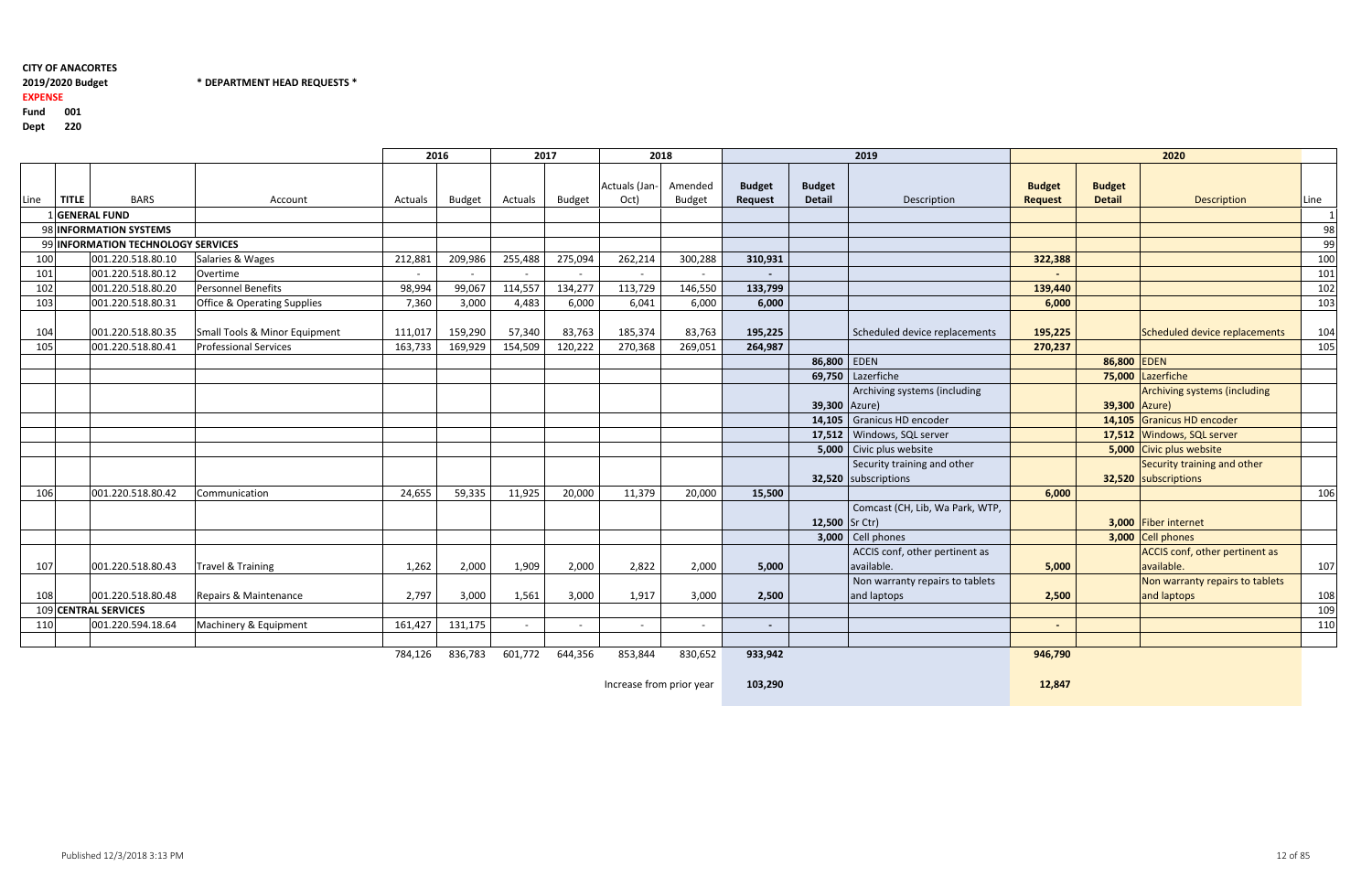# \* DEPARTMENT HEAD REQUESTS \*

EXPENSE

Fund <sup>001</sup> Dept<sup>230</sup>

| レート・ | --- |
|------|-----|
|      |     |
|      |     |

|            |              |                                                       |                                               | 2016    |               | 2017    |               | 2018                  |                          |                          | 2019                                                                                                                                                              |                                 | 2020                                                                                                                                                              |            |
|------------|--------------|-------------------------------------------------------|-----------------------------------------------|---------|---------------|---------|---------------|-----------------------|--------------------------|--------------------------|-------------------------------------------------------------------------------------------------------------------------------------------------------------------|---------------------------------|-------------------------------------------------------------------------------------------------------------------------------------------------------------------|------------|
| Line       | <b>TITLE</b> | <b>BARS</b>                                           | Account                                       | Actuals | <b>Budget</b> | Actuals | <b>Budget</b> | Actuals (Jan-<br>Oct) | Amended<br><b>Budget</b> | <b>Budget</b><br>Request | Description                                                                                                                                                       | <b>Budget</b><br><b>Request</b> | <b>Description</b>                                                                                                                                                | Line       |
|            |              | <b>GENERAL FUND</b>                                   |                                               |         |               |         |               |                       |                          |                          |                                                                                                                                                                   |                                 |                                                                                                                                                                   |            |
|            |              | 111 HUMAN RESOURCES DEPARTMENT                        |                                               |         |               |         |               |                       |                          |                          |                                                                                                                                                                   |                                 |                                                                                                                                                                   | 111        |
|            |              | 117 OTHER EMPLOYEE BENEFIT PROGRAMS                   |                                               |         |               |         |               |                       |                          |                          |                                                                                                                                                                   |                                 |                                                                                                                                                                   | 117        |
|            |              |                                                       |                                               |         |               |         |               |                       |                          |                          |                                                                                                                                                                   |                                 |                                                                                                                                                                   |            |
| 118        |              | 001.230.517.90.20                                     | <b>Personnel Benefits</b>                     | 297,278 | 18,000        | 12,574  | 18,000        | 6,819                 | 18,000                   |                          | Wellness Program. Pass thru account<br>for supplemental insurance policies-<br>22,000 short term disability & life insurance.                                     |                                 | Wellness Program. Pass thru account<br>for supplemental insurance policies-<br>22,000 short term disability & life insurance.                                     | 118        |
| 119        |              | 001.230.517.90.31                                     | <b>Office &amp; Operating Supplies</b>        | 4,478   | 3,000         | 3,643   | 3,600         | 4,260                 | 3,625                    |                          | 5,000   Breakroom supplies for City Hall                                                                                                                          |                                 | 5,000 Breakroom supplies for City Hall                                                                                                                            | 119        |
| 120        |              | 001.230.517.90.41                                     | <b>Professional Services</b>                  | 5,602   | 5,000         | 3,456   | 5,000         | 2,750                 | 5,000                    | 5,000 Tests,             | Flex spending account and health<br>saving account expenses. Hearing                                                                                              | 5,000 Tests,                    | Flex spending account and health<br>saving account expenses. Hearing                                                                                              | 120        |
| 121        |              | 001.230.517.90.43                                     | <b>Travel &amp; Training</b>                  | 1,500   | 6,000         |         |               |                       |                          |                          |                                                                                                                                                                   |                                 |                                                                                                                                                                   | 121        |
|            |              | 122 PERSONNEL SERVICES                                |                                               |         |               |         |               |                       |                          |                          |                                                                                                                                                                   |                                 |                                                                                                                                                                   | 122        |
| 123        |              | 001.230.518.10.10                                     | Salaries & Wages                              | 147,512 | 144,723       | 152,793 | 197,349       | 134,262               | 204,675                  |                          | 247,928 1 New HR Manager                                                                                                                                          | 256,528                         |                                                                                                                                                                   | 123        |
| 124        |              | 001.230.518.10.20                                     | <b>Personnel Benefits</b>                     | 61,682  | 60,727        | 60,168  | 91,058        | 57,013                | 95,169                   | 101,638                  |                                                                                                                                                                   | 105,627                         |                                                                                                                                                                   | 124        |
| 125        |              | 001.230.518.10.31                                     | <b>Office &amp; Operating Supplies</b>        | 1,120   | 4,770         | 662     | 2,700         | 752                   | 2,700                    | 2,000                    |                                                                                                                                                                   | 2,000                           |                                                                                                                                                                   | 125        |
| 126        |              | 001.230.518.10.40                                     | <b>Interfund Services</b>                     | 6,758   | 6,758         | 7,401   | 7,387         | 5,834                 | 7,756                    | $9,125$ DIS              |                                                                                                                                                                   | $9,581$ DIS                     |                                                                                                                                                                   | 126        |
| 127        |              | 001.230.518.10.41                                     | <b>Professional Services</b>                  | 16,826  | 13,000        | 22,740  | 15,000        | 18,626                | 15,000                   |                          | Civic HR; AWC Druc & Alcohol<br>Consortium, Pre Employment Testing,<br>Saftey supplies for City Hal, job<br>postings, memberships, MSDS online<br>30,000 database |                                 | Civic HR; AWC Druc & Alcohol<br>Consortium, Pre Employment Testing,<br>Saftey supplies for City Hal, job<br>postings, memberships, MSDS online<br>20,000 database | 127        |
| 128        |              | 001.230.518.10.42                                     | Communication                                 | 667     | 1,000         | 899     | 900           | 868                   | 900                      |                          | 900   Cell phone (2) & postage                                                                                                                                    |                                 | 900 Cell phone (2) & postage                                                                                                                                      | 128        |
|            |              |                                                       |                                               |         |               |         |               |                       |                          |                          | Labor Relations, WAPELRA, City<br>Action Days, AWC EXPO, Wellness<br>Forum, SIHRMA, First Aid/CPR,                                                                |                                 | Labor Relations, WAPELRA, City Action<br>Days, AWC EXPO, Wellness Forum,                                                                                          |            |
| 129        |              | 001.230.518.10.43                                     | Travel & Training                             | 2,570   | 3,225         | 2,532   | 3,225         | 3,117                 | 3,225                    |                          | 3,225 Soroptimist                                                                                                                                                 |                                 | 3,225 SIHRMA, First Aid/CPR, Soroptimist                                                                                                                          | 129        |
| 130        |              | 001.230.518.10.45                                     | <b>Operating Rentals &amp; Leases</b>         | 256     | 750           | 13      | 350           | $\sim$                | 375                      |                          | City Hall Copier Charges for HR                                                                                                                                   |                                 | <b>City Hall Copier Charges for HR</b>                                                                                                                            | 130        |
| 131        |              | 001.230.518.10.51                                     | Intergovernmental Services                    | 24,809  | 25,285        | 37,766  | 25,521        | 28,711                | 25,521                   |                          | AWC Worker's Comp RETRO; AWC<br>30,000 Membership Fee                                                                                                             |                                 | AWC Worker's Comp RETRO; AWC<br>31,000 Membership Fee                                                                                                             | 131        |
|            |              | 132 POLICE LABOR RELATIONS                            |                                               |         |               |         |               |                       |                          |                          |                                                                                                                                                                   |                                 |                                                                                                                                                                   | 132        |
| 133        |              | 001.230.518.11.10                                     | Salaries & Wages                              | 11,502  | 11,165        | 11,835  | 11,099        | 10,398                | 11,664                   | 12,244                   |                                                                                                                                                                   | 12,609                          |                                                                                                                                                                   | 133        |
| 134        |              | 001.230.518.11.20                                     | <b>Personnel Benefits</b>                     | 4,174   | 4,035         | 4,127   | 4,288         | 3,808                 | 4,568                    | 4,531                    |                                                                                                                                                                   | 4,686                           |                                                                                                                                                                   | 134        |
| 135        |              | 001.230.518.11.41<br>136 FIRE LABOR RELATIONS         | <b>Professional Services</b>                  | 61      | 3,600         | 2,183   | 5,000         | 18,152                | 5,000                    |                          | 5,000   Labor Attorney; Public Safety Testing                                                                                                                     |                                 | 5,000 Labor Attorney; Public Safety Testing                                                                                                                       | 135<br>136 |
|            |              | 001.230.518.12.10                                     |                                               |         | 11,164        | 11,835  | 11,099        |                       |                          | 12,244                   |                                                                                                                                                                   | 12,609                          |                                                                                                                                                                   |            |
| 137<br>138 |              |                                                       | Salaries & Wages<br><b>Personnel Benefits</b> | 11,502  |               | 4,126   | 4,288         | 10,398<br>3,807       | 11,664<br>4,567          | 4,531                    |                                                                                                                                                                   | 4,686                           |                                                                                                                                                                   | 137        |
|            |              | 001.230.518.12.20                                     |                                               | 4,172   | 4,035         |         |               |                       |                          |                          |                                                                                                                                                                   |                                 |                                                                                                                                                                   | 138        |
| 139        |              | 001.230.518.12.41<br><b>140 OTHER LABOR RELATIONS</b> | <b>Professional Services</b>                  | (122)   | 3,600         | 3,936   | 10,000        | 1,263                 | 10,000                   |                          | 5,000   Labor Attorney; Public Safety Testing                                                                                                                     |                                 | 5,000 Labor Attorney; Public Safety Testing                                                                                                                       | 139<br>140 |
| 141        |              | 001.230.518.13.10                                     | Salaries & Wages                              | 5,751   | 5,582         | 5,918   | 5,550         | 5,199                 | 5,832                    | 6,122                    |                                                                                                                                                                   | 6,305                           |                                                                                                                                                                   | 141        |
|            |              |                                                       |                                               |         |               |         |               |                       |                          |                          |                                                                                                                                                                   |                                 |                                                                                                                                                                   |            |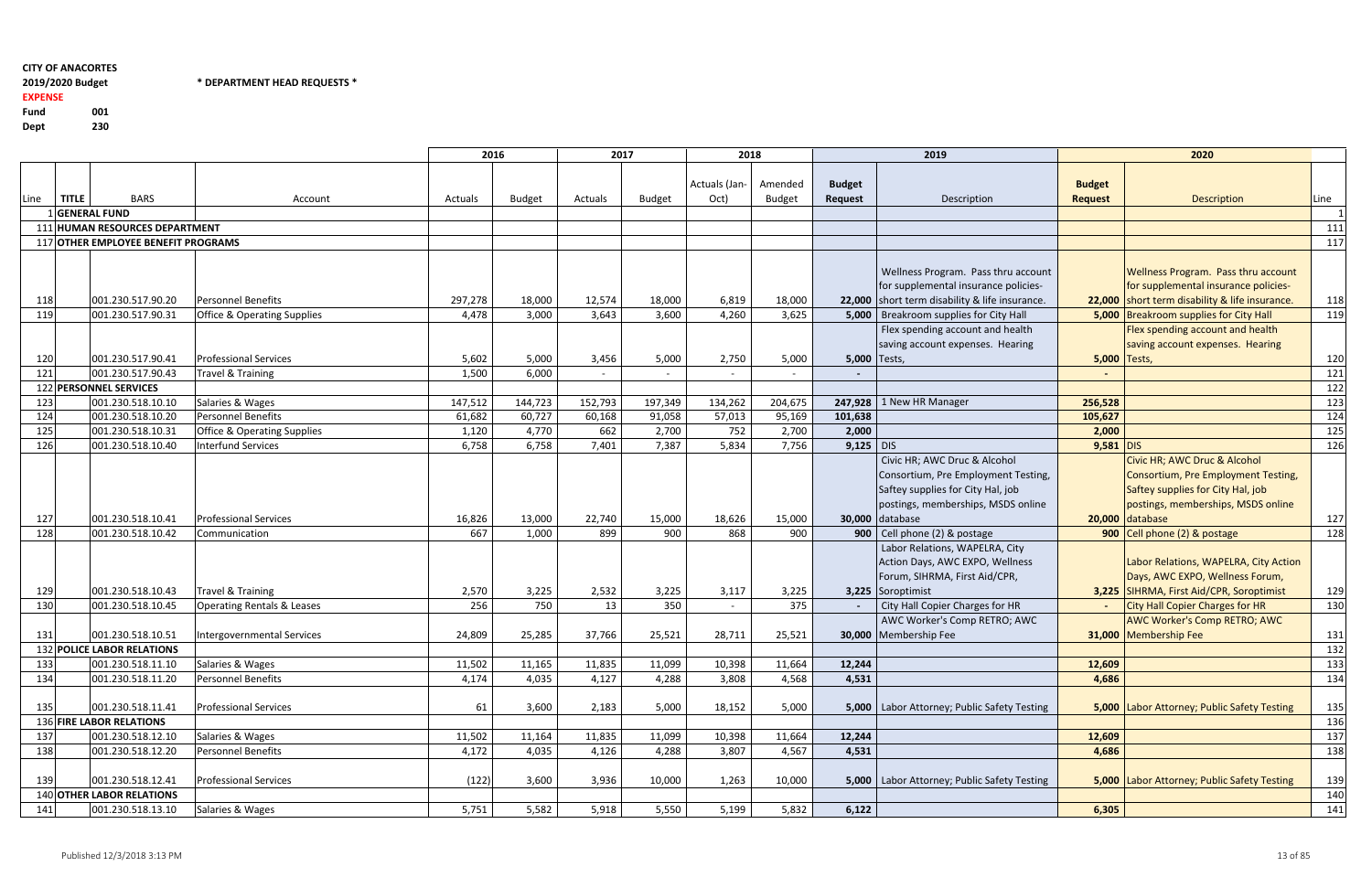#### \* DEPARTMENT HEAD REQUESTS \*

EXPENSE

Fund <sup>001</sup> Dept<sup>230</sup>

|                   |                                                      |                                                                                       |                                     |               |                          |               |                          |               |                  | 2019                              |                                                                                                                                                    | 2020                                     |                                                                                                                                                                                                      |
|-------------------|------------------------------------------------------|---------------------------------------------------------------------------------------|-------------------------------------|---------------|--------------------------|---------------|--------------------------|---------------|------------------|-----------------------------------|----------------------------------------------------------------------------------------------------------------------------------------------------|------------------------------------------|------------------------------------------------------------------------------------------------------------------------------------------------------------------------------------------------------|
|                   |                                                      |                                                                                       |                                     |               |                          |               |                          |               |                  |                                   |                                                                                                                                                    |                                          |                                                                                                                                                                                                      |
|                   |                                                      |                                                                                       |                                     |               |                          |               |                          |               |                  |                                   |                                                                                                                                                    |                                          |                                                                                                                                                                                                      |
| <b>TITLE</b>      | <b>BARS</b>                                          | Account                                                                               | Actuals                             | <b>Budget</b> | Actuals                  | <b>Budget</b> | Oct)                     | <b>Budget</b> | Request          | Description                       | <b>Request</b>                                                                                                                                     | Description                              | Line                                                                                                                                                                                                 |
|                   | 001.230.518.13.20                                    | Personnel Benefits                                                                    | 2,085                               | 2,018         | 2,063                    | 2,144         | 1,904                    | 2,284         | 2,265            |                                   | 2,343                                                                                                                                              |                                          | 142                                                                                                                                                                                                  |
|                   |                                                      |                                                                                       |                                     |               |                          |               |                          |               |                  | Library Class & Comp Study;       |                                                                                                                                                    |                                          |                                                                                                                                                                                                      |
|                   |                                                      | <b>Professional Services</b>                                                          | 1,838                               | 2,000         | $\overline{\phantom{0}}$ | 3,000         | $\overline{\phantom{0}}$ | 3,000         |                  |                                   |                                                                                                                                                    |                                          | 143                                                                                                                                                                                                  |
|                   |                                                      |                                                                                       |                                     |               |                          |               |                          |               |                  |                                   |                                                                                                                                                    |                                          | 144                                                                                                                                                                                                  |
|                   | 001.230.518.60.46                                    | Insurance                                                                             | 103,008                             | 109,661       | 130,247                  | 131,147       | 51,501                   | 140,309       |                  |                                   |                                                                                                                                                    |                                          | 145                                                                                                                                                                                                  |
|                   |                                                      |                                                                                       |                                     |               |                          |               |                          |               |                  |                                   |                                                                                                                                                    |                                          | 146                                                                                                                                                                                                  |
|                   | 001.230.521.10.10                                    | Salaries & Wages                                                                      | 575                                 | 558           | 592                      | 555           | 520                      | 583           | 612              |                                   | 630                                                                                                                                                |                                          | 147                                                                                                                                                                                                  |
|                   | 001.230.521.10.20                                    | Personnel Benefits                                                                    | 208                                 | 202           | 206                      | 214           | 190                      | 229           | 226              |                                   | 234                                                                                                                                                |                                          | 148                                                                                                                                                                                                  |
|                   |                                                      |                                                                                       |                                     |               |                          |               |                          |               |                  |                                   |                                                                                                                                                    | <b>Civil service Promotional Testing</b> |                                                                                                                                                                                                      |
|                   | 001.230.521.10.41                                    | <b>Professional Services</b>                                                          | 7,404                               | 12,000        | 3,691                    | 3,000         | 9,646                    |               | $\sim$ 100 $\mu$ |                                   |                                                                                                                                                    |                                          | 149                                                                                                                                                                                                  |
|                   | 001.230.521.10.43                                    | Travel & Training                                                                     | $\overline{\phantom{0}}$            | 500           | 300                      | 500           | $\overline{\phantom{0}}$ | 500           |                  |                                   |                                                                                                                                                    |                                          | 150                                                                                                                                                                                                  |
|                   |                                                      |                                                                                       |                                     |               |                          |               |                          |               |                  |                                   |                                                                                                                                                    |                                          | 151                                                                                                                                                                                                  |
|                   | 001.230.522.10.10                                    | Salaries & Wages                                                                      | 575                                 | 558           | 592                      | 555           | 520                      | 583           | 612              |                                   | 630                                                                                                                                                |                                          | 152                                                                                                                                                                                                  |
|                   | 001.230.522.10.20                                    | <b>Personnel Benefits</b>                                                             | 208                                 | 202           | 206                      | 214           | 190                      | 229           | 227              |                                   | 234                                                                                                                                                |                                          | 153                                                                                                                                                                                                  |
|                   |                                                      |                                                                                       |                                     |               |                          |               |                          |               |                  |                                   |                                                                                                                                                    | <b>Civil service Promotional Testing</b> |                                                                                                                                                                                                      |
|                   | 001.230.522.10.41                                    | <b>Professional Services</b>                                                          | 7,571                               | 12,000        | 600                      | 1,000         | 8,858                    |               | $\sim$           |                                   |                                                                                                                                                    |                                          | 154                                                                                                                                                                                                  |
|                   | 001.230.522.10.43                                    | <b>Travel &amp; Training</b>                                                          | $\overline{\phantom{a}}$            | 500           | 600                      | 500           | 465                      | 500           |                  |                                   |                                                                                                                                                    |                                          | 155                                                                                                                                                                                                  |
|                   |                                                      |                                                                                       |                                     |               |                          |               |                          |               |                  |                                   |                                                                                                                                                    |                                          |                                                                                                                                                                                                      |
|                   |                                                      |                                                                                       | 731,568                             | 475,618       | 487,704                  | 564,244       | 389,831                  | 607,459       | 669,703          |                                   | 699,425                                                                                                                                            |                                          |                                                                                                                                                                                                      |
| 150<br>153<br>154 | 142<br>143<br>145<br>147<br>148<br>149<br>152<br>155 | 001.230.518.13.41<br><b>146 POLICE CIVIL SERVICE</b><br><b>151 FIRE CIVIL SERVICE</b> | <b>144 RISK MANAGEMENT SERVICES</b> |               | 2016                     |               | 2017                     | Actuals (Jan- | 2018<br>Amended  | <b>Budget</b><br>12,000<br>12,000 | 15,000 Employment Law Consultant<br>143,271   WA Cities Insurance Authority<br><b>500</b> Civil Service Conference<br>500 Civil Service Conference | <b>Budget</b>                            | 3,000 Employment Law Consultant<br>157,599 WA Cities Insurance Authority<br>$11,000$ (biennial)<br><b>500 Civil Service Conference</b><br>$11,000$ (biennial)<br><b>500 Civil Service Conference</b> |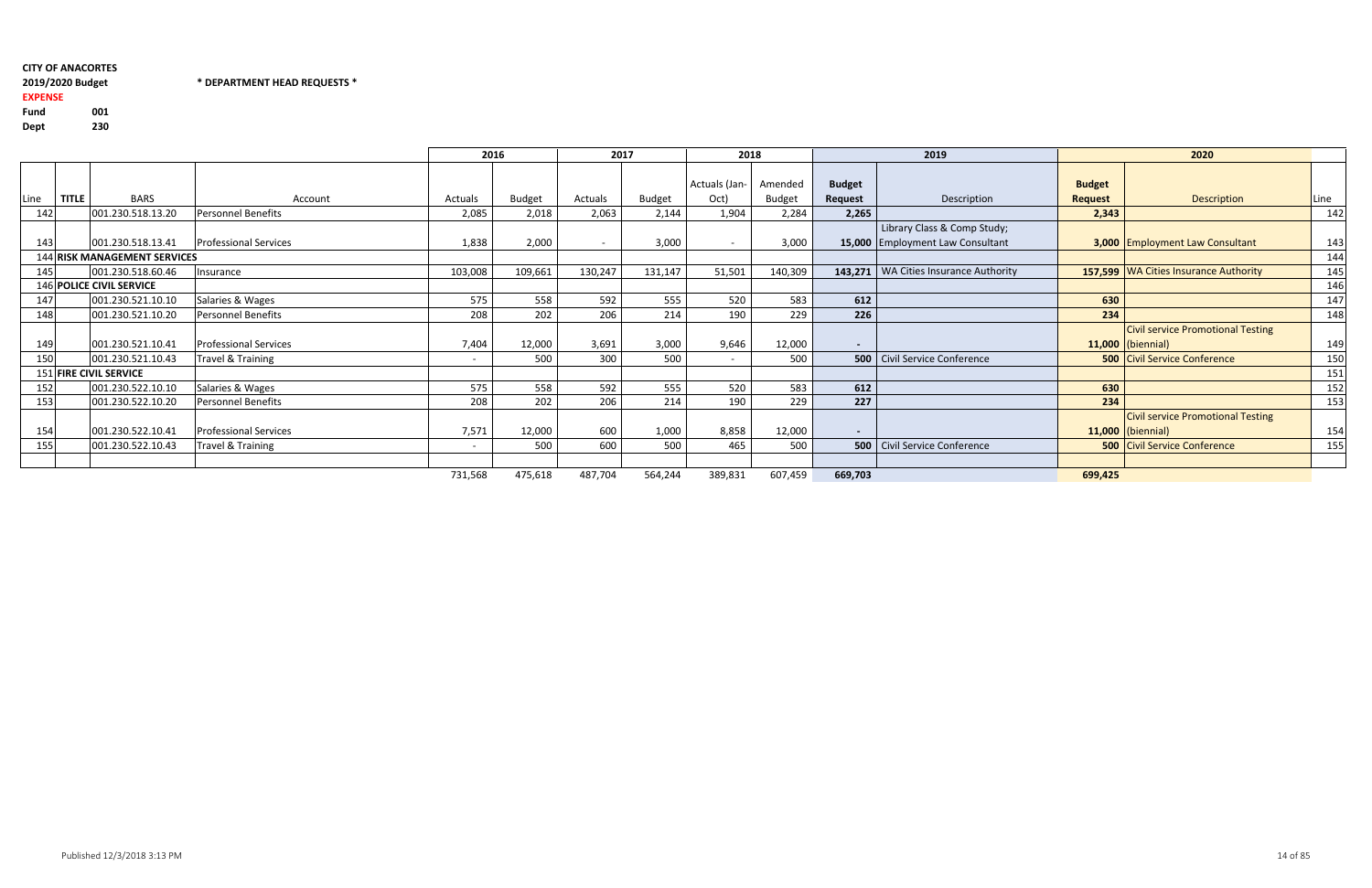Fund <sup>001</sup>260 Dept

# CITY OF ANACORTES2019/2020 Budget

#### 2019/2020 Budget \* DEPARTMENT HEAD REQUESTS \*

# EXPENSE

|      |              |                                        |                                                              |         | 2016          | 2017      |               |                       | 2018                     |                          | 2019                                                                                                               |                                 | 2020                                                                                                               |      |
|------|--------------|----------------------------------------|--------------------------------------------------------------|---------|---------------|-----------|---------------|-----------------------|--------------------------|--------------------------|--------------------------------------------------------------------------------------------------------------------|---------------------------------|--------------------------------------------------------------------------------------------------------------------|------|
| Line | <b>TITLE</b> | <b>BARS</b>                            | Account                                                      | Actuals | <b>Budget</b> | Actuals   | <b>Budget</b> | Actuals (Jan-<br>Oct) | Amended<br><b>Budget</b> | <b>Budget</b><br>Request | Description                                                                                                        | <b>Budget</b><br><b>Request</b> | Description                                                                                                        | Line |
|      |              | 1 GENERAL FUND                         |                                                              |         |               |           |               |                       |                          |                          |                                                                                                                    |                                 |                                                                                                                    |      |
|      |              | 156 FIBER ADMINISTRATION               |                                                              |         |               |           |               |                       |                          |                          |                                                                                                                    |                                 |                                                                                                                    | 156  |
|      |              | 001.260.532.10.10                      | Salaries & Wages                                             |         |               |           |               |                       |                          |                          | 4 staff members: Fiber Manager,<br>Fiber, Network Engineer, Customer<br>320,275 Service Rep., Field Technician     |                                 | 4 staff members: Fiber Manager,<br>Fiber, Network Engineer, Customer<br>334,200 Service Rep., Field Technician     |      |
|      |              | 001.260.532.10.20                      | Personnel Benefits                                           |         |               |           |               |                       |                          | 138,409                  |                                                                                                                    | 144,712                         |                                                                                                                    |      |
|      |              | 001.260.532.10.31<br>001.260.532.10.40 | <b>Office &amp; Operating Supplies</b><br>Interfund Services |         |               |           |               |                       |                          | $\sim$                   | <b>50,000</b>   Rent & Setting up an office setting                                                                | $\sim$                          | 50,000   Rent & Setting up an office setting                                                                       |      |
| 157  |              | 001.230.532.10.41                      | <b>Professional Services</b>                                 | $\sim$  |               | 13,000.00 | 17,000.00     | 12,593.70             | $\sim$                   |                          | Materials purchases; Equipment<br>Purchases; Vehicles (purchase or<br>1,050,000  lease); Legal review; Consultants |                                 | Materials purchases; Equipment<br>Purchases; Vehicles (purchase or<br>1,050,000  lease); Legal review; Consultants | 157  |
|      |              |                                        |                                                              |         |               | 13,000.00 | 17,000.00     | 12,593.70             |                          | 1,558,684                |                                                                                                                    | 1,578,912                       |                                                                                                                    |      |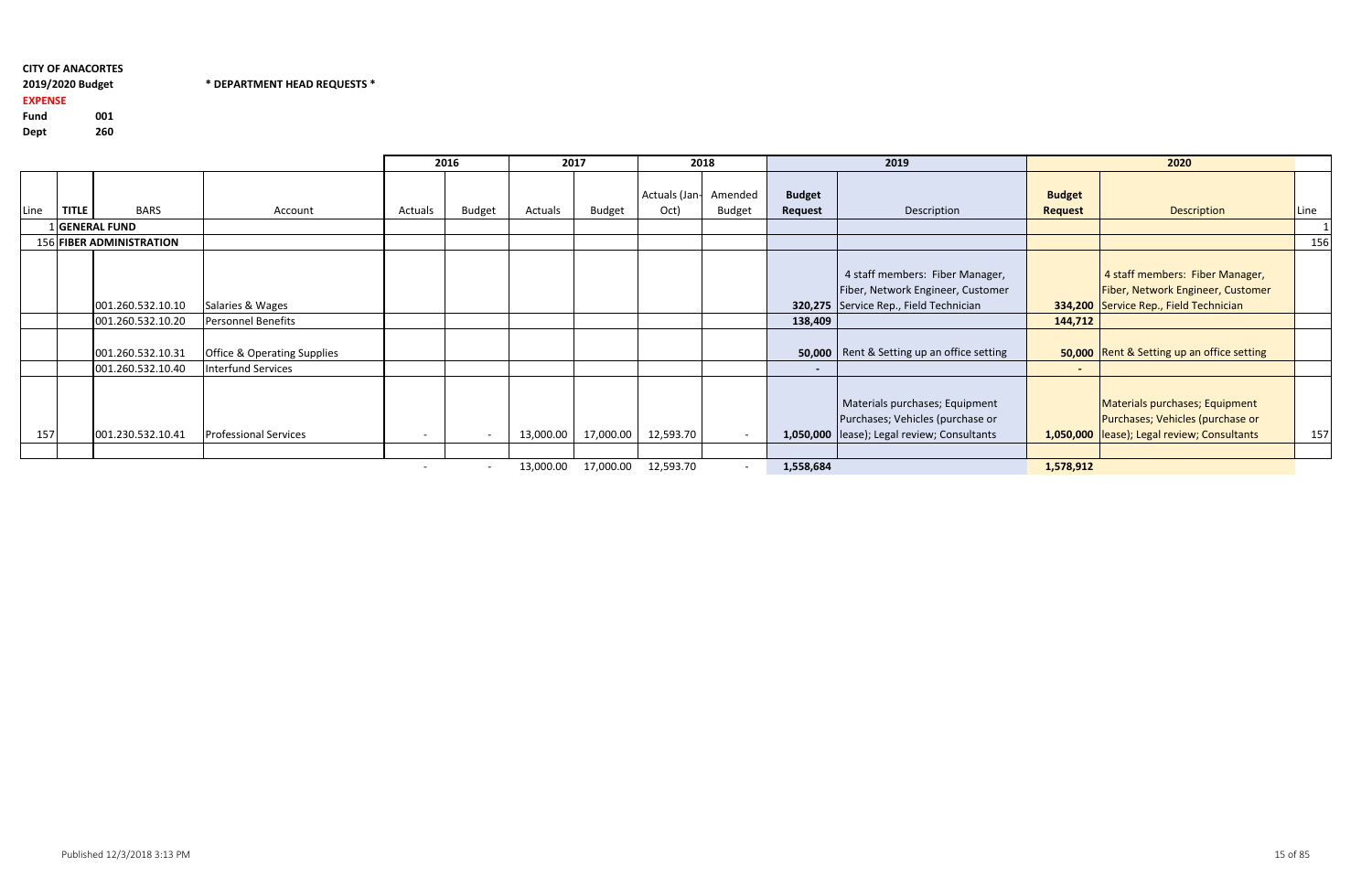$*$  DEPARTMENT HEAD REQUESTS  $*$ 

Fund <sup>001</sup>240 Dept

# EXPENSE

|      |              |                                         |                                                 | 2016    |               | 2017    |         | 2018                  |                          |                          | 2019                                   |                                 | 2020                              |      |
|------|--------------|-----------------------------------------|-------------------------------------------------|---------|---------------|---------|---------|-----------------------|--------------------------|--------------------------|----------------------------------------|---------------------------------|-----------------------------------|------|
| Line | <b>TITLE</b> | <b>BARS</b>                             | Account                                         | Actuals | <b>Budget</b> | Actuals | Budget  | Actuals (Jan-<br>Oct) | Amended<br><b>Budget</b> | <b>Budget</b><br>Request | Description                            | <b>Budget</b><br><b>Request</b> | <b>Description</b>                | Line |
|      |              | <b>GENERAL FUND</b>                     |                                                 |         |               |         |         |                       |                          |                          |                                        |                                 |                                   |      |
|      |              | 158 PLANNING & COMMUNITY DEVELOPMENT    |                                                 |         |               |         |         |                       |                          |                          |                                        |                                 |                                   | 158  |
|      |              | 159 RECORDING SERVICES                  |                                                 |         |               |         |         |                       |                          |                          |                                        |                                 |                                   | 159  |
| 160  |              |                                         | 001.240.514.30.41 Professional Services         |         | 1,000         | 1,493   | 2,000   |                       | 2,000                    |                          | 2,000   Legal Notices/Mailings         |                                 | 2,000 Legal Notices/Mailings      | 160  |
|      |              | 161 LEGAL SERVICES                      |                                                 |         |               |         |         |                       |                          |                          |                                        |                                 |                                   | 161  |
| 162  |              |                                         | 001.240.515.30.41 Professional Services         | 3,068   | 5,000         | 3,768   | 5,000   | 14,362                | 5,000                    |                          | 5,000 Code Enforcement                 |                                 | 5,000 Code Enforcement            | 162  |
| 163  |              |                                         | 001.240.531.00.51 Intergovernmental Services    |         |               |         |         |                       |                          |                          |                                        |                                 |                                   | 163  |
|      |              | <b>164 OTHER ENVIRONMENTAL SERVICES</b> |                                                 |         |               |         |         |                       |                          |                          |                                        |                                 |                                   | 164  |
| 165  |              |                                         | 001.240.554.90.41 Professional Services         | 1,950   | 3,000         | $\sim$  | 3,000   | $\sim$                | 3,000                    |                          | 3,000   Critical Areas Review          | 3.000                           | <b>Critical Areas Review</b>      | 165  |
| 166  |              |                                         | 001.240.554.90.51 Intergovernmental Services    | 5,667   | 5,628         | 5,709   | 5,666   | 5,803                 | 5,666                    |                          | 5,666   NW Clean Air                   |                                 | 5,666 NW Clean Air                | 166  |
|      |              | 167 BUILDING PERMITS & PLAN REVIEWS     |                                                 |         |               |         |         |                       |                          |                          |                                        |                                 |                                   | 167  |
| 168  |              | 001.240.558.50.10 Salaries & Wages      |                                                 | 242,616 | 280,109       | 251,843 | 308,731 | 257,019               | 373,714                  |                          | 407,423   Additional Inspector         | 425,999                         |                                   | 168  |
| 169  |              | 001.240.558.50.12 Overtime              |                                                 |         |               | 3,880   |         | 4,411                 |                          |                          |                                        |                                 |                                   | 169  |
| 170  |              | 001.240.558.50.20 Personnel Benefits    |                                                 | 132,580 | 119,634       | 148,344 | 151,082 | 157,306               | 189,731                  | 198,360                  |                                        | 207,458                         |                                   | 170  |
| 171  |              |                                         | 001.240.558.50.31 Office & Operating Supplies   | 6,480   | 5,411         | 4,270   | 7,269   | 3,839                 | 4,200                    |                          | 8,200 Office Supplies                  |                                 | 4,200 Office Supplies             | 171  |
|      |              |                                         |                                                 |         |               |         |         |                       |                          |                          | 2018 Code Books                        |                                 |                                   |      |
| 172  |              | 001.240.558.50.40 Interfund Services    |                                                 | 11,906  | 11,906        | 16,263  | 16,238  | 12,403                | 16,785                   | 18,961                   |                                        | 19,909                          |                                   | 172  |
| 173  |              |                                         | 001.240.558.50.41 Professional Services         | 1,975   | 3,000         | 4,809   | 2,000   | 6,008                 | 3,000                    |                          | 3,000   Third Party Review/Building    |                                 | 3,000 Third Party Review/Building | 173  |
| 174  |              | 001.240.558.50.42 Communication         |                                                 | 4,382   | 1,500         | 3,728   | 2,500   | 3,874                 | 2,500                    | 2,500                    |                                        | 2,500                           |                                   | 174  |
| 175  |              | 001.240.558.50.43 Travel & Training     |                                                 | 3,911   | 4,900         | 2,319   | 2,600   | 1,166                 | 2,600                    |                          | 3,000   2018 Codes Training            | 3,000                           | <b>Continued Training</b>         | 175  |
| 176  |              |                                         | 001.240.558.50.44 Taxes & Operating Assessments | 388     | $\sim$        | 1,156   |         | 61                    |                          |                          |                                        |                                 |                                   | 176  |
|      | 179 PLANNING |                                         |                                                 |         |               |         |         |                       |                          |                          |                                        |                                 |                                   | 179  |
| 180  |              | 001.240.558.60.10 Salaries & Wages      |                                                 | 287,686 | 264,349       | 350,914 | 214,606 | 305,121               | 229,507                  | 297,668                  |                                        | 308,995                         |                                   | 180  |
| 181  |              | 001.240.558.60.12 Overtime              |                                                 | 212     | 338           |         |         | 28                    |                          |                          |                                        |                                 |                                   | 181  |
| 182  |              | 001.240.558.60.20 Personnel Benefits    |                                                 | 79,290  | 71,376        | 106,705 | 88,751  | 99,042                | 96,042                   | 120,106                  |                                        | 125,234                         |                                   | 182  |
| 183  |              |                                         | 001.240.558.60.31 Office & Operating Supplies   | 13,067  | 1,850         | 5,790   | 3,700   | 11,227                | 3,700                    |                          | 3,700   Mailings/Office Supplies       |                                 | 3,700 Mailings Office Supplies    | 183  |
| 184  |              | 001.240.558.60.40 Interfund Services    |                                                 | 11,899  | 11,899        | 19,264  | 19,229  | 16,431                | 20,190                   | 24,690                   |                                        | 25,924                          |                                   | 184  |
| 185  |              |                                         | 001.240.558.60.41 Professional Services         | 48,301  | 211,235       | 150,882 | 254,200 | 70,931                | 35,000                   | 152,000                  | SMP Periodic Update Due 2020           | 20,000                          |                                   | 185  |
|      |              |                                         |                                                 |         |               |         |         |                       |                          |                          | SubArea Planning/Downtown Parking      |                                 | SubArea Planning/Downtown         |      |
|      |              |                                         |                                                 |         |               |         |         |                       |                          |                          | Study                                  |                                 | 20,000 Parking Study              |      |
|      |              |                                         |                                                 |         |               |         |         |                       |                          |                          |                                        |                                 |                                   |      |
|      |              |                                         |                                                 |         |               |         |         |                       |                          |                          | Critical Areas Code Update/With SMP    |                                 |                                   |      |
| 186  |              | 001.240.558.60.42 Communication         |                                                 | 4,885   | 1,200         | 9,643   | 2,655   | 5,416                 | 2,655                    | 5,000                    |                                        | 5,000                           |                                   | 186  |
| 187  |              | 001.240.558.60.43 Travel & Training     |                                                 | 2,116   | 2,100         | 2,308   | 2,100   | 1,928                 | 2,100                    |                          | $2,100$ Training                       |                                 | 2,100 Training                    | 187  |
| 188  |              |                                         | 001.240.558.60.45 Operating Rentals & Leases    |         | $\sim$        | 4,279   | 66,000  | 39,438                | 66,000                   |                          | 42,000 DNR Leases                      |                                 | 42,000 DNR Leases                 | 188  |
| 189  |              |                                         | 001.240.558.60.48 Repairs & Maintenance         |         |               | 109,728 | 47,000  |                       |                          |                          | 12,000   Boat Ramp Repairs/30th Street | 12,000                          |                                   | 189  |
|      |              | 190 ECONOMIC DEVELOPMENT                |                                                 |         |               |         |         |                       |                          |                          |                                        |                                 |                                   | 190  |
| 191  |              | 001.240.558.70.10 Salaries & Wages      |                                                 |         |               | 2,611   | 58,047  | 8,873                 | 58,059                   | $\overline{\phantom{a}}$ |                                        |                                 |                                   | 191  |
| 192  |              | 001.240.558.70.12 Overtime              |                                                 | $\sim$  |               |         |         |                       |                          | $\sim$                   |                                        | $\sim$                          |                                   | 192  |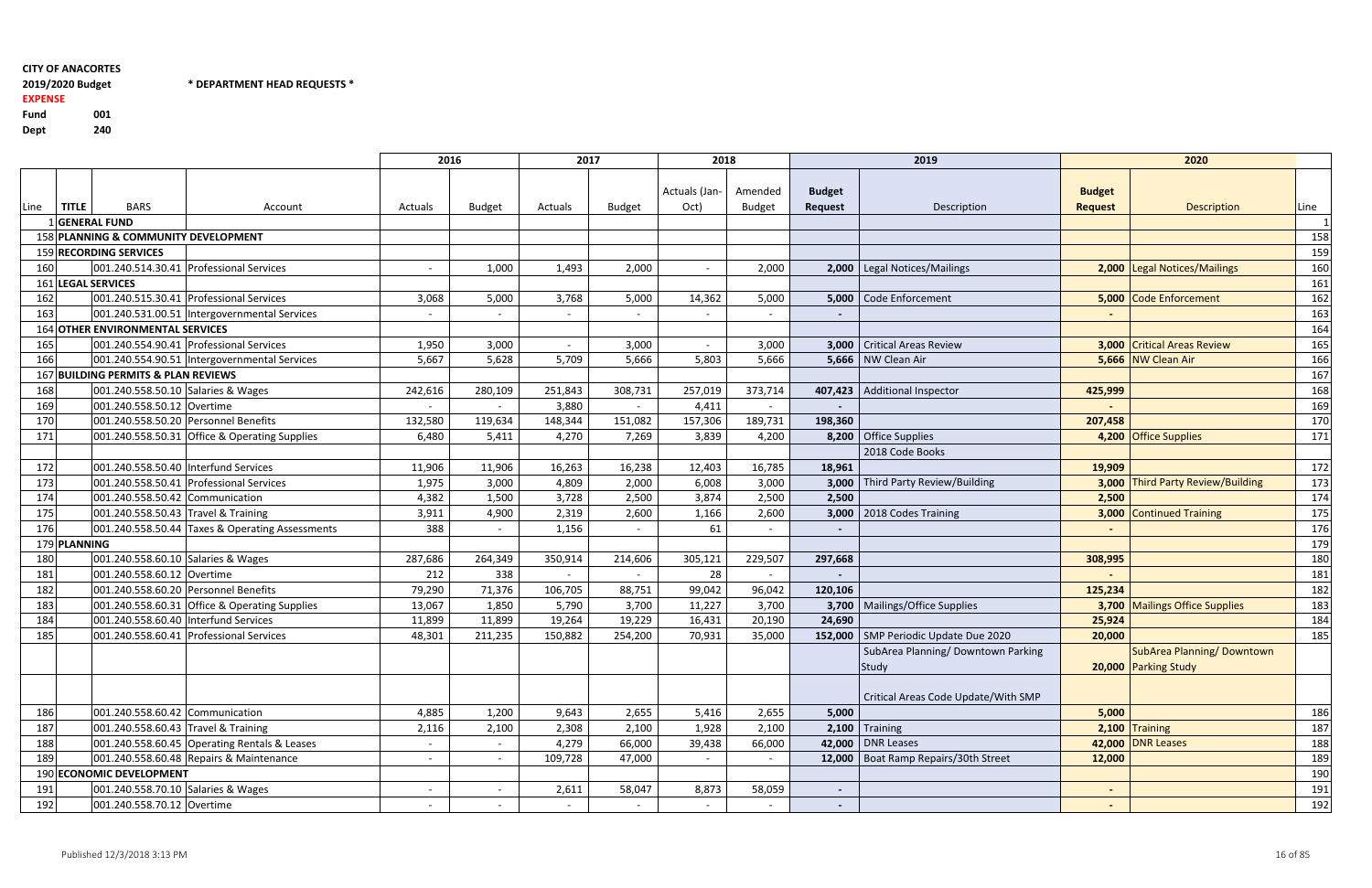# 2019/2020 Budget

 $*$  DEPARTMENT HEAD REQUESTS  $*$ 

#### EXPENSEFund <sup>001</sup>240 Dept

|      |              |                                                                                 |                                                | 2016    |               | 2017      |               | 2018          |               |                | 2019                                     |                | 2020                                   |      |
|------|--------------|---------------------------------------------------------------------------------|------------------------------------------------|---------|---------------|-----------|---------------|---------------|---------------|----------------|------------------------------------------|----------------|----------------------------------------|------|
|      |              |                                                                                 |                                                |         |               |           |               | Actuals (Jan- | Amended       | <b>Budget</b>  |                                          | <b>Budget</b>  |                                        |      |
| Line | <b>TITLE</b> | <b>BARS</b>                                                                     | Account                                        | Actuals | <b>Budget</b> | Actuals   | <b>Budget</b> | Oct)          | <b>Budget</b> | <b>Request</b> | Description                              | <b>Request</b> | Description                            | Line |
| 193  |              |                                                                                 | 001.240.558.70.20 Personnel Benefits           | $\sim$  |               |           | 22,861        | $\sim$        | 23,976        |                |                                          |                |                                        | 193  |
| 194  |              |                                                                                 | 001.240.558.70.31 Office & Operating Supplies  | 657     | 1,500         | 2,181     | 1,350         | 593           | 1,350         |                | 1,350 Office supplies                    |                | 1,350 Office Supplies                  | 194  |
| 195  |              | 001.240.558.70.40 Interfund Services                                            |                                                | $\sim$  | $\sim$        | $\sim$    | $\sim$        | $\sim$        |               |                |                                          | $\sim$         |                                        | 195  |
| 196  |              |                                                                                 | 001.240.558.70.41 Professional Services        | (788)   | $\sim$        | 48,466    | 35,500        | 10,413        | 15,000        |                | 92,000 South Commercial Planters/Art     |                | 70,000 South Commercial Planters/Art   | 196  |
|      |              |                                                                                 |                                                |         |               |           |               |               |               |                | Economic Development Strategic Plan      |                | Economic Development Strategic<br>Plan |      |
|      |              |                                                                                 |                                                |         |               |           |               |               |               |                |                                          |                |                                        |      |
| 197  |              | 001.240.558.70.42 Communication                                                 |                                                | $\sim$  | 750           | $\sim$    | 750           | $\sim$        | 750           | $\sim$         |                                          |                |                                        | 197  |
| 198  |              | 001.240.558.70.43 Travel & Training                                             |                                                | $\sim$  | 1,200         | 239       | 1,200         | 616           | 1,200         | 1,200          |                                          | 1,200          |                                        | 198  |
| 199  |              |                                                                                 | 001.240.558.70.45 Operating Rentals & Leases   | $\sim$  | $\sim$        |           | $\sim$        | $\sim$        | $\sim$        |                |                                          |                |                                        | 199  |
| 200  |              | 001.240.558.70.46   Insurance                                                   |                                                | $\sim$  | $\sim$        | 13,406    | 14,442        | 13,535        | 15,164        | 14,747         |                                          | 16,222         |                                        | 200  |
| 201  |              | 001.240.558.70.47 Utility Services                                              |                                                | $\sim$  | $\sim$        | 505       |               | 286           |               | $\sim$         |                                          | $\sim$         |                                        | 201  |
| 202  |              |                                                                                 | 001.240.558.70.48 Repairs & Maintenance        | $\sim$  | $\sim$        | $\sim$    | $\sim$        | $\sim$        | $\sim$        | $\blacksquare$ |                                          | $\sim$         |                                        | 202  |
|      |              | 203 PUBLIC HEALTH SERVICES                                                      |                                                |         |               |           |               |               |               |                |                                          |                |                                        | 203  |
| 204  |              |                                                                                 | 001.240.562.00.51 Intergovernmental Services   | 1,500   | 1,500         | $\sim$    | 1,500         | $\sim$        | 1,500         |                | 1,500   Health Coalition                 |                | 1,500 Health Coalition                 | 204  |
|      | 205 WELFARE  |                                                                                 |                                                |         |               |           |               |               |               |                |                                          |                |                                        | 205  |
| 206  |              |                                                                                 | 001.240.565.10.41 Professional Services        | $\sim$  |               | 37,098    | 89,000        | 14,899        | 89,000        |                | 108,000 HUD Grant                        |                | 108,000 HUD Grant                      | 206  |
| 207  |              |                                                                                 | 001.240.565.10.51 Intergovernmental Services   | (2,500) | 10,000        |           | 10,000        | 10,000        | 10,000        |                | 10,000 Community Action                  |                | 10,000 Community Action                | 207  |
|      |              | 208 CHEMICAL DEPENDENCY SERVICES                                                |                                                |         |               |           |               |               |               |                |                                          |                |                                        | 208  |
| 209  |              |                                                                                 | 001.240.566.00.51 Intergovernmental Services   | 21,696  | 14,000        | 22,003    | 14,000        | 16,631        | 14,000        | 14,000 10%     | Interlocal with Skagit County liquor tax |                | 14,000 Interlocal with Skagit County   | 209  |
|      |              | 210 CHILDREN SERVICES                                                           |                                                |         |               |           |               |               |               |                |                                          |                |                                        | 210  |
| 211  |              |                                                                                 | 001.240.567.00.51 Support to Boys & Girls Club | 11,080  | 10,000        | 7,732     | 10,000        | 6,520         | 10,000        |                | 10,000   Boys and Girls Club             |                | 10,000 Boys and Girls Club             | 211  |
|      |              | 212 AGING & DISABILITY SERVICES                                                 |                                                |         |               |           |               |               |               |                |                                          |                |                                        | 212  |
| 213  |              |                                                                                 | 001.240.569.00.51  Intergovernmental Services  | 37,410  | 29,928        | 19,952    | 30,000        | $\sim$        | $\sim$        |                |                                          | $\sim$         |                                        | 213  |
|      | 214 OTHER    |                                                                                 |                                                |         |               |           |               |               |               |                |                                          |                |                                        | 214  |
| 215  |              |                                                                                 |                                                | $\sim$  | $\sim$        |           |               | 130           | $\sim$        |                |                                          |                |                                        | 215  |
| 216  |              | 001.240.573.90.20 PERSONNEL BENEFITS<br>001.240.573.90.41 Professional Services |                                                |         | $\sim$        | 5,692     | 10,000        | 19,557        | 10,000        |                | Fireworks                                |                | Fireworks                              | 216  |
|      |              |                                                                                 |                                                | 931,433 | 1,074,312     | 1,366,980 | 1,502,977     | 1,120,964     | 1,313,389     | 1,569,171      |                                          | 1,478,956      |                                        |      |

Increase from prior year

255,783

(90,215)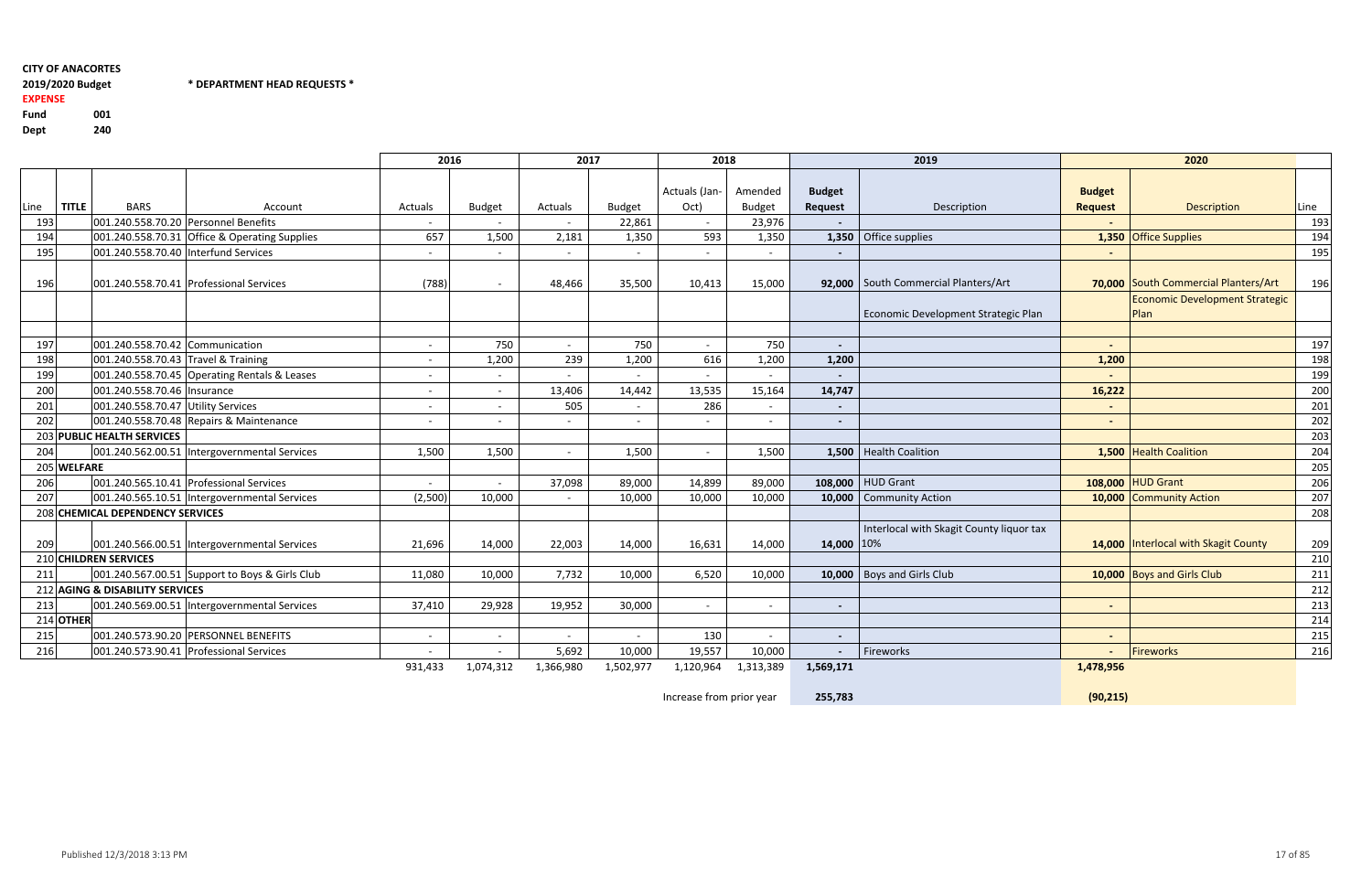2019/2020 Budget \* DEPARTMENT HEAD REQUESTS \*

# 2019/2020 Budget

EXPENSE

Fund

Dept

|      |              |                                     |                                               | 2016    |               | 2017    |               | 2018                  |                          |                          | 2019                            |                                 | 2020                           |      |
|------|--------------|-------------------------------------|-----------------------------------------------|---------|---------------|---------|---------------|-----------------------|--------------------------|--------------------------|---------------------------------|---------------------------------|--------------------------------|------|
| Line | <b>TITLE</b> | <b>BARS</b>                         | Account                                       | Actuals | <b>Budget</b> | Actuals | <b>Budget</b> | Actuals (Jan-<br>Oct) | Amended<br><b>Budget</b> | <b>Budget</b><br>Request | Description                     | <b>Budget</b><br><b>Request</b> | <b>Description</b>             | Line |
|      |              | <b>GENERAL FUND</b>                 |                                               |         |               |         |               |                       |                          |                          |                                 |                                 |                                |      |
|      |              | 221 LEGAL DEPARTMENT                |                                               |         |               |         |               |                       |                          |                          |                                 |                                 |                                | 221  |
|      |              | 222 OFFICIAL PUBLICATION SERVICES   |                                               |         |               |         |               |                       |                          |                          |                                 |                                 |                                | 222  |
| 223  |              |                                     | 001.250.511.30.41 Professional Services       | 3,033   | 8,000         | 7,713   | 10,000        | 6,882                 | 10,000                   |                          | 10,000 Code publishing          |                                 | 10,000 Code publishing         | 223  |
|      |              | 224 LEGAL SERVICES                  |                                               |         |               |         |               |                       |                          |                          |                                 |                                 |                                | 224  |
| 225  |              | 001.250.515.30.10 Salaries & Wages  |                                               | 180,444 | 174,061       | 187,860 | 176,888       | 201,197               | 213,836                  | 226,987                  |                                 | 236,697                         |                                | 225  |
| 226  |              |                                     | 001.250.515.30.20 Personnel Benefits          | 72,250  | 66,454        | 73,529  | 75,431        | 79,448                | 107,070                  | 90,159                   |                                 | 94,194                          |                                | 226  |
| 227  |              |                                     | 001.250.515.30.31 Office & Operating Supplies | 11,758  | 7,000         | 4,659   | 7,450         | 8,919                 | 8,150                    |                          | 8,150   Typical office supplies |                                 | 8,150 Typical office supplies  | 227  |
| 228  |              |                                     | 001.250.515.30.40 Interfund Services          | 11,574  | 11,574        | 15,065  | 15,033        | 15,388                | 15,784                   |                          | $23,743$ Computers              |                                 | 24,930 Computers               | 228  |
|      |              |                                     |                                               |         |               |         |               |                       |                          |                          | Anticipated increase in         |                                 | Anticipated increase in        |      |
|      |              |                                     |                                               |         |               |         |               |                       |                          |                          | prosectuing attorney contract.  |                                 | prosectuing attorney contract. |      |
| 229  |              |                                     | 001.250.515.30.41 Professional Services       | 82,075  | 90,000        | 72,298  | 90,000        | 66,567                | 90,000                   |                          | 94,000 Lexus Nexus              |                                 | 94,000 Lexus Nexus             | 229  |
| 230  |              | 001.250.515.30.42 Communication     |                                               | 556     | 800           | 1,148   | 800           | 1,444                 | 800                      |                          | $1,500$ Cell phones             |                                 | 1,500 Cell phones              | 230  |
| 231  |              | 001.250.515.30.43 Travel & Training |                                               | 4,102   | 3,055         | 2,718   | 3,055         | 1,588                 | 3,055                    | 4,000                    |                                 | 4,000                           |                                | 231  |
| 232  |              | 001.250.515.30.45 Overtime          |                                               | 44      | 600           |         | 600           | $\sim$                | 600                      | $\sim$                   |                                 |                                 |                                | 232  |
|      |              |                                     |                                               |         |               |         |               |                       |                          |                          |                                 |                                 |                                |      |
|      |              |                                     |                                               | 365,836 | 361,545       | 364,990 | 379,257       | 381,434               | 449,295                  | 458,538                  |                                 | 473,470                         |                                |      |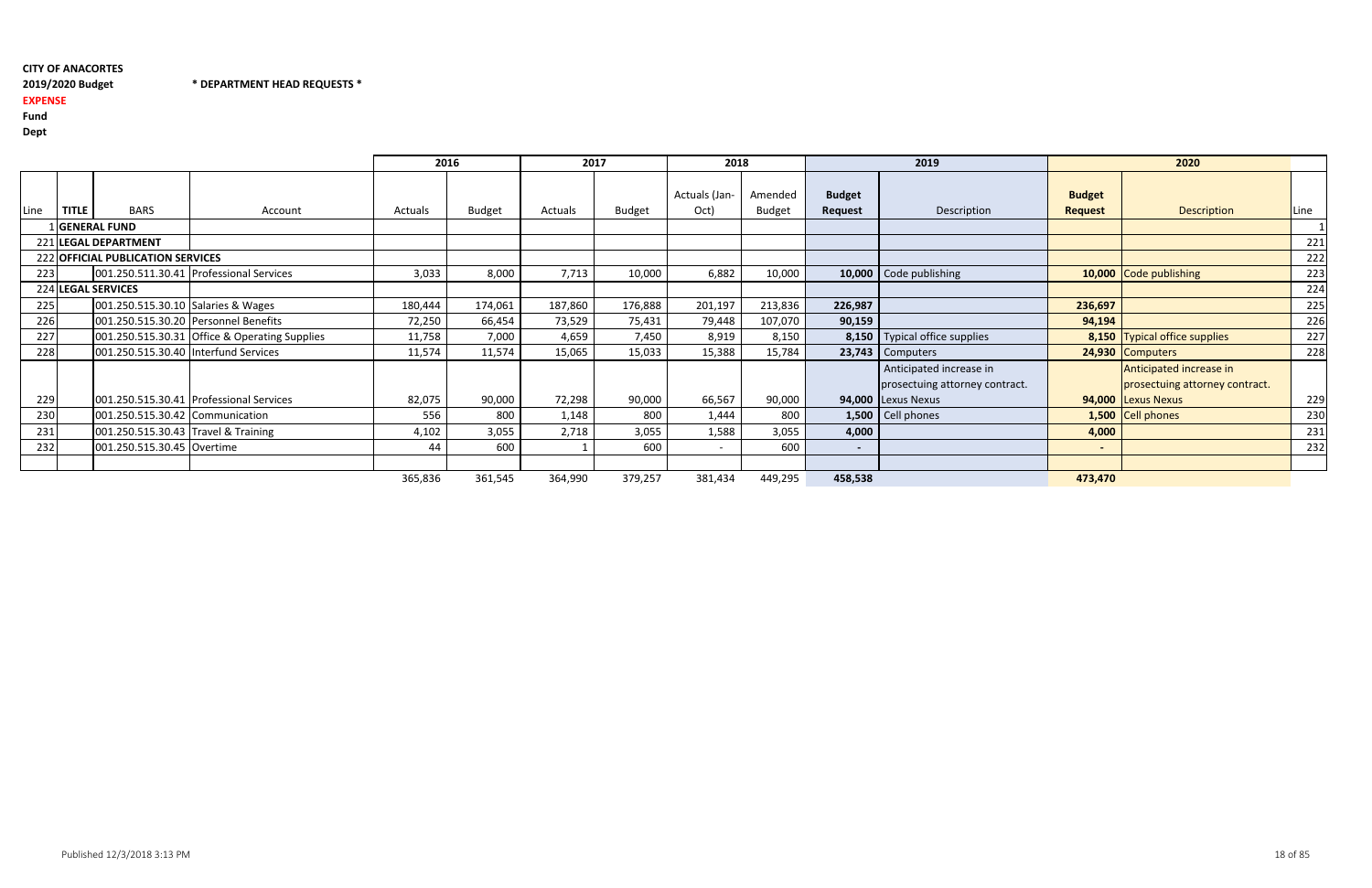$*$  DEPARTMENT HEAD REQUESTS  $*$ 

# 2019/2020 Budget EXPENSE

Fund <sup>001</sup>310 Dept

|            |              |                                      |                                                 |                 | 2016             | 2017            |                 | 2018                  |                          |                                 | 2019                                       |                                 | 2020                                             |            |
|------------|--------------|--------------------------------------|-------------------------------------------------|-----------------|------------------|-----------------|-----------------|-----------------------|--------------------------|---------------------------------|--------------------------------------------|---------------------------------|--------------------------------------------------|------------|
| Line       | <b>TITLE</b> | <b>BARS</b>                          | Account                                         | Actuals         | <b>Budget</b>    | Actuals         | <b>Budget</b>   | Actuals (Jan-<br>Oct) | Amended<br><b>Budget</b> | <b>Budget</b><br><b>Request</b> | Description                                | <b>Budget</b><br><b>Request</b> | Description                                      | Line       |
|            |              | 1 GENERAL FUND                       |                                                 |                 |                  |                 |                 |                       |                          |                                 |                                            |                                 |                                                  |            |
|            |              | 235 POLICE DEPARTMENT                |                                                 |                 |                  |                 |                 |                       |                          |                                 |                                            |                                 |                                                  | 235        |
|            |              | 236 FINANCIAL SERVICES               |                                                 |                 |                  |                 |                 |                       |                          |                                 |                                            |                                 |                                                  | 236        |
| 237        |              | 001.310.514.20.49 Miscellaneous      |                                                 | 1,354           |                  | (1, 217)        | 1,000           | 607                   | 1,000                    | 1,000                           |                                            | 1,000                           |                                                  | 237        |
|            |              |                                      | 238 PENSION & OTHER BENEFIT PAYMENTS TO RETI    |                 |                  |                 |                 |                       |                          |                                 |                                            |                                 |                                                  | 238        |
| 239        |              | 001.310.517.20.10 Salaries & Wages   |                                                 |                 |                  |                 | $\blacksquare$  | $\sim$                |                          |                                 |                                            |                                 |                                                  | 239        |
| 240        |              |                                      | 001.310.517.20.20 Personnel Benefits            | 115,724         | 108,994          | 116,888         | 84,175          | 87,857                | 80,200                   |                                 | 83,398   Pension Benefits                  |                                 | 65,774 Pension Benefits                          | 240        |
| 241        |              |                                      | 001.310.517.20.41 Professional Services         |                 | 18,045           |                 |                 |                       |                          |                                 |                                            |                                 |                                                  | 241        |
|            |              | 242 ADMINISTRATION                   |                                                 |                 |                  |                 |                 |                       |                          |                                 |                                            |                                 |                                                  | 242        |
| 243        |              | 001.310.521.10.10 Salaries & Wages   |                                                 | 415,681         | 408,329          | 349,118         | 428,842         | 350,802               | 428,971                  | 436,458                         |                                            | 453,743                         |                                                  | 243        |
| 244        |              | 001.310.521.10.12 Overtime           |                                                 |                 |                  |                 |                 |                       |                          |                                 |                                            |                                 |                                                  | 244        |
| 245        |              |                                      | 001.310.521.10.20 Personnel Benefits            | 133,968         | 135,123          | 114,990         | 149,073         | 133,812               | 153,025                  | 167,031                         |                                            | 173,484                         |                                                  | 245        |
|            |              |                                      |                                                 |                 |                  |                 |                 |                       |                          |                                 | Basic Office Supplies, Cash Receipts and   |                                 | <b>Basic Office Supplies, Cash</b>               |            |
| 246        |              |                                      | 001.310.521.10.31 Office & Operating Supplies   | 4,864           | 5,000            | 4,238           | 4,750           | 4,157                 | 4,750                    |                                 | 4,750 General Ledger                       |                                 | 4,750 Receipts and General Ledger                | 246        |
| 247        |              |                                      | 001.310.521.10.35 Small Tools & Minor Equipment | 499,853         | 12,500           |                 | 3,000           | 52                    | 3,000                    | 1,000                           |                                            | 1,000                           |                                                  | 247        |
| 248        |              | 001.310.521.10.40 Interfund Services |                                                 | 106,185         | 106,185          | 116,354         | 116,112         | 140,340               | 121,918                  | 161,008 DIS                     |                                            | 169,058 DIS                     |                                                  | 248        |
|            |              |                                      |                                                 |                 |                  |                 |                 |                       |                          |                                 | pre-employment screenings, polygraphs      |                                 | pre-employment screenings,                       |            |
|            |              |                                      |                                                 |                 |                  |                 |                 |                       |                          |                                 | and phsyc evals, subscriptions and dues,   |                                 | polygraphs and phsyc evals,                      |            |
|            |              |                                      |                                                 |                 |                  |                 |                 |                       |                          |                                 | UPS Shipping and LeadsOnline               |                                 | subscriptions and dues, UPS                      |            |
| 249        |              |                                      | 001.310.521.10.41 Professional Services         | 9,224           | 6,000            | 8,479           | 8,664           | 6,455                 | 7,000                    | 8,500                           |                                            |                                 | 8,500 Shipping and LeadsOnline                   | 249        |
|            |              |                                      |                                                 |                 |                  |                 |                 |                       |                          |                                 | Spillman, Cell Phones, all printing needs, |                                 | Spillman, Cell Phones, all printing              |            |
| 250        |              | 001.310.521.10.42 Communication      |                                                 | 90,843          | 70,000           | 89,104          | 75,500          | 55,920                | 75,500                   |                                 | 80,000 Net Motion                          |                                 | 85,000 needs, Net Motion                         | 250        |
| 251        |              | 001.310.521.10.43 Travel & Training  |                                                 |                 |                  |                 |                 |                       |                          |                                 |                                            | $\overline{\phantom{a}}$        |                                                  | 251        |
| 252        |              |                                      | 001.310.521.10.44 Taxes & Operating Assessments | 623             | 325              | 694             | 325             | 327                   | 325                      | 325                             |                                            | 325                             |                                                  | 252        |
| 253        |              |                                      | 001.310.521.10.45 Operating Rentals & Leases    | 486             |                  | 393             | 1,200           | 228                   | 1,200                    |                                 | 500 Copiers/Scanners                       |                                 | 500 Copiers/Scanners                             | 253        |
| 254        |              | 001.310.521.10.46   Insurance        |                                                 | 28,482          | 29,831           | 44,092          | 35,679          | 29,375                | 38,117                   | 48,501                          |                                            | 53,351                          |                                                  | 254        |
|            |              | 255 SUPPORT SERVICES                 |                                                 |                 |                  |                 |                 |                       |                          |                                 |                                            |                                 |                                                  | 255        |
| 256<br>257 |              | 001.310.521.20.10 Salaries & Wages   |                                                 | 221,135         | 221,421<br>1,972 | 231,433         | 227,112         | 196,767               | 232,932<br>2,074         | 239,211                         |                                            | 245,109                         |                                                  | 256<br>257 |
|            |              | 001.310.521.20.12 Overtime           |                                                 | 1,376           |                  | 1,381           | 2,023           | 1,239                 |                          | 2,109                           |                                            | 2,151                           |                                                  |            |
| 258<br>259 |              | 001.310.521.20.42 Communication      | 001.310.521.20.20 Personnel Benefits            | 94,585<br>9,516 | 101,814<br>6,500 | 94,633<br>7,898 | 99,186<br>8,500 | 84,741<br>6,891       | 105,167<br>8,500         | 102,950                         | 8,500   All hard phone lines               | 106,792                         | 8,500 All hard phone lines                       | 258        |
| 260        |              | 001.310.521.20.43 Travel & Training  |                                                 |                 |                  |                 |                 |                       |                          |                                 |                                            |                                 |                                                  | 259        |
|            |              | 261 CRIME PREVENTION                 |                                                 |                 |                  |                 |                 |                       |                          |                                 |                                            |                                 |                                                  | 260        |
|            |              | 001.310.521.30.10 Salaries & Wages   |                                                 |                 | 56,581           |                 | 59,695          | 54,726                |                          |                                 |                                            |                                 |                                                  | 261        |
| 262        |              |                                      |                                                 | 58,125          |                  | 60,016          |                 |                       | 63,037                   | 65,190                          |                                            | 66,568                          |                                                  | 262        |
| 263        |              |                                      | 001.310.521.30.20 Personnel Benefits            | 30,808          | 30,490           | 34,815          | 33,169          | 33,531                | 35,601                   | 39,784                          | Auxiliary Patrol Items, Promotional Items  | 41,261                          |                                                  | 263        |
|            |              |                                      |                                                 |                 |                  |                 |                 |                       |                          |                                 |                                            |                                 | <b>Auxiliary Patrol Items,</b>                   |            |
| 264        |              |                                      | 001.310.521.30.31 Office & Operating Supplies   | 5,565           | 8,500            | 5,042           | 7,700           | 6,274                 | 7,700                    | 7,700                           | hard hats, auxiliary patrol needed items   |                                 | 7,700 Promotional Items                          | 264        |
| 265        |              |                                      | 001.310.521.30.35 Small Tools & Minor Equipment | (60)            | 500              | 134             | 500             |                       | 500                      | 500                             |                                            |                                 | hard hats, auxiliary patrol needed<br>500 litems | 265        |
|            |              |                                      |                                                 |                 |                  |                 |                 |                       |                          |                                 |                                            |                                 |                                                  |            |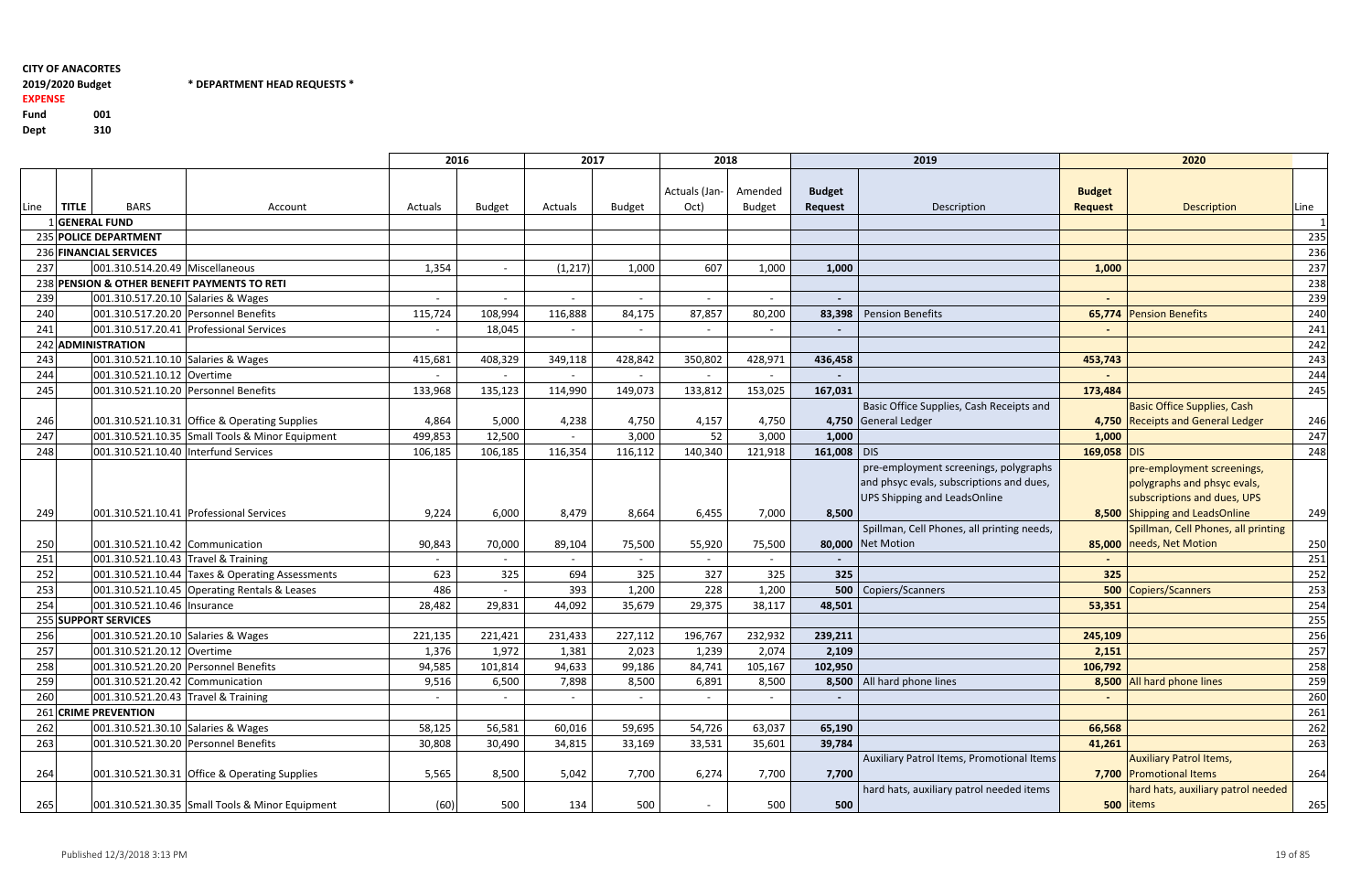2019/2020 Budget EXPENSE

Fund <sup>001</sup>310 Dept

2019/2020 Budget \* DEPARTMENT HEAD REQUESTS \*

|      |                |                                      |                                                 | 2016      |               | 2017      |               | 2018                  |                          |                          | 2019                                      |                                 | 2020                                  |             |
|------|----------------|--------------------------------------|-------------------------------------------------|-----------|---------------|-----------|---------------|-----------------------|--------------------------|--------------------------|-------------------------------------------|---------------------------------|---------------------------------------|-------------|
| Line | <b>TITLE</b>   | <b>BARS</b>                          | Account                                         | Actuals   | <b>Budget</b> | Actuals   | <b>Budget</b> | Actuals (Jan-<br>Oct) | Amended<br><b>Budget</b> | <b>Budget</b><br>Request | Description                               | <b>Budget</b><br><b>Request</b> | Description                           | <b>Line</b> |
|      |                |                                      |                                                 |           |               |           |               |                       |                          |                          | DVSAS, Island Hospital Foundation         |                                 | <b>DVSAS, Island Hospital</b>         |             |
|      |                |                                      |                                                 |           |               |           |               |                       |                          |                          | Donation and any training for auxiliary   |                                 | <b>Foundation Donation and any</b>    |             |
| 266  |                |                                      | 001.310.521.30.41 Professional Services         | 8,100     | 7,500         | 3,973     | 7,500         | 4,250                 | 7,500                    |                          | 7,000 patrol                              |                                 | 7,200 training for auxiliary patrol   | 266         |
|      | 267 TRAINING   |                                      |                                                 |           |               |           |               |                       |                          |                          |                                           |                                 |                                       | 267         |
|      |                |                                      |                                                 |           |               |           |               |                       |                          |                          | This includes per diems and hotel stays,  |                                 | This includes per diems and hotel     |             |
|      |                |                                      |                                                 |           |               |           |               |                       |                          |                          | BLEA costs including ammo for training,   |                                 | stays, BLEA costs including ammo      |             |
|      |                |                                      |                                                 |           |               |           |               |                       |                          |                          | range fees, registration fees             |                                 | for training, range fees,             |             |
| 268  |                | 001.310.521.40.43 Travel & Training  |                                                 | 33,361    | 38,000        | 32,340    | 38,000        | 28,779                | 38,000                   | 40,000                   |                                           |                                 | 40,000 registration fees              | 268         |
|      | 269 FACILITIES |                                      |                                                 |           |               |           |               |                       |                          |                          |                                           |                                 |                                       | 269         |
|      |                |                                      |                                                 |           |               |           |               |                       |                          |                          | First aid & cleaning supply's, CWP Gloves |                                 | First aid & cleaning supply's, CWP    |             |
| 270  |                |                                      | 001.310.521.50.31 Office & Operating Supplies   | 3,485     | 1,750         | 1,507     | 1,800         | 388                   | 2,300                    | 2,000                    |                                           |                                 | <b>2,000 Gloves</b>                   | 270         |
|      |                |                                      |                                                 |           |               |           |               |                       |                          |                          | Fidalgo Cleaning, Aramark, Guardian       |                                 | Fidalgo Cleaning, Aramark,            |             |
|      |                |                                      |                                                 |           |               |           |               |                       |                          |                          | Alarm, Custodial Supplies                 |                                 | Guardian Alarm, Custodial             |             |
| 271  |                |                                      | 001.310.521.50.41 Professional Services         | 15,669    | 17,000        | 18,388    | 18,000        | 16,100                | 18,000                   | 18,500                   |                                           |                                 | 19,000 Supplies                       | 271         |
| 272  |                | 001.310.521.50.46 Insurance          |                                                 | 4,051     | 4,213         | 4,060     | 4,254         | 4,176                 | 4,466                    | 4,466                    |                                           | 4,913                           |                                       | 272         |
| 273  |                | 001.310.521.50.47 Utility Services   |                                                 | 33,285    | 40,000        | 34,376    | 42,000        | 29,698                | 42,000                   | 40,000                   |                                           | 41,000                          |                                       | 273         |
| 274  |                |                                      | 001.310.521.50.48 Repairs & Maintenance         | 30,002    | 35,000        | 9,250     | 15,000        | 11,240                | 15,000                   |                          | 15,000   Blythe (HVAC cleaner)            |                                 | 15,000 Blythe (HVAC cleaner)          | 274         |
|      |                | 275 PATROL & INVESTIGATIONS          |                                                 |           |               |           |               |                       |                          |                          |                                           |                                 |                                       | 275         |
| 276  |                | 001.310.521.70.10 Salaries & Wages   |                                                 | 1,899,465 | 1,853,372     | 1,950,083 | 1,934,252     | 1,716,104             | 2,009,410                | 2,089,270                |                                           | 2,180,688                       |                                       | 276         |
| 277  |                | 001.310.521.70.12 Overtime           |                                                 | 95,441    | 114,432       | 95,596    | 108,885       | 78,607                | 113,243                  | 117,666                  |                                           | 122,766                         |                                       | 277         |
| 278  |                | 001.310.521.70.20 Personnel Benefits |                                                 | 711,663   | 684,750       | 730,861   | 755,857       | 685,470               | 793,774                  | 880,051                  |                                           | 915,540                         |                                       | 278         |
|      |                |                                      |                                                 |           |               |           |               |                       |                          |                          | Vests, Jumpsuits, Boots and Shoes for     |                                 | Vests, Jumpsuits, Boots and Shoes     |             |
|      |                |                                      |                                                 |           |               |           |               |                       |                          |                          | both commissioned and non-                |                                 | for both commissioned and non-        |             |
|      |                |                                      |                                                 |           |               |           |               |                       |                          |                          | commissioned, duty belt gear, uniform     |                                 | commissioned, duty belt gear,         |             |
| 279  |                | 001.310.521.70.21 Uniform Purchases  |                                                 | 19,649    | 15,000        | 20,622    | 16,000        | 17,130                | 16,000                   |                          | 19,000 cleaning                           |                                 | 19,000 uniform cleaning               | 279         |
|      |                |                                      |                                                 |           |               |           |               |                       |                          |                          | K9 Cleaning, Food and Medical. Evidence   |                                 |                                       |             |
|      |                |                                      |                                                 |           |               |           |               |                       |                          |                          | tape, disposable gloves, DUI processing   |                                 | K9 Cleaning, Food and Medical.        |             |
|      |                |                                      |                                                 |           |               |           |               |                       |                          |                          | equipment, Drug Field Testing Kits and    |                                 | Evidence tape, disposable gloves,     |             |
|      |                |                                      |                                                 |           |               |           |               |                       |                          |                          | coffee.                                   |                                 | DUI processing equipment, Drug        |             |
| 280  |                |                                      | 001.310.521.70.31 Office & Operating Supplies   | 9,551     | 15,000        | 14,863    | 14,400        | 14,223                | 14,400                   | 15,000                   |                                           |                                 | 15,000 Field Testing Kits and coffee. | 280         |
|      |                |                                      |                                                 |           |               |           |               |                       |                          |                          | Tasers, Handguns, Rifles, Duty Ammo,      |                                 | Tasers, Handguns, Rifles, Duty        |             |
| 281  |                |                                      | 001.310.521.70.35 Small Tools & Minor Equipment | 36,353    | 26,000        | 33,211    | 58,900        | 30,264                | 48,400                   |                          | 49,000 Batteries                          |                                 | 49,000 Ammo, Batteries                | 281         |
| 282  |                | 001.310.521.70.40 Interfund Services |                                                 | 269,417   | 194,436       | 398,520   | 354,185       | 357,876               | 354,185                  | 363,120   ER&R           |                                           | 381,276 ER&R                    |                                       | 282         |
|      |                |                                      |                                                 |           |               |           |               |                       |                          |                          | TOWING, Document Shredding, Radar         |                                 | <b>TOWING, Document Shredding,</b>    |             |
| 283  |                |                                      | 001.310.521.70.41 Professional Services         | 7,302     | 4,500         | 12,982    | 6,000         | 10,221                | 6,000                    |                          | 12,000 Calibration                        |                                 | 14,000 Radar Calibration              | 283         |
| 284  |                | 001.310.521.70.42 Communication      |                                                 |           |               |           |               |                       |                          |                          |                                           |                                 |                                       | 284         |
| 285  |                |                                      | 001.310.521.70.45 Operating Rentals & Leases    | $\sim$    |               |           |               |                       |                          |                          |                                           |                                 |                                       | 285         |
|      |                |                                      |                                                 |           |               |           |               |                       |                          |                          | Radar Repair, Radio Repair, speaker mics  |                                 | Radar Repair, Radio Repair,           |             |
| 286  |                |                                      | 001.310.521.70.48 Repairs & Maintenance         | 3,865     | 4,000         | 4,517     | 4,000         | 5,318                 | 4,500                    | 4,500                    |                                           |                                 | 4,500 speaker mics                    | 286         |
|      |                |                                      |                                                 |           |               |           |               |                       |                          |                          |                                           |                                 |                                       |             |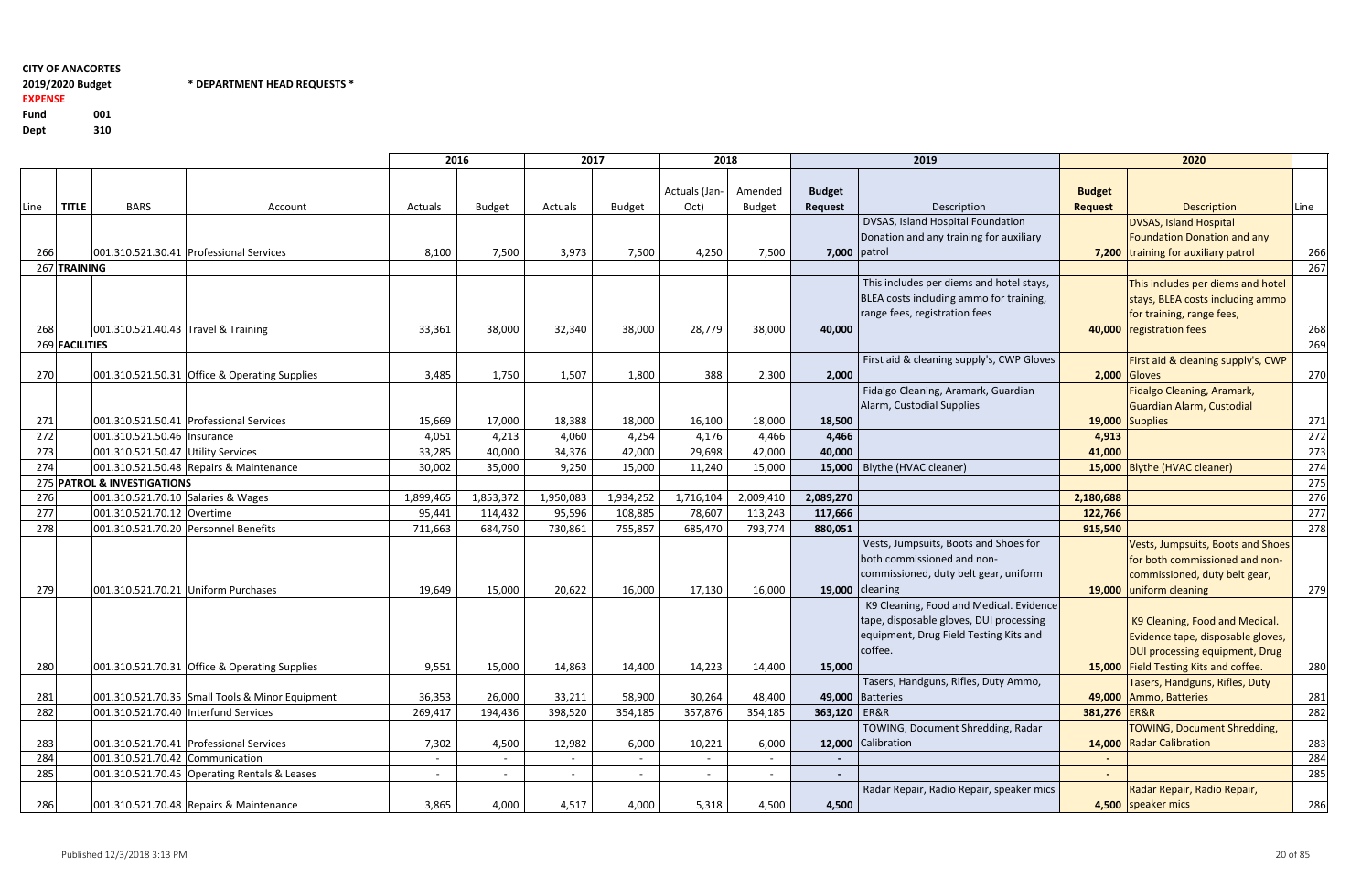# 2019/2020 Budget \* DEPARTMENT HEAD REQUESTS \*

## EXPENSEFund <sup>001</sup>

310 Dept

|      |                |                                 |                                                          | 2016    |               | 2017    |                          | 2018                  |                          |                                 | 2019                                                             |                                 | 2020                                                                   |             |
|------|----------------|---------------------------------|----------------------------------------------------------|---------|---------------|---------|--------------------------|-----------------------|--------------------------|---------------------------------|------------------------------------------------------------------|---------------------------------|------------------------------------------------------------------------|-------------|
| Line | <b>TITLE</b>   | <b>BARS</b>                     | Account                                                  | Actuals | <b>Budget</b> | Actuals | Budget                   | Actuals (Jan-<br>Oct) | Amended<br><b>Budget</b> | <b>Budget</b><br><b>Request</b> | Description                                                      | <b>Budget</b><br><b>Request</b> | <b>Description</b>                                                     | <b>Line</b> |
| 287  |                |                                 | 001.310.521.70.51  Intergovernmental Services            | 133,495 | 150,000       | 182,362 | 168,000                  | 183,915               | 185,000                  |                                 | 189,250   Skagit 911                                             |                                 | 192,000 Skagit 911                                                     | 287         |
|      |                |                                 | 288 FIRE SUPPRESSION & EMERGENCY MEDICAL SER             |         |               |         |                          |                       |                          |                                 |                                                                  |                                 |                                                                        | 288         |
| 289  |                |                                 | 001.310.522.20.51 Intergovernmental Services             |         |               |         | $\overline{\phantom{0}}$ |                       | $\overline{\phantom{a}}$ | $\sim$                          |                                                                  | $\sim$                          |                                                                        | 289         |
|      | 290 FACILITIES |                                 |                                                          |         |               |         |                          |                       |                          |                                 |                                                                  |                                 |                                                                        | 290         |
| 291  |                |                                 | 001.310.523.50.51 Intergovernmental Services - Jail Fees | 655,741 | 663,805       | 637,505 | 657,713                  | 509,345               | 690,599                  | 748,946 Jail fees               |                                                                  | <b>767,670</b> Jail fees        |                                                                        | 291         |
|      |                | 292 CARE & CUSTODY OF PRISONERS |                                                          |         |               |         |                          |                       |                          |                                 |                                                                  |                                 |                                                                        | 292         |
| 293  |                |                                 | 001.310.523.60.41 Professional Services                  | 24,957  | 25,000        | 25,216  | 25,000                   | 12,479                | 25,000                   |                                 | 25,000   Inmate Medical                                          |                                 | 26,000 Inmate Medical                                                  | 293         |
| 294  |                |                                 | 001.310.523.60.51 Intergovernmental Services             | 5,188   | 3,500         | 7,888   | 5,000                    | 8,990                 | 6,000                    |                                 | 7,000   NW Mini Chain                                            |                                 | 7,500 NW Mini Chain                                                    | 294         |
|      |                | 295 ANIMAL CONTROL              |                                                          |         |               |         |                          |                       |                          |                                 |                                                                  |                                 |                                                                        | 295         |
| 296  |                |                                 | 001.310.554.30.10 Salaries & Wages                       | 58,350  | 58,422        | 63,287  | 61,637                   | 55,684                | 64,133                   | 65,268                          |                                                                  | 66,594                          |                                                                        | 296         |
| 297  |                | 001.310.554.30.12 Overtime      |                                                          |         | 500           | $\sim$  | 500                      | $\sim$                | 500                      | 500                             |                                                                  | 500                             |                                                                        | 297         |
| 298  |                |                                 | 001.310.554.30.20 Personnel Benefits                     | 33,286  | 30,319        | 35,546  | 35,683                   | 33,148                | 38,065                   | 39,450                          |                                                                  | 40,904                          |                                                                        | 298         |
| 299  |                |                                 | 001.310.554.30.31 Office & Operating Supplies            | 1,270   | 1,000         | 762     | 1,000                    | 1,135                 | 1,000                    | 1,000                           | Dog Tags other as needed equipment                               |                                 | Dog Tags other as needed<br>1,000 equipment                            | 299         |
| 300  |                |                                 | 001.310.554.30.40 Interfund Services                     | 2,092   | 2,092         | 8,761   | 8,761                    | 4,583                 | 8,761                    | 1,393                           |                                                                  | 1,463                           |                                                                        | 300         |
| 301  |                |                                 | 001.310.554.30.41 Professional Services                  | 4,476   | 5,000         | 6,622   | 11,500                   | 3,808                 | 5,500                    | 5,500                           | Impound Fees (money collected from<br>citizens prior to release) |                                 | Impound Fees (money collected<br>6,000 from citizens prior to release) | 301         |
|      |                | 302 LAW ENFORCEMENT             |                                                          |         |               |         |                          |                       |                          |                                 |                                                                  |                                 |                                                                        | 302         |

5,927,853 5,928,369 5,611,634 5,720,032 5,017,992 5,897,252 **6,228,298** 6.445,580

|                                        |                                         |                                                            | 2016        |               | 2017    |               | 2018          |                |                   | 2019                               |                   | 2020                                  |      |
|----------------------------------------|-----------------------------------------|------------------------------------------------------------|-------------|---------------|---------|---------------|---------------|----------------|-------------------|------------------------------------|-------------------|---------------------------------------|------|
|                                        |                                         |                                                            |             |               |         |               |               |                |                   |                                    |                   |                                       |      |
|                                        |                                         |                                                            |             |               |         |               | Actuals (Jan- | Amended        | <b>Budget</b>     |                                    | <b>Budget</b>     |                                       |      |
| <b>TITLE</b><br><b>BARS</b>            |                                         | Account                                                    | Actuals     | <b>Budget</b> | Actuals | <b>Budget</b> | Oct)          | <b>Budget</b>  | Request           | Description                        | <b>Request</b>    | <b>Description</b>                    | Line |
|                                        |                                         | 001.310.521.70.51  Intergovernmental Services              | 133,495     | 150,000       | 182,362 | 168,000       | 183,915       | 185,000        |                   | 189,250   Skagit 911               |                   | 192,000 Skagit 911                    | 287  |
|                                        |                                         | FIRE SUPPRESSION & EMERGENCY MEDICAL SER                   |             |               |         |               |               |                |                   |                                    |                   |                                       | 288  |
|                                        |                                         | 001.310.522.20.51   Intergovernmental Services             |             |               |         |               |               | $\blacksquare$ | $\sim$            |                                    | $\sim$            |                                       | 289  |
| <b>FACILITIES</b>                      |                                         |                                                            |             |               |         |               |               |                |                   |                                    |                   |                                       | 290  |
|                                        |                                         | 001.310.523.50.51   Intergovernmental Services - Jail Fees | 655,741     | 663,805       | 637,505 | 657,713       | 509,345       | 690,599        | 748,946 Jail fees |                                    | 767,670 Jail fees |                                       | 291  |
| <b>CARE &amp; CUSTODY OF PRISONERS</b> |                                         |                                                            |             |               |         |               |               |                |                   |                                    |                   |                                       | 292  |
|                                        |                                         | 001.310.523.60.41 Professional Services                    | 24,957      | 25,000        | 25,216  | 25,000        | 12,479        | 25,000         | 25,000            | Inmate Medical                     |                   | 26,000 Inmate Medical                 | 293  |
|                                        |                                         | 001.310.523.60.51  Intergovernmental Services              | 5,188       | 3,500         | 7,888   | 5,000         | 8,990         | 6,000          |                   | 7,000   NW Mini Chain              |                   | 7,500 NW Mini Chain                   | 294  |
| <b>ANIMAL CONTROL</b>                  |                                         |                                                            |             |               |         |               |               |                |                   |                                    |                   |                                       | 295  |
|                                        | 001.310.554.30.10 Salaries & Wages      |                                                            | 58,350      | 58,422        | 63,287  | 61,637        | 55,684        | 64,133         | 65,268            |                                    | 66,594            |                                       | 296  |
| 001.310.554.30.12 Overtime             |                                         |                                                            |             | 500           | $\sim$  | 500           | $\sim$        | 500            | 500               |                                    | 500               |                                       | 297  |
|                                        |                                         | 001.310.554.30.20 Personnel Benefits                       | 33,286      | 30,319        | 35,546  | 35,683        | 33,148        | 38,065         | 39,450            |                                    | 40,904            |                                       | 298  |
|                                        |                                         |                                                            |             |               |         |               |               |                |                   | Dog Tags other as needed equipment |                   | Dog Tags other as needed              |      |
|                                        |                                         | 001.310.554.30.31 Office & Operating Supplies              | 1,270       | 1,000         | 762     | 1,000         | 1,135         | 1,000          | 1,000             |                                    |                   | 1,000 equipment                       | 299  |
|                                        |                                         | 001.310.554.30.40 Interfund Services                       | 2,092       | 2,092         | 8,761   | 8,761         | 4,583         | 8,761          | 1,393             |                                    | 1,463             |                                       | 300  |
|                                        |                                         |                                                            |             |               |         |               |               |                |                   | Impound Fees (money collected from |                   |                                       |      |
|                                        |                                         |                                                            |             |               |         |               |               |                |                   | citizens prior to release)         |                   | Impound Fees (money collected         |      |
|                                        |                                         | 001.310.554.30.41 Professional Services                    | 4,476       | 5,000         | 6,622   | 11,500        | 3,808         | 5,500          | 5,500             |                                    |                   | 6,000 from citizens prior to release) | 301  |
| <b>LAW ENFORCEMENT</b>                 |                                         |                                                            |             |               |         |               |               |                |                   |                                    |                   |                                       | 302  |
|                                        | 001.310.594.21.64 Machinery & Equipment |                                                            |             | 605,667       | 50      | 20,000        | 959           | 15,000         | 10,000            | Radio/Antenna installation         |                   | 10,000 Radio/Antenna installation     | 303  |
|                                        |                                         |                                                            |             |               |         |               |               |                |                   |                                    |                   |                                       |      |
|                                        |                                         |                                                            | 5 9 7 8 5 2 |               | 5611634 | 5 720 032     | 5 017 992     | 5 897 757      | 622829            |                                    | <b>6 445 580</b>  |                                       |      |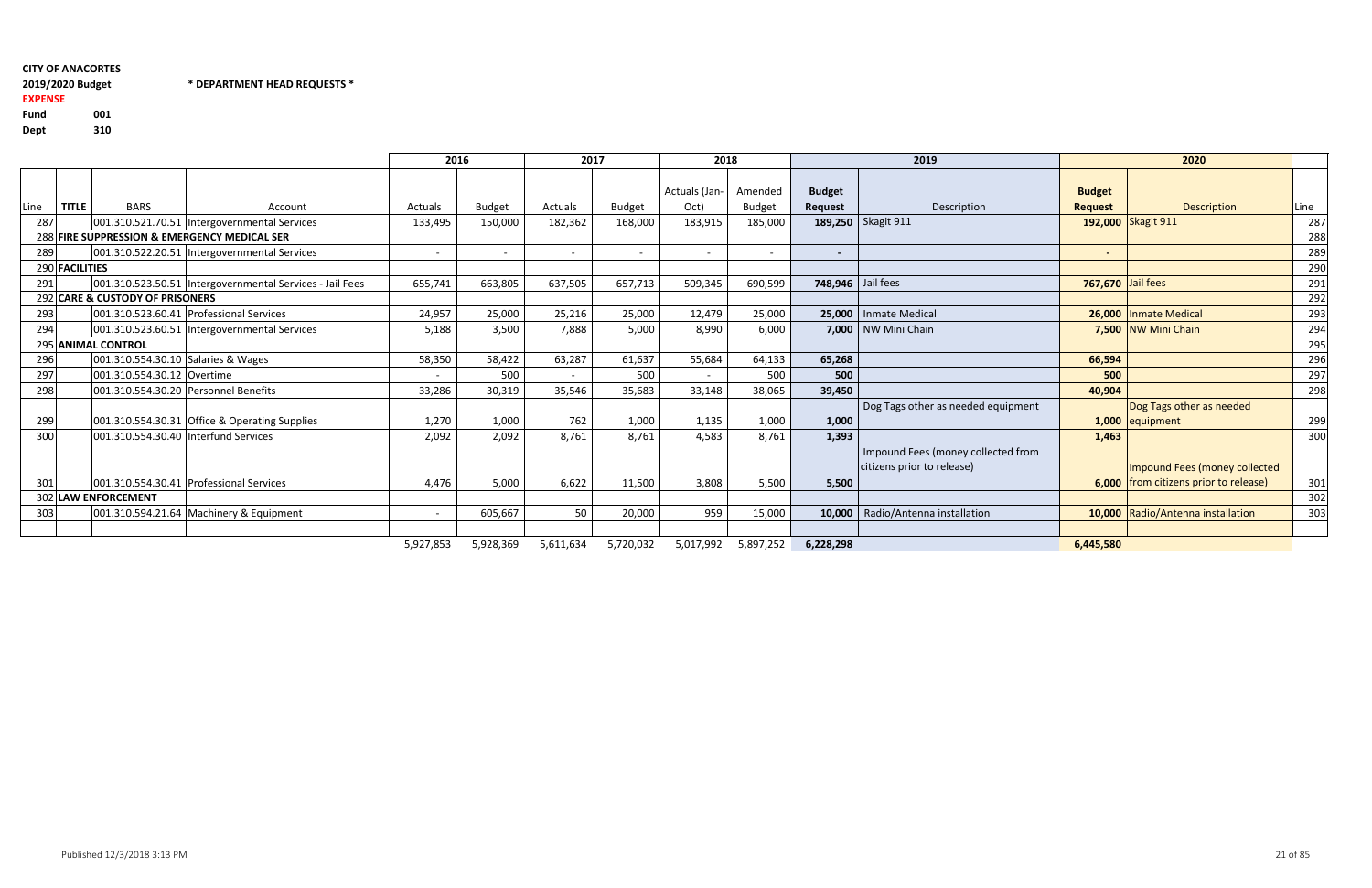2019/2020 Budget \* DEPARTMENT HEAD REQUESTS \*

# 2019/2020 Budget

EXPENSE

Fund

Dept

|      |              |                                      |                                                 | 2016    |               | 2017           |               | 2018                  |                          |                                 | 2019                              |                                 | 2020        |      |
|------|--------------|--------------------------------------|-------------------------------------------------|---------|---------------|----------------|---------------|-----------------------|--------------------------|---------------------------------|-----------------------------------|---------------------------------|-------------|------|
| Line | <b>TITLE</b> | <b>BARS</b>                          | Account                                         | Actuals | <b>Budget</b> | Actuals        | <b>Budget</b> | Actuals (Jan-<br>Oct) | Amended<br><b>Budget</b> | <b>Budget</b><br><b>Request</b> | Description                       | <b>Budget</b><br><b>Request</b> | Description | Line |
|      |              | <b>GENERAL FUND</b>                  |                                                 |         |               |                |               |                       |                          |                                 |                                   |                                 |             |      |
|      |              | 304 MEDIC/FIRE DEPARTMENT            |                                                 |         |               |                |               |                       |                          |                                 |                                   |                                 |             | 304  |
|      |              |                                      | 305 PENSION & OTHER BENEFIT PAYMENTS TO RETI    |         |               |                |               |                       |                          |                                 |                                   |                                 |             | 305  |
| 306  |              | 001.320.517.20.10 Salaries & Wages   |                                                 |         |               |                |               |                       | $\sim$                   |                                 |                                   |                                 |             | 306  |
| 307  |              |                                      | 001.320.517.20.20 Personnel Benefits            | 92,175  | 60,534        | 65,243         | 57,744        | 56,179                | 57,788                   | 54,827                          | <b>Retired Fire Costs</b>         | 54,827                          |             | 307  |
| 308  |              |                                      | 001.320.517.20.41 Professional Services         | $\sim$  | 22,802        |                | 25,000        | $\blacksquare$        | $\sim$                   | $\overline{\phantom{a}}$        |                                   |                                 |             | 308  |
|      |              | 309 ADMINISTRATION                   |                                                 |         |               |                |               |                       |                          |                                 |                                   |                                 |             | 309  |
| 310  |              | 001.320.522.10.10 Salaries & Wages   |                                                 | 120,326 | 119,592       | 119,287        | 117,310       | 121,719               | 123,229                  | 117,029                         |                                   | 118,827                         |             | 310  |
| 311  |              | 001.320.522.10.12 Overtime           |                                                 | 214     |               | 373            |               | 728                   |                          |                                 |                                   |                                 |             | 311  |
| 312  |              |                                      | 001.320.522.10.20 Personnel Benefits            | 33,636  | 30,773        | 34,350         | 35,411        | 38,775                | 37,825                   | 36,337                          |                                   | 37,416                          |             | 312  |
| 313  |              |                                      | 001.320.522.10.31 Office & Operating Supplies   | 11,512  | 6,200         | 7,555          | 5,814         | 10,815                | 5,300                    | 10,000                          |                                   | 10,000                          |             | 313  |
| 314  |              | 001.320.522.10.40 Interfund Services |                                                 | 20,056  | 20,056        | 24,700         | 24,649        | 20,405                | 25,881                   | 31,263                          |                                   | 32,826                          |             | 314  |
| 315  |              |                                      | 001.320.522.10.41 Professional Services         | 30,824  | 9,775         | (17, 337)      | 38,950        | 28,555                | 38,950                   | 38,950                          | Consultant for impact fee, schedu | 38,950                          |             | 315  |
| 316  |              | 001.320.522.10.43 Travel & Training  |                                                 | 2,118   | 3,200         | 4,395          | 3,200         | 4,627                 | 3,200                    | 5,000                           |                                   | 5,000                           |             | 316  |
| 317  |              |                                      | 001.320.522.10.45 Operating Rentals & Leases    | 33      |               | $\blacksquare$ | $\sim$        |                       | $\sim$                   | $\sim$                          |                                   |                                 |             | 317  |
| 318  |              | 001.320.522.10.46 Insurance          |                                                 |         |               |                |               | 1,812                 | $\sim$                   | $\sim$                          |                                   | $\sim$                          |             | 318  |
|      |              |                                      | 319 FIRE SUPPRESSION & EMERGENCY MEDICAL SER    |         |               |                |               |                       |                          |                                 |                                   |                                 |             | 319  |
| 320  |              | 001.320.522.20.10 Salaries & Wages   |                                                 | 414,925 | 401,066       | 145,406        | 133,771       | 135,177               | 139,203                  | 159,676                         |                                   | 165,077                         |             | 320  |
| 321  |              | 001.320.522.20.12 Overtime           |                                                 | 48,692  | 32,722        | 8,783          | 34,104        | 8,197                 | 35,282                   | 41,958                          |                                   | 43,509                          |             | 321  |
| 322  |              |                                      | 001.320.522.20.14 Salaries & Wages - Volunteers | 600     | 5,000         | 29,036         | 47,748        | 2,895                 | 5,000                    |                                 |                                   |                                 |             | 322  |
| 323  |              |                                      | 001.320.522.20.20 Personnel Benefits            | 117,766 | 107,930       | 41,880         | 41,613        | 40,111                | 43,880                   | 52,869                          |                                   | 54,383                          |             | 323  |
| 324  |              |                                      | 001.320.522.20.31 Office & Operating Supplies   | 51,771  | 50,180        | 63,258         | 50,000        | 70,316                | 50,500                   | 60,000                          | Uniforms, Boots, Gear             | 60,000                          |             | 324  |
| 325  |              |                                      | 001.320.522.20.35 Small Tools & Minor Equipment | 29,212  | 47,600        | 6,943          | 7,900         | 6,882                 | 7,900                    | 8,000                           |                                   | 8,500                           |             | 325  |
| 326  |              |                                      | 001.320.522.20.41 Professional Services         | 7,480   | 31,650        | 5,941          | 6,100         | 8,266                 | 6,100                    | 10,000                          | Subscriptions, ERS                | 10,000                          |             | 326  |
| 327  |              | 001.320.522.20.42 Communication      |                                                 | 21,895  | 10,000        | 23,878         | 10,000        | 16,342                | 40,000                   | 25,000                          |                                   | 25,000                          |             | 327  |
| 328  |              |                                      | 001.320.522.20.48 Repairs & Maintenance         | 13,592  | 10,400        | 31,287         | 10,400        | 6,791                 | 11,900                   | 12,000                          |                                   | 12,000                          |             | 328  |
| 329  |              |                                      | 001.320.522.20.51 Intergovernmental Services    | 37,859  | 45,185        | 45,101         | 45,855        | 54,270                | 45,855                   | 6,000                           |                                   | 6,000                           |             | 329  |
|      |              | 330 FIRE PREVENTION & INVESTIGATION  |                                                 |         |               |                |               |                       |                          |                                 |                                   |                                 |             | 330  |
| 331  |              | 001.320.522.30.10 Salaries & Wages   |                                                 | 92,940  | 94,028        | 112,944        | 113,401       | 104,114               | 117,796                  | 133,367                         |                                   | 137,944                         |             | 331  |
| 332  |              | 001.320.522.30.12 Overtime           |                                                 | 5,410   | 3,167         | 8,783          | 3,301         | 8,198                 | 3,414                    | 4,060                           |                                   | 4,210                           |             | 332  |
| 333  |              |                                      | 001.320.522.30.14 Salaries & Wages - Volunteers | 145     | 200           | 1,436          | 1,031         | 2,895                 |                          |                                 |                                   |                                 |             | 333  |
| 334  |              |                                      | 001.320.522.30.20 Personnel Benefits            | 27,716  | 25,829        | 35,168         | 34,990        | 33,774                | 36,890                   | 45,015                          |                                   | 46,246                          |             | 334  |
| 335  |              |                                      | 001.320.522.30.31 Office & Operating Supplies   | 3,648   | 5,400         | 160            | 3,900         | 1,827                 | 4,300                    | 1,500                           |                                   | 1,500                           |             | 335  |
| 336  |              | 001.320.522.30.43 Travel & Training  |                                                 | 3,873   | 4,300         | 7,087          | 3,600         | 189                   | 3,700                    | 3,700                           |                                   | 3,700                           |             | 336  |
|      |              | 337 TRAINING OBTAINED BY EMPLOYEES   |                                                 |         |               |                |               |                       |                          |                                 |                                   |                                 |             | 337  |
| 338  |              | 001.320.522.45.10 Salaries & Wages   |                                                 | 261,628 | 264,655       | 606,180        | 613,464       | 559,116               | 635,121                  | 761,494                         |                                   | 788,740                         |             | 338  |
| 339  |              | 001.320.522.45.12 Overtime           |                                                 | 29,756  | 20,056        | 61,483         | 20,904        | 57,383                | 21,624                   | 25,715                          |                                   | 26,664                          |             | 339  |
| 340  |              |                                      | 001.320.522.45.14 Salaries & Wages - Volunteers | 641     | 2,000         | 10,049         | 7,220         | 20,264                | $\sim$                   | $\sim$                          |                                   | $\sim$                          |             | 340  |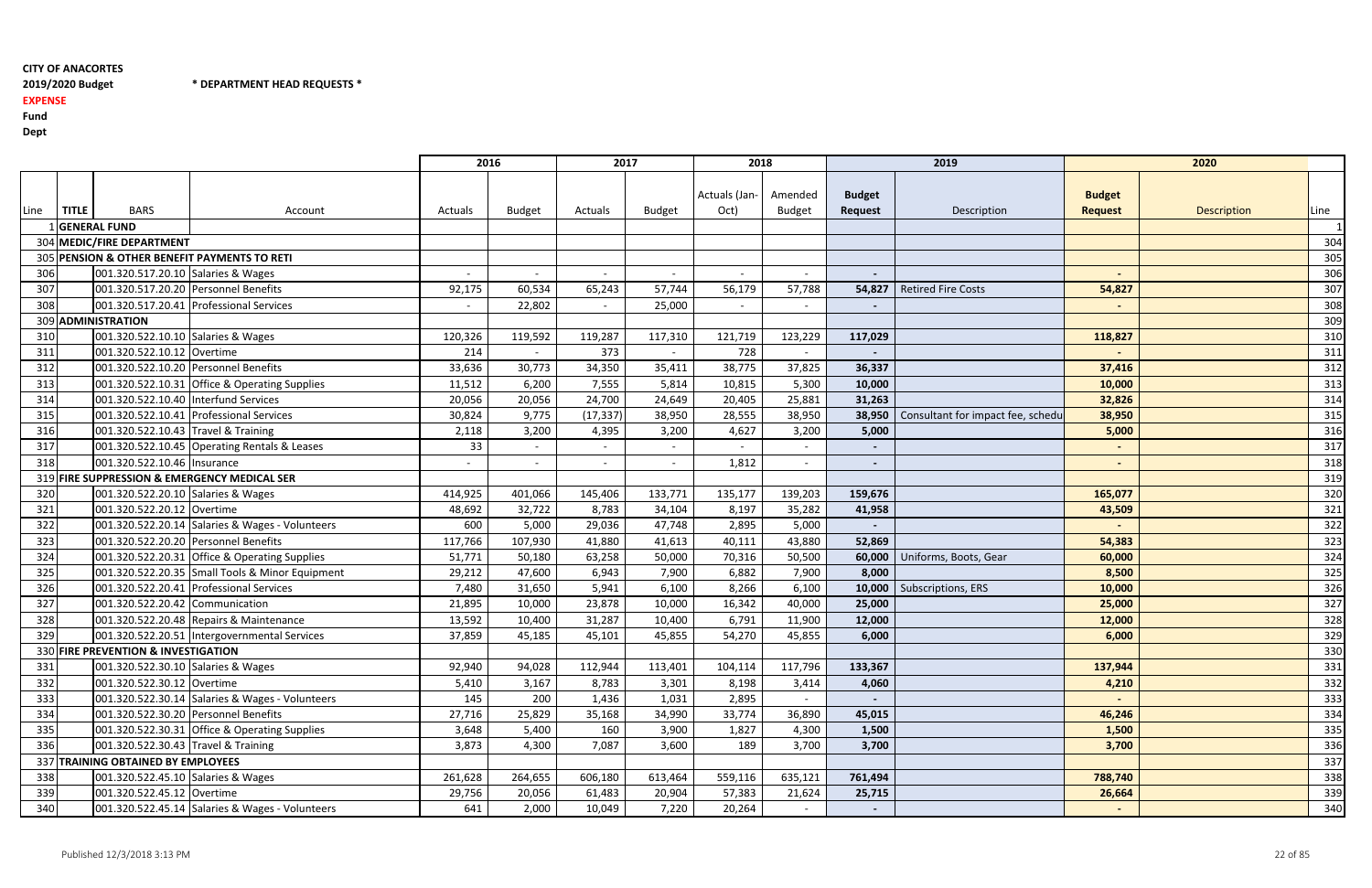2019/2020 Budget \* DEPARTMENT HEAD REQUESTS \*

# 2019/2020 Budget

EXPENSE

Fund

Dept

|      |               |                                        |                                                            | 2016    |               | 2017    |               | 2018          |               |                | 2019                               |                | 2020        |      |
|------|---------------|----------------------------------------|------------------------------------------------------------|---------|---------------|---------|---------------|---------------|---------------|----------------|------------------------------------|----------------|-------------|------|
|      |               |                                        |                                                            |         |               |         |               |               |               |                |                                    |                |             |      |
|      |               |                                        |                                                            |         |               |         |               | Actuals (Jan- | Amended       | <b>Budget</b>  |                                    | <b>Budget</b>  |             |      |
| .ine | <b>TITLE</b>  | <b>BARS</b>                            | Account                                                    | Actuals | <b>Budget</b> | Actuals | <b>Budget</b> | Oct)          | <b>Budget</b> | <b>Request</b> | Description                        | <b>Request</b> | Description | Line |
| 341  |               | 001.320.522.45.20 Personnel Benefits   |                                                            | 77,148  | 70,953        | 187,567 | 188,694       | 180,080       | 198,688       | 250,515        |                                    | 256,615        |             | 341  |
| 342  |               |                                        | 001.320.522.45.31 Office & Operating Supplies              | 1,596   | 800           | 4,134   | 800           | 188           | 800           | 800            |                                    | 800            |             | 342  |
| 343  |               | 001.320.522.45.43 Travel & Training    |                                                            | 35,131  | 36,800        | 21,231  | 24,400        | 16,218        | 25,400        | 25,400         |                                    | 25,400         |             | 343  |
|      | 344 STATION 1 |                                        |                                                            |         |               |         |               |               |               |                |                                    |                |             | 344  |
| 345  |               |                                        | 001.320.522.51.31 Office & Operating Supplies              | 10,970  | 4,000         | 6,651   | 4,000         | 4,241         | 4,300         | 4,300          |                                    | 4,300          |             | 345  |
| 346  |               |                                        | 001.320.522.51.41 Professional Services                    | 20,064  | 51,550        | 34,919  | 18,550        | 11,091        | 19,220        | 16,000         |                                    | 16,000         |             | 346  |
| 347  |               | 001.320.522.51.47 Utility Services     |                                                            | 11,228  | 11,200        | 13,799  | 11,200        | 11,900        | 11,600        | 16,000         |                                    | 16,000         |             | 347  |
| 348  |               |                                        | 001.320.522.51.48 Repairs & Maintenance                    | 51,717  | 25,200        | 14,567  | 7,200         | 6,947         | 5,200         | 5,200          |                                    | 5,200          |             | 348  |
| 349  |               |                                        | 001.320.522.51.51   Intergovernmental Services             | $\sim$  | 125           |         | 125           |               | 125           | $\sim$         |                                    |                |             | 349  |
|      | 350 STATION 2 |                                        |                                                            |         |               |         |               |               |               |                |                                    |                |             | 350  |
| 351  |               |                                        | 001.320.522.52.31 Office & Operating Supplies              | 2,599   | 3,050         | 970     | 2,050         | 2,192         | 2,350         | 2,500          |                                    | 2,500          |             | 351  |
| 352  |               |                                        | 001.320.522.52.41 Professional Services                    | 8,803   | 3,025         | 6,276   | 3,025         | 5,411         | 3,295         | 5,000          |                                    | 5,000          |             | 352  |
| 353  |               | 001.320.522.52.46   Insurance          |                                                            | 2,868   | 2,871         | 2,874   | 3,011         | 2,935         | 3,162         | 3,162          |                                    | 3,478          |             | 353  |
| 354  |               | 001.320.522.52.47 Utility Services     |                                                            | 5,406   | 5,700         | 6,109   | 5,700         | 4,815         | 5,815         | 6,000          |                                    | 6,200          |             | 354  |
| 355  |               |                                        | 001.320.522.52.48 Repairs & Maintenance                    | 1,424   | 3,500         | 14,294  | 14,800        | 1,609         | 1,500         | 1,500          |                                    | 1,500          |             | 355  |
|      | 356 STATION 3 |                                        |                                                            |         |               |         |               |               |               |                |                                    |                |             | 356  |
| 357  |               |                                        | 001.320.522.53.31 Office & Operating Supplies              | 1,230   | 1,700         | 3,040   | 1,100         | 518           | 1,300         | 1,300          |                                    | 1,300          |             | 357  |
| 358  |               |                                        | 001.320.522.53.41 Professional Services                    | 2,354   |               | 3,736   | 2,300         | 3,124         | 2,500         | 4,000          | Cleaning, Laundry                  | 4,000          |             | 358  |
| 359  |               |                                        | 001.320.522.53.45 Operating Rentals & Leases               | 23,264  | 24,555        | 24,057  | 25,414        | 22,955        | 26,177        |                | 57,260   Second Bay addition       | 60,000         |             | 359  |
| 360  |               | 001.320.522.53.47 Utility Services     |                                                            | 2,609   | 3,500         | 2,972   | 3,500         | 2,562         | 3,750         |                | 7,600 Second Bay addition          | 7,800          |             | 360  |
| 361  |               |                                        | 001.320.522.53.48 Repairs & Maintenance                    | $\sim$  |               | 143     | 400           |               | 400           |                | 5,000   Second Bay addition        | 5,000          |             | 361  |
|      |               | 362 TRAINING FACILITY                  |                                                            |         |               |         |               |               |               |                |                                    |                |             | 362  |
| 363  |               |                                        | 001.320.522.54.31 Office & Operating Supplies              | $\sim$  | 4,000         |         | 3,500         | 3,701         | 3,500         | 3,500          |                                    | 3,500          |             | 363  |
| 364  |               |                                        | 001.320.522.54.41 Professional Services                    |         |               |         |               |               | $\sim$        | $\blacksquare$ |                                    |                |             | 364  |
|      |               | 365 VEHICLES & EQUIPMENT MAINTENANCE   |                                                            |         |               |         |               |               |               |                |                                    |                |             | 365  |
| 366  |               |                                        | 001.320.522.60.31 Office & Operating Supplies              | 1,273   | 500           | 582     | 500           | 213           | 500           | 500            |                                    | 500            |             | 366  |
| 367  |               | 001.320.522.60.40 Interfund Services   |                                                            | 136,656 | 136,656       | 235,123 | 235,123       | 224,769       | 235,123       | 301,953        |                                    | 317,050        |             | 367  |
| 368  |               |                                        | 001.320.522.60.48 Repairs & Maintenance                    |         | $\sim$        | $\sim$  | $\sim$        |               | $\sim$        |                |                                    |                |             | 368  |
| 369  |               | 001.320.522.60.49 Miscellaneous        |                                                            | $\sim$  |               |         |               |               | $\sim$        | $\sim$         |                                    | $\sim$         |             | 369  |
|      |               | 370 DISASTER PREPAREDNESS              |                                                            |         |               |         |               |               |               |                |                                    |                |             | 370  |
| 371  |               |                                        | 001.320.525.60.31 Office & Operating Supplies              | 61      | 500           | 1,610   | 500           | 672           | 500           | 5,900          |                                    |                |             | 371  |
| 372  |               |                                        | 001.320.525.60.35 Small Tools & Minor Equipment            | 1,671   | 2,000         | 747     | 2,000         | 689           | 2,000         | 2,000          |                                    | 2,000          |             | 372  |
| 373  |               | 001.320.525.60.40   Interfund Services |                                                            | 9,051   | 9,052         | 7,669   | 7,651         | 8,855         | 8,033         | 17,105         |                                    | 17,960         |             | 373  |
| 374  |               |                                        | 001.320.525.60.41 Professional Services                    |         |               |         |               |               |               | 50,000         | <b>Emergency disaster planning</b> | 50,000         |             | 374  |
| 375  |               | 001.320.525.60.43 Travel & Training    |                                                            | 1,640   | 3,000         |         | 3,000         | 175           | 3,000         | 3,000          |                                    | 3,000          |             | 375  |
| 376  |               |                                        | 001.320.525.60.51 Intergovernmental Services               | 43,009  | 35,785        | 34,365  | 36,859        | 27,258        | 37,964        | 38,000         | Skagit County DEM                  | 39,000         |             | 376  |
|      | 377 CAPITAL   |                                        |                                                            |         |               |         |               |               |               |                |                                    |                |             | 377  |
| 378  |               |                                        | 001.320.594.20.00 Fund Balances, Nonexpenditures & Transfe |         |               |         |               | $\sim$        | 7,500         | $\sim$         |                                    | $\sim$         |             | 378  |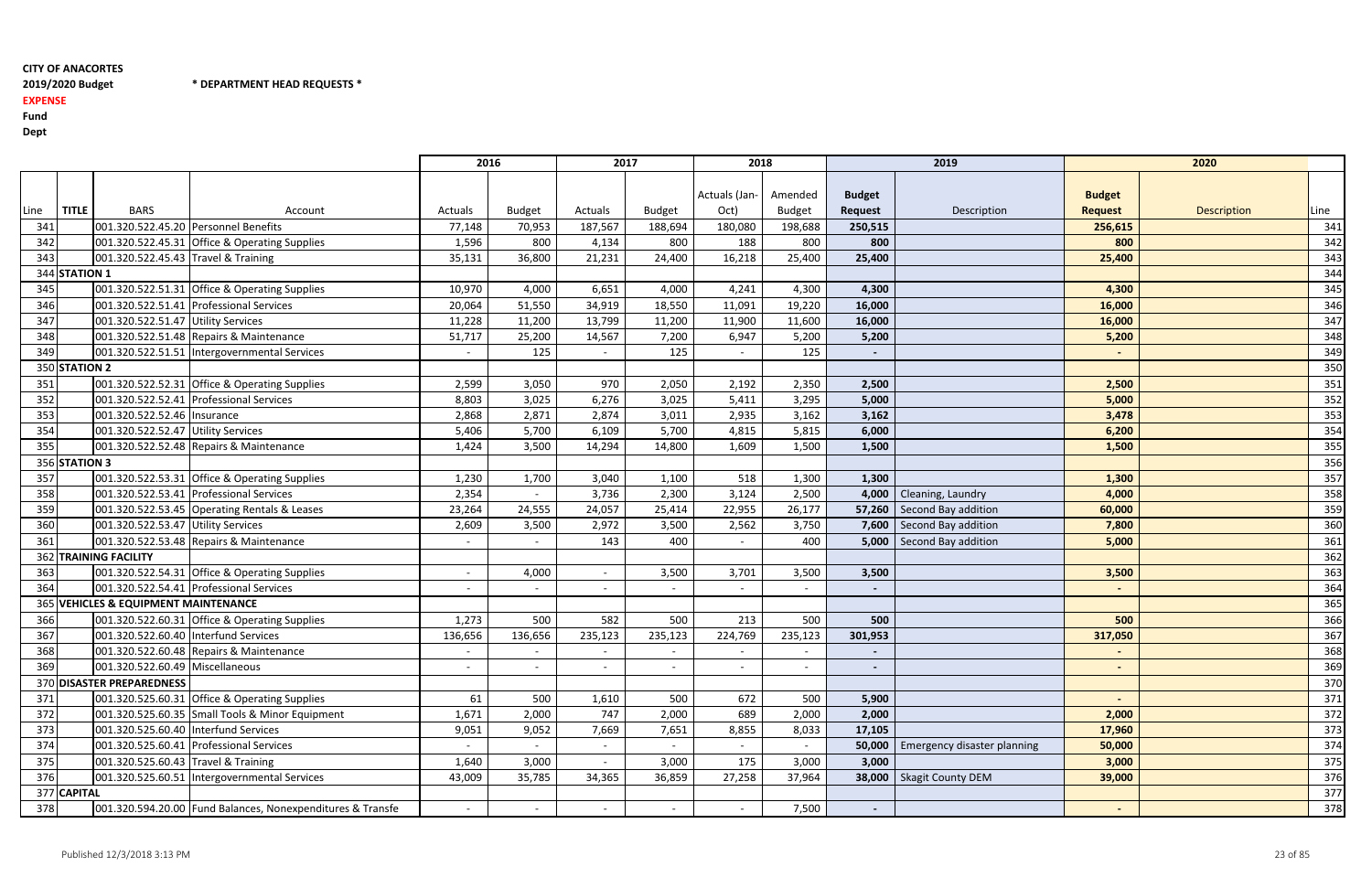2019/2020 Budget \* DEPARTMENT HEAD REQUESTS \*

2019/2020 Budget

# EXPENSE

Fund

Dept

|      |              |                               |                                                            | 2016      |               | 2017      |               | 2018                  |                          |                          | 2019        |                                 | 2020        |      |
|------|--------------|-------------------------------|------------------------------------------------------------|-----------|---------------|-----------|---------------|-----------------------|--------------------------|--------------------------|-------------|---------------------------------|-------------|------|
| Line | <b>TITLE</b> | <b>BARS</b>                   | Account                                                    | Actuals   | <b>Budget</b> | Actuals   | <b>Budget</b> | Actuals (Jan-<br>Oct) | Amended<br><b>Budget</b> | <b>Budget</b><br>Request | Description | <b>Budget</b><br><b>Request</b> | Description | Line |
|      |              | 379 FIRE CONTROL              |                                                            |           |               |           |               |                       |                          |                          |             |                                 |             | 379  |
| 380  |              |                               | 001.320.594.22.62 Buildings & Structures (Acquisition, Con |           |               |           | 20,000        | 25,865                | 30,000                   | $\overline{\phantom{0}}$ |             |                                 |             | 380  |
|      |              | <b>381 EMERGENCY SERVICES</b> |                                                            |           |               |           |               |                       |                          |                          |             |                                 |             | 381  |
| 382  |              |                               | 001.320.594.25.64 Machinery & Equipment                    | 335,854   | 835,588       | 468,516   | 530,500       |                       |                          |                          |             |                                 |             | 382  |
|      |              | 383 ENVIRONMENTAL SERVICES    |                                                            |           |               |           |               |                       |                          |                          |             |                                 |             | 383  |
| 384  |              |                               | 001.320.594.54.62 Buildings & Structures (Acquisition, Con |           |               |           |               |                       |                          | $\overline{\phantom{0}}$ |             |                                 |             | 384  |
|      |              |                               |                                                            |           |               |           |               |                       |                          |                          |             |                                 |             |      |
|      |              |                               |                                                            | 2,268,070 | 2,709,909     | 2,579,319 | 2,653,280     | 1,989,601             | 2,144,342                | 2,477,252                |             | 2,545,422                       |             |      |

Increase from prior year332,910 68,171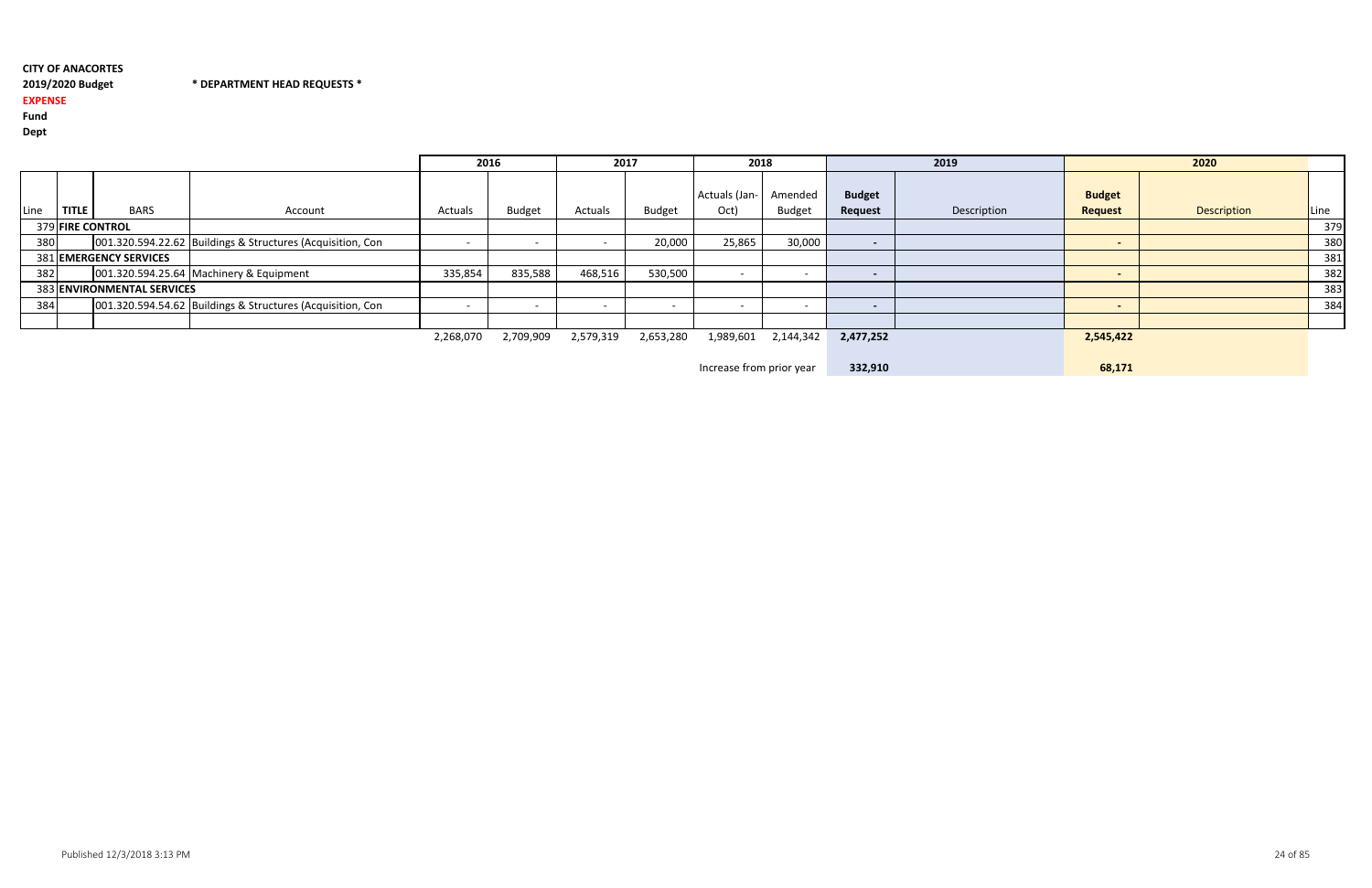# 2019/2020 Budget EXPENSE

Fund <sup>001</sup>450 Dept

#### 2019/2020 Budget \* DEPARTMENT HEAD REQUESTS \*

|      |                |                                          |                                                 | 2016    |                          | 2017                     |               | 2018           |                          |                | 2019                             |                | 2020                           |      |
|------|----------------|------------------------------------------|-------------------------------------------------|---------|--------------------------|--------------------------|---------------|----------------|--------------------------|----------------|----------------------------------|----------------|--------------------------------|------|
|      |                |                                          |                                                 |         |                          |                          |               | Actuals (Jan-  | Amended                  | <b>Budget</b>  |                                  | <b>Budget</b>  |                                |      |
| Line | <b>TITLE</b>   | <b>BARS</b>                              | Account                                         | Actuals | <b>Budget</b>            | Actuals                  | <b>Budget</b> | Oct)           | <b>Budget</b>            | <b>Request</b> | Description                      | <b>Request</b> | <b>Description</b>             | Line |
|      |                | <b>GENERAL FUND</b>                      |                                                 |         |                          |                          |               |                |                          |                |                                  |                |                                |      |
|      |                | 385 MUSEUM DEPARTMENT                    |                                                 |         |                          |                          |               |                |                          |                |                                  |                |                                | 385  |
|      |                | 386 MUSEUMS & ART GALLERIES              |                                                 |         |                          |                          |               |                |                          |                |                                  |                |                                | 386  |
| 387  |                | 001.450.575.30.10 Salaries & Wages       |                                                 | 195,490 | 197,876                  | 214,665                  | 194,129       | 168,614        | 200,902                  | 227,434        | Education, outreach              |                | 234,821 Education, outreach    | 387  |
| 388  |                |                                          | 001.450.575.30.20 Personnel Benefits            | 79,717  | 82,052                   | 80,054                   | 82,884        | 52,408         | 88,245                   | 71,971         |                                  | 75,401         |                                | 388  |
| 389  |                |                                          | 001.450.575.30.31 Office & Operating Supplies   | 109     | $\overline{\phantom{a}}$ | $\overline{\phantom{a}}$ | $\sim$        | $\blacksquare$ |                          | $\sim$         |                                  |                |                                | 389  |
| 390  |                | 001.450.575.30.40 Interfund Services     |                                                 | 15,925  | 15,925                   | 19,968                   | 19,925        | 20,358         | 20,921                   |                | 26,240   Computers and equipment |                | 27,552 Computers and equipment | 390  |
| 391  |                | 001.450.575.30.43 Travel & Training      |                                                 | 2,398   | 3,170                    | 1,112                    | 1,500         | 1,476          | 1,500                    | 2,000          | <b>Collections training</b>      |                | 2,200 Collections training     | 391  |
| 392  |                |                                          | 001.450.575.30.44 Taxes & Operating Assessments | 133     | $\overline{\phantom{a}}$ | 137                      | 50            | 121            | $\overline{\phantom{a}}$ | 140            |                                  | 145            |                                | 392  |
|      |                | 393 MUSEUM SERVICES                      |                                                 |         |                          |                          |               |                |                          |                |                                  |                |                                | 393  |
| 394  |                |                                          | 001.450.575.32.31 Office & Operating Supplies   | 6,664   | 5,000                    | 5,006                    | 5,000         | 3,636          | 5,200                    |                | 6,000   Education, curation      |                | 6,200 Education, curation      | 394  |
| 395  |                |                                          | 001.450.575.32.41 Professional Services         | 33,350  | 30,036                   | 1,550                    | 1,500         | 766            | 1,500                    | 1,800          | Design, printing                 |                | 2,000 Design, printing         | 395  |
| 396  |                | 001.450.575.32.42 Communication          |                                                 | 942     | 750                      | 2,450                    | 750           | 1,362          | 750                      |                | 1,750   Mobile phones            |                | 1,950 Mobile phones            | 396  |
|      | 397 FACILITIES |                                          |                                                 |         |                          |                          |               |                |                          |                |                                  |                |                                | 397  |
| 398  |                |                                          | 001.450.575.35.31 Office & Operating Supplies   | 2,728   | 2,500                    | 2,269                    | 2,300         | 1,868          | 2,300                    |                | 2,600 Hardware                   |                | 2,800 Hardware                 | 398  |
| 399  |                |                                          | 001.450.575.35.45 Operating Rentals & Leases    | 803     | 1,243                    | $\sim$                   | $\sim$        | $\sim$         | $\overline{\phantom{a}}$ | $\blacksquare$ |                                  |                |                                | 399  |
| 400  |                | 001.450.575.35.46 Insurance              |                                                 | 7,157   | 5,846                    | 5,530                    | 7,515         | 6,281          | 7,891                    | 6,082          | Preston, Train                   |                | 6,691 Preston, Train           | 400  |
| 401  |                | 001.450.575.35.47 Utility Services       |                                                 | 10,337  | 10,200                   | 11,868                   | 10,500        | 10,038         | 10,850                   | 12,000         |                                  | 12,500         |                                | 401  |
| 402  |                |                                          | 001.450.575.35.48 Repairs & Maintenance         | 8,438   | 7,500                    | 7,717                    | 7,500         | 7,211          | 7,500                    | 11,050         | HVAC, alarms                     |                | $9,000$ HVAC, alarms           | 402  |
|      |                | 403 CULTURAL AND RECREATIONAL FACILITIES |                                                 |         |                          |                          |               |                |                          |                |                                  |                |                                | 403  |
| 404  |                |                                          | 001.450.594.75.64 Machinery & Equipment         | 3,891   | 5,560                    | $\sim$                   | $\sim$        | $\sim$         | $\overline{\phantom{a}}$ | $\sim$         |                                  |                |                                | 404  |
|      |                |                                          |                                                 |         |                          |                          |               |                |                          |                |                                  |                |                                |      |
|      |                |                                          |                                                 | 368,081 | 367,658                  | 352,327                  | 333,554       | 274,139        | 347,560                  | 369,067        |                                  | 381,260        |                                |      |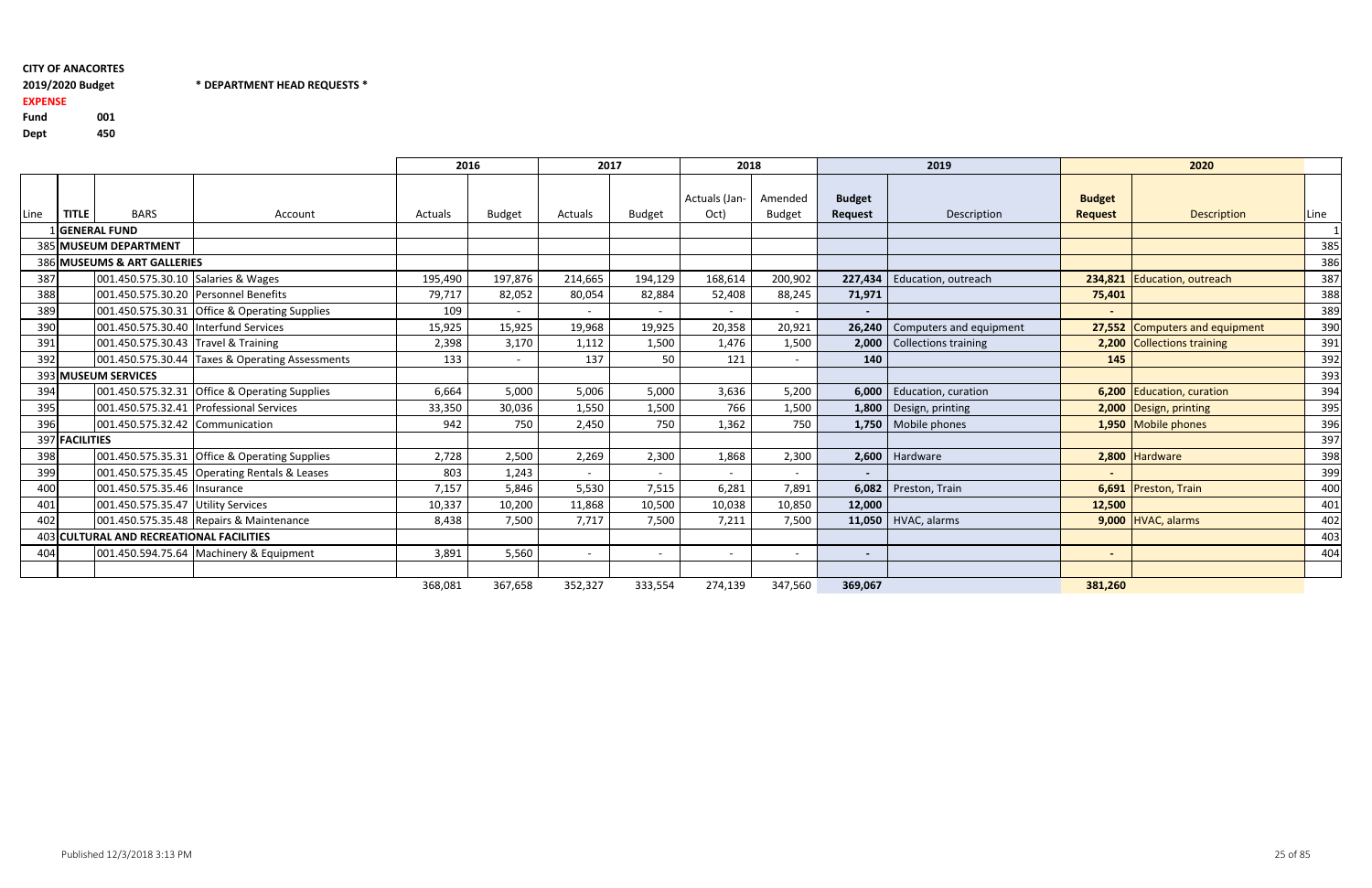# 2019/2020 Budget

2019/2020 Budget \* DEPARTMENT HEAD REQUESTS \*

EXPENSE

# Fund <sup>001</sup>

Dept <sup>712</sup>

|      |              |                                     |                                               | 2016                     |               | 2017                     |                          | 2018                     |                          |                          | 2019        |                                 | 2020        |      |
|------|--------------|-------------------------------------|-----------------------------------------------|--------------------------|---------------|--------------------------|--------------------------|--------------------------|--------------------------|--------------------------|-------------|---------------------------------|-------------|------|
| Line | <b>TITLE</b> | <b>BARS</b>                         | Account                                       | Actuals                  | <b>Budget</b> | Actuals                  | <b>Budget</b>            | Actuals (Jan-<br>Oct)    | Amended<br><b>Budget</b> | <b>Budget</b><br>Request | Description | <b>Budget</b><br><b>Request</b> | Description | Line |
|      |              | 1 GENERAL FUND                      |                                               |                          |               |                          |                          |                          |                          |                          |             |                                 |             |      |
|      |              | 405 ADMINISTRATION                  |                                               |                          |               |                          |                          |                          |                          |                          |             |                                 |             | 405  |
|      |              | 406 MANAGEMENT                      |                                               |                          |               |                          |                          |                          |                          |                          |             |                                 |             | 406  |
|      |              | 407 ENGINEERING PLANS & SERVICES    |                                               |                          |               |                          |                          |                          |                          |                          |             |                                 |             | 407  |
|      |              | 408 MANAGEMENT                      |                                               |                          |               |                          |                          |                          |                          |                          |             |                                 |             | 408  |
| 409  |              |                                     | 001.712.543.10.40   Interfund Services        | 44,774                   | 44,693        | 50,485                   | 50,429                   | 50,309                   | 52,174                   | 87,390                   |             | 91,760                          |             | 409  |
| 410  |              | 001.712.543.10.43 Travel & Training |                                               | 836                      | 1,400         | 568                      | 1,400                    | 1,762                    | 1,400                    | 1,400                    |             | 1,400                           |             | 410  |
|      |              | 411 GENERAL SERVICES                |                                               |                          |               |                          |                          |                          |                          |                          |             |                                 |             | 411  |
| 412  |              | 001.712.543.30.10 Salaries & Wages  |                                               | $\overline{\phantom{0}}$ |               | $\overline{\phantom{0}}$ | $\overline{\phantom{0}}$ | $\overline{\phantom{0}}$ | $-$                      | $\overline{\phantom{a}}$ |             | $\overline{\phantom{a}}$        |             | 412  |
| 413  |              | 001.712.543.30.12 Overtime          |                                               | $\overline{\phantom{0}}$ |               | $\overline{\phantom{a}}$ | $\overline{\phantom{a}}$ | $\overline{\phantom{0}}$ | $\overline{a}$           | $\overline{\phantom{a}}$ |             | $\sim$                          |             | 413  |
| 414  |              |                                     | 001.712.543.30.20 Personnel Benefits          | $-$                      |               | $\overline{\phantom{0}}$ | $\overline{\phantom{0}}$ | $\overline{\phantom{0}}$ | $-$                      | $\overline{\phantom{0}}$ |             |                                 |             | 414  |
| 415  |              |                                     | 001.712.543.30.31 Office & Operating Supplies | 15,135                   | 4,500         | 4,997                    | 4,000                    | 5,176                    | 4,000                    | 4,000                    |             | 4,000                           |             | 415  |
| 416  |              |                                     | 001.712.543.30.41 Professional Services       | (17, 582)                | 118,680       | 785                      | $\sim$                   | 49                       | $\overline{\phantom{0}}$ | $\sim$                   |             | $\overline{\phantom{a}}$        |             | 416  |
| 417  |              | 001.712.543.30.42 Communication     |                                               | 9,767                    | 7,000         | 12,573                   | 7,000                    | 9,136                    | 7,000                    | 7,000                    |             | 7,000                           |             | 417  |
| 418  |              | 001.712.543.30.43 Travel & Training |                                               | 735                      | 900           | 766                      | 900                      | 1,427                    | 900                      | 900                      |             | 900                             |             | 418  |
| 419  |              |                                     | 001.712.543.30.45 Operating Rentals & Leases  | 120                      | 1,600         | $\overline{\phantom{a}}$ | $\overline{a}$           | $\sim$                   | $\overline{a}$           | $\overline{\phantom{0}}$ |             | $\sim$                          |             | 419  |
|      |              |                                     |                                               |                          |               |                          |                          |                          |                          |                          |             |                                 |             |      |
|      |              |                                     |                                               | 53,785                   | 178,773       | 70,174                   | 63,729                   | 67,859                   | 65,474                   | 100,690                  |             | 105,060                         |             |      |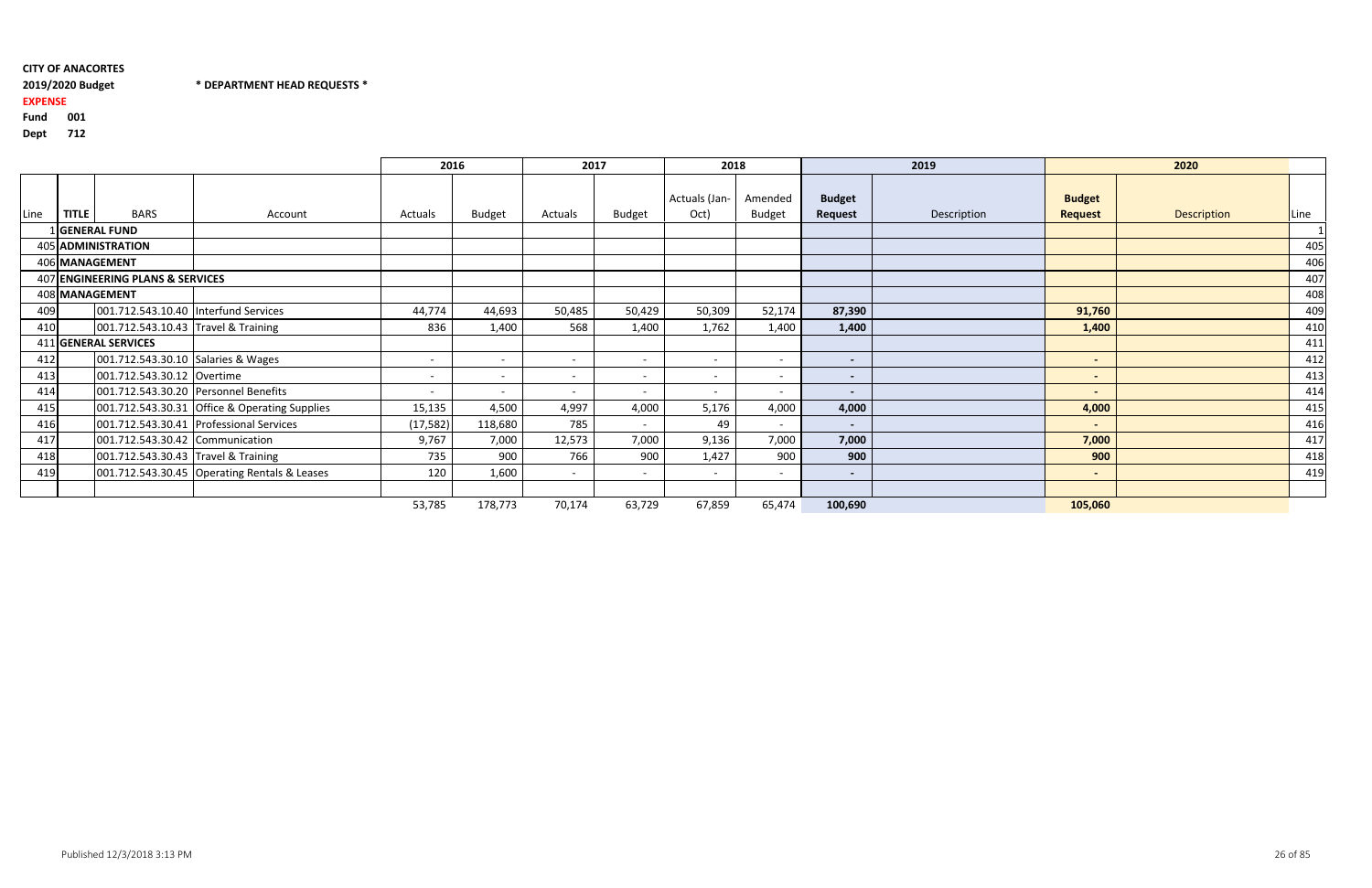$*$  DEPARTMENT HEAD REQUESTS  $*$ 

#### 2019/2020 Budget

#### EXPENSE

Fund <sup>001</sup>

Dept <sup>713</sup>

|      |           |                                   |                                              |         | 2016    | 2017           |               | 2018                  |                          |                          |                                | 2019                                                                                      |                                 |                                | 2020                                                                                           |             |
|------|-----------|-----------------------------------|----------------------------------------------|---------|---------|----------------|---------------|-----------------------|--------------------------|--------------------------|--------------------------------|-------------------------------------------------------------------------------------------|---------------------------------|--------------------------------|------------------------------------------------------------------------------------------------|-------------|
| Line | $ $ TITLE | <b>BARS</b>                       | Account                                      | Actuals | Budget  | Actuals        | <b>Budget</b> | Actuals (Jan-<br>Oct) | Amended<br><b>Budget</b> | <b>Budget</b><br>Request | <b>Budget</b><br><b>Detail</b> | Description                                                                               | <b>Budget</b><br><b>Request</b> | <b>Budget</b><br><b>Detail</b> | Description                                                                                    | <b>Line</b> |
|      |           | I GENERAL FUND                    |                                              |         |         |                |               |                       |                          |                          |                                |                                                                                           |                                 |                                |                                                                                                |             |
|      |           | 420 MUNICIPAL/COMMUNITY BUILDINGS |                                              |         |         |                |               |                       |                          |                          |                                |                                                                                           |                                 |                                |                                                                                                | 420         |
|      |           |                                   | 421 MAINTENANCE/SECURITY/INSURANCE/JANITORIA |         |         |                |               |                       |                          |                          |                                |                                                                                           |                                 |                                |                                                                                                | 421         |
| 422  |           | 001.713.518.30.10                 | Salaries & Wages                             | 141,518 | 139,621 | 147,738        | 138,823       | 129,675               | 145,724                  | 151,414                  |                                |                                                                                           | 156,278                         |                                |                                                                                                | 422         |
| 423  |           | 001.713.518.30.12                 | Overtime                                     | 1,344   | $\sim$  | $\overline{a}$ | $\sim$        | 199                   | $\sim$                   |                          |                                |                                                                                           |                                 |                                |                                                                                                | 423         |
| 424  |           | 001.713.518.30.20                 | Personnel Benefits                           | 69,774  | 65,690  | 68,751         | 72,298        | 62,052                | 77,465                   | 73,319                   |                                |                                                                                           | 76,208                          |                                |                                                                                                | 424         |
| 425  |           | 001.713.518.30.31                 | <b>Office &amp; Operating Supplies</b>       | 16,272  | 12,510  | 17,510         | 15,200        | 17,366                | 10,500                   | 10,500                   |                                |                                                                                           | 10,500                          |                                |                                                                                                | 425         |
| 426  |           | 001.713.518.30.40                 | <b>Interfund Services</b>                    | 6,064   | 5,983   | 7,909          | 7,684         | 11,259                | 7,833                    | 14,533                   |                                |                                                                                           | 15,259                          |                                |                                                                                                | 426         |
| 427  |           | 001.713.518.30.41                 | <b>Professional Services</b>                 | 12,464  | 30,578  | 84,132         | 301,928       | 37,217                | 170,928                  | 20,000                   |                                |                                                                                           | 10,000                          |                                | <b>Micellaneous Services</b>                                                                   | 427         |
|      |           |                                   |                                              |         |         |                |               |                       |                          |                          |                                | 10,000   Main Floor Redesign                                                              |                                 |                                |                                                                                                |             |
|      |           |                                   |                                              |         |         |                |               |                       |                          |                          |                                | 10,000   Miscellaneous Services                                                           |                                 |                                |                                                                                                |             |
| 428  |           | 001.713.518.30.42                 | Communication                                | 27      | $\sim$  | $\sim$         | $\sim$        | $\Omega$              | $\sim$                   |                          |                                |                                                                                           | $\blacksquare$                  |                                |                                                                                                | 428         |
| 429  |           | 001.713.518.30.43                 | <b>Travel &amp; Training</b>                 | 183     | 500     | 412            | 500           | 209                   | 500                      |                          |                                |                                                                                           |                                 |                                |                                                                                                | 429         |
| 430  |           | 001.713.518.30.46                 | Insurance                                    | 8,572   | 7,811   | 6,661          | 7,799         | 8,039                 | 8,189                    | 7,328                    |                                |                                                                                           | 8,060                           |                                |                                                                                                | 430         |
| 431  |           | 001.713.518.30.47                 | <b>Utility Services</b>                      | 29,955  | 28,000  | 32,621         | 20,000        | 22,250                | 20,000                   |                          |                                |                                                                                           |                                 |                                |                                                                                                | 431         |
| 432  |           | 001.713.518.30.48                 | Repairs & Maintenance                        | 71,343  | 60,000  | 77,987         | 25,000        | 7,424                 | 25,000                   | 229,000                  |                                |                                                                                           | 136,000                         |                                |                                                                                                | 432         |
|      |           |                                   |                                              |         |         |                |               |                       |                          |                          |                                | ADA Transition Improvements,<br>50,000 Elevator Replacement<br>9,000   Carpet Replacement |                                 |                                | <b>ADA Transition Improvements,</b><br>25,000 Elevator Replacment<br>10,000 Carpet Replacement |             |
|      |           |                                   |                                              |         |         |                |               |                       |                          |                          | $\sim$ $-$                     | <b>Siemems Building Automation</b><br>Upgrade                                             |                                 |                                | 3,000 Window Cleaning                                                                          |             |
|      |           |                                   |                                              |         |         |                |               |                       |                          |                          | 10,000                         | Meeting Room Improvements                                                                 |                                 |                                |                                                                                                |             |
|      |           |                                   |                                              |         |         |                |               |                       |                          |                          |                                | 3,000 Siemens Contract                                                                    |                                 |                                | 3,000 Siemens Contract                                                                         |             |
|      |           |                                   |                                              |         |         |                |               |                       |                          |                          |                                | 3,000   HVAC Service Contract                                                             |                                 |                                | 3,000 HVAC Service Contract                                                                    |             |
|      |           |                                   |                                              |         |         |                |               |                       |                          |                          |                                | Annual Confidence Test, Fire<br>3,000 Alarm testing                                       |                                 |                                | <b>Annual Confidence Test, Fire</b><br>3,000 Alarm testing                                     |             |
|      |           |                                   |                                              |         |         |                |               |                       |                          |                          |                                | Roof Vent upgrades                                                                        |                                 |                                |                                                                                                |             |
|      |           |                                   |                                              |         |         |                |               |                       |                          |                          |                                | 3,000 Fire extinguisher maintenance                                                       |                                 |                                | 3,000 Fire extinguisher maintenance                                                            |             |
|      |           |                                   |                                              |         |         |                |               |                       |                          |                          |                                | 3,000 Elevator Repairs                                                                    |                                 |                                | 5,000 Elevator Repairs                                                                         |             |
|      |           |                                   |                                              |         |         |                |               |                       |                          |                          |                                | 15,000 Public Bathrooms                                                                   |                                 |                                | 50,000 City Hall Main Floor Remodel                                                            |             |
|      |           |                                   |                                              |         |         |                |               |                       |                          |                          |                                | 15,000 Public Safety Fence                                                                |                                 |                                |                                                                                                |             |
|      |           |                                   |                                              |         |         |                |               |                       |                          |                          |                                | 20,000 Public Safety Painting                                                             |                                 |                                | 30,000 Fire Station 2 Interior Painting                                                        |             |
|      |           |                                   |                                              |         |         |                |               |                       |                          |                          |                                | 7,000 Upgrade Patrol Room                                                                 |                                 |                                | <b>500 Stove Replacement Library</b>                                                           |             |
|      |           |                                   |                                              |         |         |                |               |                       |                          |                          |                                | 18,000 Library Carpet Main Floor                                                          |                                 |                                | 500 Stove Replacement Fire Station 2                                                           |             |
|      |           |                                   |                                              |         |         |                |               |                       |                          |                          |                                | 18,000 Library remodel Main Floor                                                         |                                 |                                |                                                                                                |             |
|      |           |                                   |                                              |         |         |                |               |                       |                          |                          |                                | 16,000 Museum Roof                                                                        |                                 |                                |                                                                                                |             |
|      |           |                                   |                                              |         |         |                |               |                       |                          |                          |                                |                                                                                           |                                 |                                |                                                                                                |             |
|      |           |                                   |                                              |         |         |                |               |                       |                          |                          |                                | 15,000   ASAC Kitchen Floor                                                               |                                 |                                |                                                                                                |             |
|      |           |                                   |                                              |         |         |                |               |                       |                          |                          |                                | 3,000 ASAC Dishwasher                                                                     |                                 |                                |                                                                                                |             |
|      |           |                                   |                                              |         |         |                |               |                       |                          |                          |                                | 3,000 ASAC Refrigerator                                                                   |                                 |                                |                                                                                                |             |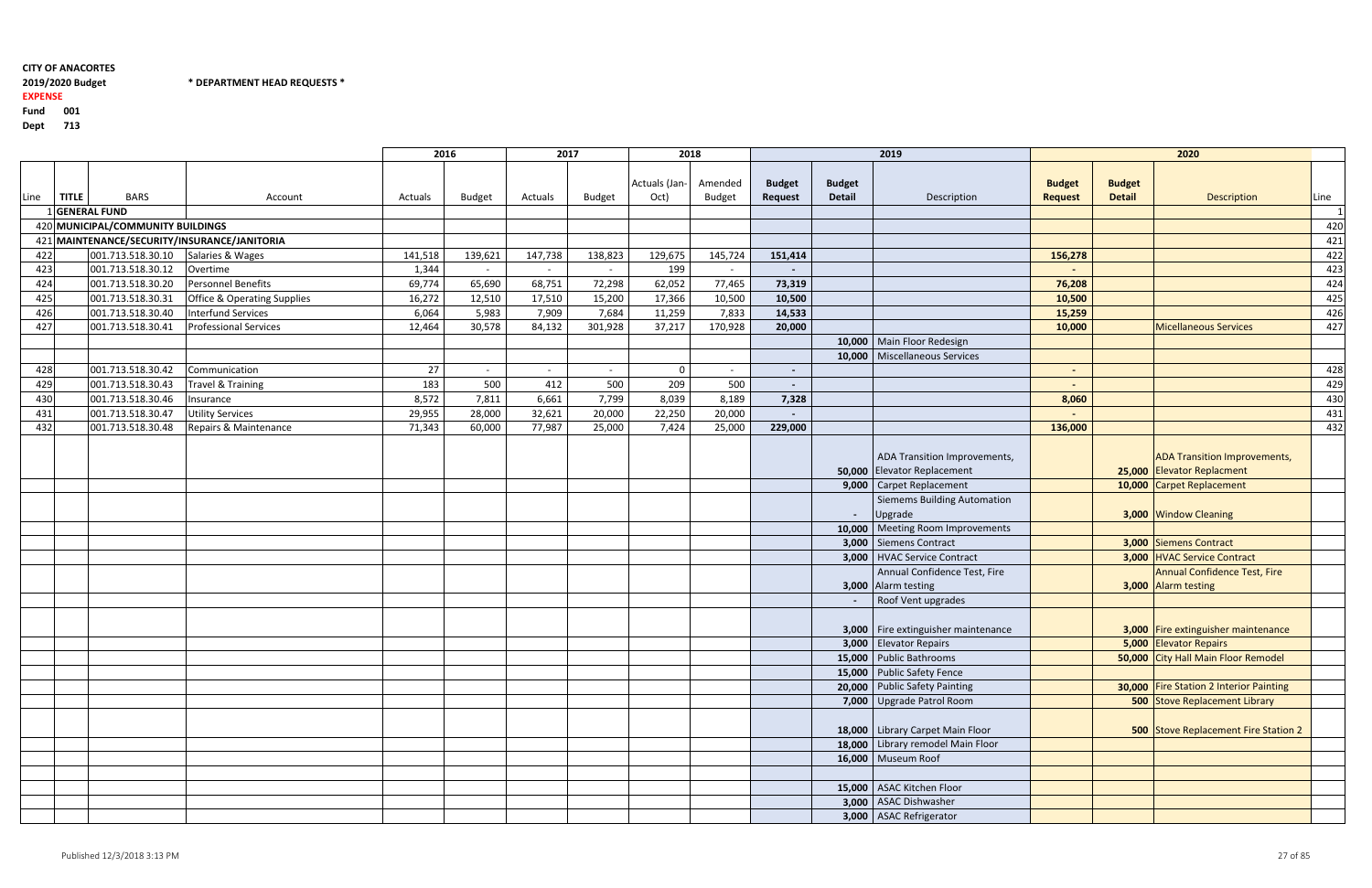$*$  DEPARTMENT HEAD REQUESTS  $*$ 

#### 2019/2020 Budget

#### EXPENSE

Fund <sup>001</sup>

Dept <sup>713</sup>

|      |             |                        |                                          | 2016    |         | 2017    |         | 2018          |                |                          |               | 2019                                       |                          |               | 2020                                 |      |
|------|-------------|------------------------|------------------------------------------|---------|---------|---------|---------|---------------|----------------|--------------------------|---------------|--------------------------------------------|--------------------------|---------------|--------------------------------------|------|
|      |             |                        |                                          |         |         |         |         | Actuals (Jan- | Amended        | <b>Budget</b>            | <b>Budget</b> |                                            | <b>Budget</b>            | <b>Budget</b> |                                      |      |
| Line | TITLE       | <b>BARS</b>            | Account                                  | Actuals | Budget  | Actuals | Budget  | Oct)          | <b>Budget</b>  | <b>Request</b>           | <b>Detail</b> | Description                                | <b>Request</b>           | <b>Detail</b> | Description                          | Line |
|      |             |                        |                                          |         |         |         |         |               |                |                          |               | 5,000   Depot Court Yard Brick Repair      |                          |               |                                      |      |
|      |             | 433 SENIOR CENTER      |                                          |         |         |         |         |               |                |                          |               | 10,000   Radio Tower, Castella Bluff, Fire |                          |               |                                      | 433  |
| 434  |             | 001.713.575.50.10      | Salaries & Wages                         | 45,880  | 47,509  | 66,965  | 47,270  | 103,401       | 49,426         | 158,504                  |               | New Admin Assistant                        | 166,202                  |               |                                      | 434  |
| 435  |             | 001.713.575.50.12      | Overtime                                 | 147     | $\sim$  |         | $\sim$  | 107           | $\sim$         |                          |               |                                            | $\overline{\phantom{a}}$ |               |                                      | 435  |
| 436  |             | 001.713.575.50.20      | Personnel Benefits                       | 21,885  | 20,996  | 28,745  | 23,101  | 42,790        | 24,736         | 72,523                   |               |                                            | 75,828                   |               |                                      | 436  |
| 437  |             | 001.713.575.50.31      | <b>Office &amp; Operating Supplies</b>   | 4,317   | 5,000   | 14,322  | 5,000   | 3,019         | 5,000          | 5,000                    |               |                                            | 5,000                    |               |                                      | 437  |
| 438  |             | 001.713.575.50.40      | <b>INTERFUND SERVICES</b>                | $\sim$  | $\sim$  |         | $\sim$  | 5,243         | $\sim$         | 30,574                   |               |                                            | 32,103                   |               |                                      | 438  |
| 439  |             | 001.713.575.50.41      | <b>Professional Services</b>             | 3,668   | 4,500   | 19,208  | 66,000  | 59,576        | 71,000         | 211,250                  |               |                                            | 60,750                   |               |                                      | 439  |
|      |             |                        |                                          |         |         |         |         |               |                |                          |               | Janitorial, Alarm, Pest control,           |                          |               | Janitorial, Alarm, Pest control,     |      |
|      |             |                        |                                          |         |         |         |         |               |                |                          |               | 15,000 window relacement                   |                          |               | 15,000 window relacement             |      |
|      |             |                        |                                          |         |         |         |         |               |                |                          |               | Reimbursement to County"Meals              |                          |               | <b>Reimbursement to County"Meals</b> |      |
|      |             |                        |                                          |         |         |         |         |               |                |                          |               | 36,000 on Wheels                           |                          |               | 38,000 on Wheels                     |      |
|      |             |                        |                                          |         |         |         |         |               |                |                          |               | 10,250 Aging Master Program                |                          |               | 7,750 Aging Master Program           |      |
|      |             |                        |                                          |         |         |         |         |               |                |                          |               | 150,000 ASAC Roof                          |                          |               |                                      |      |
| 440  |             | 001.713.575.50.46      | Insurance                                | 2,081   | 2,163   | 2,086   | 2,185   | 2,532         | 2,294          | 2,295                    |               |                                            | 2,525                    |               |                                      | 440  |
| 441  |             | 001.713.575.50.47      | <b>Utility Services</b>                  | 19,326  | 20,000  | 19,134  | 20,000  | 16,327        | 20,000         |                          |               |                                            |                          |               |                                      | 441  |
| 442  |             | 001.713.575.50.48      | Repairs & Maintenance                    | 15,387  | 40,000  | 9,441   | 15,000  | 5,107         | 15,000         | 40,000                   |               |                                            | 25,000                   |               |                                      | 442  |
|      |             |                        |                                          |         |         |         |         |               |                |                          |               | Meeting Room Improvments,                  |                          |               |                                      |      |
|      |             |                        |                                          |         |         |         |         |               |                |                          |               | 15,000 ADA upgrades                        |                          |               | 25,000 Exterior Paint                |      |
|      |             |                        |                                          |         |         |         |         |               |                |                          |               | 25,000   Parking Lot Upgrade               |                          |               |                                      |      |
|      |             | 443 HEART OF ANACORTES |                                          |         |         |         |         |               |                |                          |               |                                            |                          |               |                                      | 443  |
| 444  |             | 001.713.576.91.31      | <b>Office &amp; Operating Supplies</b>   | 926     | 1,500   | $\sim$  | $\sim$  |               |                |                          |               |                                            | $\overline{\phantom{a}}$ |               |                                      | 444  |
| 445  |             | 001.713.576.91.41      | <b>Professional Services</b>             | $\sim$  | 2,500   | 210     | $\sim$  |               | $\sim$         |                          |               |                                            | $\blacksquare$           |               |                                      | 445  |
| 446  |             | 001.713.576.91.46      | Insurance                                |         |         |         | $\sim$  |               | $\overline{a}$ |                          |               |                                            | $\blacksquare$           |               |                                      | 446  |
| 447  |             | 001.713.576.91.47      | <b>Utility Services</b>                  | 2,005   | 1,200   | 1,877   | $\sim$  | 1,906         | $\sim$         |                          |               |                                            | $\blacksquare$           |               |                                      | 447  |
| 448  |             | 001.713.576.91.48      | Repairs & Maintenance                    | 174     | 1,000   | 13      |         | 640           |                |                          |               |                                            | $\blacksquare$           |               |                                      | 448  |
|      | 449 CAPITAL |                        |                                          |         |         |         |         |               |                |                          |               |                                            |                          |               |                                      | 449  |
| 450  |             | 001.713.594.53.62      | Buildings & Structures (Acquisition, Con | 196,052 | 205,000 | 111,191 | 195,000 | 208,934       | 185,000        | $\overline{\phantom{0}}$ |               |                                            | $\blacksquare$           |               |                                      | 450  |
|      |             |                        |                                          |         |         |         |         |               |                |                          |               |                                            |                          |               |                                      |      |
|      |             |                        |                                          | 669,364 | 702,060 | 716,916 | 962,788 | 745,274       | 838,596        | 1,026,240                |               |                                            | 779,712                  |               |                                      |      |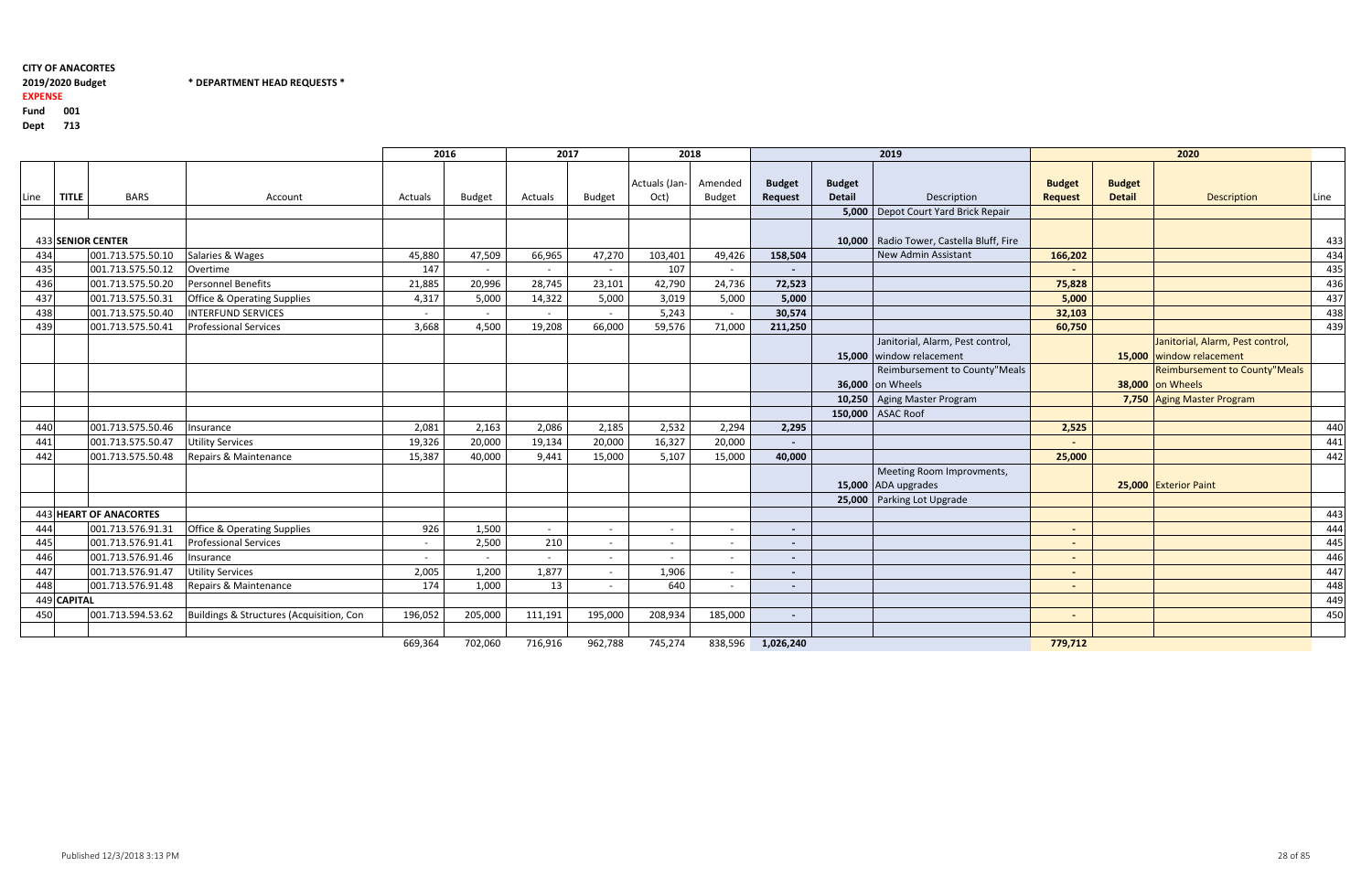2019/2020 Budget \* DEPARTMENT HEAD REQUESTS \*

### 2019/2020 Budget

#### EXPENSE

Fund <sup>001</sup>

Dept <sup>714</sup>

|                                                                                                                                                                                                                                                                                                                                                                    |              |                           |                                               | 2016                     |                          | 2017           |                          | 2018                     |                          |                          |                      | 2019                                      |                                 |                      | 2020                                      |      |
|--------------------------------------------------------------------------------------------------------------------------------------------------------------------------------------------------------------------------------------------------------------------------------------------------------------------------------------------------------------------|--------------|---------------------------|-----------------------------------------------|--------------------------|--------------------------|----------------|--------------------------|--------------------------|--------------------------|--------------------------|----------------------|-------------------------------------------|---------------------------------|----------------------|-------------------------------------------|------|
| Line                                                                                                                                                                                                                                                                                                                                                               | <b>TITLE</b> | <b>BARS</b>               | Account                                       | Actuals                  | <b>Budget</b>            | Actuals        | Budget                   | Actuals (Jan-<br>Oct)    | Amended<br><b>Budget</b> | <b>Budget</b><br>Request | <b>Budget Detail</b> | Description                               | <b>Budget</b><br><b>Request</b> | <b>Budget Detail</b> | <b>Description</b>                        | Line |
|                                                                                                                                                                                                                                                                                                                                                                    |              | <b>GENERAL FUND</b>       |                                               |                          |                          |                |                          |                          |                          |                          |                      |                                           |                                 |                      |                                           |      |
|                                                                                                                                                                                                                                                                                                                                                                    |              | 451 RESOURCE CONSERVATION |                                               |                          |                          |                |                          |                          |                          |                          |                      |                                           |                                 |                      |                                           | 451  |
|                                                                                                                                                                                                                                                                                                                                                                    |              |                           |                                               |                          |                          |                |                          |                          |                          |                          |                      |                                           |                                 |                      |                                           | 452  |
|                                                                                                                                                                                                                                                                                                                                                                    |              |                           |                                               | 67,493                   | 67,964                   | 66,473         | 67,554                   | 62,568                   | 70,965                   | 18,395                   |                      |                                           | 18,933                          |                      |                                           | 453  |
|                                                                                                                                                                                                                                                                                                                                                                    |              |                           |                                               | 39,812                   | 38,828                   | 40,124         | 42,046                   | 33,483                   | 44,922                   | 10,010                   |                      |                                           | 10,402                          |                      |                                           | 454  |
|                                                                                                                                                                                                                                                                                                                                                                    |              |                           | 001.714.554.90.31 Office & Operating Supplies | 13,013                   | 16,000                   | 10,600         | 16,500                   | 2,886                    | 110,500                  | 5,000                    |                      |                                           | 5,000                           |                      |                                           | 455  |
|                                                                                                                                                                                                                                                                                                                                                                    |              |                           |                                               |                          |                          |                |                          |                          |                          |                          |                      | 5,000 Exterior/Interior lighting projects |                                 |                      | 5,000 Exterior/Interior lighting projects |      |
|                                                                                                                                                                                                                                                                                                                                                                    |              |                           |                                               | 4,181                    | 4,181                    | 4,858          | 4,635                    | 2,713                    | 4,866                    | $\sim$                   |                      |                                           | $\blacksquare$                  |                      |                                           | 456  |
|                                                                                                                                                                                                                                                                                                                                                                    |              |                           |                                               | $\overline{\phantom{a}}$ | $\overline{\phantom{a}}$ | $\overline{a}$ | $\overline{\phantom{a}}$ | $\sim$                   | $\overline{\phantom{a}}$ | $\sim$                   |                      |                                           | $\blacksquare$                  |                      |                                           | 457  |
|                                                                                                                                                                                                                                                                                                                                                                    |              |                           |                                               | 4,149                    | 15,000                   | 5,950          | 15,000                   | 5,525                    | 71,000                   | $\sim$                   |                      |                                           | $\blacksquare$                  |                      |                                           | 458  |
|                                                                                                                                                                                                                                                                                                                                                                    |              |                           |                                               | $\overline{\phantom{0}}$ | 1,000                    | $\overline{a}$ | 500                      | $\overline{\phantom{a}}$ | 500                      | $\sim$                   |                      |                                           | $\blacksquare$                  |                      |                                           | 459  |
|                                                                                                                                                                                                                                                                                                                                                                    |              |                           |                                               |                          |                          |                |                          |                          |                          |                          |                      |                                           |                                 |                      |                                           | 460  |
|                                                                                                                                                                                                                                                                                                                                                                    |              |                           | 001.714.558.90.48 REPAIRS & MAINTENANCE       | $\overline{\phantom{0}}$ | $\overline{\phantom{0}}$ | 31,625         | 80,000                   | 52,309                   | $\overline{\phantom{0}}$ | $\sim$                   |                      |                                           | $\blacksquare$                  |                      |                                           | 461  |
|                                                                                                                                                                                                                                                                                                                                                                    |              |                           |                                               |                          |                          |                |                          |                          |                          |                          |                      |                                           |                                 |                      |                                           |      |
| 452 OTHER ENVIRONMENTAL SERVICES<br>001.714.554.90.10 Salaries & Wages<br>453<br>001.714.554.90.20 Personnel Benefits<br>454<br>455<br>456<br>001.714.554.90.40 Interfund Services<br>457<br>001.714.554.90.41 Professional Services<br>458<br>001.714.554.90.42 Communication<br>001.714.554.90.43 Travel & Training<br>459<br>460 *** Title Not Found ***<br>461 |              |                           |                                               | 128,647                  | 142,973                  | 159,630        | 226,235                  | 159,484                  | 302,754                  | 33,404                   |                      |                                           | 34,335                          |                      |                                           |      |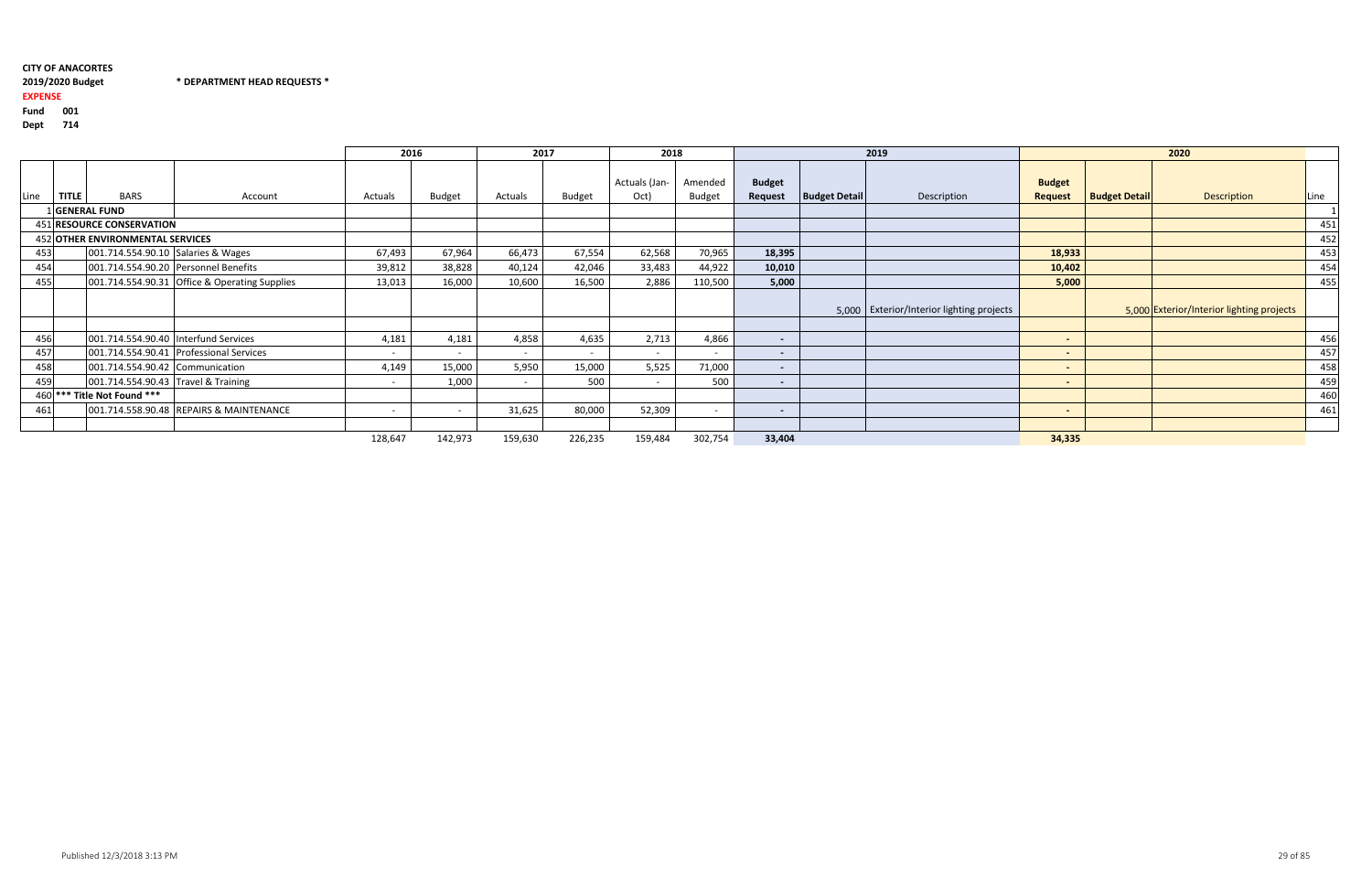\* DEPARTMENT HEAD REQUESTS \*

|      |                                       |                                                              | 2016                     |                          | 2017                     |               | 2018                     |                          | 2019                     | 2020           |      |
|------|---------------------------------------|--------------------------------------------------------------|--------------------------|--------------------------|--------------------------|---------------|--------------------------|--------------------------|--------------------------|----------------|------|
|      |                                       |                                                              |                          |                          |                          |               | Actuals (Jan-            | Amended                  | <b>Budget</b>            | <b>Budget</b>  |      |
| Line | <b>BARS</b>                           | Account                                                      | Actuals                  | <b>Budget</b>            | Actuals                  | <b>Budget</b> | Oct)                     | <b>Budget</b>            | <b>Request</b>           | <b>Request</b> | Line |
| 224  | 101                                   | <b>PARKS &amp; RECREATION FUND</b>                           |                          |                          |                          |               |                          |                          |                          |                | 224  |
| 225  | 101.000                               | <b>NON DEPARTMENTAL</b>                                      |                          |                          |                          |               |                          |                          |                          |                | 225  |
| 226  | 101.000.361                           | <b>INTEREST &amp; OTHER EARNINGS</b>                         |                          |                          |                          |               |                          |                          |                          |                | 226  |
| 227  | 101.000.361.10.00                     | Investment Interest                                          | 3,209                    |                          | 2,957                    | 1,710         | 3,015                    | 1,719                    | 2,217                    | 2,217          | 227  |
| 228  | 101.410                               | <b>PARKS &amp; RECREATION</b>                                |                          |                          |                          |               |                          |                          |                          |                | 228  |
| 229  | 101.410.308                           | <b>BEGINNING FUND BALANCE</b>                                |                          |                          |                          |               |                          |                          |                          |                | 229  |
| 230  | 101.410.308.90.00                     | <b>Unassigned Fund Balance</b>                               | $\overline{\phantom{a}}$ | 22,671                   | $\overline{\phantom{a}}$ | 41,000        | $\overline{\phantom{a}}$ | $\overline{\phantom{a}}$ | (769)                    | (4, 514)       | 230  |
| 231  | 101.410.311                           | <b>GENERAL PROPERTY TAX</b>                                  |                          |                          |                          |               |                          |                          |                          |                | 231  |
| 232  | 101.410.311.10.00                     | <b>Real &amp; Personal Property Tax</b>                      | 1,389,484                | 1,366,471                | 1,515,516                | 1,489,895     | 1,242,337                | 1,504,735                | 1,611,365                | 1,643,592      | 232  |
| 233  | 101.410.322                           | <b>NON-BUSINESS LICENSES &amp; PERMITS</b>                   |                          |                          |                          |               |                          |                          |                          |                | 233  |
| 234  | 101.410.322.30.00                     | Animal Licenses                                              | 4,957                    | $\overline{\phantom{a}}$ | 4,887                    | 5,871         | 4,635                    | 5,930                    | 4,922                    | 4,922          | 234  |
| 235  | 101.410.341                           | <b>GENERAL GOVERNMENT</b>                                    |                          |                          |                          |               |                          |                          |                          |                | 235  |
| 236  |                                       | 101.410.341.43.00 Budgeting & Accounting Services            |                          |                          | 312                      |               | 1,035                    | $\blacksquare$           | 1,026                    | 1,026          | 236  |
| 237  |                                       | 101.410.341.70.10 Sales of Merchandise - Retail              | 516                      | 699                      | 507                      | 583           | 553                      | 589                      | 701                      | 701            | 237  |
| 238  |                                       | 101.410.341.70.20 Sales of Merchandise - Wholesale           | 6,280                    | 5,755                    | 4,584                    | 6,638         | 4,912                    | 6,704                    | 6,720                    | 6,720          | 238  |
| 239  |                                       | 101.410.341.81.00   Data/Word Processing, Printing & Duplica | 1,300                    | $\overline{\phantom{a}}$ | 1,400                    |               | 1,650                    |                          |                          |                | 239  |
| 240  | 101.410.347                           | <b>CULTURE &amp; RECREATION</b>                              |                          |                          |                          |               |                          |                          |                          |                | 240  |
| 241  | 101.410.347.60.10                     | <b>Recreation Fees - Taxable</b>                             | 87,603                   | 79,801                   | 65,925                   | 87,151        | 76,735                   | 91,508                   | 105,000                  | 105,000        | 241  |
| 242  | 101.410.347.60.20                     | Recreation Fees - Non Taxable                                | 28,291                   | 36,491                   | 27,130                   | 33,990        | 27,307                   | 35,689                   | 27,130                   | 27,130         | 242  |
| 243  | 101.410.361                           | <b>INTEREST &amp; OTHER EARNINGS</b>                         |                          |                          |                          |               |                          |                          |                          |                | 243  |
| 244  | 101.410.361.10.00                     | Investment Interest                                          |                          | $\overline{\phantom{a}}$ | $\overline{\phantom{a}}$ |               | $\overline{\phantom{a}}$ | $\overline{\phantom{a}}$ | $\overline{\phantom{a}}$ |                | 244  |
| 245  | 101.410.362                           | <b>RENTS, LEASES &amp; CONCESSIONS</b>                       |                          |                          |                          |               |                          |                          |                          |                | 245  |
| 246  | 101.410.362.40.00 Storvik Park Rental |                                                              | 559                      | 2,443                    | 1,900                    | 1,819         | 3,680                    | 1,837                    | 1,230                    | 1,230          | 246  |
| 247  |                                       | 101.410.362.40.01   Depot Rental (Short-Term)                | 24,483                   | 16,050                   | 20,803                   | 16,991        | 16,933                   | 17,161                   | 22,643                   | 22,643         | 247  |
| 248  |                                       | 101.410.362.40.02 Senior Center Rental                       | 476                      |                          | (54)                     | 4,444         |                          | 4,444                    |                          |                | 248  |
| 249  |                                       | 101.410.362.50.00 Space & Facilities Leases (Long-Term)      | 4,838                    | 7,841                    | 2,263                    | 9.107         | 2,437                    | 9,198                    | 3,550                    | 3,550          | 249  |
| 250  | 101.410.367                           | <b>CONTRIBUTIONS &amp; DONATIONS FROM PRIVATE S</b>          |                          |                          |                          |               |                          |                          |                          |                | 250  |
| 251  | 101.410.367.00.00                     | Contributions & Donations from Private S                     | (7, 100)                 | 1,050                    | 72,240                   |               | 35                       |                          | $\overline{\phantom{a}}$ |                | 251  |
| 252  | 101.410.369                           | <b>OTHER MISCELLANEOUS REVENUES</b>                          |                          |                          |                          |               |                          |                          |                          |                | 252  |
| 253  | 101.410.369.40.00                     | Judgments & Settlements                                      | 325                      |                          |                          |               | 70                       |                          |                          |                | 253  |
|      |                                       |                                                              | 1,545,221                | 1,539,272                | 1,720,370                | 1,699,199     | 1,385,334                | 1,679,515                | 1,785,734                | 1,814,217      |      |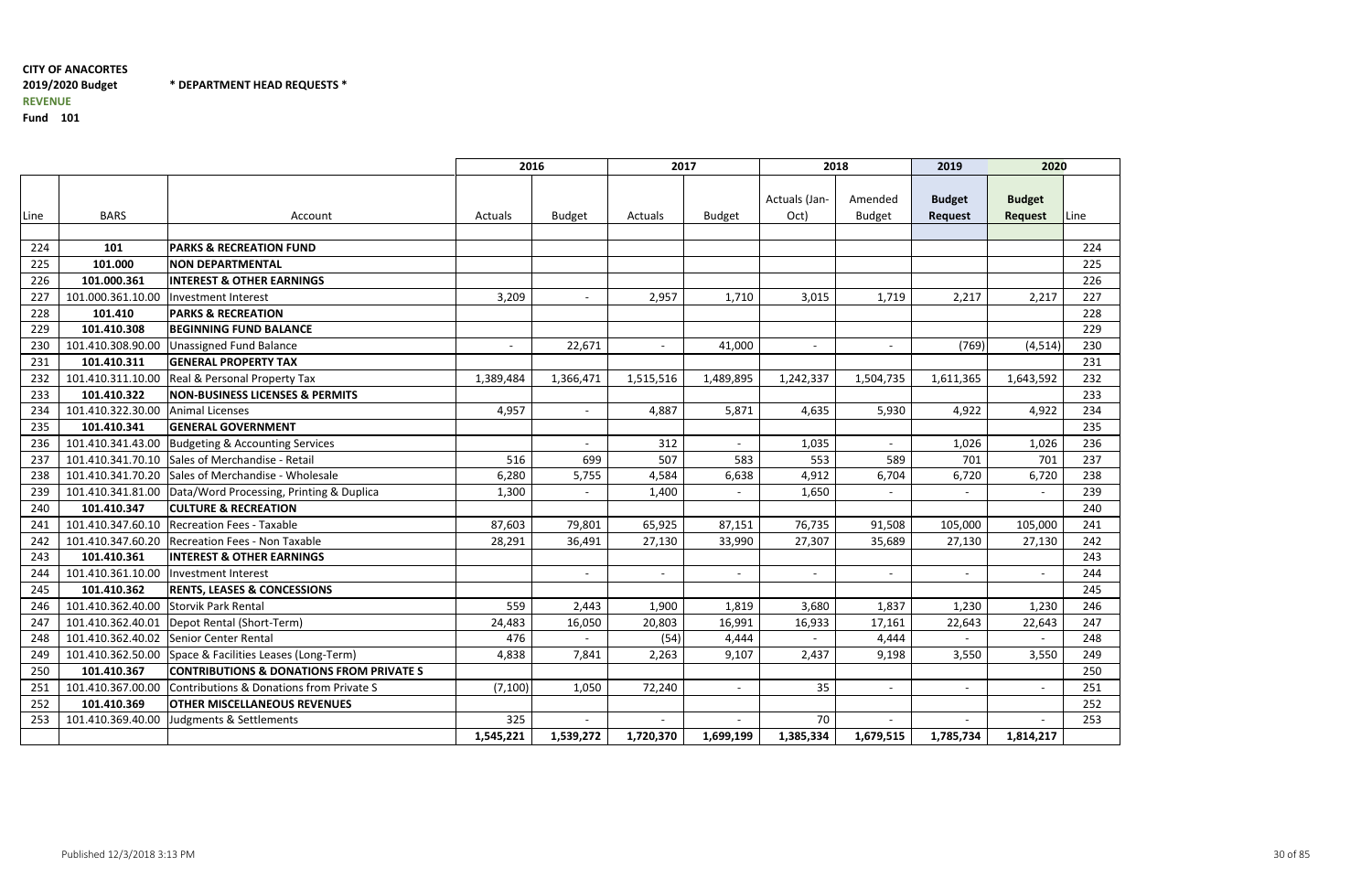# 2019/2020 Budget

Fund <sup>101</sup>410 Dept

2019/2020 Budget \* DEPARTMENT HEAD REQUESTS \*

# EXPENSE

|      |               |                                        |                                                            | 2016    |               | 2017    |                          | 2018          |               |                          | 2019                              |                | 2020                                       |      |
|------|---------------|----------------------------------------|------------------------------------------------------------|---------|---------------|---------|--------------------------|---------------|---------------|--------------------------|-----------------------------------|----------------|--------------------------------------------|------|
|      |               |                                        |                                                            |         |               |         |                          |               |               |                          |                                   |                |                                            |      |
|      |               |                                        |                                                            |         |               |         |                          | Actuals (Jan- | Amended       | <b>Budget</b>            |                                   | <b>Budget</b>  |                                            |      |
| Line | <b>TITLE</b>  | <b>BARS</b>                            | Account                                                    | Actuals | <b>Budget</b> | Actuals | <b>Budget</b>            | Oct)          | <b>Budget</b> | <b>Request</b>           | Description                       | <b>Request</b> | <b>Description</b>                         | Line |
|      |               | 1 GENERAL FUND                         |                                                            |         |               |         |                          |               |               |                          |                                   |                |                                            |      |
|      |               | 469 PARKS & RECREATION FUND            |                                                            |         |               |         |                          |               |               |                          |                                   |                |                                            | 469  |
|      |               | 473 PARKS & RECREATION                 |                                                            |         |               |         |                          |               |               |                          |                                   |                |                                            | 473  |
| 475  |               | 101.410.571.00.10 Salaries & Wages     |                                                            | 135,956 | 140,387       | 141,556 | 140,842                  | 125,065       | 147,621       | 156,548                  |                                   | 160,701        |                                            | 475  |
| 476  |               |                                        | 101.410.571.00.11 Student Rec Wages                        | 14,496  | 20,139        | 22,782  | 24,752                   | 18,281        | 24,752        | 24,169                   |                                   | 27,950         |                                            | 476  |
| 477  |               | 101.410.571.00.12 Overtime             |                                                            | 47      | 3,475         |         | 3,453                    |               | 3,630         | 3,663                    |                                   | 3,771          |                                            | 477  |
| 478  |               |                                        | 101.410.571.00.20 Personnel Benefits                       | 76,336  | 73,394        | 76,294  | 82,981                   | 70,176        | 88,556        | 85,292                   |                                   | 88,876         |                                            | 478  |
| 479  |               |                                        | 101.410.571.00.31 Office & Operating Supplies              | 65,982  | 67,000        | 63,355  | 70,000                   | 64,158        | 70,000        | 70,000                   |                                   | 70,000         |                                            | 479  |
| 480  |               | 101.410.571.00.40   Interfund Services |                                                            | 18,106  | 18,106        | 17,563  | 17,563                   | 11,100        | 17,563        | 12,988                   |                                   | 13,637         |                                            | 480  |
| 481  |               |                                        | 101.410.571.00.41 Professional Services                    | 5,400   |               | 6,838   | 8,000                    | 7,946         | 8,000         | 28,000                   | Ref, Instructors, CC Fees         |                | 28,000 Ref, Instructors, CC Fees           | 481  |
| 482  |               | 101.410.571.00.42 Communication        |                                                            | 23,860  | 30,000        | 23,263  | 62,500                   | 38,441        | 62,500        | 12,500                   |                                   | 12,500         |                                            | 482  |
| 483  |               | 101.410.571.00.43 Travel & Training    |                                                            | 1,040   | 1,000         | 164     | 1,000                    |               | 1,000         | 1,000                    |                                   | 1,000          |                                            | 483  |
| 484  |               |                                        | 101.410.571.00.45 Operating Rentals & Leases               | 3,965   | 5,000         | 4,836   | 6,000                    | 5,049         | 6,000         | 6,000                    | Dock Rental                       |                | 6,000 Dock Rental                          | 484  |
| 485  |               | 101.410.571.00.47 Utility Services     |                                                            |         |               |         |                          | 397           |               |                          |                                   |                |                                            | 485  |
|      |               |                                        |                                                            |         |               |         |                          |               |               |                          | Includes \$16,000 for boat and    |                |                                            |      |
| 486  |               | 101.410.571.00.49 Miscellaneous        |                                                            | 21,861  | 20,000        | 18,127  | 20,000                   | 19,545        | 20,000        |                          | 26,000 \$10,000 for trailer       | 2,000          |                                            | 486  |
|      | 487 THE DEPOT |                                        |                                                            |         |               |         |                          |               |               |                          |                                   |                |                                            | 487  |
| 488  |               |                                        | 101.410.575.50.00 Fund Balances, Nonexpenditures & Transfe | $\sim$  | $\sim$        |         | $\sim$                   | $\sim$        | $\sim$        | $\overline{\phantom{a}}$ |                                   |                |                                            | 488  |
| 489  |               | 101.410.575.50.10 Salaries & Wages     |                                                            | $\sim$  | $\sim$        |         | $\sim$                   | $\sim$        | $\sim$        | $\overline{\phantom{a}}$ |                                   | $\sim$         |                                            | 489  |
| 490  |               |                                        | 101.410.575.50.20 Personnel Benefits                       |         |               |         |                          |               |               |                          |                                   |                |                                            | 490  |
| 491  |               |                                        | 101.410.575.50.31 Office & Operating Supplies              | 10,105  | 12,500        | 7,987   | 4,150                    | 5,425         | 4,000         | 5,000                    |                                   | 5,000          |                                            | 491  |
| 492  |               |                                        | 101.410.575.50.41 Professional Services                    | $\sim$  |               |         |                          |               |               | 20,000                   | Depot Improvements                |                | 20,000 Depot Improvements                  | 492  |
| 493  |               | 101.410.575.50.42 Communication        |                                                            | 899     | 1,000         | 404     | 1,000                    | 1,354         | 1,000         | 500                      |                                   | 500            |                                            | 493  |
| 494  |               |                                        | 101.410.575.50.44 Taxes & Operating Assessments            | $\sim$  | 3,500         |         | $\overline{\phantom{0}}$ |               |               |                          |                                   |                |                                            | 494  |
| 495  |               | 101.410.575.50.47 Utility Services     |                                                            | 10,041  | 10,500        | 12,933  | 7,500                    | 10,631        | 7,500         | 15,000                   |                                   | 15,000         |                                            | 495  |
| 496  |               |                                        | 101.410.575.50.48 Repairs & Maintenance                    | 3,619   | 2,000         | 1,966   | 2,500                    | 9,124         | 2,500         | 2,500                    |                                   | 2,500          |                                            | 496  |
| 497  |               |                                        | 101.410.575.50.89 Other Interest & Debt Service Costs      | $\sim$  | $\sim$        |         | $\overline{\phantom{0}}$ |               |               | $\sim$                   |                                   |                |                                            | 497  |
|      |               | 506 GENERAL PARKS                      |                                                            |         |               |         |                          |               |               |                          |                                   |                |                                            | 506  |
| 507  |               | 101.410.576.80.10 Salaries & Wages     |                                                            | 427,478 | 421,090       | 420,349 | 422,427                  | 413,088       | 484,570       | 517,986                  |                                   | 532,693        |                                            | 507  |
| 508  |               | 101.410.576.80.12 Overtime             |                                                            | 5,067   | 4,128         | 5,955   | 4,103                    | 5,300         | 4,313         | 4,352                    |                                   | 4,480          |                                            | 508  |
| 509  |               |                                        | 101.410.576.80.20 Personnel Benefits                       | 214,889 | 203,640       | 210,494 | 222,768                  | 214,385       | 259,675       | 253,287                  |                                   | 262,791        |                                            | 509  |
| 510  |               |                                        | 101.410.576.80.31 Office & Operating Supplies              | 76,475  | 67,700        | 67,054  | 67,700                   | 70,217        | 67,700        | 70,000                   |                                   | 70,000         |                                            | 510  |
| 511  |               |                                        | 101.410.576.80.35 Small Tools & Minor Equipment            | 1,756   | 1,500         | 1,719   | 1,302                    |               |               | 1,500                    |                                   | 1,500          |                                            | 511  |
| 512  |               | 101.410.576.80.40   Interfund Services |                                                            | 130,244 | 130,244       | 164,125 | 164,133                  | 131,561       | 154,293       | 165,729                  |                                   | 174,015        |                                            | 512  |
|      |               |                                        |                                                            |         |               |         |                          |               |               |                          | Includes funding for spring       |                |                                            |      |
|      |               |                                        |                                                            |         |               |         |                          |               |               |                          | contracting of around \$25,000    |                |                                            |      |
|      |               |                                        |                                                            |         |               |         |                          |               |               |                          | Includes 100,000 for planning for |                |                                            |      |
| 513  |               |                                        | 101.410.576.80.41 Professional Services                    | 50,734  | 65,895        | 65,638  | 80,000                   | 36,700        | 15,000        |                          | 25,000 Youth Center               |                | 25,000   Includes 100,000 for Youth Center | 513  |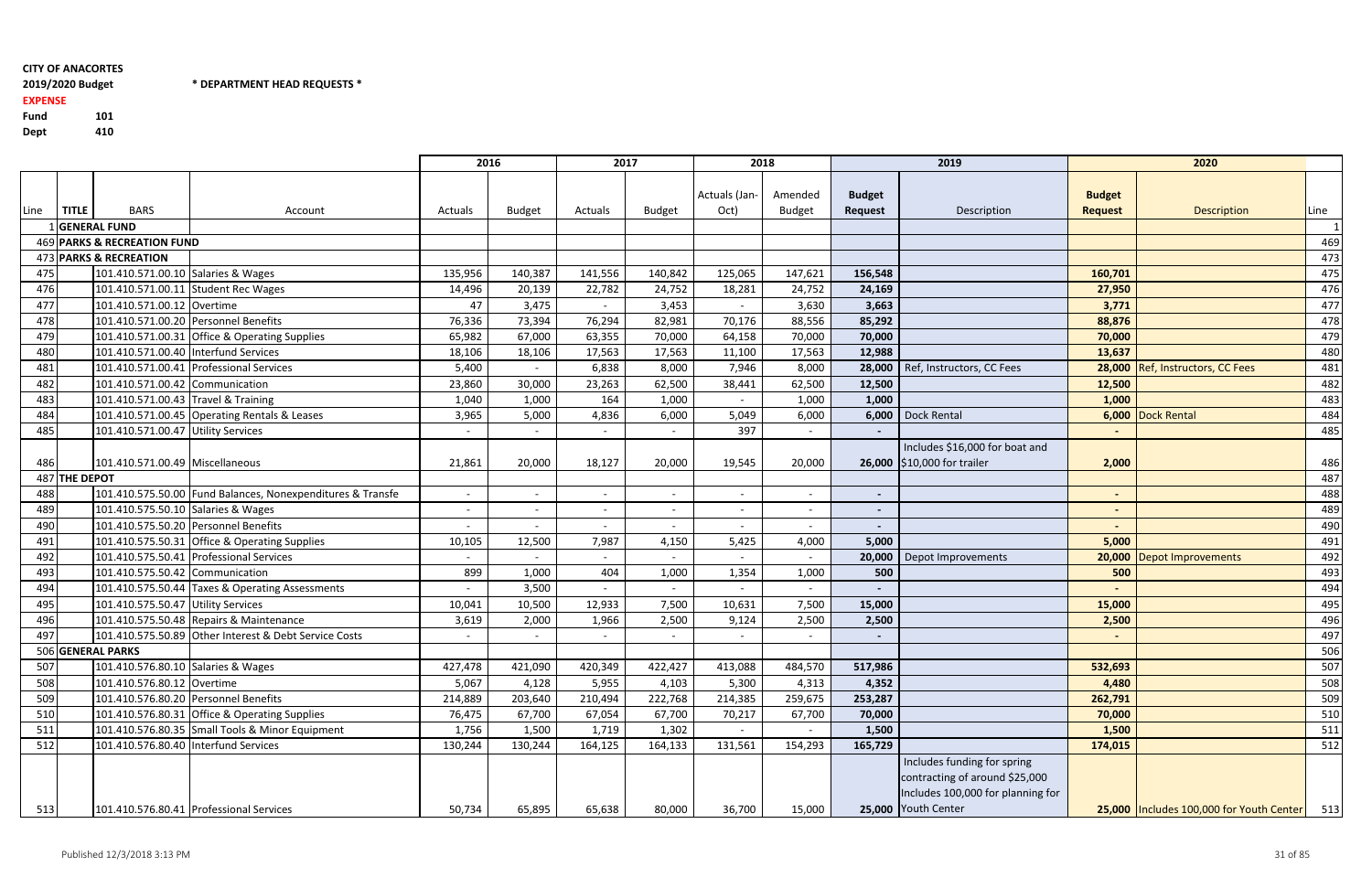# 2019/2020 Budget \* DEPARTMENT HEAD REQUESTS \*

Fund <sup>101</sup>410 Dept

EXPENSE

|      |              |                                     |                                                 | 2016      |               | 2017      |                          | 2018                  |                          |                                 | 2019                 |                                 | 2020                 |               |
|------|--------------|-------------------------------------|-------------------------------------------------|-----------|---------------|-----------|--------------------------|-----------------------|--------------------------|---------------------------------|----------------------|---------------------------------|----------------------|---------------|
| Line | <b>TITLE</b> | <b>BARS</b>                         | Account                                         | Actuals   | <b>Budget</b> | Actuals   | <b>Budget</b>            | Actuals (Jan-<br>Oct) | Amended<br><b>Budget</b> | <b>Budget</b><br><b>Request</b> | Description          | <b>Budget</b><br><b>Request</b> | <b>Description</b>   | <b>I</b> Line |
|      |              |                                     |                                                 |           |               |           |                          |                       |                          |                                 | Fireworks (\$10,000) |                                 | Fireworks (\$10,000) |               |
| 514  |              | 101.410.576.80.42 Communication     |                                                 | 7,066     | 5,500         | 6,629     | 6,500                    | 6,073                 | 6,500                    | 6,500                           |                      | 6,500                           |                      | 514           |
| 515  |              | 101.410.576.80.43 Travel & Training |                                                 | 551       | 1,900         | 2,437     | 1,900                    | 262                   | 1,900                    | 2,000                           |                      | 2,000                           |                      | 515           |
| 516  |              |                                     | 101.410.576.80.44 Taxes & Operating Assessments | 1,014     | 7,678         | 699       | 1,000                    | 344                   | 1,000                    | 1,000                           |                      | 1,000                           |                      | 516           |
| 517  |              |                                     | 101.410.576.80.45 Operating Rentals & Leases    | 507       | 1,000         |           | 1,000                    |                       | 1,000                    | 1,000                           |                      | 1,000                           |                      | 517           |
| 518  |              | 101.410.576.80.46   Insurance       |                                                 | 8,909     | 10,681        | 13,110    | 9,756                    | 8,302                 | 10,283                   | 14,421                          |                      | 15,863                          |                      | 518           |
| 519  |              | 101.410.576.80.47 Utility Services  |                                                 | 54,382    | 55,500        | 67,971    | 70,000                   | 62,895                | 40,000                   | 60,000                          |                      | 60,000                          |                      | 519           |
| 520  |              |                                     | 101.410.576.80.48 Repairs & Maintenance         | $\sim$    | $\sim$        | $\sim$    | $\sim$                   | $\sim$                | $\sim$                   | 500                             |                      | 500                             |                      | 520           |
| 521  |              | 101.410.576.80.49 Miscellaneous     |                                                 | 611       | 2,500         | 73        | 15,000                   | $\sim$                | 15,000                   | 500                             |                      | 500                             |                      | 521           |
|      |              | 522 COMMUNITY FORESTLANDS/ACFL      |                                                 |           |               |           |                          |                       |                          |                                 |                      |                                 |                      | 522           |
| 523  |              | 101.410.576.90.10 Salaries & Wages  |                                                 | 103,422   | 106,618       | 117,916   | 107,820                  | 98,436                | 112,692                  | 115,364                         |                      | 118,629                         |                      | 523           |
| 524  |              | 101.410.576.90.12 Overtime          |                                                 | 491       | $\sim$        | 1,201     | $\sim$                   | 1,187                 | $\sim$                   | $\sim$                          |                      | $\sim$                          |                      | 524           |
| 525  |              |                                     | 101.410.576.90.20 Personnel Benefits            | 42,647    | 36,649        | 50,874    | 49,811                   | 44,676                | 53,348                   | 52,586                          |                      | 54,671                          |                      | 525           |
| 526  |              |                                     | 101.410.576.90.31 Office & Operating Supplies   | 3,495     | 2,700         | 4,950     | 2,500                    | 4,968                 | 2,500                    | 3,500                           |                      | 3,500                           |                      | 526           |
| 527  |              |                                     | 101.410.576.90.35 Small Tools & Minor Equipment | 591       | 250           | 499       | 500                      | 21                    | 500                      | 500                             |                      | 500                             |                      | 527           |
| 528  |              |                                     | 101.410.576.90.40  Interfund Services           | $\sim$    |               | 13,762    | 13,137                   | 15,044                | 13,137                   | 15,750                          |                      | 16,537                          |                      | 528           |
| 529  |              |                                     | 101.410.576.90.41 Professional Services         | $\sim$    | 2,000         |           |                          |                       |                          | $\sim$                          |                      | $\sim$                          |                      | 529           |
| 530  |              | 101.410.576.90.42 Communication     |                                                 | 6,324     | 4,000         | 4,196     | 5,500                    | 4,068                 | 5,500                    | 5,000                           |                      | 5,000                           |                      | 530           |
| 531  |              | 101.410.576.90.43 Travel & Training |                                                 | 30        | 100           | 45        | 100                      | 120                   | 100                      | 100                             |                      | 100                             |                      | 531           |
| 532  |              |                                     | 101.410.576.90.48 Repairs & Maintenance         |           | $\sim$        |           | $\overline{\phantom{0}}$ |                       |                          | $\sim$                          |                      | $\overline{\phantom{a}}$        |                      | 532           |
|      |              |                                     |                                                 | 1,528,394 | 1,539,272     | 1,617,777 | 1,699,199                | 1,504,870             | 1,713,632                | 1,785,734                       |                      | 1,814,217                       |                      |               |

Increase from last year72,102 28,483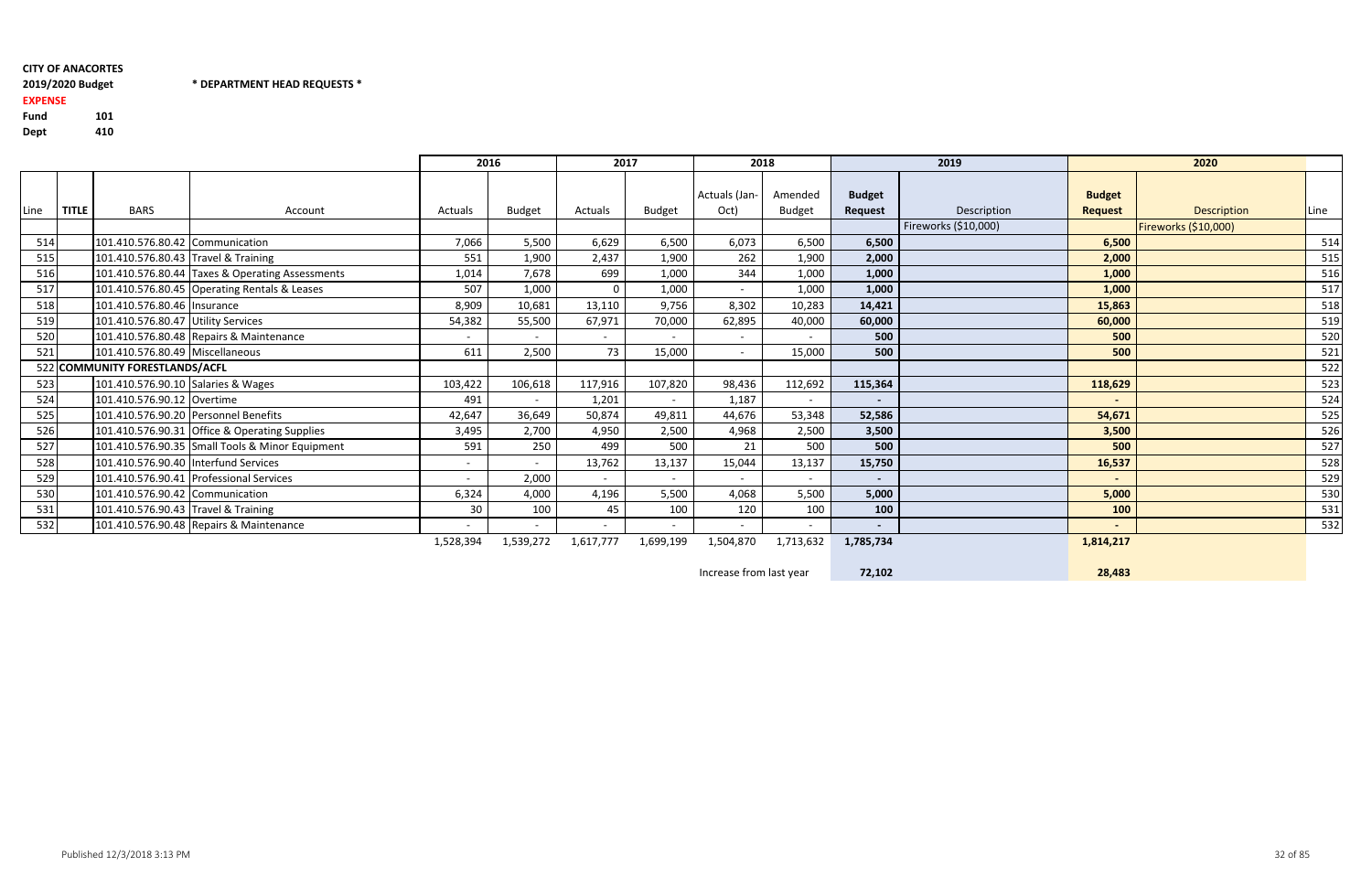#### CITY OF ANACORTES2019/2020 Budget \* DEPARTMENT HEAD REQUESTS \*REVENUE

|      |                   |                                      |         | 2016                     |                          | 2017          |                          | 2018                     | 2019           | 2020           |      |
|------|-------------------|--------------------------------------|---------|--------------------------|--------------------------|---------------|--------------------------|--------------------------|----------------|----------------|------|
|      |                   |                                      |         |                          |                          |               | Actuals (Jan-            | Amended                  | <b>Budget</b>  | <b>Budget</b>  |      |
| Line | <b>BARS</b>       | Account                              | Actuals | <b>Budget</b>            | Actuals                  | <b>Budget</b> | Oct)                     | <b>Budget</b>            | <b>Request</b> | <b>Request</b> | Line |
| 258  | 102               | <b>GRANDVIEW CEMETERY FUND</b>       |         |                          |                          |               |                          |                          |                |                | 258  |
| 259  | 102.000           | <b>NON DEPARTMENTAL</b>              |         |                          |                          |               |                          |                          |                |                | 259  |
| 260  | 102.000.361       | <b>INTEREST &amp; OTHER EARNINGS</b> |         |                          |                          |               |                          |                          |                |                | 260  |
| 261  | 102.000.361.10.00 | Investment Interest                  | 1,009   | $\overline{\phantom{0}}$ | 896                      | 1,009         | 828                      | 1,020                    | 676            | 676            | 261  |
| 262  | 102.430           | <b>CEMETERY</b>                      |         |                          |                          |               |                          |                          |                |                | 262  |
| 263  | 102.430.308       | <b>BEGINNING FUND BALANCE</b>        |         |                          |                          |               |                          |                          |                |                | 263  |
| 264  | 102.430.308.90.00 | Unassigned Fund Balance              |         | (1,518)                  | $\overline{\phantom{a}}$ | 15,000        | $\overline{\phantom{a}}$ | $\overline{\phantom{0}}$ | (4,890)        | (519)          | 264  |
| 265  | 102.430.311       | <b>GENERAL PROPERTY TAX</b>          |         |                          |                          |               |                          |                          |                |                | 265  |
| 266  | 102.430.311.10.00 | Real & Personal Property Tax         | 164,588 | 161,668                  | 175,473                  | 172,655       | 144,865                  | 175,700                  | 207,000        | 211,140        | 266  |
| 267  | 102.430.343       | <b>UTILITIES</b>                     |         |                          |                          |               |                          |                          |                |                | 267  |
| 268  | 102.430.343.60.00 | <b>Cemetery Services</b>             | 44,071  | 10,662                   | 57,665                   | 38,398        | 26,116                   | 39,166                   | 50,073         | 50,073         | 268  |
| 269  | 102.430.343.60.10 | <b>Cemetery Services</b>             | 8,721   | 41,716                   | 10,155                   | 9,062         | 7,971                    | 9,243                    | 9,803          | 9,803          | 269  |
|      |                   |                                      | 218,389 | 212,528                  | 244,189                  | 236,125       | 179,780                  | 225,128                  | 262,661        | 271,172        |      |

| .ine |
|------|
|      |
| 258  |
| 259  |
| 260  |
| 261  |
| 262  |
| 263  |
| 264  |
| 265  |
| 266  |
| 267  |
| 268  |
| 269  |
|      |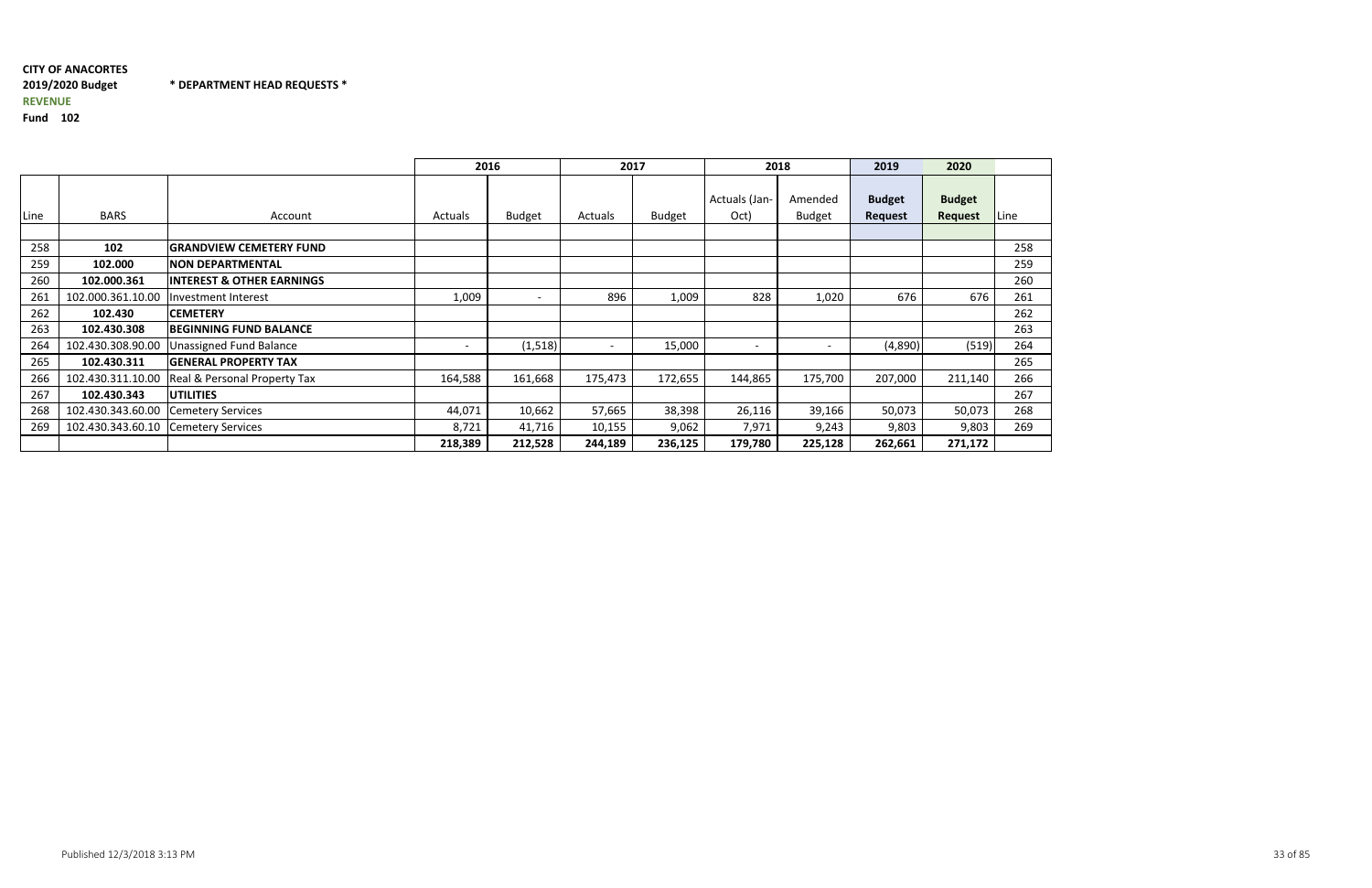# 2019/2020 BudgetEXPENSE

# \* DEPARTMENT HEAD REQUESTS \*

Fund <sup>102</sup> Dept<sup>430</sup>

|                                                    |                |                                       |                                                            |                          | 2016                     |         | 2017                     |                          | 2018                     |                          | 2019        |                              | 2020               |      |
|----------------------------------------------------|----------------|---------------------------------------|------------------------------------------------------------|--------------------------|--------------------------|---------|--------------------------|--------------------------|--------------------------|--------------------------|-------------|------------------------------|--------------------|------|
|                                                    |                |                                       |                                                            |                          |                          |         |                          | Actuals                  | Amended                  | <b>Budget</b>            |             | <b>Budget</b>                |                    |      |
| Line                                               | <b>TITLE</b>   | <b>BARS</b>                           | Account                                                    | Actuals                  | <b>Budget</b>            | Actuals | Budget                   | (Jan-Oct)                | <b>Budget</b>            | Request                  | Description | <b>Request</b>               | <b>Description</b> | Line |
| <b>GENERAL FUND</b><br>536 GRANDVIEW CEMETERY FUND |                |                                       |                                                            |                          |                          |         |                          |                          |                          |                          |             |                              |                    | 536  |
| 537 CEMETERY                                       |                |                                       |                                                            |                          |                          |         |                          |                          |                          |                          |             |                              |                    | 537  |
| 539                                                |                | 102.430.536.00.10 Salaries & Wages    |                                                            | 123,797                  | 126,252                  | 133,508 | 130,989                  | 118,734                  | 127,186                  | 160,974                  |             | 165,990                      |                    | 539  |
| 540                                                |                | 102.430.536.00.12 Overtime            |                                                            | 1,272                    | $\overline{\phantom{0}}$ | 1,887   | 2,000                    | 1,313                    | $\overline{\phantom{a}}$ | $\blacksquare$           |             | $\overline{\phantom{0}}$     |                    | 540  |
| 541                                                |                |                                       | 102.430.536.00.20 Personnel Benefits                       | 62,818                   | 61,084                   | 63,809  | 65,831                   | 63,208                   | 70,159                   | 77,136                   |             | 80,140                       |                    | 541  |
| 542                                                |                |                                       | 102.430.536.00.31 Office & Operating Supplies              | 1,333                    | 6,000                    | 4,890   | 5,000                    | 2,268                    | 2,000                    | 2,000                    |             | 2,000                        |                    | 542  |
| 543                                                |                |                                       | 102.430.536.00.34 Supplies Purchased for Inventory or Resa | 1,260                    | 2,000                    | 4,264   | 2,500                    | 1,736                    | 2,500                    | 2,000                    |             | 2,000                        |                    | 543  |
| 544                                                |                |                                       | 102.430.536.00.35 Small Tools & Minor Equipment            | 1,123                    | 1,000                    | $\sim$  | 1,000                    |                          | 1,000                    | 500                      |             | 500                          |                    | 544  |
| 545                                                |                | 102.430.536.00.40  Interfund Services |                                                            | 8,941                    | 8,941                    | 9,531   | 9,531                    | 8,884                    | 9,531                    | 9,265                    |             | 9,728                        |                    | 545  |
| 546                                                |                |                                       | 102.430.536.00.41 Professional Services                    | 252                      | $\overline{\phantom{0}}$ | 215     | 5,000                    | 273                      | 5,000                    | 500                      |             | 500                          |                    | 546  |
| 547                                                |                | 102.430.536.00.42 Communication       |                                                            | 14                       | $\overline{\phantom{0}}$ | 16      | $\overline{\phantom{0}}$ | 11                       |                          | $\blacksquare$           |             | $\overline{\phantom{0}}$     |                    | 547  |
| 548                                                |                | 102.430.536.00.43 Travel & Training   |                                                            | $\overline{\phantom{a}}$ |                          | $\sim$  | $\overline{\phantom{0}}$ |                          | $\overline{\phantom{a}}$ | $\overline{\phantom{0}}$ |             | $\qquad \qquad \blacksquare$ |                    | 548  |
| 549                                                |                |                                       | 102.430.536.00.44 Taxes & Operating Assessments            | 663                      | 1,582                    | 845     | 1,000                    | 890                      | 1,000                    | 1,000                    |             | 1,000                        |                    | 549  |
| 550                                                |                |                                       | 102.430.536.00.45 Operating Rentals & Leases               | 1,174                    | 800                      | 1,146   | 1,000                    | 628                      | 1,000                    | 1,000                    |             | 1,000                        |                    | 550  |
| 551                                                |                | 102.430.536.00.46   Insurance         |                                                            | 261                      | 269                      | 260     | 274                      | 270                      | 288                      | 286                      |             | 314                          |                    | 551  |
| 552                                                |                | 102.430.536.00.47 Utility Services    |                                                            | 7,234                    | 4,600                    | 7,633   | 7,000                    | 7,398                    | 6,000                    | 7,500                    |             | 7,500                        |                    | 552  |
| 553                                                |                |                                       | 102.430.536.00.51 Intergovernmental Services               | $\overline{\phantom{a}}$ |                          |         |                          |                          |                          | $\blacksquare$           |             | $\overline{\phantom{a}}$     |                    | 553  |
|                                                    | 554 CEMETERIES |                                       |                                                            |                          |                          |         |                          |                          |                          |                          |             |                              |                    | 554  |
| 555                                                |                |                                       | 102.430.594.36.63 Other Improvements                       | $\overline{\phantom{a}}$ | $\overline{\phantom{0}}$ | $\sim$  | 5,000                    | $\overline{\phantom{a}}$ | 5,000                    | 500                      |             | 500                          |                    | 555  |
|                                                    |                |                                       |                                                            | 210,141                  |                          |         |                          |                          |                          |                          |             |                              |                    |      |
|                                                    |                |                                       |                                                            |                          | 212,528                  | 228,005 | 236,125                  | 205,614                  | 230,663                  | 262,661                  |             | 271,172                      |                    |      |

Increase from last year

31,997

8,511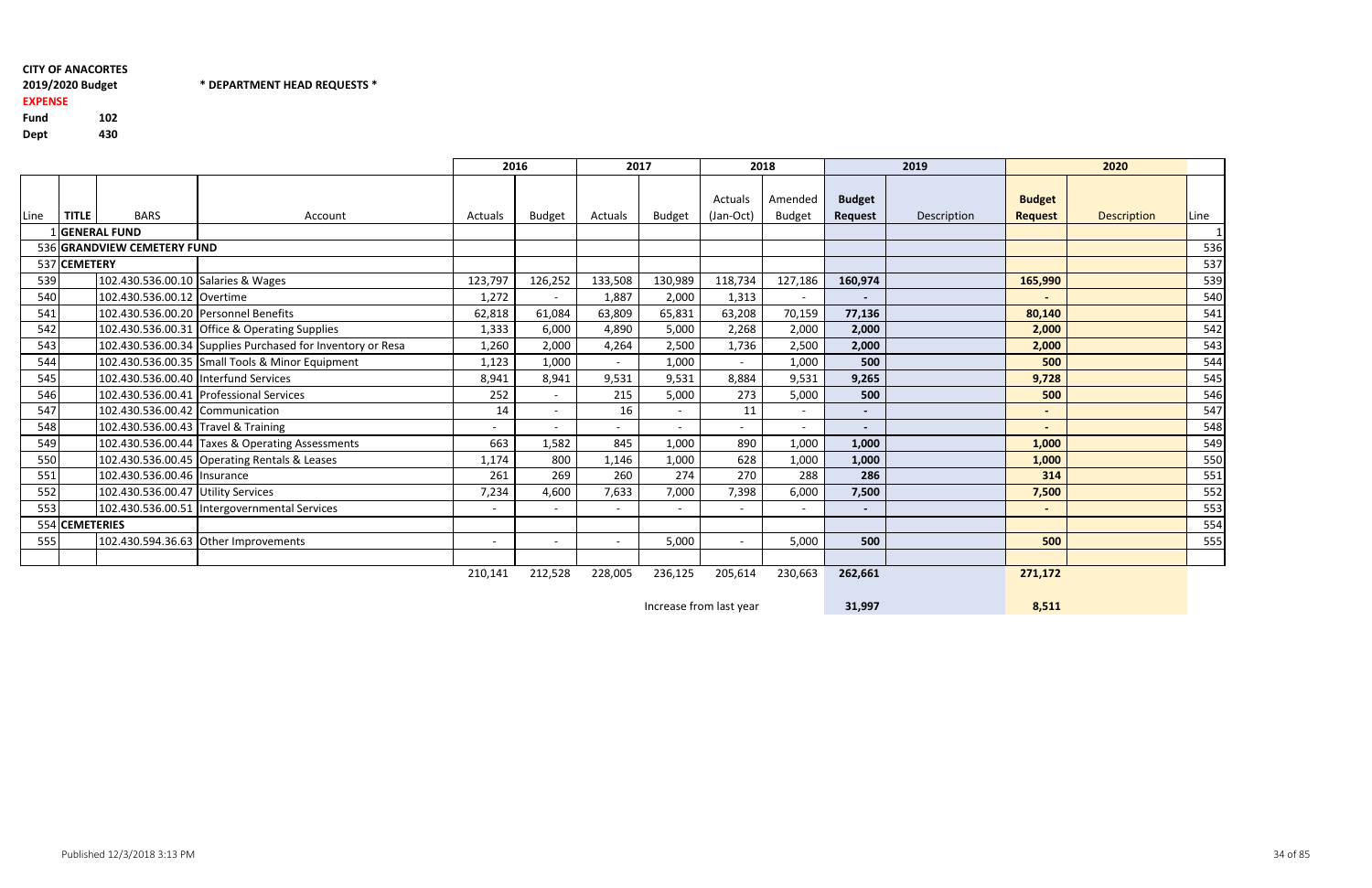\* DEPARTMENT HEAD REQUESTS \*

|      |                   |                                                            | 2016                     |               | 2017                     |               | 2018                     |                          | 2019                            | 2020                            |      |
|------|-------------------|------------------------------------------------------------|--------------------------|---------------|--------------------------|---------------|--------------------------|--------------------------|---------------------------------|---------------------------------|------|
| Line | <b>BARS</b>       | Account                                                    | Actuals                  | <b>Budget</b> | Actuals                  | <b>Budget</b> | Actuals (Jan-<br>Oct)    | Amended<br><b>Budget</b> | <b>Budget</b><br><b>Request</b> | <b>Budget</b><br><b>Request</b> | Line |
|      |                   |                                                            |                          |               |                          |               |                          |                          |                                 |                                 |      |
| 274  | 103               | <b>PUBLIC LIBRARY FUND</b>                                 |                          |               |                          |               |                          |                          |                                 |                                 | 274  |
| 275  | 103.000           | <b>NON DEPARTMENTAL</b>                                    |                          |               |                          |               |                          |                          |                                 |                                 | 275  |
| 276  | 103.000.361       | <b>INTEREST &amp; OTHER EARNINGS</b>                       |                          |               |                          |               |                          |                          |                                 |                                 | 276  |
| 277  | 103.000.361.10.00 | Investment Interest                                        | 2,835                    |               | 2,504                    | 1,404         | 2,320                    | 1,418                    | 2,035                           | 2,035                           | 277  |
| 278  | 103.440           | <b>PUBLIC LIBRARY</b>                                      |                          |               |                          |               |                          |                          |                                 |                                 | 278  |
| 279  | 103.440.308       | <b>BEGINNING FUND BALANCE</b>                              |                          |               |                          |               |                          |                          |                                 |                                 | 279  |
| 280  | 103.440.308.90.00 | <b>Unassigned Fund Balance</b>                             | $\overline{\phantom{a}}$ | (92)          | $\overline{\phantom{a}}$ | 16,196        | $\overline{\phantom{a}}$ | 57,396                   | (40, 868)                       | (8, 387)                        | 280  |
| 281  | 103.440.311       | <b>GENERAL PROPERTY TAX</b>                                |                          |               |                          |               |                          |                          |                                 |                                 | 281  |
| 282  | 103.440.311.10.00 | Real & Personal Property Tax                               | 1,315,411                | 1,292,498     | 1,342,441                | 1,320,021     | 1,101,949                | 1,334,510                | 1,484,941                       | 1,514,640                       | 282  |
| 283  | 103.440.333       | <b>INDIRECT FEDERAL GRANTS</b>                             |                          |               |                          |               |                          |                          |                                 |                                 | 283  |
| 284  |                   | 103.440.333.43.00 NATIONAL AERONAUTICS & SPACE ADMINISTRAT |                          |               | 500                      |               | 900                      |                          | $\overline{\phantom{a}}$        |                                 | 284  |
| 285  | 103.440.334.05.70 | Washington State Library Grant                             |                          |               | $\sim$                   |               | $\sim$                   |                          | $\sim$                          |                                 | 285  |
| 286  | 103.440.337       | <b>INTERLOCAL GRANTS, ENTITLEMENTS &amp; OTHER</b>         |                          |               |                          |               |                          |                          |                                 |                                 | 286  |
| 287  | 103.440.337.00.00 | Interlocal Grants, Entitlements & Other                    | 15,125                   | 14,700        | 17,121                   | 14,314        | $\overline{\phantom{a}}$ | 14,314                   | 17,121                          | 17,121                          | 287  |
| 288  | 103.440.341       | <b>GENERAL GOVERNMENT</b>                                  |                          |               |                          |               |                          |                          |                                 |                                 | 288  |
| 289  |                   | 103.440.341.43.00 Budgeting & Accounting Services          |                          |               | 41                       |               | 294                      |                          | 456                             | 456                             | 289  |
| 290  | 103.440.341.81.10 | Data/Word Processing, Printing & Duplica                   | 4,974                    | 4,343         | 4,494                    | 4,817         | 4,251                    | 4,865                    | 4,577                           | 4,577                           | 290  |
| 291  |                   | 103.440.341.99.00 Passport & Naturalization Services       | 18,126                   | 12,550        | 19,545                   | 14,668        | 19,035                   | 14,741                   | 19,545                          | 19,545                          | 291  |
| 292  | 103.440.347       | <b>CULTURE &amp; RECREATION</b>                            |                          |               |                          |               |                          |                          |                                 |                                 | 292  |
| 293  | 103.440.347.20.00 | Library Services                                           | 21,530                   | 21,171        | 20,820                   | 21,113        | 13,451                   | 21,324                   | 20,820                          | 20,820                          | 293  |
| 294  |                   | 103.440.347.20.51 Microsoft IT Academy Agreement           |                          |               | $\overline{\phantom{a}}$ |               |                          |                          | $\overline{\phantom{0}}$        |                                 | 294  |
| 295  | 103.440.359       | <b>NON-COURT FINES &amp; PENALTIES</b>                     |                          |               |                          |               |                          |                          |                                 |                                 | 295  |
| 296  |                   | 103.440.359.00.00   Non-Court Fines & Penalties            | 3,165                    | 5,243         | 1,665                    | 3,105         | 1,505                    | 3,105                    | 1,904                           | 1,904                           | 296  |
| 297  | 103.440.361       | <b>INTEREST &amp; OTHER EARNINGS</b>                       |                          |               |                          |               |                          |                          |                                 |                                 | 297  |
| 298  | 103.440.361.10.00 | Investment Interest                                        |                          |               | $\overline{\phantom{a}}$ |               | $\overline{\phantom{a}}$ |                          | $\overline{\phantom{0}}$        |                                 | 298  |
| 299  | 103.440.362       | <b>RENTS, LEASES &amp; CONCESSIONS</b>                     |                          |               |                          |               |                          |                          |                                 |                                 | 299  |
| 300  | 103.440.362.50.00 | Space & Facilities Leases (Long-Term)                      | 1,500                    | 1,500         | 1,500                    | 1,500         | 1,500                    | 1,500                    | 1,500                           | 1,500                           | 300  |
| 301  | 103.440.367       | <b>CONTRIBUTIONS &amp; DONATIONS FROM PRIVATE S</b>        |                          |               |                          |               |                          |                          |                                 |                                 | 301  |
| 302  | 103.440.367.00.00 | Contributions & Donations from Private S                   |                          |               | 55                       |               | 14,167                   | $\overline{\phantom{a}}$ | $ \,$                           |                                 | 302  |
| 303  | 103.440.369       | <b>OTHER MISCELLANEOUS REVENUES</b>                        |                          |               |                          |               |                          |                          |                                 |                                 | 303  |
| 304  | 103.440.369.80.00 | Cash Adjustments                                           |                          |               | $\sim$                   |               | $\overline{\phantom{a}}$ |                          | $\sim$                          |                                 | 304  |
| 305  | 103.440.395       | <b>DISPOSITION OF CAPITAL ASSETS</b>                       |                          |               |                          |               |                          |                          |                                 |                                 | 305  |
| 306  | 103.440.395.10.00 | <b>Proceeds from Sales of Capital Assets</b>               |                          |               | 21                       |               |                          |                          | $\overline{\phantom{a}}$        |                                 | 306  |
|      |                   |                                                            | 1,382,667                | 1,351,913     | 1,410,706                | 1,397,138     | 1,159,371                | 1,453,174                | 1,512,030                       | 1,574,210                       |      |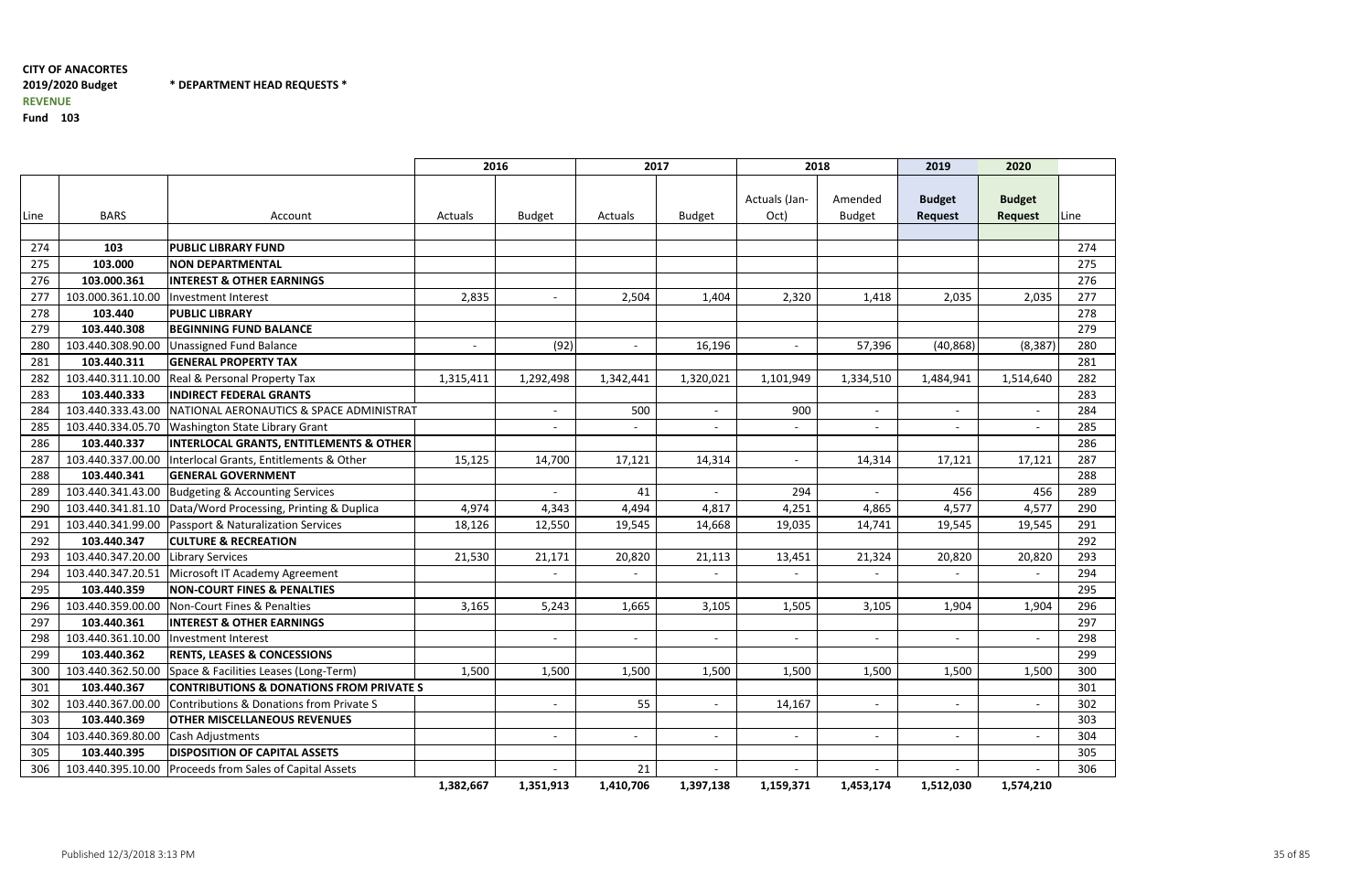$*$  DEPARTMENT HEAD REQUESTS  $*$ 

440

#### 2019/2020 Budget

EXPENSE

Fund <sup>101</sup>

Dept

|                         |                |                      |                                          | 2016      |               | 2017      |               | 2018          |               |                          |                      | 2019                                | 2020           |                      |                                     |      |
|-------------------------|----------------|----------------------|------------------------------------------|-----------|---------------|-----------|---------------|---------------|---------------|--------------------------|----------------------|-------------------------------------|----------------|----------------------|-------------------------------------|------|
|                         |                |                      |                                          |           |               |           |               | Actuals (Jan- | Amended       | <b>Budget</b>            |                      |                                     | <b>Budget</b>  |                      |                                     |      |
| Line                    | <b>TITLE</b>   | <b>BARS</b>          | Account                                  | Actuals   | <b>Budget</b> | Actuals   | <b>Budget</b> | Oct)          | <b>Budget</b> | Request                  | <b>Budget Detail</b> | Description                         | <b>Request</b> | <b>Budget Detail</b> | <b>Description</b>                  | Line |
| 556 PUBLIC LIBRARY FUND |                |                      |                                          |           |               |           |               |               |               |                          |                      |                                     |                |                      |                                     | 556  |
| 557 PUBLIC LIBRARY      |                |                      |                                          |           |               |           |               |               |               |                          |                      |                                     |                |                      |                                     | 557  |
|                         |                | 558 ADMINISTRATION   |                                          |           |               |           |               |               |               |                          |                      |                                     |                |                      |                                     | 558  |
| 559                     |                | 103.440.572.10.10    | Salaries & Wages                         | 87,304    | 85,726        | 88,350    | 87,486        | 48,980        | 91,960        | 84,158                   |                      |                                     | 89,284         |                      |                                     | 559  |
| 560                     |                | 103.440.572.10.20    | Personnel Benefits                       | 26,511    | 25,132        | 23,379    | 27,361        | 16,303        | 29,586        | 27,664                   |                      |                                     | 29,233         |                      |                                     | 560  |
| 561                     |                | 103.440.572.10.51    | Intergovernmental Services               | $\sim$    |               | $\sim$    |               |               | $\sim$        |                          |                      |                                     |                |                      |                                     | 561  |
|                         |                | 562 LIBRARY SERVICES |                                          |           |               |           |               |               |               |                          |                      |                                     |                |                      |                                     | 562  |
| 563                     |                | 103.440.572.20.10    | Salaries & Wages                         | 613,228   | 624,841       | 659,434   | 625,498       | 602,013       | 655,923       | 694,759                  |                      |                                     | 725,933        |                      |                                     | 563  |
| 564                     |                | 103.440.572.20.12    | Overtime                                 | 32        |               | $\sim$    | $\sim$        | $\sim$        | $\sim$        |                          |                      |                                     |                |                      |                                     | 564  |
| 565                     |                | 103.440.572.20.20    | <b>Personnel Benefits</b>                | 275,367   | 273,839       | 287,778   | 282,750       | 287,487       | 302,402       | 333,966                  |                      |                                     | 349,140        |                      |                                     | 565  |
|                         |                |                      |                                          |           |               |           |               |               |               |                          |                      | Typical office equipment and        |                |                      |                                     |      |
| 566                     |                | 103.440.572.20.31    | <b>Office &amp; Operating Supplies</b>   | 17,882    | 20,731        | 22,267    | 21,000        | 21,323        | 21,210        | 21,000                   |                      | supplies                            | 21,000         |                      |                                     | 566  |
|                         |                |                      |                                          |           |               |           |               |               |               |                          |                      | Overdrive (Ebooks) consortium,      |                |                      |                                     |      |
|                         |                |                      |                                          |           |               |           |               |               |               |                          |                      | RB Digital, Ebsco                   |                |                      |                                     |      |
| 567                     |                | 103.440.572.20.34    | Supplies Purchased for Inventory or Resa | 61,376    | 66,013        | 49,894    | 76,833        | 43,567        | 61,008        | 81,000                   |                      |                                     | 81,000         |                      |                                     | 567  |
|                         |                |                      |                                          |           |               |           |               |               |               |                          |                      | 30,000 Adult Collection             |                |                      | 30,000 Adult Collection             |      |
|                         |                |                      |                                          |           |               |           |               |               |               |                          |                      | 16,000 Childrens Collection         |                |                      | 16,000   Childrens Collection       |      |
|                         |                |                      |                                          |           |               |           |               |               |               |                          |                      | 4,000   Teens Collection            |                |                      | 4,000   Teens Collection            |      |
|                         |                |                      |                                          |           |               |           |               |               |               |                          |                      | 13,000   eBooks (overdrive, RB Dig) |                |                      | 13,000   eBooks (overdrive, RB Dig) |      |
|                         |                |                      |                                          |           |               |           |               |               |               |                          |                      | 4,000 Periodicals                   |                |                      | 4,000 Periodicals                   |      |
|                         |                |                      |                                          |           |               |           |               |               |               |                          |                      | $9,000$ Non-Print (DVDs/CDs)        |                |                      | 9,000 Non-Print (DVDs/CDs)          |      |
|                         |                |                      |                                          |           |               |           |               |               |               |                          |                      | 5,000   Databases, Adding Kanopy    |                |                      | 5,000   Databases, Adding Kanopy    |      |
|                         |                |                      |                                          |           |               |           |               |               |               |                          |                      | Apollo ILS, Evanced (passport       |                |                      |                                     |      |
|                         |                |                      |                                          |           |               |           |               |               |               |                          |                      | scheduling), Adobe Cloud            |                |                      | Apollo ILS, Evanced (passport       |      |
|                         |                |                      |                                          |           |               |           |               |               |               |                          |                      | Subscriptions (2),                  |                |                      | scheduling), Adobe Cloud            |      |
|                         |                |                      |                                          |           |               |           |               |               |               |                          |                      | OCLC/WorldShare, Net Nanny,         |                |                      | Subscriptions (2),                  |      |
|                         |                |                      |                                          |           |               |           |               |               |               |                          |                      | SenSource (door counter), RFID      |                |                      | OCLC/WorldShare, Net Nanny,         |      |
|                         |                |                      |                                          |           |               |           |               |               |               |                          |                      | Maint(PV SUPA)                      |                |                      | SenSource (door counter), RFID      |      |
| 568                     |                | 103.440.572.20.41    | <b>Professional Services</b>             | 33,839    | 39,725        | 23,522    | 43,500        | 18,054        | 84,500        | 30,000                   |                      |                                     | 30,000         |                      | Maint(PV SUPA)                      | 568  |
| 569                     |                | 103.440.572.20.42    | Communication                            | 8,428     | 8,588         | 8,823     | 9,500         | 6,841         | 9,785         | 9,700                    |                      | Phones, fax                         | 9,700          |                      | Phones, fax                         | 569  |
| 570                     |                | 103.440.572.20.43    | Travel & Training                        | 594       | 979           | 1,541     | 2,200         | 775           | 2,300         | 4,300                    |                      | Conferences, staff training         | 4,300          |                      | Conferences, staff training         | 570  |
| 571                     |                | 103.440.572.20.44    | <b>Taxes &amp; Operating Assessments</b> | 13        | 440           | 51        | 100           | 59            | $\sim$        | 150                      |                      |                                     | 150            |                      |                                     | 571  |
| 572                     |                | 103.440.572.20.45    | <b>Operating Rentals &amp; Leases</b>    | 1,065     | 1,698         | 76        | 1,698         |               | $\sim$        | $\overline{\phantom{a}}$ |                      |                                     | $\sim$         |                      |                                     | 572  |
|                         | 573 TRAINING   |                      |                                          |           |               |           |               |               |               |                          |                      |                                     |                |                      |                                     | 573  |
| 574                     |                | 103.440.572.40.43    | Travel & Training                        | 2,875     | 2,300         | 8,054     | 5,000         | 5,859         | 6,000         | 6,000                    |                      | First aid, security, all staff      | 6,000          |                      | First aid, security, all staff      | 574  |
|                         | 575 FACILITIES |                      |                                          |           |               |           |               |               |               |                          |                      |                                     |                |                      |                                     | 575  |
| 576                     |                | 103.440.572.50.31    | <b>Office &amp; Operating Supplies</b>   | $\sim$    | $\sim$        | $\sim$    | $\sim$        | $\sim$        | $\sim$        | $\sim$                   |                      |                                     | $\sim$         |                      |                                     | 576  |
| 577                     |                | 103.440.572.50.40    | <b>Interfund Services</b>                | 113,285   | 113,285       | 120,950   | 120,709       | 95,376        | 126,744       | 119,926                  |                      |                                     | 125,922        |                      |                                     | 577  |
| 578                     |                | 103.440.572.50.41    | <b>Professional Services</b>             | 18,792    | 22,068        | 19,217    | 24,500        | 22,142        | 25,235        | 26,244                   |                      | Janitorial                          | 27,294         |                      | Janitorial                          | 578  |
| 579                     |                | 103.440.572.50.46    | Insurance                                | 6,677     | 6,935         | 6,725     | 7,011         | 6,892         | 7,361         | 7,398                    |                      |                                     | 8,137          |                      |                                     | 579  |
| 580                     |                | 103.440.572.50.47    | <b>Utility Services</b>                  | 42,612    | 44,951        | 47,552    | 41,910        | 33,709        | 43,167        | 45,082                   |                      | CNG, PSE, City Utilities            | 46,434         |                      | CNG, PSE, City Utilities            | 580  |
| 581                     |                | 103.440.572.50.48    | Repairs & Maintenance                    | 17,483    | 14,662        | 30,835    | 20,081        | 22,670        | 20,683        | 20,683                   |                      | HVAC, auto doors                    | 20,683         |                      | HVAC, auto doors                    | 581  |
|                         |                |                      |                                          |           |               |           |               |               |               |                          |                      |                                     |                |                      |                                     |      |
|                         |                |                      |                                          | 1,327,364 | 1,351,913     | 1,398,448 | 1,397,138     | 1,232,049     | 1,487,866     | 1,512,030                |                      |                                     | 1,574,210      |                      |                                     |      |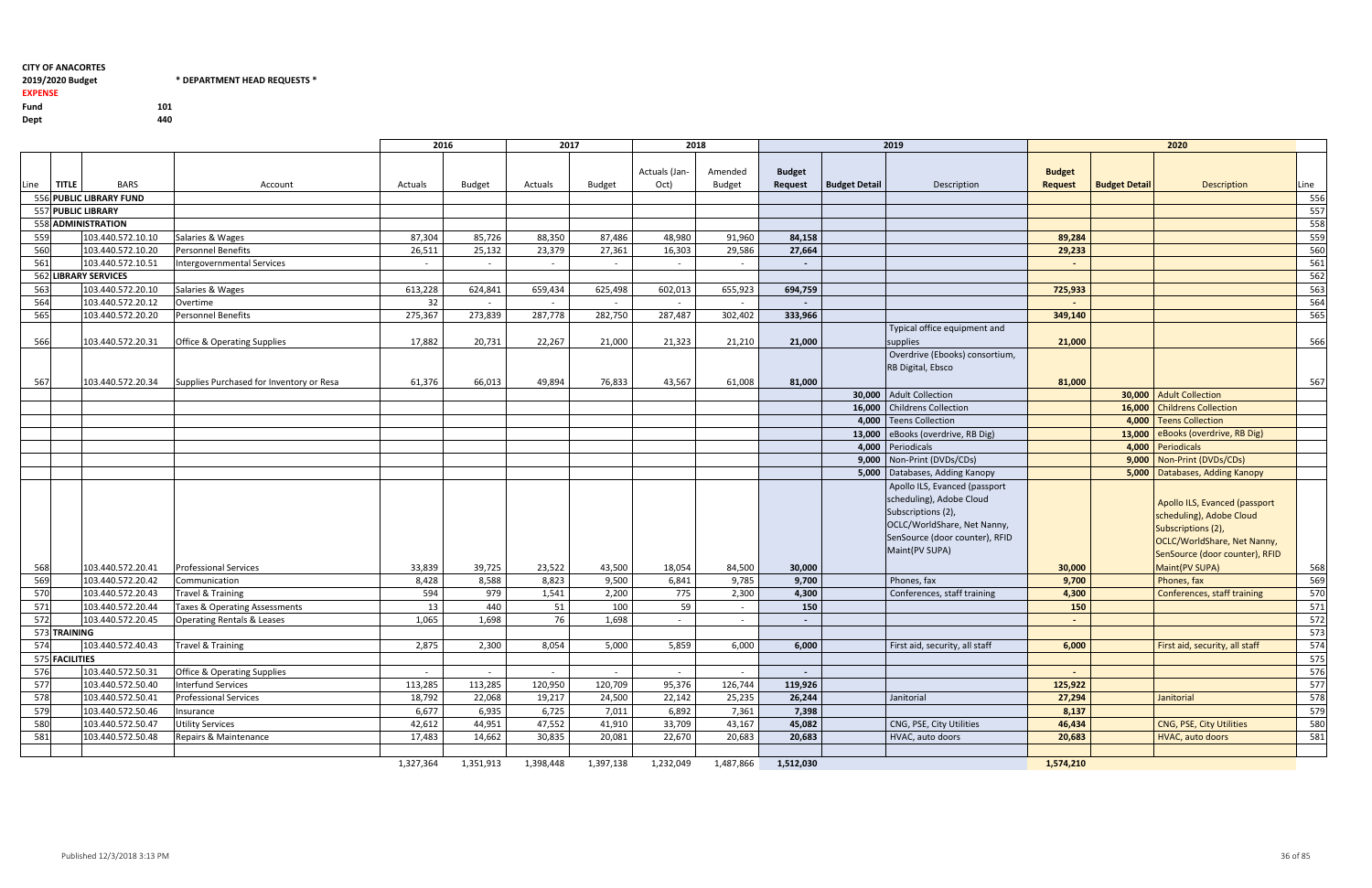#### 2019/2020 Budget\* DEPARTMENT HEAD REQUESTS \*

REVENUE

Fund

<sup>104</sup>

2016<u>2017 - 2018 - 2019 - 2020</u> Line BARS | Account Account Actuals Budget Actuals Budget Budget Actuals (Jan-Oct)Amended<br>Budget Budget RequestBudget<br>Request 307104 STREET MAINTENANCE FUND<br>104.000 NON DEPARTMENTAL **D** 307 308 104.000 NON DEPARTMENTAL <sup>308</sup> 309 104.000.361 INTEREST & OTHER EARNINGS <sup>309</sup> 3100 | 104.000.361.10.00 |Investment Interest 4,003 | 415 | 538 | 400 | 400 | 310 311104.720 STREET MAINT/CONST ACTIVITIES<br>104.720.308 BEGINNING FUND BALANCE 312 104.720.308 BEGINNING FUND BALANCE <sup>312</sup> 313 104.720.308.90.00 Unassigned Fund Balance - 322,133 - - - - 71,790 53,190 <sup>313</sup> 314104.720.311 GENERAL PROPERTY TAX<br>104.720.311.10.00 Real & Personal Property Tax  $\mathsf{X}$  and  $\mathsf{X}$  are the set of  $\mathsf{X}$  and  $\mathsf{X}$  are the set of  $\mathsf{X}$  and  $\mathsf{X}$  are the set of  $\mathsf{X}$  and  $\mathsf{X}$  are the set of  $\mathsf{X}$  and  $\mathsf{X}$  are the set of  $\mathsf{X}$  and  $\mathsf{X}$  are the set of 3155 | 104.720.311.10.00 |Real & Personal Property Tax 694,071 | 680,845 | 677,526 | 666,113 | 408,551 | 494,923 | 730,000 | 744,600 | 315 316104.720.316 |BUSINESS & OCCUPATION TAXES 317104.720.316.40.00 Business & Occupation Taxes on Utilities | 267,973 241,353 284,382 229,631 247,403 229,631 298,176 298,176 298,176 298,176 298,176 298,176 298,176 298,176 298,176 298,176 298,176 298,176 298,176 298,176 2 318104.720.322 NON-BUSINESS LICENSES & PERMITS<br>104.720.322.40.00 Street & Curb Permits 10.535 7.090 15.051 7.580 2.734 7.580 3199 104.720.322.40.00 Street & Curb Permits 10,535 7,090 15,051 7,580 2,734 7,580 - - - 319 320104.720.336 STATE SHARED REVENUE, ENTITLEMENTS & IMP **P** 320 321104.720.336.00.71 Multimodal Transpo City 16,689 16,689 17,431 17,409 17,710 17,409 23,446 23,446 23,446 23,446<br>104.720.336.00.87 Motor Vehicle Fuel Tax - City Streets 1950,607 345,120 357,567 338,937 304,171 340,632 352,0 322104.720.336.00.87 Motor Vehicle Fuel Tax - City Streets<br>104.720.337 INTERLOCAL GRANTS. ENTITLEMENT 323104.720.337 INTERLOCAL GRANTS, ENTITLEMENTS & OTHER<br>104.720.337.30.00 Port - Sulfur Mitigation Interlocal **R** 323 32404.720.337.30.00 Port - Sulfur Mitigation Interlocal 181,010 125,000 126,475 94,010 - 175,286 - - 175,286 - -<br>104.720.341 GENERAL GOVERNMENT 325 104.720.341 GENERAL GOVERNMENT <sup>325</sup> 326 104.720.341.70.10 Sales of Merchandise - - - - - - - <sup>326</sup> 327 104.720.344 TRANSPORTATIONN and the contract of  $\sim$  100  $\mu$  m  $\sim$  100  $\mu$  m  $\sim$  100  $\mu$   $\sim$  100  $\mu$   $\sim$  327 328104.720.344.10.10 Roads/Streets Maintenance & Repair Servi 199.667 13,002 21,015 - 19,792 - 19,792 - 19,792 - 1<br>104.720.361 INTEREST & OTHER EARNINGS 329 104.720.361 INTEREST & OTHER EARNINGS <sup>329</sup>  $330$  104.720.361.10.00 Investment Interest - - - - - - - <sup>330</sup> 331 104.720.361.40.00 Other Interest - - - - - - - <sup>331</sup> 332104.720.369 | OTHER MISCELLANEOUS REVENUES 333 104.720.369.10.00 Sale of Scrap & Surplus - - - - - - - <sup>333</sup> 334 104.720.369.40.00 Judgments & Settlements - 6,599 - - - - - <sup>334</sup> 335 104.720.372.00.00 Insurance Recoveries - - - - - - - <sup>335</sup> 336104.720.395.10.10 Proceeds from Sales of Capital Assets 1988 - 1988 - 1988 - 1988 - 1988 - 1988 - 1988 - 1988<br>104.720.397 TRANSFERS-IN 337104.720.397 TRANSFERS-IN<br>104.720.397.00.00 Transfers-In N and the contract of  $\sim$  100  $\pm$  2337  $\pm$  2337  $\pm$  2337  $\pm$  2337  $\pm$  2337 338 104.720.397.00.00 Transfers-In 905,160 1,105,160 915,332 1,138,332 - 964,362 1,476,242 1,497,594 <sup>338</sup> 339 104.720.398 INSURANCE RECOVERIES <sup>339</sup> 340 104.720.398.00.00 Insurance Recoveries - - - - - - - <sup>340</sup> 2,433,0192,829,702 2,421,793 2,492,013 1,000,899 2,229,823 2,952,088 2,969,439

| ine                                    |
|----------------------------------------|
|                                        |
| 307                                    |
| 308                                    |
| 809                                    |
| 310                                    |
| $\overline{3}11$                       |
| $\ddot{\phantom{0}}$<br>312            |
| 313                                    |
| $\vdots$<br>314                        |
| $\frac{1}{315}$                        |
| $\ddot{\phantom{0}}$<br>316            |
| $\frac{1}{317}$                        |
| $\ddot{\cdot}$<br>318                  |
| $\ddot{\phantom{0}}$<br>319            |
| $\overline{320}$                       |
| $\ddot{\cdot}$<br>321                  |
| 322                                    |
| $\ddot{\phantom{0}}$<br>$\frac{23}{2}$ |
| $\frac{324}{5}$                        |
| 325                                    |
| $\frac{1}{26}$<br>$\ddot{\cdot}$       |
| 327<br>Í                               |
| $\ddot{\phantom{0}}$<br>328            |
| 329                                    |
| $\ddot{\cdot}$<br>330                  |
| $\ddot{\cdot}$<br>331                  |
| 332                                    |
| 3.<br>3.                               |
| 34                                     |
| 335                                    |
| 336                                    |
| í<br>337                               |
| 338                                    |
| 339                                    |
| $\ddot{\phantom{a}}$<br>340            |
|                                        |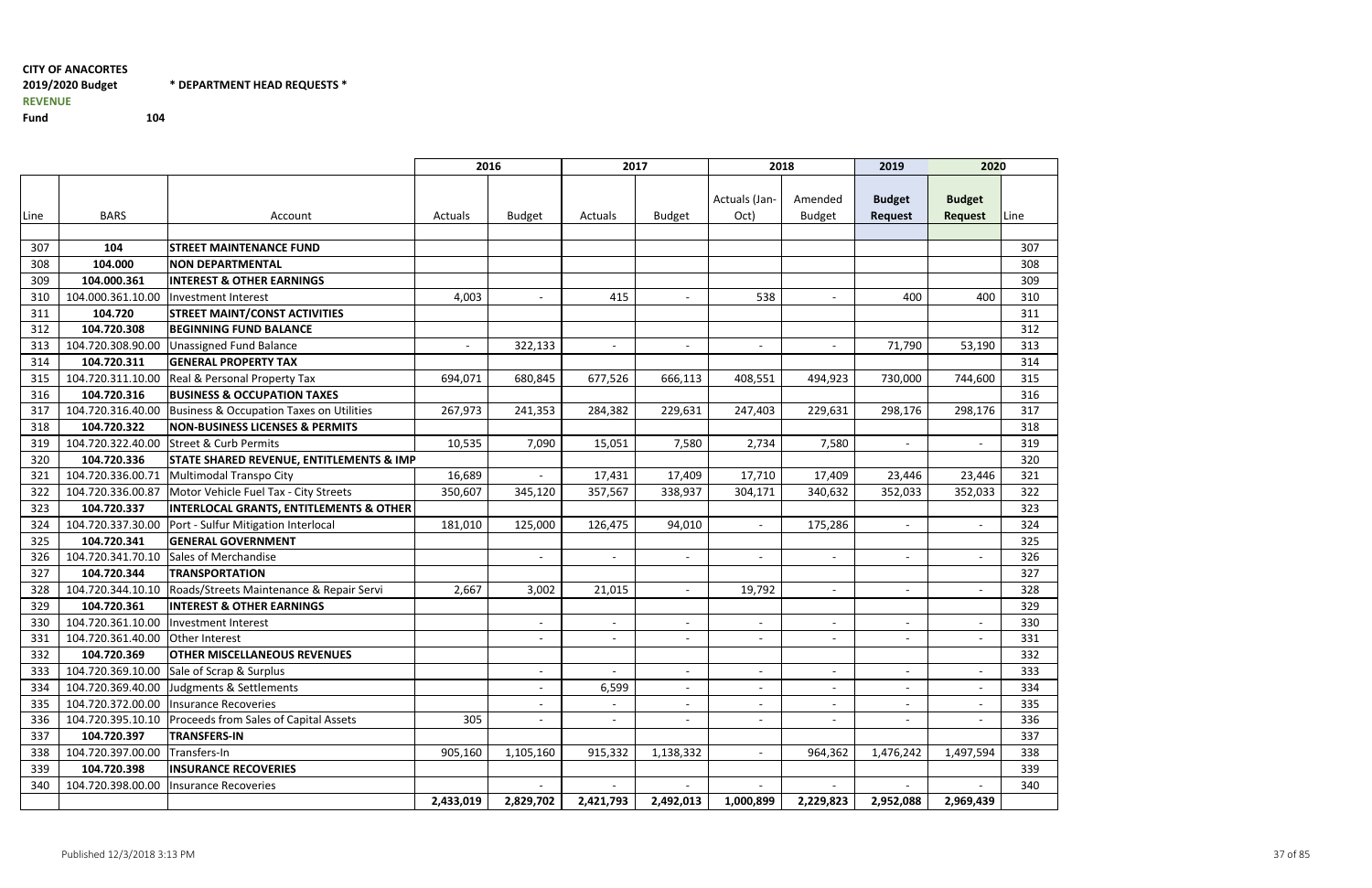$*$  DEPARTMENT HEAD REQUESTS  $*$ 

## 2019/2020 Budget

EXPENSE

Fund <sup>104</sup>

|                                   |                                                             |                                                             | 2016                     |                          | 2017                     |                          | 2018                     |                          | 2019           |                      |                                  | 2020                                |                |                                  |      |
|-----------------------------------|-------------------------------------------------------------|-------------------------------------------------------------|--------------------------|--------------------------|--------------------------|--------------------------|--------------------------|--------------------------|----------------|----------------------|----------------------------------|-------------------------------------|----------------|----------------------------------|------|
|                                   |                                                             |                                                             |                          |                          |                          |                          | Actuals (Jan-            | Amended                  | <b>Budget</b>  |                      |                                  |                                     |                |                                  |      |
| Line                              | <b>TITLE</b>                                                | <b>BARS</b><br>Account                                      | Actuals                  | <b>Budget</b>            | Actuals                  | Budget                   | Oct)                     | <b>Budget</b>            | <b>Request</b> | <b>Budget Detail</b> | Description                      | <b>Budget Request Budget Detail</b> |                | Description                      | Line |
|                                   |                                                             | 582 STREET MAINTENANCE FUND                                 |                          |                          |                          |                          |                          |                          |                |                      |                                  |                                     |                |                                  | 582  |
|                                   |                                                             | 583 ADMINISTRATION                                          |                          |                          |                          |                          |                          |                          |                |                      |                                  |                                     |                |                                  | 583  |
|                                   |                                                             | 584 MANAGEMENT                                              |                          |                          |                          |                          |                          |                          |                |                      |                                  |                                     |                |                                  | 584  |
| 585                               |                                                             | 104.711.543.10.10<br>Salaries & Wages                       | 14,617                   | 17,883                   | 12,984                   | 16,975                   | 16,637                   | 17,836                   | 20,608         |                      |                                  | 21,216                              |                |                                  | 585  |
| 586                               |                                                             | 104.711.543.10.12<br>Overtime                               | $\overline{\phantom{0}}$ |                          | $\overline{\phantom{a}}$ |                          | $\overline{\phantom{a}}$ | $\overline{\phantom{0}}$ |                |                      |                                  |                                     |                |                                  | 586  |
| 587                               |                                                             | 104.711.543.10.20<br>Personnel Benefits                     | 6,128                    | 6,181                    | 6,170                    | 6,257                    | 6,170                    | 6,708                    | 7,734          |                      |                                  | 8,038                               |                |                                  | 587  |
| 588                               | 104.711.543.10.31<br><b>Office &amp; Operating Supplies</b> |                                                             |                          | 1,411                    |                          |                          |                          |                          |                |                      |                                  |                                     |                |                                  | 588  |
| 589                               |                                                             | 104.711.543.10.40<br><b>Interfund Services</b>              | 10,546                   | 10,546                   | 17,959                   | 17,925                   | 16,942                   | 18,821                   | 26,403         |                      |                                  | 27,723                              |                |                                  | 589  |
| 590                               |                                                             | 104.711.543.10.42<br>Communication                          | 1,211                    | 866                      | 704                      |                          | 402                      |                          |                |                      |                                  |                                     |                |                                  | 590  |
| 591                               |                                                             | 104.711.543.10.46<br>Insurance                              | 19,412                   | 20,588                   | 24,751                   | 24,751                   | 68,312                   | 26,483                   | 27,226         |                      |                                  | 29,948                              |                |                                  | 591  |
|                                   |                                                             | 592 ENGINEERING PLANS & SERVICES                            |                          |                          |                          |                          |                          |                          |                |                      |                                  |                                     |                |                                  | 592  |
|                                   |                                                             | 593 ENGINEERING                                             |                          |                          |                          |                          |                          |                          |                |                      |                                  |                                     |                |                                  | 593  |
| 594                               |                                                             | 104.712.542.10.10<br>Salaries & Wages                       | 91,645                   | 94,633                   | 112,136                  | 115,281                  | 82,448                   | 59,367                   | 86,800         |                      | 1 New Position                   | 92,534                              |                |                                  | 594  |
| 595                               |                                                             | 104.712.542.10.12<br>Overtime                               | 1,942                    | 1,045                    | 4,684                    | 4,040                    | 4,074                    | 1,093                    | 1,160          |                      |                                  | 1,232                               |                |                                  | 595  |
| 596                               |                                                             | 104.712.542.10.20<br><b>Personnel Benefits</b>              | 18,437                   | 20,156                   | 20,296                   | 26,234                   | 17,822                   | 28,190                   | 42,907         |                      |                                  | 45,265                              |                |                                  | 596  |
| 597                               |                                                             | 104.712.542.10.41<br><b>Professional Services</b>           | 7,000                    | 13,500                   | 1,866                    | 10,000                   | 33,978                   | 45,000                   | 59,192         |                      |                                  | 59,192                              |                |                                  | 597  |
| 598                               |                                                             | 104.712.542.10.43<br>Travel & Training                      |                          |                          |                          |                          |                          |                          |                |                      |                                  |                                     |                |                                  | 598  |
| 599 STREET MAINT/CONST ACTIVITIES |                                                             |                                                             |                          |                          |                          |                          |                          |                          |                |                      |                                  |                                     |                |                                  | 599  |
|                                   | 600 ROADWAY                                                 |                                                             |                          |                          |                          |                          |                          |                          |                |                      |                                  |                                     |                |                                  | 600  |
| 601                               |                                                             | 104.720.542.30.10<br>Salaries & Wages                       | 198,067                  | 202,586                  | 229,441                  | 230,638                  | 200,379                  | 138,063                  | 143,041        |                      |                                  | 146,455                             |                |                                  | 601  |
| 602                               |                                                             | 104.720.542.30.12<br>Overtime                               | 1,736                    | 4,364                    | 1,378                    | 942                      | 1,379                    | 990                      | 999            |                      |                                  | 1,028                               |                |                                  | 602  |
| 603                               |                                                             | 104.720.542.30.20<br><b>Personnel Benefits</b>              | 64,350                   | 75,249                   | 64,350                   | 67,449                   | 55,896                   | 71,977                   | 69,899         |                      |                                  | 72,437                              |                |                                  | 603  |
| 604                               |                                                             | 104.720.542.30.30<br><b>Supplies</b>                        | 6,969                    | 10,000                   | 7,242                    | 10,000                   | 6,792                    | 10,000                   | 10,000         |                      | <b>Dust Control</b>              | 10,000                              |                | <b>Dust Control</b>              | 604  |
| 605                               |                                                             | 104.720.542.30.31<br><b>Office &amp; Operating Supplies</b> | 44,593                   | 45,000                   | 35,739                   | 36,302                   | 45,105                   | 35,000                   | 35,000         |                      |                                  | 35,000                              |                |                                  | 605  |
|                                   |                                                             |                                                             |                          |                          |                          |                          |                          |                          |                | 30,000 Asphalt       |                                  |                                     | 30,000 Asphalt |                                  |      |
|                                   |                                                             |                                                             |                          |                          |                          |                          |                          |                          |                |                      | 5,000   Safety & office supplies |                                     |                | 5,000 Safety & Office Supplies   |      |
| 606                               |                                                             | 104.720.542.30.40<br><b>Interfund Services</b>              | 99,764                   | 91,427                   | 170,183                  | 170,044                  | 116,584                  | 170,044                  | 122,060        |                      |                                  | 128,163                             |                |                                  | 606  |
| 607                               |                                                             | 104.720.542.30.41<br><b>Professional Services</b>           | 1,615,950                | 1,625,000                | 1,209,602                | 1,210,000                | 1,179,776                | 1,115,000                | 1,815,000      |                      | Annual Roadway Overlay/Seali     | 1,800,000                           |                | <b>Annual Roadway Overlay/Se</b> | 607  |
|                                   |                                                             |                                                             |                          |                          |                          |                          |                          |                          |                |                      | 15,000 Geotech Survey            |                                     |                |                                  |      |
| 608                               |                                                             | 104.720.542.30.42<br>Communication                          | $\overline{\phantom{0}}$ | $\overline{\phantom{0}}$ | $\overline{\phantom{a}}$ | $\overline{\phantom{a}}$ | $\overline{\phantom{a}}$ | $\overline{\phantom{0}}$ | $\sim$         |                      |                                  |                                     |                |                                  | 608  |
| 609                               |                                                             | 104.720.542.30.43<br>Travel & Training                      | $\sim$                   | $\overline{\phantom{0}}$ | $\sim$                   | $\sim$                   | $\overline{\phantom{a}}$ |                          |                |                      | <b>Engineering Staff</b>         |                                     |                | <b>Engineering Staff</b>         | 609  |
| 610                               |                                                             | 104.720.542.30.47 Utility Services                          | 729                      | 600                      | 774                      | 600                      | 490                      | 600                      | 650            |                      | Garbage service                  | 650                                 |                | Garbage service                  | 610  |
| 611                               |                                                             | 104.720.542.30.48<br>Repairs & Maintenance                  | $\sim$                   |                          | $\sim$                   |                          |                          |                          |                |                      |                                  |                                     |                |                                  | 611  |
|                                   | 612 SIDEWALKS                                               |                                                             |                          |                          |                          |                          |                          |                          |                |                      |                                  |                                     |                |                                  | 612  |
| 613                               |                                                             | 104.720.542.61.10<br>Salaries & Wages                       | 22,075                   | 26,528                   | 27,085                   | 27,204                   | 11,485                   | 22,860                   | 23,886         |                      |                                  | 24,291                              |                |                                  | 613  |
| 614                               |                                                             | 104.720.542.61.12<br>Overtime                               | 306                      | $\sim$                   | 171                      |                          | 252                      | $\sim$                   |                |                      |                                  |                                     |                |                                  | 614  |
| 615                               |                                                             | 104.720.542.61.20<br>Personnel Benefits                     | 9,913                    | 12,021                   | 9,900                    | 10,398                   | 8,619                    | 11,051                   | 10,653         |                      |                                  | 10,994                              |                |                                  | 615  |
| 616                               |                                                             | 104.720.542.61.31<br><b>Office &amp; Operating Supplies</b> | 5,382                    | 10,000                   | 7,076                    | 10,000                   | 1,135                    | 10,000                   | 5,000          |                      | Sidewalk trip repairs            | 5,000                               |                | Sidewalk trip repairs            | 616  |
| 617                               |                                                             | 104.720.542.61.40<br><b>Interfund Services</b>              | 5,260                    | 6,336                    | 9,281                    | 9,273                    | 6,086                    | 9,273                    | 5,981          |                      |                                  | 6,280                               |                |                                  | 617  |
| 618                               |                                                             | 104.720.542.61.43<br>Travel & Training                      | $\sim$                   | $\sim$                   | $\overline{\phantom{a}}$ |                          | $\overline{\phantom{a}}$ | $\sim$                   |                |                      |                                  |                                     |                |                                  | 618  |
|                                   |                                                             | 619 STREET LIGHTING                                         |                          |                          |                          |                          |                          |                          |                |                      |                                  |                                     |                |                                  | 619  |
| 620                               |                                                             | 104.720.542.63.47<br><b>Utility Services</b>                | 246,309                  | 245,000                  | 182,842                  | 183,000                  | 185,326                  | 160,000                  | 160,000        |                      | <b>Street lighting</b>           | 160,000                             |                | <b>Street lighting</b>           | 620  |
| 621                               |                                                             | 104.720.542.63.48<br>Repairs & Maintenance                  | $\overline{a}$           |                          |                          |                          |                          |                          |                |                      |                                  |                                     |                |                                  | 621  |
|                                   |                                                             | 622 TRAFFIC CONTROL DEVICES                                 |                          |                          |                          |                          |                          |                          |                |                      |                                  |                                     |                |                                  | 622  |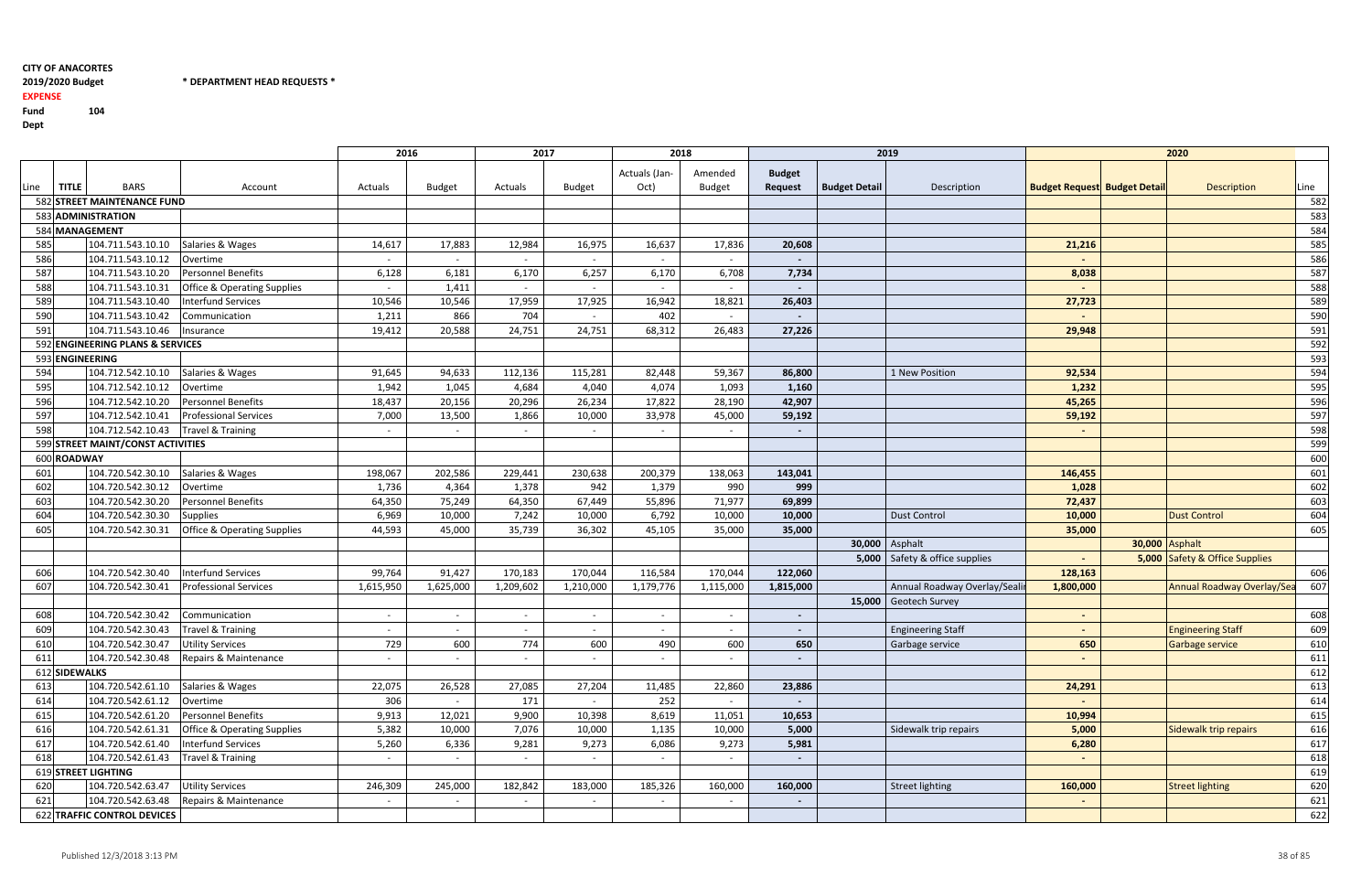2019/2020 Budget \* DEPARTMENT HEAD REQUESTS \*

## 2019/2020 Budget

EXPENSE

Fund <sup>104</sup>Dept

| ۰.<br>×<br>×<br>۰.<br>v<br>۰, |
|-------------------------------|
|-------------------------------|

|     |              | 2016                   |                                        | 2017                     |               | 2018      |               |                          |                          | 2019                     | 2020                 |                                   |                                     |  |                                    |      |
|-----|--------------|------------------------|----------------------------------------|--------------------------|---------------|-----------|---------------|--------------------------|--------------------------|--------------------------|----------------------|-----------------------------------|-------------------------------------|--|------------------------------------|------|
| ine | <b>TITLE</b> | <b>BARS</b>            | Account                                | Actuals                  | <b>Budget</b> | Actuals   | <b>Budget</b> | Actuals (Jan-<br>Oct)    | Amended<br><b>Budget</b> | <b>Budget</b><br>Request | <b>Budget Detail</b> | Description                       | <b>Budget Request Budget Detail</b> |  | <b>Description</b>                 | Line |
| 623 |              | 104.720.542.64.10      | Salaries & Wages                       | 65,662                   | 71,114        | 48,937    | 46,145        | 44,391                   | 47,893                   | 49,008                   |                      |                                   | 50,194                              |  |                                    | 623  |
| 624 |              | 104.720.542.64.12      | Overtime                               | 440                      |               | 461       |               | 322                      |                          |                          |                      |                                   |                                     |  |                                    | 624  |
| 625 |              | 104.720.542.64.20      | <b>Personnel Benefits</b>              | 24,248                   | 26,427        | 24,116    | 25,527        | 19,985                   | 27,185                   | 25,699                   |                      |                                   | 26,644                              |  |                                    | 625  |
| 626 |              | 104.720.542.64.31      | <b>Office &amp; Operating Supplies</b> | 44,080                   | 55,000        | 45,877    | 55,000        | 46,969                   | 55,000                   | 65,000                   |                      |                                   | 65,000                              |  |                                    | 626  |
|     |              |                        |                                        |                          |               |           |               |                          |                          |                          | 50.000               | Traffic paint/sign material/cones |                                     |  | 50,000 Traffic paint/sign material |      |
|     |              |                        |                                        |                          |               |           |               |                          |                          |                          | 15,000               | Thermoplastic for repairs         |                                     |  | 15,000 Thermoplastic for repairs   |      |
| 627 |              | 104.720.542.64.40      | <b>Interfund Services</b>              | 45,063                   | 14,256        | 20,882    | 20,864        | 13,694                   | 20,864                   | 13,457                   |                      |                                   | 14,130                              |  |                                    | 627  |
| 628 |              | 104.720.542.64.43      | Travel & Training                      |                          |               |           |               |                          |                          |                          |                      |                                   |                                     |  |                                    | 628  |
| 629 |              | 104.720.542.64.48      | Repairs & Maintenance                  | 2,209                    | 2,500         | 3,032     | 2,500         | 1,955                    | 2,500                    | 3,500                    |                      | Signal light repairs              | 3,500                               |  | Signal light repairs               | 629  |
|     |              | 630 SNOW & ICE CONTROL |                                        |                          |               |           |               |                          |                          |                          |                      |                                   |                                     |  |                                    | 630  |
| 631 |              | 104.720.542.66.10      | Salaries & Wages                       | 13,213                   | 13,406        | 20,033    | 17,207        | 11,123                   | 11,600                   | 12,048                   |                      |                                   | 12,295                              |  |                                    | 631  |
| 632 |              | 104.720.542.66.12      | Overtime                               | 205                      |               | 105       |               | 165                      |                          | $\overline{\phantom{a}}$ |                      |                                   |                                     |  |                                    | 632  |
| 633 |              | 104.720.542.66.20      | Personnel Benefits                     | 5,003                    | 6,097         | 5,009     | 5,269         | 4,246                    | 5,615                    | 5,306                    |                      |                                   | 5,483                               |  |                                    | 633  |
| 634 |              | 104.720.542.66.31      | <b>Office &amp; Operating Supplies</b> |                          |               | 9,000     | 8,000         |                          | 2,000                    | 3,000                    |                      | De-icer                           | 3,000                               |  | De-icer                            | 634  |
| 635 |              | 104.720.542.66.40      | Interfund Services                     | 7,890                    | 9,504         | 13,921    | 13,909        | 9,130                    | 13,909                   | 8,971                    |                      |                                   | 9,420                               |  |                                    | 635  |
| 636 |              | 104.720.542.66.41      | <b>Professional Services</b>           |                          | 1,000         |           | 1,000         |                          | 1,000                    | 1,000                    |                      | Debris removal                    | 1,000                               |  | Debris removal                     | 636  |
| 637 |              | 104.720.542.66.43      | Travel & Training                      | $\overline{\phantom{a}}$ |               |           |               |                          |                          | $\overline{\phantom{a}}$ |                      |                                   |                                     |  |                                    | 637  |
| 638 |              | 104.720.542.66.48      | Repairs & Maintenance                  | 560                      | 1,000         |           | 1,000         |                          | 1,000                    | 1,500                    |                      | Repairs to equipment              | 1,500                               |  | Repairs to equipment               | 638  |
|     | 639 ROADSIDE |                        |                                        |                          |               |           |               |                          |                          |                          |                      |                                   |                                     |  |                                    | 639  |
| 640 |              | 104.720.542.70.10      | Salaries & Wages                       | 47,292                   | 43,986        | 47,471    | 48,346        | 37,246                   | 36,590                   | 37,598                   |                      |                                   | 38,434                              |  |                                    | 640  |
| 641 |              | 104.720.542.70.12      | Overtime                               | 317                      |               | 328       |               | 236                      |                          |                          |                      |                                   |                                     |  |                                    | 641  |
| 642 |              | 104.720.542.70.20      | Personnel Benefits                     | 18,187                   | 22,435        | 18,324    | 19,116        | 15,164                   | 20,338                   | 19,359                   |                      |                                   | 20,053                              |  |                                    | 642  |
| 643 |              | 104.720.542.70.31      | <b>Office &amp; Operating Supplies</b> | 1,762                    | 2,000         | 2,971     | 2,500         | 1,931                    | 2,500                    | 4,500                    |                      |                                   | 4,500                               |  |                                    | 643  |
|     |              |                        |                                        |                          |               |           |               |                          |                          |                          |                      | 3,000   Weed spray/line           |                                     |  | 3,000 Weed spray/line              |      |
|     |              |                        |                                        |                          |               |           |               |                          |                          |                          |                      | 1,500   Weedeaters/chain saws     |                                     |  | 1,500 Weedeater/chain saw          |      |
| 644 |              | 104.720.542.70.40      | <b>Interfund Services</b>              | 15,781                   | 19,008        | 27,843    | 27,819        | 18,259                   | 27,819                   | 17,943                   |                      |                                   | 18,840                              |  |                                    | 644  |
| 645 |              | 104.720.542.70.41      | <b>Professional Services</b>           | 6,890                    | 1,000         | 14,268    | 10,000        | $\overline{\phantom{a}}$ | 10,000                   | 10,000                   |                      | Tree removal                      | 10,000                              |  | <b>Tree removal</b>                | 645  |
| 646 |              | 104.720.542.70.43      | Travel & Training                      |                          |               |           |               |                          |                          |                          |                      |                                   |                                     |  |                                    | 646  |
|     |              |                        |                                        | 2,791,158                | 2,829,702     | 2,460,464 | 2,492,013     | 2,292,349                | 2,244,669                | 2,952,088                |                      |                                   | 2,969,439                           |  |                                    |      |

707,419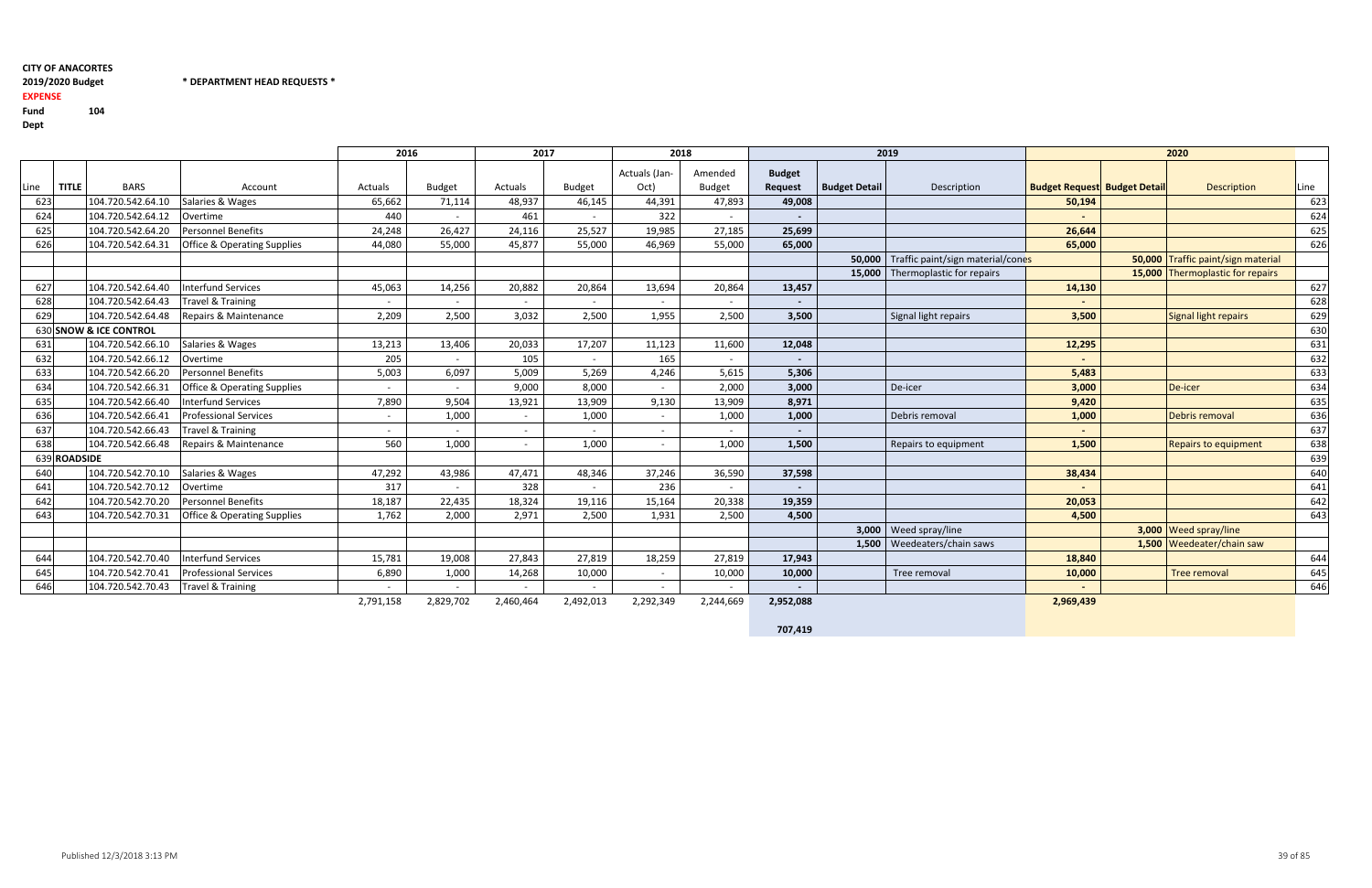#### CITY OF ANACORTES2019/2020 Budget\* DEPARTMENT HEAD REQUESTS \*

2016 <sup>2017</sup> <sup>2018</sup> <sup>2019</sup> <sup>2020</sup> Line BARS | Account Account Actuals Budget Actuals Budget Budget Actuals (Jan-Oct)Amended<br>Budget Budget Request**Budget**<br>Reque 341105 ARTERIAL STREET CONSTRUCTION<br>105.000 NON DEPARTMENTAL <u>N</u> 341 342 105.000 NON DEPARTMENTAL <sup>342</sup> 343 105.000.361 INTEREST & OTHER EARNINGS <sup>343</sup> 3444 | 105.000.361.10.00 |Investment Interest 39 | 518 | 73 | 147 | 147 | 344 345105.720 STREET MAINT/CONST ACTIVITIES<br>105.720.308 BEGINNING FUND BALANCE 346 105.720.308 BEGINNING FUND BALANCE <sup>346</sup> 347 105.720.308.90.00 Unassigned Fund Balance - (546) - 25,000 - 100,000 (39,287) (34,042) <sup>347</sup> 348105.720.311 GENERAL PROPERTY TAX<br>105.720.311.10.00 Real & Personal Property Tax  $\mathsf{X}$  , and the contract of the contract of the contract of the contract of the contract of the contract of the contract of the contract of the contract of the contract of the contract of the contract of the contract o 3499 | 105.720.311.10.00 |Real & Personal Property Tax 88,198 | 86,633 | 101,504 | 99,927 | 83,826 | 101,725 | 100,000 | 102,000 | 349 350 105.720.333 INDIRECT FEDERAL GRANTS <sup>350</sup> 351105.720.333.20.20 Department of Transportation 1990 1991 105.720 512,760 251,455 316,811 171,036 169,000 - 105<br>105.720.334 STATE GRANTS 355 105.720.334 STATE GRANTS <sup>355</sup> 356 105.720.334.03.51 Department of Ecology - - - - - - - <sup>356</sup> 357 105.720.334.03.62 WSDOT 60,464 - - - - - - - <sup>357</sup> 358 105.720.334.03.66 Department of Ecology - - - - - - - <sup>358</sup> 359105.720.334.03.80 Transportation Improvement Board 1990 100 100 100 1000 250,000 250,000 250,000 - 200,000 360<br>105.720.334.04.20 Department of Commerce 1990 1000 1000 1000 350,000 250,000 250,000 - 2000 250,000 360 360 36 360 105.720.334.04.20 Department of Commerce - - - - - - - <sup>360</sup> 367 105.720.397 TRANSFERS-IN $\sim$  367 368105.720.397.00.00 Transfers-In 277,627 | 439,740 | 148,750 | 554,059 | 937,250 | 470,000 | 1,410<br>482,050 | 1,038,587 | 752,227 | 1,245,797 | 257,386 | 1,757,975 | 530,860 | 1,678 | 1,678 482,0500 | 1,038,587 | 752,227 | 1,245,797 | 257,386 | 1,757,975 | 530,860 | 1,678,105

REVENUE

Fund

<sup>105</sup>

| 2020      |      |
|-----------|------|
| et<br>est | Line |
|           |      |
|           | 341  |
|           | 342  |
|           | 343  |
| 147       | 344  |
|           | 345  |
|           | 346  |
| 4,042)    | 347  |
|           | 348  |
| 2,000     | 349  |
|           | 350  |
|           | 351  |
|           | 355  |
|           | 356  |
|           | 357  |
|           | 358  |
| 0,000     | 359  |
|           | 360  |
|           | 367  |
| 0,000     | 368  |
| 3,105     |      |
|           |      |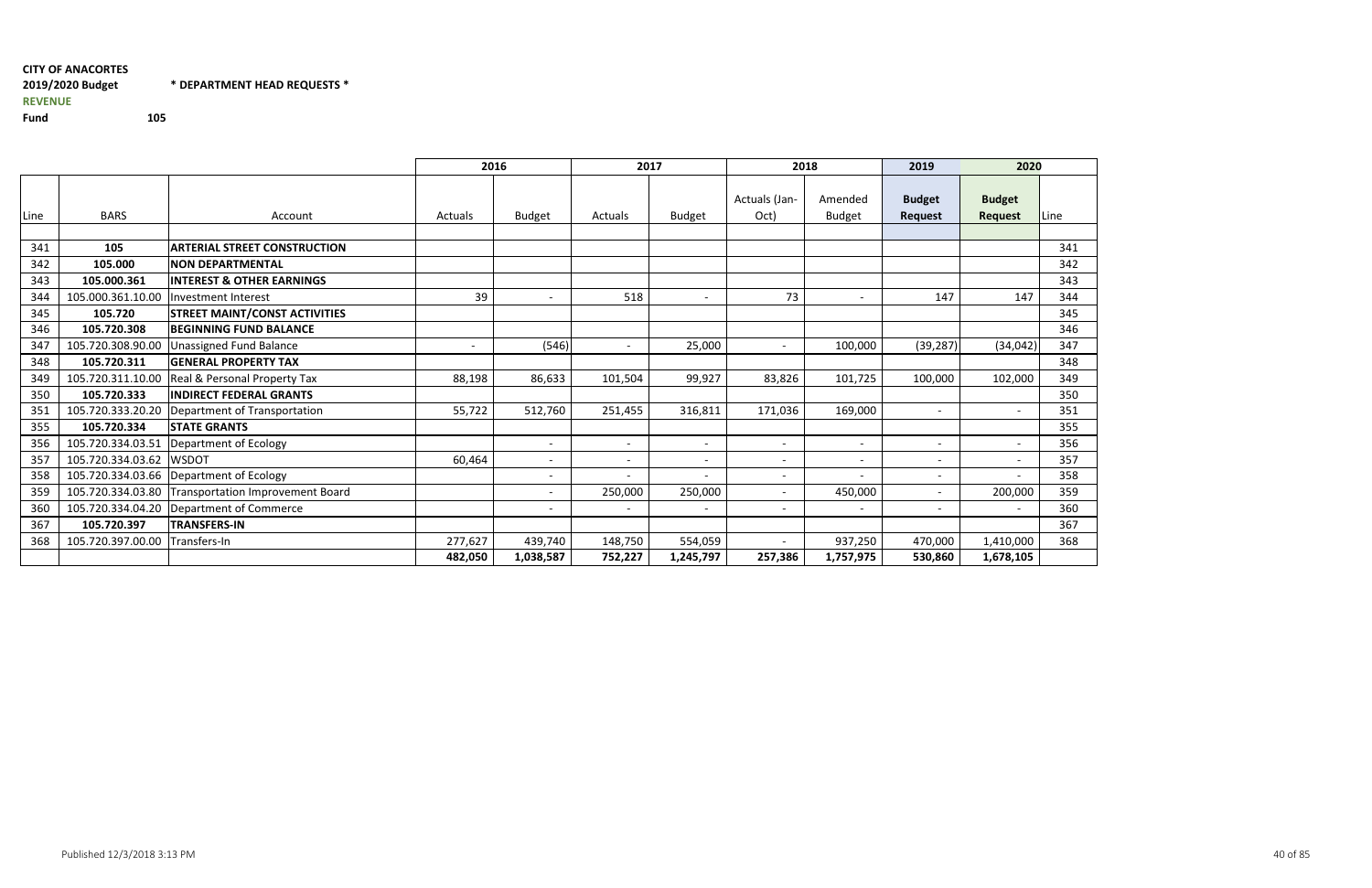## 2019/2020 Budget

2019/2020 Budget \* DEPARTMENT HEAD REQUESTS \*

## EXPENSE

| I<br>×<br>۰. |
|--------------|
|--------------|

|      |               |                                   |                                            |                | 2,016                    |         | 2,017         |                          | 2,018                    |                          |                                | 2,019                                            |                                 |                      |                                                                    |      |
|------|---------------|-----------------------------------|--------------------------------------------|----------------|--------------------------|---------|---------------|--------------------------|--------------------------|--------------------------|--------------------------------|--------------------------------------------------|---------------------------------|----------------------|--------------------------------------------------------------------|------|
| Line | <b>TITLE</b>  | <b>BARS</b>                       | Account                                    | Actuals        | <b>Budget</b>            | Actuals | <b>Budget</b> | Actuals (Jan-<br>Oct)    | Amended<br><b>Budget</b> | <b>Budget</b><br>Request | <b>Budget</b><br><b>Detail</b> | Description                                      | <b>Budget</b><br><b>Request</b> | <b>Budget Detail</b> | Description                                                        | Line |
|      |               |                                   | 660 CONSTRUCTION ADMINISTRATION & OVERHEAD |                |                          |         |               |                          |                          |                          |                                |                                                  |                                 |                      |                                                                    | 660  |
| 661  |               | 105.712.595.90.10                 | Salaries & Wages                           | 28,813         | 58,768                   | 31,073  | 65,358        | 28,478                   | 68,899                   | fee funded)<br>98,651    |                                | 1 New Position (Grant and impact                 | 104,725                         |                      |                                                                    | 661  |
| 662  |               | 105.712.595.90.12                 | Overtime                                   | 3,491          | 2,694                    | 6,391   | 2,679         | 5,745                    | 2,815                    | 2,898                    |                                |                                                  | 3,021                           |                      |                                                                    | 662  |
| 663  |               | 105.712.595.90.20                 | Personnel Benefits                         | 22,120         | 24,619                   | 24,092  | 30,890        | 21,638                   | 33,177                   | 47,810                   |                                |                                                  | 50,359                          |                      |                                                                    | 663  |
| 664  |               | 105.712.595.90.43                 | Travel & Training                          | $\overline{a}$ | $\overline{\phantom{a}}$ |         | 1,000         | $\overline{\phantom{a}}$ | 1,000                    | 1,500                    |                                |                                                  | $\sim$                          |                      |                                                                    | 664  |
|      |               | 665 STREET MAINT/CONST ACTIVITIES |                                            |                |                          |         |               |                          |                          |                          |                                |                                                  |                                 |                      |                                                                    | 665  |
|      | 666 ROADWAY   |                                   |                                            |                |                          |         |               |                          |                          |                          |                                |                                                  |                                 |                      |                                                                    | 666  |
| 667  |               | 105.720.595.30.63                 | Other Improvements                         | 243,368        | 610,000                  | 185,226 | 484,619       | 564,984                  | 785,000                  | 80,000                   |                                |                                                  | 1,220,000                       |                      |                                                                    | 667  |
|      |               |                                   |                                            |                |                          |         |               |                          |                          |                          |                                | Non Motorized Facility<br>10,000 Improvements    |                                 |                      | <b>Non Motorized Facility</b><br>10,000 Improvements               |      |
|      |               |                                   |                                            |                |                          |         |               |                          |                          |                          |                                | 70,000 32nd/M Avenue Roundabout                  |                                 |                      | San Juan Passage Blvd/Oakes Ave<br>410,000 Roundabout              |      |
|      |               |                                   |                                            |                |                          |         |               |                          |                          |                          |                                |                                                  |                                 |                      | "900,000" Grant Request, San Juan Passage                          |      |
|      |               |                                   |                                            |                |                          |         |               |                          |                          |                          | "100,000" School               | Grant Request, Safe Routes to                    |                                 |                      | 32nd/M Avenue Roundabout.<br>800,000 200K Grant and 600K Imp. Fee. |      |
|      | 668 SIDEWALKS |                                   |                                            |                |                          |         |               |                          |                          |                          |                                |                                                  |                                 |                      |                                                                    | 668  |
| 669  |               | 105.720.595.61.63                 | Other Improvements                         | 61,098         | 200,000                  | 147,044 | 550,000       | 385,873                  | 600,000                  | 300,000                  |                                |                                                  | 300,000                         |                      |                                                                    | 669  |
|      |               |                                   |                                            |                |                          |         |               |                          |                          |                          |                                | 100,000   ADA Ramp Upgrades                      |                                 |                      | 100,000 ADA Ramp Upgrades                                          |      |
|      |               |                                   |                                            |                |                          |         |               |                          |                          |                          |                                | 200,000 Sidewalk and Trip Hazard Repair          |                                 |                      | 200,000 Sidewalk and Trip Hazard Repair                            |      |
|      |               |                                   |                                            |                |                          |         |               |                          |                          |                          |                                | D Avenue Sidewalk Gap from<br>32nd to Vista Lane |                                 |                      |                                                                    |      |
|      |               | 670 SPECIAL PURPOSE PATHS         |                                            |                |                          |         |               |                          |                          |                          |                                |                                                  |                                 |                      |                                                                    | 670  |
| 671  |               | 105.720.595.62.63                 | Other Improvements                         | 70,935         | 142,500                  | 98,307  | 111,250       | 268,631                  | 271,250                  | $\sim$                   |                                |                                                  | $\sim$                          |                      |                                                                    | 671  |
| 672  |               | 105.720.595.64.63                 | Other Improvements                         |                |                          |         |               |                          |                          | $\overline{\phantom{0}}$ |                                |                                                  |                                 |                      |                                                                    | 672  |
|      |               |                                   |                                            | 429,825        | 1,038,587                | 492,133 | 1,245,796     | 1,275,381                | 1,762,141                | 530,860                  |                                |                                                  | 1,678,105                       |                      |                                                                    |      |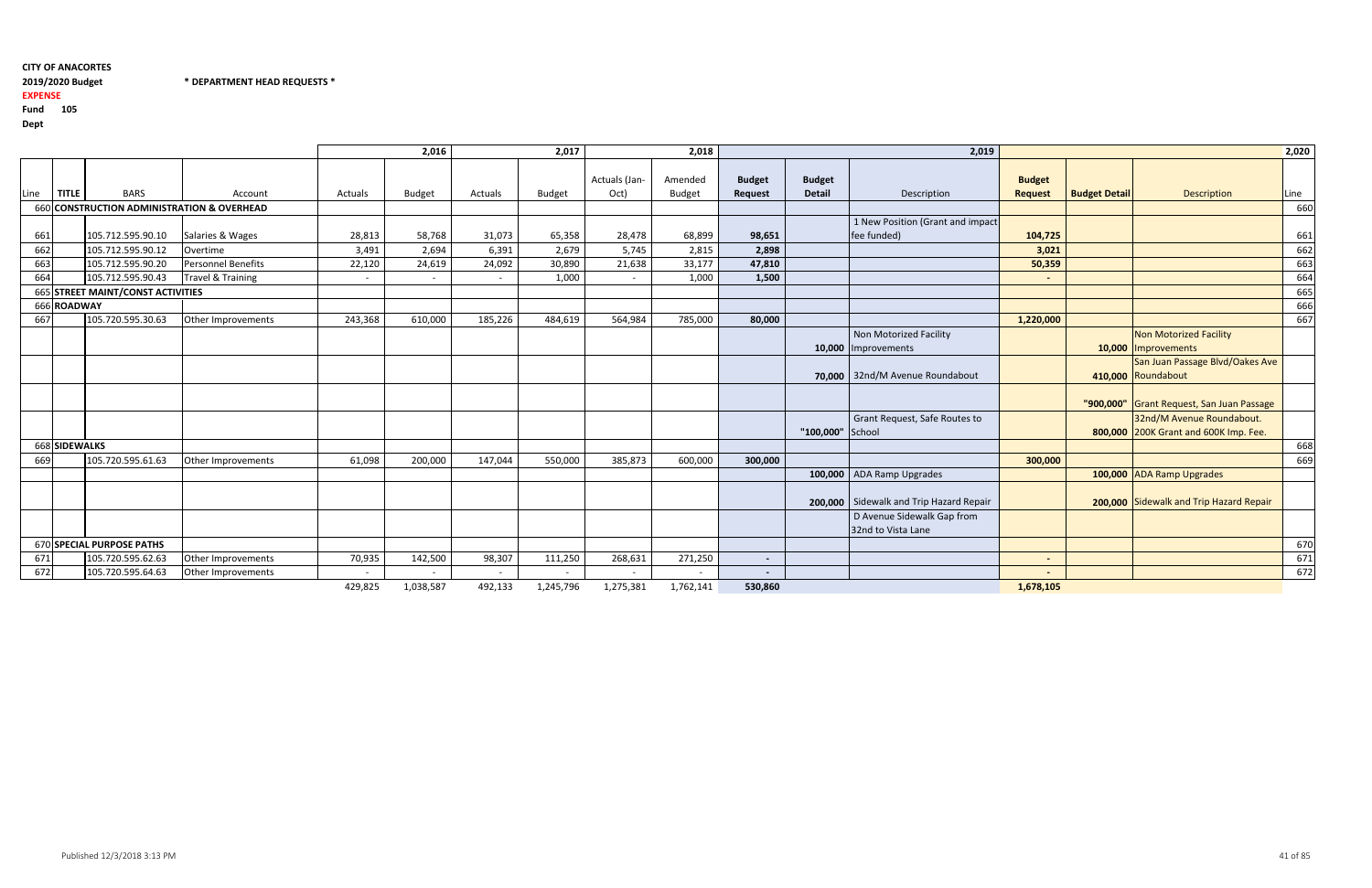## CITY OF ANACORTES2019/2020 Budget \* DEPARTMENT HEAD REQUESTS \*REVENUEFund <sup>106</sup>

|      |             |                                                           | 2016    |               | 2017    |               | 2018                  |                          | 2019                                      | 2020      |     |
|------|-------------|-----------------------------------------------------------|---------|---------------|---------|---------------|-----------------------|--------------------------|-------------------------------------------|-----------|-----|
| Line | <b>BARS</b> | Account                                                   | Actuals | <b>Budget</b> | Actuals | <b>Budget</b> | Actuals (Jan-<br>Oct) | Amended<br><b>Budget</b> | <b>Budget Request Budget Request Line</b> |           |     |
|      |             |                                                           |         |               |         |               |                       |                          |                                           |           |     |
| 369  | 106         | <b>IANACORTES TBD#1</b>                                   |         |               |         |               |                       |                          |                                           |           | 369 |
| 370  | 106.720     | <b>STREET MAINT/CONST ACTIVITIES</b>                      |         |               |         |               |                       |                          |                                           |           | 370 |
|      |             | 106.720.308.90.00 Unassigned Fund Balance                 |         |               |         |               |                       |                          |                                           | 56        |     |
| 372  |             | 106.720.317.60.00 Transportation Benefit District Vehicle | 317,255 | 305,160       | 335,392 | 334,056       | 299,879               | 299,056                  | 1,136,379                                 | 1,164,789 | 372 |

1,136,431

1,164,845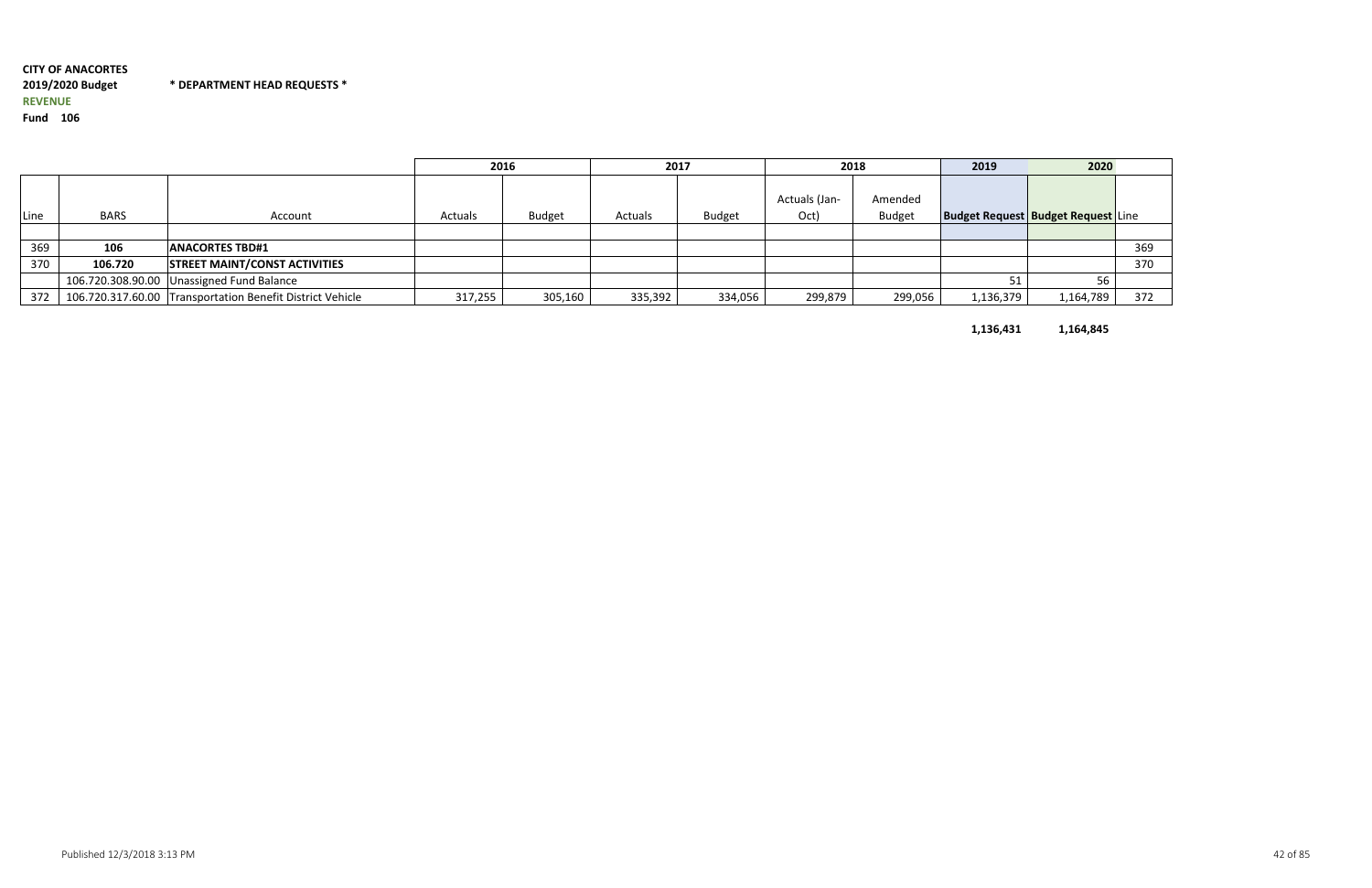#### 2019/2020 Budget\* DEPARTMENT HEAD REQUESTS \*

## EXPENSE

Fund <sup>106</sup>

|                     |              |                   |                                          | 2016    |               | 2017    |               |                       | 2018                     | 2019                            | 2020                            |      |
|---------------------|--------------|-------------------|------------------------------------------|---------|---------------|---------|---------------|-----------------------|--------------------------|---------------------------------|---------------------------------|------|
| Line                | <b>TITLE</b> | <b>BARS</b>       | Account                                  | Actuals | <b>Budget</b> | Actuals | <b>Budget</b> | Actuals (Jan-<br>Oct) | Amended<br><b>Budget</b> | <b>Budget</b><br><b>Request</b> | <b>Budget</b><br><b>Request</b> | Line |
| 675 ANACORTES TBD#1 |              |                   |                                          |         |               |         |               |                       |                          |                                 |                                 | 675  |
| 676 ADMINISTRATION  |              |                   |                                          |         |               |         |               |                       |                          |                                 |                                 | 676  |
|                     | 677 ROADWAY  |                   |                                          |         |               |         |               |                       |                          |                                 |                                 | 677  |
| 678                 |              | 106.711.542.30.46 | Insurance                                |         |               | 47      |               |                       |                          | 51                              | 56                              | 678  |
| 679 TRANSFERS-OUT   |              |                   |                                          |         |               |         |               |                       |                          |                                 |                                 | 679  |
| 680                 |              | 106.711.597.00.00 | Fund Balances, Nonexpenditures & Transfe | 305,160 | 305,160       | 334,056 | 334,056       |                       | 299,056                  | 1,136,379                       | 1,164,789                       | 680  |
|                     |              |                   |                                          |         |               |         |               |                       |                          |                                 |                                 |      |
|                     |              |                   |                                          | 305,160 | 305,160       | 334,103 | 334,056       |                       | 299,056                  | 1,136,431                       | 1,164,845                       |      |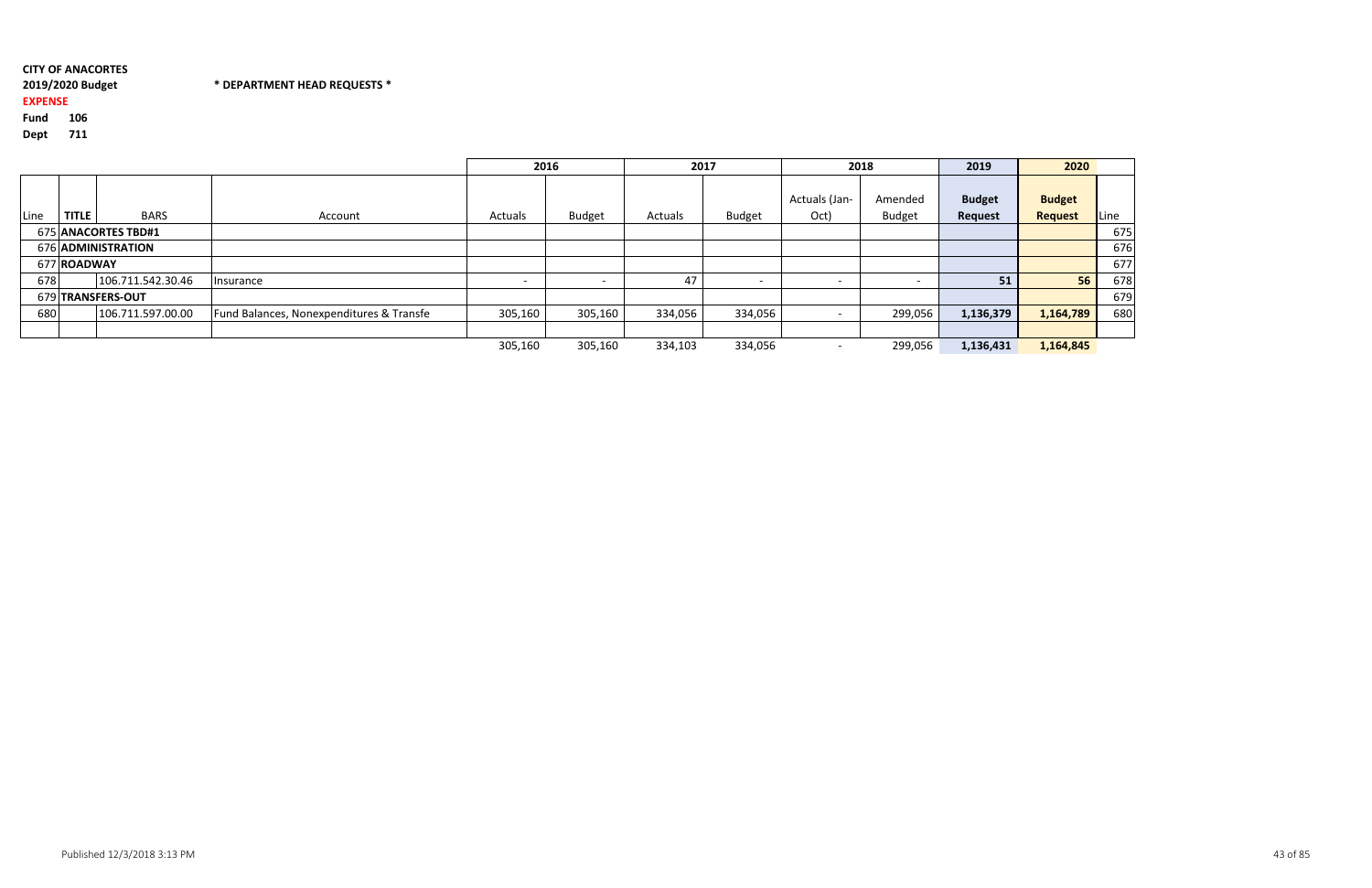## CITY OF ANACORTES2019/2020 Budget \* DEPARTMENT HEAD REQUESTS \*REVENUE

|      |                                      |                                         |                              | 2016                     | 2017                     |                          |                          | 2018                         | 2020<br>2019                    |                                 |      |
|------|--------------------------------------|-----------------------------------------|------------------------------|--------------------------|--------------------------|--------------------------|--------------------------|------------------------------|---------------------------------|---------------------------------|------|
| Line | <b>BARS</b>                          | Account                                 | <b>Actuals</b>               | <b>Budget</b>            | Actuals                  | <b>Budget</b>            | Actuals (Jan-<br>Oct)    | Amended<br><b>Budget</b>     | <b>Budget</b><br><b>Request</b> | <b>Budget</b><br><b>Request</b> | Line |
|      |                                      |                                         |                              |                          |                          |                          |                          |                              |                                 |                                 |      |
| 373  | 107                                  | <b>IWASHINGTON PARK FUND</b>            |                              |                          |                          |                          |                          |                              |                                 |                                 | 373  |
| 374  | 107.000                              | <b>NON DEPARTMENTAL</b>                 |                              |                          |                          |                          |                          |                              |                                 |                                 | 374  |
| 375  | 107.000.361                          | <b>INTEREST &amp; OTHER EARNINGS</b>    |                              |                          |                          |                          |                          |                              |                                 |                                 | 375  |
| 376  | 107.000.361.10.00                    | Investment Interest                     | 827                          | $\sim$                   | 702                      | 405                      | 646                      | 409                          | 516                             | 516                             | 376  |
| 377  | 107.410                              | <b>PARKS &amp; RECREATION</b>           |                              |                          |                          |                          |                          |                              |                                 |                                 | 377  |
| 378  | 107.410.308                          | <b>BEGINNING FUND BALANCE</b>           |                              |                          |                          |                          |                          |                              |                                 |                                 | 378  |
| 379  | 107.410.308.90.00                    | <b>Unassigned Fund Balance</b>          | $\qquad \qquad \blacksquare$ | 1,207                    | $\sim$                   | (1,000)                  | $\overline{\phantom{a}}$ | (1,029)                      | 1,898                           | 9,568                           | 379  |
| 380  | 107.410.311                          | <b>GENERAL PROPERTY TAX</b>             |                              |                          |                          |                          |                          |                              |                                 |                                 | 380  |
| 381  | 107.410.311.10.00                    | <b>Real &amp; Personal Property Tax</b> |                              | $\overline{\phantom{a}}$ | $\overline{\phantom{a}}$ | $\overline{\phantom{a}}$ | $\overline{\phantom{a}}$ | $\overline{\phantom{a}}$     | $\overline{\phantom{a}}$        |                                 | 381  |
| 382  | 107.410.341                          | <b>GENERAL GOVERNMENT</b>               |                              |                          |                          |                          |                          |                              |                                 |                                 | 382  |
| 383  | 107.410.341.71.10                    | Sales of Merchandise, Firewood          | 9,916                        | 6,656                    | 10,209                   | 13,114                   | 10,846                   | 9,045                        | 10,209                          | 10,209                          | 383  |
| 384  | 107.410.341.72.30                    | Sales of Merchandise, Shower            | 4,271                        | 3,468                    | 3,586                    | 3,603                    | 2,394                    | 3,783                        | 4,271                           | 4,271                           | 384  |
| 385  | 107.410.361                          | <b>INTEREST &amp; OTHER EARNINGS</b>    |                              |                          |                          |                          |                          |                              |                                 |                                 | 385  |
| 386  | 107.410.361.10.00                    | Investment Interest                     |                              | $\overline{\phantom{a}}$ | $\sim$                   | $\overline{\phantom{a}}$ | $\overline{a}$           | $\overline{\phantom{a}}$     | $\sim$                          |                                 | 386  |
| 387  | 107.410.362                          | <b>RENTS, LEASES &amp; CONCESSIONS</b>  |                              |                          |                          |                          |                          |                              |                                 |                                 | 387  |
| 388  | 107.410.362.31.10                    | Parking Fees - Boat Trailer Lot         | 78,340                       | 81,547                   | 87,581                   | 88,194                   | 99,970                   | 74,086                       | 94,587                          | 94,587                          | 388  |
| 389  | 107.410.362.32.10                    | Parking Fees - Lot 'B'                  | 9,693                        | 10,940                   | 6,015                    | 11,199                   | 9,928                    | 11,311                       | 6,496                           | 6,496                           | 389  |
| 390  | 107.410.362.41.10                    | <b>Camping Fees</b>                     | 163,249                      | 157,496                  | 174,680                  | 175,528                  | 165,039                  | 155,223                      | 188,654                         | 188,654                         | 390  |
| 391  | 107.410.362.42.10   Day Use Park Fee |                                         | 3,350                        | 5,407                    | 4,090                    | 3,061                    | 537                      | 3,092                        | 4,417                           | 4,417                           | 391  |
| 392  | 107.410.362.43.10 Special Events     |                                         |                              |                          | 15                       |                          | $\overline{\phantom{a}}$ | $\qquad \qquad \blacksquare$ | $\overline{\phantom{a}}$        |                                 | 392  |
|      |                                      |                                         | 269,781                      | 266,721                  | 286,914                  | 294,103                  | 289,447                  | 255,918                      | 311,048                         | 318,718                         |      |

| <b>20</b>            |                 |
|----------------------|-----------------|
|                      |                 |
|                      | Line            |
|                      |                 |
|                      | 373             |
|                      | 374             |
|                      | 375             |
| -<br>                | $\frac{1}{376}$ |
|                      | $\frac{1}{377}$ |
|                      | 378             |
| $\ddot{\phantom{0}}$ | 379             |
|                      | 380             |
|                      | 381             |
|                      | 382             |
| Ī                    | 383             |
| ֧֚֡֬ <u>֓</u>        | 384             |
|                      | 385             |
|                      | 386             |
|                      | 387             |
| ī                    | 388             |
| ;<br>;               | 389             |
|                      | 390             |
|                      | 391             |
|                      | 392             |
| ֧֧֖֖֚֚֚֚֝֝<br>֧֚֚֚֝  |                 |
|                      |                 |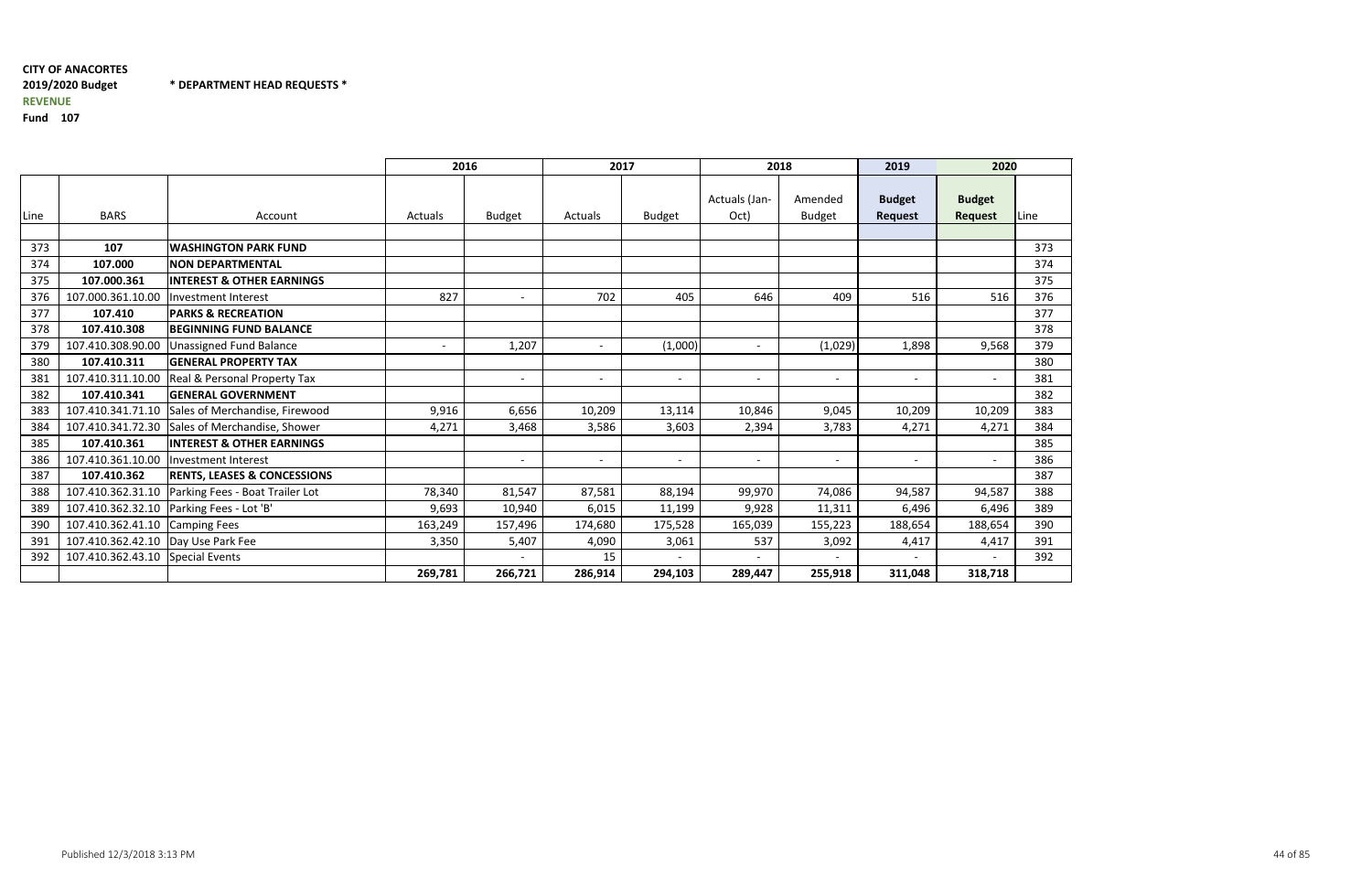Fund <sup>107</sup>410 Dept

## CITY OF ANACORTES2019/2020 Budget

## 2019/2020 Budget \* DEPARTMENT HEAD REQUESTS \*

## EXPENSE

|                 |              |                          |                                          | 2016                     |                          | 2017                     |         |                          | 2018                     |                          | 2019        |                                 | 2020               |      |
|-----------------|--------------|--------------------------|------------------------------------------|--------------------------|--------------------------|--------------------------|---------|--------------------------|--------------------------|--------------------------|-------------|---------------------------------|--------------------|------|
| Line            | <b>TITLE</b> | <b>BARS</b>              | Account                                  | Actuals                  | <b>Budget</b>            | Actuals                  | Budget  | Actuals (Jan-<br>Oct)    | Amended<br><b>Budget</b> | <b>Budget</b><br>Request | Description | <b>Budget</b><br><b>Request</b> | <b>Description</b> | Line |
|                 |              | 681 WASHINGTON PARK FUND |                                          |                          |                          |                          |         |                          |                          |                          |             |                                 |                    | 681  |
|                 |              | 682 PARKS & RECREATION   |                                          |                          |                          |                          |         |                          |                          |                          |             |                                 |                    | 682  |
| 683 CAMPGROUNDS |              |                          |                                          |                          |                          |                          |         |                          |                          |                          |             |                                 |                    | 683  |
| 684             |              | 107.410.576.30.10        | Salaries & Wages                         | 133,013                  | 130,978                  | 147,381                  | 147,266 | 136,493                  | 124,746                  | 155,370                  |             | 159,617                         |                    | 684  |
| 685             |              | 107.410.576.30.12        | Overtime                                 | 809                      | $\sim$                   | 181                      | $\sim$  | 862                      | $\sim$                   | $\sim$                   |             | $\sim$                          |                    | 685  |
| 686             |              | 107.410.576.30.20        | <b>Personnel Benefits</b>                | 52,880                   | 51,405                   | 53,487                   | 52,920  | 58,790                   | 56,412                   | 68,718                   |             | 71,435                          |                    | 686  |
| 687             |              | 107.410.576.30.31        | <b>Office &amp; Operating Supplies</b>   | 24,158                   | 23,500                   | 27,378                   | 30,000  | 29,282                   | 30,000                   | 30,000                   |             | 30,000                          |                    | 687  |
| 688             |              | 107.410.576.30.34        | Supplies Purchased for Inventory or Resa | 6,108                    | 4,500                    | 8,756                    | 9,000   | 8,110                    | 4,500                    | 5,500                    |             | 5,500                           |                    | 688  |
| 689             |              | 107.410.576.30.40        | <b>Interfund Services</b>                | 11,687                   | 11,687                   | 11,406                   | 11,406  | 12,301                   | 11,406                   | 10,808                   |             | 11,349                          |                    | 689  |
| 690             |              | 107.410.576.30.41        | <b>Professional Services</b>             | 5,903                    | 22,500                   | 5,570                    | 15,000  | 15,313                   | 5,000                    | 15,000                   |             | 15,000                          |                    | 690  |
| 691             |              | 107.410.576.30.43        | Travel & Training                        | 179                      | 500                      | 279                      | 500     | 122                      | 500                      | 500                      |             | 500                             |                    | 691  |
| 692             |              | 107.410.576.30.44        | <b>Taxes &amp; Operating Assessments</b> | 1,191                    | 1,200                    | 2,148                    | 1,500   | 317                      | 1,500                    | 1,500                    |             | 1,500                           |                    | 692  |
| 693             |              | 107.410.576.30.46        | Insurance                                | 1,439                    |                          | 1,502                    | 1,511   | 2,930                    | 1,587                    | 1,653                    |             | 1,818                           |                    | 693  |
| 694             |              | 107.410.576.30.47        | <b>Utility Services</b>                  | 27,712                   | 20,000                   | 28,510                   | 20,000  | 24,589                   | 20,000                   | 22,000                   |             | 22,000                          |                    | 694  |
| 695             |              | 107.410.576.30.48        | Repairs & Maintenance                    | $\overline{\phantom{a}}$ | $\overline{\phantom{0}}$ | $\overline{\phantom{0}}$ |         | $\overline{\phantom{0}}$ | $\overline{\phantom{0}}$ | $\sim$                   |             | $\sim$                          |                    | 695  |
| 696             |              | 107.410.576.30.49        | Miscellaneous                            | $\overline{\phantom{a}}$ | $\sim$                   | 104                      | 5,000   | $\sim$                   | 5,000                    | $\sim$                   |             | $\sim$                          |                    | 696  |
| 697             |              | 107.410.576.30.51        | Intergovernmental Services               |                          | 450                      | $\overline{\phantom{a}}$ |         | $\overline{\phantom{0}}$ | $\overline{\phantom{a}}$ | $\blacksquare$           |             | $\blacksquare$                  |                    | 697  |
|                 |              |                          |                                          | 265,078                  | 266,721                  | 286,701                  | 294,103 | 289,108                  | 260,650                  | 311,048                  |             | 318,718                         |                    |      |

Increase from last year

50,398

7,670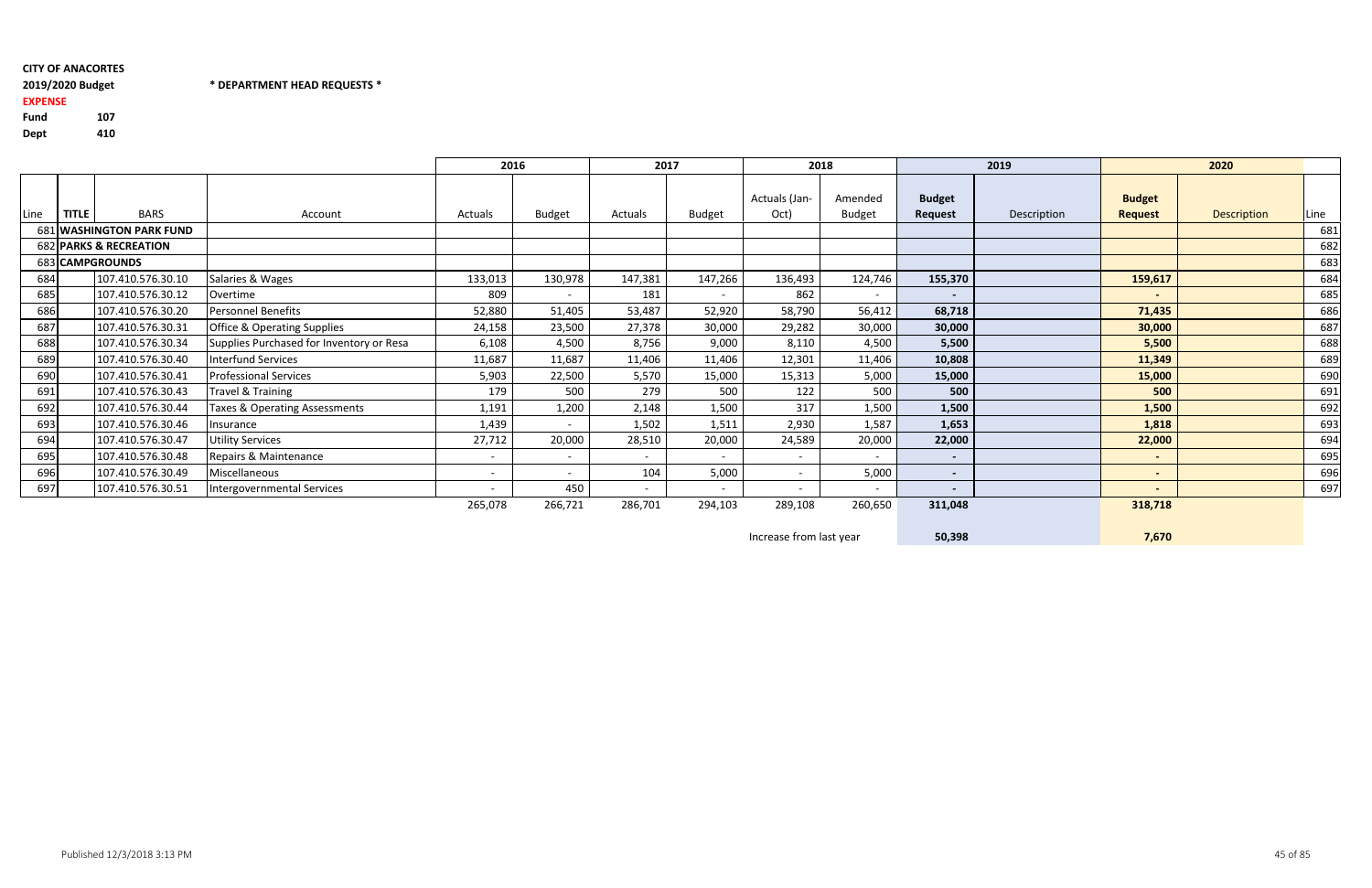# CITY OF ANACORTES2019/2020 BudgetREVENUE

\* DEPARTMENT HEAD REQUESTS \*

|      |                   |                                                     | 2016                     |                          | 2017                     |                          | 2018                     |                          | 2019                            | 2020                            |      |
|------|-------------------|-----------------------------------------------------|--------------------------|--------------------------|--------------------------|--------------------------|--------------------------|--------------------------|---------------------------------|---------------------------------|------|
| Line | <b>BARS</b>       | Account                                             | Actuals                  | <b>Budget</b>            | Actuals                  | <b>Budget</b>            | Actuals (Jan-<br>Oct)    | Amended<br><b>Budget</b> | <b>Budget</b><br><b>Request</b> | <b>Budget</b><br><b>Request</b> | Line |
|      |                   |                                                     |                          |                          |                          |                          |                          |                          |                                 |                                 |      |
| 400  | 108               | <b>PARKS CAPITAL IMPROVEMENT</b>                    |                          |                          |                          |                          |                          |                          |                                 |                                 | 400  |
| 401  | 108.000           | <b>NON DEPARTMENTAL</b>                             |                          |                          |                          |                          |                          |                          |                                 |                                 | 401  |
| 402  | 108.000.361       | <b>INTEREST &amp; OTHER EARNINGS</b>                |                          |                          |                          |                          |                          |                          |                                 |                                 | 402  |
| 403  | 108.000.361.10.00 | Investment Interest                                 | 589                      |                          |                          | 835                      | 580                      | 844                      | 589                             | 589                             | 403  |
| 404  | 108.410           | <b>PARKS &amp; RECREATION</b>                       |                          |                          |                          |                          |                          |                          |                                 |                                 | 404  |
| 405  | 108.410.308       | <b>BEGINNING FUND BALANCE</b>                       |                          |                          |                          |                          |                          |                          |                                 |                                 | 405  |
| 406  | 108.410.308.90.00 | <b>Unassigned Fund Balance</b>                      | $\overline{\phantom{a}}$ | 501                      | $\overline{\phantom{0}}$ | 40,625                   | $\sim$                   | (383)                    | 144,796                         | 244,796                         | 406  |
| 407  | 108.410.333       | <b>INDIRECT FEDERAL GRANTS</b>                      |                          |                          |                          |                          |                          |                          |                                 |                                 | 407  |
| 408  | 108.410.333.20.50 | Department of Transportation                        |                          | $\overline{\phantom{a}}$ | $\overline{\phantom{a}}$ | $\overline{\phantom{a}}$ | $\blacksquare$           |                          | $\overline{\phantom{a}}$        |                                 | 408  |
| 409  | 108.410.334       | <b>STATE GRANTS</b>                                 |                          |                          |                          |                          |                          |                          |                                 |                                 | 409  |
| 410  | 108.410.334.02.07 | Department of Agriculture                           |                          |                          |                          | $\overline{\phantom{a}}$ | $\overline{\phantom{a}}$ |                          |                                 |                                 | 410  |
| 411  | 108.410.334.02.70 | Recreation & Conservation Funding Board             | 168,024                  | 335,000                  | 166,976                  |                          | $\overline{\phantom{a}}$ |                          | $\overline{\phantom{0}}$        |                                 | 411  |
| 412  | 108.410.334.04.20 | Dept. of Commerce                                   |                          |                          |                          |                          | $\overline{\phantom{a}}$ |                          |                                 |                                 | 412  |
| 413  | 108.410.336       | <b>STATE SHARED REVENUE, ENTITLEMENTS &amp; IMP</b> |                          |                          |                          |                          |                          |                          |                                 |                                 | 413  |
| 414  | 108.410.336.00.87 | Motor Vehicle Fuel Tax - City Streets               | 1,479                    | 1,393                    | 1,508                    | 1,433                    | $\overline{\phantom{a}}$ | 1,433                    | 1,508                           | 1,508                           | 414  |
| 415  | 108.410.361       | <b>INTEREST &amp; OTHER EARNINGS</b>                |                          |                          |                          |                          |                          |                          |                                 |                                 | 415  |
| 416  | 108.410.361.10.00 | <b>Investment Interest</b>                          |                          | $\overline{\phantom{a}}$ | $\overline{\phantom{0}}$ | $\overline{\phantom{a}}$ | $\overline{\phantom{a}}$ | $\overline{\phantom{a}}$ | $\overline{\phantom{0}}$        |                                 | 416  |
| 417  | 108.410.362       | <b>RENTS, LEASES &amp; CONCESSIONS</b>              |                          |                          |                          |                          |                          |                          |                                 |                                 | 417  |
| 418  | 108.410.362.50.00 | Space & Facilities Leases (Long-Term)               | 28,106                   | 28,106                   | 32,791                   | 28,106                   | 23,864                   | 28,106                   | 28,106                          | 28,106                          | 418  |
| 419  | 108.410.367       | <b>CONTRIBUTIONS &amp; DONATIONS FROM PRIVATE S</b> |                          |                          |                          |                          |                          |                          |                                 |                                 | 419  |
| 420  | 108.410.367.00.00 | Donations                                           |                          | $\overline{\phantom{a}}$ | 150,000                  | 150,000                  | 8,000                    | $\overline{\phantom{a}}$ | 2,550,000                       | 5,000,000                       | 420  |
| 421  | 108.410.397       | <b>TRANSFERS-IN</b>                                 |                          |                          |                          |                          |                          |                          |                                 |                                 | 421  |
| 422  | 108.410.397.00.00 | Transfers-In                                        | 153,883                  | 360,000                  | 209,250                  | 265,000                  | $\sim$                   | 195,000                  | 145,000                         | 250,000                         | 422  |
|      |                   |                                                     | 352,081                  | 725,000                  | 560,525                  | 486,000                  | 32,444                   | 225,000                  | 2,870,000                       | 5,525,000                       |      |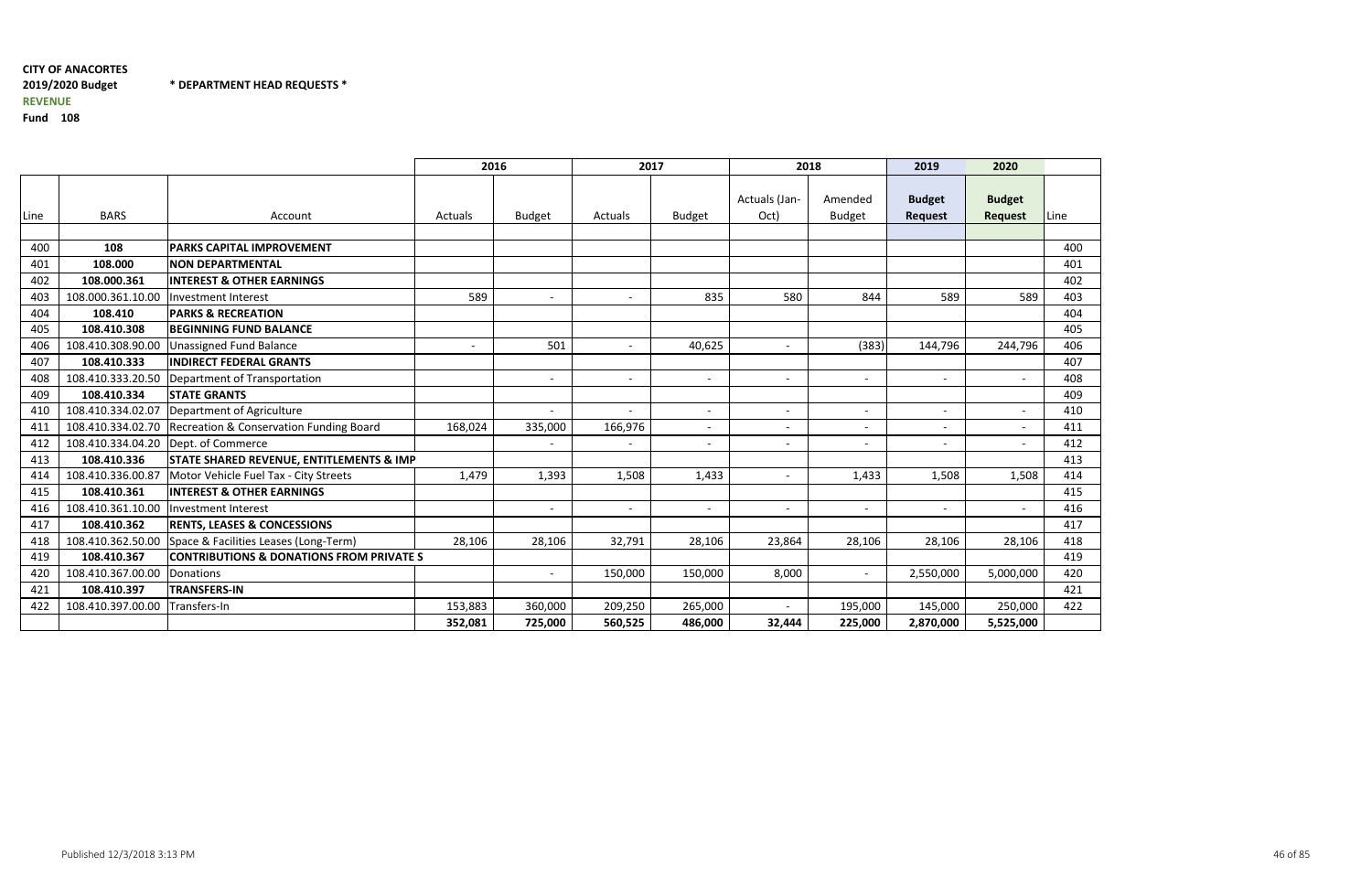2019/2020 Budget

## $*$  DEPARTMENT HEAD REQUESTS  $*$

#### EXPENSEFund <sup>108</sup>410 Dept

|      |                               |                               | 2016    |               | 2017    |               | 2018                     |                          |                                           |                      | 2019                                     |                                 |                      | 2020                                  |      |
|------|-------------------------------|-------------------------------|---------|---------------|---------|---------------|--------------------------|--------------------------|-------------------------------------------|----------------------|------------------------------------------|---------------------------------|----------------------|---------------------------------------|------|
| Line | <b>BARS</b><br><b>TITLE</b>   | Account                       | Actuals | <b>Budget</b> | Actuals | <b>Budget</b> | Actuals (Jan-<br>Oct)    | Amended<br><b>Budget</b> | <b>Budget</b><br>Request                  | <b>Budget Detail</b> | Description                              | <b>Budget</b><br><b>Request</b> | <b>Budget Detail</b> | Description                           | Line |
|      | 700 PARKS CAPITAL IMPROVEMENT |                               |         |               |         |               |                          |                          |                                           |                      |                                          |                                 |                      |                                       | 700  |
|      | 701 PARKS & RECREATION        |                               |         |               |         |               |                          |                          |                                           |                      |                                          |                                 |                      |                                       | 701  |
|      | <b>702 PARK FACILITIES</b>    |                               |         |               |         |               |                          |                          |                                           |                      |                                          |                                 |                      |                                       | 702  |
| 703  | 108.410.594.76.40             | <b>Interfund Services</b>     | $\sim$  | $\sim$        | $\sim$  | $\sim$        | $\overline{\phantom{0}}$ | $\sim$                   | $\sim$                                    |                      |                                          | $\sim$                          |                      |                                       | 703  |
| 704  | 108.410.594.76.41             | <b>Professional Services</b>  | $\sim$  | $\sim$        | $\sim$  | $\sim$        | 7,541                    | $\sim$                   | $\sim$                                    |                      |                                          | $\sim$ $\sim$                   |                      |                                       | 704  |
| 705  | 108.410.594.76.44             | Taxes & Operating Assessments |         |               | $\sim$  | $\sim$        |                          | $\sim$                   | $\sim$                                    |                      |                                          | $\sim$ 10 $\pm$                 |                      |                                       | 705  |
| 706  | 108.410.594.76.60             | Capital Outlays               | 636,779 | 725,000       | 309,446 | 486,000       | 144,558                  | 225,000                  | 2,870,000                                 |                      |                                          | 5,525,000                       |                      |                                       | 706  |
|      |                               |                               |         |               |         |               |                          |                          |                                           |                      | 80,000   parks infrastructure, Reet      |                                 |                      | 100,000 parks infrastructure, Reet    |      |
|      |                               |                               |         |               |         |               |                          |                          |                                           |                      | 100,000 cemetery, Cash                   |                                 |                      | 250,000 cemetery, Cash                |      |
|      |                               |                               |         |               |         |               |                          |                          |                                           |                      | 40,000   WA Park infrastructure, Reet    |                                 |                      | 50,000 WA Park infrastructure, Reet   |      |
|      |                               |                               |         |               |         |               |                          |                          |                                           |                      | ship wetland, 50K Grants, 50K            |                                 |                      |                                       |      |
|      |                               |                               |         |               |         |               |                          |                          |                                           |                      | 100,000 Fund Balance                     |                                 |                      | 100,000 SHIP, Reet 1                  |      |
|      |                               |                               |         |               |         |               |                          |                          |                                           |                      | 300 Grant, WA Park                       |                                 |                      | <b>Washington Park boat launch,</b>   |      |
|      |                               |                               |         |               |         |               |                          |                          |                                           |                      | 25,000   improvments, Grant              |                                 | 25,000 Grant         |                                       |      |
|      |                               |                               |         |               |         |               |                          |                          |                                           |                      | 25,000   Volunteer Park electircal, Reet |                                 |                      | 5,000,000 Community Center, Donations |      |
|      |                               |                               |         |               |         |               |                          |                          |                                           |                      | 2,500,000   Community Center, Donations  |                                 |                      |                                       |      |
|      |                               |                               | 636,779 | 725,000       | 309,446 | 486,000       | 152,099                  | 225,000                  | 2,870,000                                 |                      |                                          | 5,525,000                       |                      |                                       |      |
|      |                               |                               |         |               |         |               |                          |                          | $\sim$ $\sim$ $\sim$ $\sim$ $\sim$ $\sim$ |                      |                                          | $- - - - - - -$                 |                      |                                       |      |

Increase from last year

2,645,000

2,655,000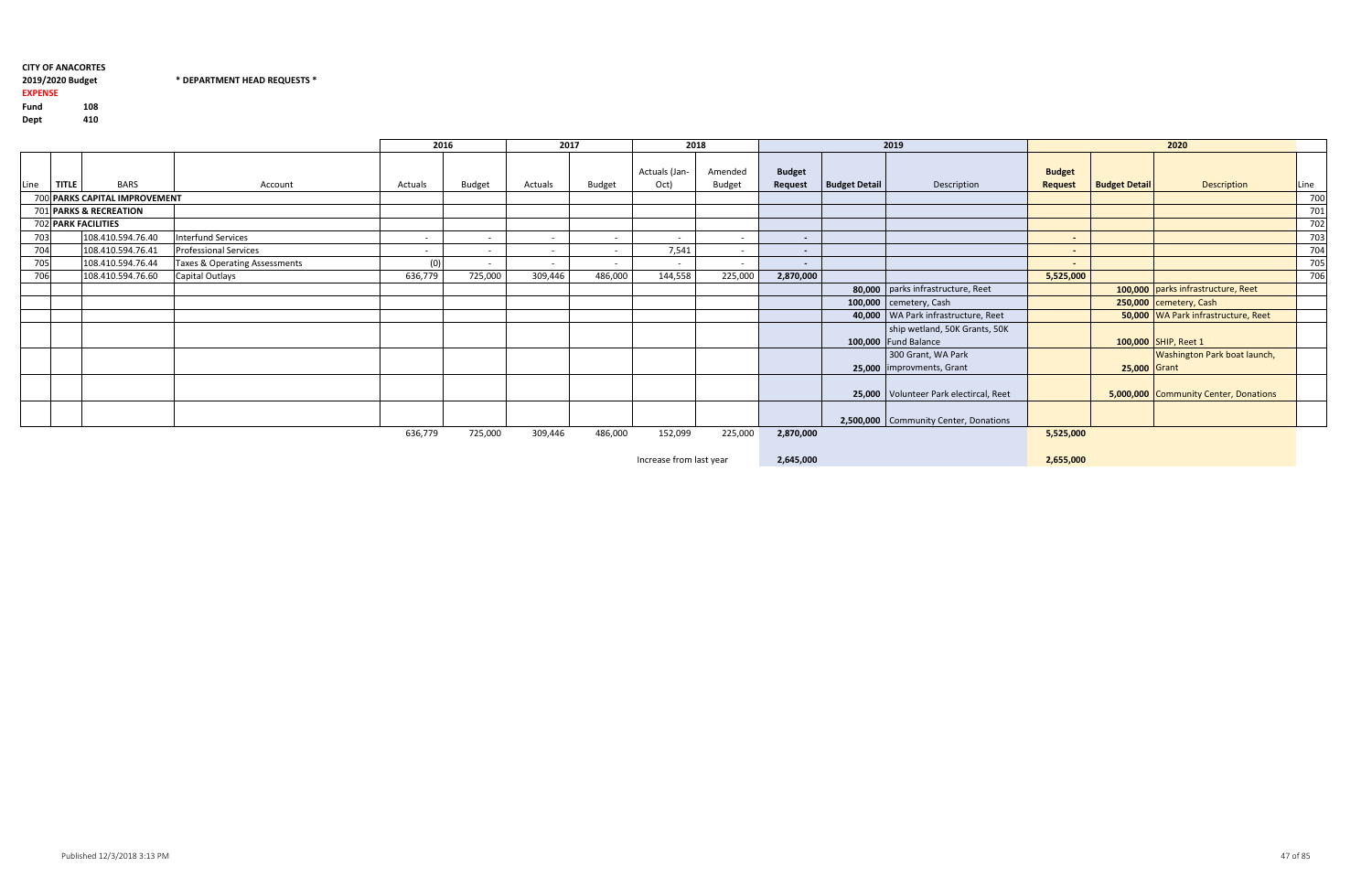## CITY OF ANACORTES2019/2020 BudgetREVENUE

\* DEPARTMENT HEAD REQUESTS \*

|      |                   |                                                     | 2016                     |                          | 2017                     |                          | 2018                     |                          | 2019                            | 2020                            |      |
|------|-------------------|-----------------------------------------------------|--------------------------|--------------------------|--------------------------|--------------------------|--------------------------|--------------------------|---------------------------------|---------------------------------|------|
| Line | <b>BARS</b>       | Account                                             | <b>Actuals</b>           | <b>Budget</b>            | Actuals                  | <b>Budget</b>            | Actuals (Jan-<br>Oct)    | Amended<br><b>Budget</b> | <b>Budget</b><br><b>Request</b> | <b>Budget</b><br><b>Request</b> | Line |
|      |                   |                                                     |                          |                          |                          |                          |                          |                          |                                 |                                 |      |
| 423  | 110               | <b>AMBULANCE SERVICE FUND</b>                       |                          |                          |                          |                          |                          |                          |                                 |                                 | 423  |
| 424  | 110.000           | <b>NON DEPARTMENTAL</b>                             |                          |                          |                          |                          |                          |                          |                                 |                                 | 424  |
| 425  | 110.000.361       | <b>INTEREST &amp; OTHER EARNINGS</b>                |                          |                          |                          |                          |                          |                          |                                 |                                 | 425  |
| 426  | 110.000.361.10.00 | Investment Interest                                 | 2,494                    |                          | 1,431                    | $\overline{\phantom{a}}$ | 903                      | $\overline{\phantom{a}}$ | 296                             | 1,431                           | 426  |
| 427  | 110.320           | <b>MEDIC/FIRE DEPARTMENT</b>                        |                          |                          |                          |                          |                          |                          |                                 |                                 | 427  |
| 428  | 110.320.308       | <b>BEGINNING FUND BALANCE</b>                       |                          |                          |                          |                          |                          |                          |                                 |                                 | 428  |
| 429  | 110.320.308.90.00 | <b>Unassigned Fund Balance</b>                      | $\overline{\phantom{a}}$ | (56, 812)                | $\overline{\phantom{a}}$ | 39,500                   | $\overline{\phantom{a}}$ | $\overline{\phantom{a}}$ | 113,217                         | 120,732                         | 429  |
| 430  | 110.320.311       | <b>GENERAL PROPERTY TAX</b>                         |                          |                          |                          |                          |                          |                          |                                 |                                 | 430  |
| 431  | 110.320.311.10.00 | Real & Personal Property Tax                        | 369,568                  | 359,218                  | 121,996                  | 65,632                   | 38,251                   | 46,386                   | 450,000                         | 700,000                         | 431  |
| 432  | 110.320.313       | <b>RETAIL SALES &amp; USE TAXES</b>                 |                          |                          |                          |                          |                          |                          |                                 |                                 | 432  |
| 433  | 110.320.313.11.00 | Local Retail Sales & Use Tax                        | 484,551                  | 484,680                  | 545,078                  | 506,805                  | 525,685                  | 581,689                  | $ \,$                           |                                 | 433  |
| 434  | 110.320.334       | <b>STATE GRANTS</b>                                 |                          |                          |                          |                          |                          |                          |                                 |                                 | 434  |
|      | 110.320.332.93.40 | Medicaid                                            |                          |                          |                          |                          | 90,736                   | $\overline{\phantom{0}}$ | $\blacksquare$                  |                                 |      |
| 435  | 110.320.334.04.90 | Department of Health                                | 1,290                    | 1,341                    | 1,270                    | 1,290                    | 1,222                    | 1,290                    | 1,222                           | 1,222                           | 435  |
| 436  | 110.320.337       | <b>INTERLOCAL GRANTS, ENTITLEMENTS &amp; OTHER</b>  |                          |                          |                          |                          |                          |                          |                                 |                                 | 436  |
| 437  | 110.320.337.00.00 | Interlocal Grants, Entitlements & Other             | 1,031,192                | 1,037,424                | 845,833                  | 856,028                  | 1,015,091                | 856,028                  | 1,518,000                       | 1,349,300                       | 437  |
| 438  | 110.320.341       | <b>GENERAL GOVERNMENT</b>                           |                          |                          |                          |                          |                          |                          |                                 |                                 | 438  |
| 439  | 110.320.341.43.00 | Budgeting & Accounting Services                     | 110                      |                          | 675                      |                          | 555                      |                          | 710                             | 710                             | 439  |
| 440  | 110.320.342       | <b>PUBLIC SAFETY</b>                                |                          |                          |                          |                          |                          |                          |                                 |                                 | 440  |
| 441  | 110.320.342.20.00 | Fire Protection & Emergency Medical Serv            |                          |                          |                          |                          | $\overline{\phantom{a}}$ |                          | $\overline{\phantom{a}}$        |                                 | 441  |
| 442  | 110.320.342.60.00 | Ambulance Services                                  | 1,662,295                | 1,643,813                | 1,693,146                | 1,796,719                | 1,290,373                | 1,796,030                | 1,662,185                       | 1,662,185                       | 442  |
| 443  | 110.320.361       | <b>INTEREST &amp; OTHER EARNINGS</b>                |                          |                          |                          |                          |                          |                          |                                 |                                 | 443  |
| 444  | 110.320.361.10.00 | Investment Interest                                 | $\mathbf{1}$             | $\overline{\phantom{a}}$ | $\overline{\phantom{a}}$ | $\overline{\phantom{a}}$ | $\overline{\phantom{a}}$ | $\overline{\phantom{a}}$ | $\overline{\phantom{a}}$        |                                 | 444  |
| 445  | 110.320.367       | <b>CONTRIBUTIONS &amp; DONATIONS FROM PRIVATE S</b> |                          |                          |                          |                          |                          |                          |                                 |                                 | 445  |
| 446  | 110.320.367.00.00 | Contributions & Donations from Private S            |                          |                          | 36,500                   | 37,000                   | $\overline{\phantom{a}}$ | $\overline{\phantom{a}}$ | $\overline{\phantom{a}}$        |                                 | 446  |
| 447  | 110.320.397       | <b>TRANSFERS-IN</b>                                 |                          |                          |                          |                          |                          |                          |                                 |                                 | 447  |
| 448  | 110.320.397.00.00 | Transfers-In                                        |                          |                          |                          |                          |                          | 86,896                   |                                 |                                 | 448  |
|      |                   |                                                     | 3,551,500                | 3,469,664                | 3,245,929                | 3,302,974                | 2,962,816                | 3,368,319                | 3,745,631                       | 3,835,580                       |      |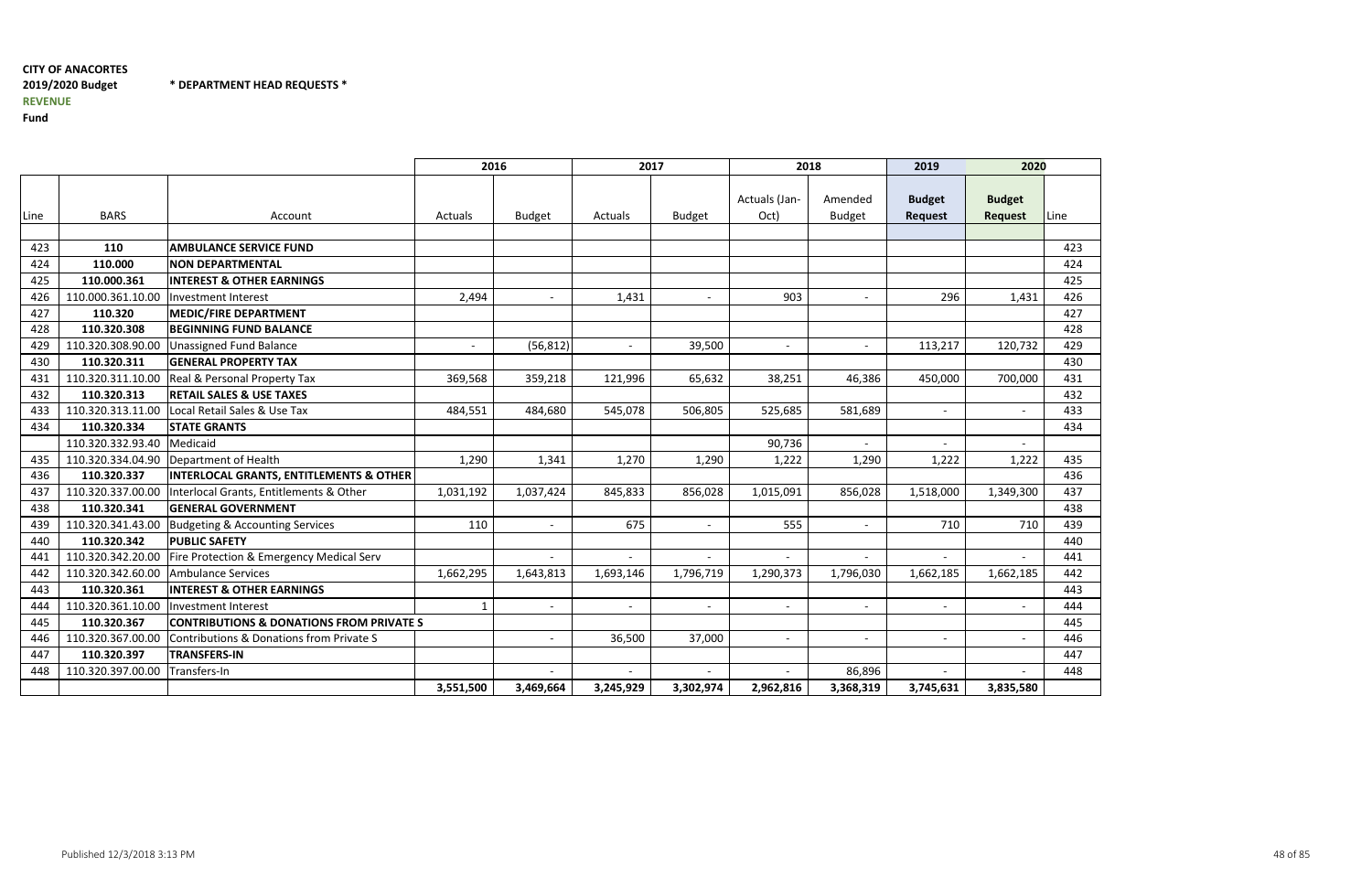2019/2020 Budget \* DEPARTMENT HEAD REQUESTS \*

## EXPENSE

Fund

|      |              |                            |                                          | 2016      |               | 2017      |               | 2018          |               |                | 2019                  |                | 2020                         |      |
|------|--------------|----------------------------|------------------------------------------|-----------|---------------|-----------|---------------|---------------|---------------|----------------|-----------------------|----------------|------------------------------|------|
|      |              |                            |                                          |           |               |           |               | Actuals (Jan- | Amended       | <b>Budget</b>  |                       | <b>Budget</b>  |                              |      |
| Line | <b>TITLE</b> | <b>BARS</b>                | Account                                  | Actuals   | <b>Budget</b> | Actuals   | <b>Budget</b> | Oct)          | <b>Budget</b> | <b>Request</b> | Description           | <b>Request</b> | Description                  | Line |
|      |              | 707 AMBULANCE SERVICE FUND |                                          |           |               |           |               |               |               |                |                       |                |                              | 707  |
|      |              | 708 MEDIC/FIRE DEPARTMENT  |                                          |           |               |           |               |               |               |                |                       |                |                              | 708  |
| 709  |              | 110.320.515.30.41          | <b>Professional Services</b>             | $\sim$    |               |           |               | $\sim$        |               | $\blacksquare$ |                       |                |                              | 709  |
|      |              | 710 ADMINISTRATION         |                                          |           |               |           |               |               |               |                |                       |                |                              | 710  |
| 711  |              | 110.320.522.10.10          | Salaries & Wages Administration          | 66,360    | 66,825        | 72,579    | 70,471        | 91,971        | 74,045        | 68,604         |                       | 68,969         |                              | 711  |
| 712  |              | 110.320.522.10.12          | Overtime                                 | 131       | $\sim$        | 93        |               | 182           |               | $\sim$         |                       |                |                              | 712  |
| 713  |              | 110.320.522.10.20          | <b>Personnel Benefits Administration</b> | 18,467    | 17,012        | 18,266    | 19,034        | 23,814        | 20,240        | 18,773         |                       | 19,182         |                              | 713  |
| 714  |              | 110.320.522.10.41          | <b>Professional Services</b>             | 40,663    | 45,000        | 43,028    | 45,000        | 63,139        | 45,000        | 50,000         |                       | 50,000         |                              | 714  |
|      |              | 715 AMBULANCE SERVICES     |                                          |           |               |           |               |               |               |                |                       |                |                              | 715  |
| 716  |              | 110.320.522.70.10          | Salaries & Wages                         | 1,477,236 | 1,429,628     | 1,421,834 | 1,394,507     | 1,308,874     | 1,443,624     | 1,731,626      |                       | 1,793,640      |                              | 716  |
| 717  |              | 110.320.522.70.12          | Overtime                                 | 186,655   | 194,560       | 140,533   | 154,822       | 131,161       | 134,298       | 159,708        |                       | 165,608        |                              | 717  |
| 718  |              | 110.320.522.70.14          | Salaries & Wages - Volunteers            | 682       | 3,000         | 22,970    | 3,000         | 46,317        | 4,000         |                |                       |                |                              | 718  |
| 719  |              | 110.320.522.70.20          | <b>Personnel Benefits</b>                | 424,137   | 443,027       | 426,252   | 428,805       | 409,573       | 451,606       | 571,366        |                       | 585,275        |                              | 719  |
| 720  |              | 110.320.522.70.31          | <b>Office &amp; Operating Supplies</b>   | 92,038    | 96,000        | 61,959    | 98,000        | 90,479        | 112,000       |                | 113,500   Medications |                | 113,500 Medications          | 720  |
| 721  |              | 110.320.522.70.40          | <b>Interfund Services</b>                | 328,353   | 120,228       | 152,292   | 152,177       | 123,912       | 154,920       | 128,764        |                       | 135,202        |                              | 721  |
| 722  |              | 110.320.522.70.42          | Communication                            | 8,150     | 23,760        | 5,285     | 23,760        | (1,727)       | 24,700        | 27,000         | Radio lines, Spillman |                | 27,000 Radio lines, Spillman | 722  |
| 723  |              | 110.320.522.70.43          | Travel & Training                        | 9,563     | 9,200         | 14,974    | 10,600        | 7,998         | 10,200        | 12,000         |                       | 12,500         |                              | 723  |
| 724  |              | 110.320.522.70.44          | Taxes & Operating Assessments            | (1, 420)  | 190           | (12)      | 2,000         | 11            | 2,000         | 2,000          |                       | 2,000          |                              | 724  |
| 725  |              | 110.320.522.70.45          | <b>Operating Rentals &amp; Leases</b>    | 1,100     |               |           |               | $\sim$        |               |                |                       |                |                              | 725  |
| 726  |              | 110.320.522.70.46          | Insurance                                | 1,520     | 1,598         | 1,938     | 1,938         | 13,221        | 2,074         | 2,132          |                       | 2,345          |                              | 726  |
| 727  |              | 110.320.522.70.48          | Repairs & Maintenance                    | 7,478     | 4,800         | 3,477     | 5,500         |               | 5,800         | 5,800          |                       | 6,000          |                              | 727  |
| 728  |              | 110.320.522.70.49          | Miscellaneous                            | 806,205   | 546,938       | 774,176   | 841,859       | 607,102       | 841,859       | 841,859        |                       | 841,859        |                              | 728  |
| 729  |              | 110.320.522.70.51          | INTERGOVERNMENTAL SERVICES               | 9,160     | 259,772       | 10,432    | 10,500        | 12,411        |               | 12,500         |                       | 12,500         |                              | 729  |
|      |              | 730 FIRE CONTROL           |                                          |           |               |           |               |               |               |                |                       |                |                              | 730  |
| 731  |              | 110.320.594.22.51          | Intergovernmental Services               | $\sim$    |               | $\sim$    |               | $\sim$        |               | $\blacksquare$ |                       |                |                              | 731  |
| 732  |              | 110.320.594.22.64          | Machinery & Equipment                    | $\sim$    | 208,125       | 39,748    | 41,000        | 14,123        | 86,896        | $\sim$         |                       |                |                              | 732  |
|      |              |                            |                                          |           |               |           |               |               |               |                |                       |                |                              |      |
|      |              |                            |                                          | 3,476,479 | 3,469,664     | 3,209,826 | 3,302,974     | 2,942,560     | 3,413,262     | 3,745,631      |                       | 3,835,580      |                              |      |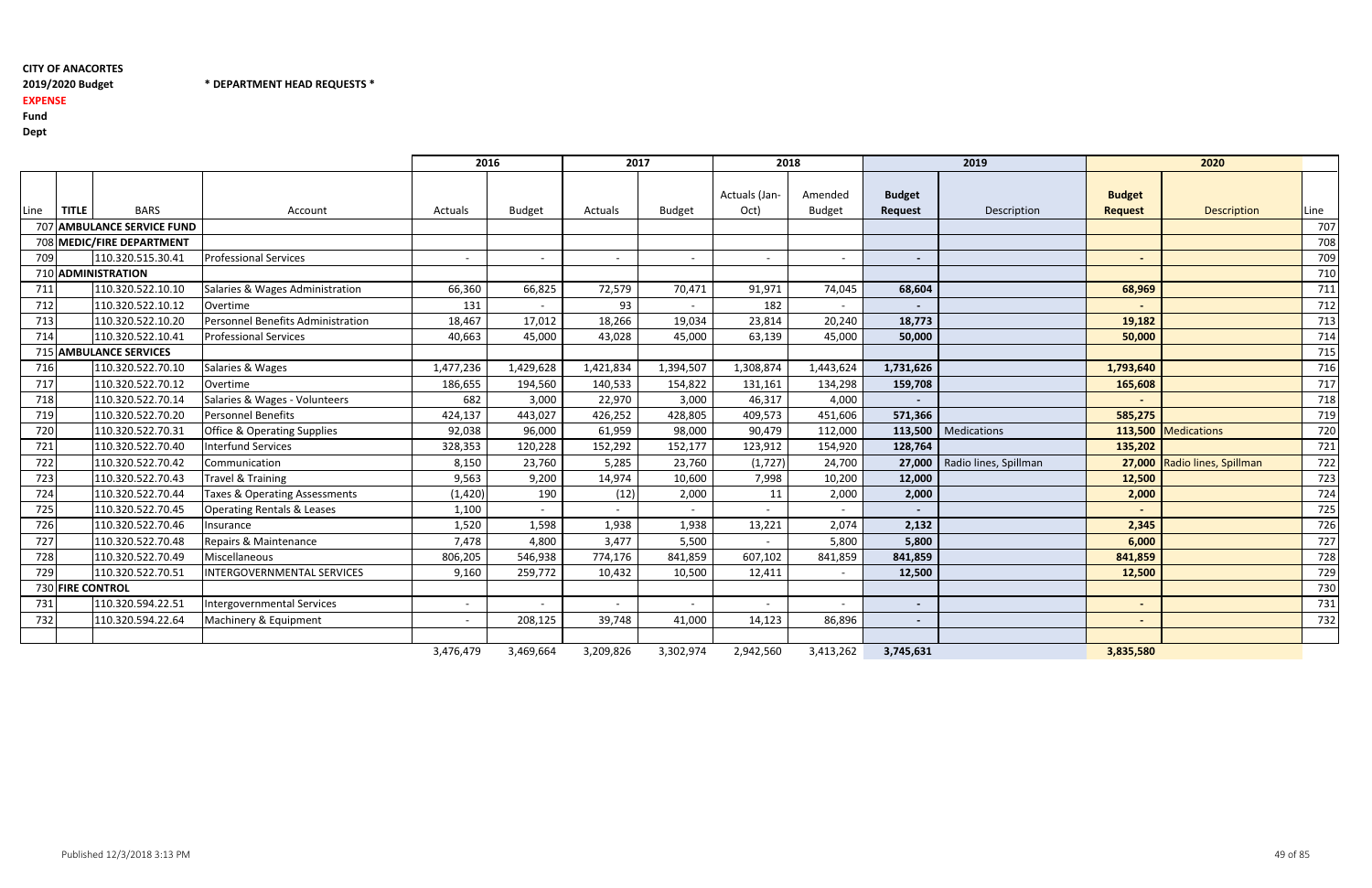## CITY OF ANACORTES2019/2020 Budget \* DEPARTMENT HEAD REQUESTS \*REVENUE

|      |                   |                                                | 2016                     |                          |                          | 2017                     | 2018                     |                          | 2019                     | 2020                     |      |
|------|-------------------|------------------------------------------------|--------------------------|--------------------------|--------------------------|--------------------------|--------------------------|--------------------------|--------------------------|--------------------------|------|
| Line | <b>BARS</b>       | Account                                        | <b>Actuals</b>           | <b>Budget</b>            | Actuals                  | <b>Budget</b>            | Actuals (Jan-<br>Oct)    | Amended<br><b>Budget</b> | <b>Budget</b><br>Request | <b>Budget</b><br>Request | Line |
|      |                   |                                                |                          |                          |                          |                          |                          |                          |                          |                          |      |
| 449  | 112               | <b>DEVELOPMENT IMPACT FEE</b>                  |                          |                          |                          |                          |                          |                          |                          |                          | 449  |
| 450  | 112.000           | <b>NON DEPARTMENTAL</b>                        |                          |                          |                          |                          |                          |                          |                          |                          | 450  |
| 451  | 112.000.361       | <b>INTEREST &amp; OTHER EARNINGS</b>           |                          |                          |                          |                          |                          |                          |                          |                          | 451  |
| 452  | 112.000.361.10.00 | Investment Interest                            | 8,071                    |                          | 7,448                    | 3,740                    | 6,685                    | 3,740                    | 4,514                    | 2,257                    | 452  |
| 453  | 112.240           | PLANNING & COMMUNITY DEVELOPMENT               |                          |                          |                          |                          |                          |                          |                          |                          | 453  |
| 454  | 112.240.308       | <b>BEGINNING FUND BALANCE</b>                  |                          |                          |                          |                          |                          |                          |                          |                          | 454  |
| 455  | 112.240.308.90.00 | <b>Unassigned Fund Balance</b>                 | $\overline{\phantom{0}}$ | (193, 108)               | $\overline{\phantom{0}}$ | (61, 740)                | $\overline{a}$           | 126,260                  | (137,590)                | 795,875                  | 455  |
| 456  | 112.240.345       | <b>NATURAL &amp; ECONOMIC ENVIRONMENT</b>      |                          |                          |                          |                          |                          |                          |                          |                          | 456  |
| 457  | 112.240.345.85.00 | (GMA) Impact Fees Road                         | 90,897                   | 121,722                  | 90,031                   | 111,960                  | 249,317                  | 111,960                  | 237,726                  | 244,858                  | 457  |
| 458  |                   | 112.240.345.85.10 (GMA) Impact Fees Recreation | 61,170                   | 71,387                   | 53,415                   | 133,040                  | 59,655                   | 83,040                   | 55,350                   | 57,011                   | 458  |
| 459  |                   | 112.240.345.85.20 (GMA) Impact Fees Fire       | 2,946                    | $\overline{\phantom{a}}$ | $\overline{\phantom{a}}$ |                          | 4,095                    |                          | $\overline{\phantom{0}}$ |                          | 459  |
| 460  | 112.240.361       | <b>INTEREST &amp; OTHER EARNINGS</b>           |                          |                          |                          |                          |                          |                          |                          |                          | 460  |
| 461  | 112.240.361.10.00 | Investment Interest                            |                          | $\overline{\phantom{a}}$ | $\overline{\phantom{a}}$ | $\overline{\phantom{a}}$ | $\overline{\phantom{a}}$ |                          | $\overline{\phantom{0}}$ | $\overline{\phantom{a}}$ | 461  |
| 462  | 112.240.397       | <b>TRANSFERS-IN</b>                            |                          |                          |                          |                          |                          |                          |                          |                          | 462  |
| 463  | 112.240.397.00.00 | Transfers-In                                   |                          | $\overline{\phantom{a}}$ |                          |                          | $\overline{\phantom{0}}$ |                          |                          |                          | 463  |
|      |                   |                                                | 163,084                  | $\overline{\phantom{0}}$ | 150,894                  | 187,000                  | 319,752                  | 325,000                  | 160,000                  | 1,100,000                |      |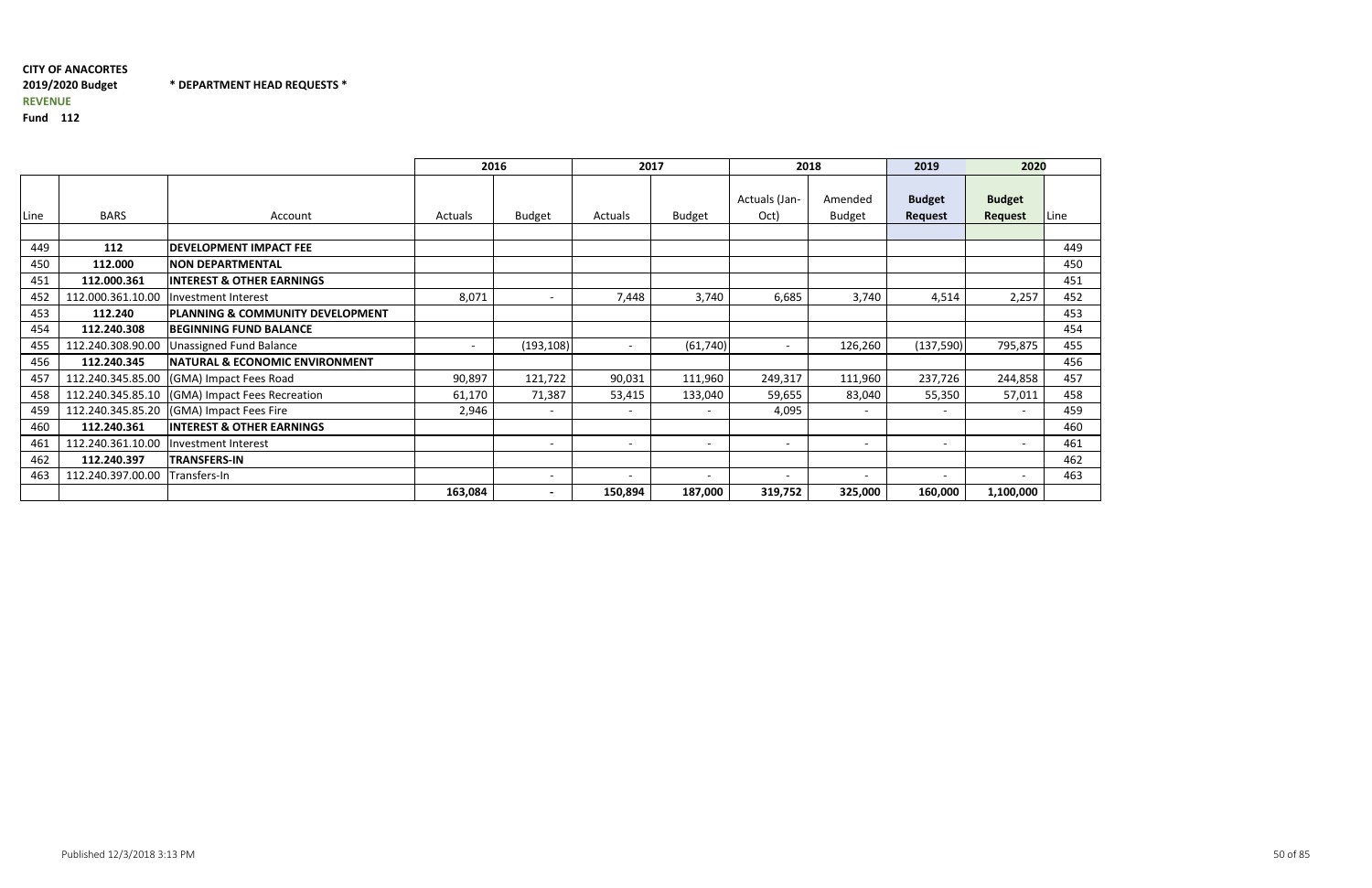#### 2019/2020 Budget\* DEPARTMENT HEAD REQUESTS \*

## EXPENSE

Fund <sup>112</sup>

|      |              |                            |                              | 2016    |               | 2017                     |                          |                       | 2018                     | 2019                     | 2020                            |      |
|------|--------------|----------------------------|------------------------------|---------|---------------|--------------------------|--------------------------|-----------------------|--------------------------|--------------------------|---------------------------------|------|
| Line | <b>TITLE</b> | <b>BARS</b>                | Account                      | Actuals | <b>Budget</b> | Actuals                  | <b>Budget</b>            | Actuals (Jan-<br>Oct) | Amended<br><b>Budget</b> | <b>Budget</b><br>Request | <b>Budget</b><br><b>Request</b> | Line |
|      |              | 733 DEVELOPMENT IMPACT FEE |                              |         |               |                          |                          |                       |                          |                          |                                 | 733  |
|      |              | 734 NON DEPARTMENTAL       |                              |         |               |                          |                          |                       |                          |                          |                                 | 734  |
|      |              | 735 TRANSFERS-OUT          |                              |         |               |                          |                          |                       |                          |                          |                                 | 735  |
| 736  |              | 112.000.597.00.00          | Transfer out Road Impact Fee |         |               | 75,000                   | 87,000                   |                       | 325,000                  | 160,000                  | 1,100,000                       | 736  |
| 737  |              | 112.000.597.00.02          | Transfer out Park Impact Fee |         |               | 100,000                  | 100,000                  |                       | $\overline{\phantom{0}}$ | $\overline{\phantom{0}}$ |                                 | 737  |
| 738  |              | 112.000.597.00.04          | Transfer Out Fire Impact Fee | 2,946   |               | $\overline{\phantom{a}}$ | $\overline{\phantom{0}}$ |                       | $\overline{\phantom{0}}$ | $\overline{\phantom{0}}$ |                                 | 738  |
|      |              |                            |                              |         |               |                          |                          |                       |                          |                          |                                 |      |
|      |              |                            |                              | 2,946   |               | 175,000                  | 187,000                  |                       | 325,000                  | 160,000                  | 1,100,000                       |      |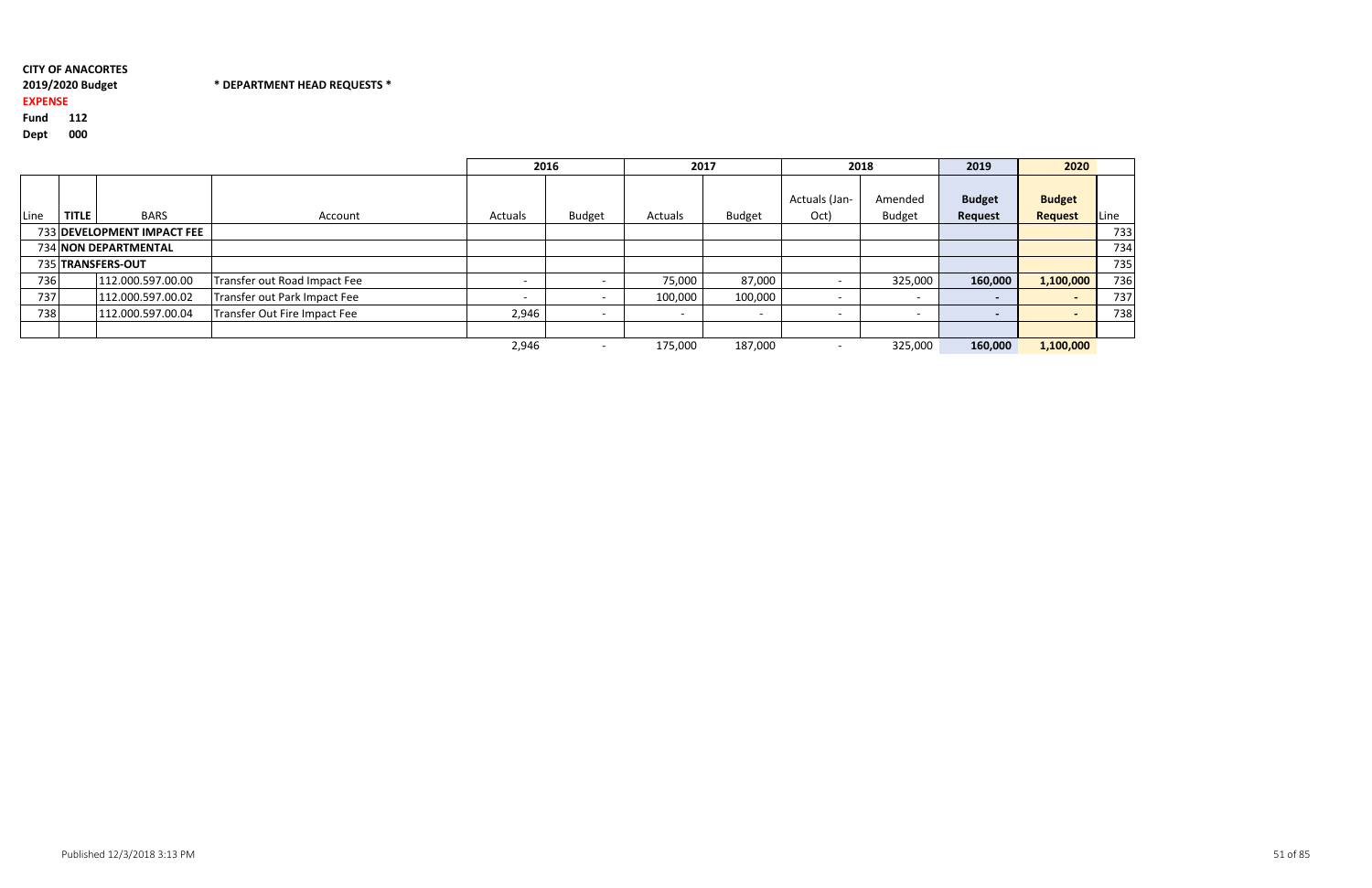## CITY OF ANACORTES2019/2020 Budget \* DEPARTMENT HEAD REQUESTS \*REVENUE

|      |                   |                                                     | 2016    |                          | 2017                     |                | 2018                     |                          | 2019                            | 2020                     |      |
|------|-------------------|-----------------------------------------------------|---------|--------------------------|--------------------------|----------------|--------------------------|--------------------------|---------------------------------|--------------------------|------|
| Line | <b>BARS</b>       | Account                                             | Actuals | <b>Budget</b>            | <b>Actuals</b>           | <b>Budget</b>  | Actuals (Jan-<br>Oct)    | Amended<br><b>Budget</b> | <b>Budget</b><br><b>Request</b> | <b>Budget</b><br>Request | Line |
|      |                   |                                                     |         |                          |                          |                |                          |                          |                                 |                          |      |
| 464  | 113               | <b>ACFL MANAGEMENT FUND</b>                         |         |                          |                          |                |                          |                          |                                 |                          | 464  |
| 465  | 113.000           | <b>NON DEPARTMENTAL</b>                             |         |                          |                          |                |                          |                          |                                 |                          | 465  |
| 466  | 113.000.361       | <b>INTEREST &amp; OTHER EARNINGS</b>                |         |                          |                          |                |                          |                          |                                 |                          | 466  |
| 467  | 113.000.361.10.00 | Investment Interest                                 | 4,013   | $\overline{\phantom{a}}$ | 2,645                    | 2,520          | 1,519                    | 2,520                    | 2,182                           | 2,400                    | 467  |
| 468  | 113.410           | <b>PARKS &amp; RECREATION</b>                       |         |                          |                          |                |                          |                          |                                 |                          | 468  |
| 469  | 113.410.308       | <b>BEGINNING FUND BALANCE</b>                       |         |                          |                          |                |                          |                          |                                 |                          | 469  |
| 470  | 113.410.308.90.00 | <b>Unassigned Fund Balance</b>                      |         | 53,828                   | $\overline{\phantom{a}}$ | 185,546        | $\overline{\phantom{0}}$ | 65,693                   | (15,903)                        | (15, 451)                | 470  |
| 471  | 113.410.333       | <b>INDIRECT FEDERAL GRANTS</b>                      |         |                          |                          |                |                          |                          |                                 |                          | 471  |
| 472  | 113.410.333.02.07 | <b>Indirect Federal Grants</b>                      |         | $\overline{\phantom{a}}$ | $\overline{\phantom{a}}$ | $\sim$         | $\overline{\phantom{0}}$ | $\overline{\phantom{0}}$ | $\overline{\phantom{0}}$        | $\overline{\phantom{0}}$ | 472  |
| 473  | 113.410.334       | <b>STATE GRANTS</b>                                 |         |                          |                          |                |                          |                          |                                 |                          | 473  |
| 474  | 113.410.334.02.07 | Department of Agriculture                           |         | $\overline{\phantom{a}}$ |                          |                | $\overline{\phantom{a}}$ | $\overline{\phantom{0}}$ | $\overline{\phantom{0}}$        | $\overline{\phantom{a}}$ | 474  |
| 475  | 113.410.334.03.10 | Department of Ecology                               |         | $\overline{a}$           | 29,439                   | $\overline{a}$ | $\overline{\phantom{0}}$ | 50,000                   | $\overline{\phantom{0}}$        | $\overline{\phantom{0}}$ | 475  |
| 476  | 113.410.344       | <b>TRANSPORTATION</b>                               |         |                          |                          |                |                          |                          |                                 |                          | 476  |
| 477  | 113.410.344.20.20 | <b>Sales of Road Materials</b>                      | 50,000  | 50,000                   | 62,500                   | 50,000         | 37,500                   | 50,000                   | 50,000                          | 50,000                   | 477  |
| 478  | 113.410.361       | <b>INTEREST &amp; OTHER EARNINGS</b>                |         |                          |                          |                |                          |                          |                                 |                          | 478  |
| 479  | 113.410.361.10.00 | Investment Interest                                 |         | $\overline{\phantom{a}}$ | $\overline{\phantom{0}}$ | 20,000         | $\overline{\phantom{0}}$ | 20,000                   | $\overline{\phantom{0}}$        | $\overline{\phantom{0}}$ | 479  |
| 480  | 113.410.367       | <b>CONTRIBUTIONS &amp; DONATIONS FROM PRIVATE S</b> |         |                          |                          |                |                          |                          |                                 |                          | 480  |
| 481  | 113.410.367.00.00 | Contributions and Donations from Private            |         | $\overline{\phantom{a}}$ | 5,150                    | $\sim$         | $\overline{\phantom{0}}$ | $\overline{\phantom{0}}$ | $\overline{\phantom{a}}$        | $\overline{\phantom{0}}$ | 481  |
| 482  | 113.410.397       | <b>TRANSFERS-IN</b>                                 |         |                          |                          |                |                          |                          |                                 |                          | 482  |
| 483  | 113.410.397.00.00 | Transfers-In                                        |         | $\overline{\phantom{a}}$ |                          |                |                          | $\overline{\phantom{0}}$ |                                 | $\overline{\phantom{0}}$ | 483  |
|      |                   |                                                     | 54,013  | 103,828                  | 99,734                   | 258,066        | 39,019                   | 188,213                  | 36,279                          | 36,949                   |      |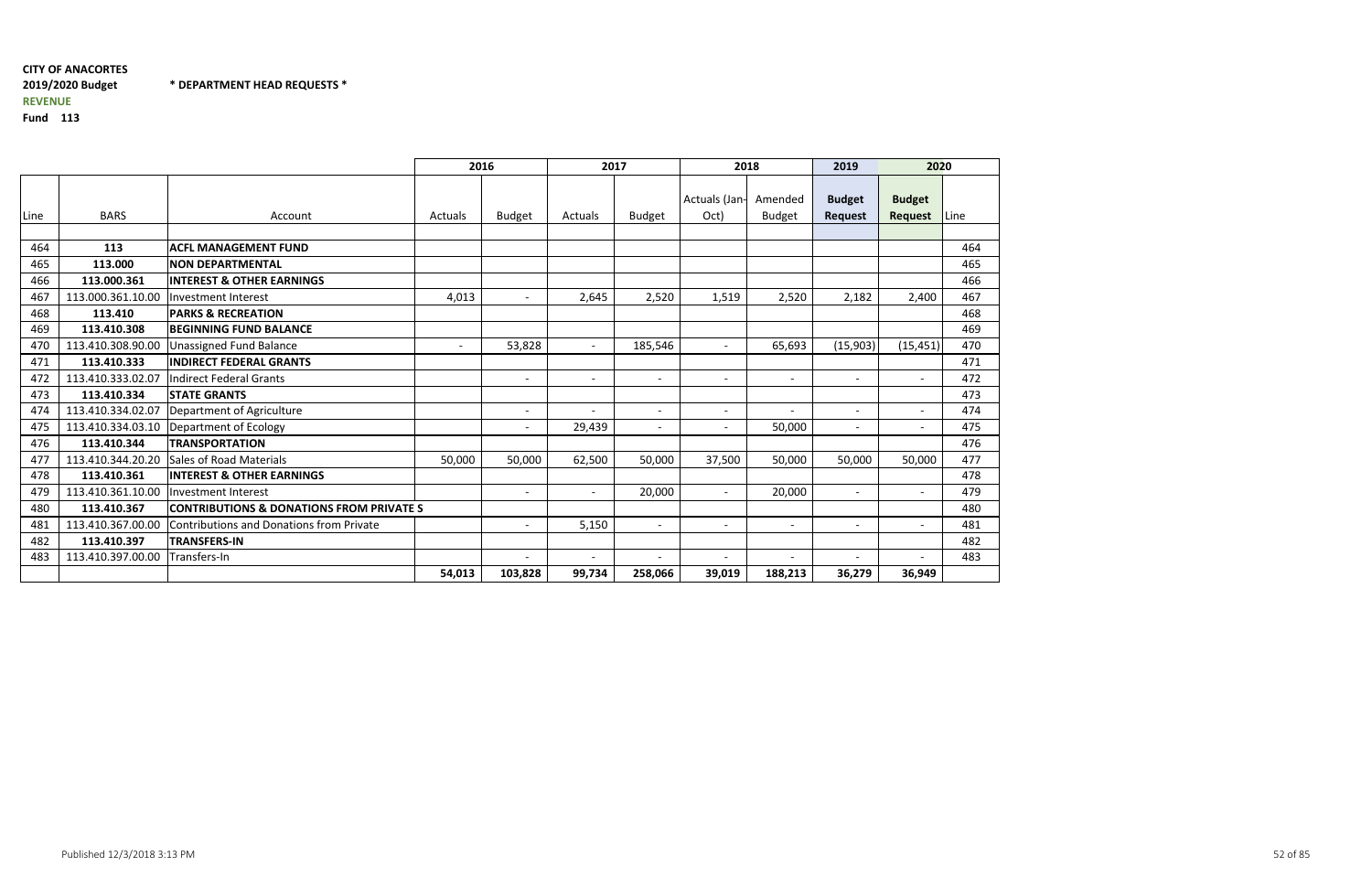## CITY OF ANACORTES2019/2020 Budget

## \* DEPARTMENT HEAD REQUESTS \*

## EXPENSE

Fund <sup>113</sup> Dept<sup>410</sup>

|      |              |                                |                                        |                          | 2016                     | 2017    |                          |                          | 2018                     |                          | 2019        |                          | 2020               |      |
|------|--------------|--------------------------------|----------------------------------------|--------------------------|--------------------------|---------|--------------------------|--------------------------|--------------------------|--------------------------|-------------|--------------------------|--------------------|------|
|      |              |                                |                                        |                          |                          |         |                          | Actuals (Jan-            | Amended                  | <b>Budget</b>            |             | <b>Budget</b>            |                    |      |
| Line | <b>TITLE</b> | <b>BARS</b>                    | Account                                | Actuals                  | <b>Budget</b>            | Actuals | <b>Budget</b>            | Oct)                     | <b>Budget</b>            | Request                  | Description | <b>Request</b>           | <b>Description</b> | Line |
|      |              | 739 ACFL MANAGEMENT FUND       |                                        |                          |                          |         |                          |                          |                          |                          |             |                          |                    | 739  |
|      |              | 740 PARKS & RECREATION         |                                        |                          |                          |         |                          |                          |                          |                          |             |                          |                    | 740  |
|      |              | 741 COMMUNITY FORESTLANDS/ACFL |                                        |                          |                          |         |                          |                          |                          |                          |             |                          |                    | 741  |
| 742  |              | 113.410.576.90.10              | Salaries & Wages                       | 12,518                   | 12,141                   | 14,029  | 12,071                   | 11,151                   | 12,685                   | 13,119                   |             | 13,508                   |                    | 742  |
| 743  |              | 113.410.576.90.12              | Overtime                               | $\overline{\phantom{a}}$ | $\overline{\phantom{a}}$ |         |                          | $\overline{\phantom{a}}$ | $\sim$                   | $\overline{\phantom{a}}$ |             | $\overline{\phantom{0}}$ |                    | 743  |
| 744  |              | 113.410.576.90.20              | <b>Personnel Benefits</b>              | 6,423                    | 6,201                    | 6,683   | 6,695                    | 6,012                    | 7,164                    | 7,060                    |             | 7,341                    |                    | 744  |
| 745  |              | 113.410.576.90.31              | <b>Office &amp; Operating Supplies</b> | $\overline{\phantom{a}}$ | $\overline{\phantom{a}}$ |         |                          | $\overline{\phantom{a}}$ | $\overline{\phantom{a}}$ | $\overline{\phantom{0}}$ |             | $\blacksquare$           |                    | 745  |
| 746  |              | 113.410.576.90.40              | Interfund Services                     | 11,326                   | 11,326                   | 14,000  | 14,000                   | $\overline{\phantom{a}}$ |                          | $\overline{\phantom{a}}$ |             | $\overline{\phantom{0}}$ |                    | 746  |
| 747  |              | 113.410.576.90.41              | <b>Professional Services</b>           | 12,643                   | 13,000                   | 71,381  | 163,700                  | 149,604                  | 168,000                  | 15,000                   |             | 15,000                   |                    | 747  |
| 748  |              | 113.410.576.90.42              | Communication                          | $\overline{\phantom{a}}$ | $\overline{\phantom{0}}$ |         |                          | $\overline{\phantom{a}}$ | $\overline{\phantom{0}}$ | $\blacksquare$           |             | $\sim$                   |                    | 748  |
| 749  |              | 113.410.576.90.44              | Taxes & Operating Assessments          | 732                      | 1,100                    | 848     | 1,100                    | 721                      | 1,100                    | 1,100                    |             | 1,100                    |                    | 749  |
| 750  |              | 113.410.576.90.48              | Repairs & Maintenance                  | $\overline{\phantom{a}}$ | $\overline{\phantom{a}}$ |         |                          | $\overline{\phantom{a}}$ | $\overline{\phantom{0}}$ | $\overline{\phantom{a}}$ |             | $\overline{\phantom{0}}$ |                    | 750  |
| 751  |              | 113.410.576.90.49              | Miscellaneous                          | $\overline{\phantom{a}}$ | $\overline{\phantom{a}}$ |         | $\overline{\phantom{a}}$ | $\overline{\phantom{a}}$ |                          | $\overline{\phantom{a}}$ |             | $\overline{\phantom{0}}$ |                    | 751  |
|      |              | <b>752 PARK FACILITIES</b>     |                                        |                          |                          |         |                          |                          |                          |                          |             |                          |                    | 752  |
| 753  |              | 113.410.594.76.61              | Land & Land Improvements               | 60,055                   | 60,060                   | 60,419  | 60,500                   | $\overline{a}$           | $\overline{\phantom{0}}$ | $\blacksquare$           |             | $\sim$                   |                    | 753  |
| 754  |              | 113.410.594.76.64              | MACHINERY & EQUIPMENT                  |                          | $\overline{\phantom{a}}$ |         |                          | $\overline{\phantom{a}}$ |                          | $\overline{\phantom{a}}$ |             |                          |                    | 754  |
|      |              |                                |                                        |                          |                          |         |                          |                          |                          |                          |             |                          |                    |      |
|      |              |                                |                                        | 103,697                  | 103,828                  | 167,359 | 258,066                  | 167,488                  | 188,949                  | 36,279                   |             | 36,949                   |                    |      |

53 of 85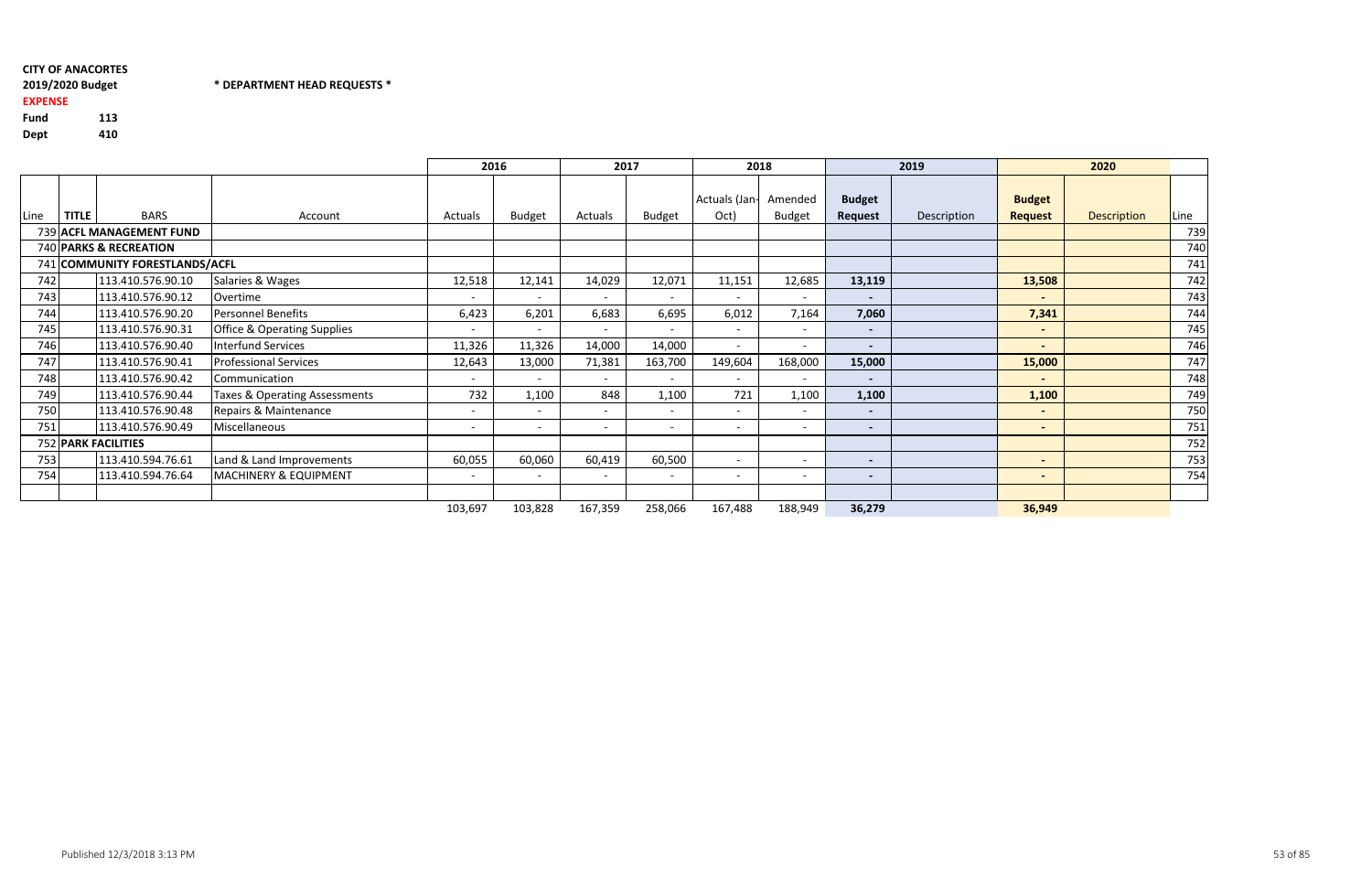# CITY OF ANACORTES2019/2020 BudgetREVENUE

\* DEPARTMENT HEAD REQUESTS \*

|      |                   |                                           | 2016    |                          | 2017    |                          | 2018                     |                          | 2019                            | 2020                     |      |
|------|-------------------|-------------------------------------------|---------|--------------------------|---------|--------------------------|--------------------------|--------------------------|---------------------------------|--------------------------|------|
| Line | <b>BARS</b>       | Account                                   | Actuals | <b>Budget</b>            | Actuals | <b>Budget</b>            | Actuals (Jan-<br>Oct)    | Amended<br><b>Budget</b> | <b>Budget</b><br><b>Request</b> | <b>Budget</b><br>Request | Line |
|      |                   |                                           |         |                          |         |                          |                          |                          |                                 |                          |      |
| 484  | 135               | <b>TOURISM FUND</b>                       |         |                          |         |                          |                          |                          |                                 |                          | 484  |
| 485  | 135.000           | <b>NON DEPARTMENTAL</b>                   |         |                          |         |                          |                          |                          |                                 |                          | 485  |
| 486  | 135.000.361       | <b>INTEREST &amp; OTHER EARNINGS</b>      |         |                          |         |                          |                          |                          |                                 |                          | 486  |
| 487  | 135.000.361.10.00 | Investment Interest                       | 6,639   | $\overline{\phantom{a}}$ | 6,246   | 3,366                    | 5,397                    | 3,467                    | $\overline{\phantom{a}}$        | 6,246                    | 487  |
| 488  | 135.240           | PLANNING & COMMUNITY DEVELOPMENT          |         |                          |         |                          |                          |                          |                                 |                          | 488  |
| 489  | 135.240.308       | <b>IBEGINNING FUND BALANCE</b>            |         |                          |         |                          |                          |                          |                                 |                          | 489  |
| 490  | 135.240.308.90.00 | <b>Unassigned Fund Balance</b>            |         | 81,796                   |         | (79, 559)                |                          | (132, 935)               | (105, 294)                      | (111, 473)               | 490  |
| 491  | 135.240.313       | <b>RETAIL SALES &amp; USE TAXES</b>       |         |                          |         |                          |                          |                          |                                 |                          | 491  |
| 492  | 135.240.313.31.00 | Hotel/Motel Sales & Use Tax               | 386,002 | 275,204                  | 430,970 | 376,030                  | 363,102                  | 492,311                  | 430,970                         | 430,970                  | 492  |
| 493  | 135.240.345       | <b>NATURAL &amp; ECONOMIC ENVIRONMENT</b> |         |                          |         |                          |                          |                          |                                 |                          | 493  |
| 494  | 135.240.345.60.00 | <b>Tourism Promotion Services</b>         | 5,325   | 5,000                    | 1,925   | $\overline{\phantom{0}}$ | $\overline{\phantom{0}}$ | $\overline{\phantom{a}}$ | $\overline{\phantom{0}}$        |                          | 494  |
| 495  | 135.240.361       | <b>INTEREST &amp; OTHER EARNINGS</b>      |         |                          |         |                          |                          |                          |                                 |                          | 495  |
| 496  | 135.240.361.10.00 | Investment Interest                       |         | $\overline{\phantom{0}}$ |         |                          |                          |                          |                                 |                          | 496  |
|      |                   |                                           | 397,965 | 362,000                  | 439,142 | 299,837                  | 368,500                  | 362,843                  | 325,676                         | 325,744                  |      |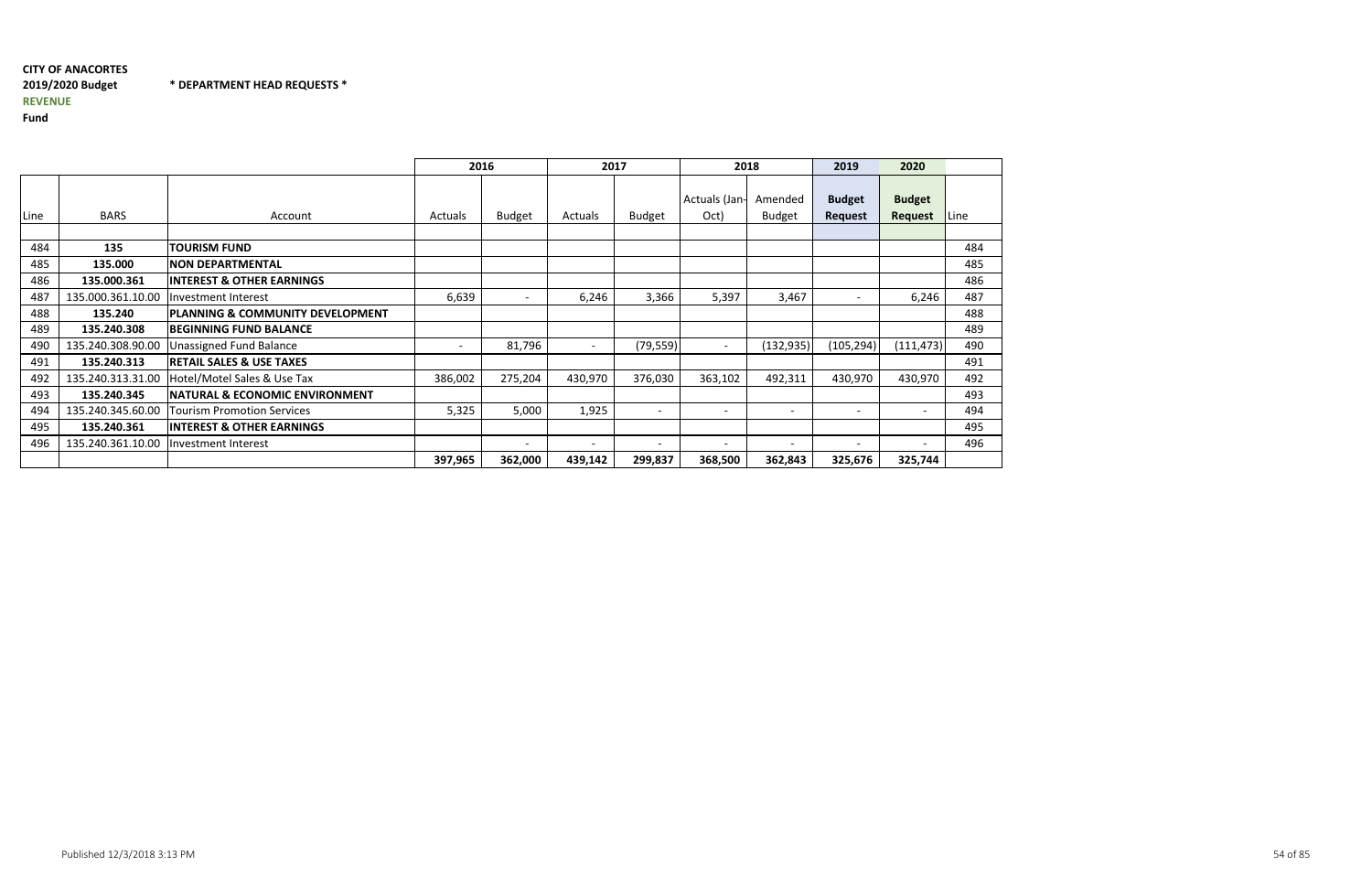## CITY OF ANACORTES2019/2020 Budget

## \* DEPARTMENT HEAD REQUESTS \*

## EXPENSE

Fund <sup>135</sup>

|      |              |                                      |                                        | 2016                     |                          | 2017                     |                          |                          | 2018                     |                          | 2019        |                | 2020               |      |
|------|--------------|--------------------------------------|----------------------------------------|--------------------------|--------------------------|--------------------------|--------------------------|--------------------------|--------------------------|--------------------------|-------------|----------------|--------------------|------|
|      |              |                                      |                                        |                          |                          |                          |                          | Actuals (Jan-            | Amended                  | <b>Budget</b>            |             | <b>Budget</b>  |                    |      |
| Line | <b>TITLE</b> | <b>BARS</b>                          | Account                                | Actuals                  | <b>Budget</b>            | Actuals                  | <b>Budget</b>            | Oct)                     | <b>Budget</b>            | Request                  | Description | <b>Request</b> | <b>Description</b> | Line |
|      |              | 755 TOURISM FUND                     |                                        |                          |                          |                          |                          |                          |                          |                          |             |                |                    | 755  |
|      |              | 756 PLANNING & COMMUNITY DEVELOPMENT |                                        |                          |                          |                          |                          |                          |                          |                          |             |                |                    | 756  |
|      |              | 757 ADVISORY SERVICES                |                                        |                          |                          |                          |                          |                          |                          |                          |             |                |                    | 757  |
| 758  |              | 135.240.511.20.41                    | <b>Professional Services</b>           | $\overline{\phantom{0}}$ | 2,000                    | 1,373                    | 2,000                    | $\overline{\phantom{0}}$ | 2,000                    | $\overline{\phantom{a}}$ |             | $\blacksquare$ |                    | 758  |
|      | 759 TOURISM  |                                      |                                        |                          |                          |                          |                          |                          |                          |                          |             |                |                    | 759  |
| 760  |              | 135.240.557.30.41                    | <b>Professional Services</b>           | 333,431                  | 350,000                  | 298,461                  | 290,025                  | 241,554                  | 353,000                  | 325,000                  |             | 325,000        |                    | 760  |
| 761  |              | 135.240.557.30.47                    | <b>Utility Services</b>                | $\overline{\phantom{0}}$ | $\overline{\phantom{a}}$ | $\overline{\phantom{a}}$ | $\overline{\phantom{a}}$ |                          | $\overline{\phantom{a}}$ | $\blacksquare$           |             | $\blacksquare$ |                    | 761  |
|      |              | 762 HEART OF ANACORTES               |                                        |                          |                          |                          |                          |                          |                          |                          |             |                |                    | 762  |
| 763  |              | 135.240.576.91.31                    | <b>Office &amp; Operating Supplies</b> | $\overline{\phantom{0}}$ | $\overline{a}$           | 376                      | 1,500                    | $\sim$                   | 1,500                    | $\blacksquare$           |             | $\blacksquare$ |                    | 763  |
| 764  |              | 135.240.576.91.41                    | <b>Professional Services</b>           | $\overline{\phantom{0}}$ | $\overline{\phantom{a}}$ | 62                       | 3,500                    | $\sim$                   | 3,500                    | $\blacksquare$           |             | $\blacksquare$ |                    | 764  |
| 765  |              | 135.240.576.91.46                    | Insurance                              | $\overline{\phantom{0}}$ | $\overline{\phantom{a}}$ | 615                      | 612                      | 616                      | 643                      | 676                      |             | 744            |                    | 765  |
| 766  |              | 135.240.576.91.47                    | <b>Utility Services</b>                | $\overline{\phantom{0}}$ | $\overline{\phantom{0}}$ | $\sim$                   | 1,200                    | $\sim$                   | 1,200                    | $\blacksquare$           |             | $\blacksquare$ |                    | 766  |
| 767  |              | 135.240.576.91.48                    | Repairs & Maintenance                  | $\overline{\phantom{0}}$ | $\overline{\phantom{a}}$ | 255                      | 1,000                    | $\overline{\phantom{0}}$ | 1,000                    | $\blacksquare$           |             | $\blacksquare$ |                    | 767  |
|      |              | 768 COMMUNITY SERVICES               |                                        |                          |                          |                          |                          |                          |                          |                          |             |                |                    | 768  |
| 769  |              | 135.240.594.57.61                    | Land & Land Improvements               | $\overline{\phantom{0}}$ | $\overline{\phantom{0}}$ | $\overline{\phantom{a}}$ | $\overline{\phantom{a}}$ | $\overline{\phantom{0}}$ | $\overline{\phantom{a}}$ | $\blacksquare$           |             | $\blacksquare$ |                    | 769  |
|      |              | 770 PLANNING & ECONOMIC DEVELOPMENT  |                                        |                          |                          |                          |                          |                          |                          |                          |             |                |                    | 770  |
| 771  |              | 135.240.594.58.63                    | Other Improvements                     | $\overline{\phantom{0}}$ |                          | $\overline{\phantom{a}}$ |                          |                          |                          | $\blacksquare$           |             | $\blacksquare$ |                    | 771  |
|      |              | 772 TRANSFERS-OUT                    |                                        |                          |                          |                          |                          |                          |                          |                          |             |                |                    | 772  |
| 773  |              | 135.240.597.00.00                    | <b>Transfers Out</b>                   | 10,000                   | 10,000                   | $\overline{\phantom{a}}$ | $\overline{\phantom{a}}$ |                          |                          | $\blacksquare$           |             | $\blacksquare$ |                    | 773  |
|      |              |                                      |                                        |                          |                          |                          |                          |                          |                          |                          |             |                |                    |      |
|      |              |                                      |                                        | 343,431                  | 362,000                  | 301,142                  | 299,837                  | 242,170                  | 362,843                  | 325,676                  |             | 325,744        |                    |      |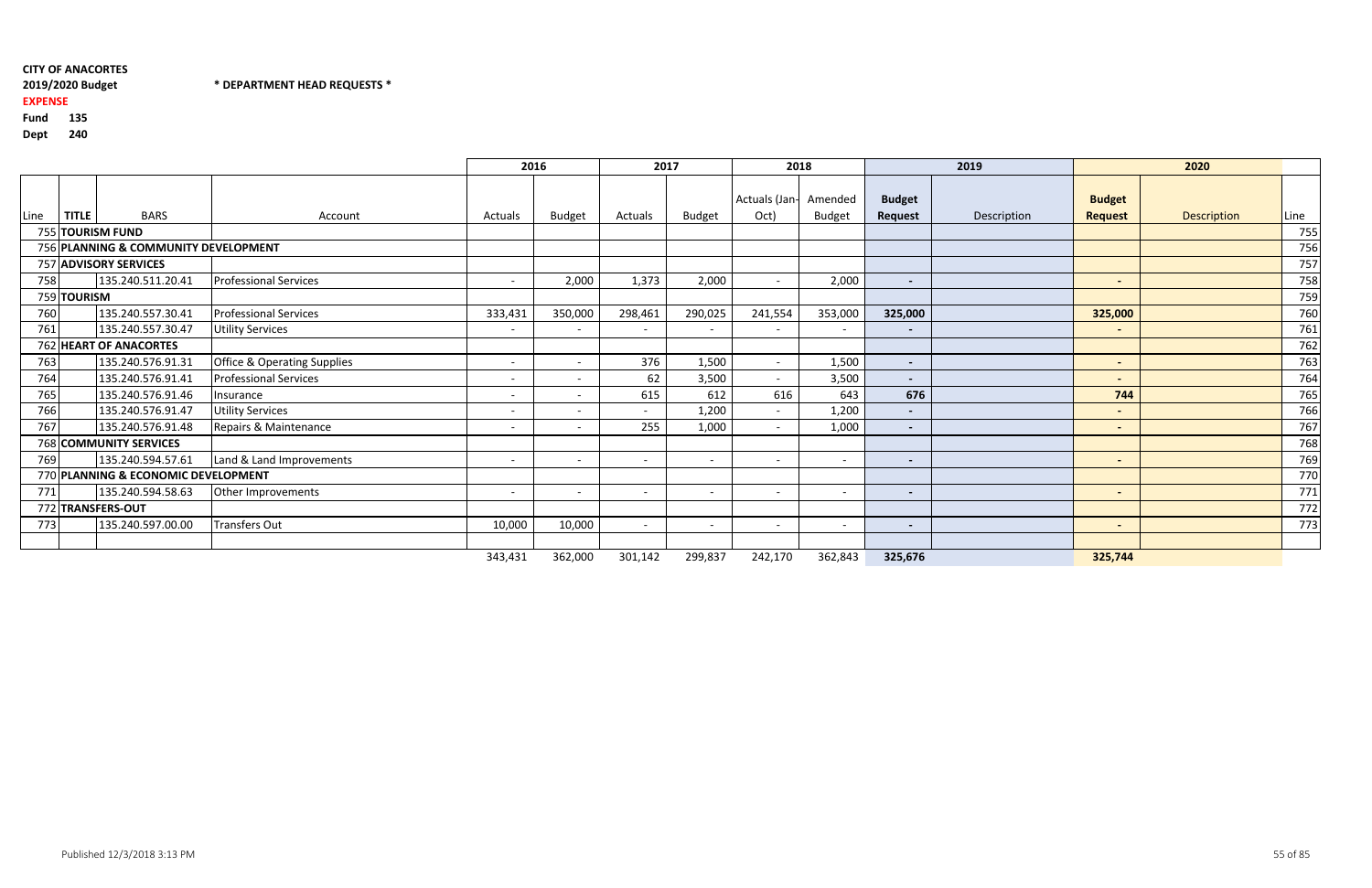## CITY OF ANACORTES2019/2020 BudgetREVENUE

\* DEPARTMENT HEAD REQUESTS \*

|             |                   |                                         | 2016           |                          | 2017                     |               | 2018                     |                          | 2019                            | 2020                            |      |
|-------------|-------------------|-----------------------------------------|----------------|--------------------------|--------------------------|---------------|--------------------------|--------------------------|---------------------------------|---------------------------------|------|
| <b>Line</b> | <b>BARS</b>       | Account                                 | Actuals        | <b>Budget</b>            | <b>Actuals</b>           | <b>Budget</b> | Actuals (Jan-<br>Oct)    | Amended<br><b>Budget</b> | <b>Budget</b><br><b>Request</b> | <b>Budget</b><br><b>Request</b> | Line |
|             |                   |                                         |                |                          |                          |               |                          |                          |                                 |                                 |      |
| 518         | 200               | <b>2000 GO BOND DEBT SVC LIBRARY</b>    |                |                          |                          |               |                          |                          |                                 |                                 | 518  |
| 519         | 200.000           | <b>NON DEPARTMENTAL</b>                 |                |                          |                          |               |                          |                          |                                 |                                 | 519  |
| 520         | 200.000.357.00.00 | Transfers In                            |                | $\overline{\phantom{a}}$ | 36,360                   | $\sim$        | $\overline{\phantom{a}}$ | $\overline{\phantom{0}}$ | $\blacksquare$                  | $\blacksquare$                  | 520  |
| 521         | 200.000.361       | <b>INTEREST &amp; OTHER EARNINGS</b>    |                |                          |                          |               |                          |                          |                                 |                                 | 521  |
| 522         | 200.000.361.10.00 | Investment Interest                     | 7,386          | $-$                      | 4,310                    | $ \,$         | 1,340                    | $\overline{\phantom{a}}$ | $\overline{\phantom{a}}$        | $\overline{a}$                  | 522  |
| 523         | 200.440           | <b>PUBLIC LIBRARY</b>                   |                |                          |                          |               |                          |                          |                                 |                                 | 523  |
| 524         | 200.440.308       | <b>BEGINNING FUND BALANCE</b>           |                |                          |                          |               |                          |                          |                                 |                                 | 524  |
| 525         | 200.440.308.50.00 | <b>Assigned Fund Balance</b>            | $\blacksquare$ | 31,373                   | $\overline{\phantom{a}}$ | 31,373        | $\overline{\phantom{a}}$ | 31,373                   | 18,600                          | $\overline{a}$                  | 525  |
| 526         | 200.440.311       | <b>GENERAL PROPERTY TAX</b>             |                |                          |                          |               |                          |                          |                                 |                                 | 526  |
| 527         | 200.440.311.10.00 | <b>Real &amp; Personal Property Tax</b> | 475,397        | 477,787                  | 472,253                  | 471,617       | 410,282                  | 474,847                  | 483,600                         | $\blacksquare$                  | 527  |
| 528         | 200.440.361       | <b>INTEREST &amp; OTHER EARNINGS</b>    |                |                          |                          |               |                          |                          |                                 |                                 | 528  |
| 529         | 200.440.361.10.00 | Investment Interest                     |                | $\overline{\phantom{a}}$ | $\overline{\phantom{a}}$ | $ \,$         | $\blacksquare$           | $\overline{\phantom{a}}$ | $\overline{\phantom{a}}$        | $\overline{a}$                  | 529  |
| 530         | 209               | <b>2009 GO REFUNDING BOND</b>           |                |                          |                          |               |                          |                          |                                 |                                 | 530  |
| 531         | 209.000           | <b>NON DEPARTMENTAL</b>                 |                |                          |                          |               |                          |                          |                                 |                                 | 531  |
| 532         | 209.000.361       | <b>INTEREST &amp; OTHER EARNINGS</b>    |                |                          |                          |               |                          |                          |                                 |                                 | 532  |
| 533         | 209.000.361.10.00 | Investment Interest                     | 1,764          | $-$                      | 1,231                    | $\sim$        | 835                      |                          | $\overline{\phantom{a}}$        | $\overline{\phantom{a}}$        | 533  |
| 534         | 209.310           | <b>POLICE DEPARTMENT</b>                |                |                          |                          |               |                          |                          |                                 |                                 | 534  |
| 535         | 209.310.308       | <b>BEGINNING FUND BALANCE</b>           |                |                          |                          |               |                          |                          |                                 |                                 | 535  |
| 536         | 209.310.308.10.00 | <b>Reserved Fund Balance</b>            | $\sim$         | 116,000                  | $\blacksquare$           | $\sim$        | $\overline{\phantom{a}}$ | $\blacksquare$           | $\overline{\phantom{a}}$        | $\blacksquare$                  | 536  |
| 537         | 209.310.311       | <b>GENERAL PROPERTY TAX</b>             |                |                          |                          |               |                          |                          |                                 |                                 | 537  |
| 538         | 209.310.311.10.00 | <b>Real &amp; Personal Property Tax</b> | 149,444        | 148,200                  | 263,720                  | 259,800       | 218,925                  | 265,200                  | $\sim$                          | $\overline{\phantom{a}}$        | 538  |
| 539         | 209.310.361       | <b>INTEREST &amp; OTHER EARNINGS</b>    |                |                          |                          |               |                          |                          |                                 |                                 | 539  |
| 540         | 209.310.361.10.00 | Investment Interest                     |                |                          |                          | $\sim$        | $\overline{a}$           |                          | $\overline{a}$                  | $\blacksquare$                  | 540  |
|             |                   |                                         | 633,990        | 773,360                  | 777,875                  | 762,790       | 631,382                  | 771,420                  | 502,200                         | $\blacksquare$                  |      |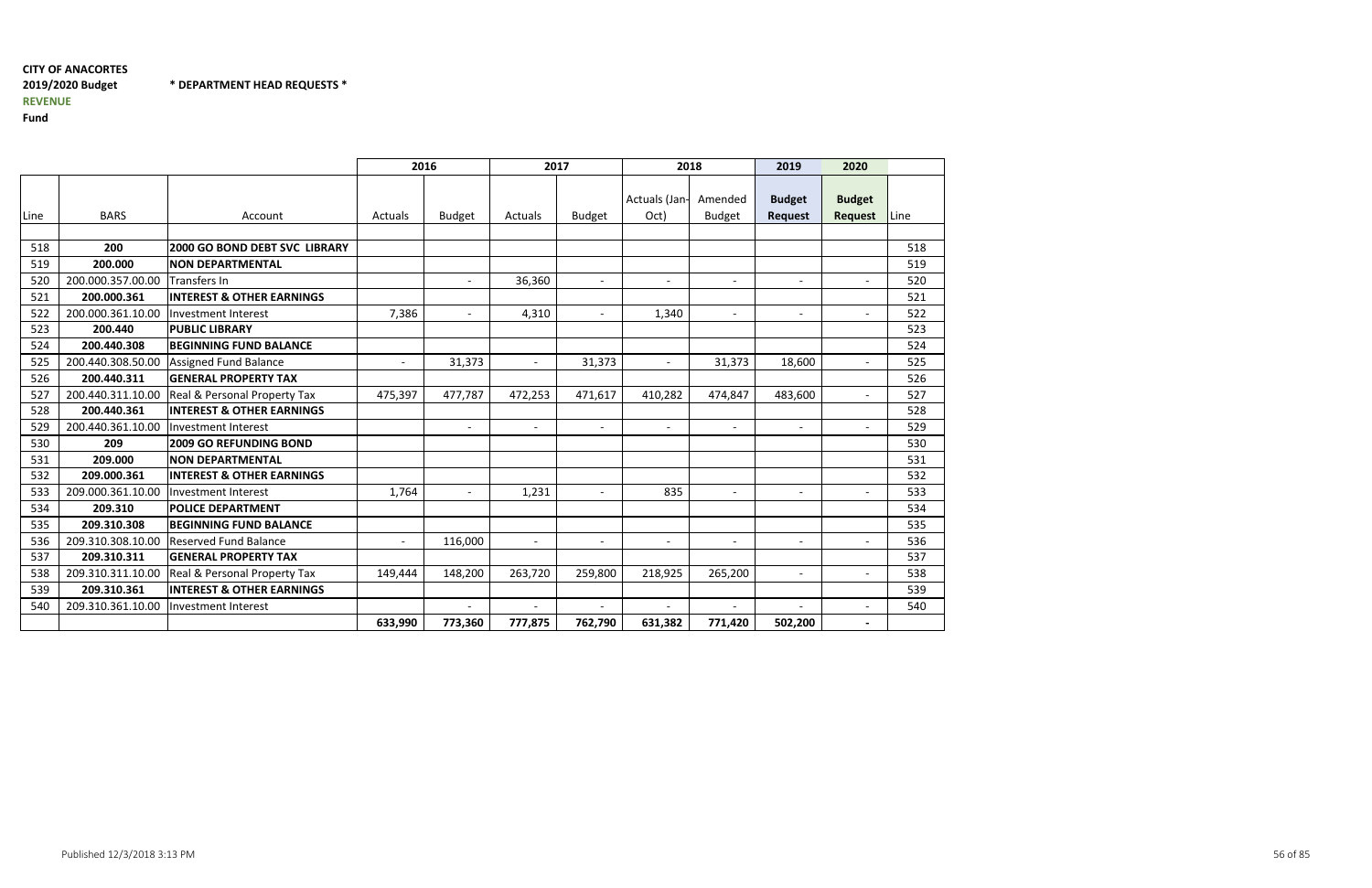## CITY OF ANACORTES2019/2020 Budget

## \* DEPARTMENT HEAD REQUESTS \*

# EXPENSE

Fund

|      |               |                                   |                                        | 2016    |               | 2017      |               | 2018          |               |                | 2019        |                          | 2020        |      |
|------|---------------|-----------------------------------|----------------------------------------|---------|---------------|-----------|---------------|---------------|---------------|----------------|-------------|--------------------------|-------------|------|
|      |               |                                   |                                        |         |               |           |               | Actuals (Jan- | Amended       | <b>Budget</b>  |             | <b>Budget</b>            |             |      |
| Line | <b>TITLE</b>  | <b>BARS</b>                       | Account                                | Actuals | <b>Budget</b> | Actuals   | <b>Budget</b> | Oct)          | <b>Budget</b> | Request        | Description | <b>Request</b>           | Description | Line |
|      |               | 815 2000 GO BOND DEBT SVC LIBRARY |                                        |         |               |           |               |               |               |                |             |                          |             | 815  |
|      |               | 816 PUBLIC LIBRARY                |                                        |         |               |           |               |               |               |                |             |                          |             | 816  |
|      | 817 LIBRARIES |                                   |                                        |         |               |           |               |               |               |                |             |                          |             | 817  |
| 818  |               | 200.440.591.72.70                 | Debt Service Principal                 | 420,000 | 420,000       | 920,000   | 430,000       |               | 450,000       | 483,600        |             | $\sim$                   |             | 818  |
|      | 819 LIBRARIES |                                   |                                        |         |               |           |               |               |               |                |             |                          |             | 819  |
| 820  |               | 200.440.592.72.80                 | Debt Service: Interest & Related Costs | 89,585  | 89,160        | 68,629    | 72,990        | 18,158        | 56,220        | 18,600         |             | $\sim$                   |             | 820  |
|      |               | 821 2009 GO REFUNDING BOND        |                                        |         |               |           |               |               |               |                |             |                          |             | 821  |
|      |               | 822 POLICE DEPARTMENT             |                                        |         |               |           |               |               |               |                |             |                          |             | 822  |
|      |               | 823 LAW ENFORCEMENT               |                                        |         |               |           |               |               |               |                |             |                          |             | 823  |
| 824  |               | 209.310.591.21.70                 | Debt Service Principal                 | 235,000 | 235,000       | 240,000   | 240,000       |               | 255,000       | $\blacksquare$ |             | $\sim$                   |             | 824  |
|      |               | 825 LAW ENFORCEMENT               |                                        |         |               |           |               |               |               |                |             |                          |             | 825  |
| 826  |               | 209.310.592.21.80                 | Debt Service: Interest & Related Costs | 29,200  | 29,200        | 19,800    | 19,800        | 5,100         | 10,200        | $\blacksquare$ |             | $\sim$                   |             | 826  |
|      |               |                                   |                                        |         |               |           |               |               |               |                |             |                          |             |      |
|      |               |                                   |                                        | 773,785 | 773,360       | 1,248,429 | 762,790       | 23,258        | 771,420       | 502,200        |             | $\overline{\phantom{0}}$ |             |      |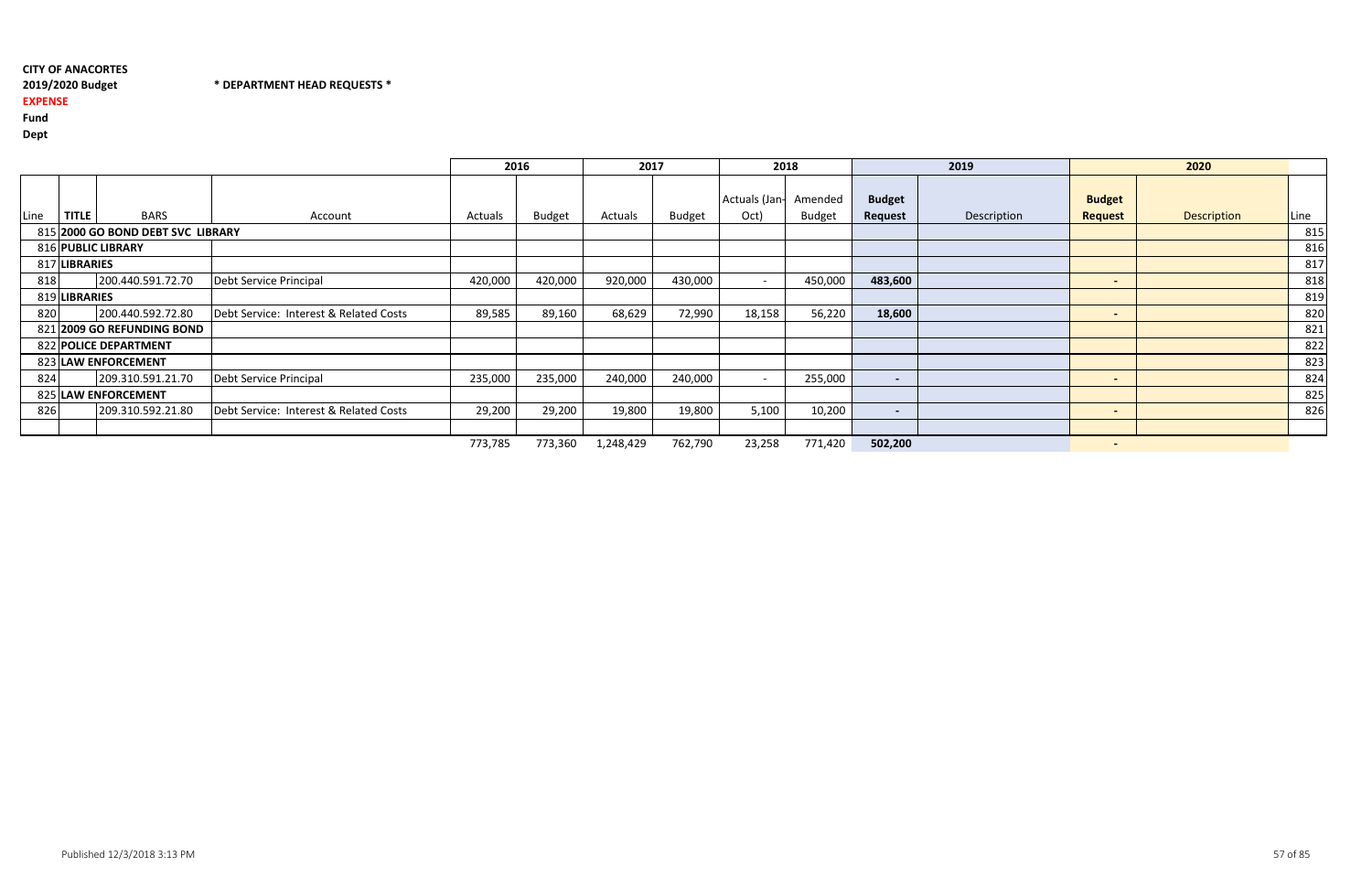## CITY OF ANACORTES2019/2020 Budget \* DEPARTMENT HEAD REQUESTS \*REVENUE

|      |                   |                                             |                | 2016                     |                          | 2017                     | 2018                  |                          | 2019                     | 2020                     |             |
|------|-------------------|---------------------------------------------|----------------|--------------------------|--------------------------|--------------------------|-----------------------|--------------------------|--------------------------|--------------------------|-------------|
| Line | <b>BARS</b>       | Account                                     | <b>Actuals</b> | Budget                   | Actuals                  | <b>Budget</b>            | Actuals (Jan-<br>Oct) | Amended<br><b>Budget</b> | <b>Budget</b><br>Request | <b>Budget</b><br>Request | <b>Line</b> |
|      |                   |                                             |                |                          |                          |                          |                       |                          |                          |                          |             |
| 541  | 335               | <b>GROWTH MGMT CAPITAL IMPRV FUND</b>       |                |                          |                          |                          |                       |                          |                          |                          | 541         |
| 542  | 335.000           | <b>NON DEPARTMENTAL</b>                     |                |                          |                          |                          |                       |                          |                          |                          | 542         |
| 543  | 335.000.361       | <b>INTEREST &amp; OTHER EARNINGS</b>        |                |                          |                          |                          |                       |                          |                          |                          | 543         |
| 544  | 335.000.361.10.00 | Investment Interest                         | 31,575         | 143,757                  | 27,689                   | $\qquad \qquad$          | 23,874                |                          | $\overline{\phantom{0}}$ |                          | 544         |
| 545  | 335.240           | <b>PLANNING &amp; COMMUNITY DEVELOPMENT</b> |                |                          |                          |                          |                       |                          |                          |                          | 545         |
| 546  | 335.240.308       | <b>BEGINNING FUND BALANCE</b>               |                |                          |                          |                          |                       |                          |                          |                          | 546         |
| 547  | 335.240.308.10.00 | Fund Balance - REET 1                       |                | 492,090                  |                          | 411,917                  |                       | 355,570                  | 154,224                  | 108,830                  | 547         |
| 548  | 335.240.308.10.02 | Fund Balance - REET 2                       |                | 287,500                  |                          | 404,752                  |                       | 476,320                  | $\overline{\phantom{0}}$ |                          | 548         |
| 549  | 335.240.318       | <b>OTHER TAXES</b>                          |                |                          |                          |                          |                       |                          |                          |                          | 549         |
| 550  | 335.240.318.34.00 | REET 1 - First Quarter Percent              | 644,377        | 315,000                  | 631,910                  | 567,333                  | 595,525               | 567,333                  | 513,320                  | 461,988                  | 550         |
| 551  | 335.240.318.35.00 | <b>REET 2 - Second Quarter Percent</b>      | 644,377        | 315,000                  | 630,428                  | 567,333                  | 595,525               | 567,333                  | 513,320                  | 461,988                  | 551         |
| 552  | 335.240.361       | <b>INTEREST &amp; OTHER EARNINGS</b>        |                |                          |                          |                          |                       |                          |                          |                          | 552         |
| 553  | 335.240.361.10.00 | Investment Interest                         |                | $\overline{\phantom{0}}$ | $\overline{\phantom{0}}$ | $\overline{\phantom{0}}$ |                       |                          | $\overline{\phantom{0}}$ |                          | 553         |
|      |                   |                                             | 1,320,330      | 1,553,347                | 1,290,027                | 1,951,335                | 1,214,924             | 1,966,556                | 1,180,863                | 1,032,805                |             |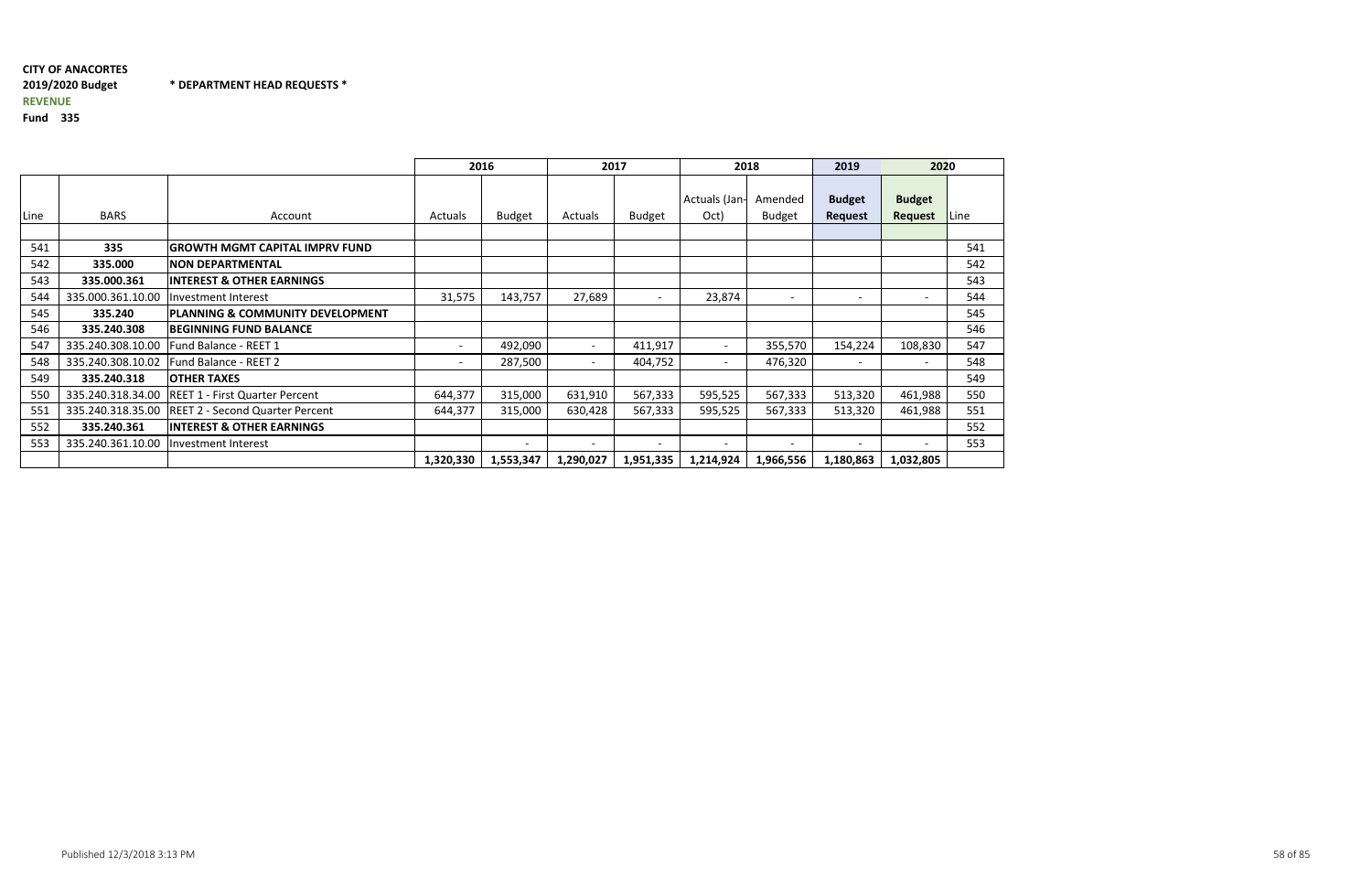# 2019/2020 Budget

\* DEPARTMENT HEAD REQUESTS \*

## EXPENSE

Fund<sup>335</sup>

|      |                   |                                    |                                        | 2016                     |                          | 2017                     |                          | 2018                     |                          | 2019                     | 2020                            |      |
|------|-------------------|------------------------------------|----------------------------------------|--------------------------|--------------------------|--------------------------|--------------------------|--------------------------|--------------------------|--------------------------|---------------------------------|------|
| Line | <b>TITLE</b>      | <b>BARS</b>                        | Account                                | Actuals                  | <b>Budget</b>            | Actuals                  | <b>Budget</b>            | Actuals (Jan-<br>Oct)    | Amended<br><b>Budget</b> | <b>Budget</b><br>Request | <b>Budget</b><br><b>Request</b> | Line |
|      |                   | 827 GROWTH MGMT CAPITAL IMPRV FUND |                                        |                          |                          |                          |                          |                          |                          |                          |                                 | 827  |
|      |                   | 828 ADMINISTRATION                 |                                        |                          |                          |                          |                          |                          |                          |                          |                                 | 828  |
|      | 829 DEBT          |                                    |                                        |                          |                          |                          |                          |                          |                          |                          |                                 | 829  |
| 830  |                   | 335.711.591.30.70                  | Debt Service Principal                 | $\overline{\phantom{0}}$ | $\overline{\phantom{0}}$ | $\overline{\phantom{0}}$ | $\overline{\phantom{0}}$ |                          | $\overline{\phantom{a}}$ | $\overline{\phantom{a}}$ |                                 | 830  |
|      | 831 DEBT          |                                    |                                        |                          |                          |                          |                          |                          |                          |                          |                                 | 831  |
| 832  |                   | 335.711.592.30.80                  | Debt Service: Interest & Related Costs | $\overline{\phantom{a}}$ | $\overline{\phantom{0}}$ | $\overline{\phantom{a}}$ | $\overline{\phantom{0}}$ |                          |                          | $\overline{\phantom{a}}$ |                                 | 832  |
|      | 833 TRANSFERS-OUT |                                    |                                        |                          |                          |                          |                          |                          |                          |                          |                                 | 833  |
| 834  |                   | 335.711.597.00.00                  | <b>REET 1 Transfer Out</b>             | 715,230                  | 1,050,847                | 209,060                  | 979,250                  |                          | 922,903                  | 541,000                  | 400,000                         | 834  |
| 835  |                   | 335.711.597.00.02                  | <b>REET 2 Transfer Out</b>             | 469,887                  | 502,500                  | 603,026                  | 972,085                  |                          | 1,043,653                | 639,863                  | 632,805                         | 835  |
|      |                   |                                    |                                        |                          |                          |                          |                          |                          |                          |                          |                                 |      |
|      |                   |                                    |                                        | 1,185,117                | 1,553,347                | 812,086                  | 1,951,335                | $\overline{\phantom{0}}$ | 1,966,556                | 1,180,863                | 1,032,805                       |      |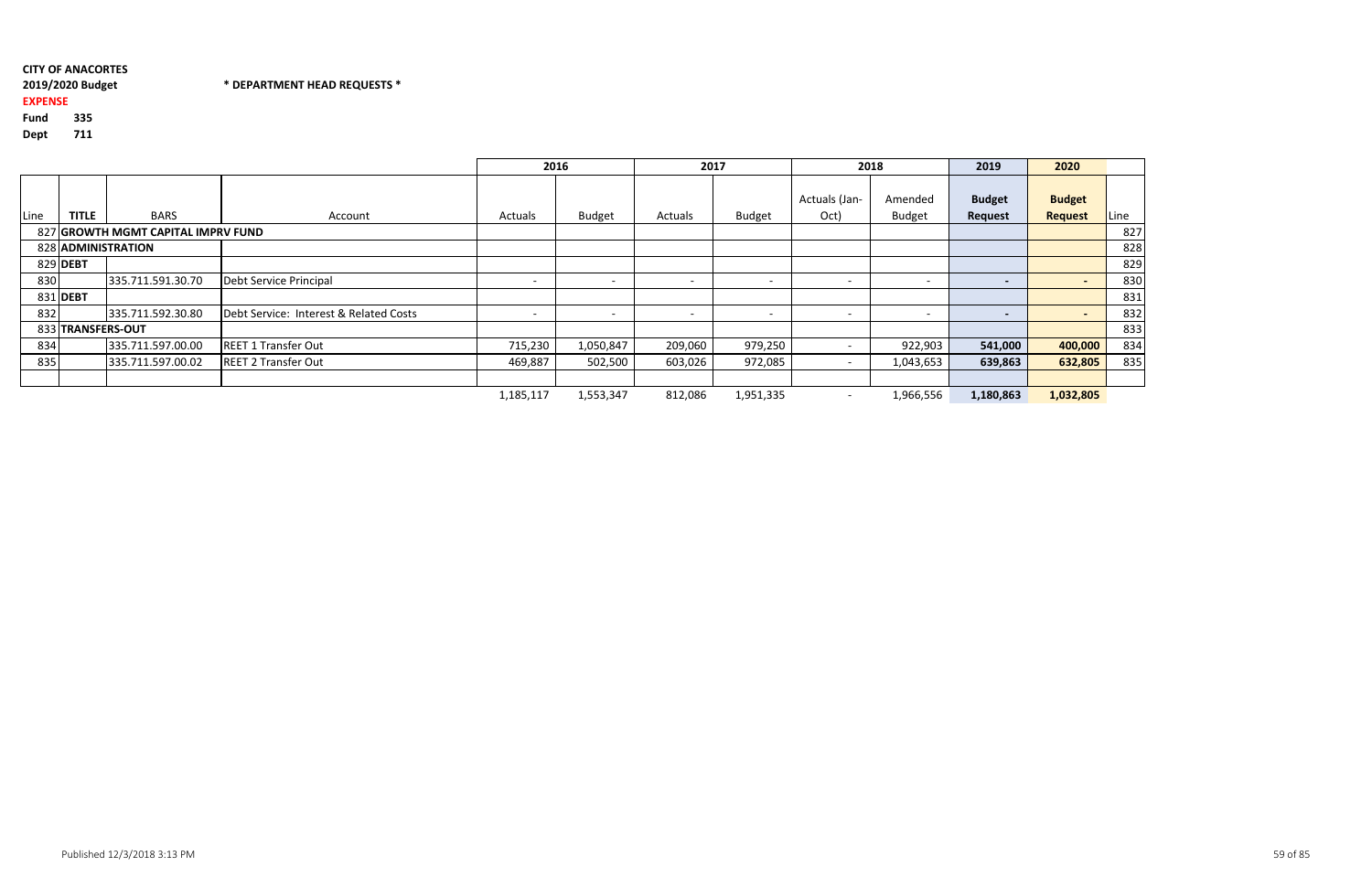#### CITY OF ANACORTES2019/2020 Budget \* DEPARTMENT HEAD REQUESTS \*REVENUE

|      |                   |                                                     |         | 2016          | 2017    |               | 2018                  |                          | 2019                            | 2020                     |      |
|------|-------------------|-----------------------------------------------------|---------|---------------|---------|---------------|-----------------------|--------------------------|---------------------------------|--------------------------|------|
| Line | <b>BARS</b>       | Account                                             | Actuals | <b>Budget</b> | Actuals | <b>Budget</b> | Actuals (Jan-<br>Oct) | Amended<br><b>Budget</b> | <b>Budget</b><br><b>Request</b> | <b>Budget</b><br>Request | Line |
| 554  | 356               | <b>LIBRARY CONSTRUCTION FUND</b>                    |         |               |         |               |                       |                          |                                 |                          | 554  |
| 555  | 356.000           | <b>NON DEPARTMENTAL</b>                             |         |               |         |               |                       |                          |                                 |                          | 555  |
| 556  | 356.000.361       | <b>INTEREST &amp; OTHER EARNINGS</b>                |         |               |         |               |                       |                          |                                 |                          | 556  |
| 557  | 356.440           | <b>PUBLIC LIBRARY</b>                               |         |               |         |               |                       |                          |                                 |                          | 557  |
| 558  | 356.440.308       | <b>BEGINNING FUND BALANCE</b>                       |         |               |         |               |                       |                          |                                 |                          | 558  |
| 559  | 356.440.361       | <b>INTEREST &amp; OTHER EARNINGS</b>                |         |               |         |               |                       |                          |                                 |                          | 559  |
| 560  | 356.000.361.10.00 | lInvestment Interest                                | 3,601   |               | 2,922   |               | 1,791                 |                          |                                 |                          | 560  |
| 561  | 356.440.367       | <b>CONTRIBUTIONS &amp; DONATIONS FROM PRIVATE S</b> |         |               |         |               |                       |                          |                                 |                          | 561  |
|      |                   |                                                     | 3,601   |               | 2,922   |               | 1,791                 | $\overline{\phantom{0}}$ | $\blacksquare$                  | $\overline{\phantom{0}}$ |      |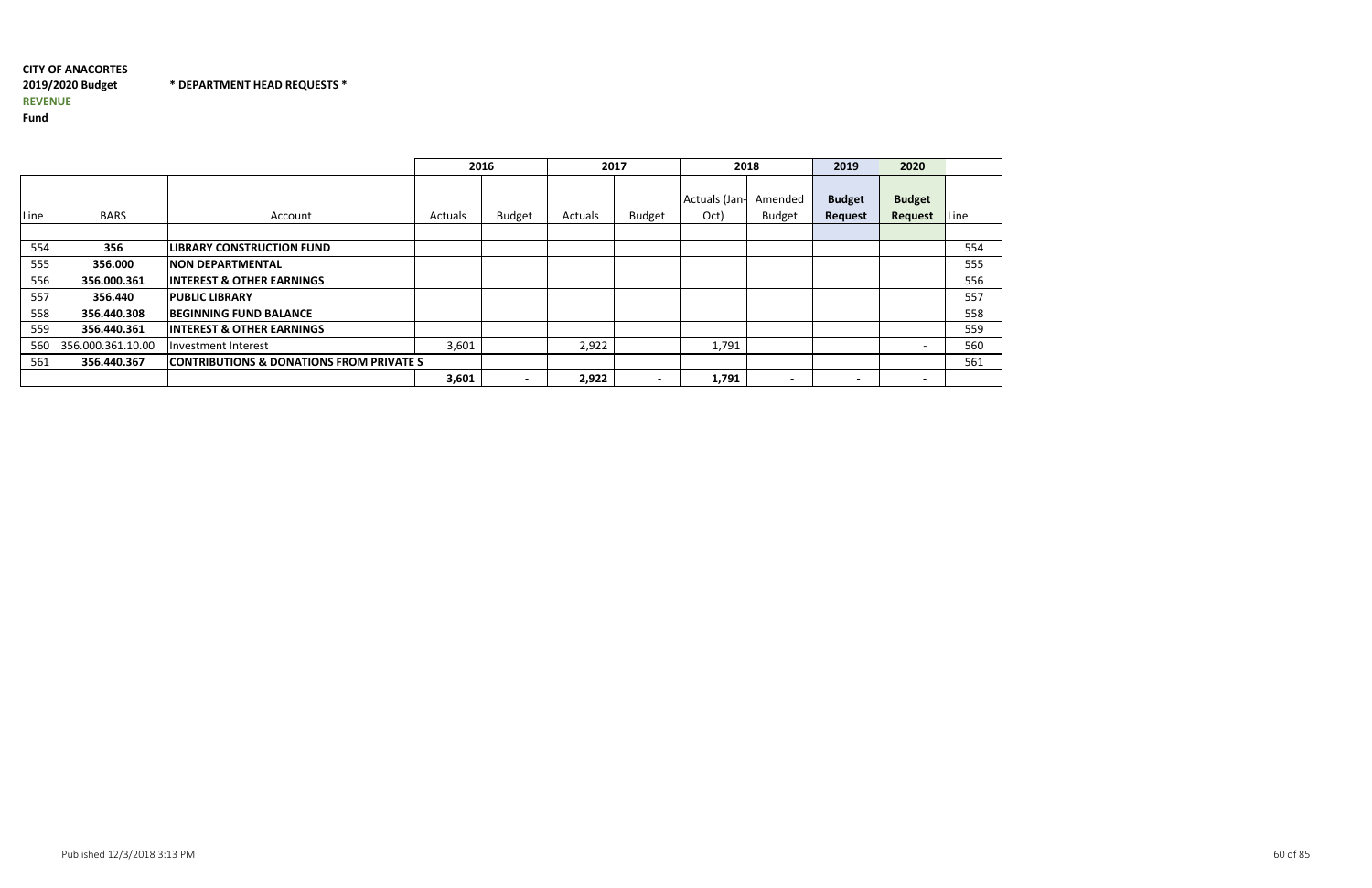## CITY OF ANACORTES2019/2020 BudgetREVENUE

\* DEPARTMENT HEAD REQUESTS \*

|      |                   |                                                    | 2016                   |                                            |     | 2017            |                                |                                | 2018                               | 2019                           | 2020                     |      |
|------|-------------------|----------------------------------------------------|------------------------|--------------------------------------------|-----|-----------------|--------------------------------|--------------------------------|------------------------------------|--------------------------------|--------------------------|------|
| Line | <b>BARS</b>       | Account                                            | Actuals                | <b>Budget</b>                              |     | Actuals         | <b>Budget</b>                  |                                | Actuals (Jan-Oct)   Amended Budget | <b>Budget Request</b>          | <b>Budget Request</b>    | Line |
|      |                   |                                                    |                        |                                            |     |                 |                                |                                |                                    |                                |                          |      |
| 562  | 401               | <b>WATER FUND</b>                                  |                        |                                            |     |                 |                                |                                |                                    |                                |                          | 562  |
| 564  | 401.000.308       | <b>BEGINNING FUND BALANCE</b>                      |                        |                                            |     |                 |                                |                                |                                    |                                |                          | 564  |
| 565  | 401.000.308.10.00 | <b>Reserved Fund Balance</b>                       | Ŝ.                     | $\frac{1}{2}$ (1,150,030.06) $\frac{1}{2}$ |     |                 | \$ (2,686,695.60)              | $\sim$                         | 1,562,922.79                       | (4, 767, 898.17)<br>-S         | (4,466,165.11)           | 565  |
| 570  | 401.000.337       | <b>INTERLOCAL GRANTS, ENTITLEMENTS &amp; OTHER</b> |                        |                                            |     |                 |                                |                                |                                    |                                |                          | 570  |
| 571  | 401.000.337.00.00 | Interlocal Grants, Entitlements & Other            |                        | $\overline{\phantom{a}}$                   | Ŝ.  |                 | 423,000.00 $\vert$ \$          | $\overline{\phantom{a}}$       | 205,000.00                         | l S                            |                          | 571  |
| 572  | 401.000.343       | <b>UTILITIES</b>                                   |                        |                                            |     |                 |                                |                                |                                    |                                |                          | 572  |
| 573  | 401.000.343.40.00 | <b>Water Sales</b>                                 | \$3,352,064.22         | \$6,901,683.68                             |     | 9,918,042.20    | 8,452,768.49<br>S.             | 8,351,045.86<br>$\varsigma$    | 9,220,267.39                       | 10,156,809.81<br>-\$           | 10,823,159.50            | 573  |
| 574  | 401.000.343.40.50 | Water Sales - Interdepartmental                    | 69,797.91              | 40,828.00<br>-S                            | -\$ | 98,108.66 \$    | 46,345.08                      | $90,087.17$ \$                 | 48,662.33                          | $83,632.70$ \$<br>-\$          | 89,486.99                | 574  |
| 575  | 401.000.343.90.00 | Irrigation/Reclamation Services                    | \$<br>217,561.35       | 104,033.00<br>-S                           | -Ŝ  | 270,839.30 \$   | 173,482.88                     | $231,601.43$   \$              | 182,157.02                         | 275,784.80 \$<br>-S            | 344,731.01               | 575  |
| 576  | 401.000.345       | <b>NATURAL &amp; ECONOMIC ENVIRONMENT</b>          |                        |                                            |     |                 |                                |                                |                                    |                                |                          | 576  |
| 577  | 401.000.345.83.30 | <b>Plan Checking Services</b>                      | $2,610.28$ \$          | $\sim$                                     | S.  | $290.26$ \$     | 1,779.76                       | -\$<br>$\sim$                  | \$<br>$1,779.76$ \$                |                                | $\sim$                   | 577  |
| 578  | 401.000.361       | <b>INTEREST &amp; OTHER EARNINGS</b>               |                        |                                            |     |                 |                                |                                |                                    |                                |                          | 578  |
| 579  | 401.000.361.10.00 | Investment Interest                                | 229,277.09             | 148,177.19<br>-S                           | -\$ | 202,899.97      | 112,556.25                     | 187,930.03<br>-Ś               | 113,681.81                         | 196,582.37<br>-\$              | $\zeta$<br>216,240.60    | 579  |
| 580  | 401.000.369       | <b>OTHER MISCELLANEOUS REVENUES</b>                |                        |                                            |     |                 |                                |                                |                                    |                                |                          | 580  |
| 581  | 401.000.369.10.20 | Sale of Scrap & Surplus                            | \$                     | 8,265.47<br>-S                             | \$  |                 | \$<br>$\overline{\phantom{a}}$ | $32.80$ \$<br>\$               | $\overline{\phantom{a}}$           | \$                             | $\sim$                   | 581  |
| 582  | 401.000.369.40.00 | Judgments & Settlements                            | $(3,679.92)$ \$<br>\$  |                                            | S.  | $4,638.95$ \$   |                                | -Ś<br>$5,247.66$ \$            | $\overline{\phantom{a}}$           | Š.                             | Ś<br>$\sim$              | 582  |
| 583  | 401.000.379       | <b>CAPITAL CONTRIBUTIONS - PRIVATE CONTRIBU</b>    |                        |                                            |     |                 |                                |                                |                                    |                                |                          | 583  |
| 584  | 401.000.379.00.00 | Capital Contributions - Private Contribu           | \$6,213,569.09         | \$5,699,086.00                             |     | 6,273,839.65    | 6,860,582.37<br>l Si           | 5,078,028.00                   | 6,860,582.37                       | 6,093,779.44<br>-S             | 6,620,061.81             | 584  |
| 585  | 401.000.379.00.10 | <b>Refinery Debt Capital Reserve</b>               | \$2,094,752.00         | \$2,310,120.00                             |     | 2,422,031.37    | 2,285,184.00<br>S.             | 2,033,687.95                   | 2,285,184.00                       | 2,285,124.00                   | 2,285,124.00             | 585  |
| 586  | 401.000.379.00.20 | Oak Harbor Capital Reserve                         |                        |                                            |     | 285,037.04      | l S                            | 324,668.50                     |                                    | 100,000.00<br>S,               | 100,000.00               | 586  |
| 587  | 401.000.395       | <b>DISPOSITION OF CAPITAL ASSETS</b>               |                        |                                            |     |                 |                                |                                |                                    |                                |                          | 587  |
| 588  | 401.000.395.10.00 | Proceeds from Sales of Capital Assets              | $(8, 147.83)$ \$<br>Ŝ. | $\overline{\phantom{a}}$                   | \$  | $(2,915.54)$ \$ | $\overline{\phantom{a}}$       | Ŝ.<br>110.00                   | S.<br>$\overline{\phantom{a}}$     | Š.<br>$\blacksquare$           | \$<br>$\sim$             | 588  |
| 589  | 401.000.398       | <b>INSURANCE RECOVERIES</b>                        |                        |                                            |     |                 |                                |                                |                                    |                                |                          | 589  |
| 590  | 401.000.398.00.00 | Insurance Recoveries                               |                        | $\overline{\phantom{a}}$                   | Ŝ.  |                 |                                | Ŝ.<br>$\overline{\phantom{a}}$ | $\overline{\phantom{a}}$           | Ś                              | $\overline{\phantom{a}}$ | 590  |
| 591  | 401.710           | <b>CENTRAL PUBLIC WORKS</b>                        |                        |                                            |     |                 |                                |                                |                                    |                                |                          | 591  |
| 598  | 401.730           | <b>WATER TREATMENT PLANT</b>                       |                        |                                            |     |                 |                                |                                |                                    |                                |                          | 598  |
| 599  | 401.730.332       | FEDERAL ENTITLEMENTS, IMPACT PAYMENTS, &           |                        |                                            |     |                 |                                |                                |                                    |                                |                          | 599  |
| 600  | 401.730.332.21.20 | <b>ARRA Bonds Interest Subsidy Payment</b>         | \$<br>630,576.41       | 655,839.01<br>-S                           | \$  | $613,196.74$ \$ | 612,867.95                     | 295,997.88<br>-\$              | 590,728.11                         | 567,894.50 \$<br>-\$           | 538,522.89               | 600  |
| 601  | 401.730.341       | <b>GENERAL GOVERNMENT</b>                          |                        |                                            |     |                 |                                |                                |                                    |                                |                          | 601  |
| 602  | 401.730.341.43.00 | Budgeting & Accounting Services                    |                        | Ś<br>$\sim$                                | \$  | $48.16$ \$      | $\sim$                         | \$<br>$309.32$ \$              | $\overline{\phantom{a}}$           | -Ś<br>$191.42$   \$            | 191.42                   | 602  |
| 603  | 401.730.362       | <b>RENTS, LEASES &amp; CONCESSIONS</b>             |                        |                                            |     |                 |                                |                                |                                    |                                |                          | 603  |
| 604  | 401.730.362.21.30 | Equipment & Vehicle Leases (Long-Term)             | 22,030.26              | 20,816.27<br>-S                            | \$  | $22,691.22$ \$  | 22,137.00                      | 21,414.76<br>\$                | 22,579.74<br>-\$                   | 21,457.06<br>-\$               | $\sim$                   | 604  |
| 605  | 401.730.367.00.00 | Contributions & Donations from Private S           |                        |                                            | \$  |                 |                                |                                | \$                                 |                                |                          | 605  |
| 606  | 401.740           | <b>WATER MAINTENANCE</b>                           |                        |                                            |     |                 |                                |                                |                                    |                                |                          | 606  |
| 607  | 401.740.362       | <b>RENTS, LEASES &amp; CONCESSIONS</b>             |                        |                                            |     |                 |                                |                                |                                    |                                |                          | 607  |
| 608  | 401.740.362.20.00 | Equipment & Vehicle Leases (Long-Term)             | $850.00$ \$<br>\$      | $\overline{\phantom{a}}$                   | \$  | $800.00$   \$   | $\sim$                         | 750.00 \$<br>\$                | $\overline{\phantom{a}}$           | \$<br>$\overline{\phantom{a}}$ | \$                       | 608  |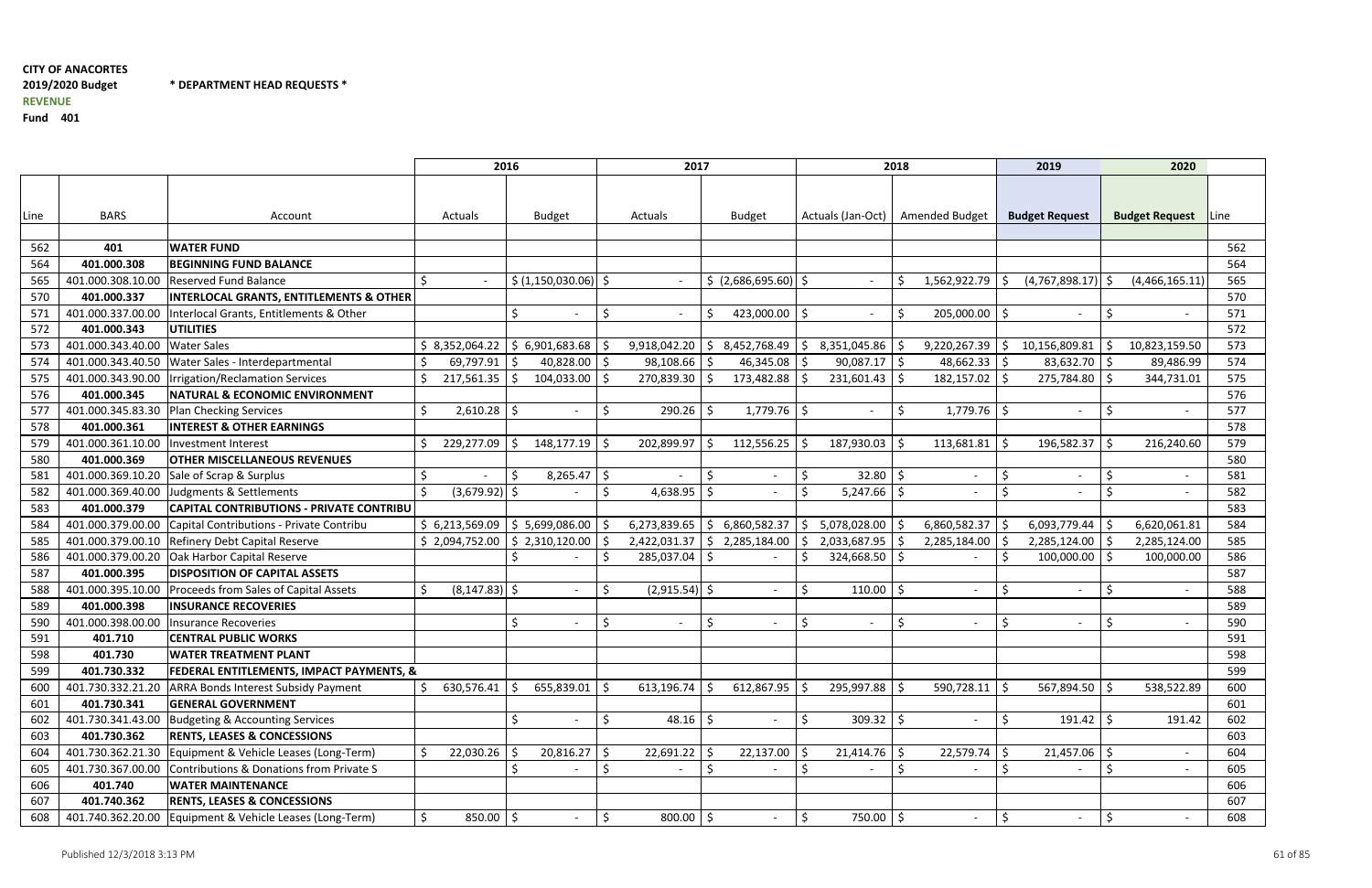#### CITY OF ANACORTES2019/2020 Budget \* DEPARTMENT HEAD REQUESTS \*REVENUE

|      |                   |                                                    |               | 2016          | 2017       |                                   | 2018                           |                | 2019                  | 2020                  |      |
|------|-------------------|----------------------------------------------------|---------------|---------------|------------|-----------------------------------|--------------------------------|----------------|-----------------------|-----------------------|------|
| Line | <b>BARS</b>       |                                                    |               |               |            |                                   |                                |                |                       |                       |      |
|      |                   | Account                                            | Actuals       | <b>Budget</b> | Actuals    | <b>Budget</b>                     | Actuals (Jan-Oct)              | Amended Budget | <b>Budget Request</b> | <b>Budget Request</b> | Line |
| 609  | 401.740.367.00.00 | Contributions & Donations from Private S           |               |               |            |                                   |                                |                |                       |                       | 609  |
| 610  | 401.740.379       | <b>CAPITAL CONTRIBUTIONS - PRIVATE CONTRIBU  </b>  |               |               |            |                                   |                                |                |                       |                       | 610  |
| 611  |                   | 401.740.379.10.30 Meter Installation Fees          | 85,358.51     | 72,409.58     | 97,247.07  | 94,377.96                         | 103,160.37                     | $94,377.96$ \$ | 92,719.11             | 92,719.11             | 611  |
| 612  |                   | 401.740.379.11.30 City/Developer Fees Per Contract |               |               |            |                                   |                                |                |                       |                       | 612  |
| 613  |                   | 401.740.379.12.30 Large Water Service Inst Fees    |               |               |            |                                   |                                |                |                       |                       | 613  |
| 614  |                   | 401.740.379.13.30 General Facilities Charges       | 204,224.84    | 223,332.02    | 256,523.20 | 272,564.89                        | $282,161.90$ \$                | 272,564.89     | 254,503.85            | 229,053.46            | 614  |
|      |                   |                                                    | ############# | ############# |            | $20,463,318.25$   \$16,670,951.03 | $\frac{1}{2}$ \$ 17,006,233.63 | 21,460,488.17  | 15,360,580.89         | 16,873,125.68         |      |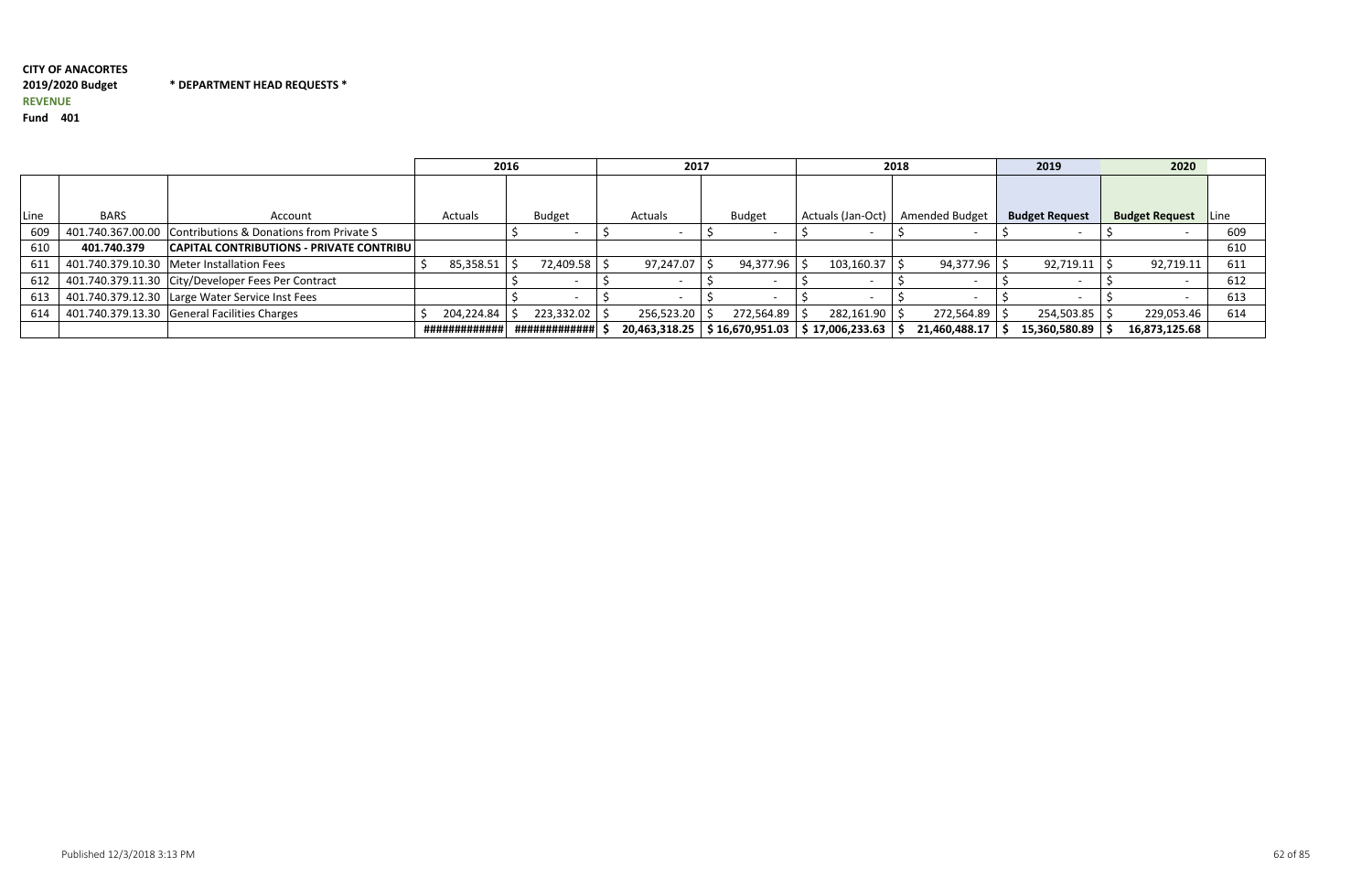2019/2020 Budget \* DEPARTMENT HEAD REQUESTS \*

## 2019/2020 Budget

EXPENSE

Fund <sup>401</sup>

|      |                | H                             |                                        | 2016          |               | 2017          |               |                          | 2018           |                                       | 2019                                       |                       |                        | 2020                                       |      |
|------|----------------|-------------------------------|----------------------------------------|---------------|---------------|---------------|---------------|--------------------------|----------------|---------------------------------------|--------------------------------------------|-----------------------|------------------------|--------------------------------------------|------|
|      |                |                               |                                        |               |               |               |               |                          |                |                                       |                                            |                       |                        |                                            |      |
|      |                |                               |                                        |               |               |               |               | Actuals (Jan-            |                |                                       |                                            |                       |                        |                                            |      |
|      | <b>TITLE</b>   | <b>BARS</b>                   | Account                                | Actuals       | <b>Budget</b> | Actuals       | <b>Budget</b> | Oct)                     | Amended Budget | <b>Budget Request   Budget Detail</b> | Description                                | <b>Budget Request</b> | <b>Budget Detail</b>   | <b>Description</b>                         | Line |
| Line | 839 WATER FUND |                               |                                        |               |               |               |               |                          |                |                                       |                                            |                       |                        |                                            | 839  |
|      |                | 840 NON DEPARTMENTAL          |                                        |               |               |               |               |                          |                |                                       |                                            |                       |                        |                                            |      |
|      |                |                               |                                        |               |               |               |               |                          |                |                                       |                                            |                       |                        |                                            | 840  |
|      |                | 841 WATER UTILITIES           |                                        |               |               |               |               |                          |                |                                       |                                            |                       |                        |                                            | 841  |
| 842  |                | 401.000.534.00.28             | <b>Pension Expense</b>                 | (225, 223.14) |               | (127, 769.34) |               |                          | $\sim$         | $\sim$                                |                                            | $\sim$                |                        |                                            | 842  |
|      |                | 843 DEPRECIATION              |                                        |               |               |               |               |                          |                |                                       |                                            |                       |                        |                                            | 843  |
| 844  |                | 401.000.588.00.00             | Prior Period Adjustment                | (90, 331.68)  | $\sim$        | $\sim$        | $\sim$        | $\sim$                   | $\sim$         | $\sim$                                |                                            | $\sim$                |                        |                                            | 844  |
|      |                | 845 PRIOR PERIOD              |                                        |               |               |               |               |                          |                |                                       |                                            |                       |                        |                                            | 845  |
| 846  |                | 401.000.589.00.00             | Fund Balances, Nonexpenditures &       | 3,275,020.09  |               | 3,319,266.08  | $\sim$        | $\sim$                   | $\sim$         | $\sim$                                |                                            | $\sim$                |                        |                                            | 846  |
|      |                | 847 WATER UTILITIES           |                                        |               |               |               |               |                          |                |                                       |                                            |                       |                        |                                            | 847  |
| 848  |                | 401.000.594.34.10             | Salaries & Wages                       |               |               | $\sim$        | $\sim$        | $\sim$                   | $\sim$         | $\overline{\phantom{a}}$              |                                            | $\sim$                |                        |                                            | 848  |
| 849  |                | 401.000.594.34.20             | <b>PERSONNEL BENEFITS</b>              |               |               | $\sim$        | $\sim$        |                          | $\sim$         | $\overline{\phantom{a}}$              |                                            | $\sim$                |                        |                                            | 849  |
| 850  |                | 401.000.594.34.60             | Capital Outlays                        |               |               | $\sim$        | $\sim$        |                          | $\sim$         | $\sim$                                |                                            | $\sim$                |                        |                                            | 850  |
| 851  |                | 401.000.594.34.61             | Land & Land Improvements               | $\sim$        |               | $\sim$        | $\sim$        | $\overline{\phantom{0}}$ | $\sim$         | $\blacksquare$                        |                                            | $\sim$                |                        |                                            | 851  |
| 852  |                | 401.000.594.34.62             | Buildings & Structures (Acquisition    |               |               |               |               |                          | $\sim$         |                                       |                                            |                       |                        |                                            | 852  |
| 853  |                | 401.000.594.34.63             | Other Improvements                     | 0.03          | 1,253,897.00  |               | 5,224,000.00  | 2,894,354.56             | 7,896,000.00   | 2,564,385.00                          |                                            | 3,831,000.00          |                        |                                            | 853  |
|      |                |                               |                                        |               |               |               |               |                          |                |                                       | 833,000.00 Pipeline Replacments            |                       |                        | 1,295,000.00 Pipeline Replacments          |      |
|      |                |                               |                                        |               |               |               |               |                          |                |                                       | 385,385.00 Pass Lake 10 Inch Waterline     |                       |                        | 300,000.00 Pass Lake 10 Inch Waterline     |      |
|      |                |                               |                                        |               |               |               |               |                          |                |                                       | 34,000.00 Cathodic Protection              |                       |                        | 36,000.00 Cathodic Protection              |      |
|      |                |                               |                                        |               |               |               |               |                          |                |                                       |                                            |                       |                        | WTP Filter Upgrade, increase               |      |
|      |                |                               |                                        |               |               |               |               |                          |                |                                       | 648,000.00 Repair 36 Inch Transmission     |                       | 200,000.00             | capacity                                   |      |
|      |                |                               |                                        |               |               |               |               |                          |                |                                       |                                            |                       |                        | WTP Raw Waterline, add                     |      |
|      |                |                               |                                        |               |               |               |               |                          |                |                                       |                                            |                       |                        |                                            |      |
|      |                |                               |                                        |               |               |               |               |                          |                |                                       | 264,000.00 WTP Raw Waterline               |                       | 2,000,000.00 redundany |                                            |      |
|      |                |                               |                                        |               |               |               |               |                          |                |                                       | 400,000.00 Telemetry Upgrades              |                       |                        |                                            |      |
| 854  |                | 401.000.594.34.64             | Machinery & Equipment                  | 12,499.61     |               |               |               |                          | $\sim$ $-$     |                                       |                                            | $\sim$                |                        |                                            | 854  |
|      |                | 855 TRANSFERS-OUT             |                                        |               |               |               |               |                          |                |                                       |                                            |                       |                        |                                            | 855  |
| 856  |                | 401.000.597.00.00             | Transfers out                          | 90,661.00     | 90,661.00     | 46,631.00     | 46,631.00     |                          | $\sim$ $-$     | $\sim$                                |                                            | $\sim$                |                        |                                            | 856  |
|      |                | 857 ADMINISTRATION            |                                        |               |               |               |               |                          |                |                                       |                                            |                       |                        |                                            | 857  |
|      |                | 858 WATER UTILITIES           |                                        |               |               |               |               |                          |                |                                       |                                            |                       |                        |                                            | 858  |
| 859  |                | 401.711.534.00.10             | Salaries & Wages                       | 117,344.71    | 105,834.88    | 122,936.50    | 113,632.53    | 127,272.60               | 114,675.25     | 123,084.74                            |                                            | 127,127.51            |                        |                                            | 859  |
| 860  |                | 401.711.534.00.12             | Overtime                               | 882.60        |               | 48.58         |               | 14.32                    | $\sim$         |                                       |                                            |                       |                        |                                            | 860  |
| 861  |                | 401.711.534.00.20             | Personnel Benefits                     | 44,685.90     | 36,120.50     | 46,874.10     | 49,295.21     | 43,217.61                | 51,912.21      | 48,047.77                             |                                            | 50,051.13             |                        |                                            | 861  |
| 862  |                | 401.711.534.00.31             | <b>Office &amp; Operating Supplies</b> | 6,546.24      | 5,000.00      | 3,350.72      | $\sim$        | 3,285.74                 | $\sim$         | 5,000.00                              | <b>UB Printing</b>                         | 5,000.00              |                        | <b>UB Printing</b>                         | 862  |
| 863  |                | 401.711.534.00.40             | <b>Interfund Services</b>              | 752,115.19    | 623,098.56    | 839,173.61    | 739,985.79    | 773,410.50               | 744,302.42     | 868,254.62                            |                                            | 911,667.36            |                        |                                            | 863  |
| 864  |                | 401.711.534.00.41             | <b>Professional Services</b>           | 397,662.44    | 403,190.00    | 237,489.19    | 436,000.00    | 101,961.87               | 100,000.00     | 100,000.00                            | <b>UB Bills Mailing</b>                    | 100,000.00            |                        | <b>UB Bills Mailing</b>                    | 864  |
|      |                |                               |                                        |               |               |               |               |                          |                |                                       | 50,000.00 Regional Legal Matters           |                       |                        | 50,000.00 Regional Legal Matters           |      |
|      |                |                               |                                        |               |               |               |               |                          |                |                                       | 50,000.00 Retail Legal Matters             |                       |                        | 50,000.00 Retail Legal Matters             |      |
| 865  |                | 401.711.534.00.42             | Communication                          | 7,995.06      | 12,050.00     | 739.46        | $\sim$        | 520.17                   | $\sim$         | $\sim$                                |                                            | $\sim$                |                        |                                            | 865  |
| 866  |                | 401.711.534.00.43             | <b>Travel &amp; Training</b>           | 3,491.99      | 6,200.00      | 2,736.00      | 2,000.00      | 2,626.00                 | 2,000.00       | 2,000.00                              |                                            | 2,000.00              |                        |                                            | 866  |
| 867  |                | 401.711.534.00.44             | Taxes & Operating Assessments          | 903,604.02    | 788,203.00    | 963,078.32    | 841,532.20    | 822,646.51               | 900,439.46     | $\sim$                                |                                            | $\blacksquare$        |                        |                                            | 867  |
| 868  |                | 401.711.534.00.49             | Miscellaneous                          |               |               | 1,457.96      | $\sim$        | 35.00                    | $\sim$         | $\sim$                                |                                            | $\blacksquare$        |                        |                                            | 868  |
|      |                | 869 SOIL & WATER CONSERVATION |                                        |               |               |               |               |                          |                |                                       |                                            |                       |                        |                                            | 869  |
| 870  |                | 401.711.553.10.10             | Salaries & Wages                       |               |               | $\sim$        | $\sim$        |                          | $\sim$         | 18,394.60                             |                                            | 18,933.21             |                        |                                            | 870  |
| 871  |                | 401.711.553.10.12             | Overtime                               | $\sim$        |               | $\sim$        | $\sim$        |                          | $\sim$         |                                       |                                            |                       |                        |                                            | 871  |
| 872  |                | 401.711.553.10.20             | PERSONNEL BENEFITS                     |               |               | $\sim$        |               |                          |                | 10,009.66                             |                                            | 10,401.55             |                        |                                            | 872  |
|      |                |                               |                                        |               |               |               | $\sim$        |                          | $\sim$         |                                       |                                            |                       |                        |                                            |      |
| 873  |                | 401.711.553.10.31             | <b>Office &amp; Operating Supplies</b> | 3,016.91      | 3,000.00      |               |               |                          | $\sim$         | 9,500.00                              |                                            | 9,500.00              |                        |                                            | 873  |
|      |                |                               |                                        |               |               |               |               |                          |                |                                       |                                            |                       |                        |                                            |      |
|      |                |                               |                                        |               |               |               |               |                          |                |                                       | 7,500.00 Energy efficient appliance rebate |                       |                        | 7,500.00 Energy efficient appliance rebate |      |
|      |                |                               |                                        |               |               |               |               |                          |                |                                       | 1,000.00 Office and operating supplies     |                       |                        | 1,000.00 Office and operating supplies     |      |
|      |                |                               |                                        |               |               |               |               |                          |                |                                       | 1,000.00 ACE website maintenenace          |                       |                        | 1,000.00 ACE website maintenenace          |      |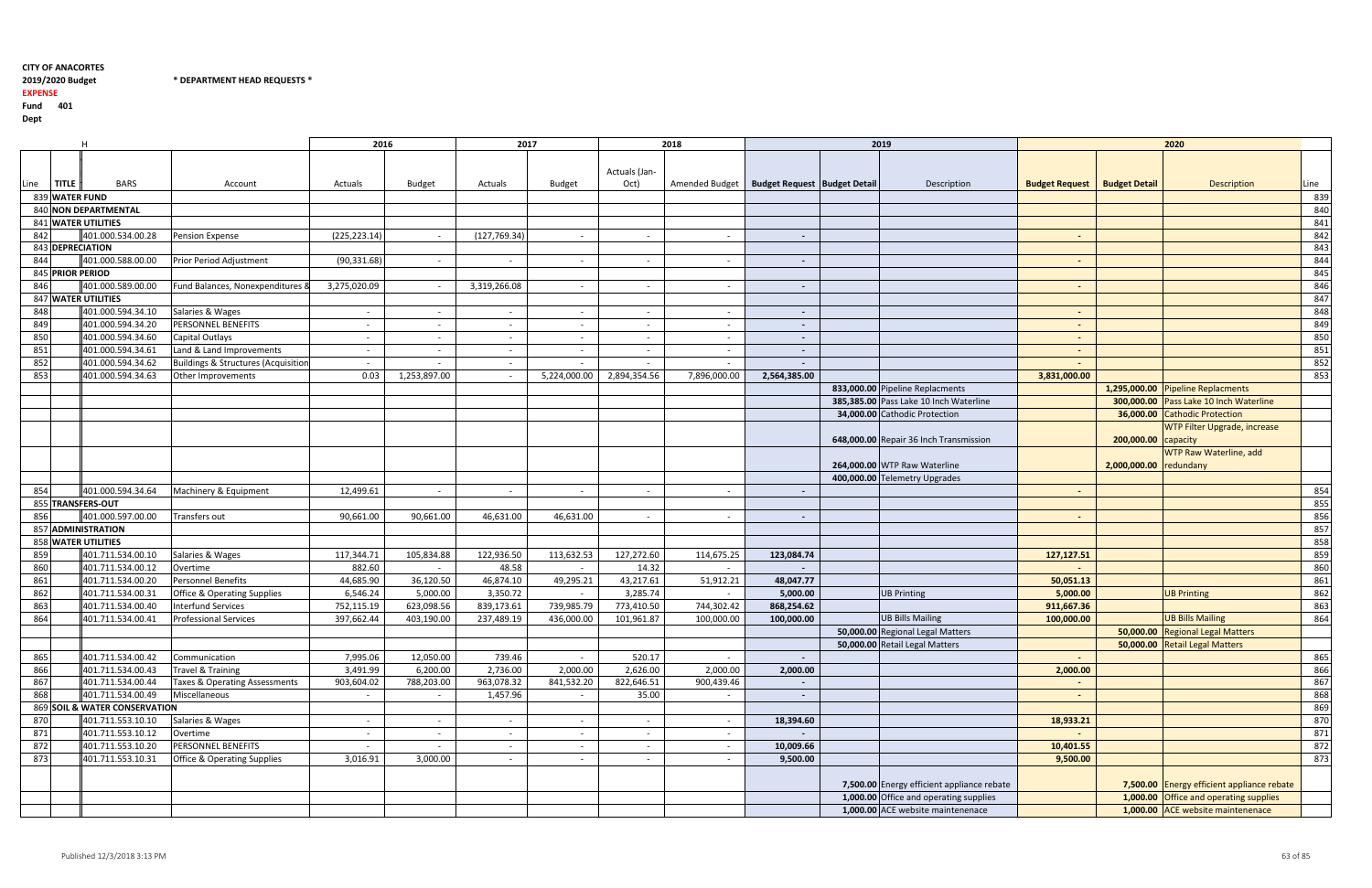#### 2019/2020 Budget \* DEPARTMENT HEAD REQUESTS \*

H <sup>2016</sup> <sup>2017</sup> <sup>2018</sup> <sup>2019</sup> <sup>2020</sup> Line $rac{\text{TITLE}}{874}$ DtBARS Account Actuals Budget Actuals Budget Budget Budget Actuals (Jan-Oct) Amended Budget **Budget Request Budget Detail** Description <sup>874</sup> 401.711.553.10.40 Interfund Services - - - - - - 2,336.42<sup>875</sup> 401.711.553.10.41 Professional Services - - - - - - 15,000.005,000.00 Water Conservation Outreach5,000.00 Recycling Outreach401.711.553.10.43 Travel & Training **500.00 Travel & Training 500.00 Solution Example 201.711.553.10.43** Travel & Training **500.00**  500.00 876 WATER UTILITIES WATER UTILITIES <sup>876</sup> 877 401.711.591.34.70 Debt Service Principal - 3,586,455.00 - 3,586,455.00 401.711.591.34.70 Debt Service Principal  $3,746,454.68$   $\vert$   $3,901,454.68$  | Includes new water tank debt 878 401.711.591.34.80 Debt Service: Interest & Related Costs 2,660,873.00 2,634,519.05 - - - - - - <sup>878</sup> 879 WATER UTILITIES WATER UTILITIES <sup>879</sup> 880 401.711.592.34.80 Debt Service: Debt Issue & Related Costs - - 2,596,532.06 - 1,155,007.06 - 2,198,586.00 Includes new water tank debt 2,076,532.70 Includes new water tank debt <sup>880</sup> 881 ENGINEERING PLANS & SERVICES ENGINEERING PLANS & SERVICES <sup>881</sup> 882 WATER UTILITIES WATER UTILITIES <sup>882</sup> 883 401.712.534.00.10 Salaries & Wages 178,781.76 195,636.83 214,485.35 209,520.34 179,828.95 211,161.62 211,161.62 884 401.712.534.00.12 Overtime 7,373.65 3,820.80 12,505.79 3,797.76 11,778.97 3,797.76 885 401.712.534.00.20 Personnel Benefits 83,554.23 85,381.10 99,290.27 100,393.12 94,274.20 105,688.10 <sup>886</sup> 401.712.534.00.41 Professional Services 20,608.32 13,500.00 26,394.81 10,000.00 6,445.40 10,000.003,000.00 ARC Server 3,000.007,000.00 | Maintenance/Upgrades Cartegraph 887 401.712.534.00.43 Travel & Training 19.00 1,500.00 1,500.00 1,500.00 1,500.00 1,500.00 1,500.00 1,500.00 1,500 888 401.712.534.00.45 Operating Rentals & Leases - - - - - - - - <sup>888</sup>889 WATER TREATMENT PLANT WATER TREATMENT PLANT <sup>889</sup> 890 WATER TREATMENT PLANT WATER TREATMENT PLANT <sup>890</sup> <sup>891</sup> 401.730.534.10.10 Salaries & Wages 948,812.35 891,180.81 922,243.45 959,624.94 767,721.45 970,225.63892 401.730.534.10.12 Overtime 8,677.86 3,563.52 19,802.37 4,492.33 17,982.56 4,511.93 <sup>893</sup> 401.730.534.10.20 Personnel Benefits 438,086.87 393,961.00 410,490.94 472,388.72 364,580.14 498,176.12894 401.730.534.10.31 1 Office & Operating Supplies 123,143.64 123,030.00 116,543.86 151,820.00 112,807.53 154,820.00 158,**000.00** 158,000.00 168,000.00 168,000.00 16894 158,000.00 168,000.00 168,000.00 168,000.00 168,000.00 168,000.00 16894 15 **5,000.00 S**upplies Plant Structures Operating **25,000.00 | Maint** Plant Equipment Repair and **5,000.00** Replacement Parts Chemical Feed Pump **20,000.00** | Parts Acti-Flo System Replacement 895 401.730.534.10.32 Fuel Consumed 49.67 49.67 300.00 67.30 300.00 57.94 57.94

EXPENSE

|                         |                                       |                   | 2019                                    |                       |                      | 2020                                   |      |
|-------------------------|---------------------------------------|-------------------|-----------------------------------------|-----------------------|----------------------|----------------------------------------|------|
|                         |                                       |                   |                                         |                       |                      |                                        |      |
|                         |                                       |                   |                                         |                       |                      |                                        |      |
| t                       | <b>Budget Request   Budget Detail</b> |                   | Description                             | <b>Budget Request</b> | <b>Budget Detail</b> | <b>Description</b>                     | Line |
|                         | 2,336.42                              |                   |                                         | 2,453.24              |                      |                                        | 874  |
|                         | 15,000.00                             |                   |                                         | 15,000.00             |                      |                                        | 875  |
|                         |                                       |                   | 5,000.00 Water Conservation Outreach    |                       |                      | 5,000.00 Water Conservation Outreach   |      |
|                         |                                       |                   | 5,000.00 Recycling Outreach             |                       |                      | 5,000.00 Recycling Outreach            |      |
|                         |                                       |                   | 5,000.00 ACE Outreach and Programs      |                       |                      | 5,000.00 ACE Outreach and Programs     |      |
|                         | 500.00                                |                   |                                         | 500.00                |                      |                                        |      |
|                         |                                       |                   |                                         |                       |                      |                                        | 876  |
| 8                       | 3,901,454.68                          |                   | Includes new water tank debt            | 3,986,454.68          |                      | Includes new water tank debt           | 877  |
|                         |                                       |                   |                                         |                       |                      |                                        | 878  |
|                         |                                       |                   |                                         |                       |                      |                                        | 879  |
|                         | 2,198,586.00                          |                   | Includes new water tank debt            | 2,076,532.70          |                      | Includes new water tank debt           | 880  |
|                         |                                       |                   |                                         |                       |                      |                                        | 881  |
|                         |                                       |                   |                                         |                       |                      |                                        | 882  |
| $\overline{2}$          | 202,173.73                            |                   |                                         | 210,137.42            |                      |                                        | 883  |
| 6                       | 4,055.65                              |                   |                                         | 4,194.26              |                      |                                        | 884  |
| 0                       | 101,165.06                            |                   |                                         | 105,493.14            |                      |                                        | 885  |
| 0                       | 13,153.90                             |                   |                                         | 13,153.90             |                      |                                        | 886  |
|                         |                                       |                   | 3,000.00 ARC Server                     |                       | 3,000.00             | <b>ARC Server</b>                      |      |
|                         |                                       |                   | Cartegraph                              |                       |                      | Cartegraph                             |      |
|                         |                                       |                   | 7,000.00 Maintenance/Upgrades           |                       | 7,000.00             | Maintenance/Upgrades                   |      |
| 0                       | 1,500.00                              |                   | <b>Engineering Staff</b>                | 1,500.00              |                      | <b>Engineering Staff</b>               | 887  |
|                         |                                       |                   |                                         |                       |                      |                                        | 888  |
|                         |                                       |                   |                                         |                       |                      |                                        | 889  |
|                         |                                       |                   |                                         |                       |                      |                                        | 890  |
| $\overline{\mathbf{3}}$ | 933,927.15                            |                   |                                         | 974,988.46            |                      |                                        | 891  |
| $\frac{3}{2}$           | 4,385.26                              |                   |                                         | 4,537.77              |                      |                                        | 892  |
|                         | 439,553.11                            |                   |                                         | 459,211.73            |                      |                                        | 893  |
| 0                       | 158,000.00                            |                   |                                         | 158,000.00            |                      |                                        | 894  |
|                         |                                       |                   | 10,000.00 Office Supplies               |                       |                      | 10,000.00 Office Supplies              |      |
|                         |                                       |                   | 1,500.00 New PC's                       |                       | 1,500.00 New PC's    |                                        |      |
|                         |                                       |                   | 10,000.00 Plant Pump Maintenance        |                       | 10,000.00            | <b>Plant Pump Maintenance</b>          |      |
|                         |                                       |                   | <b>Plant Structures Operating</b>       |                       |                      | <b>Plant Structures Operating</b>      |      |
|                         |                                       | 5,000.00 Supplies |                                         |                       | 5,000.00 Supplies    |                                        |      |
|                         |                                       |                   | 1,000.00 Fire Hoses and Nozzles         |                       |                      | 1,000.00 Fire Hoses and Nozzles        |      |
|                         |                                       |                   | 22,000.00 Process Analyzers             |                       |                      | 22,000.00 Process Analyzers            |      |
|                         |                                       |                   | 1,500.00 HVAC System Filters and Belts  |                       |                      | 1,500.00 HVAC System Filters and Belts |      |
|                         |                                       |                   | Plant Equipment Repair and              |                       |                      | <b>Plant Equipment Repair and</b>      |      |
|                         |                                       | 25,000.00 Maint   |                                         |                       | 25,000.00            | Maint                                  |      |
|                         |                                       |                   | 8,000.00 Lubricants                     |                       |                      | 8,000.00 Lubricants                    |      |
|                         |                                       |                   | 30,000.00 Lab Supplies                  |                       |                      | 30,000.00 Lab Supplies                 |      |
|                         |                                       |                   | 13,000.00 Safety Supplies & Services    |                       |                      | 13,000.00 Safety Supplies & Services   |      |
|                         |                                       |                   | 1,000.00 Uniforms                       |                       | 1,000.00             | <b>Uniforms</b>                        |      |
|                         |                                       |                   | <b>Chemical Feed Pump</b>               |                       |                      | <b>Chemical Feed Pump</b>              |      |
|                         |                                       |                   | 5,000.00 Replacement Parts              |                       | 5,000.00             | <b>Replacement Parts</b>               |      |
|                         |                                       |                   | Acti-Flo System Replacement             |                       |                      | <b>Acti-Flo System Replacement</b>     |      |
|                         |                                       | 20,000.00 Parts   |                                         |                       | 20,000.00            | Parts                                  |      |
|                         |                                       |                   | 5,000.00 Misc. Pipe Fittings and Tubing |                       | 5,000.00             | Misc. Pipe Fittings and Tubing         |      |
|                         |                                       |                   |                                         |                       |                      |                                        |      |
| 0                       | 300.00                                |                   |                                         | 300.00                |                      |                                        | 895  |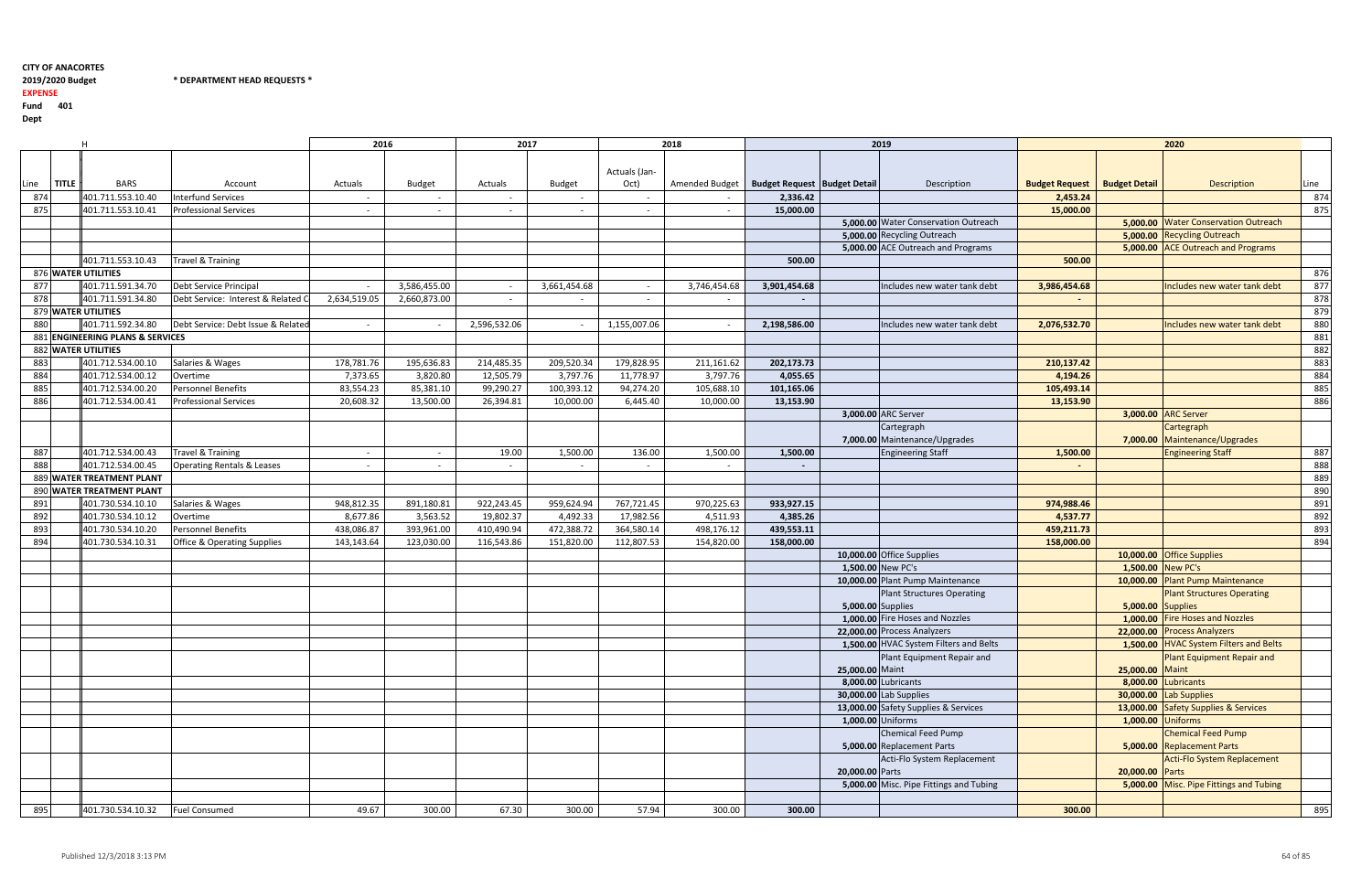## 2019/2020 Budget

2019/2020 Budget \* DEPARTMENT HEAD REQUESTS \*

EXPENSE

|      | H                           |                                       | 2016         |               | 2017       |               |               | 2018                                            |              |                          | 2019                                      |                       |                          | 2020                                      |      |
|------|-----------------------------|---------------------------------------|--------------|---------------|------------|---------------|---------------|-------------------------------------------------|--------------|--------------------------|-------------------------------------------|-----------------------|--------------------------|-------------------------------------------|------|
|      |                             |                                       |              |               |            |               |               |                                                 |              |                          |                                           |                       |                          |                                           |      |
|      |                             |                                       |              |               |            |               | Actuals (Jan- |                                                 |              |                          |                                           |                       |                          |                                           |      |
| Line | <b>TITLE</b><br><b>BARS</b> | Account                               | Actuals      | <b>Budget</b> | Actuals    | <b>Budget</b> | Oct)          | Amended Budget   Budget Request   Budget Detail |              |                          | Description                               | <b>Budget Request</b> | <b>Budget Detail</b>     | <b>Description</b>                        | Line |
| 896  | 401.730.534.10.34           | Supplies Purchased for Resale         | 339,234.99   | 463,964.00    | 328,383.19 | 463,600.00    | 302,533.20    | 463,600.00                                      | 440,000.00   |                          |                                           | 453,200.00            |                          |                                           | 896  |
|      |                             |                                       |              |               |            |               |               |                                                 |              | 125,000.00 Alum          |                                           |                       | 128,750.00 Alum          |                                           |      |
|      |                             |                                       |              |               |            |               |               |                                                 |              |                          | 106,000.00 Sodium Hydroxide               |                       |                          | 109,180.00 Sodium Hydroxide               |      |
|      |                             |                                       |              |               |            |               |               |                                                 |              | 40,000.00 Coag Poly      |                                           |                       | 41,200.00 Coag Poly      |                                           |      |
|      |                             |                                       |              |               |            |               |               |                                                 |              |                          | 8,500.00 Coag Sand                        |                       |                          | 8,755.00 Coag Sand                        |      |
|      |                             |                                       |              |               |            |               |               |                                                 |              | 9,500.00 Fluoride        |                                           |                       | 9,785.00 Fluoride        |                                           |      |
|      |                             |                                       |              |               |            |               |               |                                                 |              |                          |                                           |                       |                          |                                           |      |
|      |                             |                                       |              |               |            |               |               |                                                 |              |                          | 140,000.00 Chlorine (Sodium Hypochlorite) |                       |                          | 144,200.00 Chlorine (Sodium Hypochlorite) |      |
|      |                             |                                       |              |               |            |               |               |                                                 |              |                          | 6,000.00 Soda Ash                         |                       | 6,180.00 Soda Ash        |                                           |      |
|      |                             |                                       |              |               |            |               |               |                                                 |              |                          | 5,000.00 Filter Aid Poly                  |                       |                          | 5,150.00 Filter Aid Poly                  |      |
| 897  | 401.730.534.10.35           | Small Tools & Minor Equipment         | 1,945.97     | 3,000.00      | 3,119.08   | 3,350.00      | 3,760.16      | 3,500.00                                        | 5,000.00     |                          |                                           | 5,000.00              |                          |                                           | 897  |
|      |                             |                                       |              |               |            |               |               |                                                 |              | 3,000.00 Tools           |                                           |                       | 3,000.00 Tools           |                                           |      |
|      |                             |                                       |              |               |            |               |               |                                                 |              |                          | 2,000.00 Pressure Washer                  |                       |                          | 2,000.00 Small Equipment                  |      |
| 898  | 401.730.534.10.40           | Interfund Services                    | 92,079.87    | 74,396.58     | 153,433.69 | 70,889.81     | 91,669.70     | 70,889.81                                       | 66,183.06    |                          |                                           | 69,492.21             |                          |                                           | 898  |
| 899  | 401.730.534.10.41           | <b>Professional Services</b>          | 75,564.19    | 66,055.34     | 104,610.03 | 96,955.00     | 41,942.44     | 97,355.00                                       | 106,600.00   |                          |                                           | 107,506.00            |                          |                                           | 899  |
|      |                             |                                       |              |               |            |               |               |                                                 |              |                          | 25,000.00 Outside Engineering             |                       |                          | 25,000.00 Outside Engineering             |      |
|      |                             |                                       |              |               |            |               |               |                                                 |              |                          | 12,000.00 Facility Cleaning               |                       |                          | 12,360.00 Facility Cleaning               |      |
|      |                             |                                       |              |               |            |               |               |                                                 |              |                          | 1,600.00 Fire Alarm Monitoring            |                       |                          | 1,600.00 Fire Alarm Monitoring            |      |
|      |                             |                                       |              |               |            |               |               |                                                 |              |                          | Newspaper, postings, printing,            |                       |                          | Newspaper, postings, printing,            |      |
|      |                             |                                       |              |               |            |               |               |                                                 |              | $1,000.00$ ads           |                                           |                       | 1,000.00                 | ads                                       |      |
|      |                             |                                       |              |               |            |               |               |                                                 |              |                          | 15,000.00 Wonderware Licensing            |                       | 15,450.00                | <b>Wonderware Licensing</b>               |      |
|      |                             |                                       |              |               |            |               |               |                                                 |              |                          | 20,800.00 Outside Lab: Plant              |                       |                          | 20,800.00 Outside Lab: Plant              |      |
|      |                             |                                       |              |               |            |               |               |                                                 |              |                          | 10,000.00 Outside Lab: Distribution       |                       |                          | 10,000.00 Outside Lab: Distribution       |      |
|      |                             |                                       |              |               |            |               |               |                                                 |              |                          | 3,200.00 Laundry Service                  |                       |                          | 3,296.00 Laundry Service                  |      |
|      |                             |                                       |              |               |            |               |               |                                                 |              |                          | 10,000.00 SCADA System Support            |                       |                          | 10,000.00 SCADA System Support            |      |
|      |                             |                                       |              |               |            |               |               |                                                 |              |                          | 8,000.00 Allmax Software Systems          |                       |                          | 8,000.00 Allmax Software Systems          |      |
|      |                             |                                       |              |               |            |               |               |                                                 |              |                          |                                           |                       |                          |                                           |      |
| 900  | 401.730.534.10.42           | Communication                         | 14,753.84    | 10,110.00     | 18,009.52  | 14,450.00     | 13,226.00     | 14,750.00                                       | 19,710.00    |                          |                                           | 17,910.00             |                          |                                           | 900  |
|      |                             |                                       |              |               |            |               |               |                                                 |              |                          | 5,300.00 Cell Phones                      |                       |                          | 5,300.00 Cell Phones                      |      |
|      |                             |                                       |              |               |            |               |               |                                                 |              | 3,650.00 Fiber           |                                           |                       | 3,650.00                 | Fiber                                     |      |
|      |                             |                                       |              |               |            |               |               |                                                 |              |                          | 2,300.00 Phone/Internet                   |                       | 2,300.00                 | Phone/Internet                            |      |
|      |                             |                                       |              |               |            |               |               |                                                 |              | 2,100.00 Radios          |                                           |                       | 2,100.00 Radios          |                                           |      |
|      |                             |                                       |              |               |            |               |               |                                                 |              |                          | 6,360.00 SCADA Modems                     |                       | 4,560.00                 | <b>SCADA Modems</b>                       |      |
| 901  | 401.730.534.10.43           | <b>Travel &amp; Training</b>          | 9,514.35     | 7,840.00      | 11,817.63  | 7,840.00      | 9,015.19      | 8,240.00                                        | 26,100.00    |                          |                                           | 26,100.00             |                          |                                           | 901  |
|      |                             |                                       |              |               |            |               |               |                                                 |              |                          | 7,800.00 Operator Certification Training  |                       |                          | 7,800.00 Operator Certification Training  |      |
|      |                             |                                       |              |               |            |               |               |                                                 |              |                          |                                           |                       |                          |                                           |      |
|      |                             |                                       |              |               |            |               |               |                                                 |              |                          | 800.00 Membership, Dues, Subscriptions    |                       |                          | 800.00 Membership, Dues, Subscriptions    |      |
|      |                             |                                       |              |               |            |               |               |                                                 |              |                          | 2,500.00 Safety & Health Training         |                       |                          | 2,500.00 Safety & Health Training         |      |
|      |                             |                                       |              |               |            |               |               |                                                 |              |                          | 15,000.00 SCADA Tech Training             |                       |                          | 15,000.00 SCADA Tech Training             |      |
| 902  | 401.730.534.10.44           | Taxes & Operating Assessments         |              |               | $\sim$     |               |               | $\sim$                                          | $\sim$       |                          |                                           | $\sim$                |                          |                                           | 902  |
| 903  | 401.730.534.10.45           | <b>Operating Rentals &amp; Leases</b> | 188.26       | $\sim$        | 1,193.29   | 3,000.00      | 810.90        | 3,000.00                                        | 3,000.00     |                          | Rental Equipment                          | 3,000.00              |                          | <b>Rental Equipment</b>                   | 903  |
| 904  | 401.730.534.10.46           | Insurance                             | 47,523.02    | 34,476.75     | 48,264.79  | 49,205.12     | 50,107.00     | 51,665.38                                       | 53,091.27    |                          |                                           | 58,400.40             |                          |                                           | 904  |
| 905  | 401.730.534.10.47           | <b>Utility Services</b>               | 1,005,211.18 | 985,700.00    | 867,401.47 | 1,040,700.00  | 778,541.27    | 1,040,700.00                                    | 1,039,200.00 |                          |                                           | 1,039,200.00          |                          |                                           | 905  |
|      |                             |                                       |              |               |            |               |               |                                                 |              | 1,000,000.00 Electricity |                                           |                       | 1,000,000.00 Electricity |                                           |      |
|      |                             |                                       |              |               |            |               |               |                                                 |              |                          | 38,200.00 Natural Gas                     |                       |                          | 38,200.00 Natural Gas                     |      |
|      |                             |                                       |              |               |            |               |               |                                                 |              |                          | 1,000.00 Solid Waste Disposal             |                       |                          | 1,000.00 Solid Waste Disposal             |      |
| 906  | 401.730.534.10.48           | Repairs & Maintenance                 | 170,919.77   | 101,500.00    | 275,842.25 | 284,500.00    | 326,998.78    | 139,000.00                                      | 144,000.00   |                          |                                           | 144,000.00            |                          |                                           | 906  |
|      |                             |                                       |              |               |            |               |               |                                                 |              |                          |                                           |                       |                          |                                           |      |
|      |                             |                                       |              |               |            |               |               |                                                 |              |                          | 500.00 Office Equipment Maintenance       |                       |                          | 500.00 Replacement Copier                 |      |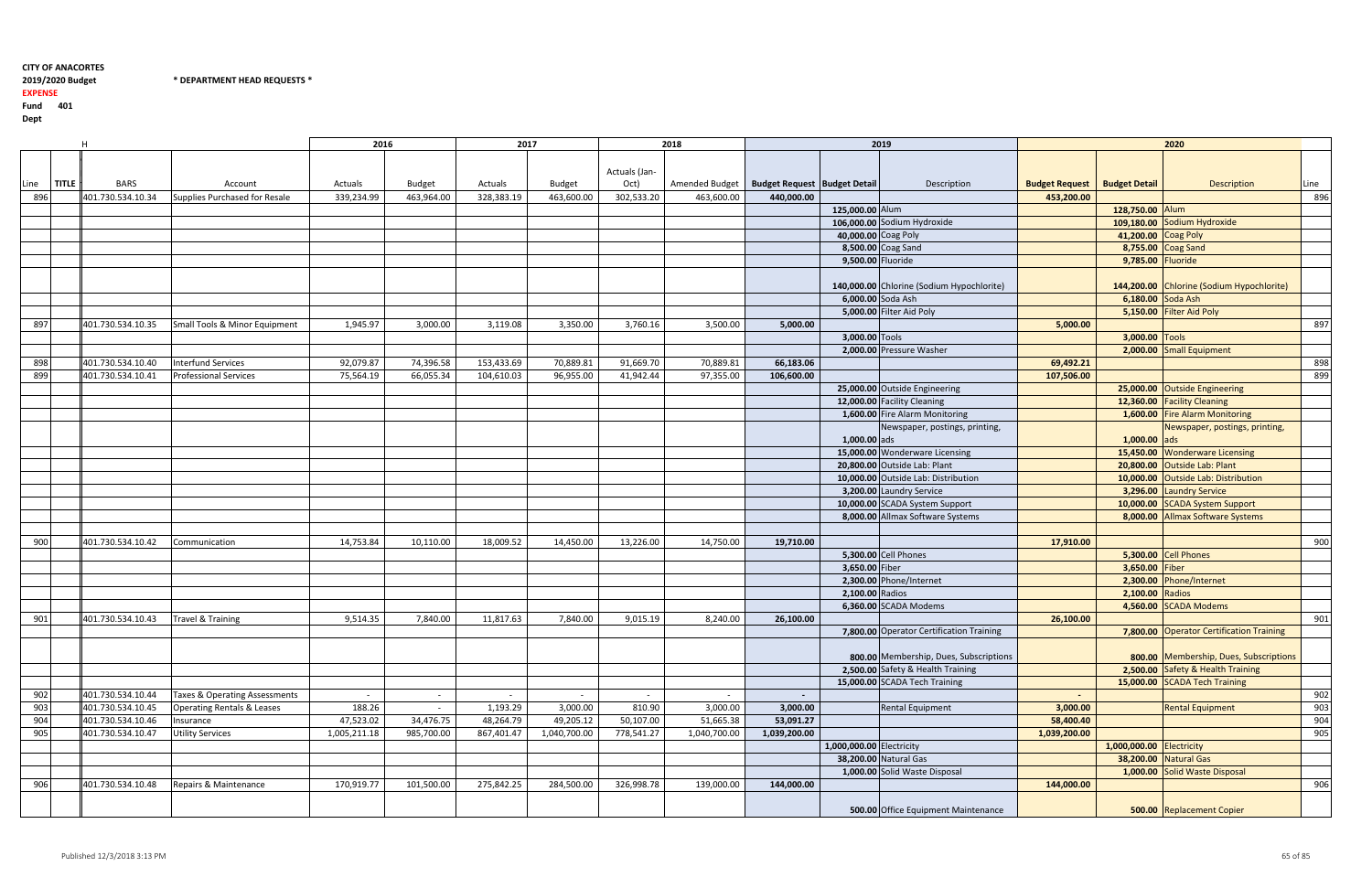2019/2020 Budget \* DEPARTMENT HEAD REQUESTS \*

2019/2020 Budget

EXPENSE

|      |              |                                        |                                        | 2016      |               | 2017       |           |               | 2018                                            |                          |                    | 2019                                     |                                       |                    | 2020                                     |      |
|------|--------------|----------------------------------------|----------------------------------------|-----------|---------------|------------|-----------|---------------|-------------------------------------------------|--------------------------|--------------------|------------------------------------------|---------------------------------------|--------------------|------------------------------------------|------|
|      |              |                                        |                                        |           |               |            |           |               |                                                 |                          |                    |                                          |                                       |                    |                                          |      |
|      |              |                                        |                                        |           |               |            |           | Actuals (Jan- |                                                 |                          |                    |                                          |                                       |                    |                                          |      |
|      | <b>TITLE</b> | <b>BARS</b>                            |                                        |           |               |            |           | Oct)          | Amended Budget   Budget Request   Budget Detail |                          |                    | Description                              | <b>Budget Request   Budget Detail</b> |                    | <b>Description</b>                       |      |
| Line |              |                                        | Account                                | Actuals   | <b>Budget</b> | Actuals    | Budget    |               |                                                 |                          |                    | 20,000.00 Plant Pumps Outside Repair     |                                       |                    |                                          | Line |
|      |              |                                        |                                        |           |               |            |           |               |                                                 |                          |                    |                                          |                                       | 20,000.00          | <b>Plant Pumps Outside Repair</b>        |      |
|      |              |                                        |                                        |           |               |            |           |               |                                                 |                          |                    | 35,000.00 Lagoon Cleaning                |                                       | 35,000.00          | <b>Lagoon Cleaning</b>                   |      |
|      |              |                                        |                                        |           |               |            |           |               |                                                 |                          |                    | 15,000.00 Plant Security                 |                                       | 15,000.00          | <b>Plant Security</b>                    |      |
|      |              |                                        |                                        |           |               |            |           |               |                                                 |                          |                    | 2,000.00 Sand & Gravel                   |                                       | 2,000.00           | Sand & Gravel                            |      |
|      |              |                                        |                                        |           |               |            |           |               |                                                 |                          |                    | Preventive Maintenance &                 |                                       |                    | <b>Preventive Maintenance &amp;</b>      |      |
|      |              |                                        |                                        |           |               |            |           |               |                                                 |                          | 53,000.00 Repairs  |                                          |                                       | 53,000.00          | <b>Repairs</b>                           |      |
|      |              |                                        |                                        |           |               |            |           |               |                                                 |                          |                    | 5,000.00 HVAC Annual Maintenance         |                                       | 5,000.00           | <b>HVAC Annual Maintenance</b>           |      |
|      |              |                                        |                                        |           |               |            |           |               |                                                 |                          |                    | 3,500.00 Overhead Cranes Annual Service  |                                       |                    | 3,500.00 Overhead Cranes Annual Service  |      |
|      |              |                                        |                                        |           |               |            |           |               |                                                 |                          |                    | Concrete Sealing/Chemical                |                                       |                    | <b>Concrete Sealing/Chemical</b>         |      |
|      |              |                                        |                                        |           |               |            |           |               |                                                 |                          |                    |                                          |                                       |                    |                                          |      |
|      |              |                                        |                                        |           |               |            |           |               |                                                 |                          | 10,000.00 Coatings |                                          |                                       | 10,000.00 Coatings |                                          |      |
| 907  |              | 401.730.534.10.51                      | Intergovernmental Services             | 16,106.70 | 15,139.75     | 15,287.30  | 15,421.39 | 15,807.80     | 17,533.00                                       | 19,033.00                |                    |                                          | 19,147.99                             |                    |                                          | 907  |
|      |              |                                        |                                        |           |               |            |           |               |                                                 |                          |                    | 3,833.00 Wastewater Permit (NPDES)       |                                       |                    | 3,947.99 Wastewater Permit (NPDES)       |      |
|      |              |                                        |                                        |           |               |            |           |               |                                                 |                          |                    | 9,600.00 Operating Permit                |                                       | 9,600.00           | <b>Operating Permit</b>                  |      |
|      |              |                                        |                                        |           |               |            |           |               |                                                 |                          |                    | 1,100.00 Lab Accredidation               |                                       | 1,100.00           | Lab Accredidation                        |      |
|      |              |                                        |                                        |           |               |            |           |               |                                                 |                          |                    | 3,500.00 Sanitary Survey                 |                                       | 3,500.00           | <b>Sanitary Survey</b>                   |      |
|      |              |                                        |                                        |           |               |            |           |               |                                                 |                          |                    | 1,000.00 DOH Project Review Fees         |                                       |                    | 1,000.00 DOH Project Review Fees         |      |
|      |              | 908 INTAKE OPERATIONS                  |                                        |           |               |            |           |               |                                                 |                          |                    |                                          |                                       |                    |                                          | 908  |
| 909  |              | 401.730.534.20.10                      | Salaries & Wages                       | 8,467.90  | 44,488.78     | 42,494.98  | 48,173.96 | 31,896.83     | 48,725.38                                       | 34,742.23                |                    |                                          | 36,222.84                             |                    |                                          | 909  |
| 910  |              | 401.730.534.20.12                      | Overtime                               | 438.05    | 174.27        | 819.25     | 230.77    | 751.32        | 231.12                                          | 247.37                   |                    |                                          | 254.81                                |                    |                                          | 910  |
| 911  |              | 401.730.534.20.20                      | Personnel Benefits                     | 21,464.22 | 19,193.74     | 18,771.23  | 23,106.49 | 15,024.74     | 24,377.34                                       | 16,346.25                |                    |                                          | 17,066.35                             |                    |                                          | 911  |
| 912  |              | 401.730.534.20.31                      | <b>Office &amp; Operating Supplies</b> | 5,262.84  | 8,000.00      | 723.31     | 8,000.00  | 1,977.01      | 8,000.00                                        | 8,000.00                 |                    |                                          | 8,000.00                              |                    |                                          | 912  |
|      |              |                                        |                                        |           |               |            |           |               |                                                 |                          |                    | 1,000.00 Intake Operating Supplies       |                                       |                    | 1,000.00 Intake Operating Supplies       |      |
|      |              |                                        |                                        |           |               |            |           |               |                                                 |                          |                    | Intake Structure Repair and              |                                       |                    | <b>Intake Structure Repair and</b>       |      |
|      |              |                                        |                                        |           |               |            |           |               |                                                 |                          | 3,500.00 Maint.    |                                          |                                       | 3,500.00           | Maint.                                   |      |
|      |              |                                        |                                        |           |               |            |           |               |                                                 |                          |                    |                                          |                                       |                    |                                          |      |
|      |              |                                        |                                        |           |               |            |           |               |                                                 |                          |                    | 3,500.00 Intake Pumps Repair and Maint.  |                                       | 3,500.00           | Intake Pumps Repair and Maint            |      |
| 913  |              | 401.730.534.20.35                      | Small Tools & Minor Equipment          | $\sim$    | $\sim$        | 1,000.04   | 1,000.00  | 1,000.00      | 1,000.00                                        | 1,000.00                 |                    | <b>Tools</b>                             | 1,000.00                              |                    | <b>Tools</b>                             | 913  |
| 914  |              | 401.730.534.20.40                      | <b>Interfund Services</b>              | 74,396.64 | 74,396.58     | 70,889.76  | 70,889.81 | 91,669.70     | 70,889.81                                       | 66,183.06                |                    |                                          | 69,492.21                             |                    |                                          | 914  |
| 915  |              | 401.730.534.20.41                      | <b>Professional Services</b>           | 1,684.10  | 5,000.00      | 3,989.65   | 10,000.00 | 399.06        | 10,000.00                                       | 20,300.00                |                    |                                          | 20,300.00                             |                    |                                          | 915  |
|      |              |                                        |                                        |           |               |            |           |               |                                                 |                          |                    | 10,000.00 SCADA System Support           |                                       | 10,000.00          | <b>SCADA System Support</b>              |      |
|      |              |                                        |                                        |           |               |            |           |               |                                                 |                          |                    | 10,000.00 Outside Engineering            |                                       | 10,000.00          | <b>Outside Engineering</b>               |      |
|      |              |                                        |                                        |           |               |            |           |               |                                                 |                          |                    | 300.00 Porta-Potti Rental                |                                       |                    | 300.00 Porta-Potti Rental                |      |
|      |              |                                        |                                        |           |               |            |           |               |                                                 |                          |                    |                                          |                                       |                    |                                          |      |
| 916  |              | 401.730.534.20.43<br>401.730.534.20.47 | Travel & Training                      |           |               | $\sim$     |           |               | $\sim$                                          |                          |                    |                                          |                                       |                    |                                          | 916  |
| 917  |              |                                        | <b>Utility Services</b>                | 4,282.92  | 4,200.00      | 3,926.01   | 4,200.00  | 3,485.81      | 4,200.00                                        | 4,200.00                 |                    | Electricity                              | 4,200.00                              |                    | Electricity                              | 917  |
| 918  |              | 401.730.534.20.48                      | Repairs & Maintenance                  | 62,223.53 | 457,500.00    | 300,703.27 | 13,500.00 |               | 8,500.00                                        | 16,000.00                |                    |                                          | 16,000.00                             |                    |                                          | 918  |
|      |              |                                        |                                        |           |               |            |           |               |                                                 |                          |                    | 5,000.00 Intake Pumps Outside Repair     |                                       |                    | 5,000.00 Intake Pumps Outside Repair     |      |
|      |              |                                        |                                        |           |               |            |           |               |                                                 |                          |                    |                                          |                                       |                    |                                          |      |
|      |              |                                        |                                        |           |               |            |           |               |                                                 |                          |                    | 5,000.00 Intake Structure Outside Repair |                                       |                    | 5,000.00 Intake Structure Outside Repair |      |
|      |              |                                        |                                        |           |               |            |           |               |                                                 |                          |                    | 1,000.00 Dike Mowing and Spraying        |                                       |                    | 1,000.00 Dike Mowing and Spraying        |      |
|      |              |                                        |                                        |           |               |            |           |               |                                                 |                          |                    | 5,000.00 Sluice Gate Repairs             |                                       |                    | 5,000.00 Sluice Gate Repairs             |      |
|      |              | 919 DISTRIBUTION RESERVOIRS            |                                        |           |               |            |           |               |                                                 |                          |                    |                                          |                                       |                    |                                          | 919  |
| 920  |              | 401.730.534.30.10                      | Salaries & Wages                       |           | $\sim$        | $\sim$     | $\sim$    |               | $\sim$                                          | $\overline{\phantom{a}}$ |                    |                                          | $\sim$                                |                    |                                          | 920  |
| 921  |              | 401.730.534.30.20                      | Personnel Benefits                     | $\sim$    | $\sim$        | $\sim$     | $\sim$    | $\sim$        | $\sim$                                          | $\sim$                   |                    |                                          | $\sim$                                |                    |                                          | 921  |
| 922  |              | 401.730.534.30.31                      | <b>Office &amp; Operating Supplies</b> | 22,069.36 | 20,000.00     | 23,268.78  | 27,000.00 | 12,875.63     | 24,000.00                                       | 24,000.00                |                    |                                          | 24,000.00                             |                    |                                          | 922  |
|      |              |                                        |                                        |           |               |            |           |               |                                                 |                          |                    | Operating Supplies Repair and            |                                       |                    | <b>Operating Supplies Repair and</b>     |      |
|      |              |                                        |                                        |           |               |            |           |               |                                                 |                          |                    | 5,000.00 Maintenance                     |                                       | 5,000.00           | Maintenance                              |      |
|      |              |                                        |                                        |           |               |            |           |               |                                                 |                          |                    | 4,000.00 Replacement Instrumentation     |                                       |                    | 4,000.00 Replacement Instrumentation     |      |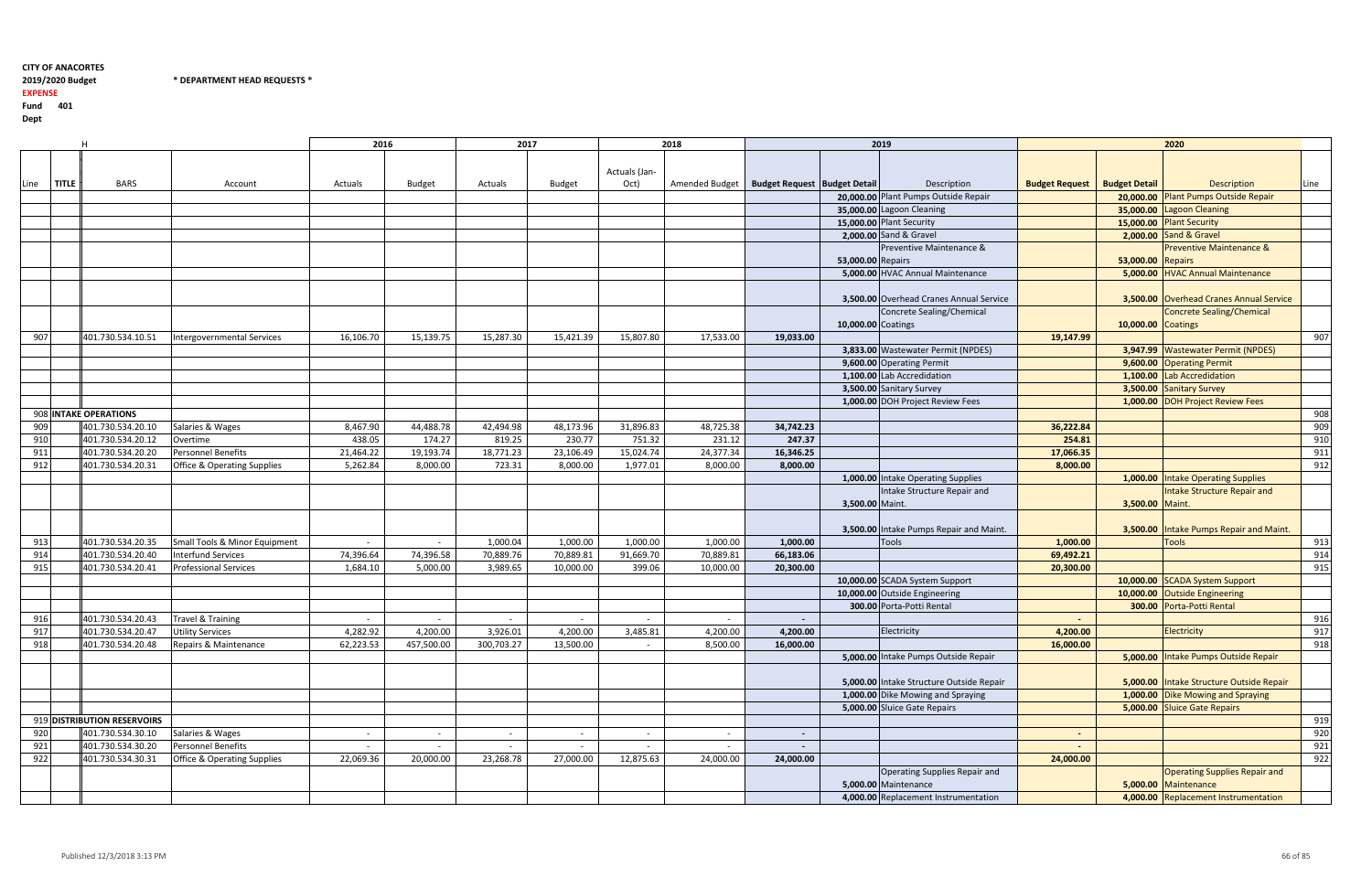2019/2020 Budget

2019/2020 Budget \* DEPARTMENT HEAD REQUESTS \*

EXPENSE

|      |              |                                      |                                        | 2016       |            | 2017       |               |               | 2018                                            |            |                 | 2019                                            |                                       |                 | 2020                                            |          |
|------|--------------|--------------------------------------|----------------------------------------|------------|------------|------------|---------------|---------------|-------------------------------------------------|------------|-----------------|-------------------------------------------------|---------------------------------------|-----------------|-------------------------------------------------|----------|
|      |              |                                      |                                        |            |            |            |               |               |                                                 |            |                 |                                                 |                                       |                 |                                                 |          |
|      |              |                                      |                                        |            |            |            |               | Actuals (Jan- |                                                 |            |                 |                                                 |                                       |                 |                                                 |          |
| Line | <b>TITLE</b> | <b>BARS</b>                          | Account                                | Actuals    | Budget     | Actuals    | <b>Budget</b> | Oct)          | Amended Budget   Budget Request   Budget Detail |            |                 | Description                                     | <b>Budget Request   Budget Detail</b> |                 | <b>Description</b>                              | Line     |
|      |              |                                      |                                        |            |            |            |               |               |                                                 |            |                 | Booster Pump Repair and                         |                                       |                 | <b>Booster Pump Repair and</b>                  |          |
|      |              |                                      |                                        |            |            |            |               |               |                                                 |            |                 | 5,000.00 Maintenance                            |                                       |                 | 5,000.00 Maintenance                            |          |
|      |              |                                      |                                        |            |            |            |               |               |                                                 |            |                 |                                                 |                                       |                 |                                                 |          |
|      |              |                                      |                                        |            |            |            |               |               |                                                 |            |                 | <b>5,000.00 Booster Station Outside Repairs</b> |                                       |                 | <b>5,000.00 Booster Station Outside Repairs</b> |          |
|      |              |                                      |                                        |            |            |            |               |               |                                                 |            |                 | 5,000.00 Reservoir Outside Repairs              |                                       |                 | 5,000.00 Reservoir Outside Repairs              |          |
|      |              |                                      |                                        |            |            |            |               |               |                                                 |            |                 |                                                 |                                       |                 |                                                 |          |
| 923  |              | 401.730.534.30.35                    | Small Tools & Minor Equipment          |            | 500.00     | 77.08      | 500.00        | 625.56        | 500.00                                          | 1,500.00   |                 |                                                 | 1,500.00                              |                 |                                                 | 923      |
| 924  |              | 401.730.534.30.40                    | <b>Interfund Services</b>              | 74,396.64  | 74,396.58  | 70,889.76  | 70,889.81     | 91,669.70     | 70,889.81                                       | 66,183.06  |                 |                                                 | 69,492.21                             |                 |                                                 | 924      |
| 925  |              | 401.730.534.30.41                    | <b>Professional Services</b>           | 17,391.08  | 14,525.00  | 4,972.74   | 12,300.00     | 5,276.90      | 12,300.00                                       | 21,300.00  |                 |                                                 | 21,300.00                             |                 |                                                 | 925      |
|      |              |                                      |                                        |            |            |            |               |               |                                                 |            |                 | 10,000.00 SCADA System Support                  |                                       | 10,000.00       | <b>SCADA System Support</b>                     |          |
|      |              |                                      |                                        |            |            |            |               |               |                                                 |            |                 | 5,000.00 Fluoride Waste Disposal                |                                       | 5,000.00        | <b>Fluoride Waste Disposal</b>                  |          |
|      |              |                                      |                                        |            |            |            |               |               |                                                 |            |                 | Pennsylvania Ave. Porta-Potti                   |                                       |                 | Pennsylvania Ave. Porta-Potti                   |          |
|      |              |                                      |                                        |            |            |            |               |               |                                                 |            | 1,300.00 Rental |                                                 |                                       | 1,300.00        | Rental                                          |          |
|      |              |                                      |                                        |            |            |            |               |               |                                                 |            |                 | 5,000.00 Outside Engineering                    |                                       | 5,000.00        |                                                 |          |
| 926  |              | 401.730.534.30.47                    | <b>Utility Services</b>                | 45,700.49  | 38,400.00  | 38,647.52  | 41,500.00     | 36,916.30     | 41,500.00                                       | 41,500.00  |                 |                                                 | 41,500.00                             |                 | <b>Outside Engineering</b>                      | 926      |
|      |              | 401.730.534.30.48                    | Repairs & Maintenance                  |            |            |            |               |               |                                                 |            |                 |                                                 |                                       |                 |                                                 | 927      |
| 927  |              |                                      |                                        | 13,547.03  | 12,800.00  | 14,105.78  | 15,000.00     | 5,587.33      | 15,000.00                                       | 20,000.00  |                 |                                                 | 20,000.00                             |                 | 5,000.00 Reservoir Cathodic Protection          | $\Omega$ |
|      |              |                                      |                                        |            |            |            |               |               |                                                 |            |                 | 5,000.00 Reservoir Cathodic Protection          |                                       |                 |                                                 |          |
|      |              |                                      |                                        |            |            |            |               |               |                                                 |            |                 | 5,000.00 Reservoir Clean & Inspect              |                                       | 5,000.00        | <b>Reservoir Clean &amp; Inspect</b>            |          |
|      |              |                                      |                                        |            |            |            |               |               |                                                 |            |                 | 5,000.00 Water Quality Outside Repairs          |                                       | 5,000.00        | <b>Water Quality Outside Repairs</b>            |          |
|      |              |                                      |                                        |            |            |            |               |               |                                                 |            |                 | 5,000.00 Booster Pump Outside Repairs           |                                       |                 | 5,000.00 Booster Pump Outside Repairs           |          |
|      |              | 928 WATER MAINTENANCE                |                                        |            |            |            |               |               |                                                 |            |                 |                                                 |                                       |                 |                                                 | 928      |
|      |              | 929 WATER MAINTENANCE ADMINISTRATION |                                        |            |            |            |               |               |                                                 |            |                 |                                                 |                                       |                 |                                                 | 929      |
| 930  |              | 401.740.534.13.10                    | Salaries & Wages                       | 89,506.27  | 55,486.39  | 94,391.65  | 55,637.36     | 77,949.85     | 56,002.16                                       | 51,050.84  |                 |                                                 | 52,574.38                             |                 |                                                 | 930      |
| 931  |              | 401.740.534.13.12                    | Overtime                               |            | $\sim$     | $\sim$     | $\sim$        | $\sim$        | $\sim$                                          |            |                 |                                                 |                                       |                 |                                                 | 931      |
| 932  |              | 401.740.534.13.20                    | Personnel Benefits                     | 26,799.92  | 26,000.04  | 27,214.50  | 28,096.36     | 23,956.08     | 29,512.10                                       | 26,567.24  |                 |                                                 | 27,620.29                             |                 |                                                 | 932      |
| 933  |              | 401.740.534.13.31                    | Office & Operating Supplies            | 1,264.41   | 800.00     | 205.53     | 500.00        | 419.19        | 500.00                                          | 500.00     |                 |                                                 | 500.00                                |                 |                                                 | 933      |
| 934  |              | 401.740.534.13.40                    | <b>Interfund Services</b>              | 15,991.67  | 22,153.97  | 19,987.44  | 19,960.18     | 18,994.28     | 19,960.18                                       | 29,575.72  |                 |                                                 | 31,054.51                             |                 |                                                 | 934      |
|      |              |                                      |                                        |            |            |            |               |               |                                                 |            |                 | ER&R                                            |                                       |                 | ER&R                                            |          |
|      |              |                                      |                                        |            |            |            |               |               |                                                 |            |                 | <b>Shop Space</b>                               |                                       |                 | <b>Shop Space</b>                               |          |
| 935  |              | 401.740.534.13.41                    | <b>Professional Services</b>           | 11,453.73  | 10,600.00  | 8,864.64   | 11,450.00     | 3,421.44      | 3,600.00                                        | 6,950.00   |                 |                                                 | 13,950.00                             |                 |                                                 | 935      |
|      |              |                                      |                                        |            |            |            |               |               |                                                 |            |                 | 1,000.00 Laundry Service                        |                                       | 1,000.00        | <b>Laundry Service</b>                          |          |
|      |              |                                      |                                        |            |            |            |               |               |                                                 |            |                 | 450.00 CDL Phyisicals                           |                                       | 450.00          | <b>CDL Phyisicals</b>                           |          |
|      |              |                                      |                                        |            |            |            |               |               |                                                 |            |                 | 2,500.00 Locate Supplies                        |                                       | 2,500.00        | <b>Locate Supplies</b>                          |          |
|      |              |                                      |                                        |            |            |            |               |               |                                                 |            |                 | 3.000.00 Replacement Locator                    |                                       | 10,000.00       | <b>Equipment Storage Shed</b>                   |          |
| 936  |              | 401.740.534.13.42                    | Communication                          | 4,847.40   | 4,950.00   | 4,589.63   | 4,950.00      | 4,847.72      | 4,950.00                                        | 8,200.00   |                 |                                                 | 8,200.00                              |                 |                                                 | 936      |
|      |              |                                      |                                        |            |            |            |               |               |                                                 |            |                 | 4,950.00 Cell Phones                            |                                       |                 | 4,950.00 Cell Phones                            |          |
|      |              |                                      |                                        |            |            |            |               |               |                                                 |            |                 | 750.00 Tablet PC's                              |                                       |                 | 750.00 Tablet PC's                              |          |
|      |              |                                      |                                        |            |            |            |               |               |                                                 |            | 2,500.00 Radios |                                                 |                                       | 2,500.00 Radios |                                                 |          |
| 937  |              | 401.740.534.13.43                    | <b>Travel &amp; Training</b>           | 1,104.00   | 2,500.00   | 858.41     | 2,500.00      | 1,247.59      | 2,500.00                                        | 4,000.00   |                 |                                                 | 4,000.00                              |                 |                                                 | 937      |
|      |              |                                      |                                        |            |            |            |               |               |                                                 |            |                 | 500.00 Safety and Health Training               |                                       |                 | 500.00 Safety and Health Training               |          |
|      |              |                                      |                                        |            |            |            |               |               |                                                 |            |                 | 3,500.00 WDM Training and Travel                |                                       |                 | 3,500.00 WDM Training and Travel                |          |
| 938  |              | 401.740.534.13.46                    | Insurance                              | 102,208.58 | 108,368.96 | 129,478.95 | 129,622.79    | 72,649.76     | 138,631.35                                      | 142,426.85 |                 |                                                 | 156,669.53                            |                 |                                                 | 938      |
| 939  |              | 401.740.534.13.47                    | <b>Utility Services</b>                | 729.24     | 500.00     | 773.89     | 500.00        | 489.87        | 500.00                                          | 500.00     |                 | Water's Portion of Garbage                      | 500.00                                |                 | <b>Water's Portion of Garbage</b>               | 939      |
|      |              | 940 WATER TRANSMISSION SYSTEM        |                                        |            |            |            |               |               |                                                 |            |                 |                                                 |                                       |                 |                                                 | 940      |
| 941  |              | 401.740.534.61.10                    | Salaries & Wages                       | 61,050.66  | 59,066.33  | 141,688.84 | 55,609.64     | 89,619.29     | 55,623.78                                       | 56,149.47  |                 |                                                 | 57,742.48                             |                 |                                                 | 941      |
| 942  |              | 401.740.534.61.12                    | Overtime                               | 164.47     | $\sim$     | 198.07     | $\sim$        | 518.15        | $\sim$                                          |            |                 |                                                 |                                       |                 |                                                 | 942      |
| 943  |              | 401.740.534.61.20                    | Personnel Benefits                     | 23,567.12  | 24,146.57  | 28,643.97  | 24,330.39     | 22,312.38     | 25,495.66                                       | 25,760.73  |                 |                                                 | 26,670.52                             |                 |                                                 | 943      |
| 944  |              | 401.740.534.61.31                    | <b>Office &amp; Operating Supplies</b> | 2,560.76   | 1,000.00   | 5,387.30   | 2,000.00      | 2,202.83      | 2,000.00                                        | 2,000.00   |                 |                                                 | 2,000.00                              |                 |                                                 | 944      |
| 945  |              | 401.740.534.61.40                    | <b>Interfund Services</b>              | 9,179.64   | 8,529.89   | 12,372.36  | 12,345.14     | 10,241.68     | 12,345.14                                       | 15,314.97  |                 |                                                 | 16,080.72                             |                 |                                                 | 945      |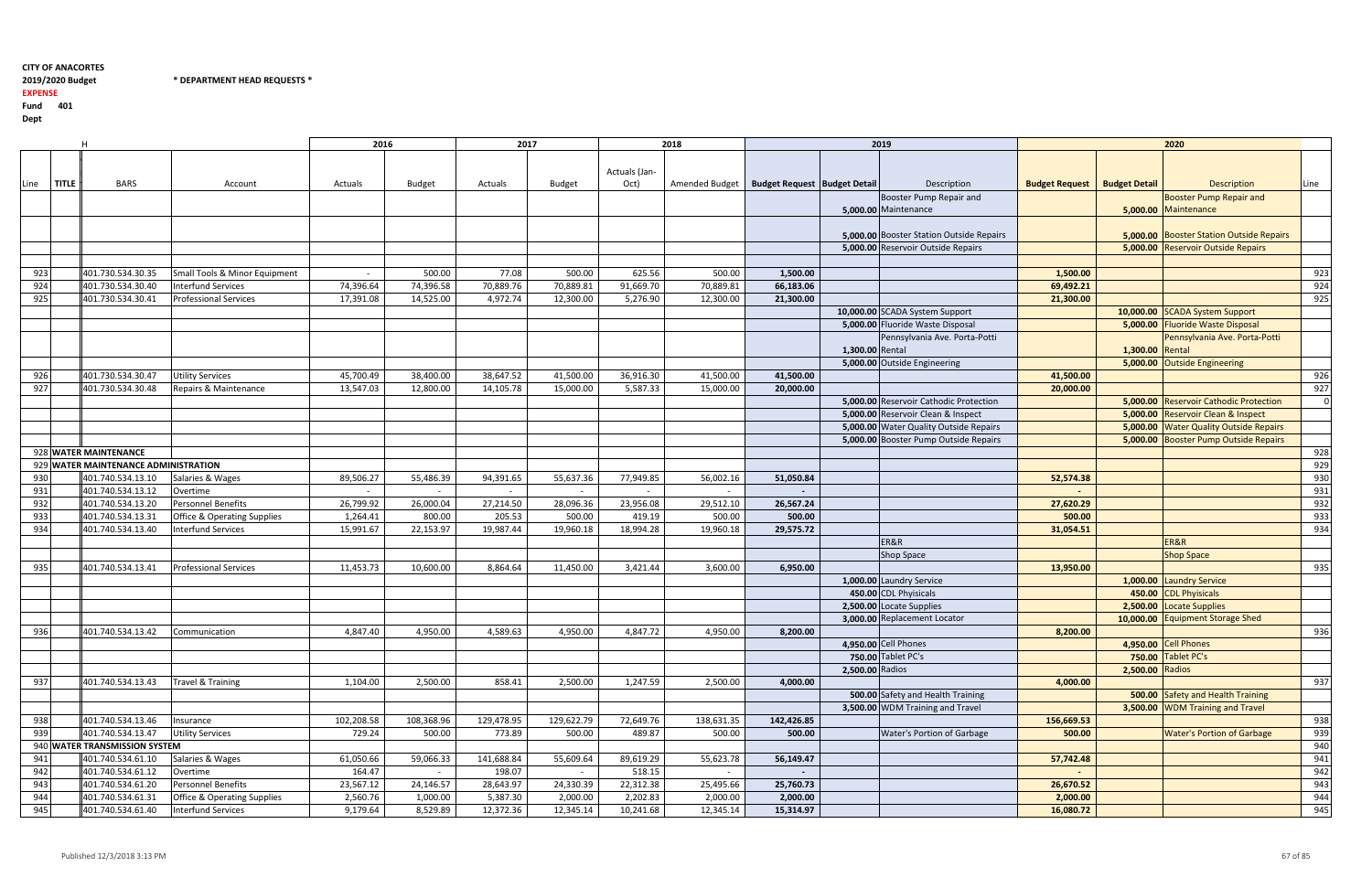2019/2020 Budget \* DEPARTMENT HEAD REQUESTS \*

## 2019/2020 Budget

EXPENSE

|      |              |                                     |                                        | 2016       |                | 2017       |               |               | 2018           |                                       |                | 2019                                   |                                       |                | 2020                                   |      |
|------|--------------|-------------------------------------|----------------------------------------|------------|----------------|------------|---------------|---------------|----------------|---------------------------------------|----------------|----------------------------------------|---------------------------------------|----------------|----------------------------------------|------|
|      |              |                                     |                                        |            |                |            |               |               |                |                                       |                |                                        |                                       |                |                                        |      |
|      |              |                                     |                                        |            |                |            |               | Actuals (Jan- |                |                                       |                |                                        |                                       |                |                                        |      |
| Line | <b>TITLE</b> | <b>BARS</b>                         | Account                                | Actuals    | <b>Budget</b>  | Actuals    | <b>Budget</b> | Oct)          | Amended Budget | <b>Budget Request   Budget Detail</b> |                | Description                            | <b>Budget Request   Budget Detail</b> |                | <b>Description</b>                     | Line |
| 946  |              | 401.740.534.61.41                   | <b>Professional Services</b>           |            | $\overline{a}$ | $\sim$     | $\sim$        |               |                |                                       |                |                                        |                                       |                |                                        | 946  |
| 947  |              | 401.740.534.61.43                   | Travel & Training                      |            | $\sim$         | $\sim$     | $\sim$        | $\sim$        | $\sim$         | $\sim$                                |                |                                        | $\sim$                                |                |                                        | 947  |
| 948  |              | 401.740.534.61.46                   | Insurance                              | 1,062.05   | 771.75         | 1,479.60   | 1,115.15      | 1,945.15      | 1,170.91       | 1,627.56                              |                |                                        | 1,790.32                              |                |                                        | 948  |
| 949  |              | 401.740.534.61.47                   | <b>Utility Services</b>                |            |                | 1,337.26   |               | 2,867.79      | $\sim$         | 3,600.00                              |                | <b>Pump Station Power</b>              | 3,600.00                              |                | <b>Pump Station Power</b>              | 949  |
| 950  |              | 401.740.534.61.48                   | Repairs & Maintenance                  | 23,498.99  | 7,000.00       | 16,124.58  | 6,000.00      | 12,100.14     | 6,000.00       | 11,000.00                             |                |                                        | 81,000.00                             |                |                                        | 950  |
|      |              |                                     |                                        |            |                |            |               |               |                |                                       |                | 1,000.00 Weed Spraying                 |                                       |                | 1,000.00 Weed Spraying                 |      |
|      |              |                                     |                                        |            |                |            |               |               |                |                                       |                | 10.000.00 Repairs to Transmission Line |                                       |                | 80,000.00 Re-Coat Transmission Line    |      |
|      |              | 951 WATER DISTRIBUTION SYSTEM       |                                        |            |                |            |               |               |                |                                       |                |                                        |                                       |                |                                        | 951  |
| 952  |              | 401.740.534.62.10                   | Salaries & Wages                       | 258,369.98 | 343,774.39     | 275,519.79 | 319,748.98    | 243,183.10    | 321,312.95     | 344,309.02                            |                |                                        | 356,740.78                            |                |                                        | 952  |
|      |              | 401.740.534.62.12                   |                                        | 1,686.60   | 2,546.62       | 1,806.18   | 2,247.12      | 3,716.37      | 2,267.52       | 2,211.24                              |                |                                        | 2,300.71                              |                |                                        | 953  |
| 953  |              |                                     | Overtime                               |            |                |            |               |               |                |                                       |                |                                        |                                       |                |                                        |      |
| 954  |              | 401.740.534.62.20                   | Personnel Benefits                     | 149,823.37 | 163,691.93     | 148,645.62 | 151,421.81    | 132,182.53    | 159,255.07     | 168,681.17                            |                |                                        | 174,966.82                            |                |                                        | 954  |
| 955  |              | 401.740.534.62.31                   | <b>Office &amp; Operating Supplies</b> | 95,189.26  | 50,737.00      | 42,656.12  | 62,000.00     | 35,108.18     | 42,000.00      | 56,000.00                             |                |                                        | 56,000.00                             |                |                                        | 955  |
|      |              |                                     |                                        |            |                |            |               |               |                |                                       |                | 3,000.00 Operating Supplies            |                                       |                | 3,000.00 Operating Supplies            |      |
|      |              |                                     |                                        |            |                |            |               |               |                |                                       |                | 1,500.00 Cross Connection Supplies     |                                       | 1,500.00       | <b>Cross Connection Supplies</b>       |      |
|      |              |                                     |                                        |            |                |            |               |               |                |                                       |                | <b>Cross Connection Repair and</b>     |                                       |                | <b>Cross Connection Repair and</b>     |      |
|      |              |                                     |                                        |            |                |            |               |               |                |                                       |                | 1,500.00 Maintenance                   |                                       | 1,500.00       | <b>Maintenance</b>                     |      |
|      |              |                                     |                                        |            |                |            |               |               |                |                                       |                | Materials and Repairs to               |                                       |                | <b>Materials and Repairs to</b>        |      |
|      |              |                                     |                                        |            |                |            |               |               |                |                                       |                | 35,000.00 Distribution lines, prv      |                                       |                | 35,000.00 Distribution lines, prv      |      |
|      |              |                                     |                                        |            |                |            |               |               |                |                                       |                | 5,000.00 Safety Supplies               |                                       | 5,000.00       | <b>Safety Supplies</b>                 |      |
|      |              |                                     |                                        |            |                |            |               |               |                |                                       |                | 10,000.00 Truck Crane                  |                                       |                | 10,000.00 Replacement Equipment        |      |
| 956  |              | 401.740.534.62.35                   | Small Tools & Minor Equipment          | 3,313.08   | 5,000.00       | 4,108.47   | 3,750.00      | 3,978.01      | 3,750.00       | 5,000.00                              |                |                                        | 5,000.00                              |                |                                        | 956  |
|      |              |                                     |                                        |            |                |            |               |               |                |                                       |                | 1,000.00 Portable Pumps                |                                       | 1,000.00       | <b>Portable Pumps</b>                  |      |
|      |              |                                     |                                        |            |                |            |               |               |                |                                       |                | 1.000.00 Hand Tools                    |                                       | 2,000.00       | <b>Hand Tools</b>                      |      |
|      |              |                                     |                                        |            |                |            |               |               |                |                                       |                | 1,000.00 Misc. Tools                   |                                       | 2,000.00       | Misc. Tools                            |      |
|      |              |                                     |                                        |            |                |            |               |               |                |                                       |                | 2,000.00 Demo. Saw                     |                                       |                |                                        |      |
| 957  |              | 401.740.534.62.40                   | Interfund Services                     | 60,560.99  | 57,186.45      | 97,624.74  | 81,251.95     | 67,711.72     | 81,251.95      | 101,400.18                            |                |                                        | 106,470.19                            |                |                                        | 957  |
| 958  |              | 401.740.534.62.43                   | <b>Travel &amp; Training</b>           |            | $\sim$         | $\sim$     | $\sim$        | $\sim$        | $\sim$         | $\overline{\phantom{a}}$              |                |                                        | $\overline{\phantom{a}}$              |                |                                        | 958  |
| 959  |              | 401.740.534.62.45                   | <b>Operating Rentals &amp; Leases</b>  | 211.58     | $\sim$         | $\sim$     | $\sim$ $-$    | $\sim$        | $\sim$         | $\overline{\phantom{a}}$              |                |                                        | $\sim$                                |                |                                        | 959  |
| 960  |              | 401.740.534.62.47                   | <b>Utility Services</b>                | 5,067.69   | 3,000.00       | 2,711.22   | 3,000.00      | 77.19         | 3,000.00       | 3,000.00                              |                | Electricity for Meter Vaults-16        | 3,000.00                              |                | <b>Electricity for Meter Vaults-16</b> | 960  |
| 961  |              | 401.740.534.62.48                   | Repairs & Maintenance                  |            |                | $\sim$     |               |               | $\sim$         |                                       |                |                                        | $\overline{\phantom{a}}$              |                |                                        | 961  |
|      |              | 962 IN CITY MAINTENANCE OF SERVICES |                                        |            |                |            |               |               |                |                                       |                |                                        |                                       |                |                                        | 962  |
| 963  |              | 401.740.534.63.10                   | Salaries & Wages                       | 48,018.35  | 43,050.43      | 28,139.00  | 40,420.75     | 28,501.07     | 40,426.10      | 21,284.48                             |                |                                        | 21,898.45                             |                |                                        | 963  |
| 964  |              | 401.740.534.63.12                   | Overtime                               | 141.46     | $\sim$         | 199.40     | $\sim$        | 411.80        | $\sim$         | $\overline{\phantom{a}}$              |                |                                        | $\sim$                                |                |                                        | 964  |
| 965  |              | 401.740.534.63.20                   | <b>Personnel Benefits</b>              | 17,331.24  | 19,404.73      | 13,265.58  | 19,832.11     | 9,416.55      | 20,833.48      | 11,958.84                             |                |                                        | 12,363.78                             |                |                                        | 965  |
| 966  |              | 401.740.534.63.31                   | <b>Office &amp; Operating Supplies</b> | 112,997.86 | 62,000.00      | 107,994.93 | 62,000.00     | 45,652.43     | 62,000.00      | 89,000.00                             |                |                                        | 89,000.00                             |                |                                        | 966  |
|      |              |                                     |                                        |            |                |            |               |               |                |                                       |                | 4,000.00 Debris Removal                |                                       |                | 4,000.00 Debris Removal                |      |
|      |              |                                     |                                        |            |                |            |               |               |                |                                       |                | 75,000.00 MXU Meter Replacement        |                                       |                | 75,000.00 MXU Meter Replacement        |      |
|      |              |                                     |                                        |            |                |            |               |               |                |                                       |                | 10,000.00 New Meters for new services  |                                       |                | 10,000.00 New Meters for new services  |      |
|      |              |                                     |                                        |            |                |            |               |               |                |                                       |                |                                        |                                       |                |                                        |      |
| 967  |              | 401.740.534.63.40                   | <b>Interfund Services</b>              | 37,581.96  | 35,833.76      | 50,457.66  | 50,348.64     | 42,074.06     | 50,348.64      | 63,062.56                             |                |                                        | 66,215.69                             |                |                                        | 967  |
|      |              |                                     |                                        |            |                |            |               |               |                |                                       | 61,279.97 ER&R |                                        |                                       | 64,343.97 ER&R |                                        |      |
|      |              |                                     |                                        |            |                |            |               |               |                |                                       |                | 1,782.59 Shop Space                    |                                       |                | 1,871.72 Shop Space                    |      |
| 968  |              | 401.740.534.63.41                   | <b>Professional Services</b>           | $\sim$     | $\sim$         | $\sim$     | 15,000.00     | 6,674.03      | 15,000.00      | 15,000.00                             |                | <b>Cathodic Protection</b>             | 15,000.00                             |                | <b>Cathodic Protection</b>             | 968  |
| 969  |              | 401.740.534.63.43                   | Travel & Training                      |            |                | $\sim$     |               |               |                |                                       |                |                                        |                                       |                |                                        | 969  |
| 970  |              | 401.740.534.63.48                   | Repairs & Maintenance                  | 2,825.97   | 9,000.00       | 66.78      | 10,000.00     | 4,203.00      | 10,000.00      | 10,000.00                             |                | Large Meter Calibrations               | 10,000.00                             |                | <b>Large Meter Calibrations</b>        | 970  |
|      |              | 971 FIRE HYDRANTS MAINTENANCE       |                                        |            |                |            |               |               |                |                                       |                |                                        |                                       |                |                                        | 971  |
|      |              |                                     |                                        |            |                |            |               |               |                |                                       |                | 2 Seasonal Employees for Hydrant       |                                       |                | 2 Seasonal Employees for Hydrant       |      |
| 972  |              | 401.740.534.64.10                   | Salaries & Wages                       | 10,384.32  | 35,473.15      | 11,046.41  | 28,806.23     | 5,995.14      | 28,812.75      | 49,741.35                             |                | Maintenance                            | 51,141.15                             |                | Maintenance                            | 972  |
| 973  |              | 401.740.534.64.12                   | Overtime                               | 140.83     | $\sim$         | 162.36     | $\sim$        | 824.92        | $\sim$         | $\sim$                                |                |                                        | $\sim$                                |                |                                        | 973  |
|      |              |                                     |                                        |            |                |            |               |               |                |                                       |                |                                        |                                       |                |                                        |      |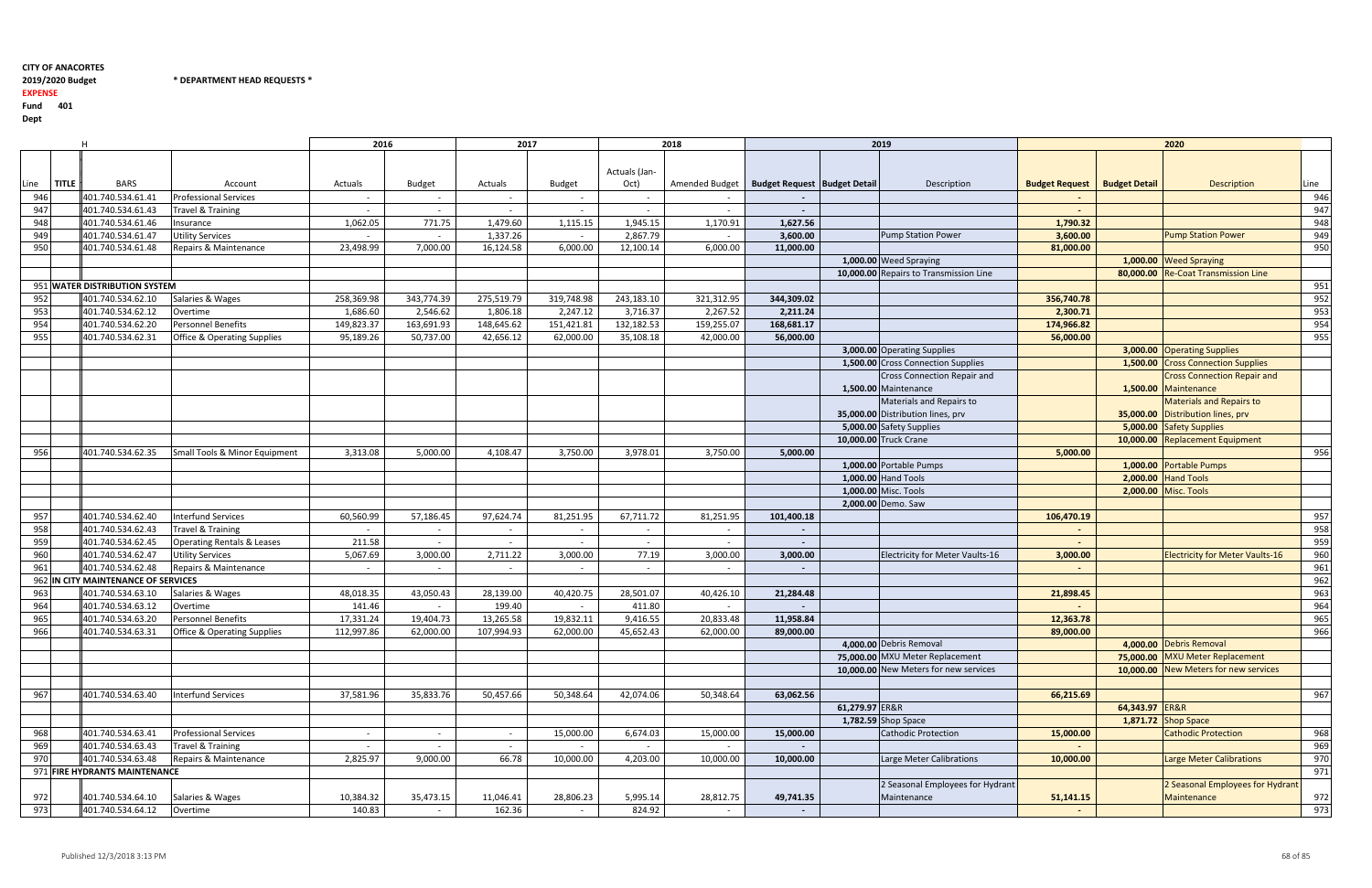2019/2020 Budget \* DEPARTMENT HEAD REQUESTS \*

## 2019/2020 Budget

## EXPENSE

Fund <sup>401</sup>

Dept

|                      |                   |                                        | 2016           |               | 2017      |           |               | 2018                                                                                                                                                                                                                                                                                                                                                                                 |                                                 | 2019                              |                                       | 2020                              |      |
|----------------------|-------------------|----------------------------------------|----------------|---------------|-----------|-----------|---------------|--------------------------------------------------------------------------------------------------------------------------------------------------------------------------------------------------------------------------------------------------------------------------------------------------------------------------------------------------------------------------------------|-------------------------------------------------|-----------------------------------|---------------------------------------|-----------------------------------|------|
|                      |                   |                                        |                |               |           |           | Actuals (Jan- |                                                                                                                                                                                                                                                                                                                                                                                      |                                                 |                                   |                                       |                                   |      |
| .ine<br><b>TITLE</b> | <b>BARS</b>       | Account                                | Actuals        | <b>Budget</b> | Actuals   | Budget    | Oct)          |                                                                                                                                                                                                                                                                                                                                                                                      | Amended Budget   Budget Request   Budget Detail | Description                       | <b>Budget Request   Budget Detail</b> | Description                       | Line |
| 974                  | 401.740.534.64.20 | <b>Personnel Benefits</b>              | 14,313.89      | 16,653.26     | 14,423.76 | 14,525.33 | 11,179.67     | 15,223.45                                                                                                                                                                                                                                                                                                                                                                            | 17,329.02                                       |                                   | 17,999.63                             |                                   | 974  |
| 975                  | 401.740.534.64.31 | <b>Office &amp; Operating Supplies</b> | 88.63          | 9,500.00      | 20,664.67 | 10,000.00 | 5,087.79      | 10,000.00                                                                                                                                                                                                                                                                                                                                                                            | 20,000.00                                       |                                   | 20,000.00                             |                                   | 975  |
|                      |                   |                                        |                |               |           |           |               |                                                                                                                                                                                                                                                                                                                                                                                      |                                                 | 20,000.00 Repair/Replace hydrants |                                       | 20,000.00 Repair/Replace Hydrants |      |
|                      |                   |                                        |                |               |           |           |               |                                                                                                                                                                                                                                                                                                                                                                                      |                                                 |                                   |                                       |                                   |      |
| 976                  | 401.740.534.64.40 | Interfund Services                     | 5,510.16       | 5,120.17      | 7,426.68  | 7,410.32  | 6,147.64      | 7,410.32                                                                                                                                                                                                                                                                                                                                                                             | 9,193.00                                        |                                   | 9,652.65                              |                                   | 976  |
| 977 WATER UTILITIES  |                   |                                        |                |               |           |           |               |                                                                                                                                                                                                                                                                                                                                                                                      |                                                 |                                   |                                       |                                   | 977  |
| 978                  | 401.740.594.34.10 | Salaries & Wages                       |                |               |           |           |               |                                                                                                                                                                                                                                                                                                                                                                                      |                                                 |                                   |                                       |                                   | 978  |
| 979                  | 401.740.594.34.20 | <b>Personnel Benefits</b>              |                |               |           |           |               | $\sim$                                                                                                                                                                                                                                                                                                                                                                               | $\overline{\phantom{a}}$                        |                                   | $\sim$                                |                                   | 979  |
| 980                  | 401.740.594.34.62 | Buildings & Structures (Acquisition    |                |               | 4,594.20  |           |               |                                                                                                                                                                                                                                                                                                                                                                                      | $\overline{\phantom{a}}$                        |                                   | $\overline{a}$                        |                                   | 980  |
| 981                  | 401.740.594.34.63 | Other Improvements                     | 25,085.64      | 20,000.00     |           | 10,000.00 | 7,019.28      | 10,000.00                                                                                                                                                                                                                                                                                                                                                                            | $\sim$                                          |                                   | $\overline{\phantom{0}}$              |                                   | 981  |
| 982                  | 401.740.594.34.64 | <b>MACHINERY &amp; EQUIPMENT</b>       |                |               |           |           | $\sim$        | $\sim$                                                                                                                                                                                                                                                                                                                                                                               |                                                 |                                   | $\overline{\phantom{0}}$              |                                   | 982  |
|                      |                   |                                        |                |               |           |           |               |                                                                                                                                                                                                                                                                                                                                                                                      |                                                 |                                   |                                       |                                   |      |
|                      |                   |                                        | $\overline{1}$ |               |           |           |               | $\overline{10}$ $\overline{0}$ $\overline{0}$ $\overline{0}$ $\overline{0}$ $\overline{0}$ $\overline{0}$ $\overline{0}$ $\overline{0}$ $\overline{0}$ $\overline{0}$ $\overline{0}$ $\overline{0}$ $\overline{0}$ $\overline{0}$ $\overline{0}$ $\overline{0}$ $\overline{0}$ $\overline{0}$ $\overline{0}$ $\overline{0}$ $\overline{0}$ $\overline{0}$ $\overline{0}$ $\overline$ | $1 - 0.00 - 0.00$                               |                                   | 1000000000000                         |                                   |      |

15,034,560.16 13,111,577.08 13,622,138.97 16,670,951.03 10,418,461.08 19,007,995.34 15,360,580.89 16,873,125.68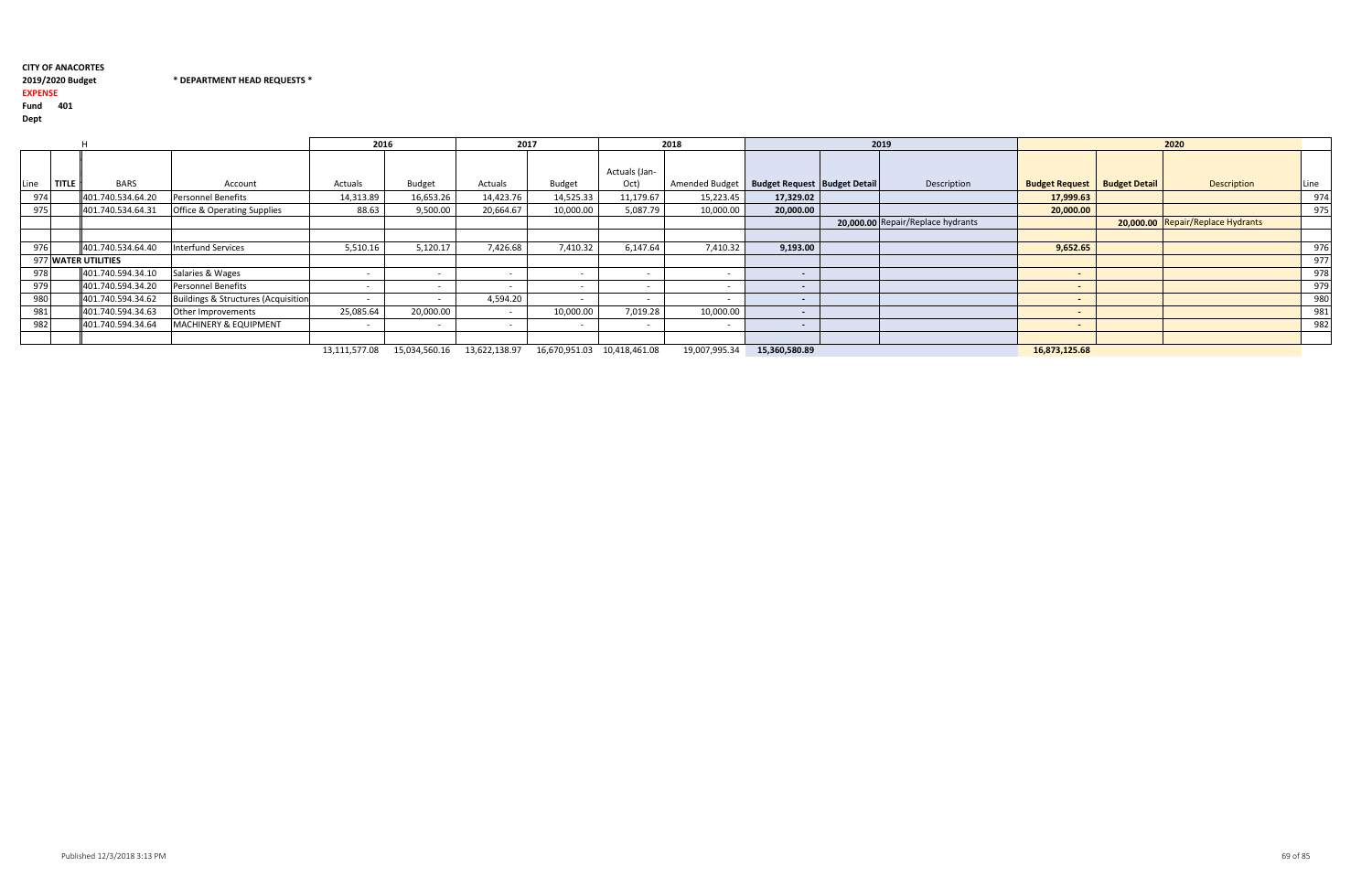## CITY OF ANACORTES 2019/2020 BudgetREVENUE

\* DEPARTMENT HEAD REQUESTS \*

Fund <sup>440</sup>

|      |                   |                                                 | 2016                     |                    |                       | 2017                          |                                | 2018                               | 2019                            | 2020                  |              |
|------|-------------------|-------------------------------------------------|--------------------------|--------------------|-----------------------|-------------------------------|--------------------------------|------------------------------------|---------------------------------|-----------------------|--------------|
| Line | <b>BARS</b>       | Account                                         | Actuals<br><b>Budget</b> |                    | Actuals               | <b>Budget</b>                 |                                | Actuals (Jan-Oct)   Amended Budget | <b>Budget Request</b>           | <b>Budget Request</b> | <b>ILine</b> |
|      |                   |                                                 |                          |                    |                       |                               |                                |                                    |                                 |                       |              |
| 615  | 440               | <b>SEWER FUND</b>                               |                          |                    |                       |                               |                                |                                    |                                 |                       | 615          |
| 616  | 440.000           | <b>NON DEPARTMENTAL</b>                         |                          |                    |                       |                               |                                |                                    |                                 |                       | 616          |
| 617  | 440.000.308       | <b>BEGINNING FUND BALANCE</b>                   |                          |                    |                       |                               |                                |                                    |                                 |                       | 617          |
| 618  | 440.000.308.80.00 | Unreserved Fund Balance                         | \$                       | \$1,471,742.38     |                       | 2,331,704.05 \$<br>\$.        |                                | $(634, 594.55)$ \$<br>\$           | 975,178.56                      | .S<br>504,047.54      | 618          |
| 619  | 440.000.343       | <b>UTILITIES</b>                                |                          |                    |                       |                               |                                |                                    |                                 |                       | 619          |
| 620  | 440.000.343.50.00 | Sewer/Reclaimed Water Sales                     | \$4,536,934.08           | 4,416,316.63<br>Ŝ. | 4,696,230.71<br>-S    | 5,194,422.86<br><sup>\$</sup> | 4,128,363.29<br>S.             | 5,246,367.08                       | 4,823,872.83<br>-S              | 4,896,230.92<br>-Ś    | 620          |
| 621  | 440.000.343.50.50 | Sewer/Reclaimed Water Sales                     | 26,926.81<br>Ŝ.          | 27,393.72          | 35,580.17             | 25,461.56                     | 27,337.34                      | 25,716.18                          | 37,359.18                       | 39,227.14             | 621          |
| 622  | 440.000.361       | <b>INTEREST &amp; OTHER EARNINGS</b>            |                          |                    |                       |                               |                                |                                    |                                 |                       | 622          |
| 623  | 440.000.361.10.00 | <b>Investment Interest</b>                      | 79,304.86<br>Ś.          | S.                 | 53,716.52             | 79,419.49                     | 27,514.38                      | $80,213.69$ \$                     | 40,287.39                       | 40,287.39<br>-Ś       | 623          |
| 624  | 440.000.362       | <b>RENTS, LEASES &amp; CONCESSIONS</b>          |                          |                    |                       |                               |                                |                                    |                                 |                       | 624          |
| 625  | 440.000.362.50.00 | SPACE & FACILITIES LEASES (LONG-TERM)           |                          | S.                 | 30,000.00             | - \$                          | 24,600.00<br>\$                | $\overline{\phantom{a}}$           | 30,000.00<br>\$                 | 30,000.00             | 625          |
| 640  | 440.750           | <b>SEWER TREATMENT</b>                          |                          |                    |                       |                               |                                |                                    |                                 |                       | 640          |
| 641  | 440.750.341       | <b>GENERAL GOVERNMENT</b>                       |                          |                    |                       |                               |                                |                                    |                                 |                       | 641          |
| 642  | 440.750.341.43.00 | <b>Budgeting &amp; Accounting Services</b>      |                          | ς.                 | 193.86                | - \$                          | Ŝ.<br>1,139.11                 | 1 S<br>$\overline{a}$              | -\$<br>$\overline{\phantom{a}}$ | $\zeta$               | 642          |
| 646  | 440.750.379       | <b>CAPITAL CONTRIBUTIONS - PRIVATE CONTRIBU</b> |                          |                    |                       |                               |                                |                                    |                                 |                       | 646          |
| 647  | 440.750.379.00.30 | Capital Contributions - Private Contribu        | 260,759.00               | S.                 | $(0.70)$ \$           |                               | \$<br>$\overline{\phantom{a}}$ | -\$<br>$\overline{\phantom{a}}$    | \$<br>$\overline{\phantom{a}}$  | $\zeta$               | 647          |
| 648  | 440.750.379.11.30 | City/Developer Fees Per Contract                |                          |                    |                       |                               | $\mathsf{\dot{S}}$             | -Ś                                 | -Ś                              | Ś.                    | 648          |
| 649  | 440.750.379.13.30 | <b>General Facilities Charges</b>               | \$1,453,672.31           | 785,319.91         | 1,120,257.98          | 812,048.00                    | 941,004.56                     | 820,168.48                         | 1,367,610.70<br>Š.              | 1,230,849.63          | 649          |
| 650  | 440.750.395       | <b>DISPOSITION OF CAPITAL ASSETS</b>            |                          |                    |                       |                               |                                |                                    |                                 |                       | 650          |
| 651  | 440.750.395.10.00 | Proceeds from Sales of Capital Assets           | $(20,584.88)$ \$<br>Ś.   |                    | $(4,387.88)$ \$<br>-Ś |                               | \$<br>$\overline{\phantom{a}}$ | \$<br>$\overline{\phantom{a}}$     | \$<br>$\overline{\phantom{a}}$  | $\zeta$               | 651          |
| 655  | 440.760.345       | <b>NATURAL &amp; ECONOMIC ENVIRONMENT</b>       |                          |                    |                       |                               |                                |                                    |                                 |                       | 655          |
| 656  | 440.760.345.83.30 | <b>Plan Checking Services</b>                   | Ś.<br>2,610.29           | $\zeta$            | 290.26<br>-Ś          | 2,610.29<br>-Ś                | $\zeta$                        | $5,220.58$ \$<br>S.                | $\overline{\phantom{a}}$        | \$                    | 656          |
| 657  | 440.760.379       | <b>CAPITAL CONTRIBUTIONS - PRIVATE CONTRIBU</b> |                          |                    |                       |                               |                                |                                    |                                 |                       | 657          |
| 658  | 440.760.379.10.00 | Latecomer Hook-Up Fees                          | 30,880.00<br>Ŝ           | 81,128.24          | 15,501.53             | -\$                           | \$<br>1,250.00                 | l S                                |                                 |                       | 658          |

\$ 6,433,175.25 \$ 6,836,253.78 \$ 5,947,512.00 \$ 8,445,666.25 \$ 5,151,260.87 \$ 5,543,091.46 \$ 7,274,308.66 \$ 6,740,642.62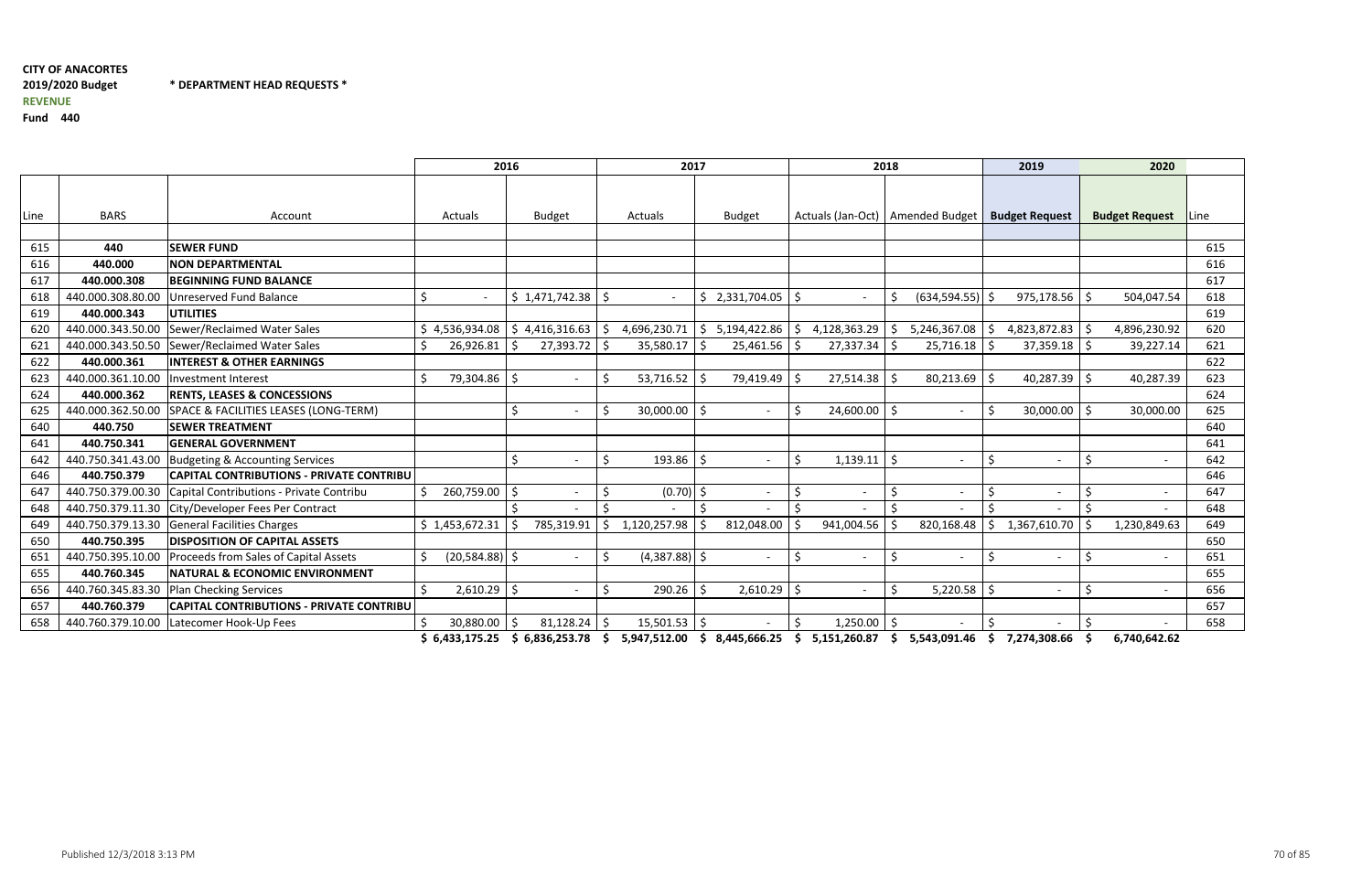## 2019/2020 Budget \* PEPARTMENT HEAD REQUESTS \*

EXPENSE

Fund 440

|                                                 |                      |                                               |                                          | 2016          |                | 2017         |               | 2018           |                          |                          |                      | 2019                                   | 2020           |                       |                                             |              |
|-------------------------------------------------|----------------------|-----------------------------------------------|------------------------------------------|---------------|----------------|--------------|---------------|----------------|--------------------------|--------------------------|----------------------|----------------------------------------|----------------|-----------------------|---------------------------------------------|--------------|
|                                                 |                      |                                               |                                          |               |                |              |               | Actuals (Jan-  | Amended                  | <b>Budget</b>            |                      |                                        | <b>Budget</b>  |                       |                                             |              |
| .ine                                            | <b>TITLE</b>         | <b>BARS</b>                                   | Account                                  | Actuals       | <b>Budget</b>  | Actuals      | <b>Budget</b> | Oct)           | <b>Budget</b>            | Request                  | <b>Budget Detail</b> | Description                            | <b>Request</b> | <b>Budget Detail</b>  | <b>Description</b>                          | Line         |
|                                                 | 983 SEWER FUND       |                                               |                                          |               |                |              |               |                |                          |                          |                      |                                        |                |                       |                                             | 983          |
|                                                 | 984 NON DEPARTMENTAL |                                               |                                          |               |                |              |               |                |                          |                          |                      |                                        |                |                       | 984                                         |              |
| PENSION & OTHER BENEFIT PAYMENTS TO RETI<br>985 |                      |                                               |                                          |               |                |              |               |                |                          |                          |                      |                                        |                | 985                   |                                             |              |
| 986                                             |                      | 440.000.535.00.28                             | <b>Pension Expense</b>                   | (166, 927.71) | $\sim$         | (70, 615.34) | $\sim$        | $\overline{a}$ | $\overline{a}$           | $\sim$                   |                      |                                        | $\sim$         |                       |                                             | 986          |
| 987                                             |                      | 440.000.588.00.00                             | <b>Prior Period Adjustment</b>           | $\sim$        | $\sim$         | 115,681.16   | $\sim$        | $\sim$         |                          | $\overline{\phantom{a}}$ |                      |                                        | $\sim$         |                       |                                             | 987          |
| 988 DEPRECIATION                                |                      |                                               |                                          |               |                |              |               |                |                          |                          |                      |                                        |                |                       |                                             | 988          |
| 989                                             |                      | 440.000.589.00.00                             | Fund Balances, Nonexpenditures & Transfe | 1,030,135.99  | $\overline{a}$ | 997,359.65   | $\sim$        | $\sim$         | $\overline{\phantom{a}}$ | $\overline{\phantom{a}}$ |                      |                                        |                |                       |                                             | 989          |
|                                                 |                      | 990 SEWER UTILITIES                           |                                          |               |                |              |               |                |                          |                          |                      |                                        |                |                       |                                             | 990          |
| 991                                             |                      | 440.000.594.35.20                             | <b>Personnel Benefits</b>                | $\sim$        | $\sim$         | $\sim$       | $\sim$        | $-$            | $\overline{a}$           | $\sim$                   |                      |                                        | $\sim$         |                       |                                             | 991          |
| 992                                             |                      | 440.000.594.35.62                             | Buildings & Structures (Acquisition, Con | $-$           |                | $\sim$       |               |                |                          |                          |                      |                                        |                |                       |                                             | 992          |
| 993                                             |                      | 440.000.594.35.63                             | Other Improvements                       | 119,187.85    | 1,075,000.00   | $\sim$       | 2,918,000.00  | 844,752.26     | 1,077,000.00             | 2,199,000.00             |                      |                                        | 1,490,000.00   |                       |                                             | 993          |
|                                                 |                      |                                               |                                          |               |                |              |               |                |                          |                          |                      | 759,000.00 Sewer line rehap            |                |                       | 1,000,000.00 Sewer line rehap               |              |
|                                                 |                      |                                               |                                          |               |                |              |               |                |                          |                          |                      |                                        |                |                       |                                             |              |
|                                                 |                      |                                               |                                          |               |                |              |               |                |                          |                          |                      |                                        |                |                       |                                             |              |
|                                                 |                      |                                               |                                          |               |                |              |               |                |                          |                          |                      | 240,000.00 Influent pumping upgrade    |                |                       | 90,000.00 Septage handling facility upgrade |              |
|                                                 |                      |                                               |                                          |               |                |              |               |                |                          |                          |                      |                                        |                |                       | Solids handling / dewatering                |              |
|                                                 |                      |                                               |                                          |               |                |              |               |                |                          |                          |                      | 500,000.00 Effluent station upgrade    |                | 400,000.00   facility |                                             |              |
|                                                 |                      |                                               |                                          |               |                |              |               |                |                          |                          |                      | 400,000.00 Telemetry upgrade           |                |                       |                                             |              |
|                                                 |                      |                                               |                                          |               |                |              |               |                |                          |                          |                      |                                        |                |                       |                                             |              |
|                                                 |                      |                                               |                                          |               |                |              |               |                |                          |                          |                      | 300,000.00 WWTP Admin Building Upgrade |                |                       |                                             |              |
| 994                                             |                      | 440.000.594.35.64                             | Machinery & Equipment                    | 27,676.76     | 1,606,835.50   | $\sim$       | 1,350,000.00  | 364,207.69     | 309,000.00               | 225,000.00               |                      |                                        | 231,000.00     |                       |                                             | 994          |
|                                                 |                      |                                               |                                          |               |                |              |               |                |                          |                          |                      | 225,000.00 Pump station upgrades       |                |                       | 231,000.00 Pump station upgrades            |              |
|                                                 |                      | 995 TRANSFERS-OUT                             |                                          |               |                |              |               |                |                          |                          |                      |                                        |                |                       |                                             | 995          |
| 996                                             |                      | 440.000.597.00.00                             | Transfers out                            | 266,781.00    | 266,781.00     | 46,631.00    | 46,631.00     | $\overline{a}$ | $\overline{\phantom{a}}$ | $\overline{\phantom{a}}$ |                      |                                        |                |                       |                                             | 996          |
|                                                 |                      | 997 PW ADMINISTRATION                         |                                          |               |                |              |               |                |                          |                          |                      |                                        |                |                       |                                             | 997          |
| 999                                             |                      | 440.711.535.00.10                             | Salaries & Wages                         | 50,184.03     | 70,277.47      | 55,339.56    | 77,160.58     | 72,954.60      | 77,458.84                | 104,508.07               |                      |                                        | 107,984.40     |                       |                                             | 999          |
| 1000                                            |                      | 440.711.535.00.12                             | Overtime                                 | 838.30        |                | 48.58        |               | 9.54           |                          |                          |                      |                                        |                |                       |                                             | 1000         |
| 1001                                            |                      | 440.711.535.00.20                             | <b>Personnel Benefits</b>                | 26,625.37     | 23,753.08      | 30,461.67    | 30,512.85     | 29,261.33      | 32,047.13                | 44,829.25                |                      |                                        | 46,704.88      |                       |                                             | 1001         |
| 1002                                            |                      | 440.711.535.00.31                             | <b>Office &amp; Operating Supplies</b>   | 2,269.22      | 1,661.00       | 14.21        | $\sim$        | $\sim$         |                          |                          |                      |                                        |                |                       |                                             | 1002         |
| 1003                                            |                      | 440.711.535.00.40                             | <b>Interfund Services</b>                | 38,836.32     | 44,836.28      | 163,841.53   | 49,173.42     | 47,790.50      | 51,632.09                | 66,812.20                |                      |                                        | 70,152.81      |                       |                                             | 1003         |
| 1004                                            |                      | 440.711.535.00.41                             | <b>Professional Services</b>             | 21,183.94     |                | 24,771.87    | $\sim$        | 22,152.26      |                          | 25,000.00                |                      | <b>UB Bills Mailing</b>                | 25,000.00      |                       | <b>UB Bills Mailing</b>                     | 1004         |
| 1005                                            |                      | 440.711.535.00.42                             | Communication                            |               | 9,000.00       |              |               |                |                          |                          |                      |                                        |                |                       |                                             | 1005         |
| 1006                                            |                      | 440.711.535.00.46                             | Insurance                                | 32,775.95     | 34,720.36      | 37,203.50    | 38,009.04     | 112,453.21     | 40,316.79                | 40,923.85                |                      |                                        | 45,016.24      |                       |                                             | 1006         |
| 1008                                            |                      | 1007 WWTP ADMINISTRATION<br>440.711.535.14.41 | <b>Professional Services</b>             | 6,773.50      |                | 8,698.58     |               | 8,552.65       |                          | 10,000.00                |                      |                                        | 10,000.00      |                       |                                             | 1007         |
| 1009                                            |                      | 440.711.535.14.44                             | Taxes & Operating Assessments            | 261,524.33    | 250,000.00     | 261,047.54   | 270,015.74    | 215,724.48     | 272,715.90               | 262,000.00               |                      |                                        | 262,000.00     |                       |                                             | 1008<br>1009 |
|                                                 |                      |                                               |                                          | $\sim$        | $\sim$         | 13,740.17    | $\sim$        |                |                          |                          |                      |                                        | $\sim$         |                       |                                             | 1010         |
| 1010                                            |                      | 1011 SEWER UTILITIES                          |                                          |               |                |              |               | $\sim$ $-$     | $\sim$                   | $\sim$                   |                      |                                        |                |                       |                                             | 1011         |
| 1012                                            |                      | 440.711.591.35.70                             | Debt Service Principal                   | $\sim$        | $\sim$         | $\sim$       | $\sim$        |                |                          | $\sim$                   |                      |                                        |                |                       |                                             | 1012         |
| 1013                                            |                      | 440.711.591.35.80                             | Debt Service: Interest & Related Costs   | $\sim$        | $\sim$         | $\sim$       | $\sim$        | $\sim$         | $\sim$                   | $\sim$                   |                      |                                        | $\sim$         |                       |                                             | 1013         |
|                                                 |                      | 1014 ENGINEERING PLANS & SERVICES             |                                          |               |                |              |               |                |                          |                          |                      |                                        |                |                       |                                             | 1014         |
| 1016                                            |                      | 440.712.535.00.10                             | Salaries & Wages                         | 203,718.52    | 218,366.46     | 206,887.87   | 231,813.96    | 147,238.91     | 233,452.00               | 239,468.25               |                      |                                        | 249,868.57     |                       |                                             | 1016         |
| 1017                                            |                      | 440.712.535.00.12                             | Overtime                                 | 7,438.43      | 4,604.44       | 12,704.14    | 4,577.76      | 11,689.01      | 4,577.76                 | 4,925.85                 |                      |                                        | 5,118.20       |                       |                                             | 1017         |
| 1018                                            |                      | 440.712.535.00.20                             | <b>Personnel Benefits</b>                | 88,669.51     | 93,569.58      | 97,609.13    | 110,342.95    | 91,190.71      | 116,178.36               | 122,061.21               |                      |                                        | 127,512.95     |                       |                                             | 1018         |
| 1019                                            |                      | 440.712.535.00.40                             | <b>Interfund Services</b>                | 265,697.77    | 225,486.10     | 255,803.59   | 268,281.60    | 190,243.26     | 268,281.60               | 447,706.89               |                      |                                        | 470,092.24     |                       |                                             | 1019         |
| 1020                                            |                      | 440.712.535.00.41                             | <b>Professional Services</b>             | 37,477.80     | $\sim$         | 6,130.25     | $\sim$        | $\sim$         | $\sim$                   | 10,000.00                |                      |                                        | 10,000.00      |                       |                                             | 1020         |
| 1021                                            |                      | 440.712.535.00.43                             | Travel & Training                        | $\sim$        | $\sim$         | $\sim$       | $\sim$ $-$    | 367.95         | $\sim$                   | 1,500.00                 |                      | <b>Engineering Staff</b>               | 1,500.00       |                       | <b>Engineering Staff</b>                    | 1021         |
|                                                 |                      | 1022 SEWER TREATMENT                          |                                          |               |                |              |               |                |                          |                          |                      |                                        |                |                       |                                             | 1022         |
|                                                 |                      | 1023 ADMINISTRATION                           |                                          |               |                |              |               |                |                          |                          |                      |                                        |                |                       |                                             | 1023         |
| 1024                                            |                      | 440.750.535.14.10                             | Salaries & Wages                         | 153,125.40    | 162,139.93     | 150,132.35   | 165,372.34    | 144,278.25     | 169,349.34               | 182,173.62               |                      |                                        | 187,618.55     |                       |                                             | 1024         |
| 1025                                            |                      | 440.750.535.14.12                             | Overtime                                 | 564.86        | $\sim$         | 548.60       | $\sim$        | 606.29         | $\sim$                   | $\sim$ $-$               |                      |                                        | $\sim$ $-$     |                       |                                             | 1025         |
|                                                 |                      |                                               |                                          |               |                |              |               |                |                          |                          |                      |                                        |                |                       |                                             |              |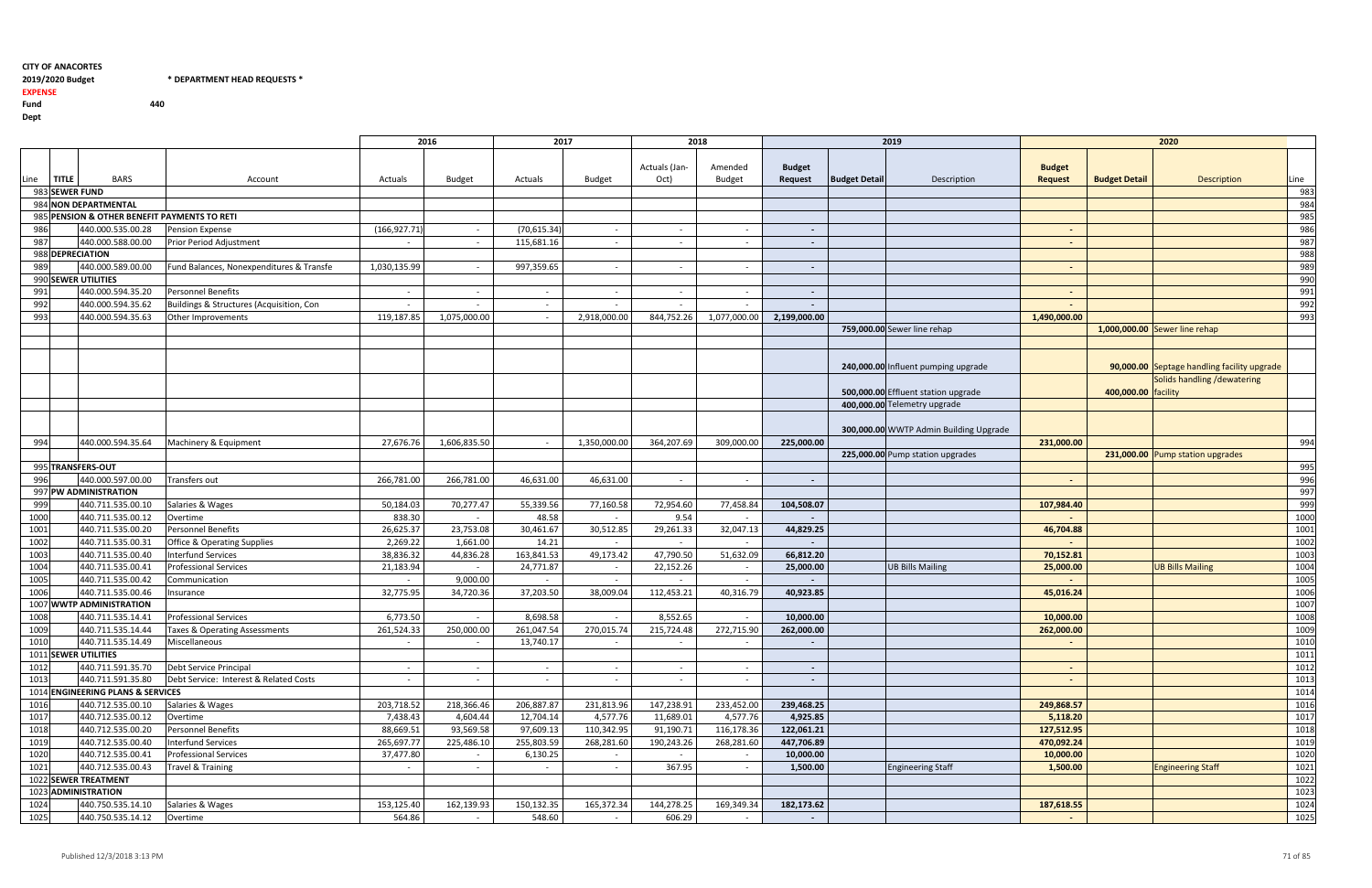## 2019/2020 Budget \* PEPARTMENT HEAD REQUESTS \*

### EXPENSE

Fund 440

|                              |                                   |                                        |            | 2018<br>2016<br>2017 |            |               | 2019          |               |               | 2020                                    |                                          |                |                      |                                 |      |
|------------------------------|-----------------------------------|----------------------------------------|------------|----------------------|------------|---------------|---------------|---------------|---------------|-----------------------------------------|------------------------------------------|----------------|----------------------|---------------------------------|------|
|                              |                                   |                                        |            |                      |            |               |               |               |               |                                         |                                          |                |                      |                                 |      |
|                              |                                   |                                        |            |                      |            |               | Actuals (Jan- | Amended       | <b>Budget</b> |                                         |                                          | <b>Budget</b>  |                      |                                 |      |
| <b>TITLE</b><br>Line         | <b>BARS</b>                       | Account                                | Actuals    | Budget               | Actuals    | <b>Budget</b> | Oct)          | <b>Budget</b> | Request       | <b>Budget Detail</b>                    | Description                              | <b>Request</b> | <b>Budget Detail</b> | <b>Description</b>              | Line |
| 1026                         | 440.750.535.14.20                 | <b>Personnel Benefits</b>              | 64,002.98  | 65,954.82            | 66,087.41  | 71,350.80     | 64,557.17     | 75,569.77     | 74,205.92     |                                         |                                          | 76,924.64      |                      |                                 | 1026 |
| 1027                         | 440.750.535.14.31                 | <b>Office &amp; Operating Supplies</b> | 3,859.10   | 4,700.00             | 3,927.04   | 4,900.00      | 1,460.60      | 4,900.00      | 4,200.00      |                                         |                                          | 4,200.00       |                      |                                 | 1027 |
| 1028                         | 440.750.535.14.40                 | Interfund Services                     | $\sim$     | $\sim$               | $\sim$     | $\sim$        |               |               |               |                                         |                                          |                |                      |                                 | 1028 |
| 1029                         | 440.750.535.14.41                 | <b>Professional Services</b>           | 11,412.76  | 14,155.34            | 21,383.05  | 20,834.00     | 13,887.41     | 10,000.00     | 9,865.42      |                                         |                                          | 9,865.42       |                      |                                 | 1029 |
|                              |                                   |                                        |            |                      |            |               |               |               |               |                                         | 7,500.00 ARC Server / GIS                |                |                      | 7,500.00 ARC Server / GIS       |      |
|                              |                                   |                                        |            |                      |            |               |               |               |               |                                         | 11,127.00 Cartegraph                     |                | 11,127.00 Cartegraph |                                 |      |
| 1030                         | 440.750.535.14.42                 | Communication                          | 20,463.85  | 12,700.00            | 12,595.73  | 26,500.00     | 8,776.32      | 26,500.00     | 16,000.00     |                                         |                                          | 16,000.00      |                      |                                 | 1030 |
| 1031                         | 440.750.535.14.43                 | Travel & Training                      | 2,119.46   | 2,400.00             | 9,372.21   | 7,500.00      | 4,105.07      | 7,500.00      | 7,500.00      |                                         |                                          | 7,500.00       |                      |                                 | 1031 |
| 1032                         | 440.750.535.14.45                 | <b>Operating Rentals &amp; Leases</b>  | $\sim$     | $\overline{a}$       | $\sim$     | $\sim$        | $\sim$        |               |               |                                         |                                          |                |                      |                                 | 1032 |
| 1033 ENGINEERING             |                                   |                                        |            |                      |            |               |               |               |               |                                         |                                          |                |                      |                                 | 1033 |
| 1034                         | 440.750.535.20.40                 | <b>Interfund Services</b>              | 2,811.60   | 2,721.62             | 4,375.20   | 4,375.24      | 4,218.26      | 4,375.24      | 5,012.99      |                                         |                                          | 5,263.64       |                      |                                 | 1034 |
| 1035                         | 440.750.535.20.41                 | <b>Professional Services</b>           | $\sim$     | $\sim$               | $\sim$     | $\sim$        | $\sim$        | $\sim$        |               |                                         |                                          |                |                      |                                 | 1035 |
| 1036                         | 440.750.535.20.48                 | Repairs & Maintenance                  | $\sim$     | $\sim$               | $\sim$     | $\sim$        | $\sim$        |               |               |                                         |                                          |                |                      |                                 | 1036 |
|                              | 1037 FERRY TERMINAL PUMP STA. OP. |                                        |            |                      |            |               |               |               |               |                                         |                                          |                |                      |                                 |      |
|                              | 440.750.535.80.10                 | Salaries & Wages                       | 8,558.08   | 8,208.13             | 3,308.04   | 8,274.88      |               |               | 8,824.88      |                                         |                                          |                |                      |                                 | 1037 |
| 1038                         |                                   |                                        |            |                      |            |               | 2,568.99      | 8,296.63      |               |                                         |                                          | 9,105.02       |                      |                                 | 1038 |
| 1039                         | 440.750.535.80.12                 | Overtime                               | 16.40      | 336.07               | 15.68      | 334.08        | 24.08         | 334.08        | 356.02        |                                         |                                          | 366.52         |                      |                                 | 1039 |
| 1040                         | 440.750.535.80.20                 | Personnel Benefits                     | 3,720.03   | 3,613.79             | 3,713.92   | 3,837.76      | 3,583.67      | 4,040.10      | 4,282.99      |                                         |                                          | 4,451.01       |                      |                                 | 1040 |
| 1041                         | 440.750.535.80.31                 | <b>Office &amp; Operating Supplies</b> | 14,799.60  | 7,000.00             | 5,623.16   | 7,000.00      | 5,501.58      | 7,000.00      | 7,000.00      |                                         |                                          | 7,000.00       |                      |                                 | 1041 |
| 1042                         | 440.750.535.80.32                 | <b>Fuel Consumed</b>                   | $\sim$     | 500.00               | 368.92     | 500.00        | 309.36        | 500.00        | 500.00        |                                         |                                          | 500.00         |                      |                                 | 1042 |
| 1043                         | 440.750.535.80.43                 | <b>Travel &amp; Training</b>           | $\sim$     | $\sim$               | $\sim$     | $\sim$ $-$    | $\sim$ $-$    | $\sim$        |               |                                         |                                          |                |                      |                                 | 1043 |
| 1044                         | 440.750.535.80.47                 | <b>Utility Services</b>                | 5,827.42   | 5,600.00             | 6,177.92   | 6,000.00      | 5,350.90      | 6,000.00      | 6,650.00      |                                         |                                          | 6,900.00       |                      |                                 | 1044 |
| 1045                         | 440.750.535.80.48                 | Repairs & Maintenance                  | 5,583.09   | 1,000.00             | $\sim$     | 1,000.00      | 240.87        | 1,000.00      | 1,000.00      |                                         |                                          | 1,000.00       |                      |                                 | 1045 |
| 1046 SEWAGE PUMPING EXPENSES |                                   |                                        |            |                      |            |               |               |               |               |                                         |                                          |                |                      |                                 | 1046 |
| 1047                         | 440.750.535.81.10                 | Salaries & Wages                       | 88,598.08  | 64,508.57            | 69,428.87  | 65,028.42     | 70,652.63     | 65,355.46     | 69,845.85     |                                         |                                          | 72,025.93      |                      |                                 | 1047 |
| 1048                         | 440.750.535.81.12                 | Overtime                               | 98.44      | 4,124.12             | 118.68     | 4,156.02      | 145.05        | 4,166.49      | 4,364.02      |                                         |                                          | 4,502.99       |                      |                                 | 1048 |
| 1049                         | 440.750.535.81.20                 | Personnel Benefits                     | 30,068.56  | 28,196.13            | 29,352.25  | 30,117.39     | 29,151.06     | 31,699.99     | 33,192.88     |                                         |                                          | 34,507.49      |                      |                                 | 1049 |
| 1050                         | 440.750.535.81.31                 | <b>Office &amp; Operating Supplies</b> | 102,097.86 | 75,250.00            | 134,725.48 | 90,000.00     | 100,905.27    | 90,000.00     | 79,697.00     |                                         |                                          | 116,132.00     |                      |                                 | 1050 |
|                              |                                   |                                        |            |                      |            |               |               |               |               |                                         | 50,000.00 SCVV Vault Lid                 |                |                      | 25,000.00 PS# 16 VFDs           |      |
|                              |                                   |                                        |            |                      |            |               |               |               |               | 1,874.00 PS02 Hatch                     |                                          |                |                      | 40,000.00 PS#16 Pumps           |      |
|                              |                                   |                                        |            |                      |            |               |               |               |               | 2,823.00 PS11 Hatch                     |                                          |                |                      | 20,000.00 PS#16 Controls        |      |
|                              |                                   |                                        |            |                      |            |               |               |               |               |                                         |                                          |                |                      |                                 |      |
|                              |                                   |                                        |            |                      |            |               |               |               |               |                                         | 5,000.00 PS #15 pH ORP meter/transmitter |                |                      | 16,277.00 PS#15 Grinder Upgrade |      |
|                              |                                   |                                        |            |                      |            |               |               |               |               |                                         | 20,000.00 PS #15 Chemical Feed Pumps     |                |                      | 6,733.00 PS07 Spare Pump        |      |
|                              |                                   |                                        |            |                      |            |               |               |               |               |                                         |                                          |                |                      | 8,122.00 PS02 Spare Pump Flygt  |      |
| 1051                         | 440.750.535.81.32                 | <b>Fuel Consumed</b>                   | 1,424.97   | 3,000.00             | 1,975.49   | 3,000.00      | 1,669.19      | 3,000.00      | 3,000.00      |                                         |                                          | 3,000.00       |                      |                                 | 1051 |
| 1052                         | 440.750.535.81.40                 | Interfund Services                     | 23,898.60  | 23,133.73            | 37,189.56  | 37,189.54     | 35,855.00     | 37,189.54     | 42,610.45     |                                         |                                          | 44,740.97      |                      |                                 | 1052 |
| 1053                         | 440.750.535.81.43                 | Travel & Training                      | $\sim$     | $\sim$               | $\sim$ $-$ | $\sim$        | $\sim$ $-$    | $\sim$        | $\sim$ $-$    |                                         |                                          | $\sim$         |                      |                                 | 1053 |
| 1054                         | 440.750.535.81.47                 | <b>Utility Services</b>                | 51,100.25  | 50,000.00            | 55,394.01  | 50,000.00     | 51,527.90     | 50,000.00     | 72,500.00     |                                         |                                          | 79,200.00      |                      |                                 | 1054 |
| 1055                         | 440.750.535.81.48                 | Repairs & Maintenance                  | 10,339.45  | 8,000.00             | 31,240.03  | 8,000.00      | 18,280.41     | 8,000.00      | 20,000.00     |                                         |                                          | 20,000.00      |                      |                                 | 1055 |
|                              | 1056 SEWAGE TREATMENT EXPENSES    |                                        |            |                      |            |               |               |               |               |                                         |                                          |                |                      |                                 | 1056 |
| 1057                         | 440.750.535.83.10                 | Salaries & Wages                       | 448,349.87 | 418,966.55           | 476,210.45 | 421,953.41    | 429,185.73    | 423,213.94    | 450,786.70    |                                         |                                          | 465,067.38     |                      |                                 | 1057 |
| 1058                         | 440.750.535.83.12                 | Overtime                               | 783.10     | 18,446.74            | 772.78     | 18,570.67     | 1,103.51      | 18,613.32     | 19,347.07     |                                         |                                          | 20,015.33      |                      |                                 | 1058 |
| 1059                         | 440.750.535.83.20                 | Personnel Benefits                     | 187,246.88 | 184,380.30           | 189,818.84 | 196,066.97    | 188,600.04    | 206,272.50    | 217,779.36    |                                         |                                          | 226,480.53     |                      |                                 | 1059 |
| 1060                         | 440.750.535.83.31                 | <b>Office &amp; Operating Supplies</b> | 107,184.31 | 120,000.00           | 111,147.75 | 130,000.00    | 115,308.45    | 130,000.00    | 196,134.00    |                                         |                                          | 187,650.00     |                      |                                 | 1060 |
|                              |                                   |                                        |            |                      |            |               |               |               |               |                                         |                                          |                |                      |                                 |      |
|                              |                                   |                                        |            |                      |            |               |               |               |               |                                         | 5,000.00 pH ORP Odor Control Instruments |                |                      | 23,000.00 Sampler Replacement   |      |
|                              |                                   |                                        |            |                      |            |               |               |               |               |                                         | 8,000.00 RAS Valves and Actuators        |                |                      |                                 |      |
|                              |                                   |                                        |            |                      |            |               |               |               |               |                                         |                                          |                |                      |                                 |      |
|                              |                                   |                                        |            |                      |            |               |               |               |               | 6,500.00 Basin Air Valves and Actuators |                                          |                |                      |                                 |      |
|                              |                                   |                                        |            |                      |            |               |               |               |               |                                         | 6,000.00 Aeration Basin Duckbill Valves  |                |                      |                                 |      |
|                              |                                   |                                        |            |                      |            |               |               |               |               |                                         | Dissolved Oxygen Process                 |                |                      |                                 |      |
|                              |                                   |                                        |            |                      |            |               |               |               |               |                                         | 8,000.00 Instruments                     |                |                      |                                 |      |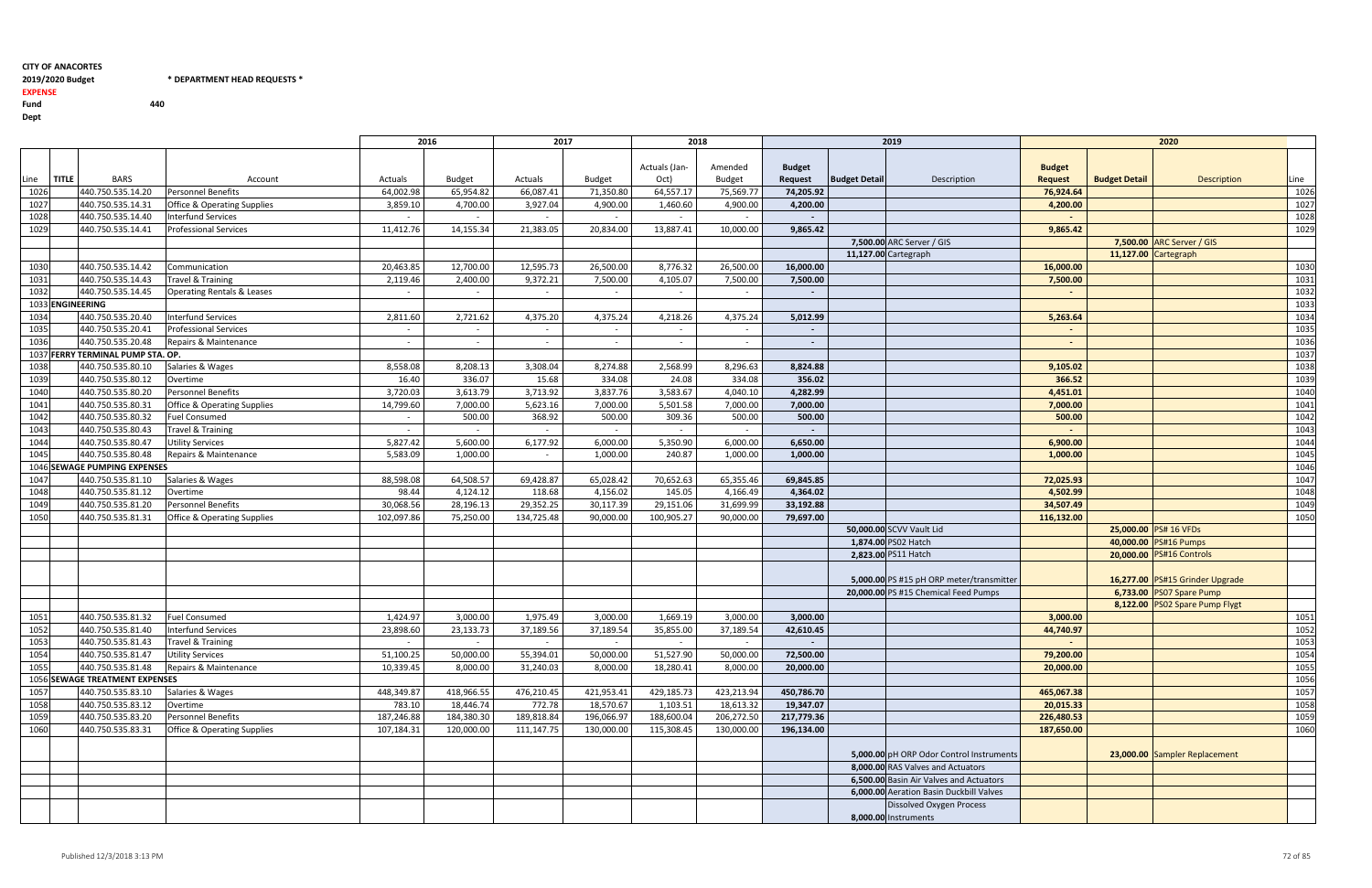### 2019/2020 Budget \* DEPARTMENT HEAD REQUESTS \*

Fund 440 Dept

EXPENSE

<sup>2016</sup> <sup>2017</sup> <sup>2018</sup> <sup>2019</sup> <sup>2020</sup> Linee **TITLE** BARS Account Account Actuals Budget Actuals Budget Budget Actuals (Jan-Oct) Amended Budget Budget Request Budget Detail Description Budget Request Budget Detail Description Line 10,000.00 Mobile Data Access 28,000.00 W3 VFD 1061 440.750.535.83.35 Small Tools & Minor Equipment 2,977.38 2,500.00 2,402.10 2,500.00 2,444.73 2,500.00 7,000.00 Process Calibrator <sup>1062</sup> 440.750.535.83.40 Interfund Services 8,434.80 8,164.85 13,125.72 13,125.72 12,654.74 13,125.72<sup>1063</sup> 440.750.535.83.41 Professional Services 3,329.62 3,500.00 4,313.71 3,900.00 3,205.35 3,900.0020,000.00 Sediment Sampling Plan <sup>1064</sup> 440.750.535.83.43 Travel & Training - - - - - - - - <sup>1064</sup><sup>1065</sup> 440.750.535.83.47 Utility Services 177,641.38 175,000.00 188,167.52 175,000.00 176,292.35 175,000.00<sup>1066</sup> 440.750.535.83.48 Repairs & Maintenance 47,500.35 20,000.00 7,737.07 20,000.00 6,287.09 20,000.00<sup>1067</sup> 440.750.535.83.51 Intergovernmental Services 15,278.76 15,500.00 15,566.04 15,500.00 15,747.48 15,500.00**1068 LABORATORY EXPENSES**  LABORATORY EXPENSES <sup>1068</sup> <sup>1069</sup> 440.750.535.85.10 Salaries & Wages 214,548.18 227,777.65 225,676.19 229,193.87 186,999.33 229,728.12<sup>1070</sup> 440.750.535.85.12 Overtime 389.77 2,945.82 304.61 2,969.23 671.08 2,976.67<sup>1071</sup> 440.750.535.85.20 Personnel Benefits 102,862.52 102,546.63 105,068.61 109,522.11 93,628.76 115,175.09<sup>1072</sup> 440.750.535.85.31 Office & Operating Supplies 24,522.56 24,000.00 22,577.03 33,000.00 14,996.67 33,000.00<sup>1073</sup> 440.750.535.85.41 Professional Services 13,686.97 10,200.00 7,790.16 7,000.00 8,614.24 7,000.00<sup>1074</sup> 440.750.535.85.43 Travel & Training - - - - - - - - <sup>1074</sup>1075 1440.750.535.85.48 Repairs & Maintenance 1988 1999 123.16 1000.00 1283.51 600.00 319.71 600.00 600.00 319 1076 SOLIDS HANDLING EXPENSES SOLIDS HANDLING EXPENSES <sup>1076</sup> <sup>1077</sup> 440.750.535.89.10 Salaries & Wages 201,132.65 194,171.14 233,362.75 195,896.55 189,235.22 196,527.82<sup>1078</sup> 440.750.535.89.12 Overtime 392.38 8,156.30 349.16 8,209.85 583.40 8,228.59<sup>1079</sup> 440.750.535.89.20 Personnel Benefits 86,818.07 85,350.94 91,510.78 90,705.49 87,016.20 95,446.84<sup>1080</sup> 440.750.535.89.31 Office & Operating Supplies 71,488.26 101,000.00 90,278.25 85,500.00 71,272.31 85,500.00152,000.00 Equipment Repair, Chemicals 20,000.00 Scrubber Maintenance Platform<sup>1081</sup> 440.750.535.89.32 Fuel Consumed 18,550.16 28,000.00 12,451.77 28,000.00 11,510.94 28,000.00<sup>1082</sup> 440.750.535.89.41 Professional Services 5,263.00 75,000.00 54,923.26 75,000.00 71,715.54 50,000.0050,000.00 76,000.00 Source Testing, Mercury Module <sup>1083</sup> 440.750.535.89.43 Travel & Training 15,000.00 22,600.00 - - - - - - <sup>1083</sup>1084 440.750.535.89.47 Utility Services 19,512.85 19,512.85 17,500.00 16,697.05 17,500.00 14,383.25 17,500.00 1 <sup>1085</sup> 440.750.535.89.48 Repairs & Maintenance 9,056.44 25,000.00 23,629.20 25,000.00 6,473.50 25,000.00<sup>1086</sup> 440.750.535.89.51 Intergovernmental Services 12,687.33 14,250.00 14,173.72 14,200.00 11,182.27 14,200.001087 SEWAGE COLLECTION $\sim$  1087  $\,$ 1088 ADMINISTRATION<u>n and the set of the set of the set of the set of the set of the set of the set of the set of the set of the set of the set of the set of the set of the set of the set of the set of the set of the set of the set of the se</u> <sup>1089</sup> 440.760.535.10.10 Salaries & Wages 25,657.81 25,182.83 25,532.05 25,340.53 25,074.56 25,573.70<sup>1090</sup> 440.760.535.10.12 Overtime - - - - - - - - <sup>1090</sup><sup>1091</sup> 440.760.535.10.20 Personnel Benefits 12,648.91 12,151.61 12,882.09 13,332.71 12,694.89 14,027.251092 440.760.535.10.31 Office & Operating Supplies 250.00 86.78 86.78 86.78 86.78 86.78 86.78 10.32.55 250.00 - 250.00 250.00 250.00 250.00 250.00 250.00 250.00 250.00 250.00 250.00 250.00 250.00 250.00 250.00 250.00 250.0 <sup>1093</sup> 440.760.535.10.40 Interfund Services 2,811.60 2,721.62 4,375.20 4,375.24 4,218.26 4,375.24<sup>1094</sup> 440.760.535.10.41 Professional Services 1,671.96 1,000.00 56,229.02 1,850.00 2,063.85 2,000.001,000.00 Locates 1095 440.760.535.10.42 Communication 1990 4,479.23 4,479.23 4,479.23 3,000.00 5,348.07 3,000.00 4,713.02 3,000 1096 <mark>ENGINEERING</mark> Сервенного производительного производительность при производительность при пример, по при пример, по при приме<br>Последните при пример, по пример, по пример, по пример, по пример, по пример, по пример, по пример, по пример, <sup>1097</sup> 440.760.535.20.10 Salaries & Wages 163,835.90 204,112.80 140,702.56 185,377.68 96,993.22 189,541.54<sup>1098</sup> 440.760.535.20.12 Overtime 751.69 1,489.09 1,117.58 964.19 1,202.60 941.76

|                                              |                                 |                      | 2019                                    |                                 |                      | 2020                                                                  |              |
|----------------------------------------------|---------------------------------|----------------------|-----------------------------------------|---------------------------------|----------------------|-----------------------------------------------------------------------|--------------|
|                                              | <b>Budget</b><br><b>Request</b> | <b>Budget Detail</b> | Description                             | <b>Budget</b><br><b>Request</b> | <b>Budget Detail</b> | <b>Description</b>                                                    | Line         |
|                                              |                                 |                      | 10,000.00 Mobile Data Access            |                                 |                      |                                                                       |              |
|                                              |                                 | 28,000.00 W3 VFD     |                                         |                                 |                      |                                                                       |              |
| 0                                            | 9,500.00                        |                      |                                         | 2,500.00                        |                      |                                                                       | 1061         |
|                                              |                                 |                      | 7,000.00 Process Calibrator             |                                 |                      |                                                                       |              |
| $\frac{2}{0}$                                | 15,038.98                       |                      |                                         | 15,790.93                       |                      |                                                                       | 1062         |
|                                              | 24,300.00                       |                      |                                         | 69,500.00                       |                      |                                                                       | 1063         |
|                                              |                                 |                      | 20,000.00 Sediment Sampling Plan        |                                 |                      | 65,000.00 Sediment Sampling and Report                                |              |
|                                              |                                 |                      |                                         |                                 |                      |                                                                       | 1064         |
|                                              | 253,000.00                      |                      |                                         | 268,000.00                      |                      |                                                                       | 1065         |
| $\begin{array}{c}\n0 \\ 0 \\ 0\n\end{array}$ | 10,000.00                       |                      |                                         | 10,000.00                       |                      |                                                                       | 1066         |
|                                              | 16,000.00                       |                      |                                         | 16,500.00                       |                      |                                                                       | 1067         |
|                                              |                                 |                      |                                         |                                 |                      |                                                                       | 1068         |
| $\frac{2}{7}$ $\frac{9}{9}$ $\frac{0}{0}$    | 236,146.74                      |                      |                                         | 245,632.75                      |                      |                                                                       | 1069         |
|                                              | 3,085.15                        |                      |                                         | 3,193.82                        |                      |                                                                       | 1070         |
|                                              | 105,052.26                      |                      |                                         | 109,639.98                      |                      |                                                                       | 1071         |
|                                              | 30,000.00                       |                      |                                         | 30,000.00                       |                      |                                                                       | 1072         |
|                                              | 10,000.00                       |                      |                                         | 10,000.00                       |                      |                                                                       | 1073         |
|                                              | 800.00                          |                      |                                         |                                 |                      |                                                                       | 1074         |
| $\overline{0}$                               |                                 |                      |                                         | 800.00                          |                      |                                                                       | 1075         |
|                                              |                                 |                      |                                         |                                 |                      |                                                                       | 1076         |
|                                              | 208,218.05                      |                      |                                         | 214,996.72                      |                      |                                                                       | 1077         |
|                                              | 8,553.74                        |                      |                                         | 8,849.91                        |                      |                                                                       | 1078<br>1079 |
| $\frac{2}{9}$ $\frac{4}{0}$                  | 99,535.09<br>152,000.00         |                      | Equipment Repair, Chemicals             | 103,549.92<br>97,500.00         |                      | <b>Equipment Repair, Chemicals</b>                                    |              |
|                                              |                                 |                      |                                         |                                 |                      |                                                                       | 1080         |
|                                              |                                 |                      | 20,000.00 Scrubber Maintenance Platform |                                 |                      | 12,000.00 Decomission Nuclear Meter<br>25,000.00 Sludge Density Meter |              |
|                                              |                                 |                      |                                         |                                 |                      | 21,500.00 Fuel System Solenoid Valves                                 |              |
| $\overline{0}$                               | 22,000.00                       |                      |                                         | 22,000.00                       |                      |                                                                       | 1081         |
| 0                                            | 76,000.00                       |                      | Source Testing, Mercury Module          | 76,000.00                       |                      | <b>Source Testing, Mercury Module</b>                                 | 1082         |
|                                              | $\overline{\phantom{a}}$        |                      |                                         |                                 |                      |                                                                       | 1083         |
| $\frac{0}{0}$                                | 17,500.00                       |                      |                                         | 17,500.00                       |                      |                                                                       | 1084         |
|                                              | 20,000.00                       |                      |                                         | 20,000.00                       |                      |                                                                       | 1085         |
| $\overline{\mathbf{0}}$                      | 14,600.00                       |                      |                                         | 15,000.00                       |                      |                                                                       | 1086         |
|                                              |                                 |                      |                                         |                                 |                      |                                                                       | 1087         |
|                                              |                                 |                      |                                         |                                 |                      |                                                                       | 1088         |
| 0                                            | 31,302.16                       |                      |                                         | 32,238.58                       |                      |                                                                       | 1089         |
|                                              |                                 |                      |                                         |                                 |                      |                                                                       | 1090         |
| $\overline{\phantom{1}}$                     | 15,856.08                       |                      |                                         | 16,486.55                       |                      |                                                                       | 1091         |
| $\overline{0}$                               |                                 |                      |                                         |                                 |                      |                                                                       | 1092         |
| $\frac{4}{0}$                                | 5,012.99                        |                      |                                         | 5,263.64                        |                      |                                                                       | 1093         |
|                                              | 3,000.00                        |                      |                                         | 3,000.00                        |                      |                                                                       | 1094         |
|                                              |                                 | 1,000.00 Locates     |                                         |                                 | 1,000.00 Locates     |                                                                       |              |
|                                              |                                 |                      | 1,000.00 clothes cleaning               |                                 | 1,000.00             | clothes cleaning                                                      |              |
|                                              |                                 |                      | $1,000.00$ cdl physical                 |                                 |                      | 1,000.00 cdl physical                                                 |              |
| 0                                            | 6,000.00                        |                      | cell phones                             | 6,000.00                        |                      | cell phones                                                           | 1095         |
|                                              |                                 |                      |                                         |                                 |                      |                                                                       | 1096         |
| $\frac{4}{1}$                                | 203,014.69                      |                      |                                         | 211,407.02                      |                      |                                                                       | 1097         |
| 6                                            | 1,569.97                        |                      |                                         | 1,616.36                        |                      |                                                                       | 1098         |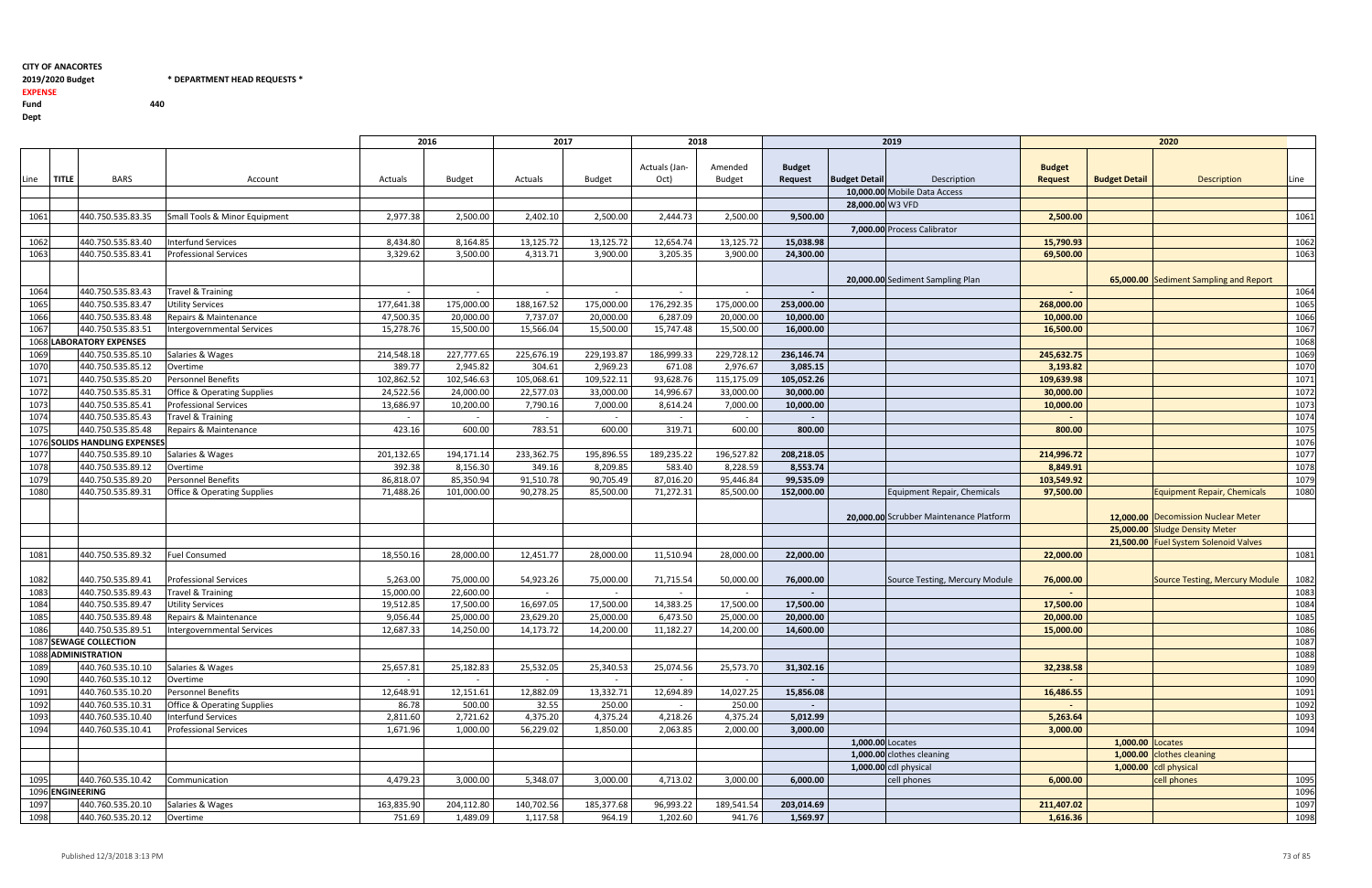#### 2019/2020 Budget \* DEPARTMENT HEAD REQUESTS \* EXPENSE

Fund 440 Dept

|                     |                   |                                        |                        | 2016                     | 2017                |            | 2018          |                                 |               |                      | 2019                                        |                |                      | 2020                                        |      |
|---------------------|-------------------|----------------------------------------|------------------------|--------------------------|---------------------|------------|---------------|---------------------------------|---------------|----------------------|---------------------------------------------|----------------|----------------------|---------------------------------------------|------|
|                     |                   |                                        |                        |                          |                     |            | Actuals (Jan- | Amended                         | <b>Budget</b> |                      |                                             | <b>Budget</b>  |                      |                                             |      |
| <b>TITLE</b><br>ine | <b>BARS</b>       | Account                                | Actuals                | Budget                   | Actuals             | Budget     | Oct)          | Budget                          | Request       | <b>Budget Detail</b> | Description                                 | <b>Request</b> | <b>Budget Detail</b> | Description                                 | Line |
| 1099                | 440.760.535.20.20 | Personnel Benefits                     | 81,865.51              | 90,189.79                | 97,252.53           | 102,122.19 | 83,596.90     | 108,585.78                      | 113,477.99    |                      |                                             | 118,459.70     |                      |                                             | 1099 |
| 1100                | 440.760.535.20.31 | <b>Office &amp; Operating Supplies</b> | 18,391.36              | 12,600.00                | 44,886.89           | 18,500.00  | 14,825.98     | 18,500.00                       | 35,300.00     |                      |                                             | 30,000.00      |                      |                                             | 1100 |
|                     |                   |                                        |                        |                          |                     |            |               |                                 |               | 1,500.00 Supplies    |                                             |                | 1,500.00 Supplies    |                                             |      |
|                     |                   |                                        |                        |                          |                     |            |               |                                 |               | 1,500.00 Safety      |                                             |                | 1,500.00 Safety      |                                             |      |
|                     |                   |                                        |                        |                          |                     |            |               |                                 |               |                      | 2,000.00 Repair & Maint                     |                |                      | 2,000.00 Repair & Maint                     |      |
|                     |                   |                                        |                        |                          |                     |            |               |                                 |               |                      | 25,000.00 Camera repairs, equipment for jet |                |                      | 25,000.00 camera repairs, equipment for jet |      |
|                     |                   |                                        |                        |                          |                     |            |               |                                 |               |                      | 2,000.00 gutter repairs on sheds            |                |                      |                                             |      |
|                     |                   |                                        |                        |                          |                     |            |               |                                 |               |                      | 3,300.00 3 computers split w/sewer fund     |                |                      |                                             |      |
| 1101                | 440.760.535.20.40 | <b>Interfund Services</b>              | 104,310.83             | 105,615.60               | 160,350.49          | 160,350.47 | 155,528.28    | 160,350.47                      | 187,380.03    |                      |                                             | 196,749.03     |                      |                                             | 1101 |
| 1102                | 440.760.535.20.43 | Travel & Training                      | 397.50                 | $\overline{\phantom{a}}$ | $\sim$              | 1,500.00   |               | 1,500.00                        | 500.00        |                      |                                             | 500.00         |                      |                                             | 1102 |
|                     |                   |                                        |                        |                          |                     |            |               |                                 |               |                      |                                             |                |                      |                                             |      |
|                     |                   |                                        | $F \rightarrow 277.27$ | $\sim$ 000 050 70        | $F - T = T - T - T$ | 0.11500000 |               | $101650711$ $55100116$ $707100$ |               |                      |                                             | 0.750000000    |                      |                                             |      |

5,137,327.55 6,836,253.78 5,367,959.32 8,445,666.25 4,846,587.14 5,543,091.46 **7,274,308.66 6,740,642.62 6,740,642.62**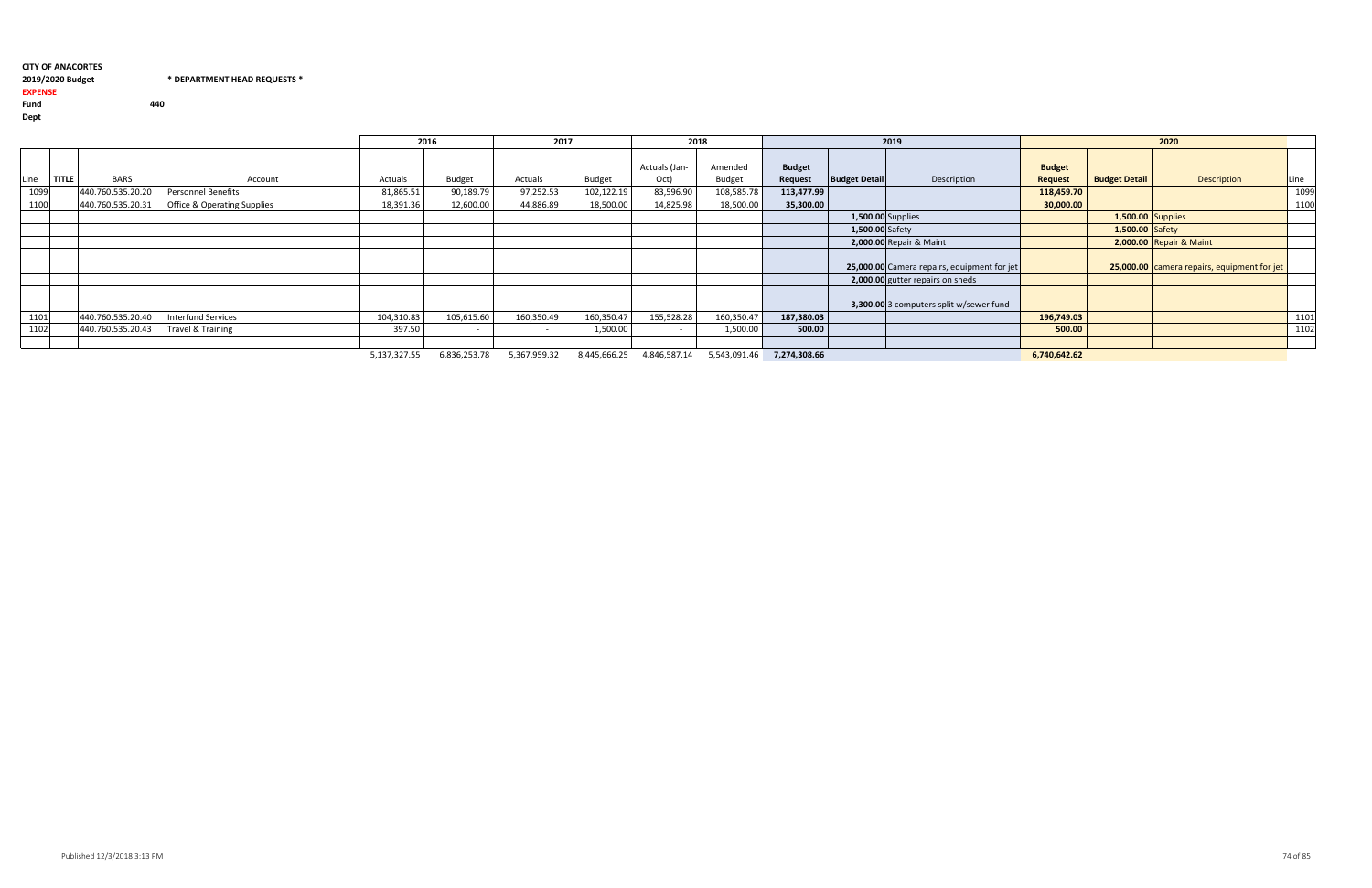\* DEPARTMENT HEAD REQUESTS \*

Fund <sup>445</sup>

|      |                   |                                                 | 2016                   |                     |                  |     | 2017              |    |                          | 2018    |                                    |         |                          | 2019 |                          | 2020    |                       |      |
|------|-------------------|-------------------------------------------------|------------------------|---------------------|------------------|-----|-------------------|----|--------------------------|---------|------------------------------------|---------|--------------------------|------|--------------------------|---------|-----------------------|------|
| Line | <b>BARS</b>       | Account                                         | Actuals                |                     | <b>Budget</b>    |     | Actuals           |    | <b>Budget</b>            |         | Actuals (Jan-Oct)   Amended Budget |         |                          |      | <b>Budget Request</b>    |         | <b>Budget Request</b> | Line |
|      |                   |                                                 |                        |                     |                  |     |                   |    |                          |         |                                    |         |                          |      |                          |         |                       |      |
| 659  | 445               | <b>STORM DRAINAGE FUND</b>                      |                        |                     |                  |     |                   |    |                          |         |                                    |         |                          |      |                          |         |                       | 659  |
| 660  | 445.000           | <b>NON DEPARTMENTAL</b>                         |                        |                     |                  |     |                   |    |                          |         |                                    |         |                          |      |                          |         |                       | 660  |
| 661  | 445.000.308       | <b>BEGINNING FUND BALANCE</b>                   |                        |                     |                  |     |                   |    |                          |         |                                    |         |                          |      |                          |         |                       | 661  |
| 662  | 445.000.308.80.00 | Unreserved Fund Balance                         | \$                     | <sup>5</sup>        | 480,275.60       | -S  |                   | -S | $587,564.12$ \$          |         |                                    | -Ś      | 87,166.77                | l \$ | $(61,343.91)$ \$         |         | (155, 032.93)         | 662  |
| 663  | 445.000.361       | <b>INTEREST &amp; OTHER EARNINGS</b>            |                        |                     |                  |     |                   |    |                          |         |                                    |         |                          |      |                          |         |                       | 663  |
| 664  | 445.000.361.10.00 | <b>Investment Interest</b>                      | \$<br>9,616.61         | Š.                  |                  |     | 5,129.61          | -S | 2,594.00                 |         | 3,708.25                           |         | 2,282.00                 |      | 3,190.74                 | -S      | 3,509.81              | 664  |
| 665  | 445.770           | <b>STORM DRAINAGE SYSTEM</b>                    |                        |                     |                  |     |                   |    |                          |         |                                    |         |                          |      |                          |         |                       | 665  |
| 666  | 445.770.334       | <b>STATE GRANTS</b>                             |                        |                     |                  |     |                   |    |                          |         |                                    |         |                          |      |                          |         |                       | 666  |
| 667  | 445.770.334.03.1  | Department of Ecology                           | 25,000.00              | -Ś                  | $50,000.00$   \$ |     |                   | Ŝ. | $\overline{\phantom{a}}$ | Ŝ.      | $\overline{\phantom{a}}$           | Š.      | $\overline{\phantom{0}}$ |      | $\overline{\phantom{a}}$ | \$      |                       | 667  |
| 668  | 445.770.343       | <b>UTILITIES</b>                                |                        |                     |                  |     |                   |    |                          |         |                                    |         |                          |      |                          |         |                       | 668  |
| 669  | 445.770.343.10.00 | Storm Drainage Services - Internal              | 16,008.00              | -Ś                  | 16,141.00        | l S | 16,360.22         | -Ś | $20,415.00$   \$         |         | $13,752.54$ \$                     |         | $20,619.00$   \$         |      | 30,400.00                | l \$    | 33,600.00             | 669  |
| 670  |                   | 445.770.343.10.30 Storm Drainage Services       | Ś.<br>706,353.77       | -S                  | 707,504.96       |     | 733,352.13        | -S | 894,079.00               |         | 884,372.98                         |         | 894,079.00               | I\$  | 1,379,761.93             | -S      | 1,525,000.03          | 670  |
| 671  | 445.770.345       | <b>NATURAL &amp; ECONOMIC ENVIRONMENT</b>       |                        |                     |                  |     |                   |    |                          |         |                                    |         |                          |      |                          |         |                       | 671  |
| 672  | 445.770.345.83.30 | Plan Checking Services                          | Ś.<br>2,610.29         | -\$                 |                  |     | 290.26            | -S | $2,610.29$ \$            |         | $\overline{\phantom{a}}$           | Š.      | $2,636.39$ \$            |      | $\overline{\phantom{a}}$ | \$      |                       | 672  |
| 673  | 445.770.361       | <b>INTEREST &amp; OTHER EARNINGS</b>            |                        |                     |                  |     |                   |    |                          |         |                                    |         |                          |      |                          |         |                       | 673  |
| 674  | 445.770.361.10.00 | <b>Investment Interest</b>                      |                        | $\zeta$             |                  | Ś.  |                   | Ś. |                          | $\zeta$ |                                    | \$      |                          | \$   | $\overline{\phantom{a}}$ | \$      |                       | 674  |
| 675  | 445.770.361.40.00 | <b>Other Interest</b>                           |                        | Ś                   |                  |     |                   | Ś. |                          |         |                                    |         |                          | \$   |                          | Ś       |                       | 675  |
| 676  | 445.770.367.00.00 | Contributions & Donations from Private S        |                        | Ś.                  |                  | Ś   |                   | Ś. |                          | $\zeta$ |                                    | $\zeta$ |                          | \$   | $\blacksquare$           | \$      |                       | 676  |
| 677  | 445.770.368       | <b>SPECIAL ASSESSMENTS</b>                      |                        |                     |                  |     |                   |    |                          |         |                                    |         |                          |      |                          |         |                       | 677  |
| 678  | 445.770.368.10.00 | Special Assessments-Capital                     | Ś.<br>52.07            | $\ddot{\mathsf{S}}$ |                  | \$  | $8,950.00$ \$     |    | $\overline{\phantom{a}}$ | $\zeta$ | $\overline{\phantom{a}}$           | $\zeta$ | $\overline{\phantom{0}}$ | \$   | $\overline{\phantom{a}}$ | $\zeta$ |                       | 678  |
| 679  | 445.770.379       | <b>CAPITAL CONTRIBUTIONS - PRIVATE CONTRIBU</b> |                        |                     |                  |     |                   |    |                          |         |                                    |         |                          |      |                          |         |                       | 679  |
| 680  | 445.770.379.00.00 | Capital Contributions - Private Contribu        | 170,887.00 \$          |                     |                  |     | $149,754.11$   \$ |    |                          |         |                                    |         |                          |      |                          |         |                       | 680  |
| 681  | 445.770.379.13.30 | General Facilities Charges                      | 131,618.86             | -S                  | 149,870.02       |     | 131,845.88        |    | 120,502.34               |         | 155,234.41                         |         | 121,707.37               | -S   | 125,464.05               |         | 112,917.65            | 681  |
| 682  | 445.770.395       | <b>DISPOSITION OF CAPITAL ASSETS</b>            |                        |                     |                  |     |                   |    |                          |         |                                    |         |                          |      |                          |         |                       | 682  |
| 683  | 445.770.395.10.10 | Proceeds from Sales of Capital Assets           | $(13,769.37)$ \$<br>\$ | $\overline{a}$      |                  |     | $(39,503.44)$ \$  |    |                          | $\zeta$ |                                    | Ś.      | $\overline{\phantom{a}}$ | \$   | $\overline{\phantom{a}}$ | Ś.      |                       | 683  |

\$ 1,048,377.23 \$ 1,403,791.58 \$ 1,006,178.77 \$ 1,627,764.75 \$ 1,057,068.18 \$ 1,128,490.53 \$ 1,477,472.81 \$ 1,519,994.56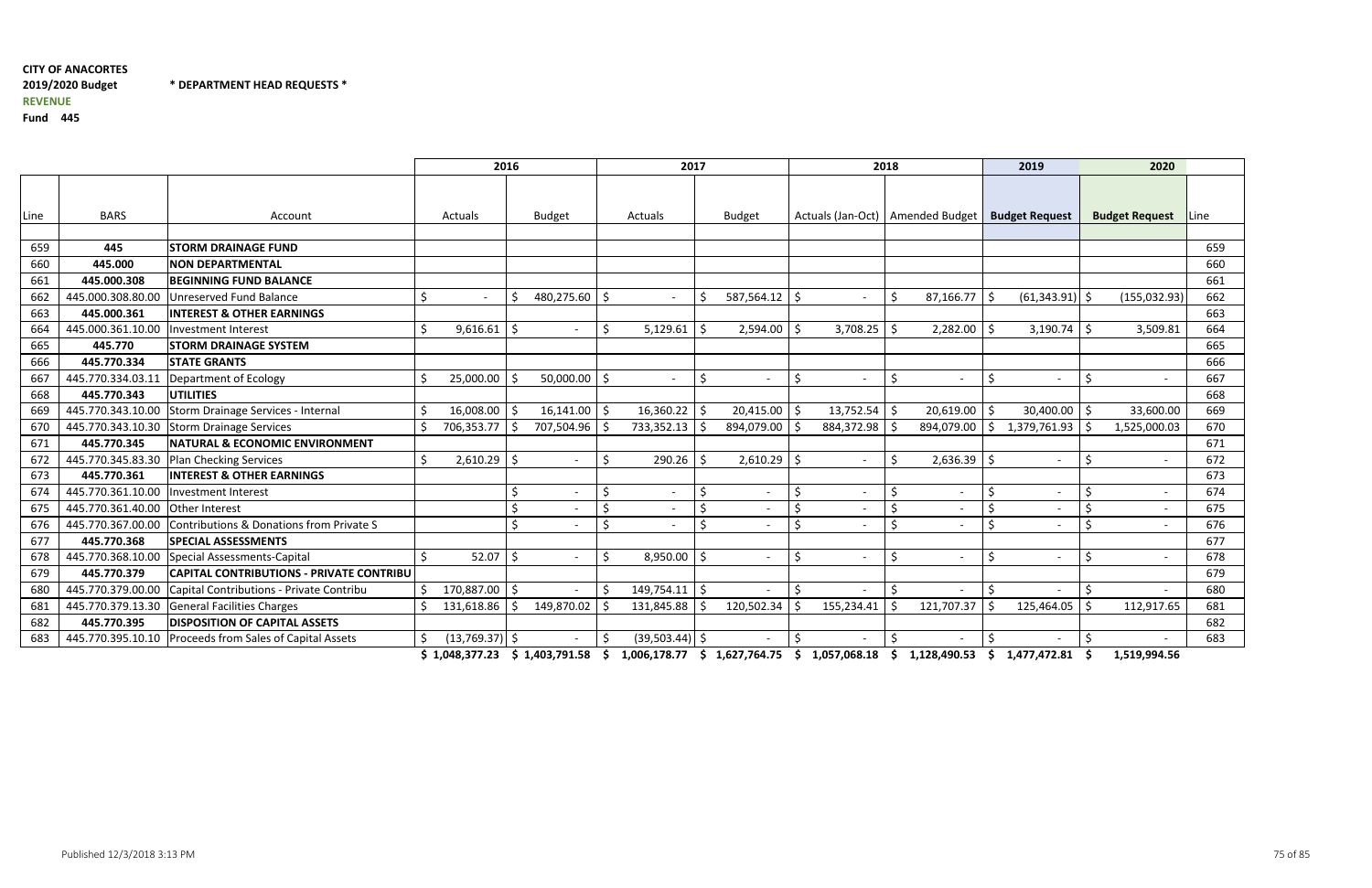$*$  DEPARTMENT HEAD REQUESTS  $*$ 

### 2019/2020 Budget

EXPENSE

Fund <sup>445</sup>

Dept

|      |              |                                               |                                          | 2016                     |               | 2017                     |               | 2018           |                |                          | 2019                 |                                         |                |                      | 2020                                    |      |
|------|--------------|-----------------------------------------------|------------------------------------------|--------------------------|---------------|--------------------------|---------------|----------------|----------------|--------------------------|----------------------|-----------------------------------------|----------------|----------------------|-----------------------------------------|------|
|      |              |                                               |                                          |                          |               |                          |               |                |                |                          |                      |                                         |                |                      |                                         |      |
|      |              |                                               |                                          |                          |               |                          |               |                |                |                          |                      |                                         |                |                      |                                         |      |
|      |              |                                               |                                          |                          |               |                          |               | Actuals (Jan-  | Amended        | <b>Budget</b>            |                      |                                         | <b>Budget</b>  |                      |                                         |      |
| Line | <b>TITLE</b> | <b>BARS</b>                                   | Account                                  | Actuals                  | <b>Budget</b> | Actuals                  | <b>Budget</b> | Oct)           | <b>Budget</b>  | Request                  | <b>Budget Detail</b> | Description                             | <b>Request</b> | <b>Budget Detail</b> | <b>Description</b>                      | Line |
|      |              | 1103 STORM DRAINAGE FUND                      |                                          |                          |               |                          |               |                |                |                          |                      |                                         |                |                      |                                         | 1103 |
|      |              | 1104 NON DEPARTMENTAL                         |                                          |                          |               |                          |               |                |                |                          |                      |                                         |                |                      |                                         | 1104 |
|      |              | 1105 PENSION & OTHER BENEFIT PAYMENTS TO RETI |                                          |                          |               |                          |               |                |                |                          |                      |                                         |                |                      |                                         | 1105 |
| 1106 |              | 445.000.531.00.28                             | Pension Expense                          | 12,661.28                | $\sim$        | (17, 676.14)             | $\sim$        | $\sim$         | $\sim$         | $\blacksquare$           |                      |                                         | $\sim$         |                      |                                         | 1106 |
| 1107 |              | 445.000.588.00.00                             | Prior Period Adjustment                  | $\overline{\phantom{a}}$ | $\sim$        |                          | $\sim$        | $\sim$         | $\sim$         | $\blacksquare$           |                      |                                         | $\sim$         |                      |                                         | 1107 |
|      |              | 1108 DEPRECIATION                             |                                          |                          |               |                          |               |                |                |                          |                      |                                         |                |                      |                                         | 1108 |
| 1109 |              | 445.000.589.00.00                             | Fund Balances, Nonexpenditures & Transfe | 276,434.47               | $\sim$        | 316,252.88               | $\sim$        | $\sim$         | $\overline{a}$ | $\sim$                   |                      |                                         | $\sim$         |                      |                                         | 1109 |
| 1110 |              | 445.000.594.35.64                             | Machinery & Equipment                    | $\overline{\phantom{a}}$ | $\sim$        |                          | $\sim$        | $\sim$         | $\sim$         | $\blacksquare$           |                      |                                         | $\sim$         |                      |                                         | 1110 |
|      |              | 1111 TRANSFERS-OUT                            |                                          |                          |               |                          |               |                |                |                          |                      |                                         |                |                      |                                         | 1111 |
| 1112 |              | 445.000.597.00.00                             | Transfers out                            | 176,120.00               | 176,120.00    | $\sim$                   | $\sim$        | $\overline{a}$ | $\sim$         | $\overline{\phantom{a}}$ |                      |                                         |                |                      |                                         | 1112 |
|      |              | 1113 PW ADMINISTRATION                        |                                          |                          |               |                          |               |                |                |                          |                      |                                         |                |                      |                                         | 1113 |
| 1115 |              | 445.711.531.00.10                             | Salaries & Wages                         | 39,943.22                | 43,586.53     | 46,791.91                | 53,449.89     | 50,608.46      | 53,742.69      | 60,032.52                |                      |                                         | 62,194.66      |                      |                                         | 1115 |
| 1116 |              | 445.711.531.00.12                             | Overtime                                 | 793.93                   | $\sim$        | 48.58                    | $\sim$        | 4.77           | $\sim$         |                          |                      |                                         |                |                      |                                         | 1116 |
| 1117 |              | 445.711.531.00.20                             | Personnel Benefits                       | 19,635.66                | 16,476.85     | 23,471.59                | 23,622.89     | 22,252.27      | 24,836.94      | 26,517.21                |                      |                                         | 27,652.86      |                      |                                         | 1117 |
|      |              |                                               |                                          |                          |               |                          |               |                |                |                          |                      |                                         |                |                      |                                         |      |
| 1118 |              | 445.711.531.00.31                             | <b>Office &amp; Operating Supplies</b>   | 1,653.37                 | 1,411.00      | (56.72)                  | $\sim$        | $\overline{a}$ | $\sim$         | 1,500.00                 |                      |                                         | 1,500.00       |                      |                                         | 1118 |
| 1119 |              | 445.711.531.00.40                             | Interfund Services                       | (2,737.08)               | $\sim$        | (16, 589.34)             | $\sim$        | $\sim$         | $\sim$         |                          |                      |                                         |                |                      |                                         | 1119 |
| 1120 |              | 445.711.531.00.41                             | <b>Professional Services</b>             | 87,572.26                | 35,000.00     | 44,014.33                | 15,000.00     | 19,521.22      | 15,000.00      | 15,000.00                |                      | <b>UB Bills Mailing</b>                 | 15,000.00      |                      | <b>UB Bills Mailing</b>                 | 1120 |
| 1121 |              | 445.711.531.00.42                             | Communication                            | 7,687.40                 | 10,000.00     | 462.14                   | 10,000.00     | 313.49         | 10,000.00      |                          |                      |                                         |                |                      |                                         | 1121 |
| 1122 |              | 445.711.531.00.49                             | Miscellaneous                            | $\overline{\phantom{a}}$ | $\sim$        | 4,027.60                 |               |                |                | $\sim$                   |                      |                                         |                |                      |                                         | 1122 |
|      |              |                                               |                                          |                          |               |                          |               |                |                |                          |                      |                                         |                |                      |                                         |      |
|      |              |                                               |                                          |                          |               |                          |               |                |                |                          |                      | NPDES fees, state monitoring,           |                |                      | NPDES fees, state monitoring,           |      |
| 1123 |              | 445.711.531.00.51                             | Intergovernmental Services               | 40,184.27                | 42,500.00     | 29,994.72                | 42,500.00     | 27,261.06      | 42,500.00      | 42,500.00                |                      | public involvement and education        | 42,500.00      |                      | public involvement and education        | 1123 |
|      |              | 1124 ENGINEERING PLANS & SERVICES             |                                          |                          |               |                          |               |                |                |                          |                      |                                         |                |                      |                                         | 1124 |
| 1126 |              | 445.712.531.00.10                             | Salaries & Wages                         | 244,681.88               | 195,110.81    | 243,884.83               | 207,495.49    | 190,125.85     | 207,940.97     | 219,746.81               |                      |                                         | 229,826.51     |                      |                                         | 1126 |
| 1127 |              | 445.712.531.00.12                             | Overtime                                 | 8,842.10                 | 6,619.68      | 14,417.99                | 6,580.80      | 13,469.07      | 6,580.80       | 6,663.26                 |                      |                                         | 6,906.96       |                      |                                         | 1127 |
| 1128 |              | 445.712.531.00.20                             | <b>Personnel Benefits</b>                | 81,007.26                | 82,432.40     | 94,173.40                | 97,898.32     | 86,271.70      | 102,836.11     | 111,810.04               |                      |                                         | 116,898.80     |                      |                                         | 1128 |
| 1129 |              | 445.712.531.00.41                             | <b>Professional Services</b>             | 2,704.00                 | 30,000.00     | 6,130.25                 | 18,000.00     | 3,333.00       | 18,000.00      | 20,000.00                |                      | Consultants                             | 20,000.00      |                      | <b>Consultants</b>                      | 1129 |
| 1130 |              | 445.712.531.00.43                             | Travel & Training                        | $\sim$                   | $\sim$        | 2,788.00                 | 1,500.00      | 285.00         | 1,500.00       | 1,500.00                 |                      | <b>Engineering Staff</b>                | 1,500.00       |                      | <b>Engineering Staff</b>                | 1130 |
| 1131 |              | 445.712.531.00.45                             | <b>Operating Rentals &amp; Leases</b>    | $\sim$                   | $\sim$        | $-$                      | $\sim$        | $\sim$         | $\sim$         |                          |                      |                                         | $\sim$         |                      |                                         | 1085 |
| 1132 |              | 445.712.594.00.60                             | Capital Outlays                          | $\sim$                   | $\sim$        | $\overline{\phantom{a}}$ | $\sim$        | $\sim$         | $\sim$         | $\overline{\phantom{a}}$ |                      |                                         | $\sim$         |                      |                                         |      |
|      |              | 1133 STREET MAINT/CONST ACTIVITIES            |                                          |                          |               |                          |               |                |                |                          |                      |                                         |                |                      |                                         |      |
|      |              | 1134 STREET CLEANING                          |                                          |                          |               |                          |               |                |                |                          |                      |                                         |                |                      |                                         |      |
| 1135 |              | 445.720.542.67.10                             | Salaries & Wages                         | 42,000.06                | 52,286.83     | 41,683.36                | 51,991.14     | 35,340.46      | 52,011.06      | 56,226.84                |                      |                                         | 57,846.87      |                      |                                         |      |
| 1136 |              | 445.720.542.67.12                             | Overtime                                 |                          | 586.58        |                          | 582.96        |                | 582.96         | 618.45                   |                      |                                         | 636.67         |                      |                                         |      |
| 1137 |              | 445.720.542.67.20                             | <b>Personnel Benefits</b>                | 26,001.18                | 25,195.31     | 26,325.29                | 27,506.75     | 20,818.61      | 28,949.69      | 29,066.17                |                      |                                         | 30,169.75      |                      |                                         |      |
| 1138 |              | 445.720.542.67.40                             | <b>Interfund Services</b>                | 49,003.56                | 55,003.59     | 79,935.00                | 79,934.99     | 54,833.90      | 79,934.99      | 44,411.38                |                      |                                         | 46,631.94      |                      |                                         |      |
|      |              | 1139 STORM DRAINAGE SYSTEM                    |                                          |                          |               |                          |               |                |                |                          |                      |                                         |                |                      |                                         |      |
| 1140 |              | 445.770.531.00.51                             | Intergovernmental Services               |                          |               |                          |               |                |                |                          |                      |                                         |                |                      |                                         |      |
|      |              |                                               |                                          | $\sim$                   | $\sim$        | $\sim$                   | $\sim$        | $\sim$         | $\sim$         | $\sim$                   |                      |                                         | $\sim$         |                      |                                         |      |
|      |              | 1141 ADMINISTRATION                           |                                          |                          |               |                          |               |                |                |                          |                      |                                         |                |                      |                                         |      |
| 1142 |              | 445.770.531.10.10                             | Salaries & Wages                         | 20,787.26                | 24,213.96     | 40,804.62                | 19,638.24     | 17,289.17      | 19,639.92      | 19,243.81                |                      |                                         | 19,809.29      |                      |                                         |      |
| 1143 |              | 445.770.531.10.12                             | Overtime                                 | $\sim 10^{-11}$          | $\sim$        |                          | $\sim$        | $\sim$         | $\sim$         |                          |                      |                                         |                |                      |                                         |      |
| 1144 |              | 445.770.531.10.20                             | Personnel Benefits                       | 8,218.46                 | 10,589.60     | 8,303.50                 | 8,505.94      | 7,329.62       | 8,898.70       | 8,277.82                 |                      |                                         | 8,594.74       |                      |                                         |      |
| 1145 |              | 445.770.531.10.40                             | <b>Interfund Services</b>                |                          |               |                          |               | $\overline{a}$ | $\sim$ $-$     |                          |                      |                                         |                |                      |                                         |      |
| 1146 |              | 445.770.531.10.41                             | <b>Professional Services</b>             | 17,217.08                | 13,500.00     | 16,106.96                | 10,000.00     | 19,428.46      | 10,000.00      | 13,153.90                |                      |                                         | 13,153.90      |                      |                                         |      |
|      |              |                                               |                                          |                          |               |                          |               |                |                |                          | 3,000.00 ARC Server  |                                         |                |                      | 3,000.00 ARC Server                     |      |
|      |              |                                               |                                          |                          |               |                          |               |                |                |                          |                      |                                         |                |                      |                                         |      |
|      |              |                                               |                                          |                          |               |                          |               |                |                |                          |                      | 7,000.00 Cartegraph Maintenance/Upgrade |                |                      | 7,000.00 Cartegraph Maintenance/Upgrade |      |
| 1147 |              | 445.770.531.10.44                             | Taxes & Operating Assessments            | 12,510.48                | 12,800.00     | 13,104.88                | $\sim$        | 14,983.10      | $\sim$         | $\sim$                   |                      |                                         | $\sim$         |                      |                                         |      |
| 1148 |              | 445.770.531.10.49                             | Miscellaneous                            | $\sim$                   | $\sim$        |                          | $\sim$        | $\sim$         | $\sim$         | $\sim$                   |                      |                                         | $\sim$         |                      |                                         |      |
| 1149 |              | 445.770.531.10.82                             | Interest on Interfund Debt               | $\sim$                   | $\sim$        | $\sim$                   | $\sim$        | $\sim$         | $\sim$ $-$     | $\sim$                   |                      |                                         |                |                      |                                         |      |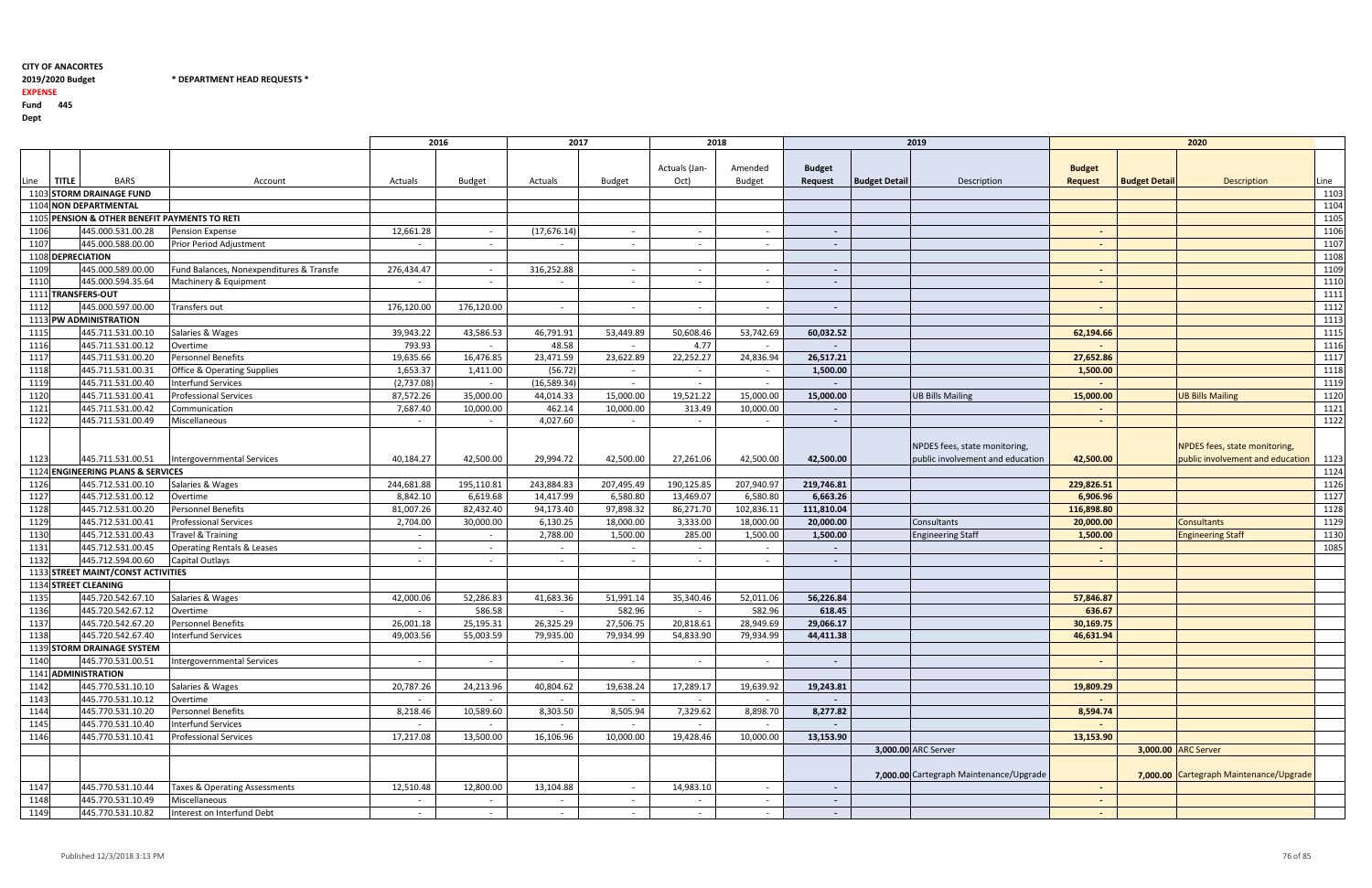$*$  DEPARTMENT HEAD REQUESTS  $*$ 

### 2019/2020 Budget

## EXPENSE

Fund <sup>445</sup>

Dept

|                      |                                        |                                                     | 2016         |               | 2017                     |                          | 2018          |              |                          |                      | 2019                      |                          |                      | 2020                             |      |
|----------------------|----------------------------------------|-----------------------------------------------------|--------------|---------------|--------------------------|--------------------------|---------------|--------------|--------------------------|----------------------|---------------------------|--------------------------|----------------------|----------------------------------|------|
| Line<br><b>TITLE</b> | <b>BARS</b>                            |                                                     |              |               |                          |                          | Actuals (Jan- | Amended      | <b>Budget</b>            |                      |                           | <b>Budget</b>            |                      |                                  |      |
|                      |                                        | Account                                             | Actuals      | <b>Budget</b> | Actuals                  | Budget                   | Oct)          | Budget       | Request                  | <b>Budget Detail</b> | Description               | <b>Request</b>           | <b>Budget Detail</b> | <b>Description</b>               | Line |
|                      | <b>1150 STORM DRAINAGE MAINTENANCE</b> |                                                     |              |               |                          |                          |               |              |                          |                      |                           |                          |                      |                                  |      |
| 1151                 | 445.770.531.30.10                      | Salaries & Wages                                    | 100,550.25   | 186,921.11    | 98,242.79                | 234,708.56               | 157,867.79    | 237,194.88   | 255,836.17               |                      |                           | 264,073.65               |                      |                                  |      |
| 1152                 | 445.770.531.30.12                      | Overtime                                            | 1,801.41     | 1,895.39      | 2,058.27                 | 2,399.65                 | 1,850.59      | 2,422.08     | 1,998.02                 |                      |                           | 2,056.95                 |                      |                                  |      |
| 1153                 | 445.770.531.30.20                      | <b>Personnel Benefits</b>                           | 103,354.61   | 96,291.20     | 101,915.93               | 123,088.22               | 102,692.68    | 129,503.38   | 134,250.78               |                      |                           | 139,610.40               |                      |                                  |      |
| 1154                 | 445.770.531.30.31                      | <b>Office &amp; Operating Supplies</b>              | $\sim$       | $\sim$        | $\overline{\phantom{a}}$ | $\overline{\phantom{0}}$ | $\sim$        | $\sim$       | $\overline{\phantom{a}}$ |                      |                           | $\sim$                   |                      |                                  |      |
| 1155                 | 445.770.531.30.40                      | <b>Interfund Services</b>                           | 77,850.72    | 77,850.74     | 109,303.70               | 111,961.11               | 69,090.10     | 65,015.16    | 86,219.63                |                      |                           | 90,530.61                |                      |                                  |      |
| 1156                 | 445.770.531.30.41                      | <b>Professional Services</b>                        | 849.27       | 400.00        | 871.42                   | 400.00                   | 748.38        | 400.00       | 400.00                   |                      | Locates                   | 400.00                   |                      | Locates                          |      |
| 1157                 | 445.770.531.30.43                      | Travel & Training                                   | 623.00       | 1,000.00      | 316.80                   | 2,000.00                 | 2,461.60      | 2,000.00     | 2,500.00                 |                      | Erosion control classes   | 2,500.00                 |                      | <b>Erosion control classes</b>   |      |
| 1158                 | 445.770.531.30.48                      | Repairs & Maintenance                               | 8,652.41     | 6,000.00      | 145,685.60               | 9,000.00                 | 30,219.21     | 9,000.00     | 20,000.00                |                      | Repairs to storm system   | 20,000.00                |                      | Repairs to storm system          |      |
|                      | 1159 NATURAL RESOURCES                 |                                                     |              |               |                          |                          |               |              |                          |                      | pipe, catch basins        |                          |                      | pipe, catch basins               |      |
|                      |                                        |                                                     |              |               |                          |                          |               |              |                          |                      | Storm Sewer Upgrades/Pond |                          |                      | <b>Storm Sewer Upgrades/Pond</b> |      |
| 1160                 | 445.770.594.31.60                      | Capital Outlays                                     | 35,189.60    | 200,000.00    | (6,094.84)               | 470,000.00               | 40,229.38     |              | 300,000.00               |                      | Maintenance               | 300,000.00               |                      | Maintenance                      |      |
|                      | 1161 WATER UTILITIES                   |                                                     |              |               |                          |                          |               |              |                          |                      |                           |                          |                      |                                  |      |
| 1162                 | 445.770.594.34.62                      | <b>BUILDINGS &amp; STRUCTURES (ACQUISITION, CON</b> | $\sim$ $-$   | $\sim$        | 379.21                   | $\sim$                   | $\sim$        |              | $\overline{\phantom{a}}$ |                      |                           | $\overline{\phantom{0}}$ |                      |                                  |      |
|                      |                                        |                                                     |              |               |                          |                          |               |              |                          |                      |                           |                          |                      |                                  |      |
|                      |                                        |                                                     | 1,501,793.37 | 1,403,791.58  | 1,471,078.51             | 1,627,764.95             | 988,628.94    | 1,128,490.33 | 1,477,472.81             |                      |                           | 1,519,994.56             |                      |                                  |      |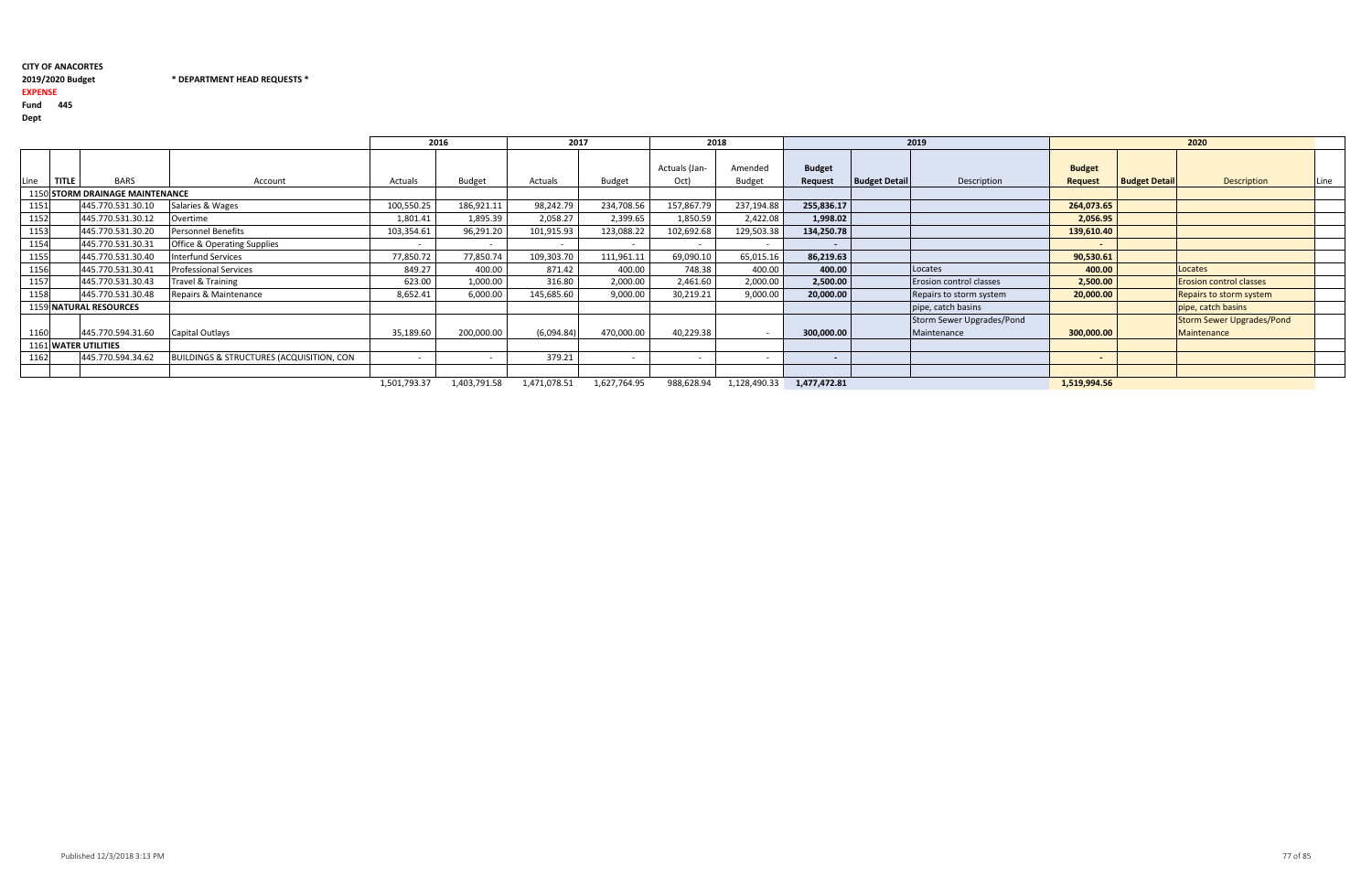\* DEPARTMENT HEAD REQUESTS \*

Fund <sup>450</sup>

|      |                   | 2016                                                       |                                                                                                      |                    |     | 2017         |    | 2018                    |                                    |    |                          | 2019 |                          | 2020       |                       |      |
|------|-------------------|------------------------------------------------------------|------------------------------------------------------------------------------------------------------|--------------------|-----|--------------|----|-------------------------|------------------------------------|----|--------------------------|------|--------------------------|------------|-----------------------|------|
|      |                   |                                                            |                                                                                                      |                    |     |              |    |                         |                                    |    |                          |      |                          |            |                       |      |
| Line | <b>BARS</b>       | Account                                                    | Actuals                                                                                              | <b>Budget</b>      |     | Actuals      |    | <b>Budget</b>           | Actuals (Jan-Oct)   Amended Budget |    |                          |      | <b>Budget Request</b>    |            | <b>Budget Request</b> | Line |
|      |                   |                                                            |                                                                                                      |                    |     |              |    |                         |                                    |    |                          |      |                          |            |                       |      |
| 684  | 450               | <b>SANITATION FUND</b>                                     |                                                                                                      |                    |     |              |    |                         |                                    |    |                          |      |                          |            |                       | 684  |
| 685  | 450.000           | <b>NON DEPARTMENTAL</b>                                    |                                                                                                      |                    |     |              |    |                         |                                    |    |                          |      |                          |            |                       | 685  |
| 686  | 450.000.308       | <b>BEGINNING FUND BALANCE</b>                              |                                                                                                      |                    |     |              |    |                         |                                    |    |                          |      |                          |            |                       | 686  |
| 687  | 450.000.308.80.00 | Unreserved Fund Balance                                    | \$                                                                                                   | 310,740.61<br>\$   |     |              | Ŝ. | 248,741.04 \$           |                                    | \$ | 123,054.24               | -\$  | (98, 528.81)             | \$         | (132, 159.83)         | 687  |
| 688  | 450.000.361       | <b>INTEREST &amp; OTHER EARNINGS</b>                       |                                                                                                      |                    |     |              |    |                         |                                    |    |                          |      |                          |            |                       | 688  |
| 689  | 450.000.361.10.00 | Investment Interest                                        | 22,997.74                                                                                            | Ŝ.                 |     | 18,410.23    |    | $11,258.11$ \$          | 15,085.47                          | -S | $11,370.69$ \$           |      | 19,582.04                |            | 20,561.14             | 689  |
| 690  | 450.780           | <b>SANITATION SERVICES</b>                                 |                                                                                                      |                    |     |              |    |                         |                                    |    |                          |      |                          |            |                       | 690  |
| 691  | 450.780.343       | <b>UTILITIES</b>                                           |                                                                                                      |                    |     |              |    |                         |                                    |    |                          |      |                          |            |                       | 691  |
| 692  | 450.780.343.70.00 | Solid Waste Services                                       | \$2,177,402.69                                                                                       | 1,625,241.00<br>\$ | \$. | 2,297,782.04 | \$ | 2,347,729.10            | 1,984,424.66                       |    | 2,048,006.39             |      | 2,362,213.00             |            | 2,397,646.19          | 692  |
| 693  | 450.780.343.70.05 | Solid Waste Services - Roll on                             |                                                                                                      | 241,000.00         | ∣\$ |              |    |                         |                                    |    |                          |      |                          |            |                       | 693  |
| 694  |                   | 450.780.343.70.10 Solid Waste Services - Bags Retail       | 3,224.22                                                                                             | 1,600.00           | l S | 3,672.47     | -S | $2,389.11$ \$           | 2,287.28                           |    | 2,413.01                 | l S  | 3,775.45                 |            | 3,832.08              | 694  |
| 695  |                   | 450.780.343.70.20 Solid Waste Services - Bags WholeS       | \$<br>14,042.14                                                                                      | 10,000.00          |     | 15,162.31    | -Ś | $14,565.94$ \$          | $12,213.93$ \$                     |    | $14,711.60$ \$           |      | 15,587.47                | Ŝ.         | 15,821.28             | 695  |
| 696  |                   | 450.780.343.70.50 Solid Waste Services - Interdepartmental | \$<br>48,017.73                                                                                      | 40,000.00<br>-S    |     | 49,990.35    | -Ś | 43,156.75 $\frac{1}{5}$ | 45,382.57                          |    | 43,588.32 \$             |      | 51,392.10                |            | 52,162.99             | 696  |
| 697  |                   | 450.780.343.70.60 Solid Waste Services -Recycling          | 760,367.19                                                                                           | 707,616.00         |     | 786,598.09   | -S | 729,062.52 \$           | 681,807.78                         |    | 739,998.46 \$            |      | 808,654.69               | -\$        | 820,784.51            | 697  |
| 698  |                   | 450.780.343.70.70 Solid Waste Services - Organics          | 420,432.18                                                                                           | 431,460.00         |     | 480,397.78   |    | 399,358.79              | 431,636.98                         |    | 405,349.18               |      | 493,868.37               |            | 501,276.40            | 698  |
| 699  | 450.780.345       | <b>NATURAL &amp; ECONOMIC ENVIRONMENT</b>                  |                                                                                                      |                    |     |              |    |                         |                                    |    |                          |      |                          |            |                       | 699  |
| 700  | 450.780.345.83.30 | <b>Plan Checking Services</b>                              | Ś.<br>2,610.28                                                                                       | Ŝ.                 | Ś,  | 290.25       |    | $2,636.38$ \$           |                                    | Š. | $2,662.75$ \$            |      | 298.39                   |            | 302.86                | 700  |
| 701  | 450.780.361       | <b>INTEREST &amp; OTHER EARNINGS</b>                       |                                                                                                      |                    |     |              |    |                         |                                    |    |                          |      |                          |            |                       | 701  |
| 702  | 450.780.361.10.00 | Investment Interest                                        | 5.45                                                                                                 | -Ś                 |     |              | -Ś |                         | \$                                 |    | $\overline{\phantom{a}}$ |      | $\overline{\phantom{a}}$ |            |                       | 702  |
| 703  | 450.780.367.00.00 | Contributions & Donations from Private S                   |                                                                                                      |                    |     |              |    |                         |                                    |    |                          |      | $\overline{\phantom{a}}$ |            |                       | 703  |
| 704  | 450.780.369       | <b>OTHER MISCELLANEOUS REVENUES</b>                        |                                                                                                      |                    |     |              |    |                         |                                    |    |                          |      |                          |            |                       | 704  |
| 705  | 450.780.369.10.20 | Sale of Scrap & Surplus                                    | 121.95<br>\$                                                                                         | -\$                |     | 657.25       | -Ś |                         | 491.50                             |    |                          |      | 675.68                   |            | 685.81                | 705  |
| 706  | 450.780.369.40.00 | Judgments & Settlements                                    | 1,347.62                                                                                             | -\$                |     |              |    |                         |                                    |    | $\overline{\phantom{a}}$ |      |                          |            |                       | 706  |
|      |                   |                                                            | CO 2010 LO 2010 CONTRACTER AND CONTRACTED AND CONTRACTED AND CONTRACTED AND CONTRACTED AS CITY TO 20 |                    |     |              |    |                         |                                    |    |                          |      |                          | $\epsilon$ | 2000030               |      |

\$ 3,450,569.19 \$ 3,367,657.61 \$ 3,652,960.77 \$ 3,798,897.74 \$ 3,173,330.17 \$ 3,391,154.64 \$ 3,657,518.38 \$ 3,680,913.43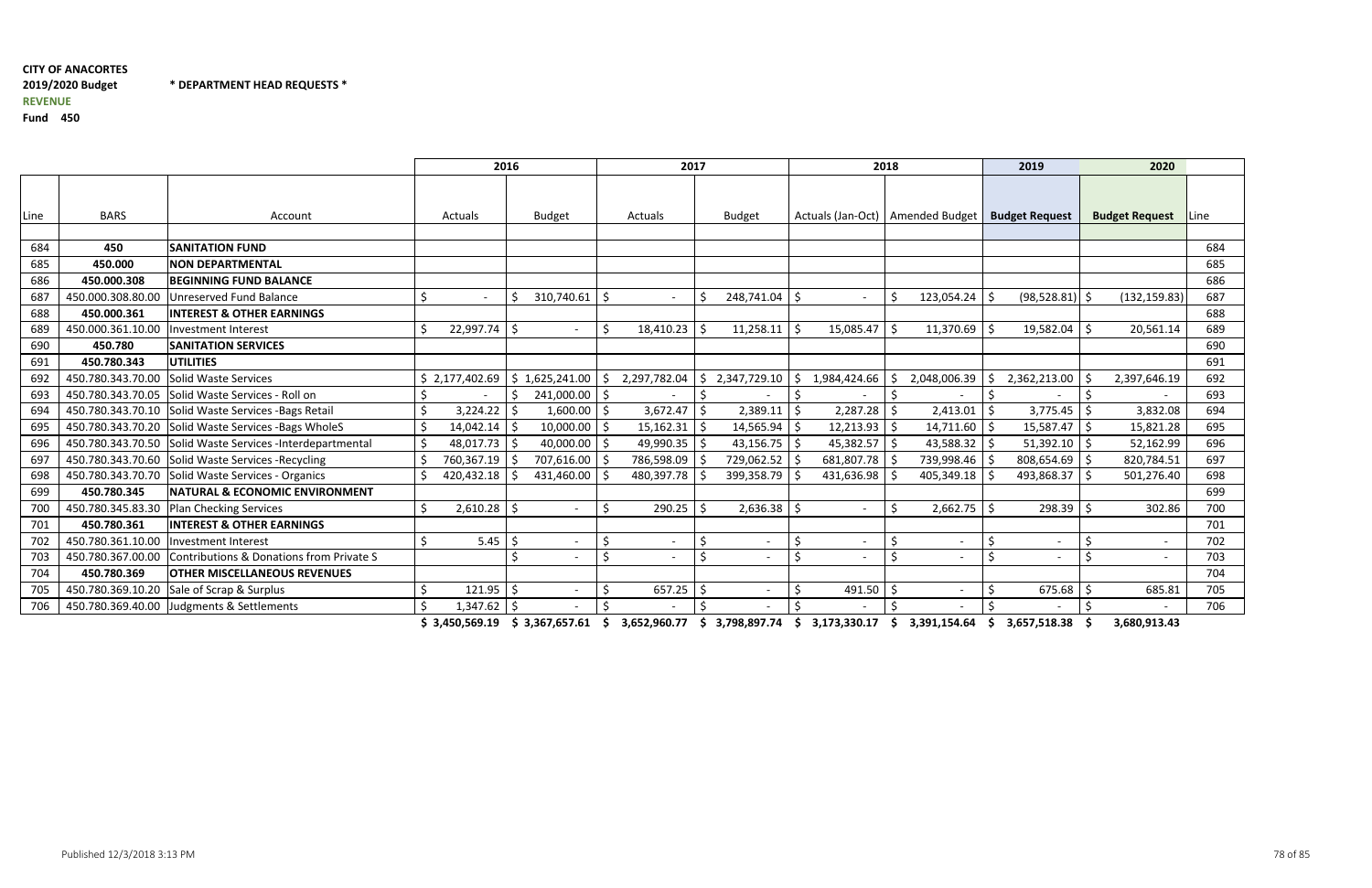## 2019/2020 Budget \* DEPARTMENT HEAD REQUESTS \*

#### EXPENSE

Fund <sup>450</sup>

|      |              |                                               |                                          |              | 2016       | 2017         |            | 2018                     |                          |                          |                      | 2019                                    |                                 |                      | 2020                               |      |
|------|--------------|-----------------------------------------------|------------------------------------------|--------------|------------|--------------|------------|--------------------------|--------------------------|--------------------------|----------------------|-----------------------------------------|---------------------------------|----------------------|------------------------------------|------|
| Line | <b>TITLE</b> | <b>BARS</b>                                   | Account                                  | Actuals      | Budget     | Actuals      | Budget     | Actuals (Jan-<br>Oct)    | Amended<br>Budget        | <b>Budget</b><br>Request | <b>Budget Detail</b> | Description                             | <b>Budget</b><br><b>Request</b> | <b>Budget Detail</b> | <b>Description</b>                 | Line |
|      |              | 1163 SANITATION FUND                          |                                          |              |            |              |            |                          |                          |                          |                      |                                         |                                 |                      |                                    |      |
|      |              | 1164 NON DEPARTMENTAL                         |                                          |              |            |              |            |                          |                          |                          |                      |                                         |                                 |                      |                                    |      |
|      |              | 1165 PENSION & OTHER BENEFIT PAYMENTS TO RETI |                                          |              |            |              |            |                          |                          |                          |                      |                                         |                                 |                      |                                    |      |
| 1166 |              | 450.000.537.00.28                             | Pension Expense                          | (42, 157.00) | $\sim$     | (22, 583.21) | $\sim$     | $\sim$                   |                          | $\sim$                   |                      |                                         | $\sim$                          |                      |                                    |      |
| 1167 |              | 450.000.588.00.00                             | Prior Period Adjustment                  | $\sim$       | $\sim$     | $\sim$       | $\sim$     | $\overline{\phantom{a}}$ |                          |                          |                      |                                         | $\sim$                          |                      |                                    |      |
|      |              | 1168 DEPRECIATION                             |                                          |              |            |              |            |                          |                          |                          |                      |                                         |                                 |                      |                                    |      |
| 1169 |              | 450.000.589.00.00                             | Fund Balances, Nonexpenditures & Transfe | 15,832.78    | $\sim$     | 14,673.45    | $\sim$     | $\sim$                   | $\overline{\phantom{0}}$ | $\sim$                   |                      |                                         | $\sim$                          |                      |                                    |      |
| 1170 |              | 450.000.594.37.64                             | Machinery & Equipment                    | $\sim$       | $\sim$     | $\sim$       | $\sim$     | $\sim$                   | $\overline{\phantom{0}}$ |                          |                      |                                         | $\sim$                          |                      |                                    |      |
|      |              | 1171 TRANSFERS-OUT                            |                                          |              |            |              |            |                          |                          |                          |                      |                                         |                                 |                      |                                    |      |
| 1172 |              | 450.000.597.00.00                             | FUND BALANCES, NONEXPENDITURES & TRANSFE | 46,631.00    | 46,631.00  | 46,631.00    | 46,631.00  | $\sim$                   |                          |                          |                      |                                         | $\sim$                          |                      |                                    |      |
|      |              | 1173 SANITATION SERVICES                      |                                          |              |            |              |            |                          |                          |                          |                      |                                         |                                 |                      |                                    |      |
|      |              | 1174 ADMINISTRATION                           |                                          |              |            |              |            |                          |                          |                          |                      |                                         |                                 |                      |                                    |      |
| 1175 |              | 450.780.537.10.10                             | Salaries & Wages                         | 104,777.47   | 111,915.86 | 114,599.05   | 121,188.73 | 116,477.45               | 121,952.72               | 169,070.20               |                      |                                         | 174,776.11                      |                      |                                    |      |
|      |              |                                               |                                          |              |            |              |            |                          |                          |                          |                      |                                         |                                 |                      |                                    |      |
| 1176 |              | 450.780.537.10.12                             | Overtime                                 | 1,169.26     | $\sim$     | 134.61       | $\sim$     | 4.77                     |                          |                          |                      |                                         | $\sim$                          |                      |                                    |      |
| 1177 |              | 450.780.537.10.20                             | <b>Personnel Benefits</b>                | 50,777.01    | 46,592.04  | 56,780.28    | 56,146.52  | 55,143.55                | 59,034.17                | 82,438.52                |                      |                                         | 85,863.19                       |                      |                                    |      |
| 1178 |              | 450.780.537.10.31                             | <b>Office &amp; Operating Supplies</b>   | 1,016.86     | 1,000.00   | 653.06       | 1,000.00   | 498.67                   | 1,000.00                 | 7,300.00                 |                      |                                         | 1,000.00                        |                      |                                    |      |
|      |              |                                               |                                          |              |            |              |            |                          |                          |                          |                      | 600.00 Office supplies                  |                                 |                      | 600.00 Office supplies             |      |
|      |              |                                               |                                          |              |            |              |            |                          |                          |                          |                      | 200.00 Operating supplies               |                                 |                      | 200.00 Operating supplies          |      |
|      |              |                                               |                                          |              |            |              |            |                          |                          |                          |                      | 200.00 Safety supplies                  |                                 |                      | 200.00 Safety supplies             |      |
|      |              |                                               |                                          |              |            |              |            |                          |                          |                          |                      | 3,300.00 3 computers split $w/440$      |                                 |                      |                                    |      |
|      |              |                                               |                                          |              |            |              |            |                          |                          |                          |                      | 3,000.00 desks/lockers office           |                                 |                      |                                    |      |
| 1179 |              | 450.780.537.10.40                             | <b>Interfund Services</b>                | 4,958.64     | 4,958.58   | (9,569.98)   | 6,019.53   | 6,353.60                 | 6,320.50                 | 15,460.31                |                      |                                         | 16,233.32                       |                      |                                    |      |
| 1180 |              | 450.780.537.10.41                             | <b>Professional Services</b>             | 27,418.01    | 13,500.00  | 30,538.61    | 23,500.00  | 18,521.14                | 23,500.00                | 23,500.00                |                      | <b>UB Bills Mailing</b>                 | 23,500.00                       |                      | <b>UB Bills Mailing</b>            |      |
|      |              |                                               |                                          |              |            |              |            |                          |                          |                          |                      | 2,500.00 Container repairs              |                                 |                      | 2,500.00 Container repairs         |      |
|      |              |                                               |                                          |              |            |              |            |                          |                          |                          |                      | 600.00 Medical CDL                      |                                 |                      | 600.00 Medical cdl                 |      |
|      |              |                                               |                                          |              |            |              |            |                          |                          |                          | 20,400.00 Finance    |                                         |                                 | 20,400.00 Finance    |                                    |      |
| 1181 |              | 450.780.537.10.42                             | Communication                            | 9,718.71     | 13,000.00  | 3,307.45     | 13,200.00  | 2,812.69                 | 13,200.00                | 10,000.00                |                      | cell, telephone, fax                    | $\sim$                          |                      | cell, telephone, fax               |      |
| 1182 |              | 450.780.537.10.43                             | Travel & Training                        | $\sim$       | 200.00     | 137.49       | 200.00     | 256.84                   | 200.00                   | 200.00                   |                      | First aid/cpr/bbp training              | $\sim$                          |                      |                                    |      |
| 1183 |              | 450.780.537.10.45                             | <b>Operating Rentals &amp; Leases</b>    | $\sim$       | $\sim$     | $\sim$       | $\sim$     | $\sim$                   |                          | $\sim$                   |                      |                                         | $\sim$                          |                      |                                    |      |
| 1184 |              | 450.780.537.10.46                             | Insurance                                | 1,507.52     | 1,596.59   | 1,865.08     | 1,876.92   | 17,402.22                | 2,004.08                 | 2,051.59                 |                      |                                         | 2,256.75                        |                      |                                    |      |
| 1185 |              | 450.780.537.10.49                             | Miscellaneous                            | $\sim$       | $\sim$     | 4,813.13     | $\sim$     | 1,101.12                 | $\sim$                   | $\sim$                   |                      |                                         | $\blacksquare$                  |                      |                                    |      |
|      |              | 1186 GENERAL SOLID WASTE ACTIVITIES           |                                          |              |            |              |            |                          |                          |                          |                      |                                         |                                 |                      |                                    |      |
| 1187 |              | 450.780.537.20.10                             | Salaries & Wages                         | 291,706.88   | 302,007.69 | 313,153.32   | 333,201.12 | 303,444.37               | 334,268.88               | 451,960.82               |                      | Includes additional FTE                 | 471,529.36                      |                      | Includes additional FTE            |      |
| 1188 |              | 450.780.537.20.12                             | Overtime                                 | 8,054.78     | 4,286.45   | 8,477.69     | 4,485.36   | 10,553.23                | 4,485.36                 | 6,736.23                 |                      |                                         | 7,090.38                        |                      |                                    |      |
| 1189 |              | 450.780.537.20.20                             | <b>Personnel Benefits</b>                | 153,189.26   | 144,593.75 | 155,786.51   | 173,709.89 | 150,780.08               | 182,450.26               | 222,864.06               |                      |                                         | 232,650.84                      |                      |                                    |      |
| 1190 |              | 450.780.537.20.31                             | <b>Office &amp; Operating Supplies</b>   | 15,152.00    | 11,811.00  | 37,354.14    | 10,400.00  | 16,891.11                | 10,400.00                | 22,400.00                |                      |                                         | 18,400.00                       |                      |                                    |      |
|      |              |                                               |                                          |              |            |              |            |                          |                          |                          |                      | 400.00 litter control supplies          |                                 |                      | 400.00 litter control supplies     |      |
|      |              |                                               |                                          |              |            |              |            |                          |                          |                          | 7,000.00 totes       |                                         |                                 | $7,000.00$ totes     |                                    |      |
|      |              |                                               |                                          |              |            |              |            |                          |                          |                          |                      | 1,000.00 protective clothing            |                                 |                      | 1,000.00 protective clothing       |      |
|      |              |                                               |                                          |              |            |              |            |                          |                          |                          |                      | 10,000.00 paving - container pad        |                                 |                      | 10,000.00 paving-container pad     |      |
|      |              |                                               |                                          |              |            |              |            |                          |                          |                          |                      |                                         |                                 |                      |                                    |      |
|      |              |                                               |                                          |              |            |              |            |                          |                          |                          |                      | 4,000.00 desks, lockers SW sup. Ops Mgr | $\sim$                          |                      |                                    |      |
|      |              |                                               |                                          |              |            |              |            |                          |                          |                          |                      |                                         |                                 |                      |                                    |      |
|      |              |                                               |                                          |              |            |              |            |                          |                          |                          |                      |                                         |                                 |                      |                                    |      |
|      |              |                                               |                                          |              |            |              |            |                          |                          |                          |                      |                                         |                                 |                      |                                    |      |
| 1191 |              | 450.780.537.20.34                             | Supplies Purchased for Inventory or Resa | 4,839.43     | 5,000.00   | $\sim$       | 5,000.00   | 158.43                   | 5,000.00                 | 5,000.00                 |                      | purchase prepaid bags                   | 5,000.00                        |                      | purchase prepaid bags              |      |
| 1192 |              | 450.780.537.20.40                             | Interfund Services                       | 546,613.54   | 770,300.65 | 783,169.15   | 744,074.67 | 524,194.07               | 744,074.67               | 681,536.65               |                      |                                         | 715,613.48                      |                      |                                    |      |
| 1193 |              | 450.780.537.20.41                             | <b>Professional Services</b>             | 7,697.59     | 32,500.00  | 28,871.98    | 29,500.00  | 20,382.78                | 9,500.00                 | 12,500.00                |                      |                                         | 12,500.00                       |                      |                                    |      |
|      |              |                                               |                                          |              |            |              |            |                          |                          |                          |                      | 10,000.00 Wood chipping                 |                                 |                      | 10,000.00 Wood chipping            |      |
|      |              |                                               |                                          |              |            |              |            |                          |                          |                          |                      | 2,500.00 Free uhaul to transfr sta      |                                 |                      | 2,500.00 Free uhaul to tranfr sta  |      |
|      |              |                                               |                                          |              |            |              |            |                          |                          |                          |                      | 50,000.00 Construct shed roof over      |                                 |                      | 50,000.00 If not completed in 2019 |      |
|      |              |                                               |                                          |              |            |              |            |                          |                          |                          |                      | s.w. trucks                             |                                 |                      |                                    |      |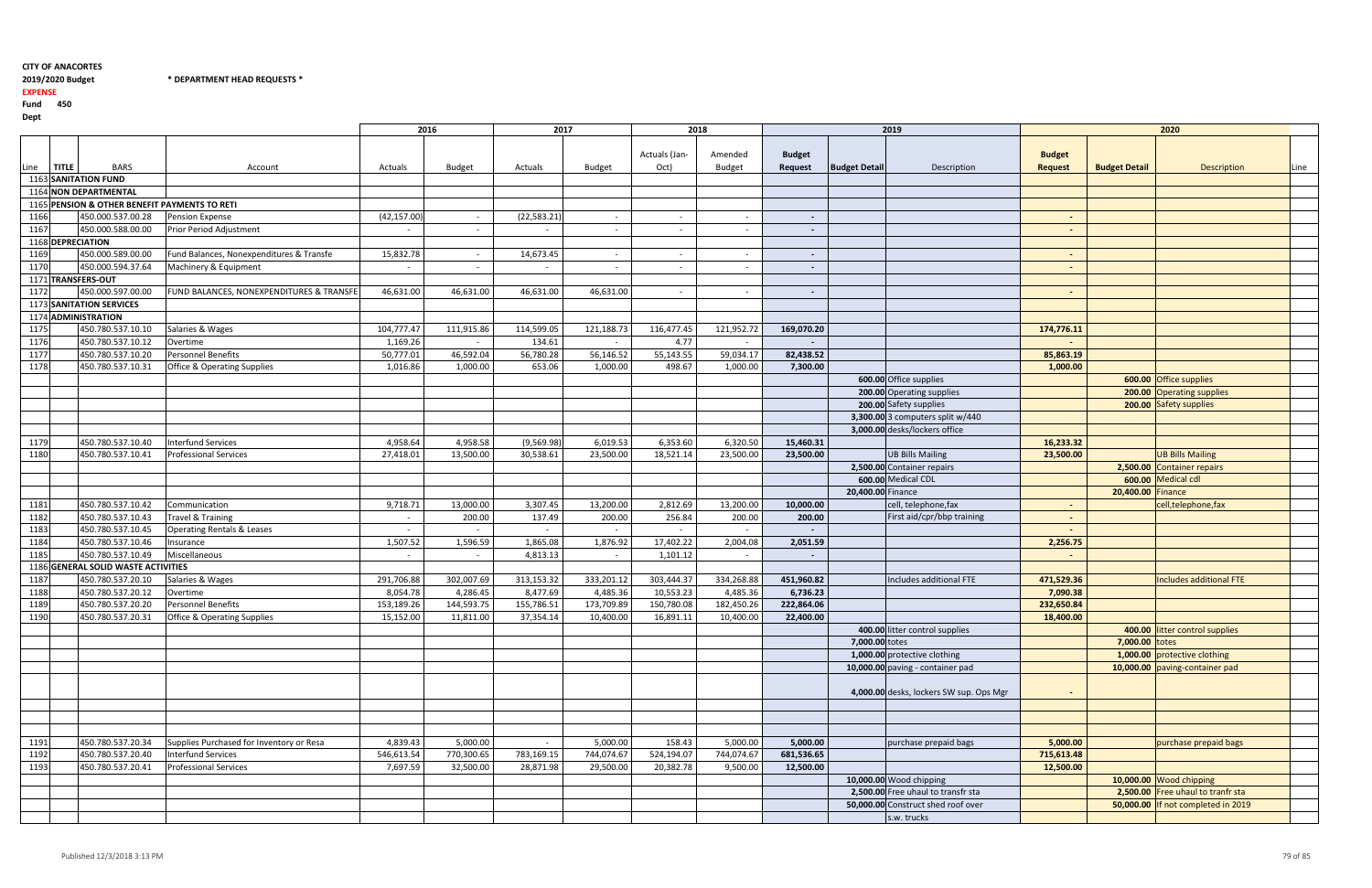### 2019/2020 Budget \* DEPARTMENT HEAD REQUESTS \*

EXPENSE

Fund <sup>450</sup>

| レート・ |              |                                   |                                                     |                          |               |                          |                          |               |               |                          |                      |                                   |                          |                         |                                   |      |
|------|--------------|-----------------------------------|-----------------------------------------------------|--------------------------|---------------|--------------------------|--------------------------|---------------|---------------|--------------------------|----------------------|-----------------------------------|--------------------------|-------------------------|-----------------------------------|------|
|      |              |                                   |                                                     |                          | 2016          | 2017                     |                          | 2018          |               |                          |                      | 2019                              |                          |                         | 2020                              |      |
|      |              |                                   |                                                     |                          |               |                          |                          | Actuals (Jan- | Amended       | <b>Budget</b>            |                      |                                   | <b>Budget</b>            |                         |                                   |      |
| Line | <b>TITLE</b> | <b>BARS</b>                       | Account                                             | Actuals                  | <b>Budget</b> | Actuals                  | <b>Budget</b>            | Oct)          | <b>Budget</b> | Request                  | <b>Budget Detail</b> | Description                       | <b>Request</b>           | <b>Budget Detail</b>    | <b>Description</b>                | Line |
| 1194 |              | 450.780.537.20.44                 | Taxes & Operating Assessments                       | 55,430.44                | 64,264.00     | 52,298.89                | 64,264.00                | 41,435.95     | 64,264.00     | $\sim$                   |                      |                                   | $\overline{\phantom{0}}$ |                         |                                   |      |
| 1195 |              | 450.780.537.20.47                 | <b>Utility Services</b>                             | 2,091,916.62             | 1,773,500.00  | 1,873,540.88             | 2,101,500.00             | 1,761,352.74  | 1,781,500.00  | 1,866,500.00             |                      |                                   | 1,881,500.00             |                         |                                   |      |
|      |              |                                   |                                                     |                          |               |                          |                          |               |               |                          |                      | 705,000.00 Transfer station       |                          |                         | 720,000.00 Transfer station       |      |
|      |              |                                   |                                                     |                          |               |                          |                          |               |               |                          |                      | 500.00 Scrap appliance disposal   |                          |                         | 500.00 Scrap appliance disposal   |      |
|      |              |                                   |                                                     |                          |               |                          |                          |               |               |                          |                      | 30,000.00 Sweeper debris disposal |                          |                         | 30,000.00 Sweeper debris disposal |      |
|      |              |                                   |                                                     |                          |               |                          |                          |               |               |                          |                      | 1,131,000.00 Waste Mgmt - finance |                          | 1,131,000.00 Waste Mgmt |                                   |      |
| 1196 |              | 450.780.537.20.49                 | Miscellaneous                                       |                          |               |                          |                          |               |               |                          |                      | rate change                       | $\sim$                   |                         |                                   |      |
| 1197 |              | 450.780.537.20.51                 | Intergovernmental Services                          | $\overline{\phantom{0}}$ |               | $\overline{\phantom{a}}$ | $\overline{\phantom{a}}$ |               |               | $\overline{\phantom{a}}$ |                      |                                   | $\blacksquare$           |                         |                                   |      |
|      |              | 1198 OTHER ENVIRONMENTAL SERVICES |                                                     |                          |               |                          |                          |               |               |                          |                      |                                   |                          |                         |                                   |      |
| 1199 |              | 450.780.554.90.40                 | Interfund Services                                  |                          |               |                          |                          |               |               | $\overline{\phantom{0}}$ |                      |                                   | $\sim$                   |                         |                                   |      |
|      |              | <b>1200 WATER UTILITIES</b>       |                                                     |                          |               |                          |                          |               |               |                          |                      |                                   |                          |                         |                                   |      |
| 1201 |              | 450.780.594.34.62                 | <b>BUILDINGS &amp; STRUCTURES (ACQUISITION, CON</b> | $\overline{\phantom{0}}$ |               | 36,367.27                |                          |               |               | $\overline{\phantom{a}}$ |                      |                                   | $\sim$                   |                         |                                   |      |
|      |              | 1202 GARBAGE/SOLID WASTE          |                                                     |                          |               |                          |                          |               |               |                          |                      |                                   |                          |                         |                                   |      |
| 1203 |              | 450.780.594.37.60                 | Capital Outlays                                     | 20,421.15                | 20,000.00     |                          | 63,000.00                | 48,303.78     | 28,000.00     | 78,000.00                |                      | 45,000.00 Pickup truck            | 33,000.00                |                         | <b>Containers</b>                 |      |
|      |              |                                   |                                                     |                          |               |                          |                          |               |               |                          |                      | 33,000.00 Containers              |                          |                         |                                   |      |
|      |              |                                   |                                                     |                          |               |                          |                          |               |               |                          |                      |                                   | 3 680 913 43             |                         |                                   |      |

3,416,671.95 3,367,657.61 3,530,999.85 3,798,897.74 3,096,068.59 3,391,154.64 **3,657,518.38** 3,416,671.95 3,680,**913.43**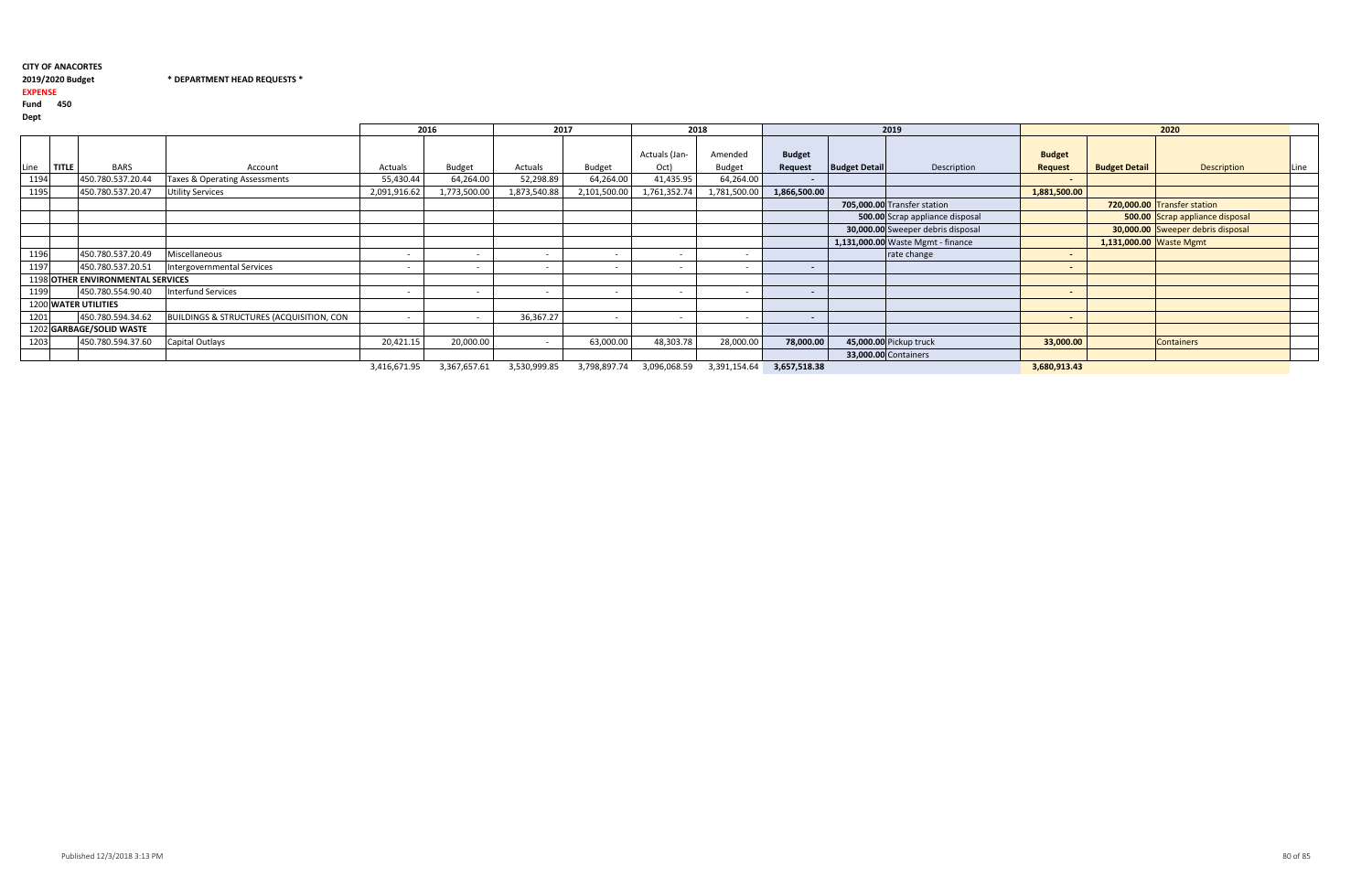\* DEPARTMENT HEAD REQUESTS \*

Fund <sup>501</sup>

|      |                   |                                                     | 2016                               |                                            |     | 2017         |                         | 2018                                |                                         |               | 2019                     | 2020                                                                                                                                                                                                                                                                                                                            |             |
|------|-------------------|-----------------------------------------------------|------------------------------------|--------------------------------------------|-----|--------------|-------------------------|-------------------------------------|-----------------------------------------|---------------|--------------------------|---------------------------------------------------------------------------------------------------------------------------------------------------------------------------------------------------------------------------------------------------------------------------------------------------------------------------------|-------------|
|      |                   |                                                     |                                    |                                            |     |              |                         |                                     |                                         |               |                          |                                                                                                                                                                                                                                                                                                                                 |             |
| Line | <b>BARS</b>       | Account                                             | Actuals                            | <b>Budget</b>                              |     | Actuals      | <b>Budget</b>           | Actuals (Jan-Oct)   Amended Budget  |                                         |               | <b>Budget Request</b>    | <b>Budget Request</b>                                                                                                                                                                                                                                                                                                           | <b>Line</b> |
|      |                   |                                                     |                                    |                                            |     |              |                         |                                     |                                         |               |                          |                                                                                                                                                                                                                                                                                                                                 |             |
| 707  | 501               | <b>EQUIPMENT RENTAL FUND</b>                        |                                    |                                            |     |              |                         |                                     |                                         |               |                          |                                                                                                                                                                                                                                                                                                                                 | 707         |
| 708  | 501.000           | <b>NON DEPARTMENTAL</b>                             |                                    |                                            |     |              |                         |                                     |                                         |               |                          |                                                                                                                                                                                                                                                                                                                                 | 708         |
| 709  | 501.000.361       | <b>INTEREST &amp; OTHER EARNINGS</b>                |                                    |                                            |     |              |                         |                                     |                                         |               |                          |                                                                                                                                                                                                                                                                                                                                 | 709         |
| 710  | 501.000.361.10.00 | <b>Investment Interest</b>                          | 32,223.26                          | -Ś                                         |     | 48,934.51    | $15,226.78$   \$        | 43,367.47                           | 15,379.05<br>l S                        | 1\$           | 43,821.60                | S.<br>43,821.60                                                                                                                                                                                                                                                                                                                 | 710         |
| 711  | 501.000.397       | <b>TRANSFERS-IN</b>                                 |                                    |                                            |     |              |                         |                                     |                                         |               |                          |                                                                                                                                                                                                                                                                                                                                 | 711         |
| 712  | 501.000.397.00.00 | Transfers In                                        | \$2,881,041.91                     | \$2,878,095.91                             |     |              | .S                      | Š.<br>$\overline{\phantom{a}}$      | $12,600.00$ \$<br>-Ś                    |               | $\overline{\phantom{a}}$ | -Ś                                                                                                                                                                                                                                                                                                                              | 712         |
| 713  | 501.710           | <b>CENTRAL PUBLIC WORKS</b>                         |                                    |                                            |     |              |                         |                                     |                                         |               |                          |                                                                                                                                                                                                                                                                                                                                 | 713         |
| 714  | 501.710.341       | <b>GENERAL GOVERNMENT</b>                           |                                    |                                            |     |              |                         |                                     |                                         |               |                          |                                                                                                                                                                                                                                                                                                                                 | 714         |
| 715  | 501.710.341.43.00 | Budgeting & Accounting Services                     |                                    | ς.                                         |     | 5.13         | -Ś                      | Š.<br>$1,403.89$ \$                 | $\blacksquare$                          | Š.            | 1,617.50                 | 1,617.50<br>- Ś                                                                                                                                                                                                                                                                                                                 | 715         |
| 716  | 501.790           | <b>VEHICLE &amp; EQUIPMENT FLEET</b>                |                                    |                                            |     |              |                         |                                     |                                         |               |                          |                                                                                                                                                                                                                                                                                                                                 | 716         |
| 717  | 501.790.308       | <b>BEGINNING FUND BALANCE</b>                       |                                    |                                            |     |              |                         |                                     |                                         |               |                          |                                                                                                                                                                                                                                                                                                                                 | 717         |
| 718  | 501.790.308.80.00 | <b>Unreserved Fund Balance</b>                      | Ŝ.<br>$\sim$                       | $\frac{1}{2}$ (1,892,082.43) $\frac{1}{2}$ |     |              | $(573,604.19)$ \$<br>S, | $\overline{\phantom{a}}$            | $(593, 209.48)$ \$<br>-Ś                |               | 149,335.76               | - Ś<br>(484, 491.91)                                                                                                                                                                                                                                                                                                            | 718         |
| 719  | 501.790.337       | <b>INTERLOCAL GRANTS, ENTITLEMENTS &amp; OTHER</b>  |                                    |                                            |     |              |                         |                                     |                                         |               |                          |                                                                                                                                                                                                                                                                                                                                 | 719         |
| 720  | 501.790.337.00.00 | <b>EMS Grant for Ambulance</b>                      |                                    | \$<br>$\overline{\phantom{a}}$             | -S  |              | Ś.                      | $\zeta$<br>$\overline{\phantom{a}}$ | -\$<br>$\overline{\phantom{a}}$         | \$            | $\overline{\phantom{a}}$ | -Ś                                                                                                                                                                                                                                                                                                                              | 720         |
| 721  | 501.790.344       | <b>TRANSPORTATION</b>                               |                                    |                                            |     |              |                         |                                     |                                         |               |                          |                                                                                                                                                                                                                                                                                                                                 | 721         |
| 722  | 501.790.344.30.40 | <b>Repair Services</b>                              | $$2,066,340.68 \mid $1,974,298.00$ |                                            | \$  | 2,830,401.23 | S.                      | 2,518,196.89   \$2,180,513.77       | $\frac{1}{2}$ 2,493,196.89              | l \$          | 2,323,118.01             | -Ś<br>2,439,273.91                                                                                                                                                                                                                                                                                                              | 722         |
| 723  | 501.790.361       | <b>INTEREST &amp; OTHER EARNINGS</b>                |                                    |                                            |     |              |                         |                                     |                                         |               |                          |                                                                                                                                                                                                                                                                                                                                 | 723         |
| 724  | 501.790.361.10.00 | <b>Investment Interest</b>                          |                                    | Ŝ.                                         | S,  |              | $\zeta$                 | $\zeta$<br>$\overline{\phantom{a}}$ | \$<br>$\overline{\phantom{a}}$          | \$            | $\overline{\phantom{a}}$ | S,                                                                                                                                                                                                                                                                                                                              | 724         |
| 725  | 501.790.367       | <b>CONTRIBUTIONS &amp; DONATIONS FROM PRIVATE S</b> |                                    |                                            |     |              |                         |                                     |                                         |               |                          |                                                                                                                                                                                                                                                                                                                                 | 725         |
| 726  | 501.790.367.00.00 | Contributions & Donations from Private S            |                                    | <                                          |     | 2,500.00     | -Ś                      | Š.<br>7,500.00                      | <u>  \$</u><br>$\overline{\phantom{a}}$ | \$            | $\overline{\phantom{0}}$ | -Ś                                                                                                                                                                                                                                                                                                                              | 726         |
| 727  | 501.790.395       | <b>DISPOSITION OF CAPITAL ASSETS</b>                |                                    |                                            |     |              |                         |                                     |                                         |               |                          |                                                                                                                                                                                                                                                                                                                                 | 727         |
| 728  | 501.790.395.10.00 | Proceeds from Sales of Capital Assets               | 720.00<br>Ś.                       | $\zeta$                                    | \$. |              |                         | \$                                  | $\zeta$                                 | \$            |                          | Š.                                                                                                                                                                                                                                                                                                                              | 728         |
| 729  | 501.790.395.10.10 | Proceeds from Sales of Capital Assets               | $10,001.33$ \$                     |                                            |     | 95,801.46    | -\$                     | $\zeta$<br>40,497.00                | l \$                                    | S,            | $\overline{\phantom{a}}$ |                                                                                                                                                                                                                                                                                                                                 | 729         |
| 730  | 501.790.395.20.00 | Compensation for Loss/Impairment of Capi            |                                    |                                            |     | 3,498.25     |                         | $\mathsf{\dot{S}}$                  | -S                                      | Š.            |                          | -Ś                                                                                                                                                                                                                                                                                                                              | 730         |
| 731  | 501.790.398       | <b>INSURANCE RECOVERIES</b>                         |                                    |                                            |     |              |                         |                                     |                                         |               |                          |                                                                                                                                                                                                                                                                                                                                 | 731         |
| 732  | 501.790.398.00.00 | Insurance Recoveries (non capital asset)            | $942.32$   \$                      |                                            | \$  |              | Ŝ.                      | \$                                  | \$                                      | $\ddot{\phi}$ |                          | \$<br>$\alpha$ and $\alpha$ contract $\alpha$ and $\alpha$ and $\alpha$ contracted $\alpha$ and $\alpha$ contract $\alpha$ and $\alpha$ and $\alpha$ and $\alpha$ and $\alpha$ and $\alpha$ and $\alpha$ and $\alpha$ and $\alpha$ and $\alpha$ and $\alpha$ and $\alpha$ and $\alpha$ and $\alpha$ and $\alpha$ and $\alpha$ a | 732         |

\$ 4,991,269.50 \$ 2,960,311.48 \$ 2,981,140.58 \$ 1,959,819.48 \$ 2,273,282.13 \$ 1,927,966.46 \$ 2,517,892.87 \$ 2,000,221.10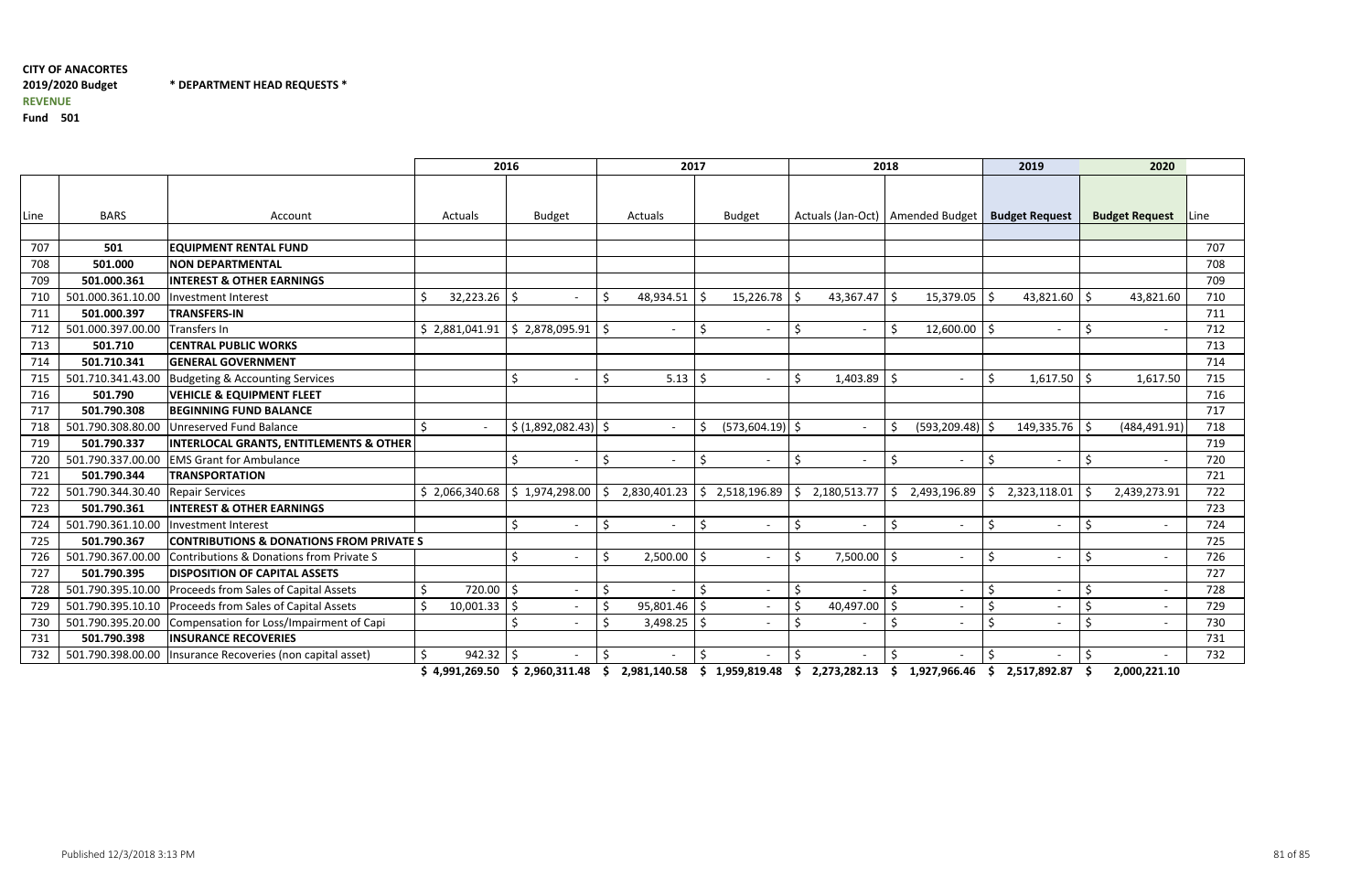#### 2019/2020 Budget \* \* DEPARTMENT HEAD REQUESTS \*

<sup>2016</sup> <sup>2017</sup> <sup>2018</sup> <sup>2019</sup> <sup>2020</sup> Linee **TITLE** BARS Account Account Actuals Budget Actuals Budget Budget Actuals (Jan-Oct) Amended Budget Budget Request Budget Detail Description Budget Request Budget Detail Description Line 1204 EQUIPMENT RENTAL FUND 1212 VEHICLE & EQUIPMENT FLEET 1213 CENTRALIZED PUBLIC WORKS ADMINISTRATIONSalaries & Wages <sup>1214</sup> 501.790.548.31.10 Salaries & Wages 30,195 32,738 33,089 32,452 30,460 32,687<mark>37,048 35,974</mark> 37,048 <sup>1215</sup> 501.790.548.31.12 Overtime - - - - - - - - <sup>1216</sup> 501.790.548.31.20 Personnel Benefits 15,623 15,147 15,842 16,342 14,995 17,169 17,957 18,672 1217 501.790.548.31.31 Office & Operating Supplies 6,092 2,200 4,107 2,600 2,449 2,600 2,449 2,600<br>1218 501.790.548.31.35 Small Tools & Minor Equipment 142 1,000 - 1,000 - 1,000  $\frac{3,000}{500}$ Security sys cloud storage, cop paper 1218 501.790.548.31.35 Small Tools & Minor Equipment 142 1,000 - 1,000 - 1,000 - 1,000 - 1,000 - 1,000 - 1,000<br>1219 501.790.548.31.40 Interfund Services 123,234 103,863 88,755 118,682 82,202 0 500 500 500 500 <sup>1219</sup> 501.790.548.31.40 Interfund Services 123,234 103,863 88,755 118,682 82,202 119,2355 115,911 121,706 <sup>1220</sup> 501.790.548.31.41 Professional Services 16,525 20,400 12,440 11,400 3,149 4,4000 22,500 22,500 22,500 18,000 Janitorial 1,500 Mat cleaning 2,000 Fire extinguisher  $1,000$  pest control 1221 501.790.548.31.42 Communication 2,550 2,350 1,600 2,689 1,700 2,840 1,700 1,700 1,700 1,700 1,700 1,700 1,700 1,700 1,700 1,700 1,700 1,700 1,700 1,700 1,700 1,700 1,700 1,700 1,700 1,700 1,700 1,700 1,700 1,700 1,700 1,700 3,600 cell and city phones<br>1,000 600 cpr/first aid/bbp 1222 501.790.548.31.43 Travel & Training 1,000 111 1,000 1126 1,000 126 1,000 126 1,000 126 1,000 126 1,000 126 600 cpr/first aid/bbp 1223 501.790.548.31.44 Taxes & Operating Assessments 138 68 161 - 738 - 738 - - - - - - - - - - - - - - - - - -1224 501.790.548.31.45 Operating Rentals & Leases 1,045 1,045 1,200 1,200 836 1,045 1,113 1,113 1,113 1,113 1, <sup>1225</sup> 501.790.548.31.47 Utility Services 18,265 26,600 19,237 28,000 17,325 28,0000 31,000 31,000 30,50<mark>0</mark> 13,500 Electricity  $\overline{1,500}$  Shop alarm 7,000 | Natural Gas 9,000 Wtr/Sew/Garbage 1226 501.790.548.31.48 Repairs & Maintenance 10,681 30,000 17,279 20,000 - 20,000 - 20,000 20,000 17,279 20,000 10,000 10,000 <sup>1227</sup> 501.790.548.31.49 Miscellaneous - - - - - - - - 1228 MECHANICAL SHOPS 1229 501.790.548.32.10 Salaries & Wages 1229 5,253 9,426 7,551 9,439 5,482 9,481 9,481 9,481 9,481 9,481 9,481 13,950 14,638 <sup>1230</sup> 501.790.548.32.12 Overtime 56 - 83 - 29 - - - <sup>1231</sup> 501.790.548.32.20 Personnel Benefits 4,366 4,234 4,394 4,555 4,171 4,786 6,975 7,306 1232 501.790.548.32.31 Office & Operating Supplies 3,367 3,330 4,748 4,700 3,663 4,800<br>1233 501.790.548.32.35 Small Tools & Minor Equipment 3,145 4,800 4,598 5,800 1,998 6,000 4,800 Breakroom supplies<br>5,000 Small Tools & Minor Equipment 5,000 5,000 3,200 Speciality tools 1,800 Online manuals <sup>1234</sup> 501.790.548.32.41 Professional Services - - - - - - - - 1235 501.790.548.32.46 Insurance 1,757 1,830 1,799 1,845 2,824 1,937 1,937 1,845 1,937 <mark>1,979 2,177</mark> <sup>1236</sup> 501.790.548.32.48 Repairs & Maintenance 2,912 9,000 11,050 12,000 3,954 13,2000 10,750 - 10,750 - 10,750 - 10,750 - 10,750 - 10,750 - 10,000 - 10,000 - 10,000 - 10,000 - 10,000 - 10,000 - 1 5,000 Shop upgrades 5,000 Shop outside repairs 750 | Repair/Maint supplies 1237 EQUIPMENT RENTAL ADMINISTRATIONSalaries & Wages 1238 501.790.548.61.10 Salaries & Wages 18,777 19,839 20,465 20,130 13,092 20,372 29,394 30,820 <sup>1239</sup> 501.790.548.61.12 Overtime 66 - 217 - 40 - - - <sup>1240</sup> 501.790.548.61.20 Personnel Benefits 9,539 9,382 9,605 9,968 9,179 10,495<u>5 14,975 2001 - 15,678 15,678 15,678 15,678 15,678 15,678 15,678 15,678 15,678 15,678 15,678 15,678 15,678 15</u> 1241 501.790.548.61.31 Office & Operating Supplies 399 300 414 300 338 325<br>1242 501.790.548.61.41 Professional Services 399 342 1,300 1,187 1,550 546 1,200 2,300 New office supplies/desks<br>1,450 <sup>1242</sup> 501.790.548.61.41 Professional Services 942 1,300 1,187 1,550 546 1,200 1,450 1,450 1,000 Clothes/rag cleaning  $450$  cdl

## EXPENSE

 Fund <sup>501</sup>Dept

|    |                                 |                      | 2020                               |      |
|----|---------------------------------|----------------------|------------------------------------|------|
|    | <b>Budget</b><br><b>Request</b> | <b>Budget Detail</b> | Description                        | Line |
|    |                                 |                      |                                    |      |
|    |                                 |                      |                                    |      |
|    |                                 |                      |                                    |      |
|    | 37,048                          |                      |                                    |      |
|    |                                 |                      |                                    |      |
|    | 18,672                          |                      |                                    |      |
| pу | 3,000                           |                      | security system, copy paper        |      |
|    | 500                             |                      |                                    |      |
|    | 121,706                         |                      |                                    |      |
|    | 22,500                          |                      |                                    |      |
|    |                                 | 18,000               | Janitorial                         |      |
|    |                                 |                      | 1,500 Mat cleaning                 |      |
|    |                                 |                      | 2,000 Fire extinguisher maint/test |      |
|    |                                 | 1,000                | pest control                       |      |
|    | 3,600                           |                      | cell an city phones                |      |
|    | 600                             |                      | cpr/first aid/bbp                  |      |
|    |                                 |                      |                                    |      |
|    |                                 |                      |                                    |      |
|    | 30,500                          |                      |                                    |      |
|    |                                 |                      | 13,500 Electricity                 |      |
|    |                                 |                      | 1,500 Shop alarm                   |      |
|    |                                 |                      | 7,000 Natural Gas                  |      |
|    |                                 | 9,000                | Wtr/Sew/Garbage                    |      |
|    | 10,000                          |                      |                                    |      |
|    | -                               |                      |                                    |      |
|    |                                 |                      |                                    |      |
|    | 14,638                          |                      |                                    |      |
|    | -                               |                      |                                    |      |
|    | 7,306                           |                      |                                    |      |
|    | 4,800<br>5,000                  |                      |                                    |      |
|    |                                 |                      | 3,200 Specialty tools              |      |
|    |                                 | 1,800                | <b>Online manuals</b>              |      |
|    |                                 |                      |                                    |      |
|    | 2,177                           |                      |                                    |      |
|    |                                 |                      |                                    |      |
|    |                                 | 5,000                | Shop upgrades                      |      |
|    |                                 | 5,000                | Shop outside repairs               |      |
|    |                                 | 750                  | <b>Repair/Maint supplies</b>       |      |
|    |                                 |                      |                                    |      |
|    | 30,820                          |                      |                                    |      |
|    |                                 |                      |                                    |      |
|    | 15,678                          |                      |                                    |      |
|    | 300                             |                      | <b>Office supplies</b>             |      |
|    | 1,450                           |                      |                                    |      |
|    |                                 | 1,000                | Clothes/rag cleaning               |      |
|    |                                 | 450                  | cdl                                |      |
|    |                                 |                      |                                    |      |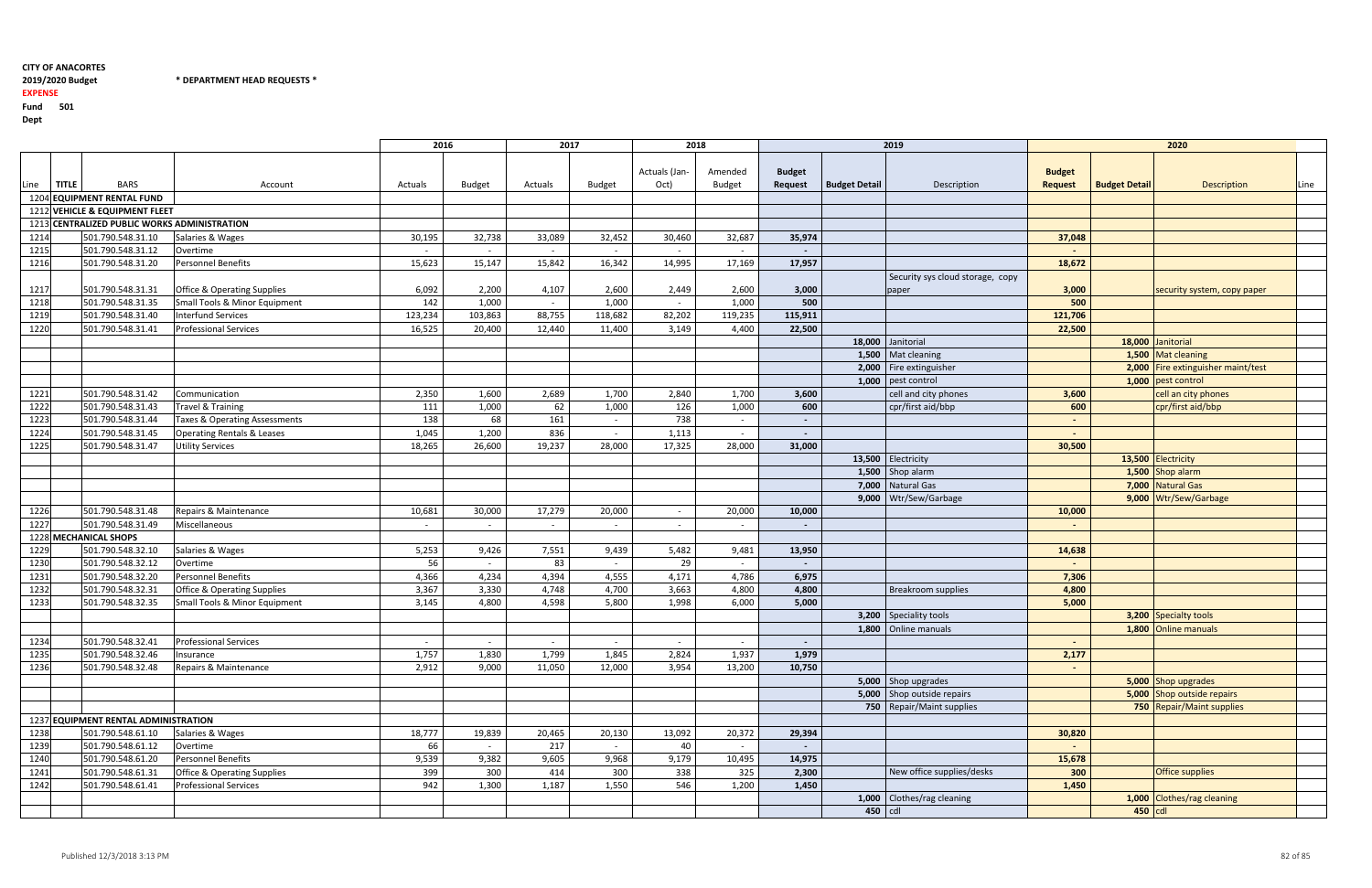#### 2019/2020 Budget \* DEPARTMENT HEAD REQUESTS \*

### EXPENSE

 Fund <sup>501</sup>Dept

<sup>2016</sup> <sup>2017</sup> <sup>2018</sup> <sup>2019</sup> <sup>2020</sup> Linee **TITLE** BARS Account Account Actuals Budget Actuals Budget Budget Actuals (Jan-Oct) Amended Budget Budget Request Budget Detail Description Budget Request Budget Detail Description Line 1243 501.790.548.61.42 Communication 2,000 2,098 1,200 2,116 2,000 1,559 2,000 2,1559 2,000 2,000 2,000 2,000 2,000 2,000 2,000 2,000 2,000 2,000 2,000 2,000 2,000 2,000 2,000 2,000 2,000 2,000 2,000 2,000 2,000 2,000 2,00 0 2,500 2,500 2,500 2,500 2,500 2,500 2,500 2,500 2,500 2,500 2,500 2,500 2,500 2,500 2,500 2,500 2,500 2,500 2,500 2,500 2,500 2,500 2,500 2,500 2,500 2,500 2,500 2,500 2,500 2,500 2,500 2,500 2,500 2,500 2,500 2,500 2,50 1244 501.790.548.61.43 Travel & Training 2,314 3,300 2,810 5,000 3,590 5,000 5,000 5,000 5,000 5,000 5,000 5,000 5,000 5,000 5,000 5,000 5,000 5,000 5,000 5,000 5,000 5,000 5,000 5,000 5,000 5,000 5,000 5,000 5,000 5,000 5 5,000 5,000 1245 EQUIPMENT RENTAL OPERATIONS 1246 501.790.548.62.10 Salaries & Wages 189,147 183,318 194,191 185,173 181,907 186,916 6 252,669 252,669 263,953 1247 501.790.548.62.12 Overtime 2001 1,373 971 1,271 1,861 1,333 495 1,373 3 1,455 2.9 1,498 <sup>1248</sup> 501.790.548.62.20 Personnel Benefits 88,664 86,876 89,349 92,673 84,729 97,5511 128,400 **128,400** 134,224 1249 501.790.548.62.31 Office & Operating Supplies 1,530 1,500 970 750 709 709 800<br>1250 501.790.548.62.32 Fuel Consumed 294,431 300,000 215,270 250,000 211,037 275,000 800 Vehicle first aid kits<br>400,000 Possibly renewable <sup>1250</sup> 501.790.548.62.32 Fuel Consumed 294,431 300,000 215,270 250,000 211,037 275,00015,000 100,000 Possibly renewable diesel<br>1,500 1,500 1251 501.790.548.62.35 Small Tools & Minor Equipment 2,114 4,500 3,719 6,500 2,241 4,500<br>1252 501.790.548.62.41 Professional Services 3,510 3,000 5,233 43,700 3,754 43,700 0 4,500 4,500 4,500 4,500 <sup>1252</sup> 501.790.548.62.41 Professional Services 3,510 3,000 5,233 43,700 3,754 43,700 3,000 3,000 - Generator load testing/repairs  $3,000$  Car washes <sup>1253</sup> 501.790.548.62.46 Insurance 36,719 35,851 40,869 38,227 48,644 40,1399 44,956 44,956 49,451 <sup>1254</sup> 501.790.548.62.47 Utility Services - - - - - - - - 1255 501.790.548.62.48 Repairs & Maintenance 261,695 192,000 192,448 201,000 253,950 221,000 0 252,000 252,000 252,000 252,000  $22,000$  Oil 50,000 Outside repairs 150,000 Repair & maint. **30,000** Tires 1258 MOTOR POOL VEHICLES/PUBLIC WORKS EQUIPME 1259 501.790.594.48.60 Capital Outlays (27,162) 1,628,800 - 830,000 872,980 749,600<br>1,935,964 2,960,311 1,716,941 1,959,819 1,866,310 1,927,966 1,090,000 Replacement equipment 2,517,893 2,960,3111,935,964 1,716,941 1,959,819 1,866,310 1,927,966 2,517,893 2,000,221

|   | 2020                            |                      |                                |      |  |  |  |  |  |  |  |
|---|---------------------------------|----------------------|--------------------------------|------|--|--|--|--|--|--|--|
|   | <b>Budget</b><br><b>Request</b> | <b>Budget Detail</b> | Description                    | Line |  |  |  |  |  |  |  |
|   | 2,500                           |                      |                                |      |  |  |  |  |  |  |  |
|   | 5,000                           |                      |                                |      |  |  |  |  |  |  |  |
|   |                                 |                      |                                |      |  |  |  |  |  |  |  |
|   | 263,953                         |                      |                                |      |  |  |  |  |  |  |  |
|   | 1,498                           |                      |                                |      |  |  |  |  |  |  |  |
|   | 134,224                         |                      |                                |      |  |  |  |  |  |  |  |
|   | 800                             |                      | Vehicle first aid kits         |      |  |  |  |  |  |  |  |
|   | 400,000                         |                      | <b>Renewable diesel</b>        |      |  |  |  |  |  |  |  |
|   | 4,500                           |                      |                                |      |  |  |  |  |  |  |  |
|   | 3,000                           |                      |                                |      |  |  |  |  |  |  |  |
| S |                                 |                      | Generator load testing/repairs |      |  |  |  |  |  |  |  |
|   |                                 | 3,000                | Car washes                     |      |  |  |  |  |  |  |  |
|   | 49,451                          |                      |                                |      |  |  |  |  |  |  |  |
|   |                                 |                      |                                |      |  |  |  |  |  |  |  |
|   | 252,000                         |                      |                                |      |  |  |  |  |  |  |  |
|   |                                 | 22,000               | Oil                            |      |  |  |  |  |  |  |  |
|   |                                 | 50,000               | <b>Outside repairs</b>         |      |  |  |  |  |  |  |  |
|   |                                 | 150,000              | Repair & maint.                |      |  |  |  |  |  |  |  |
|   |                                 | 30,000               | <b>Tires</b>                   |      |  |  |  |  |  |  |  |
|   |                                 |                      |                                |      |  |  |  |  |  |  |  |
|   | 553,000                         |                      | <b>Replacement equipment</b>   |      |  |  |  |  |  |  |  |
|   | 2 NOV 221                       |                      |                                |      |  |  |  |  |  |  |  |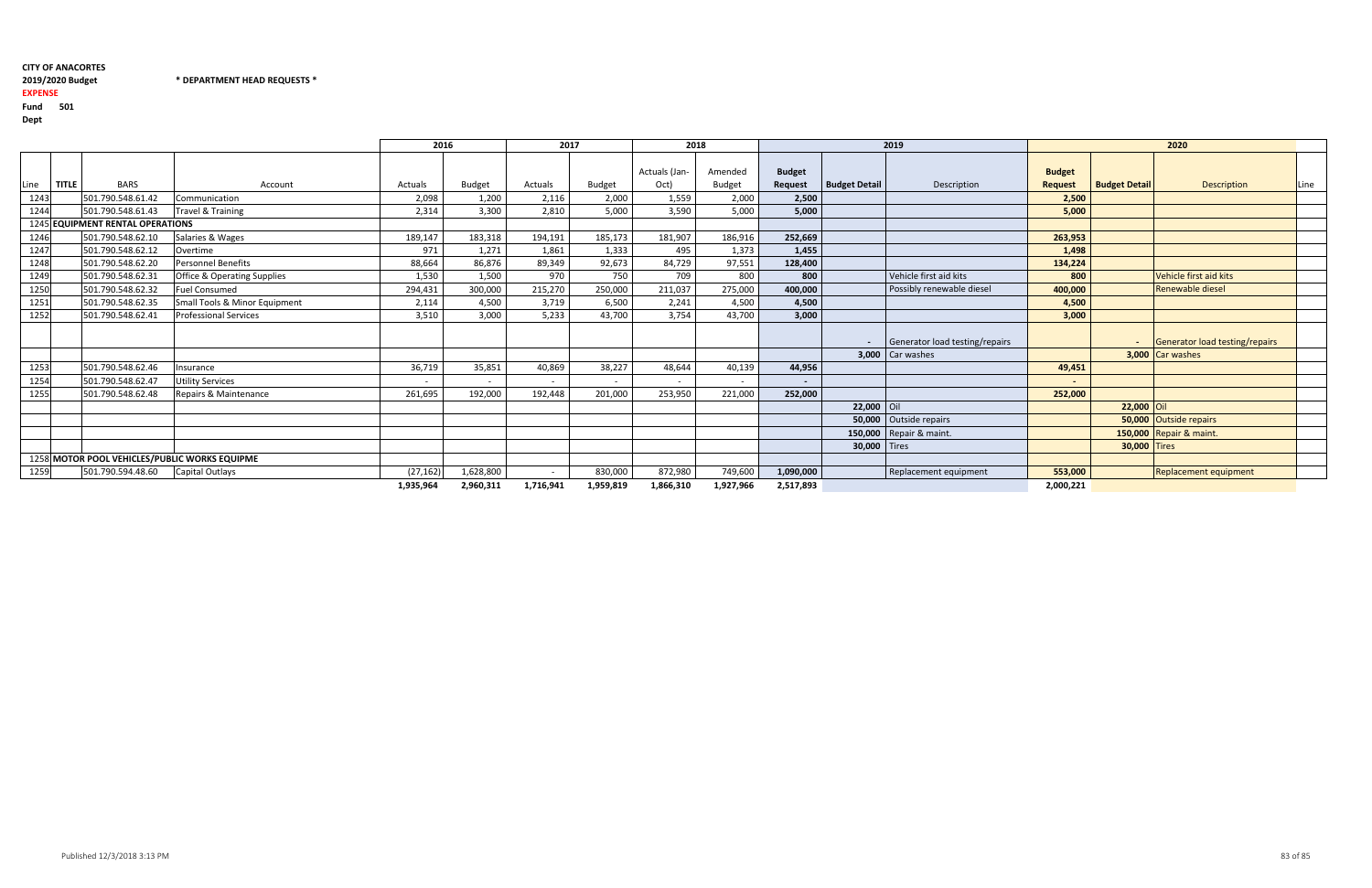\* DEPARTMENT HEAD REQUESTS \*

Fund

|      |                   |                                                     | 2016           |                          | 2017                     |                          | 2018                     |                          | 2019                            | 2020                     |      |
|------|-------------------|-----------------------------------------------------|----------------|--------------------------|--------------------------|--------------------------|--------------------------|--------------------------|---------------------------------|--------------------------|------|
| Line | <b>BARS</b>       | Account                                             | <b>Actuals</b> | <b>Budget</b>            | Actuals                  | <b>Budget</b>            | Actuals (Jan-<br>Oct)    | Amended<br><b>Budget</b> | <b>Budget</b><br><b>Request</b> | <b>Budget</b><br>Request | Line |
|      |                   |                                                     |                |                          |                          |                          |                          |                          |                                 |                          |      |
| 752  | 611               | <b>FIREMEN'S PENSION FUND</b>                       |                |                          |                          |                          |                          |                          |                                 |                          | 752  |
| 753  | 611.000           | <b>NON DEPARTMENTAL</b>                             |                |                          |                          |                          |                          |                          |                                 |                          | 753  |
| 754  | 611.000.361       | <b>INTEREST &amp; OTHER EARNINGS</b>                |                |                          |                          |                          |                          |                          |                                 |                          | 754  |
| 755  | 611.000.361.10.00 | Investment Interest                                 | 2,321          | $\overline{\phantom{0}}$ | 1,810                    | 2,327                    | 1,485                    | 2,350                    | 1,299                           | 1,299                    | 755  |
| 756  | 611.320           | <b>MEDIC/FIRE DEPARTMENT</b>                        |                |                          |                          |                          |                          |                          |                                 |                          | 756  |
| 757  | 611.320.308       | <b>BEGINNING FUND BALANCE</b>                       |                |                          |                          |                          |                          |                          |                                 |                          | 757  |
| 758  | 611.320.308.90.00 | <b>Unassigned Fund Balance</b>                      |                | 6,550                    |                          | 5,529                    |                          | 5,411                    | 662                             | 622                      | 758  |
| 759  | 611.320.311       | <b>GENERAL PROPERTY TAX</b>                         |                |                          |                          |                          |                          |                          |                                 |                          | 759  |
| 760  | 611.320.311.10.00 | <b>Real &amp; Personal Property Tax</b>             | 4,776          | 4,572                    | 4,930                    | 4,704                    | 7,747                    | 4,800                    | 4,960                           | 5,000                    | 760  |
| 761  | 611.320.336       | <b>STATE SHARED REVENUE, ENTITLEMENTS &amp; IMP</b> |                |                          |                          |                          |                          |                          |                                 |                          | 761  |
| 762  | 611.320.336.06.91 | Fire Insurance Premium Tax                          | 21,439         | 20,187                   | 21,862                   | 21,439                   | 22,343                   | 21,439                   | 22,343                          | 22,343                   | 762  |
| 763  | 611.320.361       | <b>INTEREST &amp; OTHER EARNINGS</b>                |                |                          |                          |                          |                          |                          |                                 |                          | 763  |
| 764  |                   | 611.320.361.10.00   Investment Interest             |                | $\overline{\phantom{0}}$ | $\overline{\phantom{0}}$ | $\overline{\phantom{0}}$ | $\overline{\phantom{0}}$ |                          | $\overline{\phantom{0}}$        | $\overline{\phantom{0}}$ | 764  |
|      |                   |                                                     | 28,537         | 31,309                   | 28,601                   | 34,000                   | 31,574                   | 34,000                   | 29,264                          | 29,264                   |      |